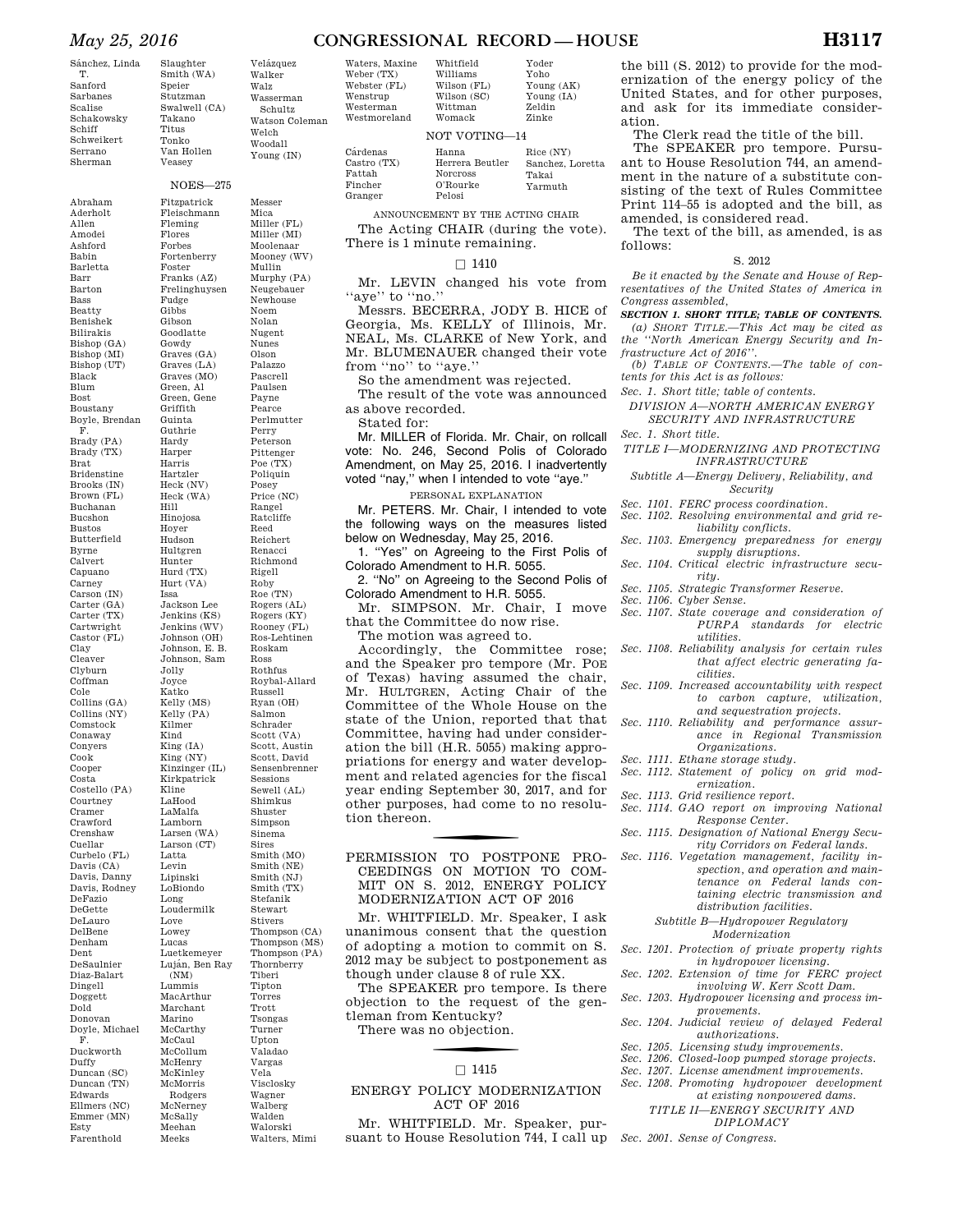- *Sec. 2002. Energy security valuation.*
- *Sec. 2003. North American energy security plan.*
- *Sec. 2004. Collective energy security.*
- *Sec. 2005. Authorization to export natural gas. Sec. 2006. Environmental review for energy ex-*
- 
- *port facilities. Sec. 2007. Authorization of cross-border infrastructure projects.*
- *Sec. 2008. Report on smart meter security concerns.*

*TITLE III—ENERGY EFFICIENCY AND ACCOUNTABILITY* 

*Subtitle A—Energy Efficiency* 

- *CHAPTER 1—FEDERAL AGENCY ENERGY EFFICIENCY*
- *Sec. 3111. Energy-efficient and energy-saving information technologies.*
- *Sec. 3112. Energy efficient data centers.*
- *Sec. 3113. Report on energy and water savings potential from thermal insulation.*
- *Sec. 3114. Battery storage report.*
- *Sec. 3115. Federal purchase requirement.*
- *Sec. 3116. Energy performance requirement for Federal buildings.*
- *Sec. 3117. Federal building energy efficiency performance standards; certification system and level for Fed-*
- *eral buildings. Sec. 3118. Operation of battery recharging stations in parking areas used by*
- *Federal employees. Sec. 3119. Report on energy savings and greenhouse gas emissions reduction from conversion of captured methane to energy.*
- *CHAPTER 2—ENERGY EFFICIENT TECHNOLOGY AND MANUFACTURING*
- *Sec. 3121. Inclusion of Smart Grid capability on Energy Guide labels.*
- *Sec. 3122. Voluntary verification programs for air conditioning, furnace, boiler, heat pump, and water heater products.*
- *Sec. 3123. Facilitating consensus furnace standards.*
- *Sec. 3124. No warranty for certain certified Energy Star products.*
- *Sec. 3125. Clarification to effective date for regional standards.*
- *Sec. 3126. Internet of Things report.*
- *Sec. 3127. Energy savings from lubricating oil.*
- *Sec. 3128. Definition of external power supply. Sec. 3129. Standards for power supply circuits*
- *connected to LEDs or OLEDs. CHAPTER 3—SCHOOL BUILDINGS*
- *Sec. 3131. Coordination of energy retrofitting assistance for schools. CHAPTER 4—BUILDING ENERGY CODES*
- *Sec. 3141. Greater energy efficiency in building codes.*
- *Sec. 3142. Voluntary nature of building asset rating program.*
- *CHAPTER 5—EPCA TECHNICAL CORRECTIONS AND CLARIFICATIONS*
- *Sec. 3151. Modifying product definitions.*
- *Sec. 3152. Clarifying rulemaking procedures. CHAPTER 6—ENERGY AND WATER EFFICIENCY*
- *Sec. 3161. Smart energy and water efficiency pilot program. Sec. 3162. WaterSense.*

*Subtitle B—Accountability CHAPTER 1—MARKET MANIPULATION,* 

*ENFORCEMENT, AND COMPLIANCE*

- *Sec. 3211. FERC Office of Compliance Assistance and Public Participation. CHAPTER 2—MARKET REFORMS*
- *Sec. 3221. GAO study on wholesale electricity*
- *markets. Sec. 3222. Clarification of facility merger au-*
- *thorization. CHAPTER 3—CODE MAINTENANCE*
	-
- *Sec. 3231. Repeal of off-highway motor vehicles study.*
- *Sec. 3232. Repeal of methanol study. Sec. 3233. Repeal of residential energy effi-*
- *ciency standards study.*
- *Sec. 3234. Repeal of weatherization study.*
- *Sec. 3235. Repeal of report to Congress. Sec. 3236. Repeal of report by General Services*
- *Administration. Sec. 3237. Repeal of intergovernmental energy* 
	- *management planning and coordination workshops.*
- *Sec. 3238. Repeal of Inspector General audit survey and President's Council on Integrity and Efficiency report to Congress.*
- *Sec. 3239. Repeal of procurement and identification of energy efficient products program.*
- *Sec. 3240. Repeal of national action plan for demand response.*
- *Sec. 3241. Repeal of national coal policy study. Sec. 3242. Repeal of study on compliance problem of small electric utility systems.*
- *Sec. 3243. Repeal of study of socioeconomic impacts of increased coal production and other energy development.*
- *Sec. 3244. Repeal of study of the use of petroleum and natural gas in combustors.*
- *Sec. 3245. Repeal of submission of reports.*
- *Sec. 3246. Repeal of electric utility conservation plan.*
- *Sec. 3247. Technical amendment to Powerplant and Industrial Fuel Use Act of 1978.*
- *Sec. 3248. Emergency energy conservation repeals.*
- *Sec. 3249. Repeal of State utility regulatory assistance.*
- *Sec. 3250. Repeal of survey of energy saving potential.*
- *Sec. 3251. Repeal of photovoltaic energy program.*
- *Sec. 3252. Repeal of energy auditor training and certification.*
- *CHAPTER 4—AUTHORIZATION Sec. 3261 Authorization.*
- *TITLE IV—CHANGING CRUDE OIL MARKET CONDITIONS*
- *Sec. 4001. Findings.*
- *Sec. 4002. Repeal.*
- *Sec. 4003. National policy on oil export restrictions.*
- *Sec. 4004. Studies.*
- *Sec. 4005. Savings clause.*
- *Sec. 4006. Partnerships with minority serving institutions.*
- *Sec. 4007. Report.*
- *Sec. 4008. Report to Congress.*
- *Sec. 4009. Prohibition on exports of crude oil, refined petroleum products, and petrochemical products to the Islamic Republic of Iran. TITLE V—OTHER MATTERS*
- *Sec. 5001. Assessment of regulatory requirements.*
- *Sec. 5002. Definitions.*
- *Sec. 5003. Exclusive venue for certain civil actions relating to covered energy projects.*
- *Sec. 5004. Timely filing.*
- *Sec. 5005. Expedition in hearing and determining the action.*
- *Sec. 5006. Limitation on injunction and prospective relief.*
- *Sec. 5007. Legal standing.*
- *Sec. 5008. Study to identify legal and regulatory barriers that delay, prohibit, or impede the export of natural energy resources. Sec. 5009. Study of volatility of crude oil.*
- *Sec. 5010. Smart meter privacy rights.*
- *Sec. 5011. Youth energy enterprise competition.*
- *Sec. 5012. Modernization of terms relating to minorities.*
- *Sec. 5013. Voluntary vegetation management outside rights-of-way.*
- *Sec. 5014. Repeal of rule for new residential wood heaters.* 
	- *TITLE VI—PROMOTING RENEWABLE ENERGY WITH SHARED SOLAR*
- *Sec. 6001. Short title.*
- *Sec. 6002. Provision of interconnection service and net billing service for community solar facilities.* 
	- *TITLE VII—MARINE HYDROKINETIC*
- *Sec. 7001. Definition of marine and hydrokinetic renewable energy.*
- *Sec. 7002. Marine and hydrokinetic renewable*
- *energy research and development. Sec. 7003. National Marine Renewable Energy Research, Development, and Dem-*
- *onstration Centers. TITLE VIII—EXTENSIONS OF TIME FOR*

*VARIOUS FEDERAL ENERGY REGU-LATORY COMMISSION PROJECTS Sec. 8001. Extension of time for Federal Energy* 

*volving Gibson Dam. Sec. 8003. Extension of time for Federal Energy* 

*Sec. 8004. Extension of time for Federal Energy* 

*DIVISION B—RESILIENT FEDERAL FORESTS* 

*TITLE I—EXPEDITED ENVIRONMENTAL ANALYSIS AND AVAILABILITY OF CAT-EGORICAL EXCLUSIONS TO EXPEDITE FOREST MANAGEMENT ACTIVITIES Sec. 101. Analysis of only two alternatives (ac-*

*Sec. 102. Categorical exclusion to expedite certain critical response actions. Sec. 103. Categorical exclusion to expedite sal-*

*catastrophic events. Sec. 104. Categorical exclusion to meet forest* 

*Sec. 105. Clarification of existing categorical ex-*

*TITLE II—SALVAGE AND REFORESTATION IN RESPONSE TO CATASTROPHIC EVENTS Sec. 201. Expedited salvage operations and re-*

*tions pending appeal.* 

*TITLE III—COLLABORATIVE PROJECT LITIGATION REQUIREMENT* 

*and disease infestation. Sec. 106. Categorical exclusion to improve, re-*

*Sec. 9002. Report.* 

*Sec. 1. Short title. Sec. 2. Definitions.* 

*Sec. 9003. Use of existing funds.* 

*activities.* 

*forests.* 

*fire. Sec. 107. Compliance with forest plan.* 

*Sec. 202. Compliance with forest plan. Sec. 203. Prohibition on restraining orders, pre-*

*Sec. 204. Exclusion of certain lands.* 

*Sec. 301. Definitions.* 

*Regulatory Commission project involving Clark Canyon Dam. Sec. 8002. Extension of time for Federal Energy* 

*Regulatory Commission project in-*

*Regulatory Commission project involving Jennings Randolph Dam.* 

*Regulatory Commission project involving Cannonsville Dam. Sec. 8005. Extension of time for Federal Energy* 

*Regulatory Commission project involving Gathright Dam. Sec. 8006. Extension of time for Federal Energy* 

*Regulatory Commission project involving Flannagan Dam. TITLE IX—ENERGY AND MANUFACTURING WORKFORCE DEVELOPMENT Sec. 9001. Energy and manufacturing workforce development.* 

> *tion versus no action) in proposed collaborative forest management*

*vage operations in response to* 

*plan goals for early successional* 

*clusion authority related to insect* 

*store, and reduce the risk of wild-*

*forestation activities following large-scale catastrophic events.* 

*liminary injunctions, and injunc-*

*Sec. 7004. Authorization of appropriations.*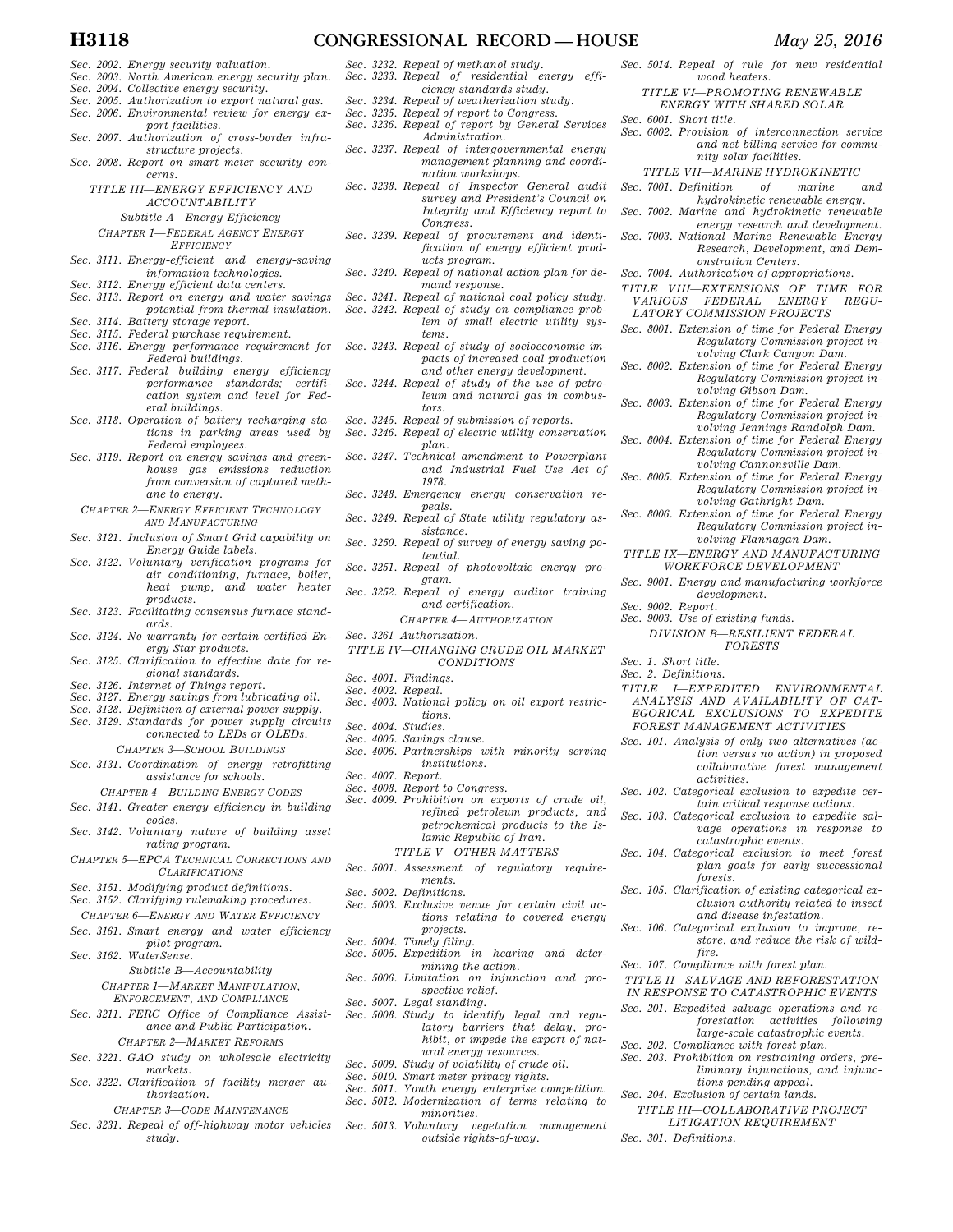- *Sec. 302. Bond requirement as part of legal challenge of certain forest management activities.*
- *TITLE IV—SECURE RURAL SCHOOLS AND COMMUNITY SELF-DETERMINATION ACT AMENDMENTS*
- *Sec. 401. Use of reserved funds for title II projects on Federal land and certain non-Federal land.*
- 
- *Sec. 402. Resource advisory committees. Sec. 403. Program for title II self-sustaining resource advisory committee projects.*
- *Sec. 404. Additional authorized use of reserved funds for title III county projects. Sec. 405. Treatment as supplemental funding.*
- *TITLE V—STEWARDSHIP END RESULT CONTRACTING*
- *Sec. 501. Cancellation ceilings for stewardship end result contracting projects.*
- *Sec. 502. Excess offset value. Sec. 503. Payment of portion of stewardship*
- *project revenues to county in which stewardship project occurs. Sec. 504. Submission of existing annual report.*
- *Sec. 505. Fire liability provision.*
- *TITLE VI—ADDITIONAL FUNDING*
- *SOURCES FOR FOREST MANAGEMENT ACTIVITIES*
- *Sec. 601. Definitions.*
- *Sec. 602. Availability of stewardship project revenues and Collaborative Forest Landscape Restoration Fund to cover forest management activity planning costs.*
- *Sec. 603. State-supported planning of forest management activities.* 
	- *TITLE VII—TRIBAL FORESTRY*

*PARTICIPATION AND PROTECTION* 

- *Sec. 701. Protection of tribal forest assets through use of stewardship end result contracting and other authorities.*
- *Sec. 702. Management of Indian forest land authorized to include related National Forest System lands and public lands.*
- *Sec. 703. Tribal forest management demonstration project.*
- *TITLE VIII—MISCELLANEOUS FOREST MANAGEMENT PROVISIONS*
- *Sec. 801. Balancing short- and long-term effects of forest management activities in*
- *considering injunctive relief. Sec. 802. Conditions on Forest Service road decommissioning.*
- *Sec. 803. Prohibition on application of Eastside Screens requirements on National Forest System lands.*
- *Sec. 804. Use of site-specific forest plan amendments for certain projects and ac-*
- *tivities. Sec. 805. Knutson-Vandenberg Act modifications.*
- *Sec. 806. Exclusion of certain National Forest System lands and public lands.*
- *Sec. 807. Application of Northwest Forest Plan Survey and Manage Mitigation Measure Standard and Guidelines.*
- *Sec. 808. Management of Bureau of Land Man-*
- *agement lands in western Oregon. Sec. 809. Bureau of Land Management resource*
- *management plans. Sec. 810. Landscape-scale forest restoration project.* 
	- *TITLE IX—MAJOR DISASTER FOR WILDFIRE ON FEDERAL LAND*
- *Sec. 901. Wildfire on Federal lands.*
- *Sec. 902. Declaration of a major disaster for wildfire on Federal lands.*
- *Sec. 903. Prohibition on transfers. DIVISION C—NATURAL RESOURCES*
- *TITLE I—WESTERN WATER AND AMERICAN FOOD SECURITY ACT*
- *Sec. 1001. Short title.*
- *Sec. 1003. Definitions. Subtitle A—ADJUSTING DELTA SMELT MAN-*
- *AGEMENT BASED ON INCREASED REAL-MONITORING SCIENCE*
- *Sec. 1011. Definitions.*

*Sec. 1002. Findings.* 

- *Sec. 1012. Revise incidental take level calculation for delta smelt to reflect new science.*
- *Sec. 1013. Factoring increased real-time monitoring and updated science into Delta smelt management.*
- *Subtitle B—ENSURING SALMONID MANAGE-MENT IS RESPONSIVE TO NEW SCIENCE*
- *Sec. 1021. Definitions.*
- *Sec. 1022. Process for ensuring salmonid management is responsive to new science.*
- *Sec. 1023. Non-Federal program to protect native anadromous fish in the Stanislaus River.*
- *Sec. 1024. Pilot projects to implement CALFED invasive species program.*
- *Subtitle C—OPERATIONAL FLEXIBILITY AND DROUGHT RELIEF*
- *Sec. 1031. Definitions.*
- *Sec. 1032. Operational flexibility in times of drought.*
- *Sec. 1033. Operation of cross-channel gates.*
- *Sec. 1034. Flexibility for export/inflow ratio.*
- *Sec. 1035. Emergency environmental reviews.*
- *Sec. 1036. Increased*
- *project operations. Sec. 1037. Temporary operational flexibility for first few storms of the water year.*
- *Sec. 1038. Expediting water transfers.*
- *Sec. 1039. Additional emergency consultation.*
- *Sec. 1040. Additional storage at New Melones.*
- *Sec. 1041. Regarding the operation of Folsom*
- *Reservoir.*
- *Sec. 1042. Applicants.*
- *Sec. 1043. San Joaquin River settlement.*
- *Sec. 1044. Program for water rescheduling.*
- *Subtitle D—CALFED STORAGE FEASIBILITY STUDIES*
- *Sec. 1051. Studies.*
- *Sec. 1052. Temperance Flat.*
- *Sec. 1053. CALFED storage accountability. Sec. 1054. Water storage project construction.*
- *Subtitle E—WATER RIGHTS PROTECTIONS*
- *Sec. 1061. Offset for State Water Project.*
- *Sec. 1062. Area of origin protections.*
- *Sec. 1063. No redirected adverse impacts.*
- *Sec. 1064. Allocations for Sacramento Valley contractors.*
- *Sec. 1065. Effect on existing obligations. Subtitle F—MISCELLANEOUS*
- *Sec. 1071. Authorized service area.*
- *Sec. 1072. Oversight board for Restoration*
- *Fund. Sec. 1073. Water supply accounting.*
- *Sec. 1074. Implementation of water replacement plan.*
- *Sec. 1075. Natural and artificially spawned species.*
- *Sec. 1076. Transfer the New Melones Unit, Central Valley Project to interested providers.*
- *Sec. 1077. Basin studies.*
- *Sec. 1078. Operations of the Trinity River Division.*
- *Sec. 1079. Amendment to purposes.*
- *Sec. 1080. Amendment to definition.*
- *Sec. 1081. Report on results of water usage. Sec. 1082. Klamath project consultation applicants.*

*Subtitle G—Water Supply Permitting Act* 

- *Sec. 1091. Short title.*
- *Sec. 1092. Definitions.*
- *Sec. 1093. Establishment of lead agency and cooperating agencies.*
- *Sec. 1094. Bureau responsibilities.*
- *Sec. 1095. Cooperating agency responsibilities.*
- *Sec. 1096. Funding to process permits.*

#### *Subtitle H—Bureau of Reclamation Project Streamlining*

*Subtitle I—Accelerated Revenue, Repayment, and Surface Water Storage Enhancement* 

*Sec. 1112. Prepayment of certain repayment* 

*Subtitle K—Water Rights Protection* 

*TITLE II—SPORTSMEN'S HERITAGE AND RECREATIONAL ENHANCEMENT ACT* 

*Subtitle A—Hunting, Fishing and Recreational Shooting Protection Act* 

*Sec. 2013. Limitation on authority to regulate ammunition and fishing tackle.* 

*Subtitle B—Target Practice and Marksmanship Training Support Act* 

*Sec. 2026. Sense of Congress regarding coopera-*

*Subtitle C—Polar Bear Conservation and Fairness Act* 

*Sec. 2032. Permits for importation of polar bear* 

*Subtitle D—Recreational Lands Self-Defense Act* 

*Subtitle E—Wildlife and Hunting Heritage Conservation Council Advisory Committee Sec. 2051. Wildlife and Hunting Heritage Con-*

*Subtitle F—Recreational Fishing and Hunting Heritage Opportunities Act* 

*Sec. 2063. Fishing, hunting, and recreational* 

*Sec. 2064. Volunteer Hunters; Reports; Closures and Restrictions. Subtitle G—Farmer and Hunter Protection Act* 

*Sec. 2082. Bowhunting opportunity and wildlife stewardship. Subtitle I—Federal Land Transaction Facilitation Act Reauthorization (FLTFA)* 

*Sec. 2092. Federal Land Transaction Facilita-*

*tion Act.* 

*Sec. 2072. Baiting of migratory game birds. Subtitle H—Transporting Bows Across National Park Service Lands* 

*trophies taken in sport hunts in* 

*servation Council Advisory Com-*

*Sec. 2042. Protecting Americans from violent* 

*Sec. 2023. Definition of public target range. Sec. 2024. Amendments to Pittman-Robertson Wildlife Restoration Act.* 

 $between$  the United

*States and contractors of federally developed water supplies. Subtitle J—Safety of Dams Sec. 1121. Authorization of additional project* 

- *Sec. 1101. Short title.*
- *Sec. 1102. Definitions.*

*Sec. 1111. Short title.* 

*Sec. 1131. Short title.* 

*Sec. 1135. Effect of title.* 

*Sec. 2001. Short title.* 

*Sec. 2011. Short title.* 

*Sec. 2021. Short title. Sec. 2022. Findings; purpose.* 

*Sec. 2031. Short title.* 

*Sec. 2041. Short title.* 

*Sec. 2061. Short title. Sec. 2062. Findings.* 

*Sec. 2071. Short title.* 

*Sec. 2081. Short title.* 

*Sec. 2091. Short title.* 

*Sec. 2025. Limits on liability.* 

*tion.* 

*Canada.* 

*crime.* 

*mittee.* 

*shooting.* 

- *Sec. 1103. Acceleration of studies.*
- *Sec. 1104. Expedited completion of reports. Sec. 1105. Project acceleration.*
- *Sec. 1106. Annual report to Congress.*

*benefits.* 

*Sec. 1132. Definition of water right. Sec. 1133. Treatment of water rights. Sec. 1134. Recognition of State authority.* 

*Sec. 2002. Report on economic impact.* 

*Sec. 2012. Modification of definition.*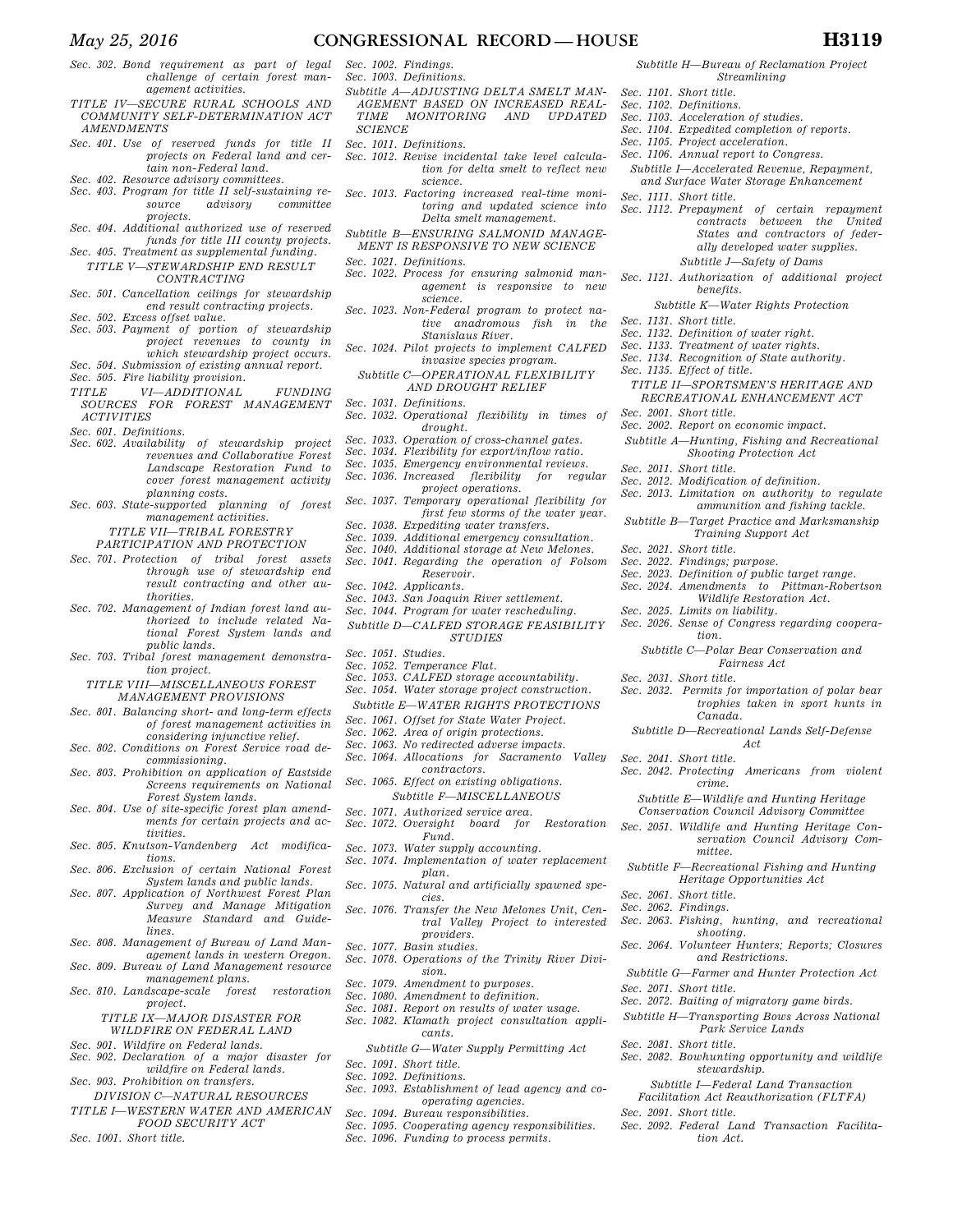- *Subtitle J—African Elephant Conservation and Legal Ivory Possession Act Sec. 2101. Short title.*
- *Sec. 2102. References.*
- *Sec. 2103. Placement of United States Fish and Wildlife Service law enforcement officers in each African elephant range country.*
- *Sec. 2104. Treatment of elephant ivory.*
- *Sec. 2105. African Elephant Conservation Act financial assistance priority and reauthorization.*
- *Sec. 2106. Government Accountability Office study.*
- *Subtitle K—Respect for Treaties and Rights Sec. 2111. Respect for Treaties and Rights.*
- *Subtitle L—State Approval of Fishing Restriction*
- *Sec. 2131. State or Territorial Approval of Restriction of Recreational or Commercial Fishing Access to Certain State or Territorial Waters.*
- *Subtitle M—Hunting and Recreational Fishing Within Certain National Forests*
- *Sec. 2141. Definitions.*
- *Sec. 2142. Hunting and recreational fishing*
- *within the national forest system. Sec. 2143. Publication of Closure of Roads in Forests.*
- *Subtitle N—Grand Canyon Bison Management Act*
- *Sec. 2151. Short title.*
- *Sec. 2152. Definitions.*
- *Sec. 2153. Bison management plan for Grand Canyon National Park.* 
	- *Subtitle O—Open Book on Equal Access to Justice*
- *Sec. 2161. Short title.*
- *Sec. 2162. Modification of equal access to justice provisions.*
- *Subtitle P—Utility Terrain Vehicles Sec. 2171. Utility terrain vehicles in Kisatchie National Forest.* 
	- *Subtitle Q—Good Samaritan Search and Recovery*

*Sec. 2181. Short title.* 

- *Sec. 2182. Expedited access to certain Federal land.* 
	- *Subtitle R—Interstate Transportation of Firearms or Ammunition*
- *Sec. 2191. Interstate transportation of firearms or ammunition.*

### *Subtitle S—Gray Wolves*

- *Sec. 2201. Reissuance of final rule regarding gray wolves in the Western Great Lakes.*
- *Sec. 2202. Reissuance of final rule regarding gray wolves in Wyoming.*

*Subtitle T—Miscellaneous Provisions* 

- *Sec. 2211. Prohibition on issuance of final rule.*
- *Sec. 2212. Withdrawal of existing rule regarding hunting and trapping in Alaska.*

### *TITLE III—NATIONAL STRATEGIC AND CRITICAL MINERALS PRODUCTION ACT*

- *Sec. 3001. Short title.*
- *Sec. 3002. Findings.*
- *Sec. 3003. Definitions.*
- *Subtitle A—Development of Domestic Sources of Strategic and Critical Minerals*
- *Sec. 3011. Improving development of strategic and critical minerals.*
- *Sec. 3012. Responsibilities of the lead agency.*
- *Sec. 3013. Conservation of the resource. Sec. 3014. Federal register process for mineral*
- *exploration and mining projects. Subtitle B—Judicial Review of Agency Actions*
- *Relating to Exploration and Mine Permits Sec. 3021. Definitions for title.*
- *Sec. 3022. Timely filings.*
- *Sec. 3023. Right to intervene.*
- *Sec. 3024. Expedition in hearing and determining the action.*
- *Sec. 3025. Limitation on prospective relief. Sec. 3026. Limitation on attorneys' fees. Subtitle C—Miscellaneous Provisions*
- *Sec. 3031. Secretarial order not affected.*
- *TITLE IV—NATIVE AMERICAN ENERGY ACT*
- *Sec. 4001. Short title.*
- *Sec. 4002. Appraisals.*
- *Sec. 4003. Standardization.*
- *Sec. 4004. Environmental reviews of major Federal actions on Indian lands. Sec. 4005. Judicial review.*
- *Sec. 4006. Tribal biomass demonstration project.*
- *Sec. 4007. Tribal resource management plans.*
- *Sec. 4008. Leases of restricted lands for the*
- *Navajo Nation. Sec. 4009. Nonapplicability of certain rules.*
- *TITLE V—NORTHPORT IRRIGATION EARLY REPAYMENT*
- *Sec. 5001. Early repayment of construction costs.*
- *TITLE VI—OCMULGEE MOUNDS NATIONAL HISTORICAL PARK BOUNDARY REVISION ACT*
- *Sec. 6001. Short title.*
- *Sec. 6002. Definitions.*
- *Sec. 6003. Ocmulgee Mounds National Historical Park.*
- *Sec. 6004. Boundary adjustment.*
- *Sec. 6005. Land acquisition; no buffer zones.*
- *Sec. 6006. Administration. Sec. 6007. Ocmulgee River corridor special resource study.*
- *TITLE VII—MEDGAR EVERS HOUSE STUDY ACT*
- *Sec. 7001. Short title.*
- *Sec. 7002. Special resource study.*
- *TITLE VIII—SKY POINT MOUNTAIN DESIGNATION*
- *Sec. 8001. Findings.*
- *Sec. 8002. Sky Point.*
- *TITLE IX—CHIEF STANDING BEAR TRAIL STUDY*
- *Sec. 9001. Chief Standing Bear national historic trail feasibility study.*
- *TITLE X—JOHN MUIR NATIONAL HISTORIC SITE EXPANSION ACT*
- *Sec. 10001. Short title.*
- *Sec. 10002. John Muir National Historic Site land acquisition.*
- *TITLE XI—ARAPAHO NATIONAL FOREST BOUNDARY ADJUSTMENT ACT*
- *Sec. 11001. Short title.*
- *Sec. 11002. Arapaho National Forest boundary adjustment.*

*TITLE XII—PRESERVATION RESEARCH AT INSTITUTIONS SERVING MINORITIES ACT* 

- *Sec. 12001. Short title.*
- *Sec. 12002. Eligibility of Hispanic-serving institutions and Asian American and Native American Pacific Islanderserving institutions for assistance for preservation education and training programs.*
- *TITLE XIII—ELKHORN RANCH AND WHITE RIVER NATIONAL FOREST CONVEYANCE ACT*
- *Sec. 13001. Short title.*
- *Sec. 13002. Land conveyance, Elkhorn Ranch and White River National Forest, Colorado.* 
	- *TITLE XIV—NATIONAL LIBERTY MEMORIAL CLARIFICATION ACT*
- *Sec. 14001. Short title.*
- *Sec. 14002. Compliance with certain standards for commemorative works in establishment of National Liberty Memorial.* 
	- *TITLE XV—CRAGS, COLORADO LAND EXCHANGE ACT*

*Sec. 15001. Short title.* 

- *Sec. 15002. Purposes.*
- *Sec. 15003. Definitions. Sec. 15004. Land exchange.*

*Sec. 18001. Short title.* 

*Sec. 18003. References.* 

*Sec. 20001. Short title. Sec. 20002. Definitions.* 

*ADJUSTMENT ACT Sec. 21001. Short title. Sec. 21002. Findings.* 

*ATION AREA* 

*Sec. 22002. Definitions.* 

*Sec. 23001. Short title.* 

*Sec. 24001. Short title.* 

*Sec. 25001. Short title.* 

*Sec. 26001. Short title.* 

*Sec. 26011. Short title. Sec. 26012. Definitions. Sec. 26013. Conveyance.* 

*Sec. 26021. Short title.* 

*Sec. 26031. Short title. Sec. 26032. Definitions. Sec. 26033. Conveyance.* 

*Sec. 26015. Administration. Sec. 26016. Land reclassification.* 

*Act.* 

*Sec. 26034. Map and legal description.* 

*Sec. 20003. Designation of memorial.* 

*Sec. 22001. Vehicular access and fees.* 

*Sec. 22003. Conforming amendment.* 

*Mississippi. TITLE XXIV—KOREAN WAR VETERANS MEMORIAL WALL OF REMEMBRANCE ACT* 

*Sec. 24002. Wall of Remembrance.* 

*rials.* 

*MISSION* 

- *Sec. 15005. Equal value exchange and apprais-*
- *als. Sec. 15006. Miscellaneous provisions.*
- *TITLE XVI—REMOVE REVERSIONARY*
- *INTEREST IN ROCKINGHAM COUNTY LAND*
- *Sec. 16001. Removal of use restriction.*
- *TITLE XVII—COLTSVILLE NATIONAL HISTORICAL PARK Sec. 17001. Amendment to Coltsville National*

*Sec. 18002. Martin Luther King, Jr. National Historical Park.* 

*TITLE XIX—EXTENSION OF THE AUTHOR-IZATION FOR THE GULLAH/GEECHEE CULTURAL HERITAGE CORRIDOR COM-*

*Sec. 19001. Extension of the authorization for* 

*Sec. 20004. Competitive grants for certain memo-*

*TITLE XXI—KENNESAW MOUNTAIN NA-TIONAL BATTLEFIELD PARK BOUNDARY* 

*Sec. 21003. Boundary adjustment; land acquisition; administration. TITLE XXII—VEHICLE ACCESS AT DELA-WARE WATER GAP NATIONAL RECRE-*

*TITLE XXIII—GULF ISLANDS NATIONAL SEASHORE LAND EXCHANGE ACT* 

*Sec. 23002. Land exchange, Gulf Islands Na-*

*TITLE XXV—NATIONAL FOREST SMALL TRACTS ACT AMENDMENTS ACT* 

*Sec. 25002. Additional authority for sale or ex-*

*Subtitle A—Cow Creek Umpqua Land Conveyance* 

*Subtitle B—Coquille Forest Fairness* 

*Sec. 26022. Amendments to Coquille Restoration* 

*Subtitle C—Oregon Coastal Lands* 

*Sec. 26014. Map and legal description.* 

*tional Seashore, Jackson County,* 

*change of small parcels of National Forest System land. TITLE XXVI—WESTERN OREGON TRIBAL FAIRNESS ACT* 

*the Gullah/Geechee Cultural Heritage Corridor Commission. TITLE XX—9/11 MEMORIAL ACT* 

*Historical Park donation site. TITLE XVIII—MARTIN LUTHER KING, JR. NATIONAL HISTORICAL PARK ACT*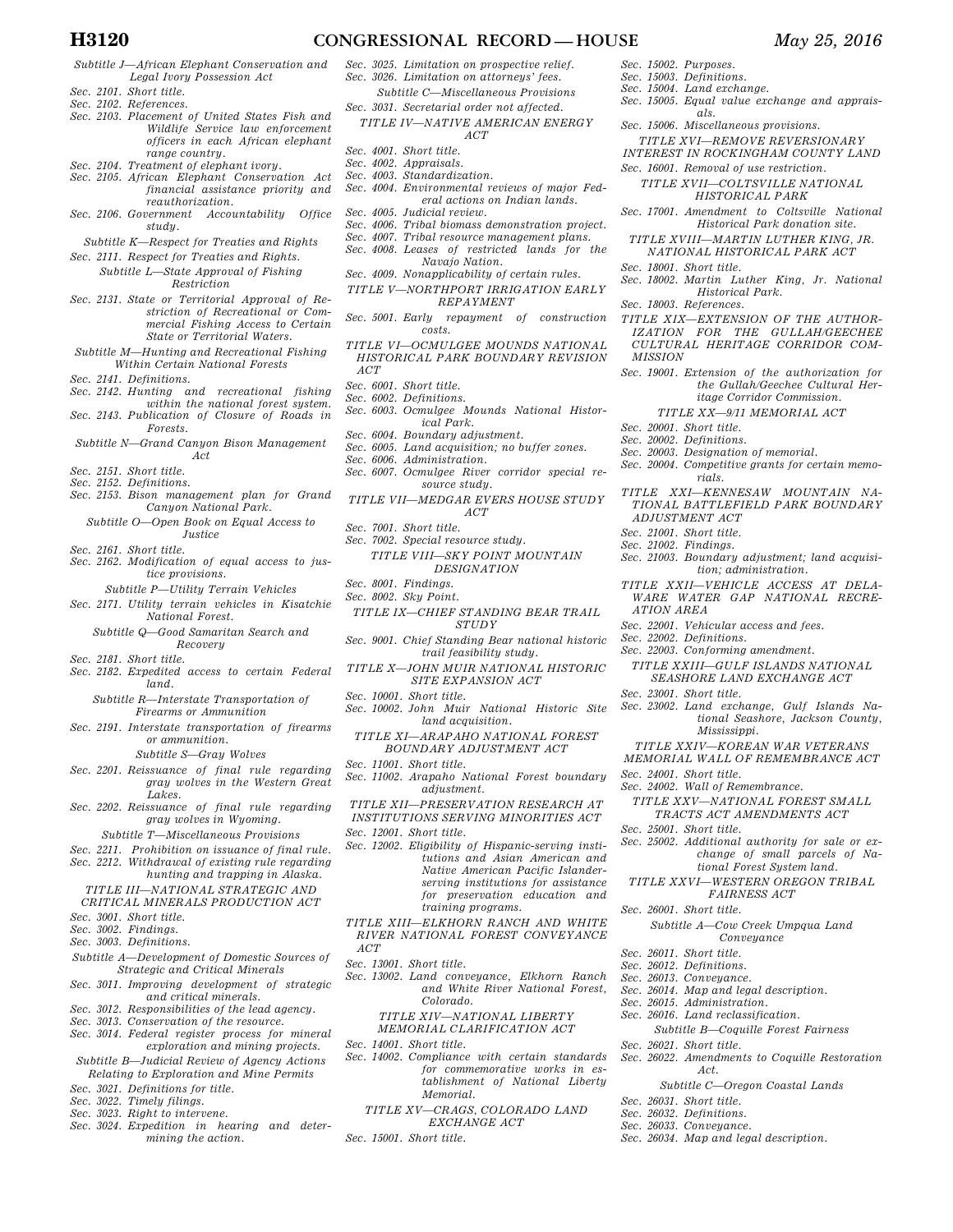## *May 25, 2016* **CONGRESSIONAL RECORD — HOUSE H3121**

- *Sec. 26035. Administration.*
- *Sec. 26036. Land reclassification.* 
	- *DIVISION D—SCIENCE TITLE V—DEPARTMENT OF ENERGY SCIENCE*
- *Sec. 501. Mission.*
- *Sec. 502. Basic energy sciences.*
- *Sec. 503. Advanced scientific computing research.*
- 
- *Sec. 504. High energy physics. Sec. 505. Biological and environmental research.*
- *Sec. 506. Fusion energy.*
- *Sec. 507. Nuclear physics.*
- *Sec. 508. Science laboratories infrastructure program.*
- *Sec. 509. Domestic manufacturing.*
- *Sec. 510. Authorization of appropriations.*
- *Sec. 511. Definitions.*
- *TITLE VI—DEPARTMENT OF ENERGY APPLIED RESEARCH AND DEVELOPMENT*
- *Subtitle A—Crosscutting Research and Development*
- *Sec. 601. Crosscutting research and development.*
- *Sec. 602. Strategic research portfolio analysis and coordination plan.*
- *Sec. 603. Strategy for facilities and infrastructure.*
- *Sec. 604. Energy Innovation Hubs. Subtitle B—Electricity Delivery and Energy*
- *Reliability Research and Development*
- *Sec. 611. Distributed energy and electric energy systems.*
- *Sec. 612. Electric transmission and distribution research and development.* 
	- *Subtitle C—Nuclear Energy Research and Development*
- *Sec. 621. Objectives.*
- *Sec. 622. Program objectives study.*
- *Sec. 623. Nuclear energy research and development programs.*
- *Sec. 624. Small modular reactor program.*
- *Sec. 625. Fuel cycle research and development. Sec. 626. Nuclear energy enabling technologies program.*
- *Sec. 627. Technical standards collaboration.*
- *Sec. 628. Available facilities database.*
- *Subtitle D—Energy Efficiency and Renewable Energy Research and Development*
- *Sec. 641. Energy efficiency.*
- *Sec. 642. Next Generation Lighting Initiative.*
- *Sec. 643. Building standards.*
- *Sec. 644. Secondary electric vehicle battery use program.*
- *Sec. 645. Network for Manufacturing Innovation Program.*
- *Sec. 646. Advanced Energy Technology Transfer Centers.*
- *Sec. 647. Renewable energy.*
- *Sec. 648. Bioenergy program.*
- *Sec. 649. Concentrating solar power research program. Sec. 650. Renewable energy in public buildings.*
- *Subtitle E—Fossil Energy Research and Development*
- *Sec. 661. Fossil energy.*
- *Sec. 662. Coal research, development, demonstration, and commercial application programs.*
- *Sec. 663. High efficiency gas turbines research and development.*

#### *Subtitle F—Advanced Research Projects Agency–Energy*

- *Sec. 671. ARPA–E amendments.*
- *Subtitle G—Authorization of Appropriations*
- *Sec. 681. Authorization of appropriations. Subtitle H—Definitions*
- *Sec. 691. Definitions.*
- *TITLE VII—DEPARTMENT OF ENERGY TECHNOLOGY TRANSFER Subtitle A—In General*
- *Sec. 701. Definitions.*
- *Sec. 702. Savings clause.*
- *Department of Energy Sec. 712. Technology transfer and transitions assessment.* 
	- *Sec. 713. Sense of Congress.* 
		- *Sec. 714. Nuclear energy innovation.* 
			- *Subtitle C—Cross-Sector Partnerships and Grant Competitiveness*
		- *Sec. 721. Agreements for Commercializing Technology pilot program.*

*Subtitle B—Innovation Management at* 

- *Sec. 722. Public-private partnerships for commercialization.*
- *Sec. 723. Inclusion of early-stage technology demonstration in authorized technology transfer activities.*
- *Sec. 724. Funding competitiveness for institutions of higher education and other nonprofit institutions.*
- *Sec. 725. Participation in the Innovation Corps program.*

*Subtitle D—Assessment of Impact* 

*Sec. 731. Report by Government Accountability Office.* 

## *TITLE XXXIII—NUCLEAR ENERGY INNOVATION CAPABILITIES*

- *Sec. 3301. Short title.*
- *Sec. 3302. Nuclear energy.*
- *Sec. 3303. Nuclear energy research programs.*
- *Sec. 3304. Advanced fuel cycle initiative. Sec. 3305. University nuclear science and engi-*
- *neering support. Sec. 3306. Department of Energy civilian nu-*
- *clear infrastructure and facilities.*
- *Sec. 3307. Security of nuclear facilities. Sec. 3308. High-performance computation and*
- *supportive research.*
- *Sec. 3309. Enabling nuclear energy innovation. Sec. 3310. Budget plan.*
- *Sec. 3311. Conforming amendments.*

## *DIVISION A—NORTH AMERICAN ENERGY SECURITY AND INFRASTRUCTURE*

*SEC. 1. SHORT TITLE.* 

*This division may be cited as the ''North American Energy Security and Infrastructure Act of 2016''.* 

### *TITLE I—MODERNIZING AND PROTECTING INFRASTRUCTURE*

*Subtitle A—Energy Delivery, Reliability, and Security* 

#### *SEC. 1101. FERC PROCESS COORDINATION.*

*Section 15 of the Natural Gas Act (15 U.S.C. 717n) is amended—* 

*(1) by amending subsection (b)(2) to read as follows:* 

*''(2) OTHER AGENCIES.—* 

*''(A) IN GENERAL.—Each Federal and State agency considering an aspect of an application for Federal authorization shall cooperate with the Commission and comply with the deadlines established by the Commission.* 

*''(B) IDENTIFICATION.—The Commission shall identify, as early as practicable after it is notified by a prospective applicant of a potential project requiring Commission authorization, any Federal or State agency, local government, or Indian tribe that may consider an aspect of an application for that Federal authorization.* 

*''(C) NOTIFICATION.—* 

*''(i) IN GENERAL.—The Commission shall notify any agency identified under subparagraph (B) of the opportunity to cooperate or participate in the review process.* 

*''(ii) DEADLINE.—A notification issued under clause (i) shall establish a deadline by which a response to the notification shall be submitted, which may be extended by the Commission for good cause.'';* 

- *(2) in subsection (c)—*
- *(A) in paragraph (1)—*

*(i) by striking ''and'' at the end of subparagraph (A);* 

*(ii) by redesignating subparagraph (B) as subparagraph (C); and* 

*(iii) by inserting after subparagraph (A) the following new subparagraph:* 

*''(B) set deadlines for all such Federal authorizations; and'';* 

*(B) by striking paragraph (2); and* 

*(C) by adding at the end the following new paragraphs:* 

*''(2) DEADLINE FOR FEDERAL AUTHORIZA-TIONS.—A final decision on a Federal authorization is due no later than 90 days after the Commission issues its final environmental document, unless a schedule is otherwise established by Federal law.* 

*''(3) CONCURRENT REVIEWS.—Each Federal and State agency considering an aspect of an application for a Federal authorization shall— ''(A) carry out the obligations of that agency* 

*under applicable law concurrently, and in conjunction, with the review required by the National Environmental Policy Act of 1969 (42 U.S.C. 4321 et seq.), unless doing so would impair the ability of the agency to conduct needed analysis or otherwise carry out those obliga-*

*''(B) formulate and implement administrative, policy, and procedural mechanisms to enable the agency to ensure completion of required Federal authorizations no later than 90 days after the Commission issues its final environmental docu-*

*''(C) transmit to the Commission a statement— ''(i) acknowledging receipt of the schedule es-*

*''(ii) setting forth the plan formulated under* 

*''(4) ISSUE IDENTIFICATION AND RESOLUTION.— ''(A) IDENTIFICATION.—Federal and State agencies that may consider an aspect of an application for Federal authorization shall identify, as early as possible, any issues of concern that may delay or prevent an agency from working with the Commission to resolve such issues* 

*''(B) ISSUE RESOLUTION.—The Commission may forward any issue of concern identified under subparagraph (A) to the heads of the relevant agencies (including, in the case of a failure by the State agency, the Federal agency overseeing the delegated authority) for resolu-*

*''(5) FAILURE TO MEET SCHEDULE.—If a Federal or State agency does not complete a proceeding for an approval that is required for a Federal authorization in accordance with the schedule established by the Commission under* 

*''(A) the applicant may pursue remedies under* 

*''(B) the head of the relevant Federal agency (including, in the case of a failure by a State agency, the Federal agency overseeing the delegated authority) shall notify Congress and the Commission of such failure and set forth a recommended implementation plan to ensure completion of the proceeding for an approval.''; (3) by redesignating subsections (d) through (f) as subsections (g) through (i), respectively;* 

*(4) by inserting after subsection (c) the fol-*

*''(d) REMOTE SURVEYS.—If a Federal or State agency considering an aspect of an application for Federal authorization requires the applicant to submit environmental data, the agency shall consider any such data gathered by aerial or other remote means that the applicant submits. The agency may grant a conditional approval for Federal authorization, conditioned on the verification of such data by subsequent onsite* 

*''(e) APPLICATION PROCESSING.—The Commission, and Federal and State agencies, may allow an applicant seeking Federal authorization to fund a third-party contractor to assist in re-*

*''(f) ACCOUNTABILITY, TRANSPARENCY, EFFI-CIENCY.—For applications requiring multiple Federal authorizations, the Commission, with input from any Federal or State agency considering an aspect of an application, shall track* 

*tablished under paragraph (1); and* 

*subparagraph (B) of this paragraph.* 

*and granting such authorization.* 

*tions;* 

*ment; and* 

*tion.* 

*and* 

*inspection.* 

*paragraph (1)—* 

*section 19(d); and* 

*lowing new subsections:* 

*viewing the application.*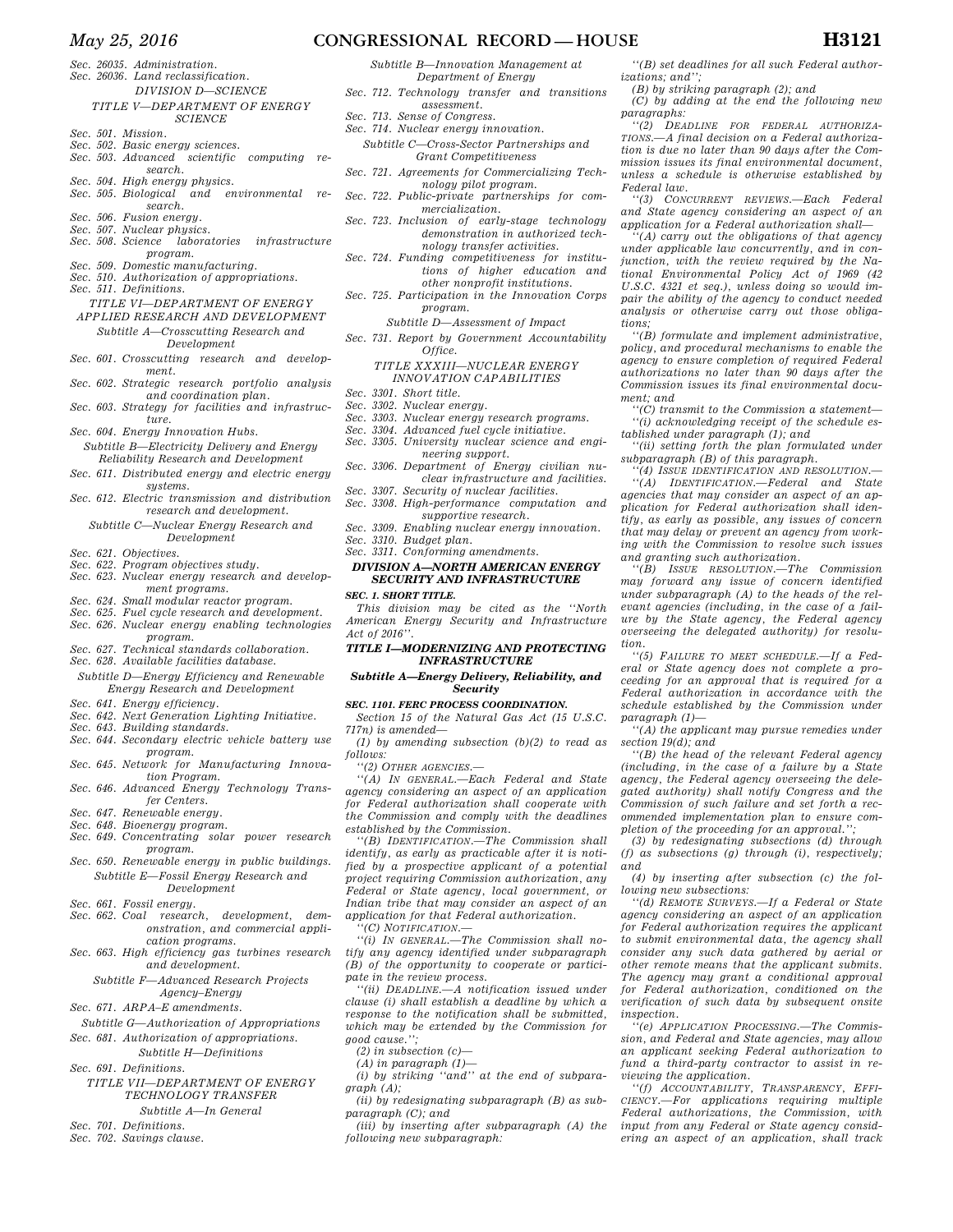*''(1) The schedule established by the Commission under subsection (c)(1).* 

*''(2) A list of all the actions required by each applicable agency to complete permitting, reviews, and other actions necessary to obtain a final decision on the Federal authorization.* 

*''(3) The expected completion date for each such action.* 

*''(4) A point of contact at the agency accountable for each such action.* 

*''(5) In the event that an action is still pending as of the expected date of completion, a brief*   $explanation of the reasons for the delay.$ 

#### *SEC. 1102. RESOLVING ENVIRONMENTAL AND GRID RELIABILITY CONFLICTS.*

*(a) COMPLIANCE WITH OR VIOLATION OF ENVI-RONMENTAL LAWS WHILE UNDER EMERGENCY ORDER.—Section 202(c) of the Federal Power Act (16 U.S.C. 824a(c)) is amended—* 

*(1) by inserting ''(1)'' after ''(c)''; and* 

*(2) by adding at the end the following:* 

*''(2) With respect to an order issued under this subsection that may result in a conflict with a requirement of any Federal, State, or local environmental law or regulation, the Commission shall ensure that such order requires generation, delivery, interchange, or transmission of electric energy only during hours necessary to meet the emergency and serve the public interest, and, to the maximum extent practicable, is consistent with any applicable Federal, State, or local environmental law or regulation and minimizes any adverse environmental impacts.* 

*''(3) To the extent any omission or action taken by a party, that is necessary to comply with an order issued under this subsection, including any omission or action taken to voluntarily comply with such order, results in noncompliance with, or causes such party to not comply with, any Federal, State, or local environmental law or regulation, such omission or action shall not be considered a violation of such environmental law or regulation, or subject such party to any requirement, civil or criminal liability, or a citizen suit under such environmental law or regulation.* 

*''(4)(A) An order issued under this subsection that may result in a conflict with a requirement of any Federal, State, or local environmental law or regulation shall expire not later than 90 days after it is issued. The Commission may renew or reissue such order pursuant to paragraphs (1) and (2) for subsequent periods, not to exceed 90 days for each period, as the Commission determines necessary to meet the emergency and serve the public interest.* 

*''(B) In renewing or reissuing an order under subparagraph (A), the Commission shall consult with the primary Federal agency with expertise in the environmental interest protected by such law or regulation, and shall include in any such renewed or reissued order such conditions as such Federal agency determines necessary to minimize any adverse environmental impacts to the extent practicable. The conditions, if any, submitted by such Federal agency shall be made available to the public. The Commission may exclude such a condition from the renewed or reissued order if it determines that such condition would prevent the order from adequately addressing the emergency necessitating such order and provides in the order, or otherwise makes publicly available, an explanation of such determination.* 

*''(5) If an order issued under this subsection is subsequently stayed, modified, or set aside by a court pursuant to section 313 or any other provision of law, any omission or action previously taken by a party that was necessary to comply with the order while the order was in effect, including any omission or action taken to voluntarily comply with the order, shall remain subject to paragraph (3).''.* 

*(b) TEMPORARY CONNECTION OR CONSTRUC-TION BY MUNICIPALITIES.—Section 202(d) of the Federal Power Act (16 U.S.C. 824a(d)) is amended by inserting ''or municipality'' before ''engaged in the transmission or sale of electric energy''.* 

#### *SEC. 1103. EMERGENCY PREPAREDNESS FOR EN-ERGY SUPPLY DISRUPTIONS.*

*(a) FINDING.—Congress finds that recent natural disasters have underscored the importance of having resilient oil and natural gas infrastructure and energy storage and effective ways for industry and government to communicate to address energy supply disruptions.* 

*(b) AUTHORIZATION FOR ACTIVITIES TO EN-HANCE EMERGENCY PREPAREDNESS FOR NATURAL DISASTERS.—The Secretary of Energy shall develop and adopt procedures to—* 

*(1) improve communication and coordination between the Department of Energy's energy response team, Federal partners, and industry;* 

*(2) leverage the Energy Information Administration's subject matter expertise within the Department's energy response team to improve supply chain situation assessments;* 

*(3) establish company liaisons and direct communication with the Department's energy response team to improve situation assessments;* 

*(4) streamline and enhance processes for obtaining temporary regulatory relief to speed up emergency response and recovery;* 

*(5) facilitate and increase engagement among States, the oil and natural gas industry, the energy storage industry, and the Department in developing State and local energy assurance plans;* 

*(6) establish routine education and training programs for key government emergency response positions with the Department and States; and* 

*(7) involve States, the energy storage industry, and the oil and natural gas industry in comprehensive drill and exercise programs.* 

*(c) COOPERATION.—The activities carried out under subsection (b) shall include collaborative efforts with State and local government officials and the private sector.* 

*(d) REPORT.—Not later than 180 days after the date of enactment of this Act, the Secretary of Energy shall submit to Congress a report describing the effectiveness of the activities authorized under this section.* 

#### *SEC. 1104. CRITICAL ELECTRIC INFRASTRUCTURE SECURITY.*

*(a) CRITICAL ELECTRIC INFRASTRUCTURE SECU-RITY.—Part II of the Federal Power Act (16 U.S.C. 824 et seq.) is amended by adding after section 215 the following new section:* 

#### *''SEC. 215A. CRITICAL ELECTRIC INFRASTRUC-TURE SECURITY.*

*''(a) DEFINITIONS.—For purposes of this section:* 

*''(1) BULK-POWER SYSTEM; ELECTRIC RELI-ABILITY ORGANIZATION; REGIONAL ENTITY.—The terms 'bulk-power system', 'Electric Reliability Organization', and 'regional entity' have the meanings given such terms in paragraphs (1), (2), and (7) of section 215(a), respectively.* 

*''(2) CRITICAL ELECTRIC INFRASTRUCTURE.— The term 'critical electric infrastructure' means a system or asset of the bulk-power system, whether physical or virtual, the incapacity or destruction of which would negatively affect national security, economic security, public health or safety, or any combination of such matters.* 

*''(3) CRITICAL ELECTRIC INFRASTRUCTURE IN-FORMATION.—The term 'critical electric infrastructure information' means information related to critical electric infrastructure, or proposed critical electrical infrastructure, generated by or provided to the Commission or other Federal agency, other than classified national security information, that is designated as critical electric infrastructure information by the Commission under subsection (d)(2). Such term includes information that qualifies as critical*  *energy infrastructure information under the Commission's regulations.* 

*''(4) DEFENSE CRITICAL ELECTRIC INFRASTRUC-TURE.—The term 'defense critical electric infrastructure' means any electric infrastructure located in the United States (including the territories) that serves a facility designated by the Secretary pursuant to subsection (c), but is not owned or operated by the owner or operator of such facility.* 

*''(5) ELECTROMAGNETIC PULSE.—The term 'electromagnetic pulse' means 1 or more pulses of electromagnetic energy emitted by a device capable of disabling or disrupting operation of, or destroying, electronic devices or communications networks, including hardware, software, and data, by means of such a pulse.* 

*''(6) GEOMAGNETIC STORM.—The term 'geomagnetic storm' means a temporary disturbance of the Earth's magnetic field resulting from solar activity.* 

*''(7) GRID SECURITY EMERGENCY.—The term 'grid security emergency' means the occurrence or imminent danger of—* 

*''(A)(i) a malicious act using electronic communication or an electromagnetic pulse, or a geomagnetic storm event, that could disrupt the operation of those electronic devices or communications networks, including hardware, software, and data, that are essential to the reliability of critical electric infrastructure or of defense critical electric infrastructure; and* 

*''(ii) disruption of the operation of such devices or networks, with significant adverse effects on the reliability of critical electric infrastructure or of defense critical electric infrastructure, as a result of such act or event; or* 

*''(B)(i) a direct physical attack on critical electric infrastructure or on defense critical electric infrastructure; and* 

*''(ii) significant adverse effects on the reliability of critical electric infrastructure or of defense critical electric infrastructure as a result of such physical attack.* 

*''(8) GRID SECURITY VULNERABILITY.—The term 'grid security vulnerability' means a weakness that, in the event of a malicious act using an electromagnetic pulse, would pose a substantial risk of disruption to the operation of those electrical or electronic devices or communications networks, including hardware, software, and data, that are essential to the reliability of the bulk-power system.* 

*''(9) SECRETARY.—The term 'Secretary' means the Secretary of Energy.* 

*''(b) AUTHORITY TO ADDRESS GRID SECURITY EMERGENCY.—* 

*''(1) AUTHORITY.—Whenever the President issues and provides to the Secretary a written directive or determination identifying a grid security emergency, the Secretary may, with or without notice, hearing, or report, issue such orders for emergency measures as are necessary in the judgment of the Secretary to protect or restore the reliability of critical electric infrastructure or of defense critical electric infrastructure during such emergency. As soon as practicable but not later than 180 days after the date of enactment of this section, the Secretary shall, after notice and opportunity for comment, establish rules of procedure that ensure that such authority can be exercised expeditiously.* 

*''(2) NOTIFICATION OF CONGRESS.—Whenever the President issues and provides to the Secretary a written directive or determination under paragraph (1), the President shall promptly notify congressional committees of relevant jurisdiction, including the Committee on Energy and Commerce of the House of Representatives and the Committee on Energy and Natural Resources of the Senate, of the contents of, and justification for, such directive or determination.* 

*''(3) CONSULTATION.—Before issuing an order for emergency measures under paragraph (1), the Secretary shall, to the extent practicable in light of the nature of the grid security emergency and the urgency of the need for action,*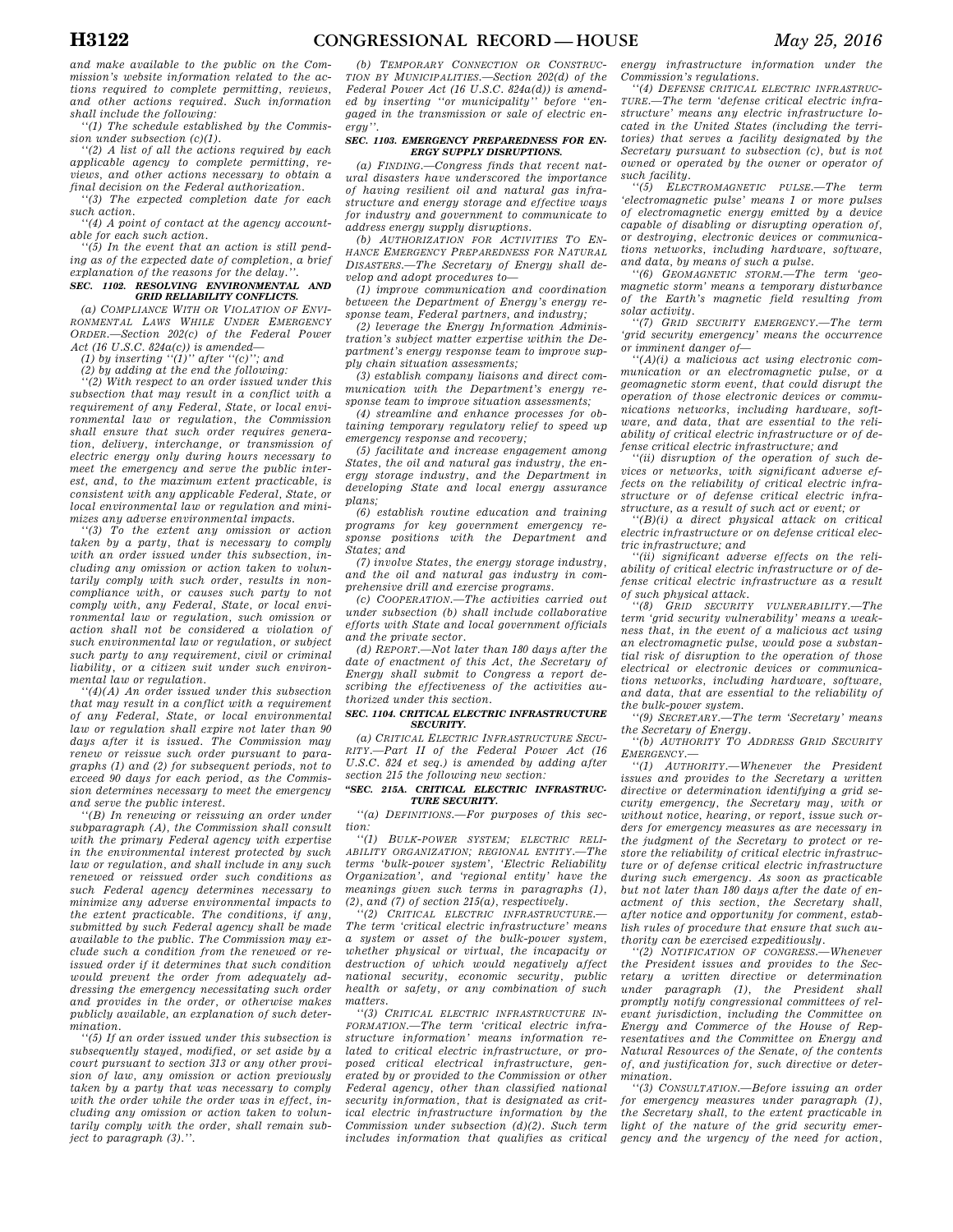*consult with appropriate governmental authorities in Canada and Mexico, entities described in paragraph (4), the Electricity Sub-sector Coordinating Council, the Commission, and other appropriate Federal agencies regarding implementation of such emergency measures.* 

*''(4) APPLICATION.—An order for emergency measures under this subsection may apply to— ''(A) the Electric Reliability Organization;* 

*''(B) a regional entity; or* 

*''(C) any owner, user, or operator of critical electric infrastructure or of defense critical electric infrastructure within the United States.* 

*''(5) EXPIRATION AND REISSUANCE.—* 

*''(A) IN GENERAL.—Except as provided in subparagraph (B), an order for emergency measures issued under paragraph (1) shall expire no later than 15 days after its issuance.* 

*''(B) EXTENSIONS.—The Secretary may reissue an order for emergency measures issued under paragraph (1) for subsequent periods, not to exceed 15 days for each such period, provided that the President, for each such period, issues and provides to the Secretary a written directive or determination that the grid security emergency identified under paragraph (1) continues to exist or that the emergency measure continues to be required.* 

*''(6) COST RECOVERY.—* 

*''(A) CRITICAL ELECTRIC INFRASTRUCTURE.—If the Commission determines that owners, operators, or users of critical electric infrastructure have incurred substantial costs to comply with an order for emergency measures issued under this subsection and that such costs were prudently incurred and cannot reasonably be recovered through regulated rates or market prices for the electric energy or services sold by such owners, operators, or users, the Commission shall, consistent with the requirements of section 205, after notice and an opportunity for comment, establish a mechanism that permits such owners, operators, or users to recover such costs.* 

*''(B) DEFENSE CRITICAL ELECTRIC INFRASTRUC-TURE.—To the extent the owner or operator of defense critical electric infrastructure is required to take emergency measures pursuant to an order issued under this subsection, the owners or operators of a critical defense facility or facilities designated by the Secretary pursuant to subsection (c) that rely upon such infrastructure shall bear the full incremental costs of the measures.* 

*''(7) TEMPORARY ACCESS TO CLASSIFIED INFOR-MATION.—The Secretary, and other appropriate Federal agencies, shall, to the extent practicable and consistent with their obligations to protect classified information, provide temporary access to classified information related to a grid security emergency for which emergency measures are issued under paragraph (1) to key personnel of any entity subject to such emergency measures to enable optimum communication between the entity and the Secretary and other appropriate Federal agencies regarding the grid security emergency.* 

*''(c) DESIGNATION OF CRITICAL DEFENSE FA-CILITIES.—Not later than 180 days after the date of enactment of this section, the Secretary, in consultation with other appropriate Federal agencies and appropriate owners, users, or operators of infrastructure that may be defense critical electric infrastructure, shall identify and designate facilities located in the United States (including the territories) that are—* 

*''(1) critical to the defense of the United States; and* 

*''(2) vulnerable to a disruption of the supply of electric energy provided to such facility by an external provider.* 

*The Secretary may, in consultation with appropriate Federal agencies and appropriate owners, users, or operators of defense critical electric infrastructure, periodically revise the list of designated facilities as necessary.* 

*''(d) PROTECTION AND SHARING OF CRITICAL ELECTRIC INFRASTRUCTURE INFORMATION.—* 

*''(1) PROTECTION OF CRITICAL ELECTRIC INFRA-STRUCTURE INFORMATION.—Critical electric infrastructure information—* 

*''(A) shall be exempt from disclosure under section 552(b)(3) of title 5, United States Code; and* 

*''(B) shall not be made available by any Federal, State, political subdivision or tribal authority pursuant to any Federal, State, political subdivision or tribal law requiring public disclosure of information or records.* 

*''(2) DESIGNATION AND SHARING OF CRITICAL ELECTRIC INFRASTRUCTURE INFORMATION.—Not later than one year after the date of enactment of this section, the Commission, in consultation with the Secretary of Energy, shall promulgate such regulations and issue such orders as necessary to—* 

*''(A) designate information as critical electric infrastructure information;* 

*''(B) prohibit the unauthorized disclosure of critical electric infrastructure information;* 

*''(C) ensure there are appropriate sanctions in place for Commissioners, officers, employees, or agents of the Commission who knowingly and willfully disclose critical electric infrastructure information in a manner that is not authorized under this section; and* 

*''(D) taking into account standards of the Electric Reliability Organization, facilitate voluntary sharing of critical electric infrastructure information with, between, and by—* 

*''(i) Federal, State, political subdivision, and tribal authorities;* 

*''(ii) the Electric Reliability Organization;* 

*''(iii) regional entities;* 

*''(iv) information sharing and analysis centers established pursuant to Presidential Decision Directive 63;* 

*''(v) owners, operators, and users of critical electric infrastructure in the United States; and ''(vi) other entities determined appropriate by the Commission.* 

*''(3) CONSIDERATIONS.—In promulgating regulations and issuing orders under paragraph (2), the Commission shall take into consideration the role of State commissions in reviewing the prudence and cost of investments, determining the rates and terms of conditions for electric services, and ensuring the safety and reliability of the bulk-power system and distribution facilities within their respective jurisdictions.* 

*''(4) PROTOCOLS.—The Commission shall, in consultation with Canadian and Mexican authorities, develop protocols for the voluntary sharing of critical electric infrastructure information with Canadian and Mexican authorities and owners, operators, and users of the bulkpower system outside the United States.* 

*''(5) NO REQUIRED SHARING OF INFORMATION.— Nothing in this section shall require a person or entity in possession of critical electric infrastructure information to share such information with Federal, State, political subdivision, or tribal authorities, or any other person or entity.* 

*''(6) SUBMISSION OF INFORMATION TO CON-GRESS.—Nothing in this section shall permit or authorize the withholding of information from Congress, any committee or subcommittee thereof, or the Comptroller General.* 

*''(7) DISCLOSURE OF PROTECTED INFORMA-TION.—In implementing this section, the Commission shall segregate critical electric infrastructure information or information that reasonably could be expected to lead to the disclosure of the critical electric infrastructure information within documents and electronic communications, wherever feasible, to facilitate disclosure of information that is not designated as critical electric infrastructure information.* 

*''(8) DURATION OF DESIGNATION.—Information may not be designated as critical electric infrastructure information for longer than 5 years, unless specifically re-designated by the Commission.* 

*''(9) REMOVAL OF DESIGNATION.—The Commission shall remove the designation of critical electric infrastructure information, in whole or* 

*in part, from a document or electronic communication if the Commission determines that the unauthorized disclosure of such information could no longer be used to impair the security or reliability of the bulk-power system or distribution facilities.* 

*''(10) JUDICIAL REVIEW OF DESIGNATIONS.— Notwithstanding section 313(b), any determination by the Commission concerning the designation of critical electric infrastructure information under this subsection shall be subject to review under chapter 7 of title 5, United States Code, except that such review shall be brought in the district court of the United States in the district in which the complainant resides, or has his principal place of business, or in the District of Columbia. In such a case the court shall examine in camera the contents of documents or electronic communications that are the subject of the determination under review to determine whether such documents or any part thereof were improperly designated or not designated as critical electric infrastructure information.* 

*''(e) MEASURES TO ADDRESS GRID SECURITY VULNERABILITIES.—* 

*''(1) COMMISSION AUTHORITY.—* 

*''(A) RELIABILITY STANDARDS.—If the Commission, in consultation with appropriate Federal agencies, identifies a grid security vulnerability that the Commission determines has not adequately been addressed through a reliability standard developed and approved under section 215, the Commission shall, after notice and opportunity for comment and after consultation with the Secretary, other appropriate Federal agencies, and appropriate governmental authorities in Canada and Mexico, issue an order directing the Electric Reliability Organization to submit to the Commission for approval under section 215, not later than 30 days after the issuance of such order, a reliability standard requiring implementation, by any owner, operator, or user of the bulk-power system in the United States, of measures to protect the bulkpower system against such vulnerability. Any such standard shall include a protection plan, including automated hardware-based solutions. The Commission shall approve a reliability standard submitted pursuant to this subparagraph, unless the Commission determines that such reliability standard does not adequately protect against such vulnerability or otherwise does not satisfy the requirements of section 215.* 

*''(B) MEASURES TO ADDRESS GRID SECURITY VULNERABILITIES.—If the Commission, after notice and opportunity for comment and after consultation with the Secretary, other appropriate Federal agencies, and appropriate governmental authorities in Canada and Mexico, determines that the reliability standard submitted by the Electric Reliability Organization to address a grid security vulnerability identified under subparagraph (A) does not adequately protect the bulk-power system against such vulnerability, the Commission shall promulgate a rule or issue an order requiring implementation, by any owner, operator, or user of the bulk-power system in the United States, of measures to protect the bulk-power system against such vulnerability. Any such rule or order shall include a protection plan, including automated hardwarebased solutions. Before promulgating a rule or issuing an order under this subparagraph, the Commission shall, to the extent practicable in light of the urgency of the need for action to address the grid security vulnerability, request and consider recommendations from the Electric Reliability Organization regarding such rule or order. The Commission may establish an appropriate deadline for the submission of such recommendations.* 

*''(2) RESCISSION.—The Commission shall approve a reliability standard developed under section 215 that addresses a grid security vulnerability that is the subject of a rule or order under paragraph (1)(B), unless the Commission determines that such reliability standard does*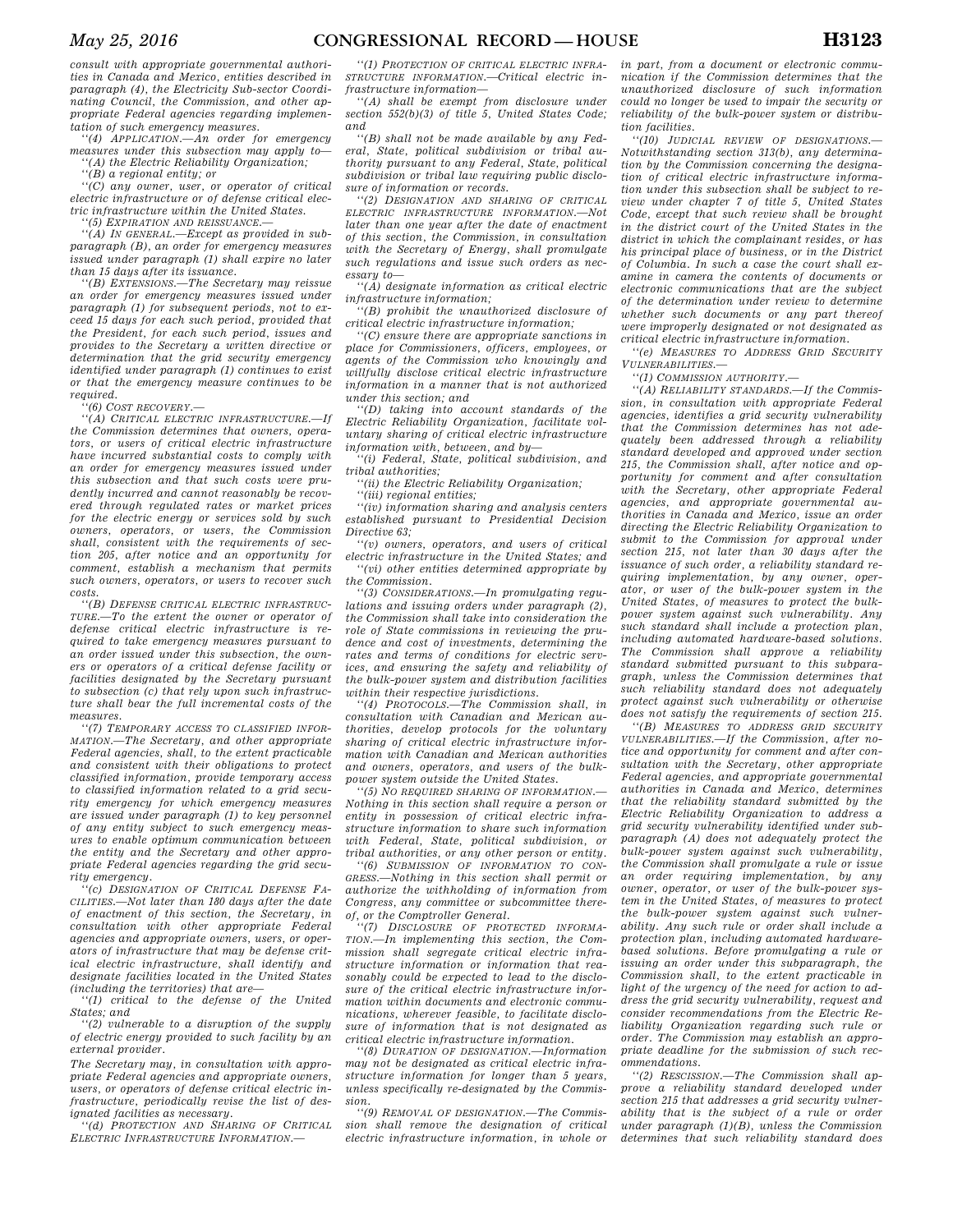*not adequately protect against such vulnerability or otherwise does not satisfy the requirements of section 215. Upon such approval, the Commission shall rescind the rule promulgated or order issued under paragraph (1)(B) addressing such vulnerability, effective upon the effective date of the newly approved reliability standard.* 

*''(3) GEOMAGNETIC STORMS AND ELECTRO-MAGNETIC PULSE.—Not later than 6 months after the date of enactment of this section, the Commission shall, after notice and an opportunity for comment and after consultation with the Secretary and other appropriate Federal agencies, issue an order directing the Electric Reliability Organization to submit to the Commission for approval under section 215, not later than 6 months after the issuance of such order, reliability standards adequate to protect the bulk-power system from any reasonably foreseeable geomagnetic storm or electromagnetic pulse event. The Commission's order shall specify the nature and magnitude of the reasonably foreseeable events against which such standards must protect. Such standards shall appropriately balance the risks to the bulk-power system associated with such events, including any regional variation in such risks, the costs of mitigating such risks, and the priorities and timing associated with implementation. If the Commission determines that the reliability standards submitted by the Electric Reliability Organization pursuant to this paragraph are inadequate, the Commission shall promulgate a rule or issue an order adequate to protect the bulk-power system from geomagnetic storms or electromagnetic pulse as required under paragraph (1)(B).* 

*''(4) LARGE TRANSFORMER AVAILABILITY.—Not later than 1 year after the date of enactment of this section, the Commission shall, after notice and an opportunity for comment and after consultation with the Secretary and other appropriate Federal agencies, issue an order directing the Electric Reliability Organization to submit to the Commission for approval under section 215, not later than 1 year after the issuance of such order, reliability standards addressing availability of large transformers. Such standards shall require entities that own or operate large transformers to ensure, individually or jointly, adequate availability of large transformers to promptly restore the reliable operation of the bulk-power system in the event that any such transformer is destroyed or disabled as a result of a geomagnetic storm event or electromagnetic pulse event. The Commission's order shall specify the nature and magnitude of the reasonably foreseeable events that shall provide the basis for such standards. Such standards shall—* 

*''(A) provide entities subject to the standards with the option of meeting such standards individually or jointly; and* 

*''(B) appropriately balance the risks associated with a reasonably foreseeable event, including any regional variation in such risks, and the costs of ensuring adequate availability of spare transformers.* 

*''(5) CERTAIN FEDERAL ENTITIES.—For the 11 year period commencing on the date of enactment of this section, the Tennessee Valley Authority and the Bonneville Power Administration shall be exempt from any requirement under this subsection.* 

*''(f) SECURITY CLEARANCES.—The Secretary shall facilitate and, to the extent practicable, expedite the acquisition of adequate security clearances by key personnel of any entity subject to the requirements of this section, to enable optimum communication with Federal agencies regarding threats to the security of the critical electric infrastructure. The Secretary, the Commission, and other appropriate Federal agencies shall, to the extent practicable and consistent with their obligations to protect classified and critical electric infrastructure information, share timely actionable information regarding grid security with appropriate key personnel of* 

*owners, operators, and users of the critical electric infrastructure.* 

*''(g) CLARIFICATIONS OF LIABILITY.—* 

*''(1) COMPLIANCE WITH OR VIOLATION OF THIS ACT.—Except as provided in paragraph (4), to the extent any action or omission taken by an entity that is necessary to comply with an order for emergency measures issued under subsection (b)(1), including any action or omission taken to voluntarily comply with such order, results in noncompliance with, or causes such entity not to comply with any rule, order, regulation, or provision of this Act, including any reliability standard approved by the Commission pursuant to section 215, such action or omission shall not be considered a violation of such rule, order, regulation, or provision.* 

*''(2) RELATION TO SECTION 202(c).—Except as provided in paragraph (4), an action or omission taken by an owner, operator, or user of critical electric infrastructure or of defense critical electric infrastructure to comply with an order for emergency measures issued under subsection (b)(1) shall be treated as an action or omission taken to comply with an order issued under section 202(c) for purposes of such section.* 

*''(3) SHARING OR RECEIPT OF INFORMATION.— No cause of action shall lie or be maintained in any Federal or State court for the sharing or receipt of information under, and that is conducted in accordance with, subsection (d).* 

*''(4) RULE OF CONSTRUCTION.—Nothing in this subsection shall be construed to require dismissal of a cause of action against an entity that, in the course of complying with an order for emergency measures issued under subsection (b)(1) by taking an action or omission for which they would be liable but for paragraph (1) or (2), takes such action or omission in a grossly negligent manner.''.* 

*(b) CONFORMING AMENDMENTS.—* 

*(1) JURISDICTION.—Section 201(b)(2) of the Federal Power Act (16 U.S.C. 824(b)(2)) is amended by inserting ''215A,'' after ''215,'' each place it appears.* 

*(2) PUBLIC UTILITY.—Section 201(e) of the Federal Power Act (16 U.S.C. 824(e)) is amended by inserting ''215A,'' after ''215,''.* 

#### *SEC. 1105. STRATEGIC TRANSFORMER RESERVE.*

*(a) FINDING.—Congress finds that the storage of strategically located spare large power transformers and emergency mobile substations will reduce the vulnerability of the United States to multiple risks facing electric grid reliability, including physical attack, cyber attack, electromagnetic pulse, geomagnetic disturbances, severe weather, and seismic events.* 

*(b) DEFINITIONS.—In this section:* 

*(1) BULK-POWER SYSTEM.—The term ''bulkpower system'' has the meaning given such term in section 215(a) of the Federal Power Act (16 U.S.C. 824o(a)).* 

*(2) CRITICALLY DAMAGED LARGE POWER TRANS-FORMER.—The term ''critically damaged large power transformer'' means a large power transformer that—* 

*(A) has sustained extensive damage such that—* 

*(i) repair or refurbishment is not economically viable; or* 

*(ii) the extensive time to repair or refurbish the large power transformer would create an extended period of instability in the bulk-power system; and* 

*(B) prior to sustaining such damage, was part of the bulk-power system.* 

*(3) CRITICAL ELECTRIC INFRASTRUCTURE.—The term ''critical electric infrastructure'' has the meaning given that term in section 215A of the Federal Power Act.* 

*(4) ELECTRIC RELIABILITY ORGANIZATION.—The term ''Electric Reliability Organization'' has the meaning given such term in section 215(a) of the Federal Power Act (16 U.S.C. 824o(a)).* 

*(5) EMERGENCY MOBILE SUBSTATION.—The term ''emergency mobile substation'' means a mobile substation or mobile transformer that is—* 

*(A) assembled and permanently mounted on a trailer that is capable of highway travel and meets relevant Department of Transportation regulations; and* 

*(B) intended for express deployment and capable of being rapidly placed into service.* 

*(6) LARGE POWER TRANSFORMER.—The term ''large power transformer'' means a power transformer with a maximum nameplate rating of 100 megavolt-amperes or higher, including related critical equipment, that is, or is intended to be, a part of the bulk-power system.* 

*(7) SECRETARY.—The term ''Secretary'' means the Secretary of Energy.* 

*(8) SPARE LARGE POWER TRANSFORMER.—The term ''spare large power transformer'' means a large power transformer that is stored within the Strategic Transformer Reserve to be available to temporarily replace a critically damaged large power transformer.* 

*(c) STRATEGIC TRANSFORMER RESERVE PLAN.— (1) PLAN.—Not later than 1 year after the date of enactment of this Act, the Secretary, acting through the Office of Electricity Delivery and Energy Reliability, shall, in consultation with the Federal Energy Regulatory Commission, the Electricity Sub-sector Coordinating Council, the Electric Reliability Organization, and owners and operators of critical electric infrastructure and defense and military installations, prepare and submit to Congress a plan to establish a Strategic Transformer Reserve for the storage, in strategically located facilities, of spare large power transformers and emergency mobile substations in sufficient numbers to temporarily replace critically damaged large power transformers and substations that are critical electric infrastructure or serve defense and military installations.* 

*(2) INCLUSIONS.—The Strategic Transformer Reserve plan shall include a description of—* 

*(A) the appropriate number and type of spare large power transformers necessary to provide or restore sufficient resiliency to the bulk-power system, critical electric infrastructure, and defense and military installations to mitigate significant impacts to the electric grid resulting from—* 

*(i) physical attack;* 

*(ii) cyber attack;* 

*(iii) electromagnetic pulse attack;* 

*(iv) geomagnetic disturbances;* 

*(v) severe weather; or* 

*(vi) seismic events;* 

*(B) other critical electric grid equipment for which an inventory of spare equipment, including emergency mobile substations, is necessary to provide or restore sufficient resiliency to the bulk-power system, critical electric infrastructure, and defense and military installations;* 

*(C) the degree to which utility sector actions or initiatives, including individual utility ownership of spare equipment, joint ownership of spare equipment inventory, sharing agreements, or other spare equipment reserves or arrangements, satisfy the needs identified under subparagraphs (A) and (B);* 

*(D) the potential locations for, and feasibility and appropriate number of, strategic storage locations for reserve equipment, including consideration of—* 

*(i) the physical security of such locations;* 

*(ii) the protection of the confidentiality of such locations; and* 

*(iii) the proximity of such locations to sites of potentially critically damaged large power transformers and substations that are critical electric infrastructure or serve defense and military installations, so as to enable efficient delivery of equipment to such sites;* 

*(E) the necessary degree of flexibility of spare large power transformers to be included in the Strategic Transformer Reserve to conform to different substation configurations, including consideration of transformer—* 

*(i) power and voltage rating for each winding; (ii) overload requirements;* 

*(iii) impedance between windings;*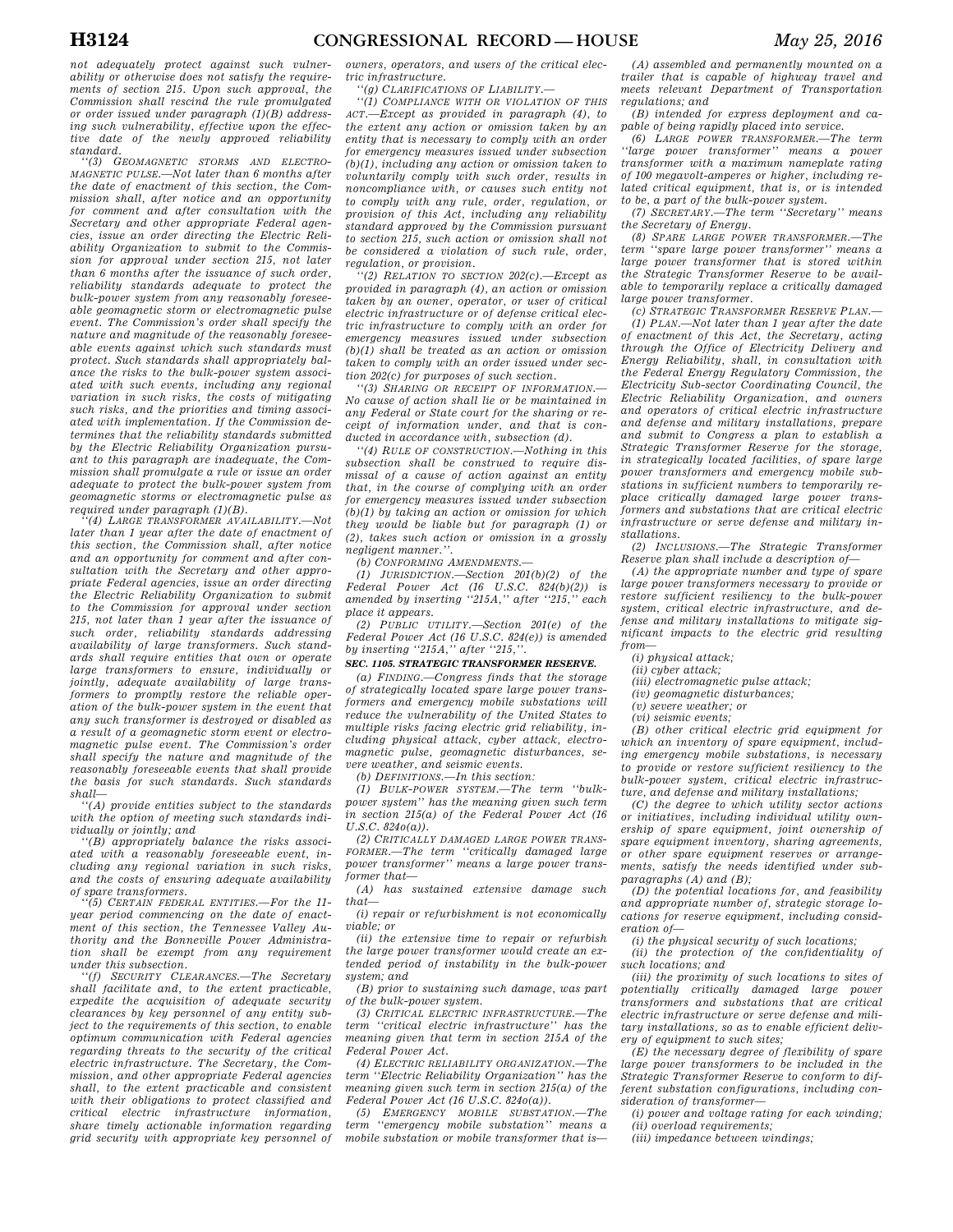*(iv) configuration of windings; and* 

*(v) tap requirements;* 

*(F) an estimate of the direct cost of the Strategic Transformer Reserve, as proposed, including—* 

*(i) the cost of storage facilities;* 

*(ii) the cost of the equipment; and* 

*(iii) management, maintenance, and operation costs;* 

*(G) the funding options available to establish, stock, manage, and maintain the Strategic Transformer Reserve, including consideration of fees on owners and operators of bulk-power system facilities, critical electric infrastructure, and defense and military installations relying on the Strategic Transformer Reserve, use of Federal appropriations, and public-private costsharing options;* 

*(H) the ease and speed of transportation, installation, and energization of spare large power transformers to be included in the Strategic Transformer Reserve, including consideration of factors such as—* 

*(i) transformer transportation weight;* 

*(ii) transformer size;* 

*(iii) topology of critical substations;* 

*(iv) availability of appropriate transformer mounting pads;* 

*(v) flexibility of the spare large power transformers as described in subparagraph (E); and* 

*(vi) ability to rapidly transition a spare large power transformer from storage to energization; (I) eligibility criteria for withdrawal of equip-*

*ment from the Strategic Transformer Reserve; (J) the process by which owners or operators of critically damaged large power transformers or substations that are critical electric infrastructure or serve defense and military installations may apply for a withdrawal from the Stra-*

*tegic Transformer Reserve; (K) the process by which equipment withdrawn from the Strategic Transformer Reserve is returned to the Strategic Transformer Reserve or is replaced;* 

*(L) possible fees to be paid by users of equipment withdrawn from the Strategic Transformer Reserve;* 

*(M) possible fees to be paid by owners and operators of large power transformers and substations that are critical electric infrastructure or serve defense and military installations to cover operating costs of the Strategic Transformer Reserve;* 

*(N) the domestic and international large power transformer supply chain;* 

*(O) the potential reliability, cost, and operational benefits of including emergency mobile substations in any Strategic Transformer Reserve established under this section; and* 

*(P) other considerations for designing, constructing, stocking, funding, and managing the Strategic Transformer Reserve.* 

*(d) ESTABLISHMENT.—The Secretary may establish a Strategic Transformer Reserve in accordance with the plan prepared pursuant to subsection (c) after the date that is 6 months after the date on which such plan is submitted to Congress.* 

*(e) DISCLOSURE OF INFORMATION.—Any information included in the Strategic Transformer Reserve plan, or shared in the preparation and development of such plan, the disclosure of which the agency reasonably foresees would cause harm to critical electric infrastructure, shall be deemed to be critical electric infrastructure information for purposes of section 215A(d) of the Federal Power Act.* 

#### *SEC. 1106. CYBER SENSE.*

*(a) IN GENERAL.—The Secretary of Energy shall establish a voluntary Cyber Sense program to identify and promote cyber-secure products intended for use in the bulk-power system, as defined in section 215(a) of the Federal Power Act (16 U.S.C. 824o(a)).* 

*(b) PROGRAM REQUIREMENTS.—In carrying out subsection (a), the Secretary of Energy shall—* 

*(1) establish a Cyber Sense testing process to identify products and technologies intended for* 

*use in the bulk-power system, including products relating to industrial control systems, such as supervisory control and data acquisition systems;* 

*(2) for products tested and identified under the Cyber Sense program, establish and maintain cybersecurity vulnerability reporting processes and a related database;* 

*(3) promulgate regulations regarding vulnerability reporting processes for products tested and identified under the Cyber Sense program;* 

*(4) provide technical assistance to utilities, product manufacturers, and other electric sector stakeholders to develop solutions to mitigate identified vulnerabilities in products tested and identified under the Cyber Sense program;* 

*(5) biennially review products tested and identified under the Cyber Sense program for vulnerabilities and provide analysis with respect to how such products respond to and mitigate cyber threats;* 

*(6) develop procurement guidance for utilities for products tested and identified under the Cyber Sense program;* 

*(7) provide reasonable notice to the public, and solicit comments from the public, prior to establishing or revising the Cyber Sense testing process;* 

*(8) oversee Cyber Sense testing carried out by third parties; and* 

*(9) consider incentives to encourage the use in the bulk-power system of products tested and identified under the Cyber Sense program.* 

*(c) DISCLOSURE OF INFORMATION.—Any vulnerability reported pursuant to regulations promulgated under subsection (b)(3), the disclosure of which the agency reasonably foresees would cause harm to critical electric infrastructure (as defined in section 215A of the Federal Power Act), shall be deemed to be critical electric infrastructure information for purposes of section 215A(d) of the Federal Power Act.* 

*(d) FEDERAL GOVERNMENT LIABILITY.—Consistent with other voluntary Federal Government certification programs, nothing in this section shall be construed to authorize the commencement of an action against the United States Government with respect to the testing and identification of a product under the Cyber Sense program.* 

#### *SEC. 1107. STATE COVERAGE AND CONSIDER-ATION OF PURPA STANDARDS FOR ELECTRIC UTILITIES.*

*(a) STATE CONSIDERATION OF RESILIENCY AND ADVANCED ENERGY ANALYTICS TECHNOLOGIES AND RELIABLE GENERATION.—* 

*(1) CONSIDERATION.—Section 111(d) of the Public Utility Regulatory Policies Act of 1978 (16 U.S.C. 2621(d)) is amended by adding the following at the end:* 

*''(20) IMPROVING THE RESILIENCE OF ELECTRIC INFRASTRUCTURE.—* 

*''(A) IN GENERAL.—Each electric utility shall develop a plan to use resiliency-related technologies, upgrades, measures, and other approaches designed to improve the resilience of electric infrastructure, mitigate power outages, continue delivery of vital services, and maintain the flow of power to facilities critical to public health, safety, and welfare, to the extent practicable using the most current data, metrics, and frameworks related to current and future threats, including physical and cyber attacks, electromagnetic pulse attacks, geomagnetic disturbances, seismic events, and severe weather and other environmental stressors.* 

*''(B) RESILIENCY-RELATED TECHNOLOGIES.— For purposes of this paragraph, examples of resiliency-related technologies, upgrades, measures, and other approaches include—* 

*''(i) hardening, or other enhanced protection, of utility poles, wiring, cabling, and other distribution components, facilities, or structures;* 

*''(ii) advanced grid technologies capable of isolating or repairing problems remotely, such as advanced metering infrastructure, high-tech sensors, grid monitoring and control systems, and remote reconfiguration and redundancy systems;* 

*''(iii) cybersecurity products and components; ''(iv) distributed generation, including backup generation to power critical facilities and essential services, and related integration compo-*

*nents, such as advanced inverter technology; ''(v) microgrid systems, including hybrid microgrid systems for isolated communities;* 

*''(vi) combined heat and power; ''(vii) waste heat resources;* 

*''(viii) non-grid-scale energy storage technologies;* 

*''(ix) wiring, cabling, and other distribution components, including submersible distribution components, and enclosures;* 

*''(x) electronically controlled reclosers and similar technologies for power restoration, including emergency mobile substations, as defined in section 1105 of the North American Energy Security and Infrastructure Act of 2016;* 

*''(xi) advanced energy analytics technology, such as Internet-based and cloud-based computing solutions and subscription licensing models;* 

 $measures$  that enhance resilience *through planning, preparation, response, and recovery activities;* 

*''(xiii) operational capabilities to enhance resilience through rapid response recovery; and* 

*''(xiv) measures to ensure availability of key critical components through contracts, cooperative agreements, stockpiling and prepositioning, or other measures.* 

*''(C) RATE RECOVERY.—Each State regulatory authority (with respect to each electric utility for which it has ratemaking authority) shall consider authorizing each such electric utility to recover any capital, operating expenditure, or other costs of the electric utility related to the procurement, deployment, or use of resiliencyrelated technologies, including a reasonable rate of return on the capital expenditures of the electric utility for the procurement, deployment, or use of resiliency-related technologies.* 

*''(21) PROMOTING INVESTMENTS IN ADVANCED ENERGY ANALYTICS TECHNOLOGY.—* 

*''(A) IN GENERAL.—Each electric utility shall develop and implement a plan for deploying advanced energy analytics technology.* 

*''(B) RATE RECOVERY.—Each State regulatory authority (with respect to each electric utility for which it has ratemaking authority) shall consider confirming and clarifying, if necessary, that each such electric utility is authorized to recover the costs of the electric utility relating to the procurement, deployment, or use of advanced energy analytics technology, including a reasonable rate of return on all such costs incurred by the electric utility for the procurement, deployment, or use of advanced energy analytics technology, provided such technology is used by the electric utility for purposes of realizing operational efficiencies, cost savings, enhanced energy management and customer engagement, improvements in system reliability, safety, and cybersecurity, or other benefits to ratepayers.* 

*''(C) ADVANCED ENERGY ANALYTICS TECH-NOLOGY.—For purposes of this paragraph, examples of advanced energy analytics technology include Internet-based and cloud-based computing solutions and subscription licensing models, including software as a service that uses cyber-physical systems to allow the correlation of data aggregated from appropriate data sources and smart grid sensor networks, employs analytics and machine learning, or employs other advanced computing solutions and models. ''(22) ASSURING ELECTRIC RELIABILITY WITH*

*RELIABLE GENERATION.—* 

*''(A) ASSURANCE OF ELECTRIC RELIABILITY.— Each electric utility shall adopt or modify policies to ensure that such electric utility incorporates reliable generation into its integrated resource plan to assure the availability of electric energy over a 10-year planning period.* 

*''(B) RELIABLE GENERATION.—For purposes of this paragraph, 'reliable generation' means electric generation facilities with reliability attributes that include—*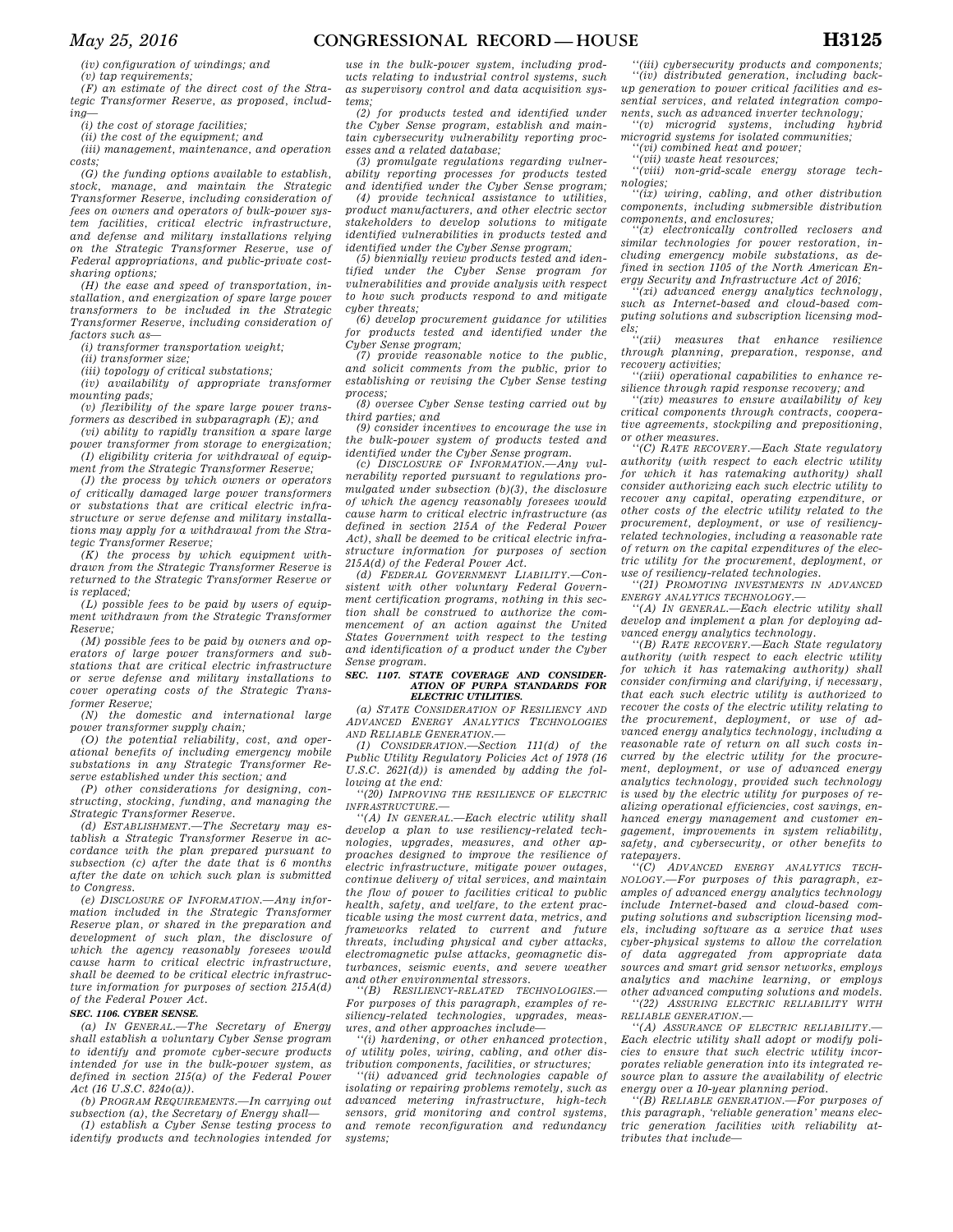*''(i)(I) possession of adequate fuel on-site to enable operation for an extended period of time; ''(II) the operational ability to generate elec-*

*tric energy from more than one source; or* 

*''(III) fuel certainty, through firm contractual obligations (which may not be required to be for a period longer than one year), that ensures adequate fuel supply to enable operation, for an extended period of time, for the duration of an emergency or severe weather conditions;* 

*''(ii) operational characteristics that enable the generation of electric energy for the duration of an emergency or severe weather conditions; and* 

*''(iii) unless procured through other procurement mechanisms, essential reliability services, including frequency support and regulation services.* 

*''(23) SUBSIDIZATION OF CUSTOMER-SIDE TECH-NOLOGY.—* 

*''(A) CONSIDERATION.—To the extent that a State regulatory authority may require or allow rates charged by any electric utility for which it has ratemaking authority to electric consumers that do not use a customer-side technology to include any cost, fee, or charge that directly or indirectly cross-subsidizes the deployment, construction, maintenance, or operation of that customer-side technology, such authority shall evaluate whether subsidizing the deployment, construction, maintenance, or operation of a customer-side technology would—* 

*''(i) result in benefits predominately enjoyed by only the users of that customer-side technology;* 

*''(ii) shift costs of a customer-side technology to electricity consumers that do not use that customer-side technology, particularly where disparate economic or resource conditions exist among the electricity consumers cross-subsidizing the costumer-side technology;* 

*''(iii) negatively affect resource utilization, fuel diversity, or grid security;* 

*''(iv) provide any unfair competitive advantage to market the customer-side technology; and* 

*''(v) be necessary to fulfill an obligation to serve electric consumers.* 

*''(B) PUBLIC NOTICE.—Each State regulatory authority shall make available to the public the evaluation completed under subparagraph (A) at least 90 days prior to any proceedings in which such authority considers the cross-subsidization of a customer-side technology.* 

*''(C) CUSTOMER-SIDE TECHNOLOGY.—For purposes of this paragraph, the term 'customer-side technology' means a device connected to the electricity distribution system—* 

*''(i) at, or on the customer side of, the meter; or* 

*''(ii) that, if owned or operated by or on behalf of an electric utility, would otherwise be at, or on the customer side of, the meter.''.* 

*(2) COMPLIANCE.—* 

*(A) TIME LIMITATIONS.—Section 112(b) of the Public Utility Regulatory Policies Act of 1978 (16 U.S.C. 2622(b)) is amended by adding at the end the following:* 

*''(7)(A) Not later than 1 year after the date of enactment of this paragraph, each State regulatory authority (with respect to each electric utility for which it has ratemaking authority) and each nonregulated electric utility, as applicable, shall commence the consideration referred to in section 111, or set a hearing date for consideration, with respect to the standards established by paragraphs (20), (22), and (23) of section 111(d).* 

*''(B) Not later than 2 years after the date of the enactment of this paragraph, each State regulatory authority (with respect to each electric utility for which it has ratemaking authority) and each nonregulated electric utility, as applicable, shall complete the consideration, and shall make the determination, referred to in section 111 with respect to each standard established by paragraphs (20), (22), and (23) of section 111(d).* 

*''(8)(A) Not later than 6 months after the date of enactment of this paragraph, each State regulatory authority (with respect to each electric utility for which it has ratemaking authority) and each nonregulated electric utility shall commence the consideration referred to in section 111, or set a hearing date for consideration, with respect to the standard established by paragraph (21) of section 111(d).* 

*''(B) Not later than 1 year after the date of enactment of this paragraph, each State regulatory authority (with respect to each electric utility for which it has ratemaking authority) and each nonregulated electric utility shall complete the consideration, and shall make the determination, referred to in section 111 with respect to the standard established by paragraph (21) of section 111(d).''.* 

*(B) FAILURE TO COMPLY.—Section 112(c) of the Public Utility Regulatory Policies Act of 1978 (16 U.S.C. 2622(c)) is amended by adding the following at the end: ''In the case of the standards established by paragraphs (20) through (23) of section 111(d), the reference contained in this subsection to the date of enactment of this Act shall be deemed to be a reference to the date of enactment of such paragraphs.''.* 

*(C) PRIOR STATE ACTIONS.—Section 112 of the Public Utility Regulatory Policies Act of 1978 (16 U.S.C. 2622) is amended by adding at the end the following new subsection:* 

*''(g) PRIOR STATE ACTIONS.—Subsections (b) and (c) of this section shall not apply to a standard established by paragraph (20), (21), (22), or (23) of section 111(d) in the case of any electric utility in a State if—* 

*''(1) before the date of enactment of this subsection, the State has implemented for such utility the standard concerned (or a comparable standard);* 

*''(2) the State regulatory authority for such State or relevant nonregulated electric utility has conducted a proceeding to consider implementation of the standard concerned (or a comparable standard) for such utility during the 3 year period ending on the date of enactment of this subsection; or* 

*''(3) the State legislature has voted on the implementation of the standard concerned (or a comparable standard) for such utility during the 3-year period ending on the date of enactment of this subsection.''.* 

*(b) COVERAGE FOR COMPETITIVE MARKETS.— Section 102 of the Public Utility Regulatory Policies Act of 1978 (16 U.S.C. 2612) is amended by adding at the end the following:* 

*''(d) COVERAGE FOR COMPETITIVE MARKETS.— The requirements of this title do not apply to the operations of an electric utility, or to proceedings respecting such operations, to the extent that such operations or proceedings, or any portion thereof, relate to the competitive sale of retail electric energy that is unbundled or separated from the regulated provision or sale of distribution service.''.* 

#### *SEC. 1108. RELIABILITY ANALYSIS FOR CERTAIN RULES THAT AFFECT ELECTRIC GEN-ERATING FACILITIES.*

*(a) APPLICABILITY.—This section shall apply with respect to any proposed or final covered rule issued by a Federal agency for which compliance with the rule may impact an electric utility generating unit or units, including by resulting in closure or interruption to operations of such a unit or units.* 

*(b) RELIABILITY ANALYSIS.—* 

*(1) ANALYSIS OF RULES.—The Federal Energy Regulatory Commission, in consultation with the Electric Reliability Organization, shall conduct an independent reliability analysis of a proposed or final covered rule under this section to evaluate the anticipated effects of implementation and enforcement of the rule on—* 

*(A) electric reliability and resource adequacy; (B) the electricity generation portfolio of the United States;* 

*(C) the operation of wholesale electricity markets; and* 

*(D) energy delivery and infrastructure, including electric transmission facilities and natural gas pipelines.* 

*(2) RELEVANT INFORMATION.—* 

*(A) MATERIALS FROM FEDERAL AGENCIES.—A Federal agency shall provide to the Commission materials and information relevant to the analysis required under paragraph (1) for a rule, including relevant data, modeling, and resource adequacy and reliability assessments, prepared or relied upon by such agency in developing the rule.* 

*(B) ANALYSES FROM OTHER ENTITIES.—The Electric Reliability Organization, regional entities, regional transmission organizations, independent system operators, and other reliability coordinators and planning authorities shall timely conduct analyses and provide such information as may be reasonably requested by the Commission.* 

*(3) NOTICE.—A Federal agency shall provide to the Commission notice of the issuance of any proposed or final covered rule not later than 15 days after the date of such issuance.* 

*(c) PROPOSED RULES.—Not later than 150 days after the date of publication in the Federal Register of a proposed rule described in subsection (a), the Federal Energy Regulatory Commission shall make available to the public an analysis of the proposed rule conducted in accordance with subsection (b), and any relevant special assessment or seasonal or long-term reliability assessment completed by the Electric Reliability Organization.* 

*(d) FINAL RULES.—* 

*(1) INCLUSION.—A final rule described in subsection (a) shall include, if available at the time of issuance, a copy of the analysis conducted pursuant to subsection (c) of the rule as proposed.* 

*(2) ANALYSIS.—Not later than 120 days after the date of publication in the Federal Register of a final rule described in subsection (a), the Federal Energy Regulatory Commission shall make available to the public an analysis of the final rule conducted in accordance with subsection (b), and any relevant special assessment or seasonal or long-term reliability assessment completed by the Electric Reliability Organization.* 

*(e) DEFINITIONS.—In this section:* 

*(1) ELECTRIC RELIABILITY ORGANIZATION.—The term ''Electric Reliability Organization'' has the meaning given to such term in section 215(a) of* 

*the Federal Power Act (16 U.S.C. 824o(a)). (2) FEDERAL AGENCY.—The term ''Federal agency'' means an agency, as that term is defined in section 551 of title 5, United States Code.* 

*(3) COVERED RULE.—The term ''covered rule'' means a proposed or final rule that is estimated by the Federal agency issuing the rule, or the Director of the Office of Management and Budget, to result in an annual effect on the economy of \$1,000,000,000 or more.* 

## *SEC. 1109. INCREASED ACCOUNTABILITY WITH RESPECT TO CARBON CAPTURE, UTI-LIZATION, AND SEQUESTRATION PROJECTS.*

*(a) DOE EVALUATION.—* 

*(1) IN GENERAL.—The Secretary of Energy (in this section referred to as the ''Secretary'') shall, in accordance with this section, annually conduct an evaluation, and make recommendations, with respect to each project conducted by the Secretary for research, development, demonstration, or deployment of carbon capture, utilization, and sequestration technologies (also known as carbon capture and storage and utilization technologies).* 

*(2) SCOPE.—For purposes of this section, a project includes any contract, lease, cooperative agreement, or other similar transaction with a public agency or private organization or person, entered into or performed, or any payment made, by the Secretary for research, development, demonstration, or deployment of carbon capture, utilization, and sequestration technologies.*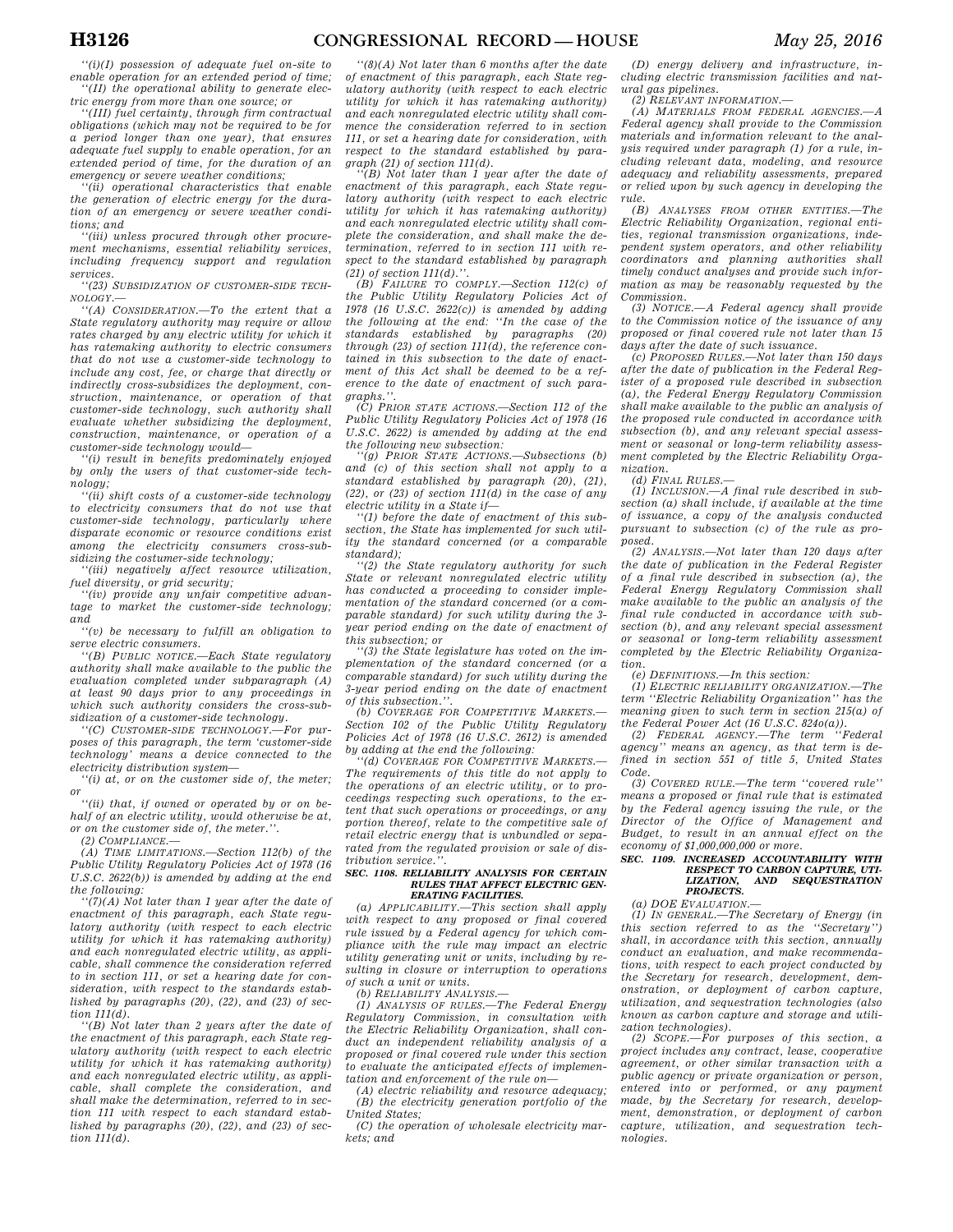*(b) REQUIREMENTS FOR EVALUATION.—In conducting an evaluation of a project under this section, the Secretary shall—* 

*(1) examine if the project has made advancements toward achieving any specific goal of the project with respect to a carbon capture, utilization, and sequestration technology; and* 

*(2) evaluate and determine if the project has made significant progress in advancing a carbon capture, utilization, and sequestration technology.* 

*(c) RECOMMENDATIONS.—For each evaluation of a project conducted under this section, if the Secretary determines that—* 

*(1) significant progress in advancing a carbon capture, utilization, and sequestration technology has been made, the Secretary shall assess the funding of the project and make a recommendation as to whether increased funding is necessary to advance the project; or* 

*(2) significant progress in advancing a carbon capture, utilization, and sequestration technology has not been made, the Secretary shall—* 

*(A) assess the funding of the project and make a recommendation as to whether increased funding is necessary to advance the project;* 

*(B) assess and determine if the project has reached its full potential; and (C) make a recommendation as to whether the* 

*project should continue. (d) REPORTS.—* 

*(1) REPORT ON EVALUATIONS AND REC-OMMENDATIONS.—Not later than 2 years after the date of enactment of this Act, and every 2 years thereafter, the Secretary shall—* 

*(A) issue a report on the evaluations conducted and recommendations made during the previous year pursuant to this section; and* 

*(B) make each such report available on the Internet website of the Department of Energy.* 

*(2) REPORT.—Not later than 2 years after the date of enactment of this Act, and every 3 years thereafter, the Secretary shall submit to the Subcommittee on Energy and Power of the Committee on Energy and Commerce and the Committee on Science, Space, and Technology of the House of Representatives and the Committee on Energy and Natural Resources and the Committee on Commerce, Science, and Transportation of the Senate a report on—* 

*(A) the evaluations conducted and recommendations made during the previous 3 years pursuant to this section; and* 

*(B) the progress of the Department of Energy in advancing carbon capture, utilization, and sequestration technologies, including progress in achieving the Department of Energy's goal of having an array of advanced carbon capture and sequestration technologies ready by 2020 for large-scale demonstration.* 

## *SEC. 1110. RELIABILITY AND PERFORMANCE AS-SURANCE IN REGIONAL TRANS-MISSION ORGANIZATIONS.*

*Part II of the Federal Power Act (16 U.S.C. 824 et seq.), as amended by section 1104, is further amended by adding after section 215A the following new section:* 

## *''SEC. 215B. RELIABILITY AND PERFORMANCE AS-SURANCE IN REGIONAL TRANS-MISSION ORGANIZATIONS.*

*''(a) EXISTING CAPACITY MARKETS.—* 

*''(1) ANALYSIS CONCERNING CAPACITY MARKET DESIGN.—Not later than 180 days after the date of enactment of this section, each Regional Transmission Organization, and each Independent System Operator, that operates a capacity market, or a comparable market intended to ensure the procurement and availability of sufficient future electric energy resources, that is subject to the jurisdiction of the Commission, shall provide to the Commission an analysis of how the structure of such market meets the following criteria:* 

*''(A) The structure of such market utilizes competitive market forces to the extent practicable in procuring capacity resources.* 

*''(B) Consistent with subparagraph (A), the structure of such market includes resource-neu-*

*tral performance criteria that ensure the procurement of sufficient capacity from physical generation facilities that have reliability attributes that include—* 

*''(i)(I) possession of adequate fuel on-site to enable operation for an extended period of time; ''(II) the operational ability to generate electric energy from more than one fuel source; or* 

*''(III) fuel certainty, through firm contractual obligations, that ensures adequate fuel supply to enable operation, for an extended period of time, for the duration of an emergency or severe weather conditions;* 

*''(ii) operational characteristics that enable the generation of electric energy for the duration of an emergency or severe weather conditions; and* 

*''(iii) unless procured through other markets or procurement mechanisms, essential reliability services, including frequency support and regulation services.* 

*''(2) COMMISSION EVALUATION AND REPORT.— Not later than 1 year after the date of enactment of this section, the Commission shall make publicly available, and submit to the Committee on Energy and Commerce in the House of Representatives and the Committee on Energy and Natural Resources in the Senate, a report containing—* 

*''(A) evaluation of whether the structure of each market addressed in an analysis submitted pursuant to paragraph (1) meets the criteria under such paragraph, based on the analysis; and* 

*''(B) to the extent a market so addressed does not meet such criteria, any recommendations with respect to the procurement of sufficient capacity, as described in paragraph (1)(B).* 

*''(b) COMMISSION EVALUATION AND REPORT FOR NEW SCHEDULES.—* 

*''(1) INCLUSION OF ANALYSIS IN FILING.—Except as provided in subsection (a)(2), whenever a Regional Transmission Organization or Independent System Operator files a new schedule under section 205 to establish a market described in subsection (a)(1), or that substantially modifies the capacity market design of a market described in subsection (a)(1), the Regional Transmission Organization or Independent System Operator shall include in any such filing the analysis required by subsection (a)(1).* 

*''(2) EVALUATION AND REPORT.—Not later than 180 days of receiving an analysis under paragraph (1), the Commission shall make publicly available, and submit to the Committee on Energy and Commerce in the House of Representatives and the Committee on Energy and Natural Resources in the Senate, a report containing—* 

*''(A) an evaluation of whether the structure of the market addressed in the analysis meets the criteria under subsection (a)(1), based on the analysis; and* 

*''(B) to the extent the market does not meet such criteria, any recommendations with respect to the procurement of sufficient capacity, as described in subsection (a)(1)(B).* 

*''(c) EFFECT ON EXISTING APPROVALS.—Nothing in this section shall be considered to—* 

*''(1) require a modification of the Commission's approval of the capacity market design approved pursuant to docket numbers ER15–623– 000, EL15–29–000, EL14–52–000, and ER14–2419– 000; or* 

*''(2) provide grounds for the Commission to grant rehearing or otherwise modify orders issued in those dockets.''.* 

#### *SEC. 1111. ETHANE STORAGE STUDY.*

*(a) IN GENERAL.—The Secretary of Energy and the Secretary of Commerce, in consultation with other relevant agencies and stakeholders, shall conduct a study on the feasibility of establishing an ethane storage and distribution hub in the United States.* 

*(b) CONTENTS.—The study conducted under subsection (a) shall include—* 

*(1) an examination of—* 

*(A) potential locations;* 

*(B) economic feasibility; (C) economic benefits;* 

- 
- *(D) geological storage capacity capabilities; (E) above ground storage capabilities;*
- *(F) infrastructure needs; and*

*(G) other markets and trading hubs, particularly related to ethane; and* 

*(2) identification of potential additional bene-*

*fits to energy security. (c) PUBLICATION OF RESULTS.—Not later than 2 years after the date of enactment of this Act, the Secretaries of Energy and Commerce shall publish the results of the study conducted under subsection (a) on the websites of the Departments of Energy and Commerce, respectively, and shall submit such results to the Committee on Energy and Commerce of the House of Representatives and the Committees on Energy and Natural Resources and Commerce, Science, and Transportation of the Senate.* 

#### *SEC. 1112. STATEMENT OF POLICY ON GRID MOD-ERNIZATION.*

*It is the policy of the United States to promote and advance—* 

*(1) the modernization of the energy delivery infrastructure of the United States, and bolster the reliability, affordability, diversity, efficiency, security, and resiliency of domestic energy supplies, through advanced grid technologies;* 

*(2) the modernization of the electric grid to enable a robust multi-directional power flow that leverages centralized energy resources and distributed energy resources, enables robust retail transactions, and facilitates the alignment of business and regulatory models to achieve a grid that optimizes the entire electric delivery system;* 

*(3) relevant research and development in advanced grid technologies, including—* 

*(A) energy storage;* 

*(B) predictive tools and requisite real-time data to enable the dynamic optimization of grid operations;* 

*(C) power electronics, including smart inverters, that ease the challenge of intermittent renewable resources and distributed generation;* 

*(D) real-time data and situational awareness tools and systems; and* 

*(E) tools to increase data security, physical security, and cybersecurity awareness and protection;* 

*(4) the leadership of the United States in basic and applied sciences to develop a systems approach to innovation and development of cybersecure advanced grid technologies, architectures, and control paradigms capable of managing diverse supplies and loads;* 

*(5) the safeguarding of the critical energy delivery infrastructure of the United States and the enhanced resilience of the infrastructure to all hazards, including—* 

*(A) severe weather events;* 

*(B) cyber and physical threats; and* 

*(C) other factors that affect energy delivery;* 

*(6) the coordination of goals, investments to optimize the grid, and other measures for energy efficiency, advanced grid technologies, interoperability, and demand response-side management resources;* 

*(7) partnerships with States and the private sector—* 

*(A) to facilitate advanced grid capabilities and strategies; and* 

*(B) to provide technical assistance, tools, or other related information necessary to enhance grid integration, particularly in connection with the development at the State and local levels of strategic energy, energy surety and assurance, and emergency preparedness, response, and restoration planning;* 

*(8) the deployment of information and communications technologies at all levels of the electric system;* 

*(9) opportunities to provide consumers with timely information and advanced control options;* 

*(10) sophisticated or advanced control options to integrate distributed energy resources and associated ancillary services;*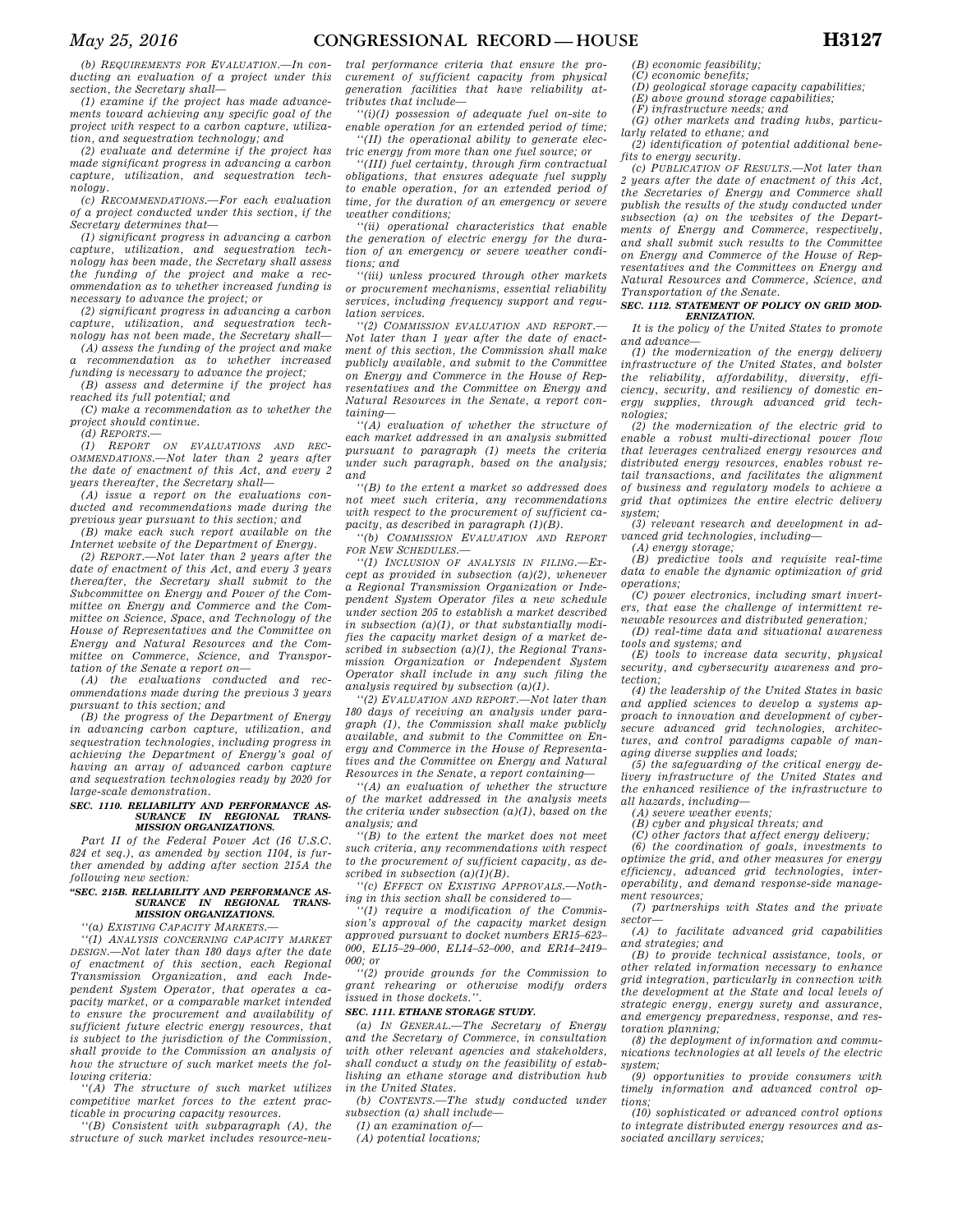*(11) open-source communications, database architectures, and common information model standards, guidelines, and protocols that enable interoperability to maximize efficiency gains and associated benefits among—* 

*(A) the grid;* 

*(B) energy and building management systems; and* 

*(C) residential, commercial, and industrial equipment;* 

*(12) private sector investment in the energy delivery infrastructure of the United States through targeted demonstration and validation of advanced grid technologies; and* 

*(13) establishment of common valuation methods and tools for cost-benefit analysis of grid integration paradigms.* 

#### *SEC. 1113. GRID RESILIENCE REPORT.*

*Not later than 120 days after the date of enactment of this Act, the Secretary of Energy shall submit to the Congress a report on methods to increase electric grid resilience with respect to all threats, including cyber attacks, vandalism, terrorism, and severe weather.* 

#### *SEC. 1114. GAO REPORT ON IMPROVING NA-TIONAL RESPONSE CENTER.*

*The Comptroller General of the United States shall conduct a study of ways in which the capabilities of the National Response Center could be improved.* 

#### *SEC. 1115. DESIGNATION OF NATIONAL ENERGY SECURITY CORRIDORS ON FEDERAL LANDS.*

*(a) IN GENERAL.—Section 28 of the Mineral Leasing Act (30 U.S.C. 185) is amended as follows:* 

*(1) In subsection (b)—* 

*(A) by striking ''(b)(1) For the purposes of this section 'Federal lands' means'' and inserting the following:* 

*''(b)(1) For the purposes of this section 'Federal lands'—* 

*''(A) except as provided in subparagraph (B), means'';* 

*(B) by striking the period at the end of paragraph (1) and inserting ''; and'' and by adding at the end of paragraph (1) the following:* 

*''(B) for purposes of granting an application for a natural gas pipeline right-of-way, means all lands owned by the United States except—* 

*''(i) such lands held in trust for an Indian or Indian tribe; and* 

*''(ii) lands on the Outer Continental Shelf.''. (2) By redesignating subsection (b), as so amended, as subsection (z), and transferring such subsection to appear after subsection (y) of* 

*that section. (3) By inserting after subsection (a) the following:* 

*''(b) NATIONAL ENERGY SECURITY COR-RIDORS.—* 

*''(1) DESIGNATION.—In addition to other authorities under this section, the Secretary shall—* 

*''(A) identify and designate suitable Federal lands as National Energy Security Corridors (in this subsection referred to as a 'Corridor'), which shall be used for construction, operation, and maintenance of natural gas transmission facilities; and* 

*''(B) incorporate such Corridors upon designation into the relevant agency land use and resource management plans or equivalent plans.* 

*''(2) CONSIDERATIONS.—In evaluating Federal lands for designation as a National Energy Security Corridor, the Secretary shall—* 

*''(A) employ the principle of multiple use to ensure route decisions balance national energy security needs with existing land use principles;* 

*''(B) seek input from other Federal counterparts, State, local, and tribal governments, and affected utility and pipeline industries to determine the best suitable, most cost-effective, and commercially viable acreage for natural gas transmission facilities;* 

*''(C) focus on transmission routes that improve domestic energy security through increas-* *ing reliability, relieving congestion, reducing natural gas prices, and meeting growing demand for natural gas; and* 

*''(D) take into account technological innovations that reduce the need for surface disturbance.* 

*''(3) PROCEDURES.—The Secretary shall establish procedures to expedite and approve applications for rights-of-way for natural gas pipelines across National Energy Security Corridors, that—* 

*''(A) ensure a transparent process for review of applications for rights-of-way on such corridors;* 

*''(B) require an approval time of not more than 1 year after the date of receipt of an application for a right-of-way; and* 

*''(C) require, upon receipt of such an application, notice to the applicant of a predictable timeline for consideration of the application, that clearly delineates important milestones in the process of such consideration.* 

*''(4) STATE INPUT.—* 

*''(A) REQUESTS AUTHORIZED.—The Governor of a State may submit requests to the Secretary of the Interior to designate Corridors on Federal land in that State.* 

*''(B) CONSIDERATION OF REQUESTS.—After receiving such a request, the Secretary shall respond in writing, within 30 days—* 

*''(i) acknowledging receipt of the request; and ''(ii) setting forth a timeline in which the Secretary shall grant, deny, or modify such request and state the reasons for doing so.* 

*''(5) SPATIAL DISTRIBUTION OF CORRIDORS.—In implementing this subsection, the Secretary shall coordinate with other Federal Departments to—* 

*''(A) minimize the proliferation of duplicative natural gas pipeline rights-of-way on Federal lands where feasible;* 

*''(B) ensure Corridors can connect effectively across Federal lands; and* 

*''(C) utilize input from utility and pipeline industries submitting applications for rights-ofway to site corridors in economically feasible areas that reduce impacts, to the extent practicable, on local communities.* 

*''(6) NOT A MAJOR FEDERAL ACTION.—Designation of a Corridor under this subsection, and incorporation of Corridors into agency plans under paragraph (1)(B), shall not be treated as a major Federal action for purpose of section 102 of the National Environmental Policy Act of 1969 (42 U.S.C. 4332).* 

*''(7) NO LIMIT ON NUMBER OR LENGTH OF COR-RIDORS.—Nothing in this subsection limits the number or physical dimensions of Corridors that the Secretary may designate under this subsection.* 

*''(8) OTHER AUTHORITY NOT AFFECTED.—Nothing in this subsection affects the authority of the Secretary to issue rights-of-way on Federal land that is not located in a Corridor designated under this subsection.* 

*''(9) NEPA CLARIFICATION.—All applications for rights-of-way for natural gas transmission facilities across Corridors designated under this subsection shall be subject to the environmental protections outlined in subsection (h).''.* 

*(b) APPLICATIONS RECEIVED BEFORE DESIGNA-TION OF CORRIDORS.—Any application for a right-of-way under section 28 of the Mineral Leasing Act (30 U.S.C. 185) that is received by the Secretary of the Interior before designation of National Energy Security Corridors under the amendment made by subsection (a) of this section shall be reviewed and acted upon independently by the Secretary without regard to the process for such designation.* 

*(c) DEADLINE.—Within 2 years after the date of the enactment of this Act, the Secretary of the Interior shall designate at least 10 National Energy Security Corridors under the amendment made by subsection (a) in States referred to in section 368(b) of the Energy Policy Act of 2005 (42 U.S.C. 15926(b)).* 

#### *SEC. 1116. VEGETATION MANAGEMENT, FACILITY INSPECTION, AND OPERATION AND MAINTENANCE ON FEDERAL LANDS CONTAINING ELECTRIC TRANS-MISSION AND DISTRIBUTION FACILI-TIES.*

*(a) IN GENERAL.—Title V of the Federal Land Policy and Management Act of 1976 (43 U.S.C. 1761 et seq.) is amended by adding at the end the following new section:* 

## *''SEC. 512. VEGETATION MANAGEMENT, FACILITY INSPECTION, AND OPERATION AND MAINTENANCE RELATING TO ELEC-TRIC TRANSMISSION AND DISTRIBU-TION FACILITY RIGHTS-OF-WAY.*

*''(a) GENERAL DIRECTION.—In order to enhance the reliability of the electric grid and reduce the threat of wildfires to and from electric transmission and distribution rights-of-way and related facilities and adjacent property, the Secretary, with respect to public lands and other lands under the jurisdiction of the Secretary, and the Secretary of Agriculture, with respect to National Forest System lands, shall provide direction to ensure that all existing and future rights-of-way, however established (including by grant, special use authorization, and easement), for electric transmission and distribution facilities on such lands include provisions for utility vegetation management, facility inspection, and operation and maintenance activities that, while consistent with applicable law—* 

*''(1) are developed in consultation with the holder of the right-of-way;* 

*''(2) enable the owner or operator of an electric transmission and distribution facility to operate and maintain the facility in good working order and to comply with Federal, State, and local electric system reliability and fire safety requirements, including reliability standards established by the North American Electric Reliability Corporation and plans to meet such reliability standards;* 

*''(3) minimize the need for case-by-case or annual approvals for—* 

*''(A) routine vegetation management, facility inspection, and operation and maintenance activities within existing electric transmission and distribution rights-of-way; and* 

*''(B) utility vegetation management activities that are necessary to control hazard trees within or adjacent to electric transmission and distribution rights-of-way; and* 

*''(4) when review is required, provide for expedited review and approval of utility vegetation management, facility inspection, and operation and maintenance activities, especially activities requiring prompt action to avoid an adverse impact on human safety or electric reliability to avoid fire hazards.* 

*''(b) VEGETATION MANAGEMENT, FACILITY IN-SPECTION, AND OPERATION AND MAINTENANCE PLANS.—* 

*''(1) DEVELOPMENT AND SUBMISSION.—Consistent with subsection (a), the Secretary and the Secretary of Agriculture shall provide owners and operators of electric transmission and distribution facilities located on lands described in such subsection with the option to develop and submit a vegetation management, facility inspection, and operation and maintenance plan, that at each owner or operator's discretion may cover some or all of the owner or operator's electric transmission and distribution rights-ofway on Federal lands, for approval to the Secretary with jurisdiction over the lands. A plan under this paragraph shall enable the owner or operator of an electric transmission and distribution facility, at a minimum, to comply with applicable Federal, State, and local electric system reliability and fire safety requirements, as provided in subsection (a)(2). The Secretaries shall not have the authority to modify those requirements.* 

*''(2) REVIEW AND APPROVAL PROCESS.—The Secretary and the Secretary of Agriculture shall jointly develop a consolidated and coordinated process for review and approval of—*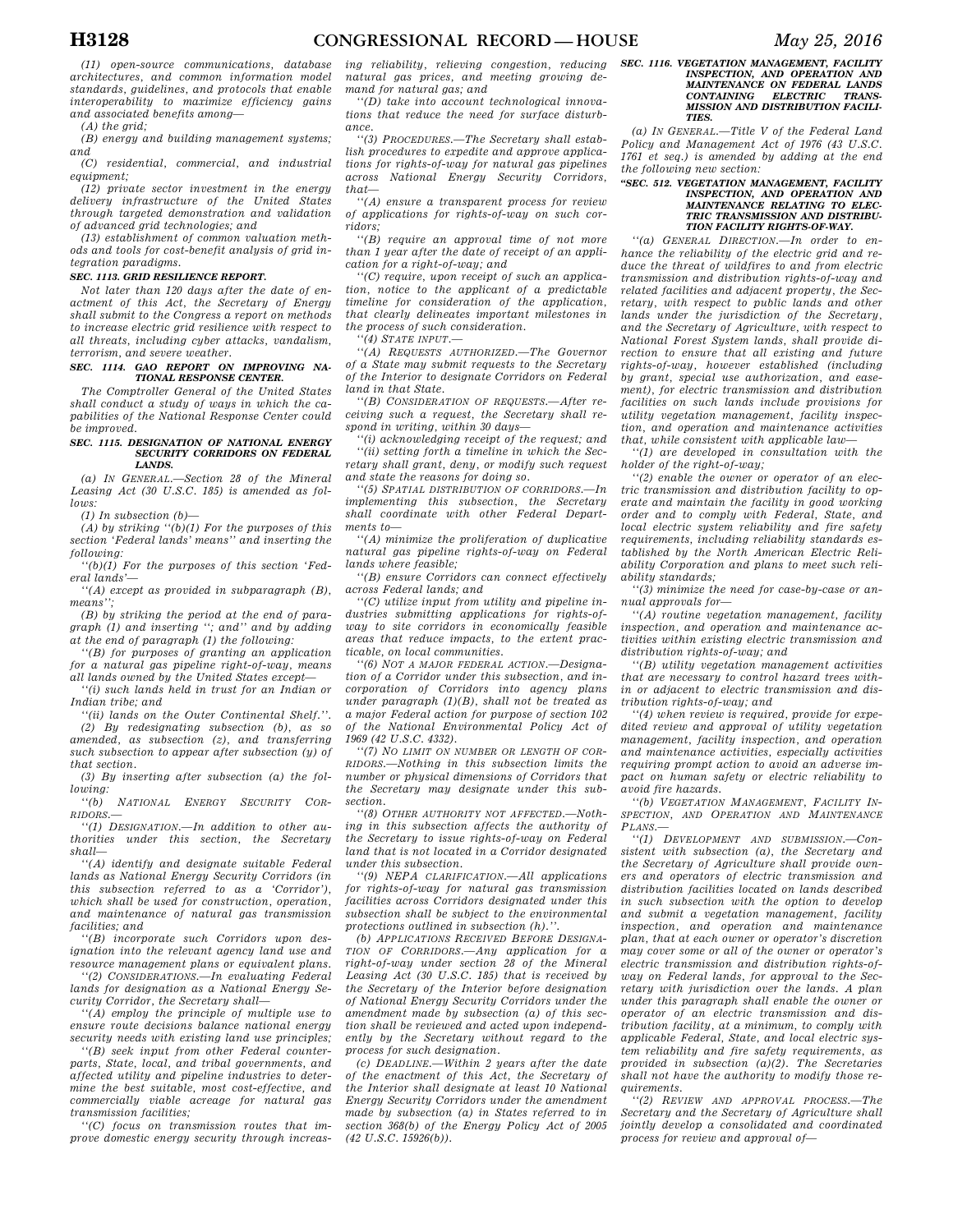*''(A) vegetation management, facility inspection, and operation and maintenance plans submitted under paragraph (1) that—* 

*''(i) assures prompt review and approval not to exceed 90 days;* 

*''(ii) includes timelines and benchmarks for agency comments on submitted plans and final approval of such plans;* 

*''(iii) is consistent with applicable law; and* 

*''(iv) minimizes the costs of the process to the reviewing agency and the entity submitting the plans; and* 

*''(B) amendments to the plans in a prompt manner if changed conditions necessitate a modification to a plan.* 

*''(3) NOTIFICATION.—The review and approval process under paragraph (2) shall—* 

*''(A) include notification by the agency of any changed conditions that warrant a modification to a plan;* 

*''(B) provide an opportunity for the owner or operator to submit a proposed plan amendment to address directly the changed condition; and* 

*''(C) allow the owner or operator to continue to implement those elements of the approved plan that do not directly and adversely affect the condition precipitating the need for modification.* 

*''(4) CATEGORICAL EXCLUSION PROCESS.—The Secretary and the Secretary of Agriculture shall apply his or her categorical exclusion process under the National Environmental Policy Act of 1969 (42 U.S.C. 4321 et seq.) to plans developed under this subsection on existing electric transmission and distribution rights-of-way under this subsection.* 

*''(5) IMPLEMENTATION.—A plan approved under this subsection shall become part of the authorization governing the covered right-ofway and hazard trees adjacent to the right-ofway. If a vegetation management plan is proposed for an existing electric transmission and distribution facility concurrent with the siting of a new electric transmission or distribution facility, necessary reviews shall be completed as part of the siting process or sooner. Once the plan is approved, the owner or operator shall provide the agency with only a notification of activities anticipated to be undertaken in the coming year, a description of those activities, and certification that the activities are in accordance with the plan.* 

*''(c) RESPONSE TO EMERGENCY CONDITIONS.— If vegetation on Federal lands within, or hazard trees on Federal lands adjacent to, an electric transmission or distribution right-of-way granted by the Secretary or the Secretary of Agriculture has contacted or is in imminent danger of contacting one or more electric transmission or distribution lines, the owner or operator of the electric transmission or distribution lines—* 

*''(1) may prune or remove the vegetation to avoid the disruption of electric service and risk of fire; and* 

*''(2) shall notify the appropriate local agent of the relevant Secretary not later than 24 hours after such removal.* 

*''(d) COMPLIANCE WITH APPLICABLE RELI-ABILITY AND SAFETY STANDARDS.—If vegetation on Federal lands within or adjacent to an electric transmission or distribution right-of-way under the jurisdiction of each Secretary does not meet clearance requirements under standards established by the North American Electric Reliability Corporation, or by State and local authorities, and the Secretary having jurisdiction over the lands has failed to act to allow an electric transmission or distribution facility owner or operator to conduct vegetation management activities within 3 business days after receiving a request to allow such activities, the owner or operator may, after notifying the Secretary, conduct such vegetation management activities to meet those clearance requirements.* 

*''(e) REPORTING REQUIREMENT.—The Secretary or Secretary of Agriculture shall report requests and actions made under subsections (c) and (d) annually on each Secretary's website.* 

*''(f) LIABILITY.—An owner or operator of an electric transmission or distribution facility shall not be held liable for wildfire damage, loss, or injury, including the cost of fire suppression,* 

*if— ''(1) the Secretary or the Secretary of Agriculture fails to allow the owner or operator to operate consistently with an approved vegetation management, facility inspection, and operation and maintenance plan on Federal lands under the relevant Secretary's jurisdiction within or adjacent to a right-of-way to comply with Federal, State, or local electric system reliability and fire safety standards, including standards established by the North American Electric Reliability Corporation; or* 

*''(2) the Secretary or the Secretary of Agriculture fails to allow the owner or operator of the electric transmission or distribution facility to perform appropriate vegetation management activities in response to an identified hazard tree, or a tree in imminent danger of contacting the owner's or operator's electric transmission or distribution facility.* 

*''(g) TRAINING AND GUIDANCE.—In consultation with the electric utility industry, the Secretary and the Secretary of Agriculture are encouraged to develop a program to train personnel of the Department of the Interior and the Forest Service involved in vegetation management decisions relating to electric transmission and distribution facilities to ensure that such personnel—* 

*''(1) understand electric system reliability and fire safety requirements, including reliability standards established by the North American Electric Reliability Corporation;* 

*''(2) assist owners and operators of electric transmission and distribution facilities to comply with applicable electric reliability and fire safety requirements; and* 

*''(3) encourage and assist willing owners and operators of electric transmission and distribution facilities to incorporate on a voluntary basis vegetation management practices to enhance habitats and forage for pollinators and for other wildlife so long as the practices are compatible with the integrated vegetation management practices necessary for reliability and safety.* 

*''(h) IMPLEMENTATION.—The Secretary and the Secretary of Agriculture shall—* 

*''(1) not later than one year after the date of the enactment of this section, propose regulations, or amended existing regulations, to implement this section; and* 

*''(2) not later than two years after the date of the enactment of this section, finalize regulations, or amended existing regulations, to implement this section.* 

*''(i) EXISTING VEGETATION MANAGEMENT, FA-CILITY INSPECTION, AND OPERATION AND MAIN-TENANCE PLANS.—Nothing in this section requires an owner or operator to develop and submit a vegetation management, facility inspection, and operation and maintenance plan if one has already been approved by the Secretary or Secretary of Agriculture before the date of the enactment of this section.* 

*''(j) DEFINITIONS.—In this section:* 

*''(1) HAZARD TREE.—The term 'hazard tree' means any tree inside the right-of-way or located outside the right-of-way that has been found by the either the owner or operator of an electric transmission or distribution facility, or the Secretary or the Secretary of Agriculture, to be likely to fail and cause a high risk of injury, damage, or disruption within 10 feet of an electric power line or related structure if it fell.* 

*''(2) OWNER OR OPERATOR.—The terms 'owner' and 'operator' include contractors or other agents engaged by the owner or operator of an electric transmission and distribution facility.* 

*''(3) VEGETATION MANAGEMENT, FACILITY IN-SPECTION, AND OPERATION AND MAINTENANCE PLAN.—The term 'vegetation management, facility inspection, and operation and maintenance plan' means a plan that—* 

*''(A) is prepared by the owner or operator of one or more electric transmission or distribution facilities to cover one or more electric transmission and distribution rights-of-way; and* 

*''(B) provides for the long-term, cost-effective, efficient, and timely management of facilities and vegetation within the width of the right-ofway and adjacent Federal lands to enhance electric reliability, promote public safety, and avoid fire hazards.''.* 

*(b) CLERICAL AMENDMENT.—The table of sections for the Federal Land Policy and Management Act of 1976 (43 U.S.C. 1761 et seq.), is amended by inserting after the item relating to section 511 the following new item:* 

*''Sec. 512. Vegetation management, facility inspection, and operation and maintenance relating to electric transmission and distribution facility rights-of-way.''.* 

## *Subtitle B—Hydropower Regulatory Modernization*

#### *SEC. 1201. PROTECTION OF PRIVATE PROPERTY RIGHTS IN HYDROPOWER LICENS-ING.*

*(a) LICENCES.—Section 4(e) of the Federal Power Act (16 U.S.C. 797(e)) is amended—* 

*(1) by striking ''and'' after ''recreational opportunities,''; and* 

*(2) by inserting '', and minimizing infringement on the useful exercise and enjoyment of property rights held by nonlicensees'' after ''aspects of environmental quality''.* 

*(b) PRIVATE LANDOWNERSHIP.—Section 10 of the Federal Power Act (16 U.S.C. 803) is amended—* 

*(1) in subsection (a)(1), by inserting '', including minimizing infringement on the useful exercise and enjoyment of property rights held by nonlicensees'' after ''section 4(e)''; and* 

*(2) by adding at the end the following:* 

*''(k) PRIVATE LANDOWNERSHIP.—In developing any recreational resource within the project boundary, the licensee shall consider private landownership as a means to encourage and facilitate—* 

*''(1) private investment; and* 

*''(2) increased tourism and recreational use.''. SEC. 1202. EXTENSION OF TIME FOR FERC PROJECT INVOLVING W. KERR SCOTT DAM.* 

*(a) IN GENERAL.—Notwithstanding the time period specified in section 13 of the Federal Power Act (16 U.S.C. 806) that would otherwise apply to the Federal Energy Regulatory Commission project numbered 12642, the Commission may, at the request of the licensee for the project, and after reasonable notice, in accordance with the good faith, due diligence, and public interest requirements of that section and the Commission's procedures under that section, extend the time period during which the licensee is required to commence the construction of the project for up to 3 consecutive 2-year periods from the date of the expiration of the extension originally issued by the Commission.* 

*(b) REINSTATEMENT OF EXPIRED LICENSE.—If the period required for commencement of construction of the project described in subsection (a) has expired prior to the date of the enactment of this Act, the Commission may reinstate the license effective as of the date of its expiration and the first extension authorized under subsection (a) shall take effect on the date of such expiration.* 

#### *SEC. 1203. HYDROPOWER LICENSING AND PROC-ESS IMPROVEMENTS.*

*Part I of the Federal Power Act (16 U.S.C. 792 et seq.) is amended by adding at the end the following:* 

#### *''SEC. 34. HYDROPOWER LICENSING AND PROC-ESS IMPROVEMENTS.*

*''(a) DEFINITION.—In this section, the term 'Federal authorization'—* 

*''(1) means any authorization required under Federal law with respect to an application for a license, license amendment, or exemption under this part; and*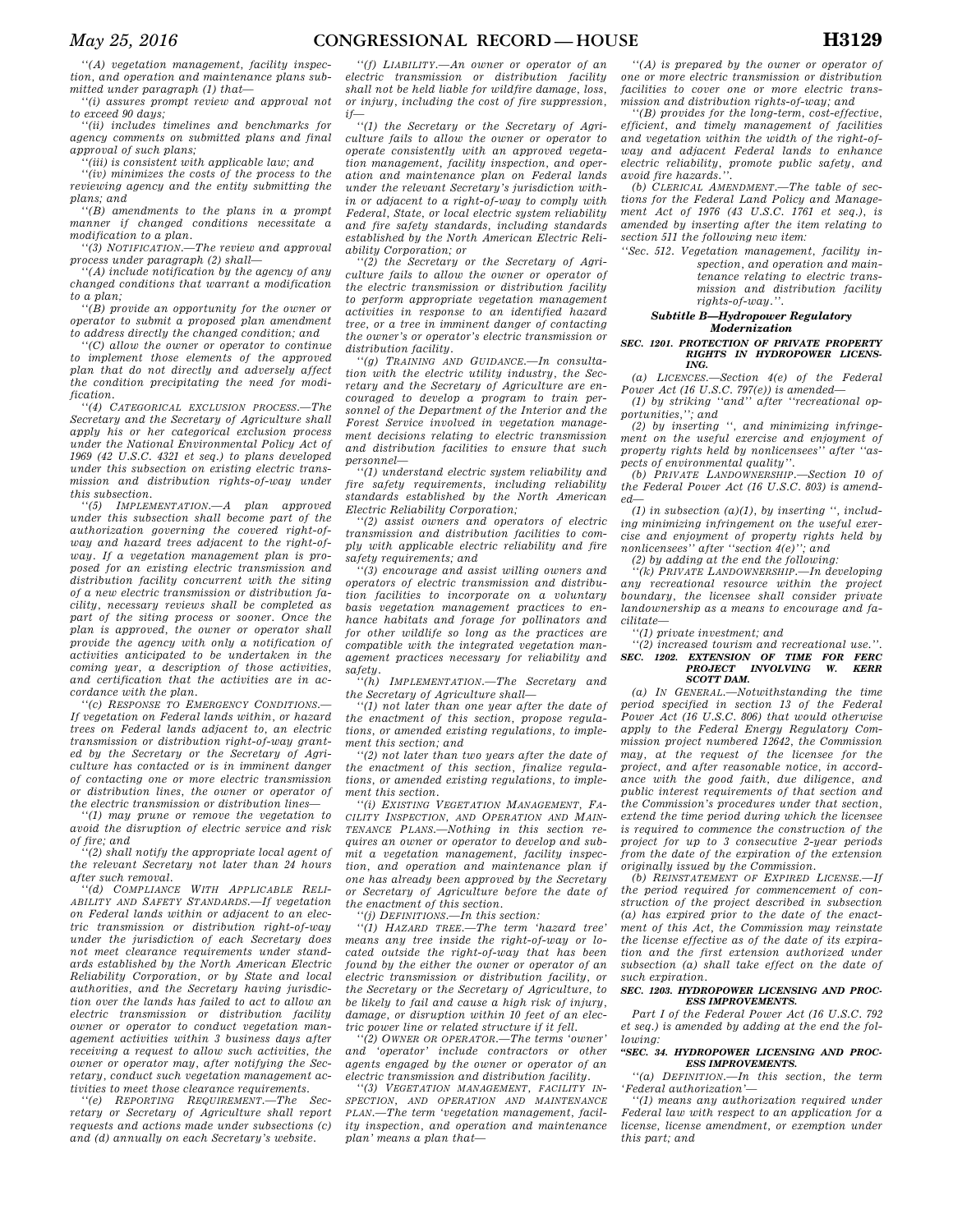*''(2) includes any permits, special use authorizations, certifications, opinions, or other approvals as may be required under Federal law to approve or implement the license, license amendment, or exemption under this part.* 

*''(b) DESIGNATION AS LEAD AGENCY.—* 

*''(1) IN GENERAL.—The Commission shall act as the lead agency for the purposes of coordinating all applicable Federal authorizations and for the purposes of complying with the National Environmental Policy Act of 1969 (42 U.S.C. 4321 et seq.).* 

*''(2) OTHER AGENCIES AND INDIAN TRIBES.—* 

*''(A) IN GENERAL.—Each Federal, State, and local government agency and Indian tribe considering an aspect of an application for Federal authorization shall coordinate with the Commission and comply with the deadline established in the schedule developed for the project in accordance with the rule issued by the Commission under subsection (c).* 

*''(B) IDENTIFICATION.—The Commission shall identify, as early as practicable after it is notified by the applicant of a project or facility requiring Commission action under this part, any Federal or State agency, local government, or Indian tribe that may consider an aspect of an application for a Federal authorization. ''(C) NOTIFICATION.—* 

*''(i) IN GENERAL.—The Commission shall notify any agency and Indian tribe identified under subparagraph (B) of the opportunity to participate in the process of reviewing an aspect of an application for a Federal authorization.* 

 $\hat{D}$ *EADLINE.*—*Each agency and Indian tribe receiving a notice under clause (i) shall submit a response acknowledging receipt of the notice to the Commission within 30 days of receipt of such notice and request.* 

*''(D) ISSUE IDENTIFICATION AND RESOLUTION.— ''(i) IDENTIFICATION OF ISSUES.—Federal, State, and local government agencies and Indian tribes that may consider an aspect of an application for Federal authorization shall identify, as early as possible, and share with the Commission and the applicant, any issues of concern identified during the pendency of the Commission's action under this part relating to any Federal authorization that may delay or prevent the granting of such authorization, including any issues that may prevent the agency or Indian tribe from meeting the schedule established for the project in accordance with the rule issued by the Commission under subsection* 

*(c). ''(ii) ISSUE RESOLUTION.—The Commission may forward any issue of concern identified under clause (i) to the heads of the relevant State and Federal agencies (including, in the case of scheduling concerns identified by a State or local government agency or Indian tribe, the Federal agency overseeing the delegated authority, or the Secretary of the Interior with regard to scheduling concerns identified by an Indian tribe) for resolution. The Commission and any relevant agency shall enter into a memorandum of understanding to facilitate interagency coordination and resolution of such issues of concern, as appropriate.* 

*''(c) SCHEDULE.—* 

*''(1) COMMISSION RULEMAKING TO ESTABLISH PROCESS TO SET SCHEDULE.—Within 180 days of the date of enactment of this section the Commission shall, in consultation with the appropriate Federal agencies, issue a rule, after providing for notice and public comment, establishing a process for setting a schedule following the filing of an application under this part for the review and disposition of each Federal authorization.* 

*''(2) ELEMENTS OF SCHEDULING RULE.—In issuing a rule under this subsection, the Commission shall ensure that the schedule for each Federal authorization—* 

*''(A) includes deadlines for actions by—* 

*''(i) any Federal or State agency, local government, or Indian tribe that may consider an aspect of an application for the Federal authorization;* 

*''(ii) the applicant;* 

*''(iii) the Commission; and* 

*''(iv) other participants in a proceeding; ''(B) is developed in consultation with the applicant and any agency and Indian tribe that submits a response under subsection* 

 $(b)(2)(C)(ii)$ ; *''(C) provides an opportunity for any Federal or State agency, local government, or Indian tribe that may consider an aspect of an application for the applicable Federal authorization to identify and resolve issues of concern, as pro-*

*vided in subsection (b)(2)(D); ''(D) complies with applicable schedules established under Federal and State law;* 

*''(E) ensures expeditious completion of all proceedings required under Federal and State law, to the extent practicable; and* 

*''(F) facilitates completion of Federal and State agency studies, reviews, and any other procedures required prior to, or concurrent with, the preparation of the Commission's environmental document required under the National Environmental Policy Act of 1969 (42 U.S.C. 4321 et seq.).* 

*''(d) TRANSMISSION OF FINAL SCHEDULE.—* 

*''(1) IN GENERAL.—For each application for a license, license amendment, or exemption under this part, the Commission shall establish a schedule in accordance with the rule issued by the Commission under subsection (c). The Commission shall publicly notice and transmit the final schedule to the applicant and each agency and Indian tribe identified under subsection (b)(2)(B).* 

*''(2) RESPONSE.—Each agency and Indian tribe receiving a schedule under this subsection shall acknowledge receipt of such schedule in writing to the Commission within 30 days.* 

*''(e) ADHERENCE TO SCHEDULE.—All applicants, other licensing participants, and agencies and tribes considering an aspect of an application for a Federal authorization shall meet the deadlines set forth in the schedule established pursuant to subsection (d)(1).* 

*''(f) APPLICATION PROCESSING.—The Commission, Federal, State, and local government agencies, and Indian tribes may allow an applicant seeking a Federal authorization to fund a thirdparty contractor selected by such agency or tribe to assist in reviewing the application. All costs of an agency or tribe incurred pursuant to direct funding by the applicant, including all costs associated with the third party contractor, shall not be considered costs of the United States for the administration of this part under section 10(e).* 

*''(g) COMMISSION RECOMMENDATION ON SCOPE OF ENVIRONMENTAL REVIEW.—For the purposes of coordinating Federal authorizations for each project, the Commission shall consult with and make a recommendation to agencies and Indian tribes receiving a schedule under subsection (d) on the scope of the environmental review for all Federal authorizations for such project. Each Federal and State agency and Indian tribe shall give due consideration and may give deference to the Commission's recommendations, to the extent appropriate under Federal law.* 

*''(h) FAILURE TO MEET SCHEDULE.—A Federal, State, or local government agency or Indian tribe that anticipates that it will be unable to complete its disposition of a Federal authorization by the deadline set forth in the schedule established under subsection (d)(1) may file for an extension as provided under section 313(b)(2).* 

*''(i) CONSOLIDATED RECORD.—The Commission shall, with the cooperation of Federal, State, and local government agencies and Indian tribes, maintain a complete consolidated record of all decisions made or actions taken by the Commission or by a Federal administrative agency or officer (or State or local government agency or officer or Indian tribe acting under delegated Federal authority) with respect to any Federal authorization. Such record shall constitute the record for judicial review under section 313(b).''.* 

### *SEC. 1204. JUDICIAL REVIEW OF DELAYED FED-ERAL AUTHORIZATIONS.*

*Section 313(b) of the Federal Power Act (16 U.S.C. 825l(b)) is amended—* 

*(1) by striking ''(b) Any party'' and inserting the following:* 

*''(b) JUDICIAL REVIEW.—* 

*''(1) IN GENERAL.—Any party''; and* 

*(2) by adding at the end the following:* 

*''(2) DELAY OF A FEDERAL AUTHORIZATION.— Any Federal, State, or local government agency or Indian tribe that will not complete its disposition of a Federal authorization by the deadline set forth in the schedule by the Commission under section 34 may file for an extension in the United States court of appeals for any circuit wherein the project or proposed project is located, or in the United States Court of Appeals for the District of Columbia. Such petition shall be filed not later than 30 days prior to such deadline. The court shall only grant an extension if the agency or tribe demonstrates, based on the record maintained under section 34, that it otherwise complied with the requirements of section 34 and that complying with the schedule set by the Commission would have prevented the agency or tribe from complying with applicable Federal or State law. If the court grants the extension, the court shall set a reasonable schedule and deadline, not to exceed 90 days, for the agency to act on remand. If the court denies the extension, or if an agency or tribe does not file for an extension as provided in this subsection and does not complete its disposition of a Federal authorization by the applicable deadline, the Commission and applicant may move forward with the proposed action.''.* 

### *SEC. 1205. LICENSING STUDY IMPROVEMENTS.*

*Part I of the Federal Power Act (16 U.S.C. 792 et seq.), as amended by section 1203, is further amended by adding at the end the following:* 

## *''SEC. 35. LICENSING STUDY IMPROVEMENTS.*

*''(a) IN GENERAL.—To facilitate the timely and efficient completion of the license proceedings under this part, the Commission shall, in consultation with applicable Federal and State agencies and interested members of the public—* 

*''(1) compile current and accepted best practices in performing studies required in such license proceedings, including methodologies and the design of studies to assess the full range of environmental impacts of a project that reflect the most recent peer-reviewed science;* 

*''(2) compile a comprehensive collection of studies and data accessible to the public that could be used to inform license proceedings under this part; and* 

*''(3) encourage license applicants, agencies, and Indian tribes to develop and use, for the purpose of fostering timely and efficient consideration of license applications, a limited number of open-source methodologies and tools applicable across a wide array of projects, including water balance models and streamflow analyses.* 

*''(b) USE OF STUDIES.—To the extent practicable, the Commission and other Federal, State, and local government agencies and Indian tribes considering an aspect of an application for Federal authorization shall use current, accepted science toward studies and data in support of their actions. Any participant in a proceeding with respect to a Federal authorization shall demonstrate a study requested by the party is not duplicative of current, existing studies that are applicable to the project.* 

*''(c) BASIN-WIDE OR REGIONAL REVIEW.—The Commission shall establish a program to develop comprehensive plans, at the request of project applicants, on a regional or basin-wide scale, in consultation with the applicants, appropriate Federal agencies, and affected States, local governments, and Indian tribes, in basins or regions with respect to which there are more than one project or application for a project. Upon such a request, the Commission, in consultation with the applicants, such Federal agencies, and affected States, local governments, and Indian*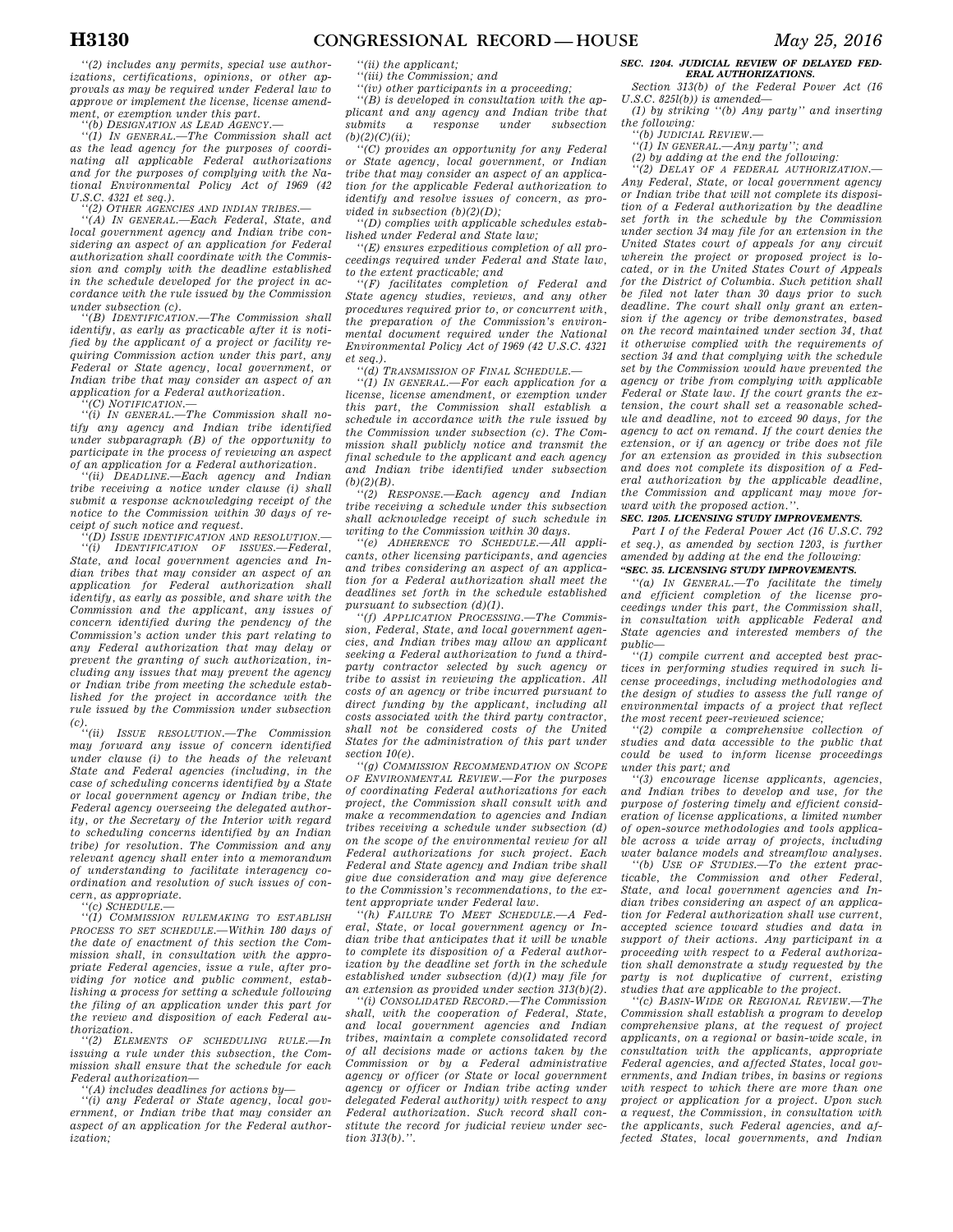*tribes, may conduct or commission regional or basin-wide environmental studies, with the participation of at least 2 applicants. Any study conducted under this subsection shall apply only to a project with respect to which the applicant participates.''.* 

#### *SEC. 1206. CLOSED-LOOP PUMPED STORAGE PROJECTS.*

*Part I of the Federal Power Act (16 U.S.C. 792 et seq.), as amended by section 1205, is further amended by adding at the end the following:* 

#### *''SEC. 36. CLOSED-LOOP PUMPED STORAGE PROJECTS.*

*''(a) DEFINITION.—For purposes of this section, a closed-loop pumped storage project is a project—* 

*''(1) in which the upper and lower reservoirs do not impound or directly withdraw water from navigable waters; or* 

*''(2) that is not continuously connected to a naturally flowing water feature.* 

*''(b) IN GENERAL.—As provided in this section, the Commission may issue and amend licenses and preliminary permits, as appropriate, for closed-loop pumped storage projects.* 

*''(c) DAM SAFETY.—Before issuing any license for a closed-loop pumped storage project, the Commission shall assess the safety of existing dams and other structures related to the project (including possible consequences associated with failure of such structures).* 

*''(d) LICENSE CONDITIONS.—With respect to a closed-loop pumped storage project, the authority of the Commission to impose conditions on a license under sections 4(e), 10(a), 10(g), and 10(j) shall not apply, and any condition included in or applicable to a closed-loop pumped storage project licensed under this section, including any condition or other requirement of a Federal authorization, shall be limited to those that are—* 

*''(1) necessary to protect public safety; or* 

*''(2) reasonable, economically feasible, and essential to prevent loss of or damage to, or to mitigate adverse effects on, fish and wildlife resources directly caused by the construction and operation of the project, as compared to the environmental baseline existing at the time the Commission completes its environmental review.* 

*''(e) TRANSFERS.—Notwithstanding section 5, and regardless of whether the holder of a preliminary permit for a closed-loop pumped storage project claimed municipal preference under section 7(a) when obtaining the permit, the Commission may, to facilitate development of a closed-loop pumped storage project—* 

*''(1) add entities as joint permittees following issuance of a preliminary permit; and* 

*''(2) transfer a license in part to one or more nonmunicipal entities as co-licensees with a municipality.''.* 

#### *SEC. 1207. LICENSE AMENDMENT IMPROVE-MENTS.*

*Part I of the Federal Power Act (16 U.S.C. 792 et seq.), as amended by section 1206, is further amended by adding at the end the following:* 

*''SEC. 37. LICENSE AMENDMENT IMPROVEMENTS.* 

*''(a) QUALIFYING PROJECT UPGRADES.—* 

*''(1) IN GENERAL.—As provided in this section, the Commission may approve an application for an amendment to a license issued under this part for a qualifying project upgrade.* 

*''(2) APPLICATION.—A licensee filing an application for an amendment to a project license under this section shall include in such application information sufficient to demonstrate that the proposed change to the project described in the application is a qualifying project upgrade.* 

*''(3) INITIAL DETERMINATION.—Not later than 15 days after receipt of an application under paragraph (2), the Commission shall make an initial determination as to whether the proposed change to the project described in the application for a license amendment is a qualifying project upgrade. The Commission shall publish its initial determination and issue notice of the application filed under paragraph (2). Such no-* *tice shall solicit public comment on the initial determination within 45 days.* 

*''(4) PUBLIC COMMENT ON QUALIFYING CRI-TERIA.—The Commission shall accept public comment regarding whether a proposed license amendment is for a qualifying project upgrade for a period of 45 days beginning on the date of publication of a public notice described in paragraph (3), and shall—* 

*''(A) if no entity contests whether the proposed license amendment is for a qualifying project upgrade during such comment period, immediately publish a notice stating that the initial determination has not been contested; or* 

*''(B) if an entity contests whether the proposed license amendment is for a qualifying project upgrade during the comment period, issue a written determination in accordance with paragraph (5).* 

*''(5) WRITTEN DETERMINATION.—If an entity contests whether the proposed license amendment is for a qualifying project upgrade during the comment period under paragraph (4), the Commission shall, not later than 30 days after the date of publication of the public notice of the initial determination under paragraph (3), issue a written determination as to whether the proposed license amendment is for a qualifying project upgrade.* 

*''(6) PUBLIC COMMENT ON AMENDMENT APPLI-CATION.—If no entity contests whether the proposed license amendment is for a qualifying project upgrade during the comment period under paragraph (4) or the Commission issues a written determination under paragraph (5) that a proposed license amendment is a qualifying* 

*project upgrade, the Commission shall— ''(A) during the 60-day period beginning on the date of publication of a notice under paragraph (4)(A) or the date on which the Commission issues the written determination under paragraph (5), as applicable, solicit comments from each Federal, State, and local government agency and Indian tribe considering an aspect of an application for Federal authorization (as defined in section 34) with respect to the proposed license amendment, as well as other interested agencies, Indian tribes, and members of* 

*the public; and ''(B) during the 90-day period beginning on the date of publication of a notice under paragraph (4)(A) or the date on which the Commission issues the written determination under* 

*paragraph (5), as applicable, consult with— ''(i) appropriate Federal agencies and the State agency exercising administrative control over the fish and wildlife resources, and water quality and supply, of the State in which the qualifying project upgrade is located;* 

*''(ii) any Federal department supervising any public lands or reservations occupied by the qualifying project upgrade; and* 

*''(iii) any Indian tribe affected by the qualifying project upgrade.* 

*''(7) FEDERAL AUTHORIZATIONS.—The schedule established by the Commission under section 34 for any project upgrade under this subsection shall require final disposition on all necessary Federal authorizations (as defined in section 34), other than final action by the Commission, by not later than 120 days after the date on which the Commission issues a notice under paragraph (4)(A) or a written determination under paragraph (5), as applicable.* 

*''(8) COMMISSION ACTION.—Not later than 150 days after the date on which the Commission issues a notice under paragraph (4)(A) or a written determination under paragraph (5), as applicable, the Commission shall take final action on the license amendment application.* 

*''(9) LICENSE AMENDMENT CONDITIONS.—Any condition included in or applicable to a license amendment approved under this subsection, including any condition or other requirement of a Federal authorization, shall be limited to those that are—* 

*''(A) necessary to protect public safety; or* 

*''(B) reasonable, economically feasible, and essential to prevent loss of or damage to, or to*  *mitigate adverse effects on, fish and wildlife resources, water supply, and water quality that are directly caused by the construction and operation of the qualifying project upgrade, as compared to the environmental baseline existing at the time the Commission approves the application for the license amendment.* 

*''(10) PROPOSED LICENSE AMENDMENTS THAT ARE NOT QUALIFYING PROJECT UPGRADES.—If the Commission determines under paragraph (3) or (5) that a proposed license amendment is not for a qualifying project upgrade, the procedures under paragraphs (6) through (9) shall not apply to the application.* 

*''(11) RULEMAKING.—Not later than 180 days after the date of enactment of this section, the Commission shall, after notice and opportunity for public comment, issue a rule to implement this subsection.* 

*''(12) DEFINITIONS.—For purposes of this subsection:* 

*''(A) QUALIFYING PROJECT UPGRADE.—The term 'qualifying project upgrade' means a change to a project licensed under this part that meets the qualifying criteria, as determined by the Commission.* 

*''(B) QUALIFYING CRITERIA.—The term 'qualifying criteria' means, with respect to a project license under this part, a change to the project that—* 

*''(i) if carried out, would be unlikely to adversely affect any species listed as threatened or endangered under the Endangered Species Act of 1973 or result in the destruction or adverse modification of critical habitat, as determined in consultation with the Secretary of the Interior or Secretary of Commerce, as appropriate, in accordance with section 7 of the Endangered Species Act of 1973;* 

*''(ii) is consistent with any applicable comprehensive plan under section 10(a)(2);* 

*''(iii) includes only changes to project lands, waters, or operations that, in the judgment of the Commission, would result in only insignificant or minimal cumulative adverse environmental effects;* 

*''(iv) would be unlikely to adversely affect water quality and water supply; and* 

*''(v) proposes to implement—* 

*''(I) capacity increases, efficiency improvements, or other enhancements to hydropower generation at the licensed project;* 

*''(II) environmental protection, mitigation, or enhancement measures to benefit fish and wildlife resources or other natural and cultural resources; or* 

*''(III) improvements to public recreation at the licensed project.* 

*''(b) AMENDMENT APPROVAL PROCESSES.—* 

*''(1) RULE.—Not later than 1 year after the date of enactment of this section, the Commission shall, after notice and opportunity for public comment, issue a rule establishing new standards and procedures for license amendment applications under this part. In issuing such rule, the Commission shall seek to develop the most efficient and expedient process, consultation, and review requirements, commensurate with the scope of different categories of proposed license amendments. Such rule shall account for differences in environmental effects across a wide range of categories of license amendment applications.* 

*''(2) CAPACITY.—In issuing a rule under this subsection, the Commission shall take into consideration that a change in generating or hydraulic capacity may indicate the potential environmental effects of a proposed amendment but is not determinative of such effects.* 

*''(3) PROCESS OPTIONS.—In issuing a rule under this subsection, the Commission shall take into consideration the range of process options available under the Commission's regulations for new and original license applications and adapt such options to amendment applications, where appropriate.''.*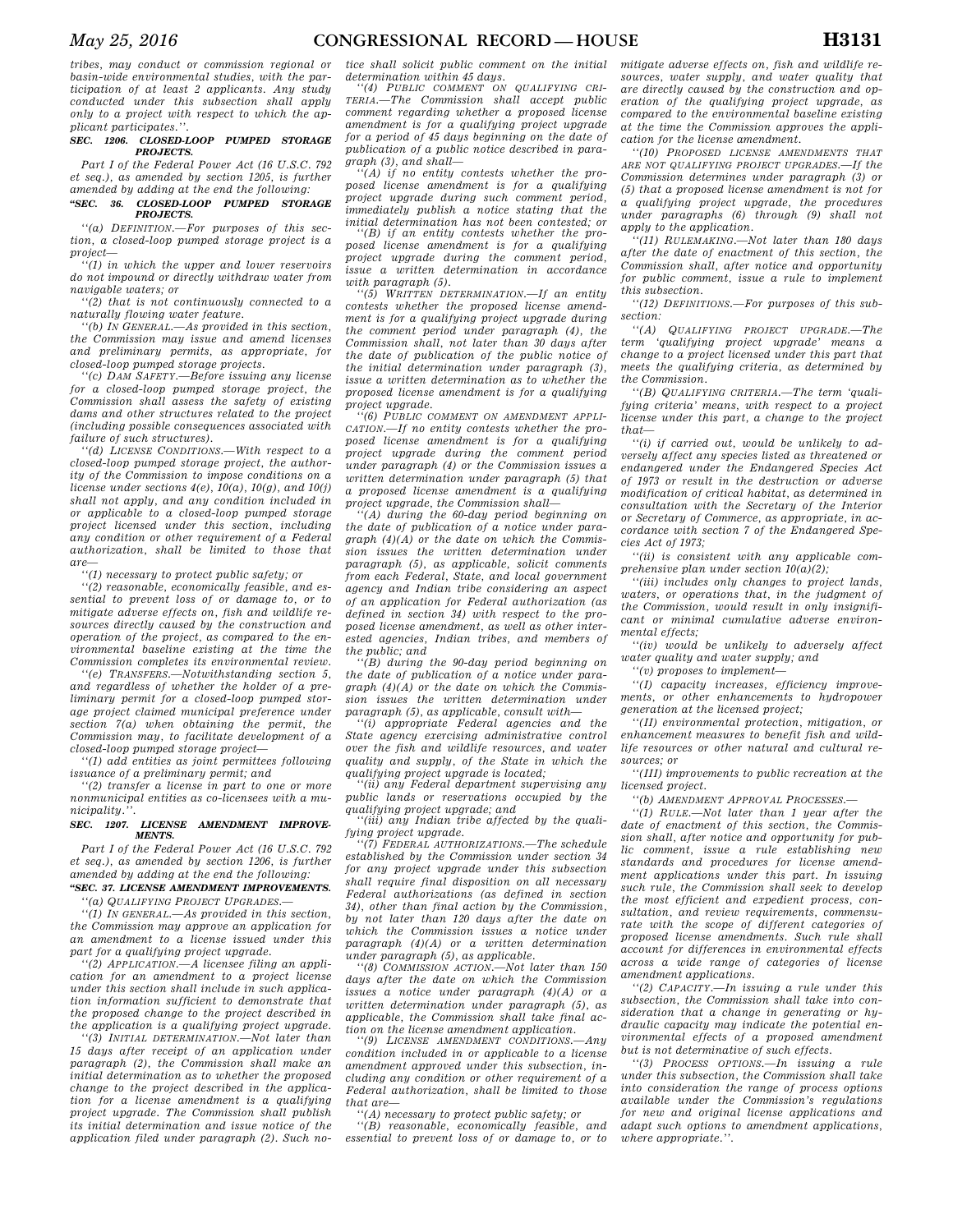#### *SEC. 1208. PROMOTING HYDROPOWER DEVELOP-MENT AT EXISTING NONPOWERED DAMS.*

*Part I of the Federal Power Act (16 U.S.C. 792 et seq.), as amended by section 1207, is further amended by adding at the end the following:* 

#### *''SEC. 38. PROMOTING HYDROPOWER DEVELOP-MENT AT EXISTING NONPOWERED DAMS.*

*''(a) EXEMPTIONS FOR QUALIFYING FACILI-TIES.—* 

*''(1) EXEMPTION QUALIFICATIONS.—Subject to the requirements of this subsection, the Commission may grant an exemption in whole or in part from the requirements of this part, including any license requirements contained in this part, to any facility the Commission determines is a qualifying facility.* 

*''(2) CONSULTATION WITH FEDERAL AND STATE AGENCIES.—In granting any exemption under this subsection, the Commission shall consult*   $with$ 

*''(A) the United States Fish and Wildlife Service, the National Marine Fisheries Service, and the State agency exercising administrative control over the fish and wildlife resources of the State in which the facility will be located, in the manner provided by the Fish and Wildlife Coordination Act;* 

*''(B) any Federal department supervising any public lands or reservations occupied by the project; and* 

*''(C) any Indian tribe affected by the project. ''(3) EXEMPTION CONDITIONS.—* 

*''(A) IN GENERAL.—The Commission shall in-*

*clude in any exemption granted under this subsection only such terms and conditions that the Commission determines are—* 

*''(i) necessary to protect public safety; or* 

*''(ii) reasonable, economically feasible, and essential to prevent loss of or damage to, or to mitigate adverse effects on, fish and wildlife resources directly caused by the construction and operation of the qualifying facility, as compared to the environmental baseline existing at the time the Commission grants the exemption.* 

*''(B) NO CHANGES TO RELEASE REGIME.—No Federal authorization required with respect to a qualifying facility described in paragraph (1), including an exemption granted by the Commission under this subsection, may include any condition or other requirement that results in any material change to the storage, control, withdrawal, diversion, release, or flow operations of the associated qualifying nonpowered dam.* 

*''(4) ENVIRONMENTAL REVIEW.—The Commission's environmental review under the National Environmental Policy Act of 1969 of a proposed exemption under this subsection shall consist only of an environmental assessment, unless the Commission determines, by rule or order, that the Commission's obligations under such Act for granting exemptions under this subsection can be met through a categorical exclusion.* 

*''(5) VIOLATION OF TERMS OF EXEMPTION.— Any violation of a term or condition of any exemption granted under this subsection shall be treated as a violation of a rule or order of the Commission under this Act.* 

*''(6) ANNUAL CHARGES FOR ENHANCEMENT AC-TIVITIES.—Exemptees under this subsection for any facility located at a non-Federal dam shall pay to the United States reasonable annual charges in an amount to be fixed by the Commission for the purpose of funding environmental enhancement projects in watersheds in which facilities exempted under this subsection are located. Such annual charges shall be equivalent to the annual charges for use of a Government dam under section 10(e), unless the Commission determines, by rule, that a lower charge is appropriate to protect exemptees' investment in the project or avoid increasing the price to consumers of power due to such charges. The proceeds of charges made by the Commission under this paragraph shall be paid into the Treasury of the United States and credited to* 

*miscellaneous receipts. Subject to annual appropriation Acts, such proceeds shall be available to Federal and State fish and wildlife agencies for purposes of carrying out specific environmental enhancement projects in watersheds in which one or more facilities exempted under this subsection are located. Not later than 180 days after the date of enactment of this section, the Commission shall establish rules, after notice and opportunity for public comment, for the collection and administration of annual charges under this paragraph.* 

*''(7) EFFECT OF JURISDICTION.—The jurisdiction of the Commission over any qualifying facility exempted under this subsection shall extend only to the qualifying facility exempted and any associated primary transmission line, and shall not extend to any conduit, dam, impoundment, shoreline or other land, or any other project work associated with the qualifying facility exempted under this subsection.* 

*''(b) DEFINITIONS.—For purposes of this sec-* $\lim_{(t/1)}$ 

*''(1) FEDERAL AUTHORIZATION.—The term 'Federal authorization' has the same meaning as provided in section 34.* 

*''(2) QUALIFYING CRITERIA.—The term 'qualifying criteria' means, with respect to a facility—* 

*''(A) as of the date of enactment of this section, the facility is not licensed under, or exempted from the license requirements contained in, this part; ''(B) the facility will be associated with a* 

*qualifying nonpowered dam;* 

*''(C) the facility will be constructed, operated, and maintained for the generation of electric power;* 

*''(D) the facility will use for such generation any withdrawals, diversions, releases, or flows from the associated qualifying nonpowered dam, including its associated impoundment or other infrastructure; and* 

*''(E) the operation of the facility will not result in any material change to the storage, control, withdrawal, diversion, release, or flow operations of the associated qualifying nonpowered dam.* 

*''(3) QUALIFYING FACILITY.—The term 'qualifying facility' means a facility that is determined under this section to meet the qualifying criteria.* 

*''(4) QUALIFYING NONPOWERED DAM.—The term 'qualifying nonpowered dam' means any dam, dike, embankment, or other barrier—* 

*''(A) the construction of which was completed on or before the date of enactment of this section;* 

*''(B) that is operated for the control, release, or distribution of water for agricultural, municipal, navigational, industrial, commercial, environmental, recreational, aesthetic, or flood control purposes;* 

*''(C) that, as of the date of enactment of this section, is not equipped with hydropower generating works that are licensed under, or exempted from the license requirements contained in, this part; and* 

*''(D) that, in the case of a non-Federal dam, has been certified by an independent consultant approved by the Commission as complying with the Commission's dam safety requirements.''.* 

## *TITLE II—ENERGY SECURITY AND DIPLOMACY*

## *SEC. 2001. SENSE OF CONGRESS.*

*Congress finds the following:* 

*(1) North America's energy revolution has significantly enhanced energy security in the United States, and fundamentally changed the Nation's energy future from that of scarcity to abundance.* 

*(2) North America's energy abundance has increased global energy supplies and reduced the price of energy for consumers in the United States and abroad.* 

*(3) Allies and trading partners of the United States, including in Europe and Asia, are seeking stable and affordable energy supplies from North America to enhance their energy security.* 

*(4) The United States has an opportunity to improve its energy security and promote greater stability and affordability of energy supplies for its allies and trading partners through a more integrated, secure, and competitive North American energy system.* 

*(5) The United States also has an opportunity to promote such objectives by supporting the free flow of energy commodities and more open, transparent, and competitive global energy markets, and through greater Federal agency coordination relating to regulations or agency actions that significantly affect the supply, distribution, or use of energy.* 

## *SEC. 2002. ENERGY SECURITY VALUATION.*

*(a) ESTABLISHMENT OF ENERGY SECURITY VALUATION METHODS.—Not later than 1 year after the date of enactment of this Act, the Secretary of Energy, in collaboration with the Secretary of State, shall develop and transmit, after public notice and comment, to the Committee on Energy and Commerce, the Committee on Science, Space, and Technology, and the Committee on Foreign Affairs of the House of Representatives and the Committee on Energy and Natural Resources, the Committee on Commerce, Science, and Transportation, and the Committee on Foreign Relations of the Senate a report that develops recommended United States energy security valuation methods. In developing the report, the Secretaries may consider the recommendations of the Administration's Quadrennial Energy Review released on April 21, 2015. The report shall—* 

*(1) evaluate and define United States energy security to reflect modern domestic and global energy markets and the collective needs of the United States and its allies and partners;* 

*(2) identify transparent and uniform or coordinated procedures and criteria to ensure that energy-related actions that significantly affect the supply, distribution, transportation, or use of energy are evaluated with respect to their potential impact on energy security, including their impact on—* 

*(A) consumers and the economy;* 

*(B) energy supply diversity and resiliency; (C) well-functioning and competitive energy markets;* 

*(D) United States trade balance; and* 

*(E) national security objectives; and* 

*(3) include a recommended implementation strategy that identifies and aims to ensure that the procedures and criteria referred to in paragraph (2) are—* 

*(A) evaluated consistently across the Federal Government; and* 

*(B) weighed appropriately and balanced with environmental considerations required by Federal law.* 

*(b) PARTICIPATION.—In developing the report referred to in subsection (a), the Secretaries may consult with relevant Federal, State, private sector, and international participants, as appropriate and consistent with applicable law.* 

#### *SEC. 2003. NORTH AMERICAN ENERGY SECURITY PLAN.*

*(a) REQUIREMENT.—Not later than 1 year after the date of enactment of this Act, the Secretary of Energy, in collaboration with the Secretary of State, shall develop and transmit to the Committee on Energy and Commerce and the Committee on Foreign Affairs of the House of Representatives and the Committee on Energy and Natural Resources and the Committee on Foreign Relations of the Senate the plan described in subsection (b).* 

*(b) PURPOSE.—The plan referred to in subsection (a) shall include—* 

*(1) a recommended framework and implementation strategy to—* 

*(A) improve planning and coordination with Canada and Mexico to enhance energy integration, strengthen North American energy security, and promote efficiencies in the exploration, production, storage, supply, distribution, marketing, pricing, and regulation of North American energy resources; and*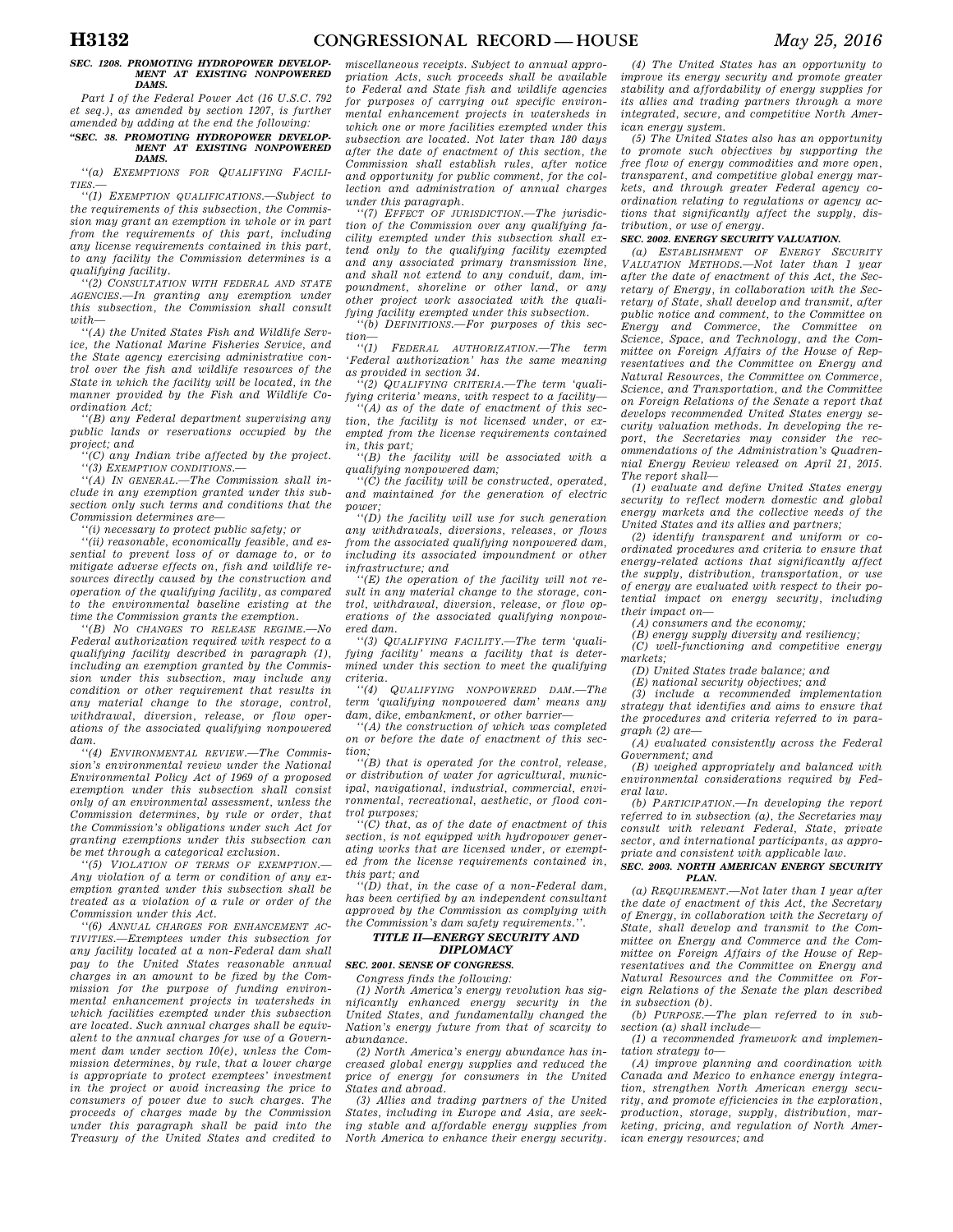*(B) address—* 

*(i) North American energy public data, statistics, and mapping collaboration;* 

*(ii) responsible and sustainable best practices for the development of unconventional oil and natural gas; and* 

*(iii) modern, resilient energy infrastructure for North America, including physical infrastructure as well as institutional infrastructure such as policies, regulations, and practices relating to energy development; and* 

*(2) a recommended framework and implementation strategy to improve collaboration with Caribbean and Central American partners on energy security, including actions to support—* 

*(A) more open, transparent, and competitive energy markets;* 

*(B) regulatory capacity building;* 

*(C) improvements to energy transmission and storage; and* 

*(D) improvements to the performance of energy infrastructure and efficiency.* 

*(c) PARTICIPATION.—In developing the plan referred to in subsection (a), the Secretaries may consult with other Federal, State, private sector, and international participants, as appropriate and consistent with applicable law.* 

### *SEC. 2004. COLLECTIVE ENERGY SECURITY.*

*(a) IN GENERAL.—The Secretary of Energy and the Secretary of State shall collaborate to strengthen domestic energy security and the energy security of the allies and trading partners of the United States, including through actions that support or facilitate—* 

*(1) energy diplomacy;* 

*(2) the delivery of United States assistance, including energy resources and technologies, to prevent or mitigate an energy security crisis;* 

*(3) the development of environmentally and commercially sustainable energy resources;* 

*(4) open, transparent, and competitive energy markets; and* 

*(5) regulatory capacity building.* 

*(b) ENERGY SECURITY FORUMS.—Not later than 1 year after the date of enactment of this Act, the Secretary of Energy, in collaboration with the Secretary of State, shall convene not less than 2 forums to promote the collective energy security of the United States and its allies and trading partners. The forums shall include participation by the Secretary of Energy and the Secretary of State. In addition, an invitation shall be extended to—* 

*(1) appropriate representatives of foreign governments that are allies or trading partners of the United States; and* 

*(2) independent experts and industry representatives.* 

*(c) REQUIREMENTS.—The forums shall—* 

*(1) consist of at least 1 Trans-Atlantic and 1 Trans-Pacific energy security forum; (2) be designed to foster dialogue among gov-*

*ernment officials, independent experts, and industry representatives regarding—* 

*(A) the current state of global energy markets; (B) trade and investment issues relevant to energy; and* 

*(C) barriers to more open, competitive, and transparent energy markets; and* 

*(3) be recorded and made publicly available on the Department of Energy's website, including, not later than 30 days after each forum, publication on the website any significant outcomes.* 

*(d) NOTIFICATION.—At least 30 days before each of the forums referred to in subsection (b), the Secretary of Energy shall send a notification regarding the forum to—* 

*(1) the chair and the ranking minority member of the Committee on Energy and Commerce and the Committee on Foreign Affairs of the House of Representatives; and* 

*(2) the chair and ranking minority member of the Committee on Energy and Natural Resources and the Committee on Foreign Relations of the Senate.* 

#### *SEC. 2005. AUTHORIZATION TO EXPORT NATURAL GAS.*

*(a) DECISION DEADLINE.—For proposals that must also obtain authorization from the Federal* 

*Energy Regulatory Commission or the United States Maritime Administration to site, construct, expand, or operate LNG export facilities, the Department of Energy shall issue a final decision on any application for the authorization to export natural gas under section 3 of the Natural Gas Act (15 U.S.C. 717b) not later than 30 days after the later of—* 

*(1) the conclusion of the review to site, construct, expand, or operate the LNG facilities required by the National Environmental Policy Act of 1969 (42 U.S.C. 4321 et seq.); or* 

*(2) the date of enactment of this Act.* 

*(b) CONCLUSION OF REVIEW.—For purposes of subsection (a), review required by the National Environmental Policy Act of 1969 shall be considered concluded—* 

*(1) for a project requiring an Environmental Impact Statement, 30 days after publication of a Final Environmental Impact Statement;* 

*(2) for a project for which an Environmental Assessment has been prepared, 30 days after publication by the Department of Energy of a Finding of No Significant Impact; and* 

*(3) upon a determination by the lead agency that an application is eligible for a categorical exclusion pursuant to National Environmental Policy Act of 1969 implementing regulations.* 

*(c) PUBLIC DISCLOSURE OF EXPORT DESTINA-TIONS.—Section 3 of the Natural Gas Act (15 U.S.C. 717b) is amended by adding at the end the following:* 

*''(g) PUBLIC DISCLOSURE OF LNG EXPORT DESTINATIONS.—As a condition for approval of any authorization to export LNG, the Secretary of Energy shall require the applicant to publicly disclose the specific destination or destinations of any such authorized LNG exports.''.* 

#### *SEC. 2006. ENVIRONMENTAL REVIEW FOR EN-ERGY EXPORT FACILITIES.*

*Notwithstanding any other provision of law, including any other provision of this Act and any amendment made by this Act, to the extent that the National Environmental Policy Act of 1969 (42 U.S.C. 4321 et seq.) applies to the issuance of a permit for the construction, operation, or maintenance of a facility for the export of bulk commodities, no such permit may be denied until each applicable Federal agency has completed all reviews required for the facility under such Act.* 

#### *SEC. 2007. AUTHORIZATION OF CROSS-BORDER INFRASTRUCTURE PROJECTS.*

*(a) FINDING.—Congress finds that the United States should establish a more uniform, transparent, and modern process for the construction, connection, operation, and maintenance of pipelines and electric transmission facilities for the import and export of liquid products, including water and petroleum, and natural gas and the transmission of electricity to and from Canada and Mexico.* 

*(b) AUTHORIZATION OF CERTAIN INFRASTRUC-TURE PROJECTS AT THE NATIONAL BOUNDARY OF THE UNITED STATES.—* 

*(1) REQUIREMENT.—No person may construct, connect, operate, or maintain a cross-border segment of a pipeline or electric transmission facility for the import or export of liquid products or natural gas, or the transmission of electricity, to or from Canada or Mexico without obtaining a certificate of crossing for such construction, connection, operation, or maintenance under this subsection.* 

*(2) CERTIFICATE OF CROSSING.—* 

*(A) ISSUANCE.—* 

*(i) IN GENERAL.—Not later than 120 days after final action is taken under the National Environmental Policy Act of 1969 (42 U.S.C. 4321 et seq.) with respect to a cross-border segment described in paragraph (1), the relevant official identified under subparagraph (B), in consultation with appropriate Federal agencies, shall issue a certificate of crossing for the cross-border segment unless the relevant official finds that the construction, connection, operation, or maintenance of the cross-border segment is not in the public interest of the United States.* 

*(ii) NATURAL GAS.—For the purposes of natural gas pipelines, a finding with respect to the public interest under section 3(a) of the Natural Gas Act (15 U.S.C. 717b(a)) shall serve as a finding under clause (i) of this subparagraph.* 

*(B) RELEVANT OFFICIAL.—The relevant official referred to in subparagraph (A) is— (i) the Secretary of State with respect to liquid* 

*pipelines; (ii) the Federal Energy Regulatory Commis-*

*sion with respect to natural gas pipelines; and (iii) the Secretary of Energy with respect to* 

*electric transmission facilities.* 

*(C) ADDITIONAL REQUIREMENT FOR ELECTRIC TRANSMISSION FACILITIES.—The Secretary of Energy shall require, as a condition of issuing a certificate of crossing for an electric transmission facility, that the cross-border segment be constructed, connected, operated, or maintained consistent with all applicable policies and standards of—* 

*(i) the Electric Reliability Organization and the applicable regional entity; and* 

*(ii) any Regional Transmission Organization or Independent System Operator with operational or functional control over the cross-border segment of the electric transmission facility.* 

*(3) MODIFICATIONS TO EXISTING PROJECTS.—No certificate of crossing shall be required under this subsection for a change in ownership, volume expansion, downstream or upstream interconnection, or adjustment to maintain flow (such as a reduction or increase in the number of pump or compressor stations) with respect to a liquid or natural gas pipeline or electric transmission facility unless such modification would result in a significant impact at the national boundary.* 

*(4) EFFECT OF OTHER LAWS.—Nothing in this subsection shall affect the application of any other Federal statute (including the Natural Gas Act and the Energy Policy and Conservation Act) to a project for which a certificate of crossing is sought under this subsection.* 

*(c) IMPORTATION OR EXPORTATION OF NAT-URAL GAS TO CANADA AND MEXICO.—Section 3(c) of the Natural Gas Act (15 U.S.C. 717b(c)) is amended by adding at the end the following: ''In the case of an application for the importation or exportation of natural gas to or from Canada or Mexico, the Commission shall grant the application not later than 30 days after the date of receipt of the complete application.''.* 

*(d) TRANSMISSION OF ELECTRIC ENERGY TO CANADA AND MEXICO.—* 

*(1) REPEAL OF REQUIREMENT TO SECURE ORDER.—Section 202(e) of the Federal Power Act (16 U.S.C. 824a(e)) is repealed.* 

*(2) CONFORMING AMENDMENTS.—* 

*(A) STATE REGULATIONS.—Section 202(f) of the Federal Power Act (16 U.S.C. 824a(f)) is amended by striking ''insofar as such State regulation does not conflict with the exercise of the Commission's powers under or relating to subsection 202(e)''.* 

*(B) SEASONAL DIVERSITY ELECTRICITY EX-CHANGE.—Section 602(b) of the Public Utility Regulatory Policies Act of 1978 (16 U.S.C. 824a– 4(b)) is amended by striking ''the Commission has conducted hearings and made the findings required under section 202(e) of the Federal Power Act'' and all that follows through the period at the end and inserting ''the Secretary has conducted hearings and finds that the proposed transmission facilities would not impair the sufficiency of electric supply within the United States or would not impede or tend to impede the coordination in the public interest of facilities subject to the jurisdiction of the Secretary''. (e) EFFECTIVE DATE; RULEMAKING DEAD-LINES.—* 

*(1) EFFECTIVE DATE.—Subsections (b) through (d), and the amendments made by such subsections, shall take effect on January 20, 2017.* 

*(2) RULEMAKING DEADLINES.—Each relevant official described in subsection (b)(2)(B) shall— (A) not later than 180 days after the date of enactment of this Act, publish in the Federal*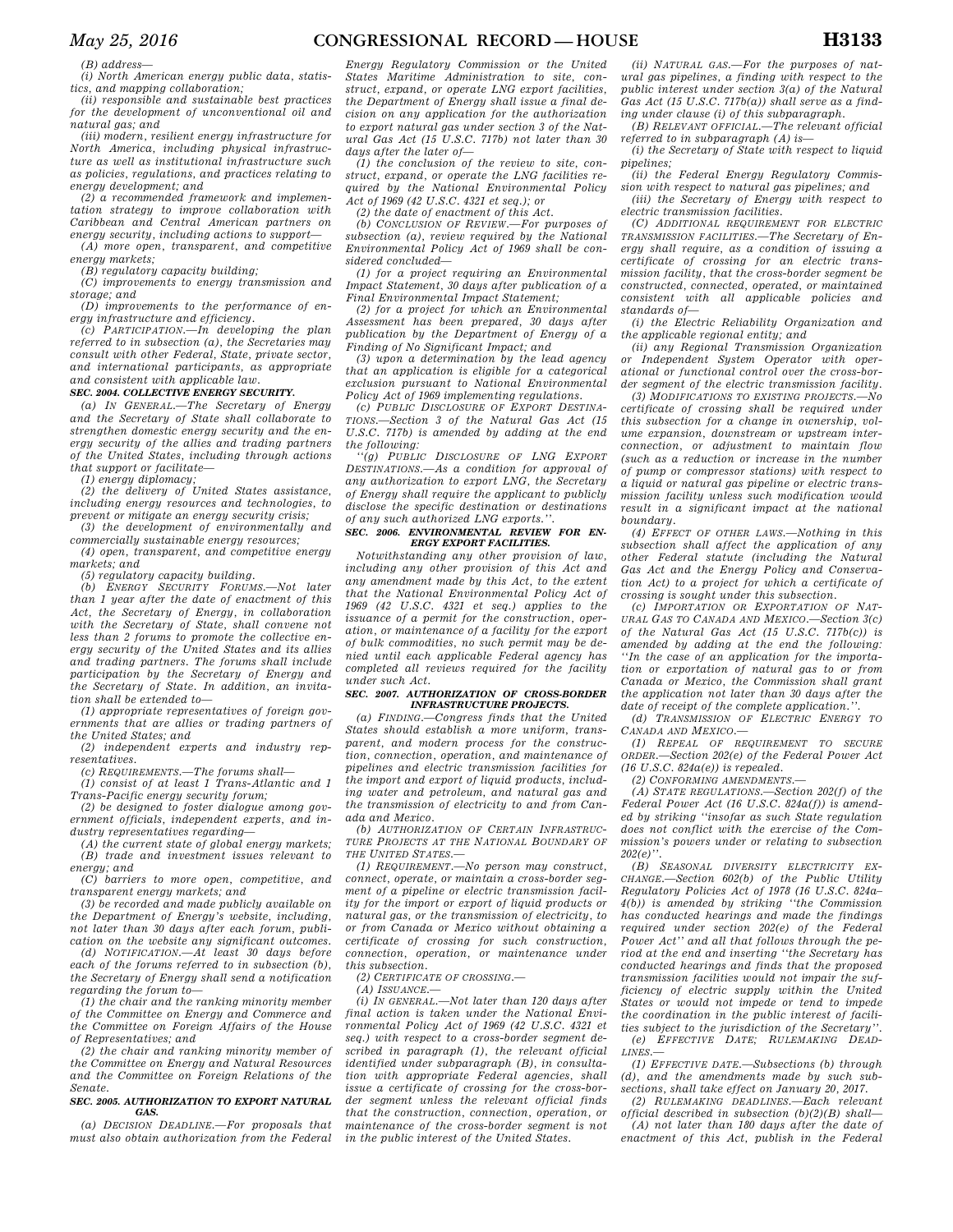*Register notice of a proposed rulemaking to carry out the applicable requirements of subsection (b); and* 

*(B) not later than 1 year after the date of enactment of this Act, publish in the Federal Register a final rule to carry out the applicable requirements of subsection (b).* 

*(f) DEFINITIONS.—In this section—* 

*(1) the term ''cross-border segment'' means the portion of a liquid or natural gas pipeline or electric transmission facility that is located at the national boundary of the United States with either Canada or Mexico;* 

*(2) the terms ''Electric Reliability Organization'' and ''regional entity'' have the meanings given those terms in section 215 of the Federal Power Act (16 U.S.C. 824o);* 

*(3) the terms ''Independent System Operator'' and ''Regional Transmission Organization'' have the meanings given those terms in section 3 of the Federal Power Act (16 U.S.C. 796);* 

*(4) the term ''liquid'' includes water, petroleum, petroleum product, and any other substance that flows through a pipeline other than natural gas; and* 

*(5) the term ''natural gas'' has the meaning given that term in section 2 of the Natural Gas Act (15 U.S.C. 717a).* 

#### *SEC. 2008. REPORT ON SMART METER SECURITY CONCERNS.*

*Not later than 1 year after the date of enactment of this Act, the Secretary of Energy shall transmit to Congress a report on the weaknesses in currently available smart meters' security architecture and features, including an absence of event logging, as described in the Government Accountability Office testimony entitled ''Critical Infrastructure Protection: Cybersecurity of the Nation's Electricity Grid Requires Continued Attention'' on October 21, 2015.* 

## *TITLE III—ENERGY EFFICIENCY AND ACCOUNTABILITY Subtitle A—Energy Efficiency*

## *CHAPTER 1—FEDERAL AGENCY ENERGY EFFICIENCY*

## *SEC. 3111. ENERGY-EFFICIENT AND ENERGY-SAV-ING INFORMATION TECHNOLOGIES.*

*(a) AMENDMENT.—Subtitle C of title V of the Energy Independence and Security Act of 2007 (Public Law 110–140; 121 Stat. 1661) is amended by adding at the end the following:* 

*''SEC. 530. ENERGY-EFFICIENT AND ENERGY-SAV-ING INFORMATION TECHNOLOGIES.* 

## *''(a) DEFINITIONS.—In this section:*

*''(1) DIRECTOR.—The term 'Director' means the Director of the Office of Management and Budget.* 

*''(2) INFORMATION TECHNOLOGY.—The term 'information technology' has the meaning given that term in section 11101 of title 40, United States Code.* 

*''(b) DEVELOPMENT OF IMPLEMENTATION STRATEGY.—Not later than 1 year after the date of enactment of this section, each Federal agency shall coordinate with the Director, the Secretary, and the Administrator of the Environmental Protection Agency to develop an implementation strategy (that includes best practices and measurement and verification techniques) for the maintenance, purchase, and use by the Federal agency of energy-efficient and energysaving information technologies, taking into consideration the performance goals established under subsection (d).* 

*''(c) ADMINISTRATION.—In developing an implementation strategy under subsection (b), each Federal agency shall consider—* 

*''(1) advanced metering infrastructure;* 

*''(2) energy-efficient data center strategies and methods of increasing asset and infrastructure utilization;* 

*''(3) advanced power management tools;* 

*''(4) building information modeling, including building energy management;* 

*''(5) secure telework and travel substitution tools; and* 

*''(6) mechanisms to ensure that the agency realizes the energy cost savings brought about through increased efficiency and utilization.* 

*''(d) PERFORMANCE GOALS.—* 

*''(1) IN GENERAL.—Not later than 180 days after the date of enactment of this section, the Director, in consultation with the Secretary, shall establish performance goals for evaluating the efforts of Federal agencies in improving the maintenance, purchase, and use of energy-efficient and energy-saving information technology.* 

*''(2) BEST PRACTICES.—The Chief Information Officers Council established under section 3603 of title 44, United States Code, shall recommend best practices for the attainment of the performance goals, which shall include Federal agency consideration of, to the extent applicable by law, the use of—* 

*''(A) energy savings performance contracting; and* 

*''(B) utility energy services contracting.* 

*''(e) REPORTS.—* 

*''(1) AGENCY REPORTS.—Each Federal agency shall include in the report of the agency under section 527 a description of the efforts and results of the agency under this section.* 

*''(2) OMB GOVERNMENT EFFICIENCY REPORTS AND SCORECARDS.—Effective beginning not later than October 1, 2017, the Director shall include in the annual report and scorecard of the Director required under section 528 a description of the efforts and results of Federal agencies under this section.''.* 

*(b) CONFORMING AMENDMENT.—The table of contents for the Energy Independence and Security Act of 2007 is amended by adding after the item relating to section 529 the following:* 

*''Sec. 530. Energy-efficient and energy-saving information technologies.''.* 

## *SEC. 3112. ENERGY EFFICIENT DATA CENTERS.*

*Section 453 of the Energy Independence and Security Act of 2007 (42 U.S.C. 17112) is amended—* 

*(1) in subsection (b)(2)(D)(iv), by striking ''determined by the organization'' and inserting ''proposed by the stakeholders'';* 

*(2) by striking subsection (b)(3); and* 

*(3) by striking subsections (c) through (g) and inserting the following:* 

*''(c) STAKEHOLDER INVOLVEMENT.—The Secretary and the Administrator shall carry out subsection (b) in collaboration with the information technology industry and other key stakeholders, with the goal of producing results that accurately reflect the most relevant and useful information available. In such collaboration, the Secretary and the Administrator shall pay particular attention to organizations that—* 

*''(1) have members with expertise in energy efficiency and in the development, operation, and functionality of data centers, information technology equipment, and software, such as representatives of hardware manufacturers, data center operators, and facility managers;* 

*''(2) obtain and address input from Department of Energy National Laboratories or any college, university, research institution, industry association, company, or public interest group with applicable expertise;* 

*''(3) follow—* 

*''(A) commonly accepted procedures for the development of specifications; and* 

*''(B) accredited standards development processes; and* 

*''(4) have a mission to promote energy efficiency for data centers and information technology.* 

*''(d) MEASUREMENTS AND SPECIFICATIONS.— The Secretary and the Administrator shall consider and assess the adequacy of the specifications, measurements, best practices, and benchmarks described in subsection (b) for use by the Federal Energy Management Program, the Energy Star Program, and other efficiency programs of the Department of Energy or the Environmental Protection Agency.* 

*''(e) STUDY.—The Secretary, in collaboration with the Administrator, shall, not later than 18*  *months after the date of enactment of the North American Energy Security and Infrastructure Act of 2016, make available to the public an update to the Report to Congress on Server and Data Center Energy Efficiency published on August 2, 2007, under section 1 of Public Law 109– 431 (120 Stat. 2920), that provides—* 

*''(1) a comparison and gap analysis of the estimates and projections contained in the original report with new data regarding the period from 2008 through 2015;* 

*''(2) an analysis considering the impact of information technologies, including virtualization and cloud computing, in the public and private sectors;* 

*''(3) an evaluation of the impact of the combination of cloud platforms, mobile devices, social media, and big data on data center energy*   $\n *u*$ *sage*;

*''(4) an evaluation of water usage in data centers and recommendations for reductions in such water usage; and* 

*''(5) updated projections and recommendations for best practices through fiscal year 2020.* 

*''(f) DATA CENTER ENERGY PRACTITIONER PROGRAM.—The Secretary, in collaboration with key stakeholders and the Director of the Office of Management and Budget, shall maintain a data center energy practitioner program that leads to the certification of energy practitioners qualified to evaluate the energy usage and efficiency opportunities in Federal data centers. Each Federal agency shall consider having the data centers of the agency evaluated every 4 years, in accordance with section 543(f) of the National Energy Conservation Policy Act (42 U.S.C. 8253), by energy practitioners certified pursuant to such program.* 

*''(g) OPEN DATA INITIATIVE.—The Secretary, in collaboration with key stakeholders and the Director of the Office of Management and Budget, shall establish an open data initiative for Federal data center energy usage data, with the purpose of making such data available and accessible in a manner that encourages further data center innovation, optimization, and consolidation. In establishing the initiative, the Secretary shall consider the use of the online Data Center Maturity Model.* 

*''(h) INTERNATIONAL SPECIFICATIONS AND METRICS.—The Secretary, in collaboration with key stakeholders, shall actively participate in efforts to harmonize global specifications and metrics for data center energy and water efficiency.* 

*''(i) DATA CENTER UTILIZATION METRIC.—The Secretary, in collaboration with key stakeholders, shall facilitate the development of an efficiency metric that measures the energy efficiency of a data center (including equipment and facilities).* 

*''(j) PROTECTION OF PROPRIETARY INFORMA-TION.—The Secretary and the Administrator shall not disclose any proprietary information or trade secrets provided by any individual or company for the purposes of carrying out this section or the programs and initiatives established under this section.''.* 

#### *SEC. 3113. REPORT ON ENERGY AND WATER SAV-INGS POTENTIAL FROM THERMAL INSULATION.*

*(a) REPORT.—Not later than 1 year after the date of enactment of this Act, the Secretary of Energy, in consultation with appropriate Federal agencies and relevant stakeholders, shall submit to the Committee on Energy and Natural Resources of the Senate and the Committee on Energy and Commerce of the House of Representatives a report on the impact of thermal insulation on both energy and water use systems for potable hot and chilled water in Federal buildings, and the return on investment of installing such insulation.* 

*(b) CONTENTS.—The report shall include—* 

*(1) an analysis based on the cost of municipal or regional water for delivered water and the avoided cost of new water; and*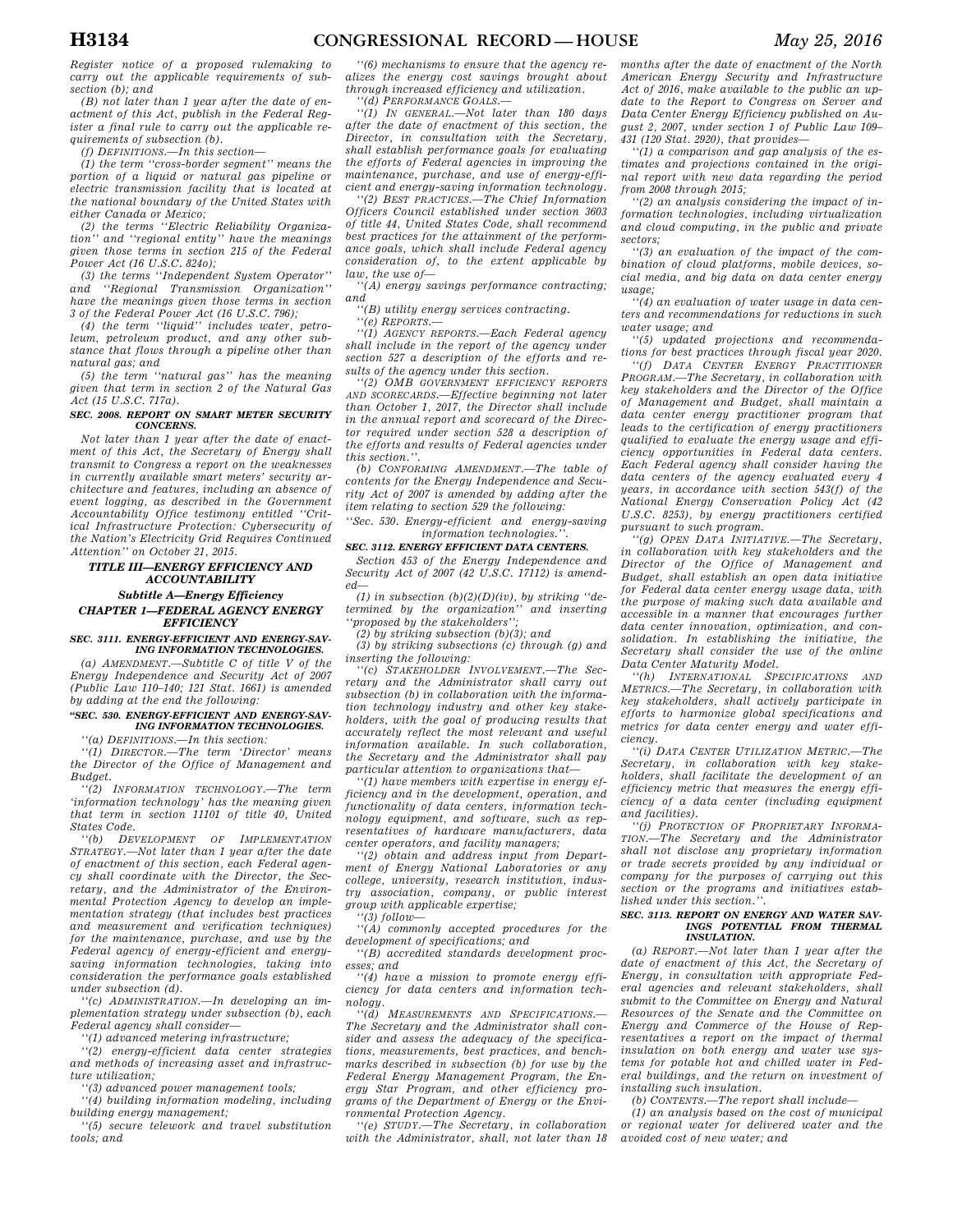*(2) a summary of energy and water savings, including short-term and long-term (20 years) projections of such savings.* 

#### *SEC. 3114. BATTERY STORAGE REPORT.*

*Not later than 1 year after the date of enactment of this Act, the Comptroller General shall transmit to Congress a report on the potential of battery energy storage that answers the following questions:* 

*(1) How do existing Federal standards impact the development and deployment of battery storage systems?* 

*(2) What are the benefits of using existing battery storage technology, and what challenges exist to their widespread use? What are some examples of existing battery storage projects providing these benefits?* 

*(3) What potential impact could large-scale battery storage and behind-the-meter battery storage have on renewable energy utilization?* 

*(4) What is the potential of battery technology for grid-scale use nationwide? What is the potential impact of battery technology on the national grid capabilities?* 

*(5) How much economic activity associated with large-scale and behind-the-meter battery storage technology is located in the United States? How many jobs do these industries account for?* 

*(6) What policies other than the Renewable Energy Investment Tax Credit have research and available data shown to promote renewable energy use and storage technology deployment by State and local governments or private endusers?* 

#### *SEC. 3115. FEDERAL PURCHASE REQUIREMENT.*

*(a) DEFINITIONS.—Section 203(b) of the Energy Policy Act of 2005 (42 U.S.C. 15852(b)) is amended by striking paragraph (2) and inserting the following:* 

*''(2) RENEWABLE ENERGY.—The term 'renewable energy' means electric energy, or thermal energy if resulting from a thermal energy project placed in service after December 31, 2014, generated from, or avoided by, solar, wind, biomass, landfill gas, ocean (including tidal, wave, current, and thermal), geothermal, municipal solid waste (in accordance with subsection (e)), qualified waste heat resource, or new hydroelectric generation capacity achieved from increased efficiency or additions of new capacity at an existing hydroelectric project.* 

*''(3) QUALIFIED WASTE HEAT RESOURCE.—The term 'qualified waste heat resource' means—* 

*''(A) exhaust heat or flared gas from any industrial process;* 

*''(B) waste gas or industrial tail gas that would otherwise be flared, incinerated, or vented;* 

*''(C) a pressure drop in any gas for an industrial or commercial process; or* 

*''(D) such other forms of waste heat as the Secretary determines appropriate.''.* 

*(b) PAPER RECYCLING.—Section 203 of the Energy Policy Act of 2005 (42 U.S.C. 15852) is amended by adding at the end the following:* 

*''(e) PAPER RECYCLING.—* 

*''(1) SEPARATE COLLECTION.—For purposes of this section, any Federal agency may consider electric energy generation purchased from a facility to be renewable energy if the municipal solid waste used by the facility to generate the electricity is—* 

*''(A) separately collected (within the meaning of section 246.101(z) of title 40, Code of Federal Regulations, as in effect on the date of enactment of the North American Energy Security and Infrastructure Act of 2016) from paper that is commonly recycled; and* 

*''(B) processed in a way that keeps paper that is commonly recycled segregated from non-recyclable solid waste.* 

*''(2) INCIDENTAL INCLUSION.—Municipal solid waste used to generate electric energy that meets the conditions described in paragraph (1) shall be considered renewable energy even if the municipal solid waste contains incidental commonly recycled paper.* 

*''(3) NO EFFECT ON EXISTING PROCESSES.— Nothing in paragraph (1) shall be interpreted to require a State or political subdivision of a State, directly or indirectly, to change the systems, processes, or equipment it uses to collect, treat, dispose of, or otherwise use municipal solid waste, within the meaning of the Solid Waste Disposal Act (42 U.S.C. 6901 et seq.), nor require a change to the regulations that implement subtitle D of such Act (42 U.S.C. 6941 et seq.).''.* 

#### *SEC. 3116. ENERGY PERFORMANCE REQUIRE-MENT FOR FEDERAL BUILDINGS.*

*Section 543 of the National Energy Conservation Policy Act (42 U.S.C. 8253) is amended—* 

*(1) by striking subsection (a) and inserting the following:* 

*''(a) ENERGY PERFORMANCE REQUIREMENT FOR FEDERAL BUILDINGS.—* 

*''(1) REQUIREMENT.—Subject to paragraph (2), each agency shall apply energy conservation measures to, and shall improve the design for the construction of, the Federal buildings of the agency (including each industrial or laboratory facility) so that the energy consumption per gross square foot of the Federal buildings of the agency in fiscal years 2006 through 2017 is reduced, as compared with the energy consumption per gross square foot of the Federal buildings of the agency in fiscal year 2003, by the percentage specified in the following table:* 

#### *''Fiscal Year Reduction*

| 9   |
|-----|
| 12  |
| 15  |
| 18  |
| 21  |
| 24  |
| 27  |
| 30  |
| 33  |
| 36. |
|     |

*''(2) EXCLUSION FOR BUILDINGS WITH ENERGY INTENSIVE ACTIVITIES.—* 

*''(A) IN GENERAL.—An agency may exclude from the requirements of paragraph (1) any building (including the associated energy consumption and gross square footage) in which energy intensive activities are carried out.* 

*''(B) REPORTS.—Each agency shall identify and list in each report made under section 548(a) the buildings designated by the agency for exclusion under subparagraph (A).* 

*''(3) REVIEW.—Not later than December 31, 2017, the Secretary shall—* 

*''(A) review the results of the implementation of the energy performance requirements established under paragraph (1); and* 

*''(B) based on the review conducted under subparagraph (A), submit to Congress a report that addresses the feasibility of requiring each agency to apply energy conservation measures to, and improve the design for the construction of, the Federal buildings of the agency (including each industrial or laboratory facility) so that the energy consumption per gross square foot of the Federal buildings of the agency in each of fiscal years 2018 through 2030 is reduced, as compared with the energy consumption per gross square foot of the Federal buildings of the agency in the prior fiscal year, by 3 percent.''; and* 

*(2) in subsection (f)—* 

*(A) in paragraph (1)—* 

*(i) by redesignating subparagraphs (E), (F), and (G) as subparagraphs (F), (G), and (H), respectively; and* 

*(ii) by inserting after subparagraph (D) the following:* 

*''(E) ONGOING COMMISSIONING.—The term 'ongoing commissioning' means an ongoing process of commissioning using monitored data, the primary goal of which is to ensure continuous optimum performance of a facility, in accordance* 

*with design or operating needs, over the useful life of the facility, while meeting facility occupancy requirements.'';* 

*(B) in paragraph (2), by adding at the end the following:* 

*''(C) ENERGY MANAGEMENT SYSTEM.—An energy manager designated under subparagraph (A) shall consider use of a system to manage energy use at the facility and certification of the facility in accordance with the International Organization for Standardization standard numbered 50001 and entitled 'Energy Management Systems'.'';* 

*(C) by striking paragraphs (3) and (4) and inserting the following:* 

*''(3) ENERGY AND WATER EVALUATIONS AND COMMISSIONING.—* 

*''(A) EVALUATIONS.—Except as provided in subparagraph (B), effective beginning on the date that is 180 days after the date of enactment of the North American Energy Security and Infrastructure Act of 2016, and annually thereafter, each energy manager shall complete, for each calendar year, a comprehensive energy and water evaluation and recommissioning or retrocommissioning for approximately 25 percent of the facilities of that energy manager's agency that meet the criteria under paragraph (2)(B) in a manner that ensures that an evaluation of each facility is completed at least once every 4 years.* 

*''(B) EXCEPTIONS.—An evaluation and recommissioning or recommissioning shall not be required under subparagraph (A) with respect to a facility that—* 

*''(i) has had a comprehensive energy and water evaluation during the 8-year period preceding the date of the evaluation;* 

*''(ii)(I) has been commissioned, recommissioned, or retrocommissioned during the 10-year period preceding the date of the evaluation; or* 

*''(II) is under ongoing commissioning, recommissioning, or retrocommissioning;* 

*''(iii) has not had a major change in function or use since the previous evaluation and com* $recommissionina$ . *retrocommissioning;* 

*''(iv) has been benchmarked with public disclosure under paragraph (8) within the year preceding the evaluation; and* 

*''(v)(I) based on the benchmarking, has achieved at a facility level the most recent cumulative energy savings target under subsection (a) compared to the earlier of—* 

*''(aa) the date of the most recent evaluation; or ''(bb) the date—* 

*''(AA) of the most recent commissioning, recommissioning, or retrocommissioning; or* 

*''(BB) on which ongoing commissioning, recommissioning, or retrocommissioning began; or ''(II) has a long-term contract in place guar-*

*anteeing energy savings at least as great as the energy savings target under subclause (I). ''(4) IMPLEMENTATION OF IDENTIFIED ENERGY*

*AND WATER EFFICIENCY MEASURES.—* 

*''(A) IN GENERAL.—Not later than 2 years after the date of completion of each evaluation under paragraph (3), each energy manager may—* 

*''(i) implement any energy- or water-saving measure that the Federal agency identified in the evaluation conducted under paragraph (3) that is life-cycle cost effective; and* 

*''(ii) bundle individual measures of varying paybacks together into combined projects.* 

*''(B) MEASURES NOT IMPLEMENTED.—Each energy manager, as part of the certification system under paragraph (7) and using guidelines developed by the Secretary, shall provide an explanation regarding any life-cycle cost-effective measures described in subparagraph (A)(i) that have not been implemented.''; and* 

*(D) in paragraph (7)(C), by adding at the end the following:* 

*''(iii) SUMMARY REPORT.—The Secretary shall make publicly available a report that summarizes the information tracked under subparagraph (B)(i) by each agency and, as applicable, by each type of measure.''.* 

*Percentage*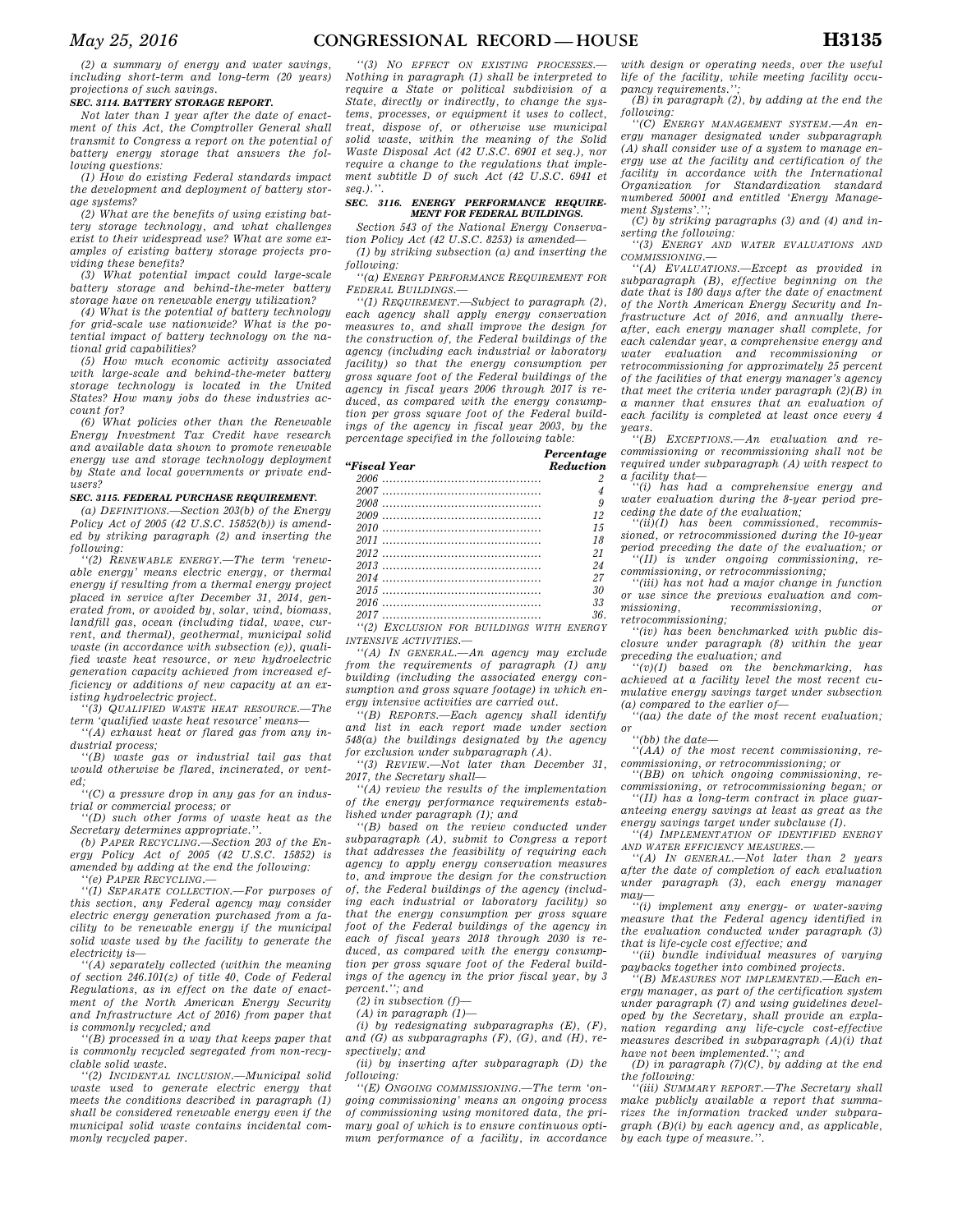#### *SEC. 3117. FEDERAL BUILDING ENERGY EFFI-CIENCY PERFORMANCE STANDARDS; CERTIFICATION SYSTEM AND LEVEL FOR FEDERAL BUILDINGS.*

*(a) DEFINITIONS.—Section 303 of the Energy Conservation and Production Act (42 U.S.C. 6832) is amended—* 

*(1) in paragraph (6), by striking ''to be constructed'' and inserting ''constructed or altered''; and* 

*(2) by adding at the end the following:* 

*''(17) MAJOR RENOVATION.—The term 'major renovation' means a modification of building energy systems sufficiently extensive that the whole building can meet energy standards for new buildings, based on criteria to be established by the Secretary through notice and comment rulemaking.''.* 

*(b) FEDERAL BUILDING EFFICIENCY STAND-ARDS.—Section 305 of the Energy Conservation and Production Act (42 U.S.C. 6834) is amended—* 

*(1) in subsection (a)(3)—* 

*(A) by striking ''(3)(A) Not later than'' and all that follows through the end of subparagraph (B) and inserting the following:* 

*''(3) REVISED FEDERAL BUILDING ENERGY EFFI-CIENCY PERFORMANCE STANDARDS; CERTIFI-CATION FOR GREEN BUILDINGS.—* 

*''(A) REVISED FEDERAL BUILDING ENERGY EFFI-CIENCY PERFORMANCE STANDARDS.—* 

*''(i) IN GENERAL.—Not later than 1 year after the date of enactment of the North American Energy Security and Infrastructure Act of 2016, the Secretary shall establish, by rule, revised Federal building energy efficiency performance standards that require that—* 

*''(I) new Federal buildings and alterations and additions to existing Federal buildings—* 

*''(aa) meet or exceed the most recent revision of the IECC (in the case of residential buildings) or ASHRAE Standard 90.1 (in the case of commercial buildings) as of the date of enactment of the North American Energy Security and Infrastructure Act of 2016; and* 

*''(bb) meet or exceed the energy provisions of State and local building codes applicable to the building, if the codes are more stringent than the IECC or ASHRAE Standard 90.1, as applicable;* 

*''(II) unless demonstrated not to be life-cycle cost effective for new Federal buildings and Federal buildings with major renovations—* 

*''(aa) the buildings be designed to achieve energy consumption levels that are at least 30 percent below the levels established in the version of the ASHRAE Standard or the IECC, as appropriate, that is applied under subclause (I)(aa), including updates under subparagraph (B); and* 

*''(bb) sustainable design principles are applied to the location, siting, design, and construction of all new Federal buildings and replacement Federal buildings;* 

*''(III) if water is used to achieve energy efficiency, water conservation technologies shall be applied to the extent that the technologies are life-cycle cost effective; and* 

*''(IV) if life-cycle cost effective, as compared to other reasonably available technologies, not less than 30 percent of the hot water demand for each new Federal building or Federal building undergoing a major renovation be met through the installation and use of solar hot water heaters.* 

*''(ii) LIMITATION.—Clause (i)(I) shall not apply to unaltered portions of existing Federal buildings and systems that have been added to or altered.* 

*''(B) UPDATES.—Not later than 1 year after the date of approval of each subsequent revision of ASHRAE Standard 90.1 or the IECC, as appropriate, the Secretary shall determine whether the revised standards established under subparagraph (A) should be updated to reflect the revisions, based on the energy savings and lifecycle cost effectiveness of the revisions.'';* 

*(B) in subparagraph (C), by striking ''(C) In the budget request'' and inserting the following:* 

*''(C) BUDGET REQUEST.—In the budget request''; and* 

*(C) in subparagraph (D)—* 

*(i) by striking ''(D) Not later than'' and all that follows through the end of the first sentence of clause (i)(III) and inserting the following:* 

*''(D) CERTIFICATION FOR GREEN BUILDINGS.—*   $''(i)$  IN GENERAL.—<sup>1</sup>

*(ii) by striking clause (ii);* 

*(iii) in clause (iii), by striking ''(iii) In identifying'' and inserting the following:* 

*''(ii) CONSIDERATIONS.—In identifying'';* 

*(iv) in clause (iv)—* 

*(I) by striking ''(iv) At least once'' and inserting the following:* 

*''(iii) STUDY.—At least once''; and* 

*(II) by striking ''clause (iii)'' and inserting ''clause (ii)'';* 

*(v) in clause (v)—* 

*(I) by striking ''(v) The Secretary may'' and inserting the following:* 

*''(iv) INTERNAL CERTIFICATION PROCESSES.— The Secretary may''; and* 

*(II) by striking ''clause (i)(III)'' each place it appears and inserting ''clause (i)'';* 

*(vi) in clause (vi)—* 

*(I) by striking ''(vi) With respect'' and inserting the following:* 

*''(v) PRIVATIZED MILITARY HOUSING.—With respect''; and* 

*(II) by striking ''develop alternative criteria to those established by subclauses (I) and (III) of clause (i) that achieve an equivalent result in terms of energy savings, sustainable design, and'' and inserting ''develop alternative certification systems and levels than the systems and levels identified under clause (i) that achieve an equivalent result in terms of''; and* 

*(vii) in clause (vii), by striking ''(vii) In addition to'' and inserting the following:* 

*''(vi) WATER CONSERVATION TECHNOLOGIES.— In addition to''; and* 

*(2) by striking subsections (c) and (d) and inserting the following:* 

*''(c) PERIODIC REVIEW.—The Secretary shall—* 

*''(1) every 5 years, review the Federal building energy standards established under this section; and* 

*''(2) on completion of a review under paragraph (1), if the Secretary determines that significant energy savings would result, upgrade the standards to include all new energy efficiency and renewable energy measures that are technologically feasible and economically justified.''.* 

## *SEC. 3118. OPERATION OF BATTERY RECHARGING STATIONS IN PARKING AREAS USED BY FEDERAL EMPLOYEES.*

*(a) AUTHORIZATION.—* 

*(1) IN GENERAL.—The head of any office of the Federal Government which owns or operates a parking area for the use of its employees (either directly or indirectly through a contractor) may install, construct, operate, and maintain on a reimbursable basis a battery recharging station in such area for the use of privately owned vehicles of employees of the office and others who are authorized to park in such area.* 

*(2) USE OF VENDORS.—The head of an office may carry out paragraph (1) through a contract with a vendor, under such terms and conditions (including terms relating to the allocation between the office and the vendor of the costs of carrying out the contract) as the head of the office and the vendor may agree to.* 

*(b) IMPOSITION OF FEES TO COVER COSTS.—* 

*(1) FEES.—The head of an office of the Federal Government which operates and maintains a battery recharging station under this section shall charge fees to the individuals who use the station in such amount as is necessary to ensure that office recovers all of the costs it incurs in installing, constructing, operating, and maintaining the station.* 

*(2) DEPOSIT AND AVAILABILITY OF FEES.—Any fees collected by the head of an office under this subsection shall be—* 

*(A) deposited monthly in the Treasury to the credit of the appropriations account for salaries and expenses of the office; and* 

*(B) available for obligation without further appropriation during—* 

*(i) the fiscal year collected; and* 

*(ii) the fiscal year following the fiscal year collected.* 

*(c) NO EFFECT ON EXISTING PROGRAMS FOR HOUSE AND SENATE.—Nothing in this section may be construed to affect the installation, construction, operation, or maintenance of battery recharging stations by the Architect of the Capitol—* 

*(1) under Public Law 112–170 (2 U.S.C. 2171), relating to employees of the House of Representatives and individuals authorized to park in any parking area under the jurisdiction of the House of Representatives on the Capitol Grounds; or* 

*(2) under Public Law 112–167 (2 U.S.C. 2170), relating to employees of the Senate and individuals authorized to park in any parking area under the jurisdiction of the Senate on the Capitol Grounds.* 

*(d) EFFECTIVE DATE.—This section shall apply with respect to fiscal year 2016 and each succeeding fiscal year.* 

# *SEC. 3119. REPORT ON ENERGY SAVINGS AND GREENHOUSE GAS EMISSIONS RE-DUCTION FROM CONVERSION OF CAPTURED METHANE TO ENERGY.*

*(a) REPORT.—Not later than 1 year after the date of enactment of this Act, the Secretary of Energy, in consultation with appropriate Federal agencies and relevant stakeholders, shall submit to the Committee on Energy and Natural Resources of the Senate and the Committee on Energy and Commerce of the House of Representatives a report on the impact of captured methane converted for energy and power generation on Federal lands, Federal buildings, and relevant municipalities that use such generation, and the return on investment and reduction in greenhouse gas emissions of utilizing such power generation.* 

*(b) CONTENTS.—The report shall include—* 

*(1) a summary of energy performance and savings resulting from the utilization of such power generation, including short-term and long-term (20 years) projections of such savings; and* 

*(2) an analysis of the reduction in greenhouse emissions resulting from the utilization of such power generation.* 

## *CHAPTER 2—ENERGY EFFICIENT TECHNOLOGY AND MANUFACTURING SEC. 3121. INCLUSION OF SMART GRID CAPA-*

*BILITY ON ENERGY GUIDE LABELS.* 

*Section 324(a)(2) of the Energy Policy and Conservation Act (42 U.S.C. 6294(a)(2)) is amended by adding the following at the end:* 

*''(J) SMART GRID CAPABILITY ON ENERGY GUIDE LABELS.—* 

*''(i) RULE.—Not later than 1 year after the date of enactment of this subparagraph, the Commission shall initiate a rulemaking to consider making a special note in a prominent manner on any Energy Guide label for any product that includes Smart Grid capability that—* 

*''(I) Smart Grid capability is a feature of that product;* 

*''(II) the use and value of that feature depend on the Smart Grid capability of the utility system in which the product is installed and the active utilization of that feature by the customer; and* 

*''(III) on a utility system with Smart Grid capability, the use of the product's Smart Grid capability could reduce the customer's cost of the product's annual operation as a result of the incremental energy and electricity cost savings that would result from the customer taking full advantage of such Smart Grid capability.* 

*''(ii) DEADLINE.—Not later than 3 years after the date of enactment of this subparagraph, the Commission shall complete the rulemaking initiated under clause (i).''.*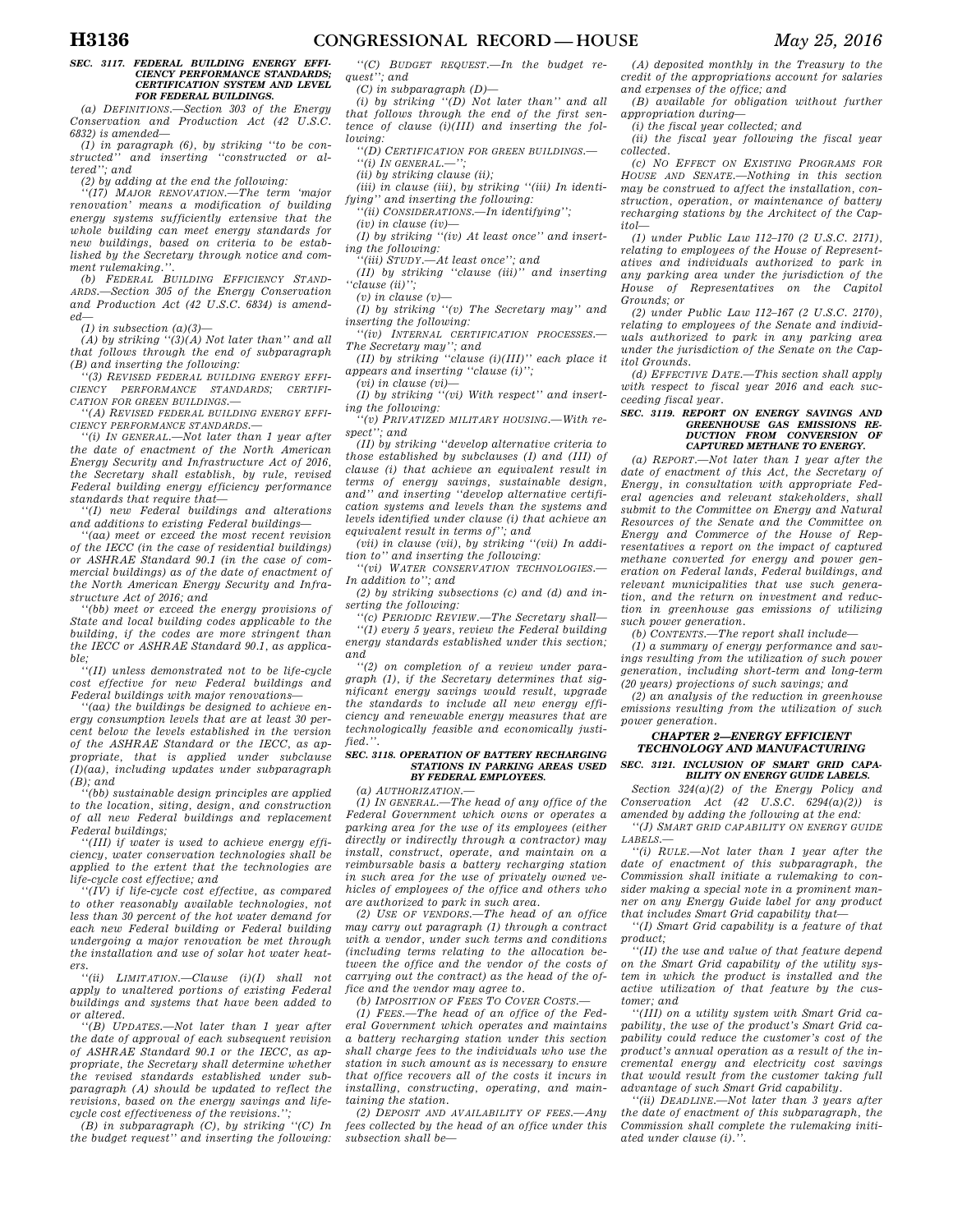## *SEC. 3122. VOLUNTARY VERIFICATION PROGRAMS FOR AIR CONDITIONING, FURNACE, BOILER, HEAT PUMP, AND WATER HEATER PRODUCTS.*

*Section 326(b) of the Energy Policy and Conservation Act (42 U.S.C. 6296(b)) is amended by adding at the end the following:* 

*''(6) VOLUNTARY VERIFICATION PROGRAMS FOR AIR CONDITIONING, FURNACE, BOILER, HEAT PUMP, AND WATER HEATER PRODUCTS.—* 

*''(A) RELIANCE ON VOLUNTARY PROGRAMS.— For the purpose of verifying compliance with energy conservation standards established under sections 325 and 342 for covered products described in paragraphs (3), (4), (5), (9), and (11) of section 322(a) and covered equipment described in subparagraphs (B), (C), (D), (F), (I), (J), and (K) of section 340(1), the Secretary shall rely on testing conducted by recognized voluntary verification programs that are recognized by the Secretary in accordance with subparagraph (B).* 

*''(B) RECOGNITION OF VOLUNTARY VERIFICATION PROGRAMS.—* 

*''(i) IN GENERAL.—Not later than 180 days after the date of enactment of this paragraph, the Secretary shall initiate a negotiated rulemaking in accordance with subchapter III of chapter 5 of title 5, United States Code (commonly known as the 'Negotiated Rulemaking Act of 1990') to develop criteria that have consensus support for achieving recognition by the Secretary as an approved voluntary verification program. Any subsequent amendment to such criteria may be made only pursuant to a subsequent negotiated rulemaking in accordance with subchapter III of chapter 5 of title 5, United States Code.* 

*''(ii) MINIMUM REQUIREMENTS.—The criteria developed under clause (i) shall, at a minimum, ensure that a voluntary verification program—* 

*''(I) is nationally recognized; ''(II) is operated by a third party and not di-*

*rectly operated by a program participant; ''(III) satisfies any applicable elements of—* 

*''(aa) International Organization for Standardization standard numbered 17025; and* 

*''(bb) any other relevant International Organization for Standardization standards identified and agreed to through the negotiated rulemaking under clause (i);* 

*''(IV) at least annually tests independently obtained products following the test procedures established under this title to verify the certified rating of a representative sample of products and equipment within the scope of the program; ''(V) maintains a publicly available list of all* 

*ratings of products subject to verification;* 

*''(VI) requires the changing of the performance rating or removal of the product or equipment from the program if testing determines that the performance rating does not meet the levels the manufacturer has certified to the Secretary;* 

*''(VII) requires new program participants to substantiate ratings through test data generated in accordance with Department of Energy regulations;* 

*''(VIII) allows for challenge testing of products and equipment within the scope of the program;* 

*''(IX) requires program participants to disclose the performance rating of all covered products and equipment within the scope of the program for the covered product or equipment;* 

*''(X) provides to the Secretary—* 

*''(aa) an annual report of all test results, the contents of which shall be determined through the negotiated rulemaking process under clause (i); and* 

*''(bb) test reports, on the request of the Secretary, that note any instructions specified by the manufacturer or the representative of the manufacturer for the purpose of conducting the verification testing; and* 

*''(XI) satisfies any additional requirements or standards that the Secretary shall establish consistent with this subparagraph.* 

*''(iii) CESSATION OF RECOGNITION.—The Secretary may only cease recognition of a vol-*

*untary verification program as an approved program described in subparagraph (A) upon a finding that the program is not meeting its obligations for compliance through program review criteria developed during the negotiated rulemaking conducted under subparagraph (B).* 

*''(C) ADMINISTRATION.—* 

*''(i) IN GENERAL.—The Secretary shall not require—* 

*''(I) manufacturers to participate in a recognized voluntary verification program described in subparagraph (A); or* 

*''(II) participating manufacturers to provide information that has already been provided to the Secretary.* 

*''(ii) LIST OF COVERED PRODUCTS.—The Secretary may maintain a publicly available list of covered products and equipment that distinguishes between products that are and are not covered products and equipment verified through a recognized voluntary verification program described in subparagraph (A).* 

*''(iii) PERIODIC VERIFICATION TESTING.—The Secretary—* 

*''(I) shall not subject products or equipment that have been verification tested under a recognized voluntary verification program described in subparagraph (A) to periodic verification testing to verify the accuracy of the certified performance rating of the products or equipment; but* 

*''(II) may require testing of products or equipment described in subclause (I)—* 

*''(aa) if the testing is necessary—* 

*''(AA) to assess the overall performance of a voluntary verification program;* 

*''(BB) to address specific performance issues; ''(CC) for use in updating test procedures and standards; or* 

*''(DD) for other purposes consistent with this title; or* 

*''(bb) if such testing is agreed to during the negotiated rulemaking conducted under subparagraph (B).* 

*''(D) EFFECT ON OTHER AUTHORITY.—Nothing in this paragraph limits the authority of the Secretary to enforce compliance with any law.''. SEC. 3123. FACILITATING CONSENSUS FURNACE STANDARDS.* 

*(a) CONGRESSIONAL FINDINGS AND DECLARA-TION OF PURPOSE.—* 

*(1) FINDINGS.—Congress finds that—* 

*(A) acting pursuant to the requirements of section 325 of the Energy Policy and Conservation Act (42 U.S.C. 6295), the Secretary of Energy is considering amending the energy conservation standards applicable to residential nonweatherized gas furnaces and mobile home gas furnaces;* 

*(B) numerous stakeholders, representing manufacturers, distributors, and installers of residential nonweatherized gas furnaces and mobile home furnaces, natural gas utilities, home builders, multifamily property owners, and energy efficiency, environmental, and consumer advocates have begun negotiations in an attempt to agree on a consensus recommendation to the Secretary on levels for such standards that will meet the statutory criteria; and* 

*(C) the stakeholders believe these negotiations are likely to result in a consensus recommendation, but several of the stakeholders do not support suspending the current rulemaking.* 

*(2) PURPOSE.—It is the purpose of this section to provide the stakeholders described in paragraph (1) with an opportunity to continue negotiations for a limited time period to facilitate the proposal for adoption of standards that enjoy consensus support, while not delaying the current rulemaking except to the extent necessary to provide such opportunity.* 

*(b) OPPORTUNITY FOR A NEGOTIATED FURNACE STANDARD.—Section 325(f)(4) of the Energy Policy and Conservation Act (42 U.S.C. 6295(f)(4)) is amended by adding after subparagraph (D) the following:* 

*''(E)(i) Unless the Secretary has published such a notice prior to the date of enactment of* 

*this Act, the Secretary shall publish, not later than October 31, 2015, a supplemental notice of proposed rulemaking or a notice of data availability updating the proposed rule entitled 'Energy Conservation Program for Consumer Products: Energy Conservation Standards for Residential Furnaces' and published in the Federal Register on March 12, 2015 (80 Fed. Reg. 13119), to provide notice and an opportunity for comment on—* 

*''(I) dividing nonweatherized gas furnaces into two or more product classes with separate energy conservation standards based on capacity; and* 

*''(II) any other matters the Secretary determines appropriate.* 

*''(ii) On receipt of a statement that is submitted on or before January 1, 2016, jointly by interested persons that are fairly representative of relevant points of view, that contains recommended standards for nonweatherized gas furnaces and mobile home gas furnaces that are consistent with the requirements of this part (except that the date on which such standards will apply may be earlier or later than the date required under this part), the Secretary shall evaluate the standards proposed in the joint statement for consistency with the requirements of subsection (o), and shall publish notice of the potential adoption of the standards proposed in the joint statement, modified as necessary to ensure consistency with subsection (o). The Secretary shall solicit public comment for a period of at least 30 days with respect to such notice.* 

*''(iii) Not later than July 31, 2016, but not before July 1, 2016, the Secretary shall publish a final rule containing a determination of whether the standards for nonweatherized gas furnaces and mobile home gas furnaces should be amended. Such rule shall contain any such amendments to the standards.''.* 

#### *SEC. 3124. NO WARRANTY FOR CERTAIN CER-TIFIED ENERGY STAR PRODUCTS.*

*Section 324A of the Energy Policy and Conservation Act (42 U.S.C. 6294a) is amended by adding at the end the following new subsection: ''(e) NO WARRANTY.—* 

*''(1) IN GENERAL.—Any disclosure relating to participation of a product in the Energy Star program shall not create an express or implied warranty or give rise to any private claims or rights of action under State or Federal law relating to the disqualification of that product from Energy Star if—* 

*''(A) the product has been certified by a certification body recognized by the Energy Star program;* 

*''(B) the Administrator has approved corrective measures, including a determination of whether or not consumer compensation is appropriate; and* 

*''(C) the responsible party has fully complied with all approved corrective measures.* 

*''(2) CONSTRUAL.—Nothing in this subsection shall be construed to require the Administrator to modify any procedure or take any other action.''.* 

#### *SEC. 3125. CLARIFICATION TO EFFECTIVE DATE FOR REGIONAL STANDARDS.*

*Section 325(o)(6)(E)(ii) of the Energy Policy and Conservation Act (42 U.S.C. 6295(o)(6)(E)(ii)) is amended by striking ''installed'' and inserting ''manufactured or imported into the United States''.* 

## *SEC. 3126. INTERNET OF THINGS REPORT.*

*The Secretary of Energy shall, not later than 18 months after the date of enactment of this Act, report to the Committee on Energy and Commerce of the House of Representatives and the Committee on Energy and Natural Resources of the Senate on the efforts made to take advantage of, and promote, the utilization of advanced technologies such as Internet of Things end-to-end platform solutions to provide realtime actionable analytics and enable predictive maintenance and asset management to improve energy efficiency wherever feasible. In doing so,*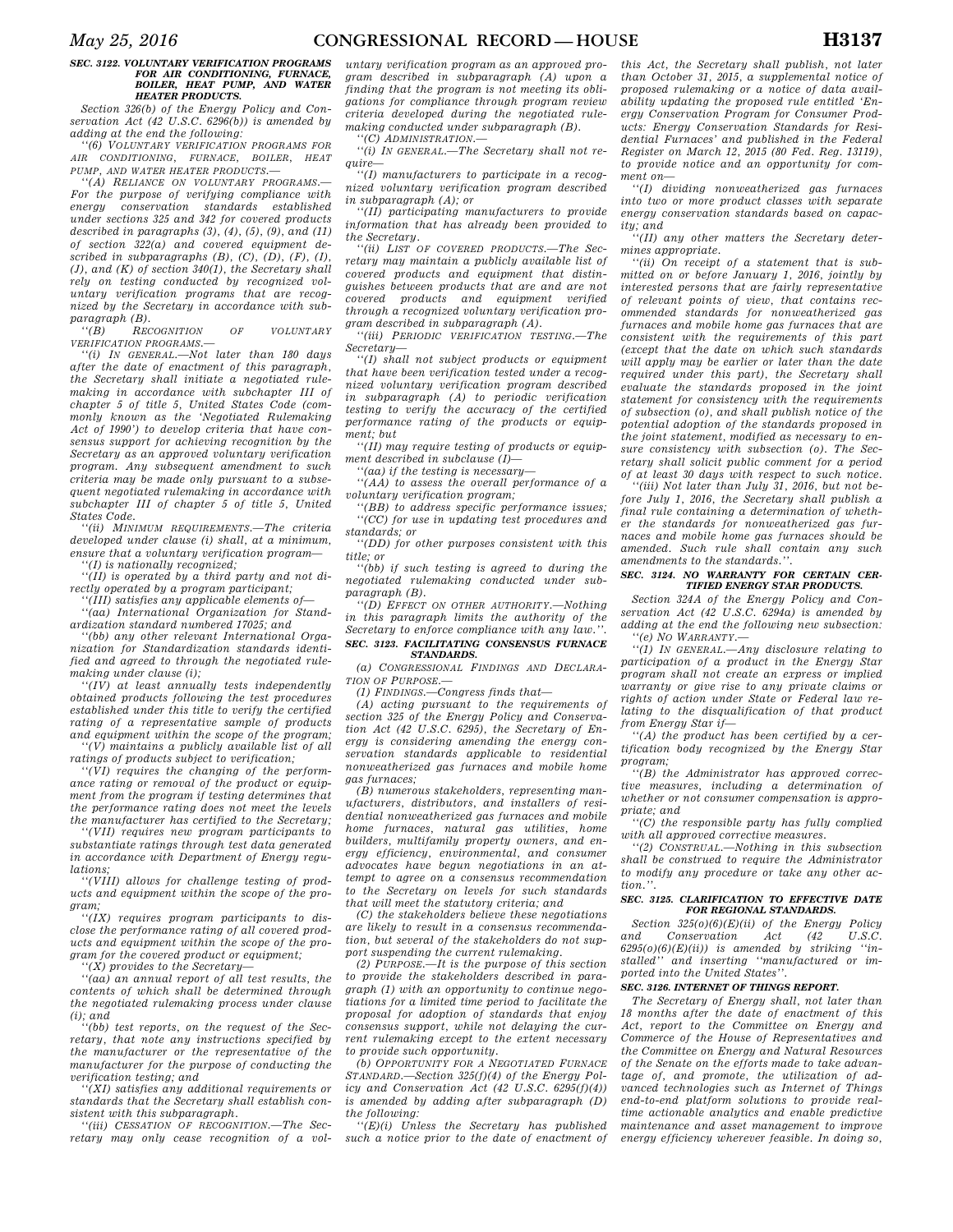*the Secretary shall look to encourage and utilize Internet of Things energy management solutions that have security tightly integrated into the hardware and software from the outset. The Secretary shall also encourage the use of Internet of Things solutions that enable seamless connectivity and that are interoperable, open standards-based, and built on a repeatable foundation for ease of scalability.* 

#### *SEC. 3127. ENERGY SAVINGS FROM LUBRICATING OIL.*

*Not later than 1 year after the date of enactment of this Act, the Secretary of Energy, in cooperation with the Administrator of the Environmental Protection Agency and the Director of Management and Budget, shall—* 

*(1) review and update the report prepared pursuant to section 1838 of the Energy Policy Act of 2005;* 

*(2) after consultation with relevant Federal, State, and local agencies and affected industry and stakeholder groups, update data that was used in preparing that report; and* 

*(3) prepare and submit to Congress a coordinated Federal strategy to increase the beneficial reuse of used lubricating oil, that—* 

*(A) is consistent with national policy as established pursuant to section 2 of the Used Oil Recycling Act of 1980 (Public Law 96–463); and* 

*(B) addresses measures needed to—* 

*(i) increase the responsible collection of used oil;* 

*(ii) disseminate public information concerning sustainable reuse options for used oil; and* 

*(iii) promote sustainable reuse of used oil by Federal agencies, recipients of Federal grant funds, entities contracting with the Federal Government, and the general public.* 

#### *SEC. 3128. DEFINITION OF EXTERNAL POWER SUPPLY.*

*Section 321(36)(A) of the Energy Policy and Conservation Act (42 U.S.C. 6291(36)(A)) is amended—* 

*(1) by striking the subparagraph designation and all that follows through ''The term'' and inserting the following:* 

*''(A) EXTERNAL POWER SUPPLY.—* 

*''(i) IN GENERAL.—The term''; and* 

*(2) by adding at the end the following:* 

*''(ii) EXCLUSION.—The term 'external power supply' does not include a power supply circuit, driver, or device that is designed exclusively to be connected to, and power—* 

*''(I) light-emitting diodes providing illumination; or* 

*''(II) organic light-emitting diodes providing illumination.''.* 

#### *SEC. 3129. STANDARDS FOR POWER SUPPLY CIR-CUITS CONNECTED TO LEDS OR OLEDS.*

*(a) IN GENERAL.—Section 325(u) of the Energy Policy and Conservation Act (42 U.S.C. 6295(u)) is amended by adding at the end the following:* 

*''(6) POWER SUPPLY CIRCUITS CONNECTED TO LEDS OR OLEDS.—Notwithstanding the exclusion described in section 321(36)(A)(ii), the Secretary may prescribe, in accordance with subsections (o) and (p) and section 322(b), an energy conservation standard for a power supply circuit, driver, or device that is designed primarily to be connected to, and power, light-emitting diodes or organic light-emitting diodes providing illumination.''.* 

*(b) ENERGY CONSERVATION STANDARDS.—Section 346 of the Energy Policy and Conservation Act (42 U.S.C. 6317) is amended by adding at the end the following:* 

*''(g) ENERGY CONSERVATION STANDARD FOR POWER SUPPLY CIRCUITS CONNECTED TO LEDS OR OLEDS.—Not earlier than 1 year after applicable testing requirements are prescribed under section 343, the Secretary may prescribe an energy conservation standard for a power supply circuit, driver, or device that is designed primarily to be connected to, and power, lightemitting diodes or organic light-emitting diodes providing illumination.''.* 

## *CHAPTER 3—SCHOOL BUILDINGS*

#### *SEC. 3131. COORDINATION OF ENERGY RETRO-FITTING ASSISTANCE FOR SCHOOLS.*

*Section 392 of the Energy Policy and Conservation Act (42 U.S.C. 6371a) is amended by* 

*adding at the end the following: ''(e) COORDINATION OF ENERGY RETROFITTING ASSISTANCE FOR SCHOOLS.—* 

*''(1) DEFINITION OF SCHOOL.—Notwithstanding section 391(6), for the purposes of this subsection, the term 'school' means—* 

*''(A) an elementary school or secondary school (as defined in section 9101 of the Elementary and Secondary Education Act of 1965 (20 U.S.C. 7801));* 

*''(B) an institution of higher education (as defined in section 102(a) of the Higher Education Act of 1965 (20 U.S.C. 1002(a)));* 

*''(C) a school of the defense dependents' education system under the Defense Dependents' Education Act of 1978 (20 U.S.C. 921 et seq.) or established under section 2164 of title 10, United States Code;* 

*''(D) a school operated by the Bureau of Indian Affairs;* 

*''(E) a tribally controlled school (as defined in section 5212 of the Tribally Controlled Schools Act of 1988 (25 U.S.C. 2511)); and* 

*''(F) a Tribal College or University (as defined in section 316(b) of the Higher Education Act of 1965 (20 U.S.C. 1059c(b))).* 

*''(2) ESTABLISHMENT OF CLEARINGHOUSE.—The Secretary, acting through the Office of Energy Efficiency and Renewable Energy, shall establish a clearinghouse to disseminate information regarding available Federal programs and financing mechanisms that may be used to help initiate, develop, and finance energy efficiency, distributed generation, and energy retrofitting projects for schools.* 

*''(3) REQUIREMENTS.—In carrying out paragraph (2), the Secretary shall—* 

*''(A) consult with appropriate Federal agencies to develop a list of Federal programs and financing mechanisms that are, or may be, used for the purposes described in paragraph (2); and* 

*''(B) coordinate with appropriate Federal agencies to develop a collaborative education and outreach effort to streamline communications and promote available Federal programs and financing mechanisms described in subparagraph (A), which may include the development and maintenance of a single online resource that includes contact information for relevant technical assistance in the Office of Energy Efficiency and Renewable Energy that States, local education agencies, and schools may use to effectively access and use such Federal programs and financing mechanisms.''.* 

## *CHAPTER 4—BUILDING ENERGY CODES SEC. 3141. GREATER ENERGY EFFICIENCY IN*

*BUILDING CODES. (a) DEFINITIONS.—Section 303 of the Energy Conservation and Production Act (42 U.S.C. 6832), as amended by section 3116, is further amended—* 

*(1) by striking paragraph (14) and inserting the following:* 

*''(14) MODEL BUILDING ENERGY CODE.—The term 'model building energy code' means a voluntary building energy code or standard developed and updated through a consensus process among interested persons, such as the IECC or ASHRAE Standard 90.1 or a code used by other appropriate organizations regarding which the Secretary has issued a determination that buildings subject to it would achieve greater energy efficiency than under a previously developed code.''; and* 

*(2) by adding at the end the following: ''(18) ASHRAE STANDARD 90.1.—The term 'ASHRAE Standard 90.1' means the American Society of Heating, Refrigerating and Air-Conditioning Engineers ANSI/ASHRAE/IES Standard 90/1 Energy Standard for Buildings Except Low-Rise Residential Buildings.* 

*''(19) COST-EFFECTIVE.—The term 'cost-effective' means having a simple payback of 10 years or less.* 

*''(20) IECC.—The term 'IECC' means the International Energy Conservation Code as published by the International Code Council.* 

*''(21) INDIAN TRIBE.—The term 'Indian tribe' has the meaning given the term in section 4 of the Native American Housing Assistance and Self-Determination Act of 1996 (25 U.S.C. 4103). ''(22) SIMPLE PAYBACK.—The term 'simple pay-*

*back' means the time in years that is required for energy savings to exceed the incremental first cost of a new requirement or code.* 

*''(23) TECHNICALLY FEASIBLE.—The term 'technically feasible' means capable of being achieved, based on widely available appliances, equipment, technologies, materials, and construction practices.''.* 

*(b) STATE BUILDING ENERGY EFFICIENCY CODES.—Section 304 of the Energy Conservation and Production Act (42 U.S.C. 6833) is amended to read as follows:* 

#### *''SEC. 304. UPDATING STATE BUILDING ENERGY EFFICIENCY CODES.*

*''(a) IN GENERAL.—The Secretary shall provide technical assistance, as described in subsection (e), for the purposes of—* 

*''(1) implementation of building energy codes by States, Indian tribes, and, as appropriate, by local governments, that are technically feasible and cost-effective; and* 

*''(2) supporting full compliance with the State, tribal, and local codes.* 

*''(b) STATE AND INDIAN TRIBE CERTIFICATION OF BUILDING ENERGY CODE UPDATES.—* 

*''(1) REVIEW AND UPDATING OF CODES BY EACH STATE AND INDIAN TRIBE.—* 

*''(A) IN GENERAL.—Not later than 3 years after the date on which a model building energy code is published, each State or Indian tribe shall certify whether or not the State or Indian tribe, respectively, has reviewed and updated the energy provisions of the building code of the State or Indian tribe, respectively.* 

*''(B) DEMONSTRATION.—The certification shall include a statement of whether or not the energy savings for the code provisions that are in effect throughout the State or Indian tribal territory meet or exceed—* 

*''(i) the energy savings of the most recently published model building energy code; or* 

*''(ii) the targets established under section 307(b)(2).* 

*''(C) NO MODEL BUILDING ENERGY CODE UP-DATE.—If a model building energy code is not updated by a target date established under section 307(b)(2)(D), each State or Indian tribe shall, not later than 3 years after the specified date, certify whether or not the State or Indian tribe, respectively, has reviewed and updated the energy provisions of the building code of the State or Indian tribe, respectively, to meet or exceed the target in section 307(b)(2).* 

*''(2) VALIDATION BY SECRETARY.—Not later than 90 days after a State or Indian tribe certification under paragraph (1), the Secretary shall—* 

*''(A) determine whether the code provisions of the State or Indian tribe, respectively, meet the criteria specified in paragraph (1);* 

*''(B) determine whether the certification submitted by the State or Indian tribe, respectively, is complete; and* 

*''(C) if the requirements of subparagraph (B) are satisfied, validate the certification.* 

*''(3) LIMITATION.—Nothing in this section shall be interpreted to require a State or Indian tribe to adopt any building code or provision within a code.* 

*''(c) IMPROVEMENTS IN COMPLIANCE WITH BUILDING ENERGY CODES.—* 

*''(1) REQUIREMENT.—* 

*''(A) IN GENERAL.—Not later than 3 years after the date of a certification under subsection (b), each State and Indian tribe shall certify whether or not the State or Indian tribe, respectively, has—* 

*''(i) achieved full compliance under paragraph (3) with the applicable certified State or Indian tribe building energy code or with the associated model building energy code; or*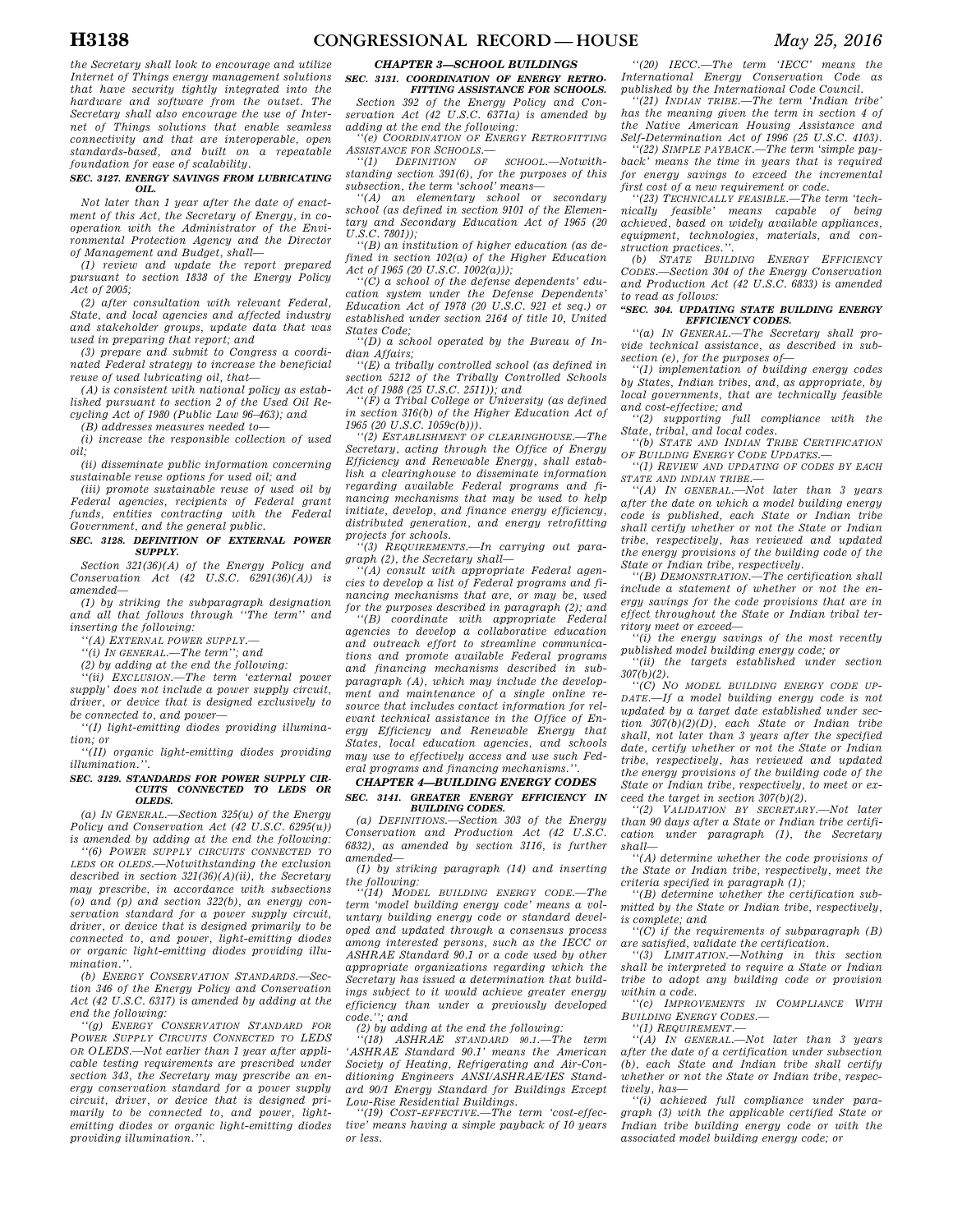*''(ii) made significant progress under paragraph (4) toward achieving compliance with the applicable certified State or Indian tribe building energy code or with the associated model building energy code.* 

*''(B) REPEAT CERTIFICATIONS.—If the State or Indian tribe certifies progress toward achieving compliance, the State or Indian tribe shall repeat the certification until the State or Indian tribe certifies that the State or Indian tribe has achieved full compliance.* 

*''(2) MEASUREMENT OF COMPLIANCE.—A certification under paragraph (1) shall include documentation of the rate of compliance based on—* 

*''(A) inspections of a random sample of the buildings covered by the code in the preceding year; or* 

*''(B) an alternative method that yields an accurate measure of compliance.* 

*''(3) ACHIEVEMENT OF COMPLIANCE.—A State or Indian tribe shall be considered to achieve full compliance under paragraph (1) if—* 

*''(A) at least 90 percent of building space covered by the code in the preceding year substantially meets all the requirements of the applicable code specified in paragraph (1), or achieves equivalent or greater energy savings level; or* 

*''(B) the estimated excess energy use of buildings that did not meet the applicable code specified in paragraph (1) in the preceding year, compared to a baseline of comparable buildings that meet this code, is not more than 5 percent of the estimated energy use of all buildings covered by this code during the preceding year.* 

*''(4) SIGNIFICANT PROGRESS TOWARD ACHIEVE-MENT OF COMPLIANCE.—A State or Indian tribe shall be considered to have made significant progress toward achieving compliance for purposes of paragraph (1) if the State or Indian tribe—* 

*''(A) has developed and is implementing a plan for achieving compliance during the 8-year period beginning on the date of enactment of this paragraph, including annual targets for compliance and active training and enforcement programs; and* 

*''(B) has met the most recent target under subparagraph (A).* 

*''(5) VALIDATION BY SECRETARY.—Not later than 90 days after a State or Indian tribe certification under paragraph (1), the Secretary shall—* 

*''(A) determine whether the State or Indian tribe has demonstrated meeting the criteria of this subsection, including accurate measurement of compliance;* 

*''(B) determine whether the certification submitted by the State or Indian tribe is complete; and* 

*''(C) if the requirements of subparagraph (B) are satisfied, validate the certification.* 

*''(6) LIMITATION.—Nothing in this section shall be interpreted to require a State or Indian tribe to adopt any building code or provision within a code.* 

*''(d) STATES OR INDIAN TRIBES THAT DO NOT ACHIEVE COMPLIANCE.—* 

*''(1) REPORTING.—A State or Indian tribe that has not made a certification required under subsection (b) or (c) by the applicable deadline shall submit to the Secretary a report on the status of the State or Indian tribe with respect to meeting the requirements and submitting the certification.* 

*''(2) STATE SOVEREIGNTY.—Nothing in this section shall be interpreted to require a State or Indian tribe to adopt any building code or provision within a code.* 

*''(3) LOCAL GOVERNMENT.—In any State or Indian tribe for which the Secretary has not validated a certification under subsection (b) or (c), a local government may be eligible for Federal support by meeting the certification requirements of subsections (b) and (c).* 

*''(4) ANNUAL REPORTS BY SECRETARY.—* 

*''(A) IN GENERAL.—The Secretary shall annually submit to Congress, and publish in the Federal Register, a report on—* 

*''(i) the status of model building energy codes; ''(ii) the status of code adoption and compliance in the States and Indian tribes;* 

*''(iii) implementation of this section; and* 

*''(iv) improvements in energy savings over time as a result of the targets established under section 307(b)(2).* 

*''(B) IMPACTS.—The report shall include estimates of impacts of past action under this section, and potential impacts of further action, on—* 

*''(i) upfront financial and construction costs, cost benefits and returns (using a return on investment analysis), and lifetime energy use for buildings;* 

*''(ii) resulting energy costs to individuals and businesses; and* 

*''(iii) resulting overall annual building ownership and operating costs.* 

*''(e) TECHNICAL ASSISTANCE TO STATES AND IN-DIAN TRIBES.—* 

*''(1) IN GENERAL.—The Secretary shall, upon request, provide technical assistance to States and Indian tribes to implement the goals and requirements of this section—* 

*''(A) to implement State residential and commercial building energy codes; and* 

*''(B) to document the rate of compliance with a building energy code.* 

*''(2) TECHNICAL ASSISTANCE.—The assistance shall include, as requested by the State or Indian tribe, technical assistance in—* 

*''(A) evaluating the energy savings of building energy codes;* 

*''(B) assessing the economic considerations, referenced in section 307(b)(4), of implementing building energy codes;* 

*''(C) building energy analysis and design tools;* 

*''(D) energy simulation models;* 

*''(E) building demonstrations;* 

*''(F) developing the definitions of energy use intensity and building types for use in model building energy codes to evaluate the efficiency impacts of the model building energy codes; and* 

*''(G) complying with a performance-based pathway referenced in the model code.* 

*''(3) EXCLUSION.—For purposes of this section, 'technical assistance' shall not include actions that promote or discourage the adoption of a particular building energy code, code provision, or energy savings target to a State or Indian tribe.* 

*''(4) INFORMATION QUALITY AND TRANS-PARENCY.—For purposes of this section, information provided by the Secretary, attendant to any technical assistance provided to a State or Indian tribe, is 'influential information' and shall satisfy the guidelines established by the Office of Management and Budget and published at 67 Federal Register 8,452 (February 22, 2002).* 

*''(f) FEDERAL SUPPORT.—* 

*''(1) IN GENERAL.—The Secretary shall provide support to States and Indian tribes—* 

*''(A) to implement the reporting requirements of this section; and* 

*''(B) to implement residential and commercial building energy codes, including increasing and verifying compliance with the codes and training of State, tribal, and local building code officials to implement and enforce the codes.* 

*''(2) EXCLUSION.—Support shall not be given to support adoption and implementation of model building energy codes for which the Secretary has made a determination under section 307(g)(1)(C) that the code is not cost-effective.* 

*''(3) TRAINING.—Support shall be offered to States to train State and local building code officials to implement and enforce codes described in paragraph (1)(B).* 

*''(4) LOCAL GOVERNMENTS.—States may work under this subsection with local governments that implement and enforce codes described in paragraph (1)(B).* 

*''(g) VOLUNTARY PROGRAMS TO EXCEED MODEL BUILDING ENERGY CODE.—* 

*''(1) IN GENERAL.—The Secretary shall provide technical assistance, as described in subsection*  *(e), for the development of voluntary programs that exceed the model building energy codes for residential and commercial buildings for use as—* 

*''(A) voluntary incentive programs adopted by local, tribal, or State governments; and* 

*''(B) nonbinding guidelines for energy-efficient building design.* 

*''(2) TARGETS.—The voluntary programs described in paragraph (1) shall be designed—* 

*''(A) to achieve substantial energy savings compared to the model building energy codes; and* 

*''(B) to meet targets under section 307(b), if available, up to 3 to 6 years in advance of the target years.* 

*''(h) STUDIES.— ''(1) GAO STUDY.—* 

*''(A) IN GENERAL.—The Comptroller General of the United States shall conduct a study of the impacts of updating the national model building energy codes for residential and commercial buildings. In conducting the study, the Comptroller General shall consider and report, at a minimum—* 

*''(i) the actual energy consumption savings stemming from updated energy codes compared to the energy consumption savings predicted during code development;* 

*''(ii) the actual consumer cost savings stemming from updated energy codes compared to predicted consumer cost savings; and* 

*''(iii) an accounting of expenditures of the Federal funds under each program authorized by this title.* 

*''(B) REPORT TO CONGRESS.—Not later than 3 years after the date of enactment of the North American Energy Security and Infrastructure Act of 2016, the Comptroller General of the United States shall submit a report to the Committee on Energy and Natural Resources of the Senate and the Committee on Energy and Commerce of the House of Representatives including the study findings and conclusions.* 

*''(2) FEASIBILITY STUDY.—The Secretary, in consultation with building science experts from the National Laboratories and institutions of higher education, designers and builders of energy-efficient residential and commercial buildings, code officials, and other stakeholders, shall undertake a study of the feasibility, impact, economics, and merit of—* 

*''(A) code improvements that would require that buildings be designed, sited, and constructed in a manner that makes the buildings more adaptable in the future to become zero-netenergy after initial construction, as advances are achieved in energy-saving technologies;* 

*''(B) code procedures to incorporate a tenyear payback, not just first-year energy use, in trade-offs and performance calculations; and* 

*''(C) legislative options for increasing energy savings from building energy codes, including additional incentives for effective State and local verification of compliance with and enforcement of a code.* 

*''(3) ENERGY DATA IN MULTITENANT BUILD-INGS.—The Secretary, in consultation with appropriate representatives of the utility, utility regulatory, building ownership, and other stakeholders, shall—* 

*''(A) undertake a study of best practices regarding delivery of aggregated energy consumption information to owners and managers of residential and commercial buildings with multiple tenants and uses; and* 

*''(B) consider the development of a memorandum of understanding between and among affected stakeholders to reduce barriers to the delivery of aggregated energy consumption information to such owners and managers.* 

*''(i) EFFECT ON OTHER LAWS.—Nothing in this section or section 307 supersedes or modifies the application of sections 321 through 346 of the Energy Policy and Conservation Act (42 U.S.C. 6291 et seq.).* 

*''(j) FUNDING LIMITATIONS.—No Federal funds shall be—*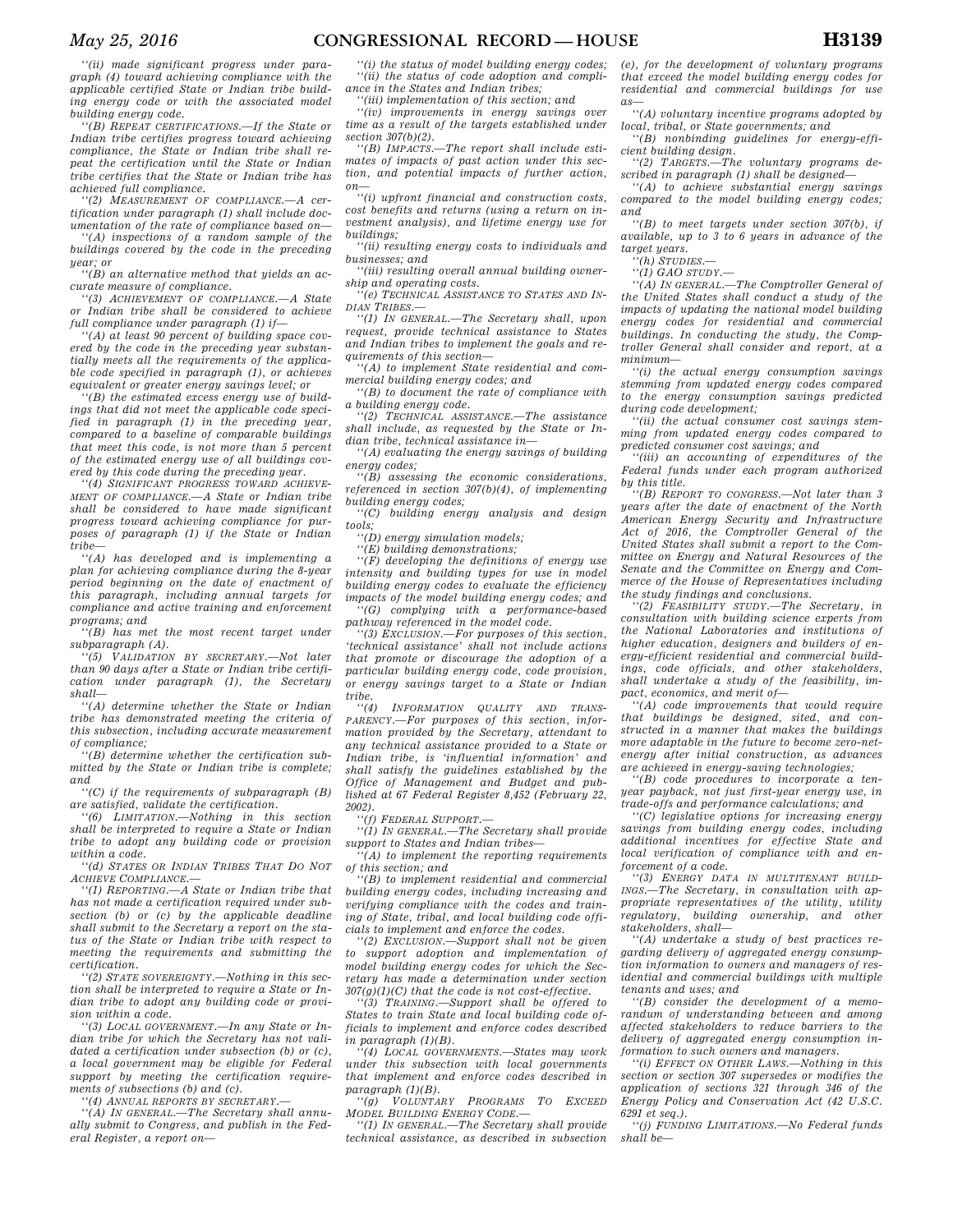*''(1) used to support actions by the Secretary, or States, to promote or discourage the adoption of a particular building energy code, code provision, or energy saving target to a State or Indian tribe; or* 

*''(2) provided to private third parties or nongovernmental organizations to engage in such activities.''.* 

*(c) FEDERAL BUILDING ENERGY EFFICIENCY STANDARDS.—Section 305 of the Energy Conservation and Production Act (42 U.S.C. 6834) is amended by striking ''voluntary building energy code'' in subsections (a)(2)(B) and (b) and inserting ''model building energy code''.* 

*(d) MODEL BUILDING ENERGY CODES.—* 

*(1) AMENDMENT.—Section 307 of the Energy Conservation and Production Act (42 U.S.C. 6836) is amended to read as follows:* 

#### *''SEC. 307. SUPPORT FOR MODEL BUILDING EN-ERGY CODES.*

*''(a) IN GENERAL.—The Secretary shall provide technical assistance, as described in subsection (c), for updating of model building energy codes.* 

*''(b) TARGETS.—* 

*''(1) IN GENERAL.—The Secretary shall provide technical assistance, for updating the model building energy codes.* 

*''(2) TARGETS.— ''(A) IN GENERAL.—The Secretary shall provide technical assistance to States, Indian tribes, local governments, nationally recognized code and standards developers, and other interested parties for updating of model building energy codes by establishing one or more aggregate energy savings targets through rulemaking in accordance with section 553 of title 5, United States Code, to achieve the purposes of this section.* 

*''(B) SEPARATE TARGETS.—Separate targets may be established for commercial and residential buildings.* 

*''(C) BASELINES.—The baseline for updating model building energy codes shall be the 2009 IECC for residential buildings and ASHRAE Standard 90.1–2010 for commercial buildings. ''(D) SPECIFIC YEARS.—* 

*''(i) IN GENERAL.—Targets for specific years shall be established and revised by the Secretary through rulemaking in accordance with section 553 of title 5, United States Code, and coordinated with nationally recognized code and standards developers at a level that—* 

*''(I) is at the maximum level of energy efficiency that is technically feasible and cost effective, while accounting for the economic considerations under paragraph (4); and* 

*''(II) promotes the achievement of commercial and residential high performance buildings through high performance energy efficiency (within the meaning of section 401 of the Energy Independence and Security Act of 2007 (42 U.S.C. 17061)).* 

*''(ii) INITIAL TARGETS.—Not later than 1 year after the date of enactment of this clause, the Secretary shall establish initial targets under this subparagraph.* 

*''(iii) DIFFERENT TARGET YEARS.—Subject to clause (i), prior to the applicable year, the Secretary may set a later target year for any of the model building energy codes described in subparagraph (A) if the Secretary determines that a target cannot be met.* 

*''(E) SMALL BUSINESS.—When establishing targets under this paragraph through rulemaking, the Secretary shall ensure compliance with the Small Business Regulatory Enforcement Fairness Act of 1996 (5 U.S.C. 601 note; Public Law 104–121) for any indirect economic effect on small entities that is reasonably foreseeable and a result of such rule.* 

*''(3) APPLIANCE STANDARDS AND OTHER FAC-TORS AFFECTING BUILDING ENERGY USE.—In establishing energy savings targets under paragraph (2), the Secretary shall develop and adjust the targets in recognition of potential savings and costs relating to—* 

*''(A) efficiency gains made in appliances, lighting, windows, insulation, and building envelope sealing;* 

*''(B) advancement of distributed generation and on-site renewable power generation technologies;* 

*''(C) equipment improvements for heating, cooling, and ventilation systems and water heating systems;* 

*''(D) building management systems and smart grid technologies to reduce energy use; and* 

*''(E) other technologies, practices, and building systems regarding building plug load and other energy uses.* 

*In developing and adjusting the targets, the Secretary shall use climate zone weighted averages for equipment efficiency for heating, cooling, ventilation, and water heating systems, using equipment that is actually installed.* 

*''(4) ECONOMIC CONSIDERATIONS.—In establishing and revising energy savings targets under paragraph (2), the Secretary shall consider the economic feasibility of achieving the proposed targets established under this section and the potential costs and savings for consumers and building owners, by conducting a return on investment analysis, using a simple payback methodology over a 3-, 5-, and 7-year period. The Secretary shall not propose or provide technical or financial assistance for any code, provision in the code, or energy target, or amendment thereto, that has a payback greater than 10 years.* 

*''(c) TECHNICAL ASSISTANCE TO MODEL BUILD-ING ENERGY CODE-SETTING AND STANDARD DE-VELOPMENT ORGANIZATIONS.—* 

*''(1) IN GENERAL.—The Secretary shall, on a timely basis, provide technical assistance to model building energy code-setting and standard development organizations consistent with the goals of this section.* 

*''(2) TECHNICAL ASSISTANCE.—The assistance shall include, as requested by the organizations, technical assistance in—* 

*''(A) evaluating the energy savings of building energy codes;* 

*''(B) assessing the economic considerations, under subsection (b)(4), of code or standards proposals or revisions;* 

*''(C) building energy analysis and design tools;* 

*''(D) energy simulation models;* 

*''(E) building demonstrations;* 

*''(F) developing definitions of energy use intensity and building types for use in model building energy codes to evaluate the efficiency impacts of the model building energy codes;* 

*''(G) developing a performance-based pathway for compliance;* 

*''(H) developing model building energy codes by Indian tribes in accordance with tribal law; and* 

*''(I) code development meetings, including through direct Federal employee participation in committee meetings, hearings and online communication, voting, and presenting research and technical or economic analyses during such meetings.* 

*''(3) EXCLUSION.—Except as provided in paragraph (2)(I), for purposes of this section, 'technical assistance' shall not include actions that promote or discourage the adoption of a particular building energy code, code provision, or energy savings target.* 

*''(4) INFORMATION QUALITY AND TRANS-PARENCY.—For purposes of this section, information provided by the Secretary, attendant to development of any energy savings targets, is influential information and shall satisfy the guidelines established by the Office of Management and Budget and published at 67 Federal Register 8,452 (February 22, 2002).* 

*''(d) AMENDMENT PROPOSALS.—* 

*''(1) IN GENERAL.—The Secretary may submit timely model building energy code amendment proposals that are technically feasible, cost-effective, and technology-neutral to the model building energy code-setting and standard development organizations, with supporting evidence, sufficient to enable the model building*  *energy codes to meet the targets established under subsection (b)(2). ''(2) PROCESS AND FACTORS.—All amendment* 

*proposals submitted by the Secretary shall be published in the Federal Register and made available on the Department of Energy website 90 days prior to any submittal to a code development body, and shall be subject to a public comment period of not less than 60 days. Information provided by the Secretary, attendant to submission of any amendment proposals, is influential information and shall satisfy the guidelines established by the Office of Management and Budget and published at 67 Federal Register 8,452 (February 22, 2002). When calculating the costs and benefits of an amendment, the Secretary shall use climate zone weighted averages for equipment efficiency for heating, cooling, ventilation, and water heating systems, using equipment that is actually installed.* 

*''(e) ANALYSIS METHODOLOGY.—The Secretary shall make publicly available the entire calculation methodology (including input assumptions and data) used by the Secretary to estimate the energy savings of code or standard proposals and revisions.* 

*''(f) METHODOLOGY DEVELOPMENT.—The Secretary shall establish a methodology for evaluating cost effectiveness of energy code changes in multifamily buildings that incorporates economic parameters representative of typical multifamily buildings.* 

*''(g) DETERMINATION.—* 

*''(1) REVISION OF MODEL BUILDING ENERGY CODES.—If the provisions of the IECC or ASHRAE Standard 90.1 regarding building energy use are revised, the Secretary shall make a preliminary determination not later than 90 days after the date of the revision, and a final determination not later than 15 months after the date of the revision, on whether or not the revision—* 

*''(A) improves energy efficiency in buildings compared to the existing IECC or ASHRAE Standard 90.1, as applicable;* 

*''(B) meets the applicable targets under subsection (b)(2); and* 

*''(C) is technically feasible and cost-effective. ''(2) CODES OR STANDARDS NOT MEETING CRI-TERIA.—* 

*''(A) IN GENERAL.—If the Secretary makes a preliminary determination under paragraph (1)(B) that a revised IECC or ASHRAE Standard 90.1 does not meet the targets established under subsection (b)(2), is not technically feasible, or is not cost-effective, the Secretary may at the same time provide technical assistance, as described in subsection (c), to the International Code Council or ASHRAE, as applicable, with proposed changes that would result in a model building energy code or standard that meets the criteria, and with supporting evidence. Proposed changes submitted by the Secretary shall be published in the Federal Register and made available on the Department of Energy website 90 days prior to any submittal to a code development body, and shall be subject to a public comment period of not less than 60 days. Information provided by the Secretary, attendant to submission of any amendment proposals, is influential information and shall satisfy the guidelines established by the Office of Management and Budget and published at 67 Federal Register 8,452 (February 22, 2002).* 

 $\hat{P}(B)$  INCORPORATION OF CHANGES.

*''(i) IN GENERAL.—On receipt of the technical assistance, as described in subsection (c), the International Code Council or ASHRAE, as applicable, shall, prior to the Secretary making a final determination under paragraph (1), have an additional 270 days to accept or reject the proposed changes made by the Secretary to the model building energy code or standard.* 

*''(ii) FINAL DETERMINATION.—A final determination under paragraph (1) shall be on the final revised model building energy code or standard.* 

*''(h) ADMINISTRATION.—In carrying out this section, the Secretary shall—*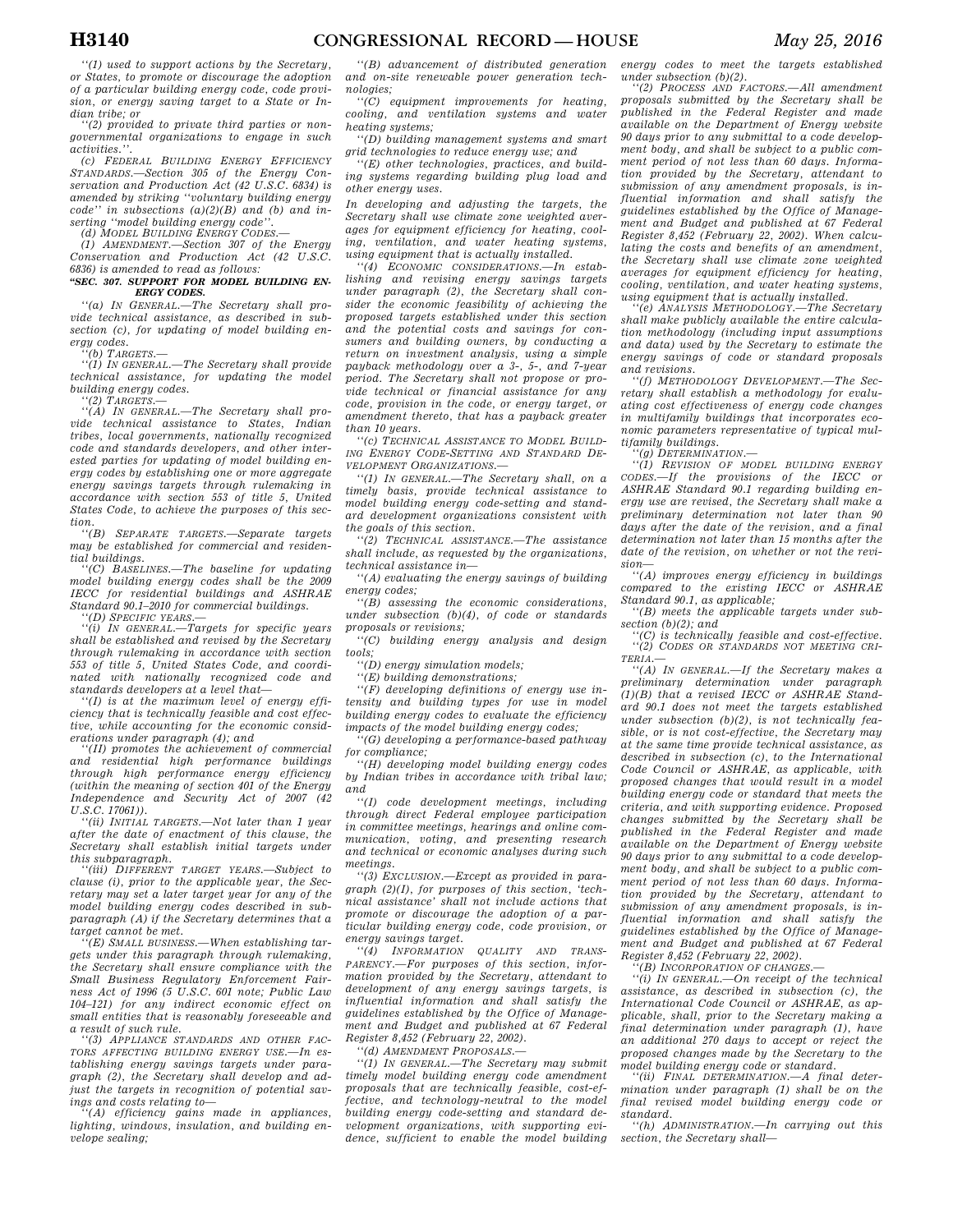*''(2) provide an opportunity for public comment on targets and supporting analysis and determinations under this section, in accordance with section 553 of title 5, United States Code; and* 

*''(3) provide an opportunity for public comment on amendment proposals.* 

*''(i) VOLUNTARY CODES AND STANDARDS.—Not withstanding any other provision of this section, any model building code or standard established under this section shall not be binding on a State, local government, or Indian tribe as a matter of Federal law.''.* 

*(2) CONFORMING AMENDMENT.—The item relating to section 307 in the table of contents for the Energy Conservation and Production Act is amended to read as follows:* 

*''Sec. 307. Support for model building energy codes.''.* 

#### *SEC. 3142. VOLUNTARY NATURE OF BUILDING ASSET RATING PROGRAM.*

*(a) IN GENERAL.—Any program of the Secretary of Energy that may enable the owner of a commercial building or a residential building to obtain a rating, score, or label regarding the actual or anticipated energy usage or performance of a building shall be made available on a voluntary, optional, and market-driven basis.* 

*(b) DISCLAIMER AS TO REGULATORY INTENT. Information disseminated by the Secretary of Energy regarding the program described in subsection (a), including any information made available by the Secretary on a website, shall include language plainly stating that such program is not developed or intended to be the basis for a regulatory program by a Federal, State, local, or municipal government body.* 

#### *CHAPTER 5—EPCA TECHNICAL CORRECTIONS AND CLARIFICATIONS SEC. 3151. MODIFYING PRODUCT DEFINITIONS.*

*(a) AUTHORITY TO MODIFY DEFINITIONS.—* 

*(1) COVERED PRODUCTS.—Section 322 of the Energy Policy and Conservation Act (42 U.S.C. 6292) is amended by adding at the end the following:* 

*''(c) MODIFYING DEFINITIONS OF COVERED PRODUCTS.—* 

*''(1) IN GENERAL.—For any covered product for which a definition is provided in section 321, the Secretary may, by rule, unless prohibited herein, modify such definition in order to—* 

*''(A) address significant changes in the product or the market occurring since the definition was established; and* 

*''(B) better enable improvements in the energy efficiency of the product as part of an energy using system.* 

 $ANTIBACKSLIDING$  *EXEMPTION.*—Section *325(o)(1) shall not apply to adjustments to covered product definitions made pursuant to this subsection.* 

*''(3) PROCEDURE FOR MODIFYING DEFINITION.—* 

*''(A) IN GENERAL.—Notice of any adjustment to the definition of a covered product and an explanation of the reasons therefor shall be published in the Federal Register and opportunity provided for public comment.* 

*''(B) CONSENSUS REQUIRED.—Any amendment to the definition of a covered product under this subsection must have consensus support, as reflected in—* 

*''(i) the outcome of negotiations conducted in accordance with the subchapter III of chapter 5 of title 5, United States Code (commonly known as the 'Negotiated Rulemaking Act of 1990'); or* 

*''(ii) the Secretary's receipt of a statement that is submitted jointly by interested persons that are fairly representative of relevant points of view (including representatives of manufac-* *turers of covered products, States, and efficiency advocates), as determined by the Secretary, which contains a recommended modified definition for a covered product.* 

*''(4) EFFECT OF A MODIFIED DEFINITION.—* 

*''(A) IN GENERAL.—For any type or class of consumer product which becomes a covered product pursuant to this subsection—* 

*''(i) the Secretary may establish test procedures for such type or class of covered product pursuant to section 323 and energy conservation standards pursuant to section 325(l);* 

*''(ii) the Commission may prescribe labeling rules pursuant to section 324 if the Commission determines that labeling in accordance with that section is technologically and economically feasible and likely to assist consumers in making purchasing decisions;* 

*''(iii) section 327 shall begin to apply to such type or class of covered product in accordance with section 325(ii)(1); and* 

*''(iv) standards previously promulgated under section 325 shall not apply to such type or class of product.* 

*''(B) APPLICABILITY.—For any type or class of consumer product which ceases to be a covered product pursuant to this subsection, the provisions of this part shall no longer apply to the type or class of consumer product.''.* 

*(2) COVERED EQUIPMENT.—Section 341 of the Energy Policy and Conservation Act (42 U.S.C. 6312) is amended by adding at the end the following:* 

*''(d) MODIFYING DEFINITIONS OF COVERED EQUIPMENT.—* 

*''(1) IN GENERAL.—For any covered equipment for which a definition is provided in section 340, the Secretary may, by rule, unless prohibited herein, modify such definition in order to—* 

*''(A) address significant changes in the product or the market occurring since the definition was established; and* 

*''(B) better enable improvements in the energy efficiency of the equipment as part of an energy using system.* 

*''(2) ANTIBACKSLIDING EXEMPTION.—Section 325(o)(1) shall not apply to adjustments to covered equipment definitions made pursuant to this subsection.* 

*''(3) PROCEDURE FOR MODIFYING DEFINITION.—* 

*''(A) IN GENERAL.—Notice of any adjustment to the definition of a type of covered equipment and an explanation of the reasons therefor shall be published in the Federal Register and opportunity provided for public comment.* 

*''(B) CONSENSUS REQUIRED.—Any amendment to the definition of a type of covered equipment under this subsection must have consensus support, as reflected in—* 

*''(i) the outcome of negotiations conducted in accordance with the subchapter III of chapter 5 of title 5, United States Code (commonly known as the 'Negotiated Rulemaking Act of 1990'); or* 

*''(ii) the Secretary's receipt of a statement that is submitted jointly by interested persons that are fairly representative of relevant points of view (including representatives of manufacturers of covered equipment, States, and efficiency advocates), as determined by the Secretary, which contains a recommended modified definition for a type of covered equipment.* 

*''(4) EFFECT OF A MODIFIED DEFINITION.—* 

*''(A) For any type or class of equipment which becomes covered equipment pursuant to this subsection—* 

*''(i) the Secretary may establish test procedures for such type or class of covered equipment pursuant to section 343 and energy conservation standards pursuant to section 325(l);* 

*''(ii) the Secretary may prescribe labeling rules pursuant to section 344 if the Secretary determines that labeling in accordance with that section is technologically and economically feasible and likely to assist purchasers in making purchasing decisions;* 

*''(iii) section 327 shall begin to apply to such type or class of covered equipment in accordance with section 325(ii)(1); and* 

*''(iv) standards previously promulgated under section 325, 342, or 346 shall not apply to such type or class of covered equipment.* 

*''(B) For any type or class of equipment which ceases to be covered equipment pursuant to this subsection the provisions of this part shall no longer apply to the type or class of equipment.''.* 

*(b) CONFORMING AMENDMENTS PROVIDING FOR JUDICIAL REVIEW.—* 

*(1) Section 336 of the Energy Policy and Conservation Act (42 U.S.C. 6306) is amended by striking ''section 323,'' each place it appears and inserting ''section 322, 323,''; and* 

*(2) Section 345(a)(1) of the Energy Policy and Conservation Act (42 U.S.C. 6316(a)(1)) is amended to read as follows:* 

*''(1) the references to sections 322, 323, 324, and 325 of this Act shall be considered as references to sections 341, 343, 344, and 342 of this Act, respectively;''.* 

#### *SEC. 3152. CLARIFYING RULEMAKING PROCE-DURES.*

*(a) COVERED PRODUCTS.—Section 325(p) of the Energy Policy and Conservation Act (42 U.S.C. 6295(p)) is amended—* 

*(1) by redesignating paragraphs (1), (2), (3), and (4) as paragraphs (2), (3), (5), and (6), respectively;* 

*(2) by inserting before paragraph (2) (as so redesignated by paragraph (1) of this subsection) the following:* 

*''(1) The Secretary shall provide an opportunity for public input prior to the issuance of a proposed rule, seeking information—* 

*''(A) identifying and commenting on design options;* 

*''(B) on the existence of and opportunities for voluntary nonregulatory actions; and* 

*''(C) identifying significant subgroups of consumers and manufacturers that merit analysis.'';* 

*(3) in paragraph (3) (as so redesignated by paragraph (1) of this subsection)—* 

*(A) in subparagraph (C), by striking ''and'' after ''adequate;'';* 

*(B) in subparagraph (D), by striking ''standard.'' and inserting ''standard;''; and* 

*(C) by adding at the end the following new subparagraphs:* 

*''(E) whether the technical and economic analytical assumptions, methods, and models used to justify the standard to be prescribed are—* 

*''(i) justified; and* 

*''(ii) available and accessible for public re-*

*view, analysis, and use; and ''(F) the cumulative regulatory impacts on the* 

*manufacturers of the product, taking into account— ''(i) other government standards affecting en-*

*ergy use; and* 

*''(ii) other energy conservation standards affecting the same manufacturers.''; and* 

*(4) by inserting after paragraph (3) (as so redesignated by paragraph (1) of this subsection) the following:* 

*''(4) RESTRICTION ON TEST PROCEDURE AMEND-MENTS.—* 

*''(A) IN GENERAL.—Any proposed energy conservation standards rule shall be based on the final test procedure which shall be used to determine compliance, and the public comment period on the proposed standards shall conclude no sooner than 180 days after the date of publication of a final rule revising the test procedure.* 

*''(B) EXCEPTION.—The Secretary may propose or prescribe an amendment to the test procedures issued pursuant to section 323 for any type or class of covered product after the issuance of a notice of proposed rulemaking to prescribe an amended or new energy conservation standard for that type or class of covered product, but before the issuance of a final rule prescribing any such standard, if—* 

*''(i) the amendments to the test procedure have consensus support achieved through a rulemaking conducted in accordance with the subchapter III of chapter 5 of title 5, United*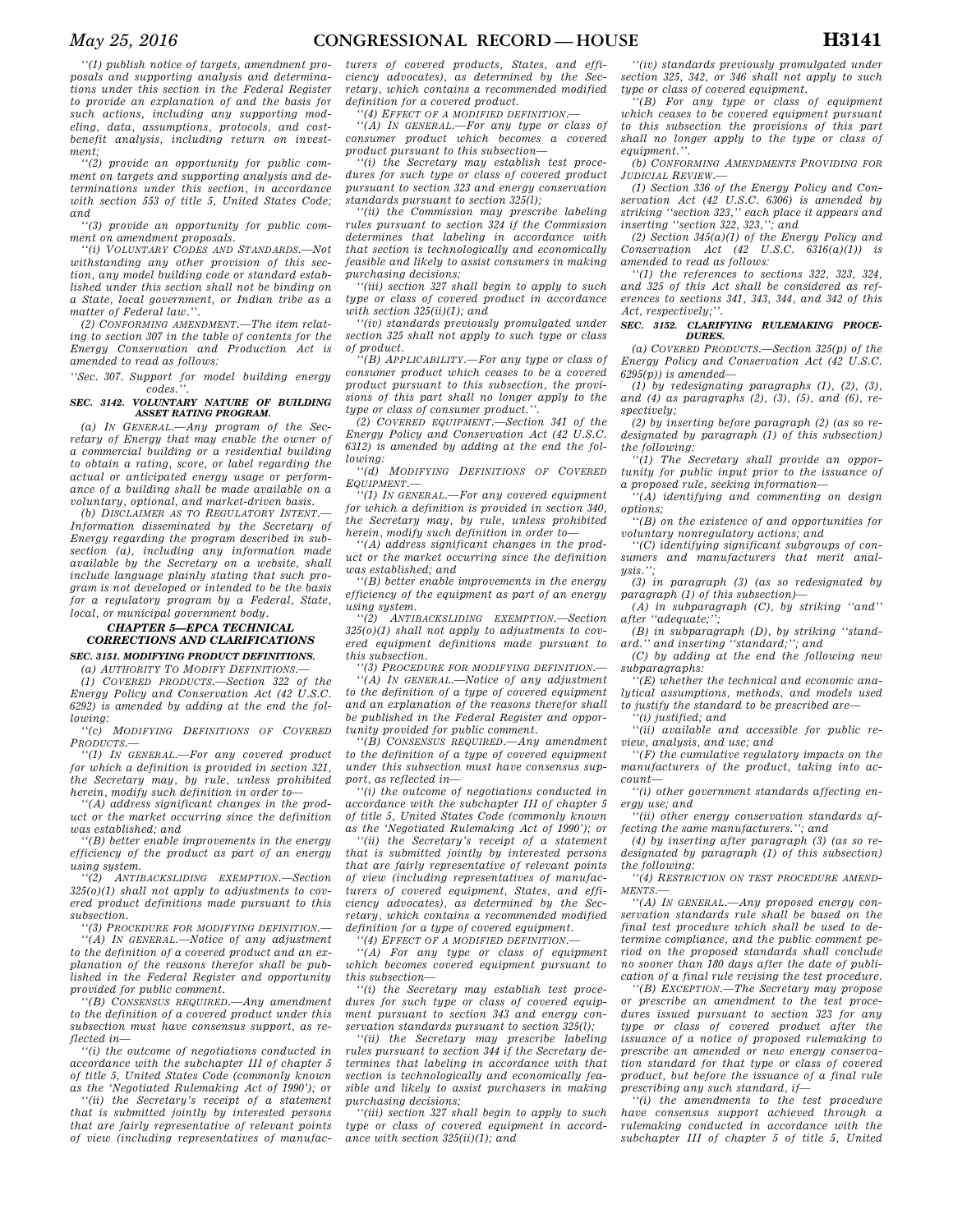*States Code (commonly known as the 'Negotiated Rulemaking Act of 1990'); or* 

*''(ii) the Secretary receives a statement that is submitted jointly by interested persons that are fairly representative of relevant points of view (including representatives of manufacturers of the type or class of covered product, States, and efficiency advocates), as determined by the Secretary, which contains a recommendation that a supplemental notice of proposed rulemaking is not necessary for the type or class of covered* 

*product.''. (b) CONFORMING AMENDMENT.—Section 345(b)(1) of the Energy Policy and Conservation Act* (42 U.S.C. 6316(b)(1)) is amended by striking "section 325(p)(4)," and inserting "section" *''section 325(p)(4),'' and inserting ''section 325(p)(3), (4), and (6),''.* 

#### *CHAPTER 6—ENERGY AND WATER EFFICIENCY*

*SEC. 3161. SMART ENERGY AND WATER EFFI-CIENCY PILOT PROGRAM.* 

*(a) DEFINITIONS.—In this section:* 

*(1) ELIGIBLE ENTITY.—The term ''eligible entity'' means—* 

*(A) a utility;* 

*(B) a municipality;* 

*(C) a water district; and* 

*(D) any other authority that provides water,* 

*wastewater, or water reuse services. (2) SECRETARY.—The term ''Secretary'' means* 

*the Secretary of Energy. (3) SMART ENERGY AND WATER EFFICIENCY PILOT PROGRAM.—The term ''smart energy and water efficiency pilot program'' or ''pilot program'' means the pilot program established under subsection (b).* 

*(b) SMART ENERGY AND WATER EFFICIENCY PILOT PROGRAM.—* 

*(1) IN GENERAL.—The Secretary shall establish and carry out a smart energy and water efficiency management pilot program in accordance with this section.* 

*(2) PURPOSE.—The purpose of the smart energy and water efficiency pilot program is to award grants to eligible entities to demonstrate advanced and innovative technology-based solutions that will—* 

*(A) increase and improve the energy efficiency of water, wastewater, and water reuse systems to help communities across the United States make significant progress in conserving water, saving energy, and reducing costs;* 

*(B) support the implementation of innovative processes and the installation of advanced automated systems that provide real-time data on energy and water; and* 

*(C) improve energy and water conservation, water quality, and predictive maintenance of energy and water systems, through the use of Internet-connected technologies, including sensors, intelligent gateways, and security embedded in hardware.* 

*(3) PROJECT SELECTION.—* 

*(A) IN GENERAL.—The Secretary shall make competitive, merit-reviewed grants under the pilot program to not less than 3, but not more than 5, eligible entities.* 

*(B) SELECTION CRITERIA.—In selecting an eligible entity to receive a grant under the pilot program, the Secretary shall consider—* 

*(i) energy and cost savings anticipated to result from the project;* 

*(ii) the innovative nature, commercial viability, and reliability of the technology to be used; (iii) the degree to which the project integrates* 

*next-generation sensors, software, hardware, analytics, and management tools;* 

*(iv) the anticipated cost effectiveness of the pilot project in terms of energy efficiency savings, water savings or reuse, and infrastructure costs averted;* 

*(v) whether the technology can be deployed in a variety of geographic regions and the degree to which the technology can be implemented on a smaller or larger scale, including whether the technology can be implemented by each type of eligible entity;* 

*(vi) whether the technology has been successfully deployed elsewhere;* 

*(vii) whether the technology is sourced from a manufacturer based in the United States; and (viii) whether the project will be completed in* 

*5 years or less.* 

*(C) APPLICATIONS.—* 

*(i) IN GENERAL.—Subject to clause (ii), an eligible entity seeking a grant under the pilot program shall submit to the Secretary an application at such time, in such manner, and containing such information as the Secretary determines to be necessary.* 

*(ii) CONTENTS.—An application under clause (i) shall, at a minimum, include—* 

*(I) a description of the project;* 

*(II) a description of the technology to be used in the project;* 

*(III) the anticipated results, including energy and water savings, of the project;* 

*(IV) a comprehensive budget for the project; (V) the names of the project lead organization* 

*and any partners;* 

*(VI) the number of users to be served by the project; and* 

*(VII) any other information that the Secretary determines to be necessary to complete the review and selection of a grant recipient.* 

*(4) ADMINISTRATION.—* 

*(A) IN GENERAL.—Not later than 300 days after the date of enactment of this Act, the Secretary shall select grant recipients under this section.* 

*(B) EVALUATIONS.—The Secretary shall annually carry out an evaluation of each project for which a grant is provided under this section that—* 

*(i) evaluates the progress and impact of the project; and* 

*(ii) assesses the degree to which the project is meeting the goals of the pilot program.* 

*(C) TECHNICAL AND POLICY ASSISTANCE.—On the request of a grant recipient, the Secretary shall provide technical and policy assistance to the grant recipient to carry out the project.* 

*(D) BEST PRACTICES.—The Secretary shall make available to the public—* 

*(i) a copy of each evaluation carried out under subparagraph (B); and* 

*(ii) a description of any best practices identified by the Secretary as a result of those evaluations.* 

*(E) REPORT TO CONGRESS.—The Secretary shall submit to Congress a report containing the results of each evaluation carried out under subparagraph (B).* 

*(c) FUNDING.—To carry out this section, the Secretary is authorized to use not more than \$15,000,000, to the extent provided in advance in appropriation Acts.* 

#### *SEC. 3162. WATERSENSE.*

*(a) IN GENERAL.—The Energy Policy and Conservation Act (42 U.S.C. 6201 et seq.) is amended by adding after section 324A the following:* 

## *''SEC. 324B. WATERSENSE.*

*''(a) WATERSENSE.—* 

*''(1) IN GENERAL.—There is established within the Environmental Protection Agency a voluntary program, to be entitled 'WaterSense', to identify water efficient products, buildings, landscapes, facilities, processes, and services that sensibly—* 

*''(A) reduce water use;* 

*''(B) reduce the strain on public and community water systems and wastewater and stormwater infrastructure;* 

*''(C) conserve energy used to pump, heat, transport, and treat water; and* 

*''(D) preserve water resources for future generations, through voluntary labeling of, or other forms of communications about, products, buildings, landscapes, facilities, processes, and services while still meeting strict performance criteria.* 

 $DUTIES. - The$  *Administrator, coordinating as appropriate with the Secretary of Energy, shall—*  *''(A) establish—* 

*''(i) a WaterSense label to be used for items meeting the certification criteria established in this section; and* 

*''(ii) the procedure, including the methods and means, by which an item may be certified to display the WaterSense label;* 

*''(B) conduct a public awareness education campaign regarding the WaterSense label;* 

*''(C) preserve the integrity of the WaterSense label by—* 

*''(i) establishing and maintaining feasible performance criteria so that products, buildings, landscapes, facilities, processes, and services labeled with the WaterSense label perform as well or better than less water-efficient counterparts;* 

*''(ii) overseeing WaterSense certifications made by third parties;* 

*''(iii) using testing protocols, from the appropriate, applicable, and relevant consensus standards, for the purpose of determining standards compliance; and* 

*''(iv) auditing the use of the WaterSense label in the marketplace and preventing cases of misuse; and* 

*''(D) not more often than every six years, review and, if appropriate, update WaterSense criteria for the defined categories of water-efficient product, building, landscape, process, or service, including—* 

*''(i) providing reasonable notice to interested parties and the public of any such changes, including effective dates, and an explanation of the changes;* 

*''(ii) soliciting comments from interested parties and the public prior to any such changes;* 

*''(iii) as appropriate, responding to comments submitted by interested parties and the public; and* 

*''(iv) providing an appropriate transition time prior to the applicable effective date of any such changes, taking into account the timing necessary for the manufacture, marketing, training, and distribution of the specific water-efficient product, building, landscape, process, or service category being addressed.* 

*''(b) USE OF SCIENCE.—In carrying out this section, and, to the degree that an agency action is based on science, the Administrator shall use—* 

*''(1) the best available peer-reviewed science and supporting studies conducted in accordance with sound and objective scientific practices; and* 

*''(2) data collected by accepted methods or best available methods (if the reliability of the method and the nature of the decision justify use of the data).* 

*''(c) DISTINCTION OF AUTHORITIES.—In setting or maintaining standards for Energy Star pursuant to section 324A, and WaterSense under this section, the Secretary and Administrator shall coordinate to prevent duplicative or conflicting requirements among the respective programs.* 

*''(d) DEFINITIONS.—In this section:* 

*''(1) ADMINISTRATOR.—The term 'Administrator' means the Administrator of the Environmental Protection Agency.* 

*''(2) FEASIBLE.—The term 'feasible' means feasible with the use of the best technology, treatment techniques, and other means that the Administrator finds, after examination for efficacy under field conditions and not solely under laboratory conditions, are available (taking cost into consideration).* 

*''(3) SECRETARY.—The term 'Secretary' means the Secretary of Energy.* 

*''(4) WATER-EFFICIENT PRODUCT, BUILDING, LANDSCAPE, PROCESS, OR SERVICE.—The term 'water-efficient product, building, landscape, process, or service' means a product, building, landscape, process, or service for a residence or a commercial or institutional building, or its landscape, that is rated for water efficiency and performance, the covered categories of which are—* 

*''(A) irrigation technologies and services;*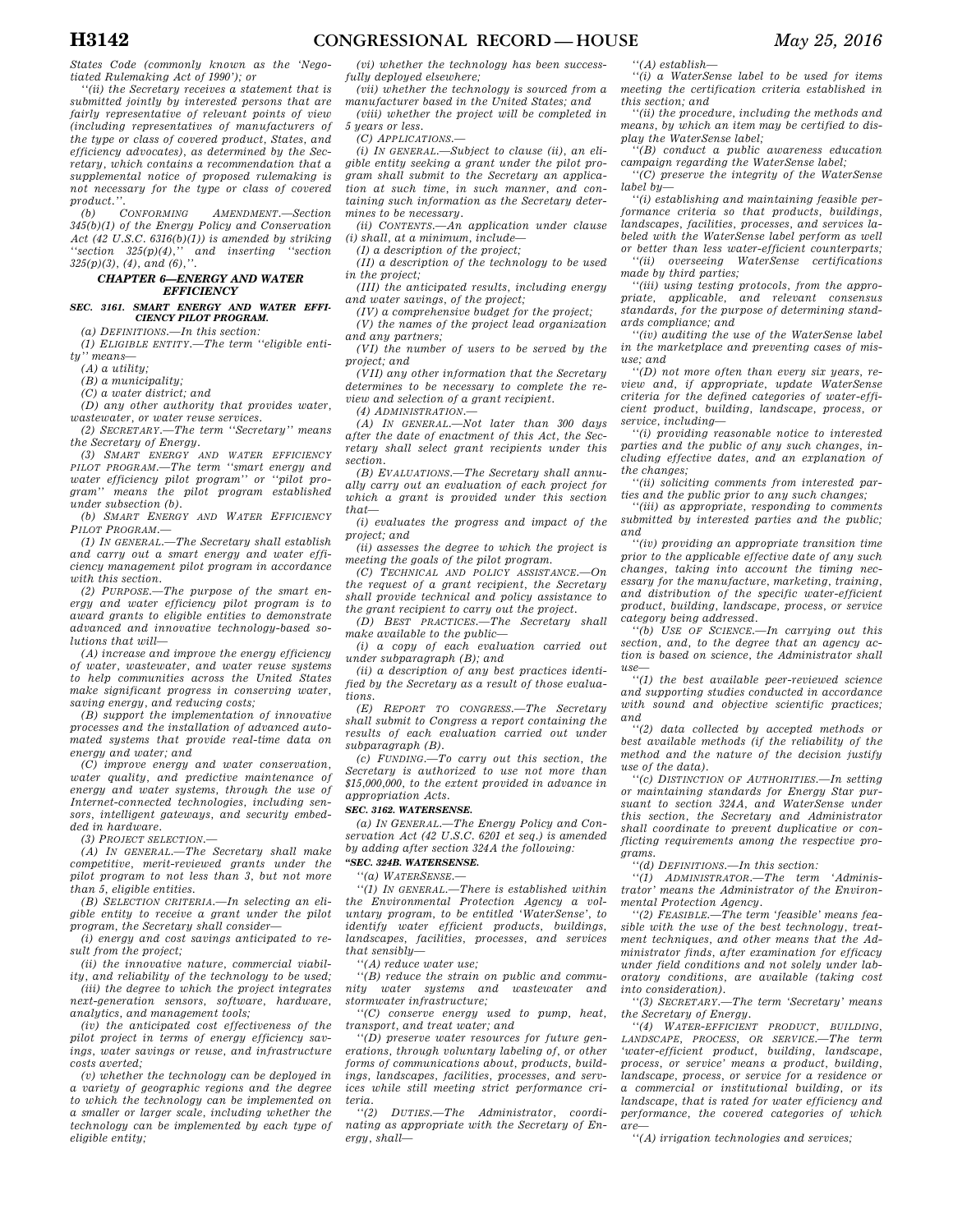*''(B) point-of-use water treatment devices;* 

*''(C) plumbing products;* 

*''(D) reuse and recycling technologies;* 

*''(E) landscaping and gardening products, including moisture control or water enhancing technologies;* 

*''(F) xeriscaping and other landscape conversions that reduce water use; and* 

*''(G) new water efficient homes certified under the WaterSense program.''.* 

*(b) CONFORMING AMENDMENT.—The table of contents for the Energy Policy and Conservation Act (Public Law 94–163; 42 U.S.C. 6201 et seq.) is amended by inserting after the item relating to section 324A the following new item: ''Sec. 324B. WaterSense.''.* 

### *Subtitle B—Accountability*

## *CHAPTER 1—MARKET MANIPULATION, ENFORCEMENT, AND COMPLIANCE*

#### *SEC. 3211. FERC OFFICE OF COMPLIANCE ASSIST-ANCE AND PUBLIC PARTICIPATION.*

*Section 319 of the Federal Power Act (16 U.S.C. 825q–1) is amended to read as follows: ''SEC. 319. OFFICE OF COMPLIANCE ASSISTANCE* 

## *AND PUBLIC PARTICIPATION.*

*''(a) ESTABLISHMENT.—There is established within the Commission an Office of Compliance Assistance and Public Participation (referred to in this section as the 'Office'). The Office shall be headed by a Director.* 

*''(b) DUTIES OF DIRECTOR.—* 

*''(1) IN GENERAL.—The Director of the Office shall promote improved compliance with Commission rules and orders by—* 

*''(A) making recommendations to the Commission regarding—* 

*''(i) the protection of consumers;* 

*''(ii) market integrity and support for the development of responsible market behavior;* 

*''(iii) the application of Commission rules and orders in a manner that ensures that—* 

*''(I) rates and charges for, or in connection with, the transmission or sale of electric energy subject to the jurisdiction of the Commission shall be just and reasonable and not unduly discriminatory or preferential; and* 

*''(II) markets for such transmission and sale of electric energy are not impaired and consumers are not damaged; and* 

*''(iv) the impact of existing and proposed Commission rules and orders on small entities, as defined in section 601 of title 5, United States Code (commonly known as the Regulatory Flexibility Act);* 

*''(B) providing entities subject to regulation by the Commission the opportunity to obtain timely guidance for compliance with Commission rules and orders; and* 

*''(C) providing information to the Commission and Congress to inform policy with respect to energy issues under the jurisdiction of the Commission.* 

*''(2) REPORTS AND GUIDANCE.—The Director shall, as the Director determines appropriate, issue reports and guidance to the Commission and to entities subject to regulation by the Commission, regarding market practices, proposing improvements in Commission monitoring of market practices, and addressing potential improvements to both industry and Commission practices.* 

*''(3) OUTREACH.—The Director shall promote improved compliance with Commission rules and orders through outreach, publications, and, where appropriate, direct communication with entities regulated by the Commission.''.* 

## *CHAPTER 2—MARKET REFORMS*

#### *SEC. 3221. GAO STUDY ON WHOLESALE ELEC-TRICITY MARKETS.*

*(a) STUDY AND REPORT.—Not later than 1 year after the date of enactment of this Act, the Comptroller General shall submit to the Committee on Energy and Commerce of the House of Representatives and the Committee on Energy and Natural Resources of the Senate a report describing the results of a study of whether and* 

*how the current market rules, practices, and structures of each regional transmission entity produce rates that are just and reasonable by—* 

*(1) facilitating fuel diversity, the availability of generation resources during emergency and severe weather conditions, resource adequacy, and reliability, including the cost-effective retention and development of needed generation;* 

*(2) promoting the equitable treatment of business models, including different utility types, the integration of diverse generation resources, and advanced grid technologies;* 

*(3) identifying and addressing regulatory barriers to entry, market-distorting incentives, and artificial constraints on competition;* 

*(4) providing transparency regarding dispatch decisions, including the need for out-of-market actions and payments, and the accuracy of dayahead unit commitments;* 

*(5) facilitating the development of necessary natural gas pipeline and electric transmission infrastructure;* 

*(6) ensuring fairness and transparency in governance structures and stakeholder processes, including meaningful participation by both voting and nonvoting stakeholder representatives;* 

*(7) ensuring the proper alignment of the energy and transmission markets by including both energy and financial transmission rights in the day-ahead markets;* 

*(8) facilitating the ability of load-serving entities to self-supply their service territory load;* 

*(9) considering, as appropriate, State and local resource planning; and* 

*(10) mitigating, to the extent practicable, the disruptive effects of tariff revisions on the economic decisionmaking of market participants.* 

*(b) DEFINITIONS.—In this section:* 

*(1) LOAD-SERVING ENTITY.—The term ''loadserving entity'' has the meaning given that term in section 217 of the Federal Power Act (16 U.S.C. 824q).* 

*(2) REGIONAL TRANSMISSION ENTITY.—The term ''regional transmission entity'' means a Regional Transmission Organization or an Independent System Operator, as such terms are defined in section 3 of the Federal Power Act (16 U.S.C. 796).* 

#### *SEC. 3222. CLARIFICATION OF FACILITY MERGER AUTHORIZATION.*

*Section 203(a)(1)(B) of the Federal Power Act (16 U.S.C. 824b(a)(1)(B)) is amended by striking ''such facilities or any part thereof'' and inserting ''such facilities, or any part thereof, of a value in excess of \$10,000,000''.* 

#### *CHAPTER 3—CODE MAINTENANCE*

*SEC. 3231. REPEAL OF OFF-HIGHWAY MOTOR VE-HICLES STUDY.* 

*(a) REPEAL.—Part I of title III of the Energy Policy and Conservation Act (42 U.S.C. 6373) is repealed.* 

*(b) CONFORMING AMENDMENT.—The table of contents for the Energy Policy and Conservation Act (Public Law 94–163; 89 Stat. 871) is amended—* 

*(1) by striking the item relating to part I of title III; and* 

*(2) by striking the item relating to section 385. SEC. 3232. REPEAL OF METHANOL STUDY.* 

*Section 400EE of the Energy Policy and Conservation Act (42 U.S.C. 6374d) is amended—* 

*(1) by striking subsection (a); and* 

*(2) by redesignating subsections (b) and (c) as subsections (a) and (b), respectively.* 

#### *SEC. 3233. REPEAL OF RESIDENTIAL ENERGY EF-FICIENCY STANDARDS STUDY.*

*(a) REPEAL.—Section 253 of the National Energy Conservation Policy Act (42 U.S.C. 8232) is repealed.* 

*(b) CONFORMING AMENDMENT.—The table of contents for the National Energy Conservation Policy Act (Public Law 95–619; 92 Stat. 3206) is amended by striking the item relating to section 253.* 

#### *SEC. 3234. REPEAL OF WEATHERIZATION STUDY.*

*(a) REPEAL.—Section 254 of the National Energy Conservation Policy Act (42 U.S.C. 8233) is repealed.* 

*(b) CONFORMING AMENDMENT.—The table of contents for the National Energy Conservation Policy Act (Public Law 95–619; 92 Stat. 3206) is amended by striking the item relating to section 254.* 

#### *SEC. 3235. REPEAL OF REPORT TO CONGRESS.*

*(a) REPEAL.—Section 273 of the National Energy Conservation Policy Act (42 U.S.C. 8236b) is repealed. (b) CONFORMING AMENDMENT.—The table of* 

*contents for the National Energy Conservation Policy Act (Public Law 95–619; 92 Stat. 3206) is amended by striking the item relating to section 273.* 

#### *SEC. 3236. REPEAL OF REPORT BY GENERAL SERVICES ADMINISTRATION.*

*(a) REPEAL.—Section 154 of the Energy Policy Act of 1992 (42 U.S.C. 8262a) is repealed.* 

*(b) CONFORMING AMENDMENTS.—* 

*(1) The table of contents for the Energy Policy Act of 1992 (Public Law 102–486; 106 Stat. 2776) is amended by striking the item relating to section 154.* 

*(2) Section 159 of the Energy Policy Act of 1992 (42 U.S.C. 8262e) is amended by striking subsection (c).* 

#### *SEC. 3237. REPEAL OF INTERGOVERNMENTAL EN-ERGY MANAGEMENT PLANNING AND COORDINATION WORKSHOPS.*

*(a) REPEAL.—Section 156 of the Energy Policy Act of 1992 (42 U.S.C. 8262b) is repealed.* 

*(b) CONFORMING AMENDMENT.—The table of contents for the Energy Policy Act of 1992 (Public Law 102–486; 106 Stat. 2776) is amended by striking the item relating to section 156.* 

## *SEC. 3238. REPEAL OF INSPECTOR GENERAL AUDIT SURVEY AND PRESIDENT'S COUNCIL ON INTEGRITY AND EFFI-CIENCY REPORT TO CONGRESS.*

*(a) REPEAL.—Section 160 of the Energy Policy Act of 1992 (42 U.S.C. 8262f) is amended by striking the section designation and heading and all that follows through ''(c) INSPECTOR GENERAL REVIEW.—Each Inspector General'' and inserting the following:* 

#### *''SEC. 160. INSPECTOR GENERAL REVIEW.*

*''Each Inspector General''.* 

*(b) CONFORMING AMENDMENT.—The table of contents for the Energy Policy Act of 1992 (Public Law 102–486; 106 Stat. 2776) is amended by striking the item relating to section 160 and inserting the following:* 

*''Sec. 160. Inspector General review.''.* 

#### *SEC. 3239. REPEAL OF PROCUREMENT AND IDEN-TIFICATION OF ENERGY EFFICIENT PRODUCTS PROGRAM.*

*(a) REPEAL.—Section 161 of the Energy Policy Act of 1992 (42 U.S.C. 8262g) is repealed.* 

*(b) CONFORMING AMENDMENT.—The table of contents for the Energy Policy Act of 1992 (Public Law 102–486; 106 Stat. 2776) is amended by striking the item relating to section 161.* 

#### *SEC. 3240. REPEAL OF NATIONAL ACTION PLAN FOR DEMAND RESPONSE.*

*(a) REPEAL.—Part 5 of title V of the National Energy Conservation Policy Act (42 U.S.C. 8279) is repealed.* 

*(b) CONFORMING AMENDMENT.—The table of contents for the National Energy Conservation Policy Act (Public Law 95–619; 92 Stat. 3206; 121 Stat. 1665) is amended—* 

*(1) by striking the item relating to part 5 of title V; and* 

*(2) by striking the item relating to section 571. SEC. 3241. REPEAL OF NATIONAL COAL POLICY STUDY.* 

*(a) REPEAL.—Section 741 of the Powerplant and Industrial Fuel Use Act of 1978 (42 U.S.C. 8451) is repealed.* 

*(b) CONFORMING AMENDMENT.—The table of contents for the Powerplant and Industrial Fuel Use Act of 1978 (Public Law 95–620; 92 Stat. 3289) is amended by striking the item relating to section 741.*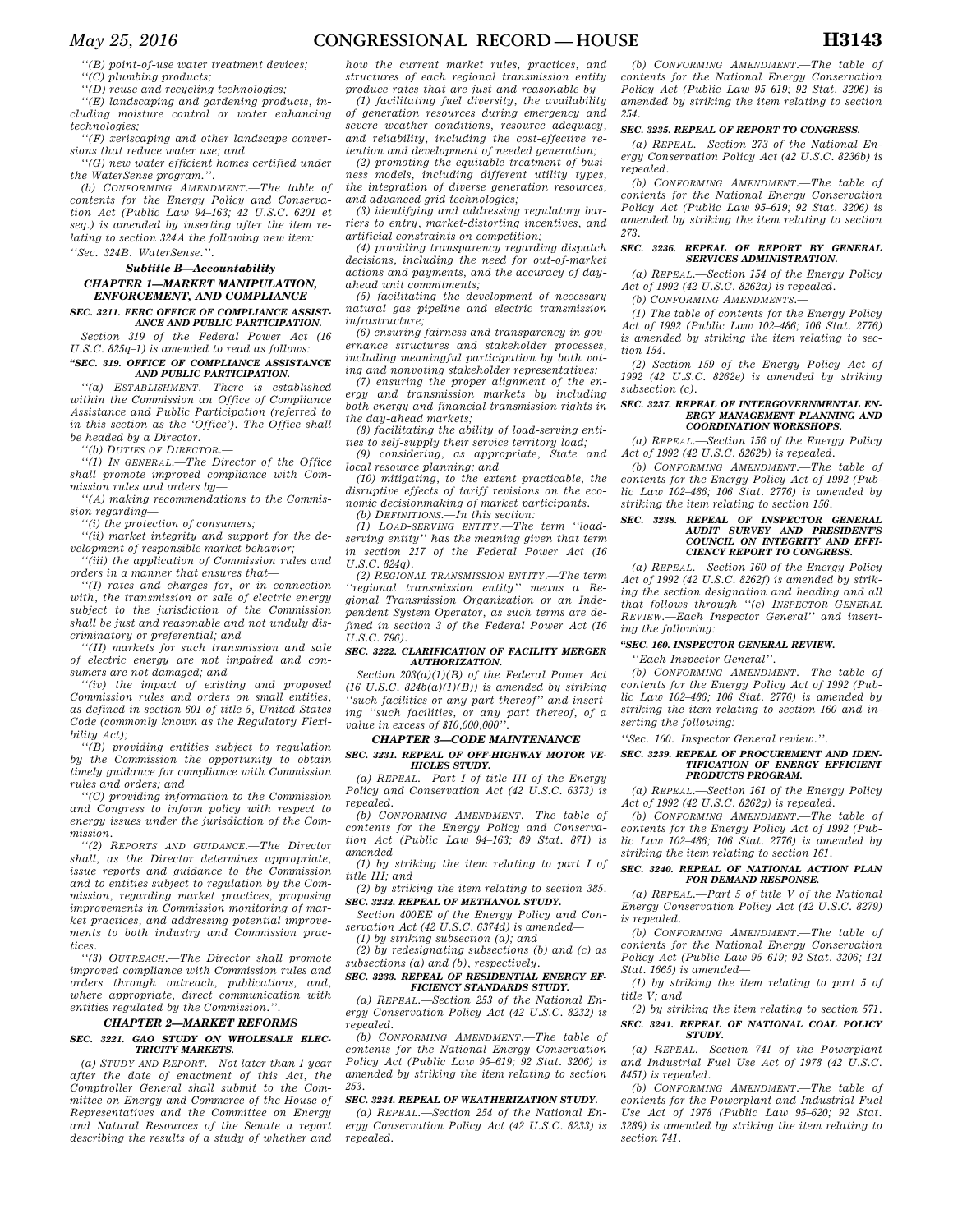#### *SEC. 3242. REPEAL OF STUDY ON COMPLIANCE PROBLEM OF SMALL ELECTRIC UTIL-ITY SYSTEMS.*

*(a) REPEAL.—Section 744 of the Powerplant and Industrial Fuel Use Act of 1978 (42 U.S.C. 8454) is repealed.* 

*(b) CONFORMING AMENDMENT.—The table of contents for the Powerplant and Industrial Fuel Use Act of 1978 (Public Law 95–620; 92 Stat. 3289) is amended by striking the item relating to section 744.* 

#### *SEC. 3243. REPEAL OF STUDY OF SOCIO-ECONOMIC IMPACTS OF INCREASED COAL PRODUCTION AND OTHER EN-ERGY DEVELOPMENT.*

*(a) REPEAL.—Section 746 of the Powerplant and Industrial Fuel Use Act of 1978 (42 U.S.C. 8456) is repealed.* 

*(b) CONFORMING AMENDMENT.—The table of contents for the Powerplant and Industrial Fuel Use Act of 1978 (Public Law 95–620; 92 Stat. 3289) is amended by striking the item relating to section 746.* 

#### *SEC. 3244. REPEAL OF STUDY OF THE USE OF PE-TROLEUM AND NATURAL GAS IN COMBUSTORS.*

*(a) REPEAL.—Section 747 of the Powerplant and Industrial Fuel Use Act of 1978 (42 U.S.C. 8457) is repealed.* 

*(b) CONFORMING AMENDMENT.—The table of contents for the Powerplant and Industrial Fuel Use Act of 1978 (Public Law 95–620; 92 Stat. 3289) is amended by striking the item relating to section 747.* 

#### *SEC. 3245. REPEAL OF SUBMISSION OF REPORTS.*

*(a) REPEAL.—Section 807 of the Powerplant and Industrial Fuel Use Act of 1978 (42 U.S.C. 8483) is repealed.* 

*(b) CONFORMING AMENDMENT.—The table of contents for the Powerplant and Industrial Fuel Use Act of 1978 (Public Law 95–620; 92 Stat. 3289) is amended by striking the item relating to section 807.* 

#### *SEC. 3246. REPEAL OF ELECTRIC UTILITY CON-SERVATION PLAN.*

*(a) REPEAL.—Section 808 of the Powerplant and Industrial Fuel Use Act of 1978 (42 U.S.C. 8484) is repealed.* 

*(b) CONFORMING AMENDMENTS.—* 

*(1) TABLE OF CONTENTS.—The table of contents for the Powerplant and Industrial Fuel Use Act of 1978 (Public Law 95–620; 92 Stat. 3289) is amended by striking the item relating to section 808.* 

*(2) REPORT ON IMPLEMENTATION.—Section 712 of the Powerplant and Industrial Fuel Use Act of 1978 (42 U.S.C. 8422) is amended—* 

*(A) by striking ''(a) GENERALLY.—''; and* 

*(B) by striking subsection (b).* 

#### *SEC. 3247. TECHNICAL AMENDMENT TO POWER-PLANT AND INDUSTRIAL FUEL USE ACT OF 1978.*

*The table of contents for the Powerplant and Industrial Fuel Use Act of 1978 (Public Law 95– 620; 92 Stat. 3289) is amended by striking the item relating to section 742.* 

## *SEC. 3248. EMERGENCY ENERGY CONSERVATION REPEALS.*

*(a) REPEALS.—* 

*(1) Section 201 of the Emergency Energy Conservation Act of 1979 (42 U.S.C. 8501) is amended—* 

*(A) in the section heading, by striking ''FIND-INGS AND'';* 

*(B) by striking subsection (a); and* 

*(C) by striking ''(b) PURPOSES.—''.* 

*(2) Section 221 of the Emergency Energy Conservation Act of 1979 (42 U.S.C. 8521) is repealed.* 

*(3) Section 222 of the Emergency Energy Conservation Act of 1979 (42 U.S.C. 8522) is repealed. (4) Section 241 of the Emergency Energy Con-*

*servation Act of 1979 (42 U.S.C. 8531) is repealed. (b) CONFORMING AMENDMENT.—The table of* 

*contents for the Emergency Energy Conservation Act of 1979 (Public Law 96–102; 93 Stat. 749) is amended—* 

*(1) by striking the item relating to section 201 and inserting the following:* 

*''Sec. 201. Purposes.''; and* 

### *(2) by striking the items relating to sections 221, 222, and 241.*

#### *SEC. 3249. REPEAL OF STATE UTILITY REGU-LATORY ASSISTANCE.*

*(a) REPEAL.—Section 207 of the Energy Conservation and Production Act (42 U.S.C. 6807) is repealed.* 

*(b) CONFORMING AMENDMENT.—The table of contents for the Energy Conservation and Production Act (Public Law 94–385; 90 Stat. 1125) is amended by striking the item relating to section 207.* 

#### *SEC. 3250. REPEAL OF SURVEY OF ENERGY SAV-ING POTENTIAL.*

*(a) REPEAL.—Section 550 of the National Energy Conservation Policy Act (42 U.S.C. 8258b) is repealed.* 

*(b) CONFORMING AMENDMENTS.—* 

*(1) The table of contents for the National Energy Conservation Policy Act (Public Law 95– 619; 92 Stat. 3206; 106 Stat. 2851) is amended by striking the item relating to section 550.* 

*(2) Section 543(d)(2) of the National Energy Conservation Policy Act (42 U.S.C. 8253(d)(2)) is amended by striking '', incorporating any rel-*

#### *evant information obtained from the survey conducted pursuant to section 550''. SEC. 3251. REPEAL OF PHOTOVOLTAIC ENERGY PROGRAM.*

*(a) REPEAL.—Part 4 of title V of the National Energy Conservation Policy Act (42 U.S.C. 8271 et seq.) is repealed.* 

*(b) CONFORMING AMENDMENTS.—The table of contents for the National Energy Conservation Policy Act (Public Law 95–619; 92 Stat. 3206) is amended—* 

*(1) by striking the item relating to part 4 of title V; and* 

*(2) by striking the items relating to sections 561 through 570.* 

#### *SEC. 3252. REPEAL OF ENERGY AUDITOR TRAIN-ING AND CERTIFICATION.*

*(a) REPEAL.—Subtitle F of title V of the Energy Security Act (42 U.S.C. 8285 et seq.) is repealed.* 

*(b) CONFORMING AMENDMENT.—The table of contents for the Energy Security Act (Public Law 96–294; 94 Stat. 611) is amended by striking the items relating to subtitle F of title V.* 

### *CHAPTER 4—AUTHORIZATION*

## *SEC. 3261 AUTHORIZATION.*

*There are authorized to be appropriated, out of funds authorized under previously enacted laws, amounts required for carrying out this division and the amendments made by this division.* 

### *TITLE IV—CHANGING CRUDE OIL MARKET CONDITIONS*

#### *SEC. 4001. FINDINGS.*

*The Congress finds the following:* 

*(1) The United States has enjoyed a renaissance in energy production, establishing the United States as the world's leading oil producer.* 

*(2) By authorizing crude oil exports, the Congress can spur domestic energy production, create and preserve jobs, help maintain and strengthen our independent shipping fleet that is essential to national defense, and generate State and Federal revenues.* 

*(3) An energy-secure United States that is a net exporter of energy has the potential to transform the security environment around the world, notably in Europe and the Middle East.* 

*(4) For our European allies and Israel, the presence of more United States oil in the market will offer more secure supply options, which will strengthen United States strategic alliances and help curtail the use of energy as a political weapon.* 

*(5) The 60-ship Maritime Security Fleet is a vital element of our military's strategic sealift and global response capability. It assures United States-flag ships and United States crews will be available to support the United States military when it needs to mobilize to pro-*

*sealift requirements for the United States. (6) The Maritime Security Fleet program provides a labor base of skilled American mariners who are available to crew the United States Government-owned strategic sealift fleet, as well as the United States commercial fleet, in both peace and war.* 

*tect our allies, and is the most prudent and economical solution to meet current and projected* 

*(7) The United States has reduced its oil consumption over the past decade, and increasing investment in clean energy technology and energy efficiency will lower energy prices, reduce greenhouse gas emissions, and increase national security.* 

#### *SEC. 4002. REPEAL.*

*Section 103 of the Energy Policy and Conservation Act (42 U.S.C. 6212) and the item relating thereto in the table of contents of that Act are repealed.* 

#### *SEC. 4003. NATIONAL POLICY ON OIL EXPORT RE-STRICTIONS.*

*Notwithstanding any other provision of law, to promote the efficient exploration, production, storage, supply, marketing, pricing, and regulation of energy resources, including fossil fuels, no official of the Federal Government shall impose or enforce any restriction on the export of crude oil.* 

#### *SEC. 4004. STUDIES.*

*(a) GREENHOUSE GAS EMISSIONS.—Not later than 120 days after the date of enactment of this Act, the Secretary of Energy shall conduct, and transmit to the Committee on Energy and Commerce of the House of Representatives and the Committee on Energy and Natural Resources of the Senate the results of, a study on the net greenhouse gas emissions that will result from the repeal of the crude oil export ban under section 4002.* 

*(b) CRUDE OIL EXPORT STUDY.—* 

*(1) IN GENERAL.—The Department of Commerce, in consultation with the Department of Energy, and other departments as appropriate, shall conduct a study of the State and national implications of lifting the crude oil export ban with respect to consumers and the economy.* 

*(2) CONTENTS.—The study conducted under paragraph (1) shall include an analysis of—* 

*(A) the economic impact that exporting crude oil will have on the economy of the United States;* 

*(B) the economic impact that exporting crude oil will have on consumers, taking into account impacts on energy prices;* 

*(C) the economic impact that exporting crude oil will have on domestic manufacturing, taking into account impacts on employment; and* 

*(D) the economic impact that exporting crude oil will have on the refining sector, taking into account impacts on employment.* 

*(3) REPORT TO CONGRESS.—Not later than 1 year after the date of enactment of this Act, the Bureau of Industry and Security shall submit to Congress a report containing the results of the study conducted under paragraph (1).* 

#### *SEC. 4005. SAVINGS CLAUSE.*

*Nothing in this title limits the authority of the President under the Constitution, the International Emergency Economic Powers Act (50 U.S.C. 1701 et seq.), the National Emergencies Act (50 U.S.C. 1601 et seq.), part B of title II of the Energy Policy and Conservation Act (42 U.S.C. 6271 et seq.), the Trading With the Enemy Act (50 U.S.C. App. 1 et seq.), or any other provision of law that imposes sanctions on a foreign person or foreign government (including any provision of law that prohibits or restricts United States persons from engaging in a transaction with a sanctioned person or government), including a foreign government that is designated as a state sponsor of terrorism, to prohibit exports.*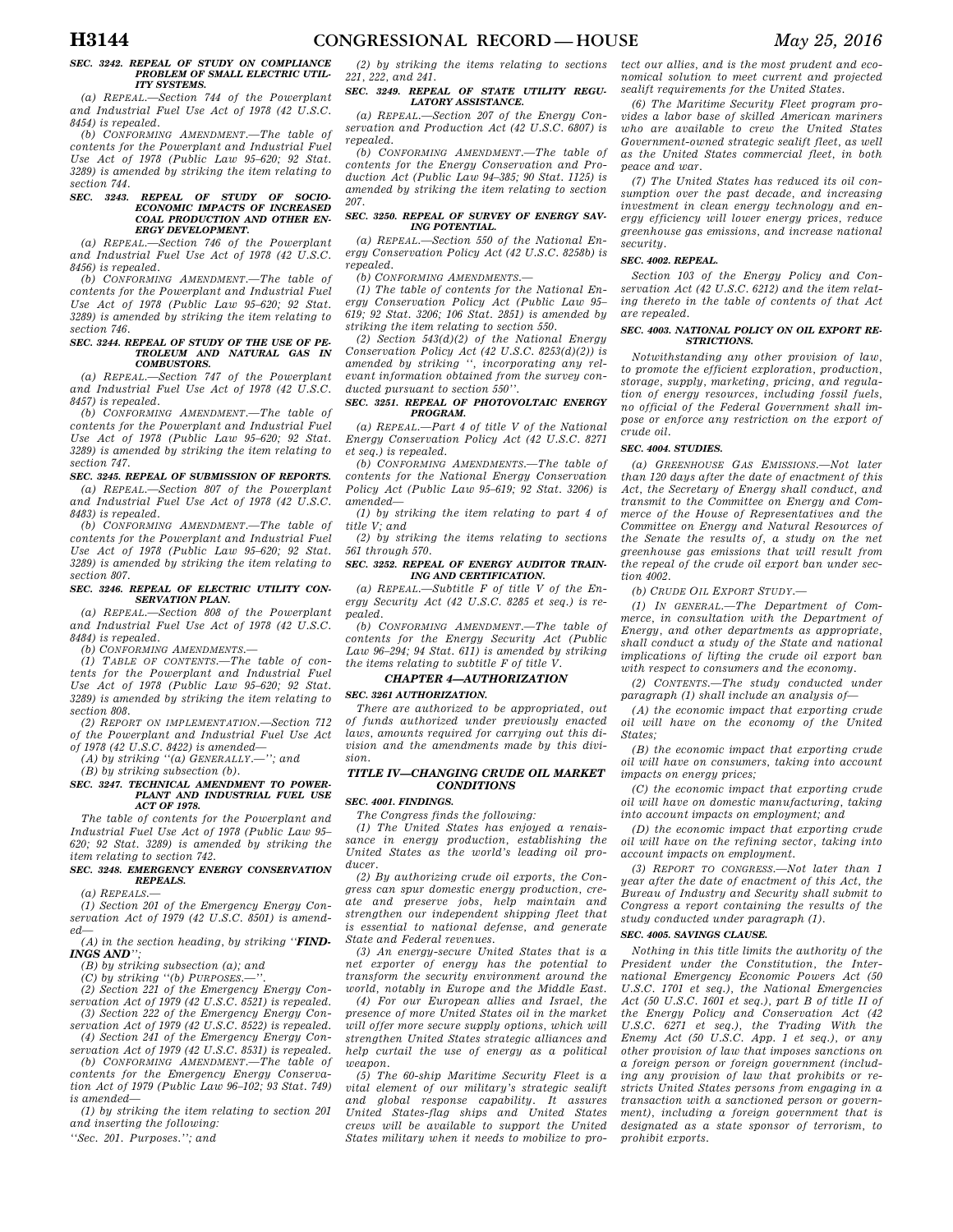#### *SEC. 4006. PARTNERSHIPS WITH MINORITY SERV-ING INSTITUTIONS.*

*(a) IN GENERAL.—The Department of Energy shall continue to develop and broaden partnerships with minority serving institutions, including Hispanic Serving Institutions (HSI) and Historically Black Colleges and Universities (HBCUs) in the areas of oil and gas exploration, production, midstream, and refining.* 

*(b) PUBLIC-PRIVATE PARTNERSHIPS.—The Department of Energy shall encourage public-private partnerships between the energy sector and minority serving institutions, including Hispanic Serving Institutions and Historically Black Colleges and Universities.* 

#### *SEC. 4007. REPORT.*

*Not later than 10 years after the date of enactment of this Act, the Secretary of Energy and the Secretary of Commerce shall jointly transmit to Congress a report that reviews the impact of lifting the oil export ban under this title as it relates to promoting United States energy and national security.* 

### *SEC. 4008. REPORT TO CONGRESS.*

*Not later than 180 days after the date of enactment of this Act, the Secretary of Energy and the Secretary of Commerce shall jointly transmit to Congress a report analyzing how lifting the ban on crude oil exports will help create opportunities for veterans and women in the United States, while promoting energy and national security.* 

## *SEC. 4009. PROHIBITION ON EXPORTS OF CRUDE OIL, REFINED PETROLEUM PROD-UCTS, AND PETROCHEMICAL PROD-UCTS TO THE ISLAMIC REPUBLIC OF IRAN.*

*Nothing in this title shall be construed to authorize the export of crude oil, refined petroleum products, and petrochemical products by or through any entity or person, wherever located, subject to the jurisdiction of the United States to any entity or person located in, subject to the jurisdiction of, or sponsored by the Islamic Republic of Iran.* 

## *TITLE V—OTHER MATTERS*

#### *SEC. 5001. ASSESSMENT OF REGULATORY RE-QUIREMENTS.*

*(a) IN GENERAL.—Not later than 30 days after the date of enactment of this Act, the Administrator of the Environmental Protection Agency shall ensure that the requirements described in subsection (b) are satisfied.* 

*(b) REQUIREMENTS.—The Administrator shall satisfy—* 

*(1) section 4 of Executive Order No. 12866 (5 U.S.C. 601 note) (relating to regulatory planning and review) and Executive Order No. 13563 (5 U.S.C. 601 note) (relating to improving regulation and regulatory review) (or any successor Executive order establishing requirements applicable to the uniform reporting of regulatory and deregulatory agendas);* 

*(2) section 602 of title 5, United States Code; (3) section 8 of Executive Order No. 13132 (5* 

*U.S.C. 601 note) (relating to federalism); and (4) section 202(a) of the Unfunded Mandates* 

*Reform Act of 1995 (2 U.S.C. 1532(a)). SEC. 5002. DEFINITIONS.* 

*In this title:* 

*(1) COVERED CIVIL ACTION.—The term ''covered civil action'' means a civil action containing a claim under section 702 of title 5, United States Code, regarding agency action (as defined for the purposes of that section) affecting a covered energy project on Federal land.* 

*(2) COVERED ENERGY PROJECT.—* 

*(A) IN GENERAL.—The term ''covered energy project'' means—* 

*(i) the leasing of Federal land for the exploration, development, production, processing, or transmission of oil, natural gas, coal, geothermal, hydroelectric, biomass, solar, or any other source of energy; and* 

*(ii) any action under the lease.* 

*(B) EXCLUSION.—The term ''covered energy project'' does not include any dispute between* 

*the parties to a lease regarding the obligations under the lease, including any alleged breach of the lease.* 

#### *SEC. 5003. EXCLUSIVE VENUE FOR CERTAIN CIVIL ACTIONS RELATING TO COVERED ENERGY PROJECTS.*

*Venue for any covered civil action shall lie in the United States district court in which the covered energy project or lease exists or is proposed.* 

#### *SEC. 5004. TIMELY FILING.*

*To ensure timely redress by the courts, a covered civil action shall be filed not later than the end of the 90-day period beginning on the date of the final Federal agency action to which the covered civil action relates.* 

#### *SEC. 5005. EXPEDITION IN HEARING AND DETER-MINING THE ACTION.*

*The court shall endeavor to hear and determine any covered civil action as expeditiously as practicable.* 

#### *SEC. 5006. LIMITATION ON INJUNCTION AND PRO-SPECTIVE RELIEF.*

*(a) IN GENERAL.—In a covered civil action, a court shall not grant or approve any prospective relief unless the court finds that the relief—* 

*(1) is narrowly drawn;* 

*(2) extends no further than necessary to correct the violation of a legal requirement; and* 

*(3) is the least intrusive means necessary to correct the violation.* 

*(b) DURATION.—* 

*(1) IN GENERAL.—A court shall limit the duration of preliminary injunctions to halt covered energy projects to not more than 60 days, unless the court finds clear reasons to extend the injunction.* 

*(2) ADMINISTRATION.—In the case of an extension, the extension shall—* 

*(A) only be in 30-day increments; and* 

*(B) require action by the court to renew the injunction.* 

*(c) IN GENERAL.—Sections 504 of title 5 and 2412 of title 28, United States Code (commonly known as the ''Equal Access to Justice Act''), shall not apply to a covered civil action.* 

*(d) COURT COSTS.—A party to a covered civil action shall not receive payment from the Federal Government for the attorneys' fees, expenses, or other court costs incurred by the party.* 

#### *SEC. 5007. LEGAL STANDING.*

*A challenger that files an appeal with the Department of the Interior Board of Land Appeals shall meet the same standing requirements as a challenger before a United States district court.* 

## *SEC. 5008. STUDY TO IDENTIFY LEGAL AND REGU-LATORY BARRIERS THAT DELAY, PROHIBIT, OR IMPEDE THE EXPORT OF NATURAL ENERGY RESOURCES.*

*Not later than 1 year after the date of enactment of this Act, the Secretary of Energy and the Secretary of Commerce shall jointly transmit to the Committee on Energy and Commerce and the Committee on Natural Resources of the House of Representatives, and the Committee on Commerce, Science, and Transportation and the Committee on Energy and Natural Resources of the Senate, the results of a study to—* 

*(1) identify legal and regulatory barriers that delay, prohibit, or impede the export of natural energy resources, including government and technical (physical or market) barriers that hinder coal, natural gas, oil, and other energy exports; and* 

*(2) estimate the economic impacts of such barriers.* 

## *SEC. 5009. STUDY OF VOLATILITY OF CRUDE OIL.*

*Not later than 1 year after the date of enactment of this Act, the Secretary of Energy shall transmit to Congress the results of a study to determine the maximum level of volatility that is consistent with the safest practicable shipment of crude oil by rail.* 

#### *SEC. 5010. SMART METER PRIVACY RIGHTS.*

*(a) ELECTRICAL CORPORATION OR GAS COR-PORATIONS.—* 

*(1) For purposes of this section, ''electrical or gas consumption data'' means data about a customer's electrical or natural gas usage that is made available as part of an advanced metering infrastructure, and includes the name, account number, or residence of the customer.* 

*(2)(A) An electrical corporation or gas corporation shall not share, disclose, or otherwise make accessible to any third party a customer's electrical or gas consumption data, except as provided in subsection (a)(5) or upon the consent of the customer.* 

*(B) An electrical corporation or gas corporation shall not sell a customer's electrical or gas consumption data or any other personally identifiable information for any purpose.* 

*(C) The electrical corporation or gas corporation or its contractors shall not provide an incentive or discount to the customer for accessing the customer's electrical or gas consumption data without the prior consent of the customer. (D) An electrical or gas corporation that utilizes an advanced metering infrastructure that allows a customer to access the customer's electrical and gas consumption data shall ensure that the customer has an option to access that* 

*data without being required to agree to the sharing of his or her personally identifiable information, including electrical or gas consumption data, with a third party.* 

*(3) If an electrical corporation or gas corporation contracts with a third party for a service that allows a customer to monitor his or her electricity or gas usage, and that third party uses the data for a secondary commercial purpose, the contract between the electrical corporation or gas corporation and the third party shall provide that the third party prominently discloses that secondary commercial purpose to the customer.* 

*(4) An electrical corporation or gas corporation shall use reasonable security procedures and practices to protect a customer's unencrypted electrical or gas consumption data from unauthorized access, destruction, use, modification, or disclosure.* 

*(5)(A) Nothing in this section shall preclude an electrical corporation or gas corporation from using customer aggregate electrical or gas consumption data for analysis, reporting, or program management if all information has been removed regarding the individual identity of a customer.* 

*(B) Nothing in this section shall preclude an electrical corporation or gas corporation from disclosing a customer's electrical or gas consumption data to a third party for system, grid, or operational needs, or the implementation of demand response, energy management, or energy efficiency programs, provided that, for contracts entered into after January 1, 2016, the utility has required by contract that the third party implement and maintain reasonable security procedures and practices appropriate to the nature of the information, to protect the personal information from unauthorized access, destruction, use, modification, or disclosure, and prohibits the use of the data for a secondary commercial purpose not related to the primary purpose of the contract without the customer's consent.* 

*(C) Nothing in this section shall preclude an electrical corporation or gas corporation from disclosing electrical or gas consumption data as required or permitted under State or Federal law or by an order of a State public utility commission.* 

*(6) If a customer chooses to disclose his or her electrical or gas consumption data to a third party that is unaffiliated with, and has no other business relationship with, the electrical or gas corporation, the electrical or gas corporation shall not be responsible for the security of that data, or its use or misuse.* 

*(b) LOCAL PUBLICLY OWNED ELECTRIC UTILI-TIES.—* 

*(1) For purposes of this section, ''electrical consumption data'' means data about a customer's electrical usage that is made available*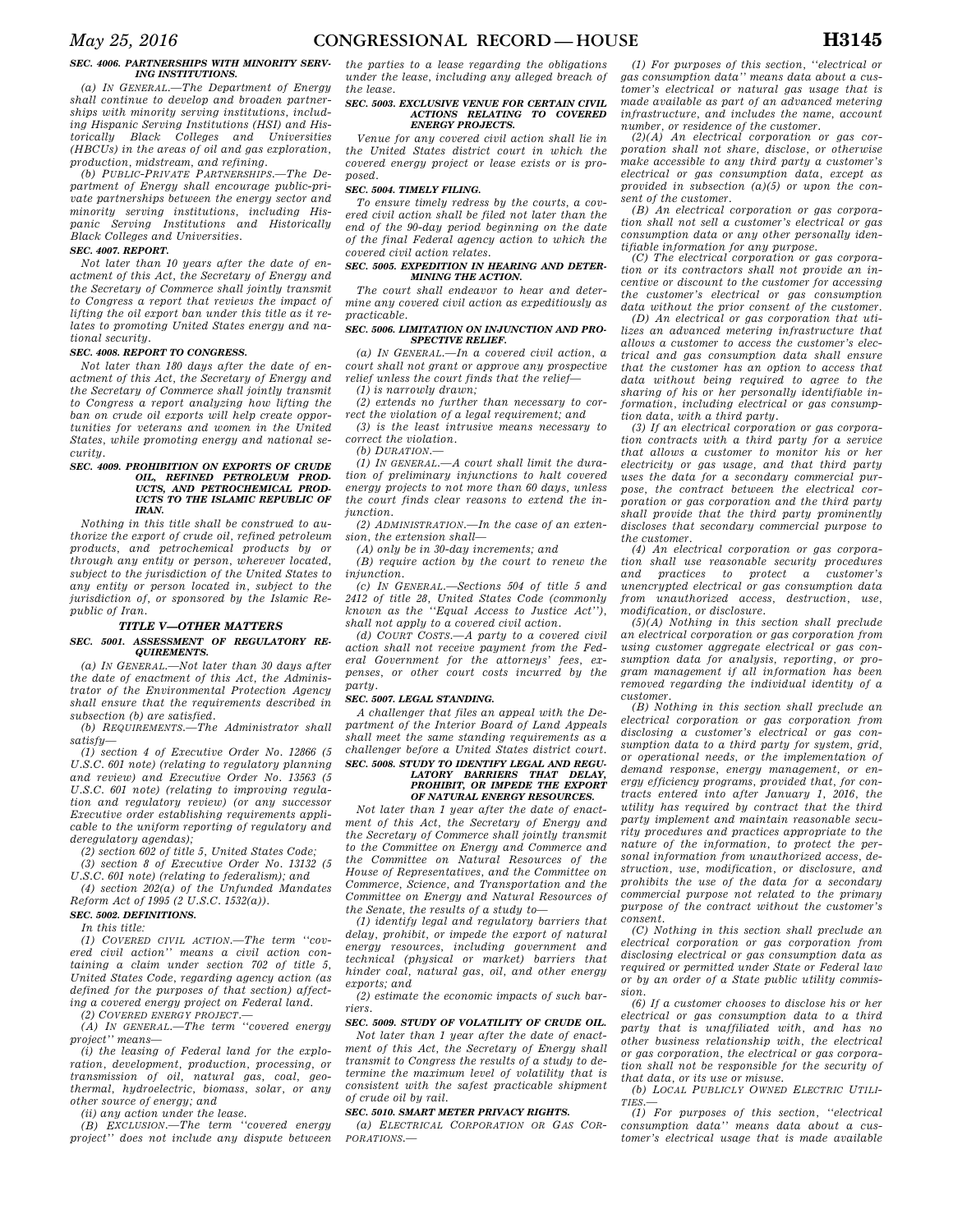*as part of an advanced metering infrastructure, and includes the name, account number, or residence of the customer.* 

*(2)(A) A local publicly owned electric utility shall not share, disclose, or otherwise make accessible to any third party a customer's electrical consumption data, except as provided in subsection (b) (5) or upon the consent of the customer.* 

*(B) A local publicly owned electric utility shall not sell a customer's electrical consumption data or any other personally identifiable information for any purpose.* 

*(C) The local publicly owned electric utility or its contractors shall not provide an incentive or discount to the customer for accessing the customer's electrical consumption data without the prior consent of the customer.* 

*(D) A local publicly owned electric utility that utilizes an advanced metering infrastructure that allows a customer to access the customer's electrical consumption data shall ensure that the customer has an option to access that data without being required to agree to the sharing of his or her personally identifiable information, including electrical consumption data, with a* 

*third party. (3) If a local publicly owned electric utility contracts with a third party for a service that allows a customer to monitor his or her electricity usage, and that third party uses the data for a secondary commercial purpose, the contract between the local publicly owned electric utility and the third party shall provide that the third party prominently discloses that secondary commercial purpose to the customer.* 

*(4) A local publicly owned electric utility shall use reasonable security procedures and practices to protect a customer's unencrypted electrical consumption data from unauthorized access, destruction, use, modification, or disclosure, and prohibits the use of the data for a secondary commercial purpose not related to the primary purpose of the contract without the customer's consent.* 

*(5)(A) Nothing in this section shall preclude a local publicly owned electric utility from using customer aggregate electrical consumption data for analysis, reporting, or program management if all information has been removed regarding the individual identity of a customer.* 

*(B) Nothing in this section shall preclude a local publicly owned electric utility from disclosing a customer's electrical consumption data to a third party for system, grid, or operational needs, or the implementation of demand response, energy management, or energy efficiency programs, provided, for contracts entered into after January 1, 2016, that the utility has required by contract that the third party implement and maintain reasonable security procedures and practices appropriate to the nature of the information, to protect the personal information from unauthorized access, destruction, use, modification, or disclosure.* 

*(C) Nothing in this section shall preclude a local publicly owned electric utility from disclosing electrical consumption data as required under State or Federal law.* 

*(6) If a customer chooses to disclose his or her electrical consumption data to a third party that is unaffiliated with, and has no other business relationship with, the local publicly owned electric utility, the utility shall not be responsible for the security of that data, or its use or misuse.* 

#### *SEC. 5011. YOUTH ENERGY ENTERPRISE COM-PETITION.*

*The Secretaries of Energy and Commerce shall jointly establish an energy enterprise competition to encourage youth to propose solutions to the energy challenges of the United States and to promote youth interest in careers in science, technology, engineering, and math, especially as those fields relate to energy.* 

#### *SEC. 5012. MODERNIZATION OF TERMS RELATING TO MINORITIES.*

*(a) OFFICE OF MINORITY ECONOMIC IMPACT.— Section 211(f)(1) of the Department of Energy* 

*Organization Act (42 U.S.C. 7141(f)(1)) is amended by striking ''a Negro, Puerto Rican, American Indian, Eskimo, Oriental, or Aleut or is a Spanish speaking individual of Spanish descent'' and inserting ''Asian American, African American, Hispanic, Puerto Rican, Native American, or an Alaska Native''.* 

*(b) MINORITY BUSINESS ENTERPRISES.—Section 106(f)(2) of the Local Public Works Capital Development and Investment Act of 1976 (42 U.S.C. 6705(f)(2)) is amended by striking ''Negroes, Spanish-speaking, Orientals, Indians, Eskimos, and Aleuts'' and inserting ''Asian American, African American, Hispanic, Native American, or Alaska Natives''.* 

### *SEC. 5013. VOLUNTARY VEGETATION MANAGE-MENT OUTSIDE RIGHTS-OF-WAY.*

*(a) AUTHORIZATION.—The Secretary of the Interior or the Secretary of Agriculture may authorize an owner or operator of an electric transmission or distribution facility to manage vegetation selectively within 150 feet of the exterior boundary of the right-of-way near structures for selective thinning and fuel reduction.* 

*(b) STATUS OF REMOVED VEGETATION.—Any vegetation removed pursuant to this section shall be the property of the United States and not available for sale by the owner or operator.* 

*(c) LIMITATION ON LIABILITY.—An owner or operator of an electric transmission or distribution facility shall not be held liable for wildlife damage, loss, or injury, including the cost of fire suppression, resulting from activities carried out pursuant to subsection (a) except in the case of harm resulting from the owner or operator's gross negligence or criminal misconduct.* 

#### *SEC. 5014. REPEAL OF RULE FOR NEW RESIDEN-TIAL WOOD HEATERS.*

*The final rule entitled ''Standards of Performance for New Residential Wood Heaters, New Residential Hydronic Heaters and Forced-Air Furnaces'' published at 80 Fed. Reg. 13672 (March 16, 2015) shall have no force or effect and shall be treated as if such rule had never been issued.* 

## *TITLE VI—PROMOTING RENEWABLE ENERGY WITH SHARED SOLAR*

*SEC. 6001. SHORT TITLE.* 

*This title may be cited as the ''Promoting Renewable Energy with Shared Solar Act of 2016''.* 

#### *SEC. 6002. PROVISION OF INTERCONNECTION SERVICE AND NET BILLING SERVICE FOR COMMUNITY SOLAR FACILITIES.*

*(a) IN GENERAL.—Section 111(d) of the Public Utility Regulatory Policies Act of 1978 (16 U.S.C. 2621(d)) is amended by adding at the end the following:* 

*''(20) COMMUNITY SOLAR FACILITIES.—* 

*''(A) DEFINITIONS.—In this paragraph: ''(i) COMMUNITY SOLAR FACILITY.—The term 'community solar facility' means a solar photo-*

*voltaic system that— ''(I) allocates electricity to multiple individual* 

*electric consumers of an electric utility;* 

*''(II) has a nameplate rating of 2 megawatts or less; and* 

*''(III) is—* 

*''(aa) owned by the electric utility, jointly owned, or third-party-owned;* 

*''(bb) connected to a local distribution facility of the electric utility; and* 

*''(cc) located on or off the property of a consumer of the electricity.* 

*''(ii) INTERCONNECTION SERVICE.—The term 'interconnection service' means a service provided by an electric utility to an electric consumer, in accordance with the standards described in paragraph (15), through which a community solar facility is connected to an applicable local distribution facility.* 

*''(iii) NET BILLING SERVICE.—The term 'net billing service' means a service provided by an electric utility to an electric consumer through which electric energy generated for that electric consumer from a community solar facility may be used to offset electric energy provided by the electric utility to the electric consumer during the applicable billing period.* 

*''(B) REQUIREMENT.—On receipt of a request of an electric consumer served by the electric utility, each electric utility shall make available to the electric consumer interconnection service and net billing service for a community solar facility.''.* 

#### *(b) COMPLIANCE.—*

*(1) TIME LIMITATIONS.—Section 112(b) of the Public Utility Regulatory Policies Act of 1978 (16 U.S.C. 2622(b)) is amended by adding at the end the following:* 

*''(7)(A) Not later than 1 year after the date of enactment of this paragraph, each State regulatory authority (with respect to each electric utility for which the State has ratemaking authority) and each nonregulated utility shall commence consideration under section 111, or set a hearing date for consideration, with respect to the standard established by paragraph (20) of section 111(d).* 

*''(B) Not later than 2 years after the date of enactment of this paragraph, each State regulatory authority (with respect to each electric utility for which the State has ratemaking authority), and each nonregulated electric utility shall complete the consideration and make the determination under section 111 with respect to the standard established by paragraph (20) of section 111(d).''.* 

*(2) FAILURE TO COMPLY.—* 

*(A) IN GENERAL.—Section 112(c) of the Public Utility Regulatory Policies Act of 1978 (16 U.S.C. 2622(c)) is amended—* 

*(i) by striking ''such paragraph (14)'' and all that follows through ''paragraphs (16)'' and inserting ''such paragraph (14). In the case of the standard established by paragraph (15) of section 111(d), the reference contained in this subsection to the date of enactment of this Act shall be deemed to be a reference to the date of enactment of that paragraph (15). In the case of the standards established by paragraphs (16)''; and* 

*(ii) by adding at the end the following: ''In the case of the standard established by paragraph (20) of section 111(d), the reference contained in this subsection to the date of enactment of this Act shall be deemed to be a reference to the date of enactment of that paragraph (20).''.* 

*(B) TECHNICAL CORRECTION.—* 

*(i) IN GENERAL.—Section 1254(b) of the Energy Policy Act of 2005 (Public Law 109–58; 119 Stat. 971) is amended by striking paragraph (2).* 

*(ii) TREATMENT.—The amendment made by paragraph (2) of section 1254(b) of the Energy Policy Act of 2005 (Public Law 109–58; 119 Stat. 971) (as in effect on the day before the date of enactment of this Act) is void, and section 112(d) of the Public Utility Regulatory Policies Act of 1978 (16 U.S.C. 2622(d)) shall be in effect as if those amendments had not been enacted.* 

*(3) PRIOR STATE ACTIONS.—* 

*(A) IN GENERAL.—Section 112 of the Public Utility Regulatory Policies Act of 1978 (16 U.S.C. 2622) is amended by adding at the end the following:* 

*''(g) PRIOR STATE ACTIONS.—Subsections (b) and (c) shall not apply to the standard established by paragraph (20) of section 111(d) in the case of any electric utility in a State if, before the date of enactment of this subsection—* 

*''(1) the State has implemented for the electric utility the standard (or a comparable standard);* 

*''(2) the State regulatory authority for the State or the relevant nonregulated electric utility has conducted a proceeding to consider implementation of the standard (or a comparable standard) for the electric utility; or* 

*''(3) the State legislature has voted on the implementation of the standard (or a comparable standard) for the electric utility.''.* 

*(B) CROSS-REFERENCE.—Section 124 of the Public Utility Regulatory Policy Act of 1978 (16 U.S.C. 2634) is amended by adding at the end the following: ''In the case of the standard established by paragraph (20) of section 111(d), the reference contained in this subsection to the date of enactment of this Act shall be deemed to*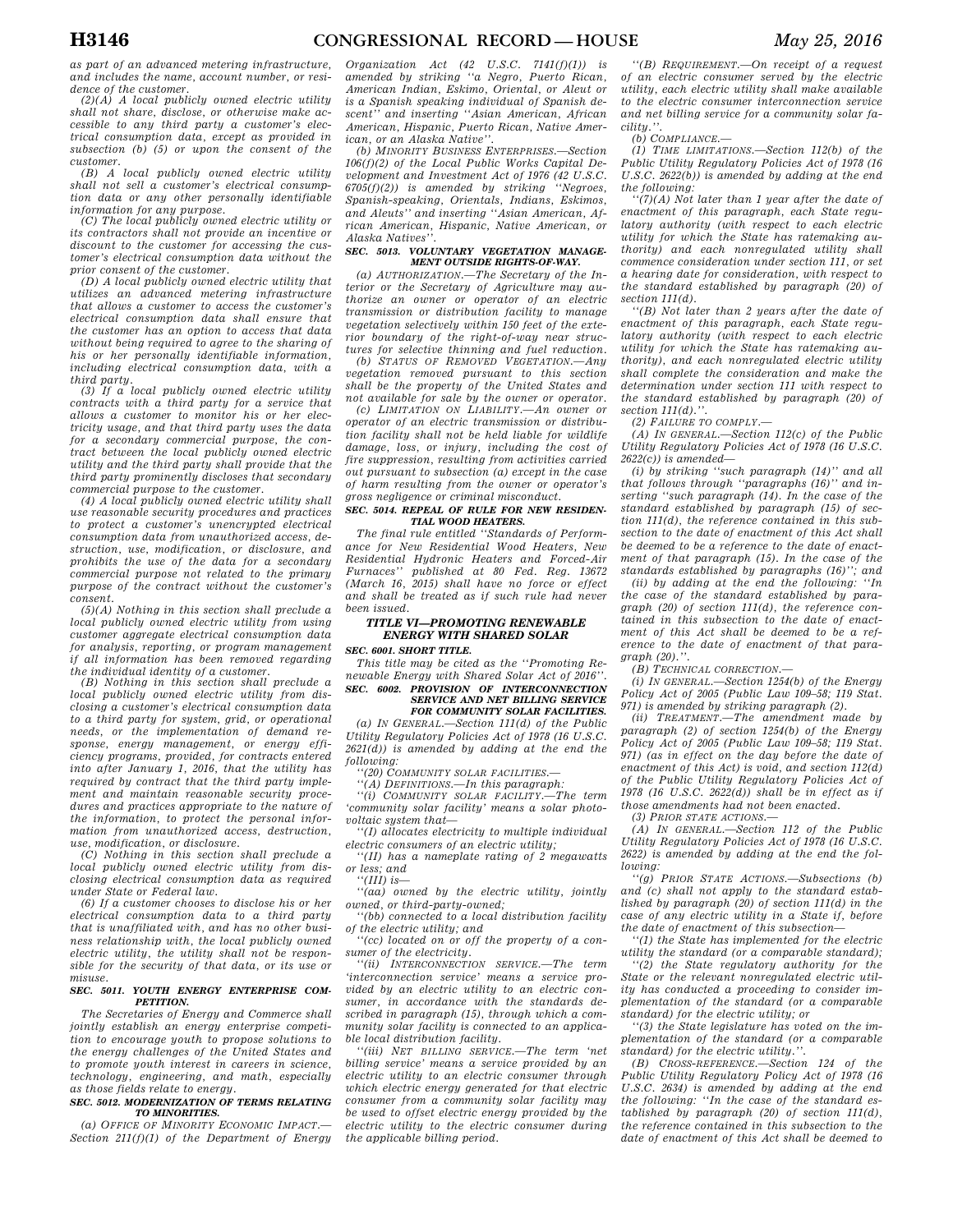*be a reference to the date of enactment of that paragraph (20).''.* 

## *TITLE VII—MARINE HYDROKINETIC SEC. 7001. DEFINITION OF MARINE AND HYDROKINETIC RENEWABLE EN-ERGY.*

*Section 632 of the Energy Independence and Security Act of 2007 (42 U.S.C. 17211) is amended in the matter preceding paragraph (1) by striking ''electrical''.* 

#### *SEC. 7002. MARINE AND HYDROKINETIC RENEW-ABLE ENERGY RESEARCH AND DE-VELOPMENT.*

*Section 633 of the Energy Independence and Security Act of 2007 (42 U.S.C. 17212) is amended to read as follows:* 

#### *''SEC. 633. MARINE AND HYDROKINETIC RENEW-ABLE ENERGY RESEARCH AND DE-VELOPMENT.*

*''The Secretary, in consultation with the Secretary of the Interior, the Secretary of Commerce, and the Federal Energy Regulatory Commission, shall carry out a program of research, development, demonstration, and commercial application to accelerate the introduction of marine and hydrokinetic renewable energy production into the United States energy supply, giving priority to fostering accelerated research, development, and commercialization of technology, including—* 

*''(1) to assist technology development to improve the components, processes, and systems used for power generation from marine and hydrokinetic renewable energy resources;* 

*''(2) to establish critical testing infrastructure necessary—* 

*''(A) to cost effectively and efficiently test and prove the efficacy of marine and hydrokinetic renewable energy devices; and* 

*''(B) to accelerate the technological readiness and commercialization of those devices;* 

*''(3) to support efforts to increase the efficiency of energy conversion, lower the cost, increase the use, improve the reliability, and demonstrate the applicability of marine and hydrokinetic renewable energy technologies by participating in demonstration projects;* 

*''(4) to investigate variability issues and the efficient and reliable integration of marine and hydrokinetic renewable energy with the utility grid;* 

*''(5) to identify and study critical short- and long-term needs to create a sustainable marine and hydrokinetic renewable energy supply chain based in the United States;* 

*''(6) to increase the reliability and survivability of marine and hydrokinetic renewable energy technologies;* 

*''(7) to verify the performance, reliability, maintainability, and cost of new marine and hydrokinetic renewable energy device designs and system components in an operating environment;* 

*''(8) to coordinate and avoid duplication of activities across programs of the Department and other applicable Federal agencies, including National Laboratories, and to coordinate public-private collaboration in all programs under this section;* 

*''(9) to identify opportunities for joint research and development programs and development of economies of scale between—* 

*''(A) marine and hydrokinetic renewable energy technologies; and* 

*''(B) other renewable energy and fossil energy programs, offshore oil and gas production activities, and activities of the Department of Defense; and* 

*''(10) to support in-water technology development with international partners using existing cooperative procedures (including memoranda of understanding)—* 

*''(A) to allow cooperative funding and other support of value to be exchanged and leveraged; and* 

*''(B) to encourage international research centers and international companies to participate*  *in the development of water technology in the United States and to encourage United States research centers and United States companies to participate in water technology projects abroad.''.* 

#### *SEC. 7003. NATIONAL MARINE RENEWABLE EN-ERGY RESEARCH, DEVELOPMENT, AND DEMONSTRATION CENTERS.*

*Section 634(b) of the Energy Independence and Security Act of 2007 (42 U.S.C. 17213(b)) is amended to read as follows:* 

*''(b) PURPOSES.—A Center (in coordination with the Department and National Laboratories) shall—* 

*''(1) advance research, development, demonstration, and commercial application of marine and hydrokinetic renewable energy technologies;* 

*''(2) support in-water testing and demonstration of marine and hydrokinetic renewable energy technologies, including facilities capable of testing—* 

*''(A) marine and hydrokinetic renewable energy systems of various technology readiness levels and scales;* 

*''(B) a variety of technologies in multiple test berths at a single location; and* 

*''(C) arrays of technology devices; and* 

*''(3) serve as information clearinghouses for the marine and hydrokinetic renewable energy industry by collecting and disseminating information on best practices in all areas relating to developing and managing marine and hydrokinetic renewable energy resources and energy systems.''.* 

#### *SEC. 7004. AUTHORIZATION OF APPROPRIATIONS.*

*Section 636 of the Energy Independence and Security Act of 2007 (42 U.S.C. 17215) is amended by striking ''2008 through 2012'' and inserting ''2016 through 2019''.* 

#### *TITLE VIII—EXTENSIONS OF TIME FOR VARIOUS FEDERAL ENERGY LATORY COMMISSION PROJECTS*

## *SEC. 8001. EXTENSION OF TIME FOR FEDERAL EN-ERGY REGULATORY COMMISSION PROJECT INVOLVING CLARK CAN-YON DAM.*

*Notwithstanding the time period described in section 13 of the Federal Power Act (16 U.S.C. 806) that would otherwise apply to the Federal Energy Regulatory Commission project numbered 12429, the Federal Energy Regulatory Commission (referred to in this section as the ''Commission'') shall, at the request of the licensee for the project, and after reasonable notice and in accordance with the procedures of the Commission under that section, reinstate the license and extend the time period during which the licensee is required to commence construction of project works for the 3-year period beginning on the date of enactment of this Act.* 

#### *SEC. 8002. EXTENSION OF TIME FOR FEDERAL EN-ERGY REGULATORY COMMISSION PROJECT INVOLVING GIBSON DAM.*

*(a) IN GENERAL.—Notwithstanding the requirements of section 13 of the Federal Power Act (16 U.S.C. 806) that would otherwise apply to the Federal Energy Regulatory Commission project numbered 12478–003, the Federal Energy Regulatory Commission (referred to in this section as the ''Commission'') may, at the request of the licensee for the project, and after reasonable notice and in accordance with the procedures of the Commission under that section, extend the time period during which the licensee is required to commence construction of the project for a 6-year period that begins on the date described in subsection (b).* 

*(b) DATE DESCRIBED.—The date described in this subsection is the date of the expiration of the extension of the period required for commencement of construction for the project described in subsection (a) that was issued by the Commission prior to the date of enactment of this Act under section 13 of the Federal Power Act (16 U.S.C. 806).* 

## *SEC. 8003. EXTENSION OF TIME FOR FEDERAL EN-ERGY REGULATORY COMMISSION PROJECT INVOLVING JENNINGS RANDOLPH DAM.*

*(a) IN GENERAL.—Notwithstanding the time period specified in section 13 of the Federal Power Act (16 U.S.C. 806) that would otherwise apply to the Federal Energy Regulatory Commission project numbered 12715, the Commission may, at the request of the licensee for the project, and after reasonable notice, in accordance with the good faith, due diligence, and public interest requirements of that section and the Commission's procedures under that section, extend the time period during which the licensee is required to commence the construction of the project for up to three consecutive 2-year periods from the date of the expiration of the extension originally issued by the Commission. Any obligation of the licensee for the payment of annual charges under section 10(e) of the Federal Power Act (16 U.S.C. 803(e)) shall commence upon conclusion of the time period to commence construction of the project, as extended by the Commission under this subsection.* 

*(b) REINSTATEMENT OF EXPIRED LICENSE.—If the period required for commencement of construction of the project described in subsection (a) has expired prior to the date of the enactment of this Act, the Commission shall reinstate the license effective as of the date of its expiration and the first extension authorized under subsection (a) shall take effect on the date of such expiration.* 

## *SEC. 8004. EXTENSION OF TIME FOR FEDERAL EN-ERGY REGULATORY COMMISSION PROJECT INVOLVING CANNONSVILLE DAM.*

*(a) IN GENERAL.—Notwithstanding the time period specified in section 13 of the Federal Power Act (16 U.S.C. 806) that would otherwise apply to the Federal Energy Regulatory Commission project numbered 13287, the Commission may, at the request of the licensee for the project, and after reasonable notice, in accordance with the good faith, due diligence, and public interest requirements of that section and the Commission's procedures under that section, extend the time period during which the licensee is required to commence the construction of the project for up to four consecutive 2-year periods from the date of the expiration of the time period required for commencement of construction prescribed in the license.* 

*(b) REINSTATEMENT OF EXPIRED LICENSE.—If the period required for commencement of construction of the project described in subsection (a) has expired prior to the date of the enactment of this Act, the Commission may reinstate the license effective as of the date of its expiration and the first extension authorized under subsection (a) shall take effect on the date of such expiration.* 

## *SEC. 8005. EXTENSION OF TIME FOR FEDERAL EN-ERGY REGULATORY COMMISSION PROJECT INVOLVING GATHRIGHT DAM.*

*(a) IN GENERAL.—Notwithstanding the time period specified in section 13 of the Federal Power Act (16 U.S.C. 806) that would otherwise apply to the Federal Energy Regulatory Commission project numbered 12737, the Commission may, at the request of the licensee for the project, and after reasonable notice, in accordance with the good faith, due diligence, and public interest requirements of that section and the Commission's procedures under that section, extend the time period during which the licensee is required to commence the construction of the project for up to three consecutive 2-year periods from the date of the expiration of the extension originally issued by the Commission.* 

*(b) REINSTATEMENT OF EXPIRED LICENSE. the period required for commencement of construction of the project described in subsection (a) has expired prior to the date of the enactment of this Act, the Commission may reinstate the license for the project effective as of the date*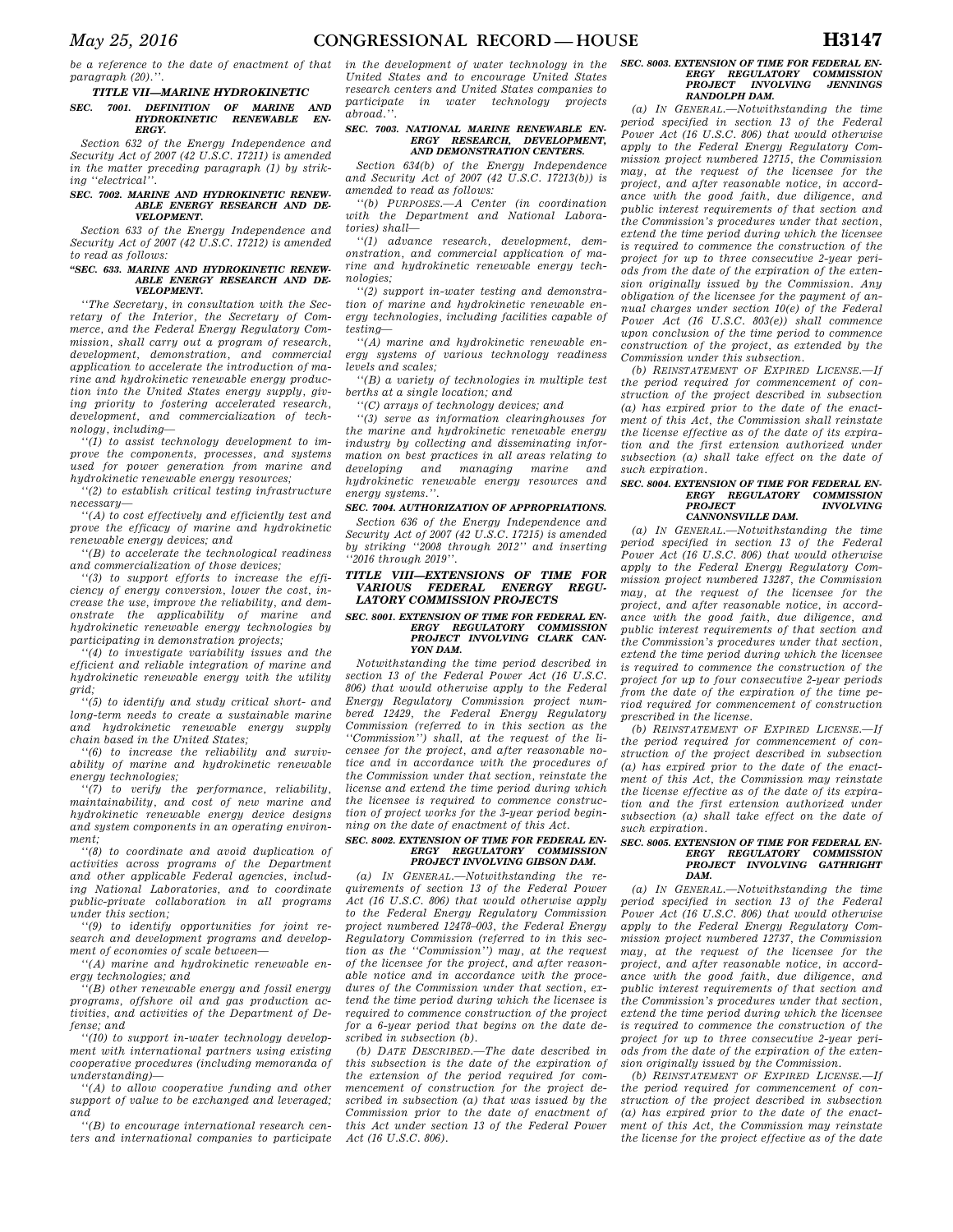*of its expiration and the first extension authorized under subsection (a) shall take effect on the date of such expiration.* 

## *SEC. 8006. EXTENSION OF TIME FOR FEDERAL EN-ERGY REGULATORY COMMISSION PROJECT INVOLVING FLANNAGAN DAM.*

*(a) IN GENERAL.—Notwithstanding the time period specified in section 13 of the Federal Power Act (16 U.S.C. 806) that would otherwise apply to the Federal Energy Regulatory Commission project numbered 12740, the Commission may, at the request of the licensee for the project, and after reasonable notice, in accordance with the good faith, due diligence, and public interest requirements of that section and the Commission's procedures under that section, extend the time period during which the licensee is required to commence the construction of the project for up to three consecutive 2-year periods from the date of the expiration of the extension originally issued by the Commission.* 

*(b) REINSTATEMENT OF EXPIRED LICENSE.—If the period required for commencement of construction of the project described in subsection (a) has expired prior to the date of the enactment of this Act, the Commission may reinstate the license for the project effective as of the date of its expiration and the first extension authorized under subsection (a) shall take effect on the date of such expiration.* 

## *TITLE IX—ENERGY AND MANUFACTURING WORKFORCE DEVELOPMENT*

#### *SEC. 9001. ENERGY AND MANUFACTURING WORK-FORCE DEVELOPMENT.*

*(a) IN GENERAL.—The Secretary of Energy (in this title referred to as the ''Secretary'') shall prioritize education and training for energy and manufacturing-related jobs in order to increase the number of skilled workers trained to work in energy and manufacturing-related fields when considering awards for existing grant programs, including by—* 

*(1) encouraging State education agencies and local educational agencies to equip students with the skills, mentorships, training, and technical expertise necessary to fill the employment opportunities vital to managing and operating the Nation's energy and manufacturing industries, in collaboration with representatives from the energy and manufacturing industries (including the oil, gas, coal, nuclear, utility, pipeline, renewable, petrochemical, manufacturing, and electrical construction sectors) to identify the areas of highest need in each sector and the skills necessary for a high quality workforce in the following sectors of energy and manufacturing:* 

*(A) Energy efficiency industry, including work in energy efficiency, conservation, weatherization, or retrofitting, or as inspectors or auditors.* 

*(B) Pipeline industry, including work in pipeline construction and maintenance or work as engineers or technical advisors.* 

*(C) Utility industry, including work in the generation, transmission, and distribution of electricity and natural gas, such as utility technicians, operators, lineworkers, engineers, scientists, and information technology specialists.* 

*(D) Nuclear industry, including work as scientists, engineers, technicians, mathematicians, or security personnel.* 

*(E) Oil and gas industry, including work as scientists, engineers, technicians, mathematicians, petrochemical engineers, or geologists.* 

*(F) Renewable industry, including work in the development, manufacturing, and production of renewable energy sources (such as solar, hydropower, wind, or geothermal energy).* 

*(G) Coal industry, including work as coal miners, engineers, developers and manufacturers of state-of-the-art coal facilities, technology vendors, coal transportation workers and operators, or mining equipment vendors.* 

*(H) Manufacturing industry, including work as operations technicians, operations and design*  *in additive manufacturing, 3–D printing, advanced composites, and advanced aluminum and other metal alloys, industrial energy efficiency management systems, including power electronics, and other innovative technologies.* 

*(I) Chemical manufacturing industry, including work in construction (such as welders, pipefitters, and tool and die makers) or as instrument and electrical technicians, machinists, chemical process operators, chemical engineers, quality and safety professionals, and reliability engineers; and* 

*(2) strengthening and more fully engaging Department of Energy programs and labs in carrying out the Department's workforce development initiatives including the Minorities in Energy Initiative.* 

*(b) PROHIBITION.—Nothing in this section shall be construed to authorize the Secretary or any other officer or employee of the Federal Government to incentivize, require, or coerce a State, school district, or school to adopt curricula aligned to the skills described in subsection (a).* 

*(c) PRIORITY.—The Secretary shall prioritize the education and training of underrepresented groups in energy and manufacturing-related jobs.* 

*(d) CLEARINGHOUSE.—In carrying out this section, the Secretary shall establish a clearinghouse to—* 

*(1) maintain and update information and resources on training and workforce development programs for energy and manufacturing-related jobs, including job training and workforce development programs available to assist displaced and unemployed energy and manufacturing workers transitioning to new employment; and* 

*(2) provide technical assistance for States, local educational agencies, schools, community colleges, universities (including minority serving institutions), workforce development programs, labor-management organizations, and industry organizations that would like to develop and implement energy and manufacturing-related training programs.* 

*(e) COLLABORATION.—In carrying out this section, the Secretary—* 

*(1) shall collaborate with States, local educational agencies, schools, community colleges, universities (including minority serving institutions), workforce-training organizations, national laboratories, State energy offices, workforce investment boards, and the energy and manufacturing industries;* 

*(2) shall encourage and foster collaboration, mentorships, and partnerships among organizations (including industry, States, local educational agencies, schools, community colleges, workforce-development organizations, and colleges and universities) that currently provide effective job training programs in the energy and manufacturing fields and entities (including States, local educational agencies, schools, community colleges, workforce development programs, and colleges and universities) that seek to establish these types of programs in order to share best practices; and* 

*(3) shall collaborate with the Bureau of Labor Statistics, the Department of Commerce, the Bureau of the Census, States, and the energy and manufacturing industries to develop a comprehensive and detailed understanding of the energy and manufacturing workforce needs and opportunities by State and by region.* 

*(f) OUTREACH TO MINORITY SERVING INSTITU-TIONS.—In carrying out this section, the Secretary shall—* 

*(1) give special consideration to increasing outreach to minority serving institutions and Historically Black Colleges and Universities;* 

*(2) make existing resources available through program cross-cutting to minority serving institutions with the objective of increasing the number of skilled minorities and women trained to go into the energy and manufacturing sectors;* 

*(3) encourage industry to improve the opportunities for students of minority serving institu-*

*tions to participate in industry internships and cooperative work/study programs; and* 

*(4) partner with the Department of Energy laboratories to increase underrepresented groups' participation in internships, fellowships, traineeships, and employment at all Department of Energy laboratories.* 

*(g) OUTREACH TO DISLOCATED ENERGY AND MANUFACTURING WORKERS.—In carrying out this section, the Secretary shall—* 

*(1) give special consideration to increasing outreach to employers and job trainers preparing dislocated energy and manufacturing workers for in-demand sectors or occupations;* 

*(2) make existing resources available through program cross-cutting to institutions serving dislocated energy and manufacturing workers with the objective of training individuals to re-enter in-demand sectors or occupations;* 

*(3) encourage the energy and manufacturing industries to improve opportunities for dislocated energy and manufacturing workers to participate in career pathways; and* 

*(4) work closely with the energy and manufacturing industries to identify energy and manufacturing operations, such as coal-fired power plants and coal mines, scheduled for closure and to provide early intervention assistance to workers employed at such energy and manufacturing operations by—* 

*(A) partnering with State and local workforce* 

*development boards; (B) giving special consideration to employers and job trainers preparing such workers for indemand sectors or occupations;* 

*(C) making existing resources available through program cross-cutting to institutions serving such workers with the objective of training them to re-enter in-demand sectors or occupations; and* 

*(D) encouraging the energy and manufacturing industries to improve opportunities for such workers to participate in career pathways. (h) ENROLLMENT IN WORKFORCE DEVELOP-*

*MENT PROGRAMS.—In carrying out this section, the Secretary shall work with industry and community-based workforce organizations to help identify candidates, including from underrepresented communities such as minorities, women, and veterans, to enroll in workforce development programs for energy and manufacturing-related jobs.* 

*(i) PROHIBITION.—Nothing in this section shall be construed as authorizing the creation of a new workforce development program.* 

*(j) DEFINITIONS.—In this section:* 

*(1) CAREER PATHWAYS; DISLOCATED WORKER; IN-DEMAND SECTORS OR OCCUPATIONS; LOCAL WORKFORCE DEVELOPMENT BOARD; STATE WORK-FORCE DEVELOPMENT BOARD.—The terms ''career pathways'', ''dislocated worker'', ''in-demand sectors or occupations'', ''local workforce devel-opment board'', and ''State workforce development board'' have the meanings given the terms ''career pathways'', ''dislocated worker'', ''indemand sectors or occupations'', ''local board'', and ''State board'', respectively, in section 3 of the Workforce Innovation and Opportunity Act (29 U.S.C. 3102).* 

*(2) MINORITY-SERVING INSTITUTION.—The term ''minority-serving institution'' means an institution of higher education with a designation of one of the following:* 

*(A) Hispanic-serving institution (as defined in 20 U.S.C.1101a(a)(5)).* 

*(B) Tribal College or University (as defined in 20 U.S.C.1059c(b)).* 

*(C) Alaska Native-serving institution or a Native Hawaiian-serving institution (as defined in 20 U.S.C.1059d(b)).* 

*(D) Predominantly Black Institution (as defined in 20 U.S.C.1059e(b)).* 

*(E) Native American-serving nontribal institution (as defined in 20 U.S.C.1059f(b)).* 

*(F) Asian American and Native American Pacific Islander-serving institution (as defined in 20 U.S.C.1059g(b)).* 

#### *SEC. 9002. REPORT.*

*Five years after the date of enactment of this Act, the Secretary shall publish a comprehensive*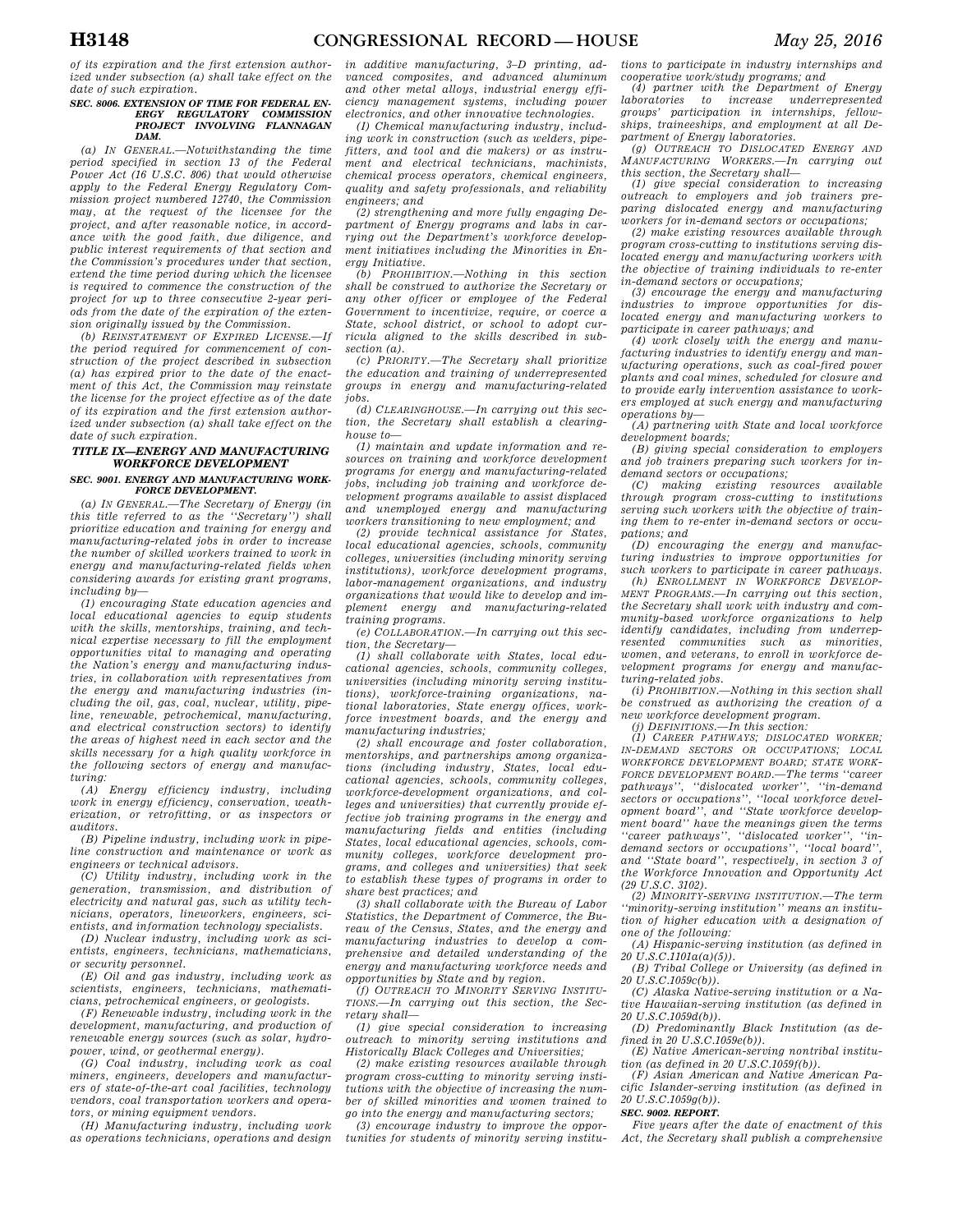*report to the Committee on Energy and Commerce and the Committee on Education and the Workforce of the House of Representatives and the Senate Energy and Natural Resources Committee on the outlook for energy and manufacturing sectors nationally. The report shall also include a comprehensive summary of energy and manufacturing job creation as a result of the enactment of this title. The report shall include performance data regarding the number of program participants served, the percentage of participants in competitive integrated employment two quarters and four quarters after program completion, the median income of program participants two quarters and four quarters after program completion, and the percentage of program participants receiving industry-recognized credentials.* 

#### *SEC. 9003. USE OF EXISTING FUNDS.*

*No additional funds are authorized to carry out the requirements of this title. Such requirements shall be carried out using amounts otherwise authorized.* 

#### *DIVISION B—RESILIENT FEDERAL FORESTS*

## *SEC. 1. SHORT TITLE.*

*This division may be cited as the ''Resilient Federal Forests Act of 2016''.* 

*SEC. 2. DEFINITIONS.* 

*In titles I through VIII of this division:* 

*(1) CATASTROPHIC EVENT.—The term ''catastrophic event'' means any natural disaster (such as hurricane, tornado, windstorm, snow or ice storm, rain storm, high water, wind-driven water, tidal wave, earthquake, volcanic eruption, landslide, mudslide, drought, or insect or disease outbreak) or any fire, flood, or explosion, regardless of cause.* 

*(2) CATEGORICAL EXCLUSION.—The term ''categorical exclusion'' refers to an exception to the requirements of the National Environmental Policy Act of 1969 (42 U.S.C. 4331 et seq.) for a project or activity relating to the management of National Forest System lands or public lands.* 

*(3) COLLABORATIVE PROCESS.—The term ''collaborative process'' refers to a process relating to the management of National Forest System lands or public lands by which a project or activity is developed and implemented by the Secretary concerned through collaboration with interested persons, as described in section 603(b)(1)(C) of the Healthy Forests Restoration Act of 2003 (16 U.S.C. 6591b(b)(1)(C)).* 

*(4) COMMUNITY WILDFIRE PROTECTION PLAN.— The term ''community wildfire protection plan'' has the meaning given that term in section 101(3) of the Healthy Forests Restoration Act of 2003 (16 U.S.C. 6511(3)).* 

*(5) COOS BAY WAGON ROAD GRANT LANDS.—The term ''Coos Bay Wagon Road Grant lands'' means the lands reconveyed to the United States pursuant to the first section of the Act of February 26, 1919 (40 Stat. 1179).* 

*(6) FOREST MANAGEMENT ACTIVITY.—The term ''forest management activity'' means a project or activity carried out by the Secretary concerned on National Forest System lands or public lands in concert with the forest plan covering the lands.* 

*(7) FOREST PLAN.—The term ''forest plan'' means—* 

*(A) a land use plan prepared by the Bureau of Land Management for public lands pursuant to section 202 of the Federal Land Policy and Management Act of 1976 (43 U.S.C. 1712); or* 

*(B) a land and resource management plan prepared by the Forest Service for a unit of the National Forest System pursuant to section 6 of the Forest and Rangeland Renewable Resources Planning Act of 1974 (16 U.S.C. 1604).* 

*(8) LARGE-SCALE CATASTROPHIC EVENT.—The term ''large-scale catastrophic event'' means a catastrophic event that adversely impacts at least 5,000 acres of reasonably contiguous National Forest System lands or public lands.* 

*(9) NATIONAL FOREST SYSTEM.—The term ''National Forest System'' has the meaning given* 

*that term in section 11(a) of the Forest and Rangeland Renewable Resources Planning Act of 1974 (16 U.S.C. 1609(a)).* 

*(10) OREGON AND CALIFORNIA RAILROAD GRANT LANDS.—The term ''Oregon and California Railroad Grant lands'' means the following lands:* 

*(A) All lands in the State of Oregon revested in the United States under the Act of June 9, 1916 (39 Stat. 218), that are administered by the Secretary of the Interior, acting through the Bureau of Land Management, pursuant to the first section of the Act of August 28, 1937 (43 U.S.C. 1181a).* 

*(B) All lands in that State obtained by the Secretary of the Interior pursuant to the land exchanges authorized and directed by section 2 of the Act of June 24, 1954 (43 U.S.C. 1181h).* 

*(C) All lands in that State acquired by the United States at any time and made subject to the provisions of title II of the Act of August 28, 1937 (43 U.S.C. 1181f).* 

*(11) PUBLIC LANDS.—The term ''public lands'' has the meaning given that term in section 103(e) of the Federal Land Policy and Management Act of 1976 (43 U.S.C. 1702(e)), except that the term includes Coos Bay Wagon Road Grant lands and Oregon and California Railroad Grant lands.* 

*(12) REFORESTATION ACTIVITY.—The term ''reforestation activity'' means a project or activity carried out by the Secretary concerned whose primary purpose is the reforestation of impacted lands following a large-scale catastrophic event. The term includes planting, evaluating and enhancing natural regeneration, clearing competing vegetation, and other activities related to reestablishment of forest species on the fire-impacted lands.* 

*(13) RESOURCE ADVISORY COMMITTEE.—The term ''resource advisory committee'' has the meaning given that term in section 201(3) of the Secure Rural Schools and Community Self-Determination Act of 2000 (16 U.S.C. 7121(3)).* 

*(14) SALVAGE OPERATION.—The term ''salvage operation'' means a forest management activity undertaken in response to a catastrophic event whose primary purpose—* 

*(A) is to prevent wildfire as a result of the catastrophic event, or, if the catastrophic event was wildfire, to prevent a re-burn of the fire-impacted area;* 

*(B) is to provide an opportunity for utilization of forest materials damaged as a result of the catastrophic event; or* 

*(C) is to provide a funding source for reforestation and other restoration activities for the National Forest System lands or public lands impacted by the catastrophic event.* 

*(15) SECRETARY CONCERNED.—The term ''Secretary concerned'' means—* 

*(A) the Secretary of Agriculture, with respect to National Forest System lands; and* 

*(B) the Secretary of the Interior, with respect to public lands.* 

#### *TITLE I—EXPEDITED ENVIRONMENTAL ANALYSIS AND AVAILABILITY OF CAT-EGORICAL EXCLUSIONS TO EXPEDITE FOREST MANAGEMENT ACTIVITIES*

# *SEC. 101. ANALYSIS OF ONLY TWO ALTERNATIVES (ACTION VERSUS NO ACTION) IN PROPOSED COLLABORATIVE FOREST MANAGEMENT ACTIVITIES.*

*(a) APPLICATION TO CERTAIN ENVIRONMENTAL ASSESSMENTS AND ENVIRONMENTAL IMPACT STATEMENTS.—This section shall apply whenever the Secretary concerned prepares an environmental assessment or an environmental impact statement pursuant to section 102(2) of the National Environmental Policy Act of 1969 (42 U.S.C. 4332(2)) for a forest management activity that—* 

*(1) is developed through a collaborative process;* 

*(2) is proposed by a resource advisory committee; or* 

*(3) is covered by a community wildfire protection plan.* 

*(b) CONSIDERATION OF ALTERNATIVES.—In an environmental assessment or environmental impact statement described in subsection (a), the Secretary concerned shall study, develop, and describe only the following two alternatives:* 

*(1) The forest management activity, as proposed pursuant to paragraph (1), (2), or (3) of subsection (a).* 

*(2) The alternative of no action.* 

*(c) ELEMENTS OF NON-ACTION ALTERNATIVE.—*  In the case of the alternative of no action, the *Secretary concerned shall evaluate—* 

*(1) the effect of no action on—* 

*(A) forest health;* 

*(B) habitat diversity;* 

*(C) wildfire potential; and* 

*(D) insect and disease potential; and* 

*(2) the implications of a resulting decline in forest health, loss of habitat diversity, wildfire, or insect or disease infestation, given fire and insect and disease historic cycles, on—* 

*(A) domestic water costs;* 

*(B) wildlife habitat loss; and* 

*(C) other economic and social factors.* 

#### *SEC. 102. CATEGORICAL EXCLUSION TO EXPE-DITE CERTAIN CRITICAL RESPONSE ACTIONS.*

*(a) AVAILABILITY OF CATEGORICAL EXCLU-SION.—A categorical exclusion is available to the Secretary concerned to develop and carry out a forest management activity on National Forest System lands or public lands when the primary purpose of the forest management activity is—* 

*(1) to address an insect or disease infestation; (2) to reduce hazardous fuel loads;* 

*(3) to protect a municipal water source;* 

*(4) to maintain, enhance, or modify critical habitat to protect it from catastrophic disturbances;* 

*(5) to increase water yield; or* 

*(6) any combination of the purposes specified in paragraphs (1) through (5).* 

*(b) ACREAGE LIMITATIONS.—* 

*(1) IN GENERAL.—Except in the case of a forest management activity described in paragraph (2), a forest management activity covered by the categorical exclusion granted by subsection (a) may not contain harvest units exceeding a total of 5,000 acres.* 

*(2) LARGER AREAS AUTHORIZED.—A forest management activity covered by the categorical exclusion granted by subsection (a) may not contain harvest units exceeding a total of 15,000 acres if the forest management activity—* 

*(A) is developed through a collaborative process;* 

*(B) is proposed by a resource advisory committee; or* 

*(C) is covered by a community wildfire protection plan.* 

*SEC. 103. CATEGORICAL EXCLUSION TO EXPE-DITE SALVAGE OPERATIONS IN RE-SPONSE TO CATASTROPHIC EVENTS.* 

*(a) AVAILABILITY OF CATEGORICAL EXCLU-SION.—A categorical exclusion is available to the Secretary concerned to develop and carry out a salvage operation as part of the restoration of National Forest System lands or public lands following a catastrophic event.* 

*(b) ACREAGE LIMITATIONS.—* 

*(1) IN GENERAL.—A salvage operation covered by the categorical exclusion granted by subsection (a) may not contain harvest units exceeding a total of 5,000 acres.* 

*(2) HARVEST AREA.—In addition to the limitation imposed by paragraph (1), the harvest units covered by the categorical exclusion granted by subsection (a) may not exceed one-third of the area impacted by the catastrophic event.* 

*(c) ADDITIONAL REQUIREMENTS.—* 

*(1) ROAD BUILDING.—A salvage operation covered by the categorical exclusion granted by subsection (a) may not include any new permanent roads. Temporary roads constructed as part of the salvage operation shall be retired before the end of the fifth fiscal year beginning after the completion of the salvage operation.* 

*(2) STREAM BUFFERS.—A salvage operation covered by the categorical exclusion granted by*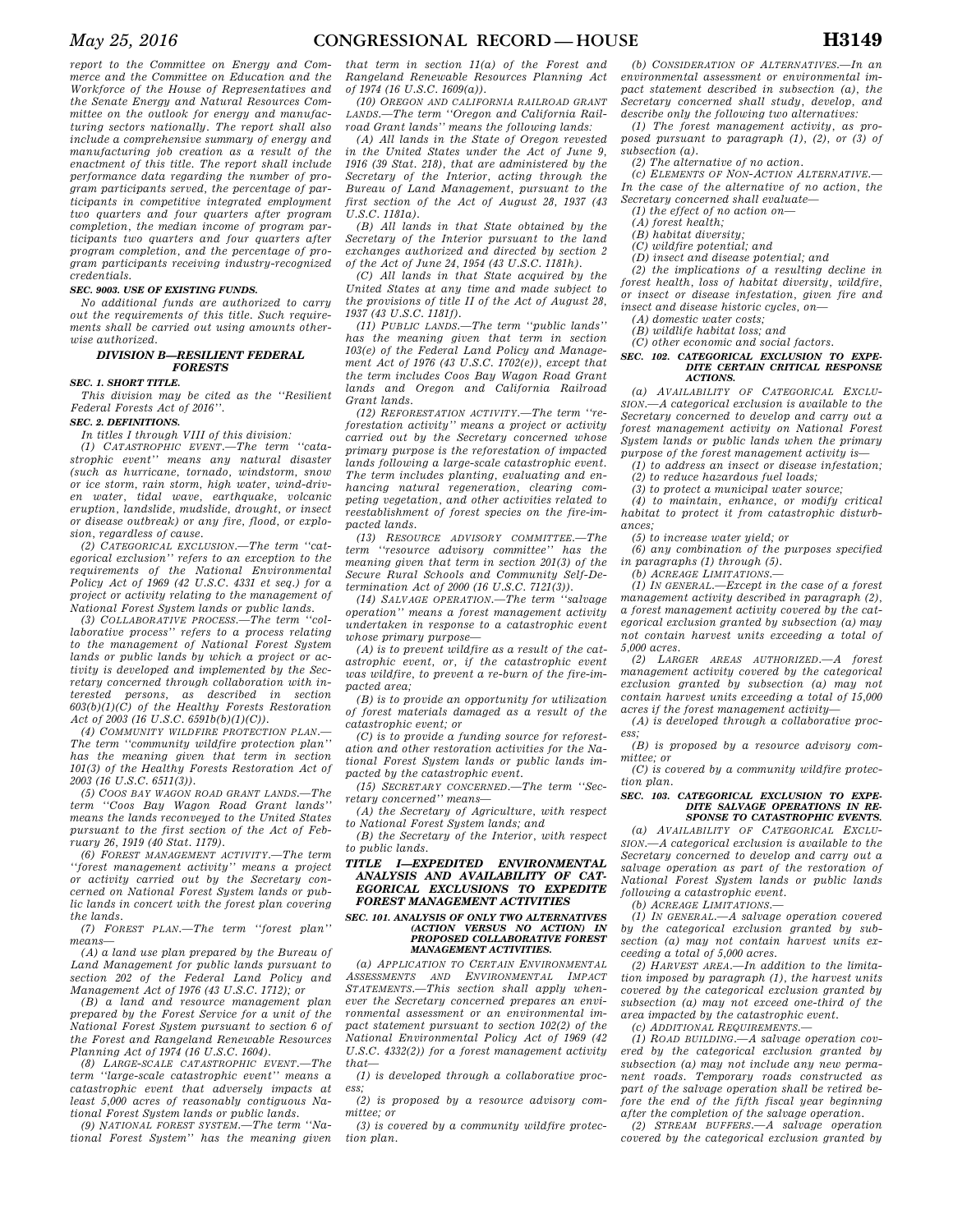*subsection (a) shall comply with the standards and guidelines for stream buffers contained in the applicable forest plan unless waived by the Regional Forester, in the case of National Forest System lands, or the State Director of the Bureau of Land Management, in the case of public lands.* 

*(3) REFORESTATION PLAN.—A reforestation plan shall be developed under section 3 of the Act of June 9, 1930 (commonly known as the Knutson-Vandenberg Act; 16 U.S.C. 576b), as part of a salvage operation covered by the categorical exclusion granted by subsection (a).* 

#### *SEC. 104. CATEGORICAL EXCLUSION TO MEET FOREST PLAN GOALS FOR EARLY SUCCESSIONAL FORESTS.*

*(a) AVAILABILITY OF CATEGORICAL EXCLU-SION.—A categorical exclusion is available to the Secretary concerned to develop and carry out a forest management activity on National Forest System lands or public lands when the primary purpose of the forest management activity is to modify, improve, enhance, or create early successional forests for wildlife habitat improvement and other purposes, consistent with the applicable forest plan.* 

*(b) PROJECT GOALS.—To the maximum extent practicable, the Secretary concerned shall design a forest management activity under this section to meet early successional forest goals in such a manner so as to maximize production and regeneration of priority species, as identified in the forest plan and consistent with the capability of the activity site.* 

*(c) ACREAGE LIMITATIONS.—A forest management activity covered by the categorical exclusion granted by subsection (a) may not contain harvest units exceeding a total of 5,000 acres.* 

#### *SEC. 105. CLARIFICATION OF EXISTING CATEGOR-ICAL EXCLUSION AUTHORITY RE-LATED TO INSECT AND DISEASE IN-FESTATION.*

*Section 603(c)(2)(B) of the Healthy Forests Restoration Act of 2003 (16 U.S.C. 6591b(c)(2)(B)) is amended by striking ''Fire Regime Groups I, II, or III'' and inserting ''Fire Regime I, Fire Regime II, Fire Regime III, or Fire Regime IV''. SEC. 106. CATEGORICAL EXCLUSION TO IMPROVE, RESTORE, AND REDUCE THE RISK OF WILDFIRE.* 

*(a) AVAILABILITY OF CATEGORICAL EXCLU-SION.—A categorical exclusion is available to the Secretary concerned to carry out a forest management activity described in subsection (c) on National Forest System Lands or public lands when the primary purpose of the activity is to improve, restore, or reduce the risk of wildfire on those lands.* 

*(b) ACREAGE LIMITATIONS.—A forest management activity covered by the categorical exclusion granted by subsection (a) may not exceed 5,000 acres.* 

*(c) AUTHORIZED ACTIVITIES.—The following activities may be carried out using a categorical exclusion granted by subsection (a):* 

*(1) Removal of juniper trees, medusahead rye, conifer trees, pinon pine trees, cheatgrass, and other noxious or invasive weeds specified on Federal or State noxious weeds lists through late-season livestock grazing, targeted livestock grazing, prescribed burns, and mechanical treatments.* 

*(2) Performance of hazardous fuels management.* 

*(3) Creation of fuel and fire breaks.* 

*(4) Modification of existing fences in order to distribute livestock and help improve wildlife habitat.* 

*(5) Installation of erosion control devices.* 

*(6) Construction of new and maintenance of permanent infrastructure, including stock ponds, water catchments, and water spring boxes used to benefit livestock and improve wildlife habitat.* 

*(7) Performance of soil treatments, native and non-native seeding, and planting of and transplanting sagebrush, grass, forb, shrub, and other species.* 

*(8) Use of herbicides, so long as the Secretary concerned determines that the activity is otherwise conducted consistently with agency procedures, including any forest plan applicable to the area covered by the activity.* 

*(d) DEFINITIONS.—In this section:* 

*(1) HAZARDOUS FUELS MANAGEMENT.—The term ''hazardous fuels management'' means any vegetation management activities that reduce the risk of wildfire.* 

*(2) LATE-SEASON GRAZING.—The term ''lateseason grazing'' means grazing activities that occur after both the invasive species and native perennial species have completed their currentyear annual growth cycle until new plant growth begins to appear in the following year.* 

*(3) TARGETED LIVESTOCK GRAZING.—The term ''targeted livestock grazing'' means grazing used for purposes of hazardous fuel reduction.* 

# *SEC. 107. COMPLIANCE WITH FOREST PLAN.*

*A forest management activity covered by a categorical exclusion granted by this title shall be conducted in a manner consistent with the forest plan applicable to the National Forest System land or public lands covered by the forest management activity.* 

#### *TITLE II—SALVAGE AND REFORESTATION IN RESPONSE TO CATASTROPHIC EVENTS SEC. 201. EXPEDITED SALVAGE OPERATIONS AND REFORESTATION ACTIVITIES FOL-* $LARGE-SCALE$ *STROPHIC EVENTS.*

*(a) EXPEDITED ENVIRONMENTAL ASSESS-MENT.—Notwithstanding any other provision of law, any environmental assessment prepared by the Secretary concerned pursuant to section 102(2) of the National Environmental Policy Act of 1969 (42 U.S.C. 4332(2)) for a salvage operation or reforestation activity proposed to be conducted on National Forest System lands or public lands adversely impacted by a large-scale catastrophic event shall be completed within 3 months after the conclusion of the catastrophic event.* 

*(b) EXPEDITED IMPLEMENTATION AND COMPLE-TION.—In the case of reforestation activities conducted on National Forest System lands or public lands adversely impacted by a large-scale catastrophic event, the Secretary concerned shall achieve reforestation of at least 75 percent of the impacted lands during the 5-year period following the conclusion of the catastrophic event.* 

*(c) AVAILABILITY OF KNUTSON-VANDENBERG FUNDS.—Amounts in the special fund established pursuant to section 3 of the Act of June 9, 1930 (commonly known as the Knutson-Vandenberg Act; 16 U.S.C. 576b) shall be available to the Secretary of Agriculture for reforestation activities authorized by this title.* 

*(d) TIMELINE FOR PUBLIC INPUT PROCESS.— Notwithstanding any other provision of law, in the case of a salvage operation or reforestation activity proposed to be conducted on National Forest System lands or public lands adversely impacted by a large-scale catastrophic event, the Secretary concerned shall allow 30 days for public scoping and comment, 15 days for filing an objection, and 15 days for the agency response to the filing of an objection. Upon completion of this process and expiration of the period specified in subsection (a), the Secretary concerned shall implement the project immediately.* 

#### *SEC. 202. COMPLIANCE WITH FOREST PLAN.*

*A salvage operation or reforestation activity authorized by this title shall be conducted in a manner consistent with the forest plan applicable to the National Forest System lands or public lands covered by the salvage operation or reforestation activity.* 

#### *SEC. 203. PROHIBITION ON RESTRAINING OR-DERS, PRELIMINARY INJUNCTIONS, AND INJUNCTIONS PENDING AP-PEAL.*

*No restraining order, preliminary injunction, or injunction pending appeal shall be issued by*  *any court of the United States with respect to any decision to prepare or conduct a salvage operation or reforestation activity in response to a large-scale catastrophic event. Section 705 of title 5, United States Code, shall not apply to any challenge to the salvage operation or reforestation activity.* 

## *SEC. 204. EXCLUSION OF CERTAIN LANDS.*

*In applying this title, the Secretary concerned may not carry out salvage operations or reforestation activities on National Forest System lands or public lands—* 

*(1) that are included in the National Wilderness Preservation System;* 

*(2) that are located within an inventoried roadless area unless the reforestation activity is consistent with the forest plan; or* 

*(3) on which timber harvesting for any purpose is prohibited by statute.* 

#### *TITLE III—COLLABORATIVE PROJECT LITIGATION REQUIREMENT*

## *SEC. 301. DEFINITIONS.*

*In this title:* 

*(1) COSTS.—The term ''costs'' refers to the fees and costs described in section 1920 of title 28, United States Code.* 

*(2) EXPENSES.—The term ''expenses'' includes the expenditures incurred by the staff of the Secretary concerned in preparing for and responding to a legal challenge to a collaborative forest management activity and in participating in litigation that challenges the forest management activity, including such staff time as may be used to prepare the administrative record, exhibits, declarations, and affidavits in connection with the litigation.* 

## *SEC. 302. BOND REQUIREMENT AS PART OF LEGAL CHALLENGE OF CERTAIN FOREST MANAGEMENT ACTIVITIES.*

*(a) BOND REQUIRED.—In the case of a forest management activity developed through a collaborative process or proposed by a resource advisory committee, any plaintiff or plaintiffs challenging the forest management activity shall be required to post a bond or other security equal to the anticipated costs, expenses, and attorneys fees of the Secretary concerned as defendant, as reasonably estimated by the Secretary concerned. All proceedings in the action shall be stayed until the required bond or security is provided.* 

*(b) RECOVERY OF LITIGATION COSTS, EX-*

*PENSES, AND ATTORNEYS FEES.— (1) MOTION FOR PAYMENT.—If the Secretary concerned prevails in an action challenging a forest management activity described in subsection (a), the Secretary concerned shall submit to the court a motion for payment, from the bond or other security posted under subsection (a) in such action, of the reasonable costs, expenses, and attorneys fees incurred by the Secretary concerned.* 

*(2) MAXIMUM AMOUNT RECOVERED.—The amount of costs, expenses, and attorneys fees recovered by the Secretary concerned under paragraph (1) as a result of prevailing in an action challenging the forest management activity may not exceed the amount of the bond or other security posted under subsection (a) in such action.* 

*(3) RETURN OF REMAINDER.—Any funds remaining from the bond or other security posted under subsection (a) after the payment of costs, expenses, and attorneys fees under paragraph (1) shall be returned to the plaintiff or plaintiffs that posted the bond or security in the action. (c) RETURN OF BOND TO PREVAILING PLAIN-TIFF.—* 

*(1) IN GENERAL.—If the plaintiff ultimately prevails on the merits in every action brought by the plaintiff challenging a forest management activity described in subsection (a), the court shall return to the plaintiff any bond or security provided by the plaintiff under subsection (a), plus interest from the date the bond or security was provided.* 

*(2) ULTIMATELY PREVAILS ON THE MERITS.—In this subsection, the phrase ''ultimately prevails*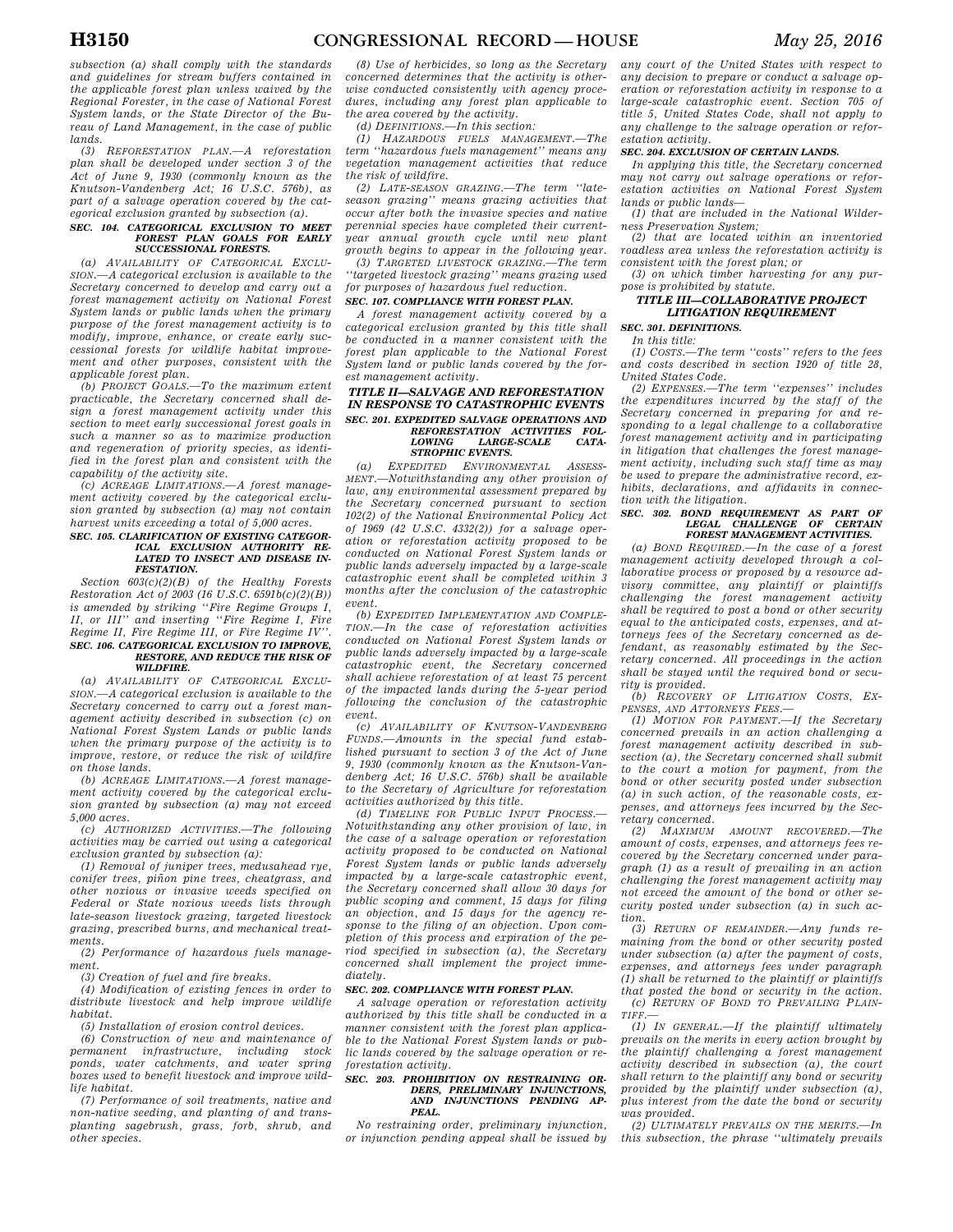*on the merits'' means, in a final enforceable judgment on the merits, a court rules in favor of the plaintiff on every cause of action in every action brought by the plaintiff challenging the forest management activity.* 

*(d) EFFECT OF SETTLEMENT.—If a challenge to a forest management activity described in subsection (a) for which a bond or other security was provided by the plaintiff under such subsection is resolved by settlement between the Secretary concerned and the plaintiff, the settlement agreement shall provide for sharing the costs, expenses, and attorneys fees incurred by the parties.* 

*(e) LIMITATION ON CERTAIN PAYMENTS.—Notwithstanding section 1304 of title 31, United States Code, no award may be made under section 2412 of title 28, United States Code, and no amounts may be obligated or expended from the Claims and Judgment Fund of the United States Treasury to pay any fees or other expenses under such sections to any plaintiff related to an action challenging a forest management activity described in subsection (a).* 

### *TITLE IV—SECURE RURAL SCHOOLS AND COMMUNITY SELF-DETERMINATION ACT AMENDMENTS*

#### *SEC. 401. USE OF RESERVED FUNDS FOR TITLE II PROJECTS ON FEDERAL LAND AND CERTAIN NON-FEDERAL LAND.*

*(a) REPEAL OF MERCHANTABLE TIMBER CON-TRACTING PILOT PROGRAM.—Section 204(e) of the Secure Rural Schools and Community Self-Determination Act of 2000 (16 U.S.C. 7124(e)) is amended by striking paragraph (3).* 

*(b) REQUIREMENTS FOR PROJECT FUNDS.—Section 204 of the Secure Rural Schools and Community Self-Determination Act of 2000 (16 U.S.C. 7124) is amended by striking subsection (f) and inserting the following new subsection: ''(f) REQUIREMENTS FOR PROJECT FUNDS.—* 

*''(1) IN GENERAL.—Subject to paragraph (2), the Secretary concerned shall ensure that at least 50 percent of the project funds reserved by a participating county under section 102(d) shall be available only for projects that—* 

*''(A) include the sale of timber or other forest products, reduce fire risks, or improve water supplies; and* 

*''(B) implement stewardship objectives that enhance forest ecosystems or restore and improve land health and water quality.* 

*''(2) APPLICABILITY.—The requirement in paragraph (1) shall apply only to project funds reserved by a participating county whose boundaries include Federal land that the Secretary concerned determines has been subject to a timber or other forest products program within 5 fiscal years before the fiscal year in which the funds are reserved.''.* 

#### *SEC. 402. RESOURCE ADVISORY COMMITTEES.*

*(a) RECOGNITION OF RESOURCE ADVISORY COMMITTEES.—Section 205(a)(4) of the Secure Rural Schools and Community Self-Determination Act of 2000 (16 U.S.C. 7125(a)(4)) is amended by striking ''2012'' each place it appears and inserting ''2020''.* 

*(b) TEMPORARY REDUCTION IN COMPOSITION OF COMMITTEES.—Section 205(d) of the Secure Rural Schools and Community Self-Determination Act of 2000 (16 U.S.C. 7125(d)) is amended— (1) in paragraph (1), by striking ''Each'' and* 

*inserting ''Except during the period specified in paragraph (6), each''; and (2) by adding at the end the following new* 

*paragraph:* 

*''(6) TEMPORARY REDUCTION IN MINIMUM NUM-BER OF MEMBERS.—* 

*''(A) TEMPORARY REDUCTION.—During the period beginning on the date of the enactment of this paragraph and ending on September 30, 2020, a resource advisory committee established under this section may be comprised of nine or more members, of which—* 

*''(i) at least three shall be representative of interests described in subparagraph (A) of paragraph (2);* 

*''(ii) at least three shall be representative of interests described in subparagraph (B) of paragraph (2); and* 

*''(iii) at least three shall be representative of interests described in subparagraph (C) of paragraph (2).* 

*''(B) ADDITIONAL REQUIREMENTS.—In appointing members of a resource advisory committee from the three categories described in paragraph (2), as provided in subparagraph (A), the Secretary concerned shall ensure balanced and broad representation in each category. In the case of a vacancy on a resource advisory committee, the vacancy shall be filled within 90 days after the date on which the vacancy occurred. Appointments to a new resource advisory committee shall be made within 90 days after the date on which the decision to form the new resource advisory committee was made.* 

*''(C) CHARTER.—A charter for a resource advisory committee with 15 members that was filed on or before the date of the enactment of this paragraph shall be considered to be filed for a resource advisory committee described in this paragraph. The charter of a resource advisory committee shall be reapproved before the expiration of the existing charter of the resource advisory committee. In the case of a new resource advisory committee, the charter of the resource advisory committee shall be approved within 90 days after the date on which the decision to form the new resource advisory committee was made.''.* 

*(c) CONFORMING CHANGE TO PROJECT AP-PROVAL REQUIREMENTS.—Section 205(e)(3) of the Secure Rural Schools and Community Self-Determination Act of 2000 (16 U.S.C. 7125(e)(3)) is amended by adding at the end the following new sentence: ''In the case of a resource advisory committee consisting of fewer than 15 members, as authorized by subsection (d)(6), a project may be proposed to the Secretary concerned upon approval by a majority of the members of the committee, including at least one member from each of the three categories described in subsection (d)(2).''.* 

*(d) EXPANDING LOCAL PARTICIPATION ON COM-MITTEES.—Section 205(d) of the Secure Rural Schools and Community Self-Determination Act of 2000 (16 U.S.C. 7125(d)) is amended—* 

*(1) in paragraph (3), by inserting before the period at the end the following: '', consistent with the requirements of paragraph (4)''; and* 

*(2) by striking paragraph (4) and inserting the following new paragraph:* 

*''(4) GEOGRAPHIC DISTRIBUTION.—The members of a resource advisory committee shall reside within the county or counties in which the committee has jurisdiction or an adjacent county.''. SEC. 403. PROGRAM FOR TITLE II SELF-SUS-TAINING RESOURCE ADVISORY COM-*

## *MITTEE PROJECTS.*

*(a) SELF-SUSTAINING RESOURCE ADVISORY COMMITTEE PROJECTS.—Title II of the Secure Rural Schools and Community Self-Determination Act of 2000 (16 U.S.C. 7121 et seq.) is amended by adding at the end the following new section:* 

## *''SEC. 209. PROGRAM FOR SELF-SUSTAINING RE-SOURCE ADVISORY COMMITTEE PROJECTS.*

*''(a) RAC PROGRAM.—The Chief of the Forest Service shall conduct a program (to be known as the 'self-sustaining resource advisory committee program' or 'RAC program') under which 10 resource advisory committees will propose projects authorized by subsection (c) to be carried out using project funds reserved by a participating county under section 102(d).* 

*''(b) SELECTION OF PARTICIPATING RESOURCE ADVISORY COMMITTEES.—The selection of resource advisory committees to participate in the RAC program is in the sole discretion of the Chief of the Forest Service, except that, consistent with section 205(d)(6), a selected resource advisory committee must have a minimum of six members.* 

 $AUTHORIZED$  *PROJECTS.*—*Notwithstanding the project purposes specified in sec-*

*tions 202(b), 203(c), and 204(a)(5), projects under the RAC program are intended to—* 

*''(1) accomplish forest management objectives or support community development; and* 

*''(2) generate receipts. ''(d) DEPOSIT AND AVAILABILITY OF REVE-*

*NUES.—Any revenue generated by a project conducted under the RAC program, including any interest accrued from the revenues, shall be—* 

*''(1) deposited in the special account in the Treasury established under section 102(d)(2)(A); and* 

*''(2) available, in such amounts as may be provided in advance in appropriation Acts, for additional projects under the RAC program.* 

*''(e) TERMINATION OF AUTHORITY.—* 

*''(1) IN GENERAL.—The authority to initiate a project under the RAC program shall terminate on September 30, 2020.* 

*''(2) DEPOSITS IN TREASURY.—Any funds available for projects under the RAC program and not obligated by September 30, 2021, shall be deposited in the Treasury of the United States.''.* 

*(b) EXCEPTION TO GENERAL RULE REGARDING TREATMENT OF RECEIPTS.—Section 403(b) of the Secure Rural Schools and Community Self-Determination Act of 2000 (16 U.S.C. 7153(b)) is amended by striking ''All revenues'' and inserting ''Except as provided in section 209, all revenues''.* 

#### *SEC. 404. ADDITIONAL AUTHORIZED USE OF RE-SERVED FUNDS FOR TITLE III COUN-TY PROJECTS.*

*Section 302(a) of the Secure Rural Schools and Community Self-Determination Act of 2000 (16 U.S.C. 7142(a)) is amended—* 

*(1) in paragraph (2)—* 

*(A) by inserting ''and law enforcement patrols'' after ''including firefighting''; and* 

*(B) by striking ''and'' at the end;* 

*(2) by redesignating paragraph (3) as paragraph (4); and* 

*(3) by inserting after paragraph (2) the following new paragraph (3):* 

*''(3) to cover training costs and equipment purchases directly related to the emergency services described in paragraph (2); and''.* 

#### *SEC. 405. TREATMENT AS SUPPLEMENTAL FUND-ING.*

*Section 102 of the Secure Rural Schools and Community Self-Determination Act of 2000 (16 U.S.C. 7112) is amended by adding at the end the following new subsection:* 

*''(f) TREATMENT AS SUPPLEMENTAL FUND-ING.—None of the funds made available to a beneficiary county or other political subdivision of a State under this Act shall be used in lieu of or to otherwise offset State funding sources for local schools, facilities, or educational pur* $posee$ "

#### *TITLE V—STEWARDSHIP END RESULT CONTRACTING*

## *SEC. 501. CANCELLATION CEILINGS FOR STEW-ARDSHIP END RESULT CON-TRACTING PROJECTS.*

*(a) CANCELLATION CEILINGS.—Section 604 of the Healthy Forests Restoration Act of 2003 (16 U.S.C. 6591c) is amended—* 

*(1) by redesignating subsections (h) and (i) as subsections (i) and (j), respectively; and* 

*(2) by inserting after subsection (g) the following new subsection (h):* 

*''(h) CANCELLATION CEILINGS.—* 

*''(1) IN GENERAL.—The Chief and the Director may obligate funds to cover any potential cancellation or termination costs for an agreement or contract under subsection (b) in stages that are economically or programmatically viable.* 

*''(2) ADVANCE NOTICE TO CONGRESS OF CAN-CELLATION CEILING IN EXCESS OF \$25 MILLION.— Not later than 30 days before entering into a multiyear agreement or contract under subsection (b) that includes a cancellation ceiling in excess of \$25 million, but does not include proposed funding for the costs of cancelling the agreement or contract up to such cancellation*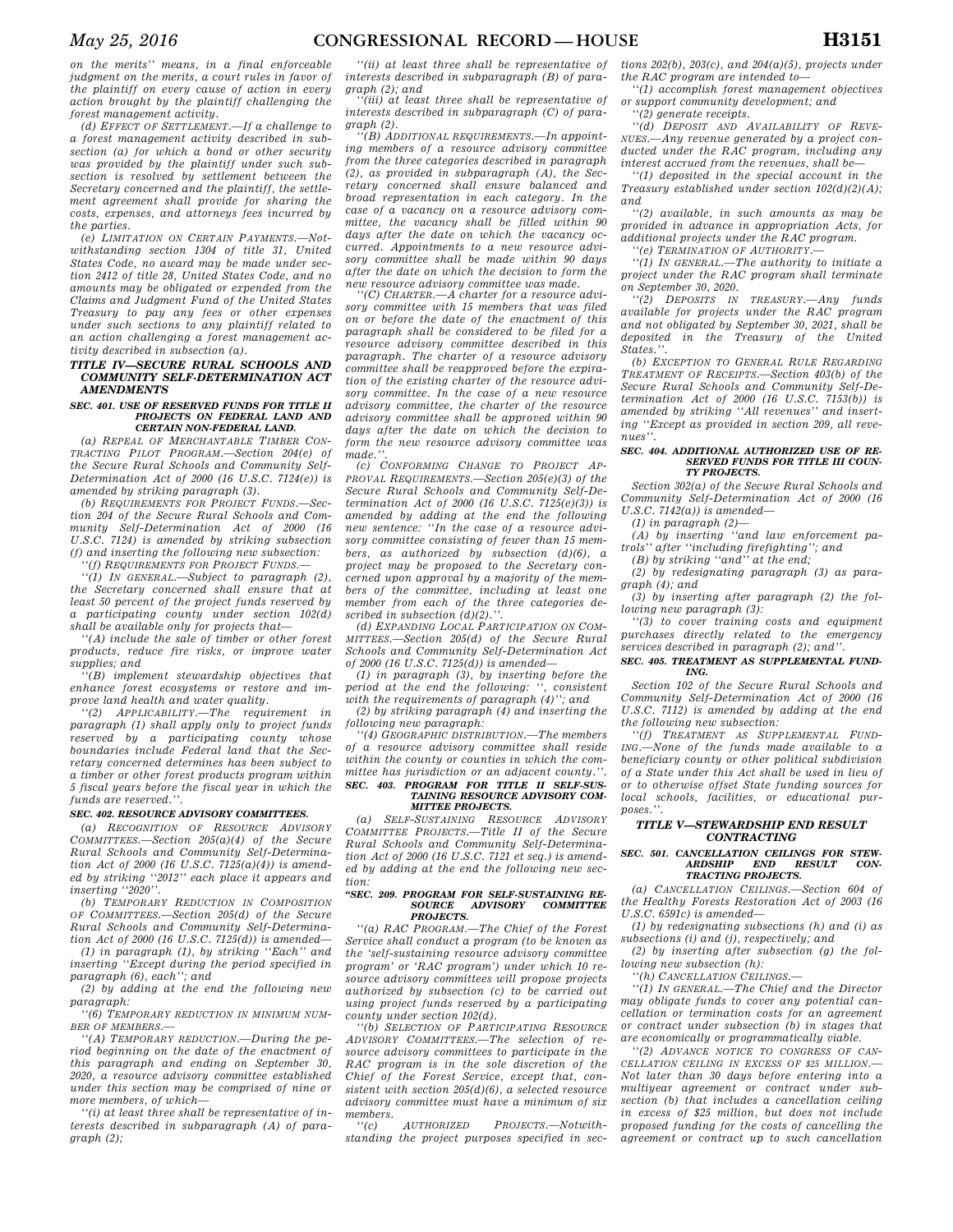*ceiling, the Chief or the Director, as the case may be, shall submit to the Committee on Energy and Natural Resources and the Committee on Agriculture, Nutrition, and Forestry of the Senate and the Committee on Natural Resources and the Committee on Agriculture of the House of Representatives a written notice that includes—* 

*''(A) the cancellation ceiling amounts proposed for each program year in the agreement or contract;* 

*''(B) the reasons why such cancellation ceiling amounts were selected;* 

*''(C) the extent to which the costs of contract cancellation are not included in the budget for the agreement or contract; and* 

*''(D) an assessment of the financial risk of not including budgeting for the costs of agreement or contract cancellation.* 

*''(3) TRANSMITTAL OF NOTICE TO OMB.—Not later than 14 days after the date on which written notice is provided under paragraph (2) with respect to an agreement or contract under subsection (b), the Chief or the Director, as the case may be, shall transmit a copy of the notice to the Director of the Office of Management and Budget.''.* 

*(b) RELATION TO OTHER LAWS.—Section 604(d)(5) of the Healthy Forests Restoration Act of 2003 (16 U.S.C. 6591c(d)(5)) is amended by striking '', the Chief may'' and inserting ''and section 2(a)(1) of the Act of July 31, 1947 (commonly known as the Materials Act of 1947; 30 U.S.C. 602(a)(1)), the Chief and the Director may''.* 

#### *SEC. 502. EXCESS OFFSET VALUE.*

*Section 604(g)(2) of the Healthy Forests Restoration Act of 2003 (16 U.S.C. 6591c(g)(2)) is amended by striking subparagraphs (A) and (B) and inserting the following new subparagraphs: ''(A) use the excess to satisfy any outstanding* 

*liabilities for cancelled agreements or contracts; or* 

*''(B) if there are no outstanding liabilities under subparagraph (A), apply the excess to other authorized stewardship projects.''.* 

## *SEC. 503. PAYMENT OF PORTION OF STEWARD-SHIP PROJECT REVENUES TO COUN-TY IN WHICH STEWARDSHIP PROJECT OCCURS.*

*Section 604(e) of the Healthy Forests Restoration Act of 2003 (16 U.S.C. 6591c(e)) is amended—* 

*(1) in paragraph (2)(B), by inserting ''subject to paragraph (3)(A),'' before ''shall''; and* 

*(2) in paragraph (3)(A), by striking ''services received by the Chief or the Director'' and all that follows through the period at the end and inserting the following: ''services and in-kind resources received by the Chief or the Director under a stewardship contract project conducted under this section shall not be considered monies received from the National Forest System or the public lands, but any payments made by the contractor to the Chief or Director under the project shall be considered monies received from the National Forest System or the public lands.''.* 

#### *SEC. 504. SUBMISSION OF EXISTING ANNUAL RE-PORT.*

*Subsection (j) of section 604 of the Healthy Forests Restoration Act of 2003 (16 U.S.C. 6591c), as redesignated by section 501(a)(1), is amended by striking ''report to the Committee on Agriculture, Nutrition, and Forestry of the Senate and the Committee on Agriculture of the House of Representatives'' and inserting ''submit to the congressional committees specified in subsection (h)(2) a report''.* 

#### *SEC. 505. FIRE LIABILITY PROVISION.*

*Section 604(d) of the Healthy Forests Restoration Act of 2003 (16 U.S.C. 6591c(d)) is amended by adding at the end the following new paragraph:* 

*''(8) MODIFICATION.—Upon the request of the contractor, a contract or agreement under this section awarded before February 7, 2014, shall* 

*be modified by the Chief or Director to include the fire liability provisions described in paragraph*  $(7)$ .'

#### *TITLE VI—ADDITIONAL FUNDING SOURCES FOR FOREST MANAGEMENT ACTIVITIES*

### *SEC. 601. DEFINITIONS.*

*In this title:* 

*(1) ELIGIBLE ENTITY.—The term ''eligible entity'' means—* 

*(A) a State or political subdivision of a State containing National Forest System lands or public lands;* 

*(B) a publicly chartered utility serving one or more States or a political subdivision thereof;* 

*(C) a rural electric company; and* 

*(D) any other entity determined by the Secretary concerned to be appropriate for participation in the Fund.* 

*(2) FUND.—The term ''Fund'' means the State-Supported Forest Management Fund established by section 603.* 

## *SEC. 602. AVAILABILITY OF STEWARDSHIP PROJECT REVENUES AND COLLABO-RATIVE FOREST LANDSCAPE RES-TORATION FUND TO COVER FOREST MANAGEMENT ACTIVITY PLANNING COSTS.*

*(a) AVAILABILITY OF STEWARDSHIP PROJECT REVENUES.—Section 604(e)(2)(B) of the Healthy Forests Restoration Act of 2003 (16 U.S.C. 6591c(e)(2)(B)), as amended by section 503, is further amended by striking ''appropriation at the project site from which the monies are collected or at another project site.'' and inserting the following: ''appropriation—* 

*''(i) at the project site from which the monies are collected or at another project site; and* 

*''(ii) to cover not more than 25 percent of the cost of planning additional stewardship contracting projects.''.* 

*(b) AVAILABILITY OF COLLABORATIVE FOREST LANDSCAPE RESTORATION FUND.—Section 4003(f)(1) of the Omnibus Public Land Management Act of 2009 (16 U.S.C. 7303(f)(1)) is amended by striking ''carrying out and'' and inserting ''planning, carrying out, and''.* 

#### *SEC. 603. STATE-SUPPORTED PLANNING OF FOR-EST MANAGEMENT ACTIVITIES.*

*(a) STATE-SUPPORTED FOREST MANAGEMENT FUND.—There is established in the Treasury of the United States a fund, to be known as the ''State-Supported Forest Management Fund'', to cover the cost of planning (especially related to compliance with section 102(2) of the National Environmental Policy Act of 1969 (42 U.S.C. 4332(2))), carrying out, and monitoring certain forest management activities on National Forest System lands or public lands.* 

*(b) CONTENTS.—The State-Supported Forest Management Fund shall consist of such amounts as may be—* 

*(1) contributed by an eligible entity for deposit in the Fund;* 

*(2) appropriated to the Fund; or* 

*(3) generated by forest management activities carried out using amounts in the Fund.* 

*(c) GEOGRAPHICAL AND USE LIMITATIONS.—In making a contribution under subsection (b)(1), an eligible entity may—* 

*(1) specify the National Forest System lands or public lands for which the contribution may be expended; and* 

*(2) limit the types of forest management activities for which the contribution may be expended.* 

*(d) AUTHORIZED FOREST MANAGEMENT ACTIVI-TIES.—In such amounts as may be provided in advance in appropriation Acts, the Secretary concerned may use the Fund to plan, carry out, and monitor a forest management activity that—* 

*(1) is developed through a collaborative process;* 

*(2) is proposed by a resource advisory committee; or* 

*(3) is covered by a community wildfire protection plan.* 

*(e) IMPLEMENTATION METHODS.—A forest management activity carried out using amounts in the Fund may be carried out using a contract or agreement under section 604 of the Healthy Forests Restoration Act of 2003 (16 U.S.C. 6591c), the good neighbor authority provided by section 8206 of the Agricultural Act of 2014 (16 U.S.C. 2113a), a contract under section 14 of the National Forest Management Act of 1976 (16 U.S.C. 472a), or other authority available to the Secretary concerned, but revenues generated by the forest management activity shall be used to reimburse the Fund for planning costs covered using amounts in the Fund.* 

*(f) RELATION TO OTHER LAWS.—* 

*(1) REVENUE SHARING.—Subject to subsection (e), revenues generated by a forest management activity carried out using amounts from the Fund shall be considered monies received from the National Forest System.* 

*(2) KNUTSON-VANDERBERG ACT.—The Act of June 9, 1930 (commonly known as the Knutson-Vanderberg Act; 16 U.S.C. 576 et seq.), shall apply to any forest management activity carried out using amounts in the Fund.* 

*(g) TERMINATION OF FUND.—* 

*(1) TERMINATION.—The Fund shall terminate 10 years after the date of the enactment of this Act.* 

*(2) EFFECT OF TERMINATION.—Upon the termination of the Fund pursuant to paragraph (1) or pursuant to any other provision of law, unobligated contributions remaining in the Fund shall be returned to the eligible entity that made the contribution.* 

## *TITLE VII—TRIBAL FORESTRY PARTICIPATION AND PROTECTION*

## *SEC. 701. PROTECTION OF TRIBAL FOREST AS-SETS THROUGH USE OF STEWARD-SHIP END RESULT CONTRACTING AND OTHER AUTHORITIES.*

*(a) PROMPT CONSIDERATION OF TRIBAL RE-QUESTS.—Section 2(b) of the Tribal Forest Protection Act of 2004 (25 U.S.C. 3115a(b)) is amended—* 

*(1) in paragraph (1), by striking ''Not later than 120 days after the date on which an Indian tribe submits to the Secretary'' and inserting ''In response to the submission by an Indian tribe of''; and* 

*(2) by adding at the end the following new paragraph:* 

*''(4) TIME PERIODS FOR CONSIDERATION.—* 

*''(A) INITIAL RESPONSE.—Not later than 120 days after the date on which the Secretary receives a tribal request under paragraph (1), the Secretary shall provide an initial response to the Indian tribe regarding—* 

*''(i) whether the request may meet the selection criteria described in subsection (c); and* 

*''(ii) the likelihood of the Secretary entering into an agreement or contract with the Indian tribe under paragraph (2) for activities described in paragraph (3).* 

*''(B) NOTICE OF DENIAL.—Notice under subsection (d) of the denial of a tribal request under paragraph (1) shall be provided not later than 1 year after the date on which the Secretary received the request.* 

*''(C) COMPLETION.—Not later than 2 years after the date on which the Secretary receives a tribal request under paragraph (1), other than a tribal request denied under subsection (d), the Secretary shall—* 

*''(i) complete all environmental reviews necessary in connection with the agreement or contract and proposed activities under the agreement or contract; and* 

*''(ii) enter into the agreement or contract with the Indian tribe under paragraph (2).''.* 

*(b) CONFORMING AND TECHNICAL AMEND-MENTS.—Section 2 of the Tribal Forest Protection Act of 2004 (25 U.S.C. 3115a) is amended—* 

*(1) in subsections (b)(1) and (f)(1), by striking ''section 347 of the Department of the Interior and Related Agencies Appropriations Act, 1999 (16 U.S.C. 2104 note; Public Law 105–277) (as*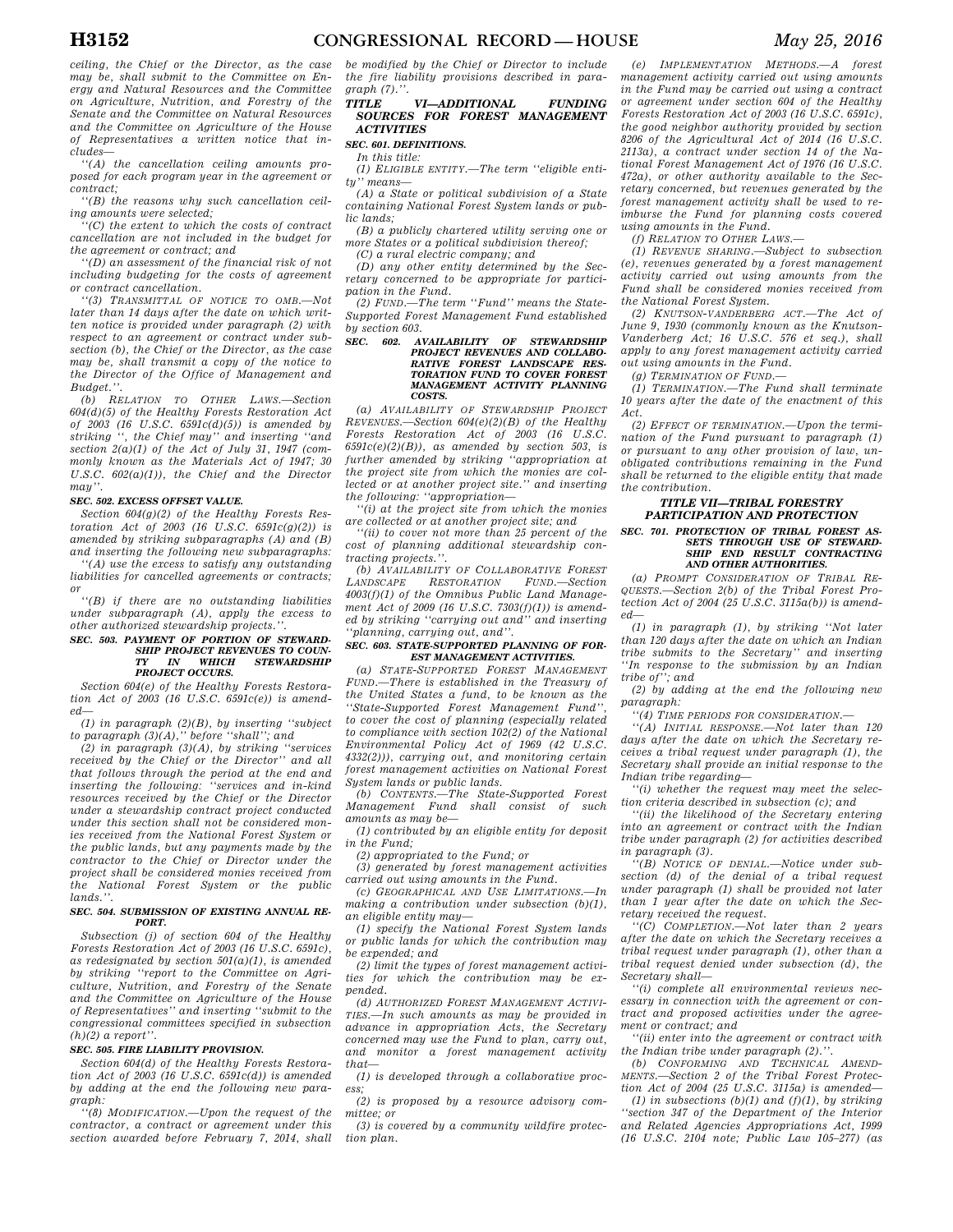*(2) in subsection (d), by striking ''subsection (b)(1), the Secretary may'' and inserting ''paragraphs (1) and (4)(B) of subsection (b), the Secretary shall''.* 

#### *SEC. 702. MANAGEMENT OF INDIAN FOREST LAND AUTHORIZED TO INCLUDE RELATED NATIONAL FOREST SYSTEM LANDS AND PUBLIC LANDS.*

*Section 305 of the National Indian Forest Resources Management Act (25 U.S.C. 3104) is amended by adding at the end the following new subsection:* 

*''(c) INCLUSION OF CERTAIN NATIONAL FOREST SYSTEM LAND AND PUBLIC LAND.—* 

*''(1) AUTHORITY.—At the request of an Indian tribe, the Secretary concerned may treat Federal forest land as Indian forest land for purposes of planning and conducting forest land management activities under this section if the Federal forest land is located within, or mostly within, a geographic area that presents a feature or involves circumstances principally relevant to that Indian tribe, such as Federal forest land ceded to the United States by treaty, Federal forest land within the boundaries of a current or former reservation, or Federal forest land adjudicated to be tribal homelands.* 

*''(2) REQUIREMENTS.—As part of the agreement to treat Federal forest land as Indian forest land under paragraph (1), the Secretary concerned and the Indian tribe making the request shall—* 

*''(A) provide for continued public access applicable to the Federal forest land prior to the agreement, except that the Secretary concerned may limit or prohibit such access as needed;* 

*''(B) continue sharing revenue generated by the Federal forest land with State and local governments either—* 

*''(i) on the terms applicable to the Federal forest land prior to the agreement, including, where applicable, 25-percent payments or 50 percent payments; or* 

*''(ii) at the option of the Indian tribe, on terms agreed upon by the Indian tribe, the Secretary concerned, and State and county governments participating in a revenue sharing agreement for the Federal forest land;* 

*''(C) comply with applicable prohibitions on the export of unprocessed logs harvested from the Federal forest land;* 

*''(D) recognize all right-of-way agreements in place on Federal forest land prior to commencement of tribal management activities; and* 

*''(E) ensure that all commercial timber removed from the Federal forest land is sold on a competitive bid basis.* 

*''(3) LIMITATION.—Treating Federal forest land as Indian forest land for purposes of planning and conducting management activities pursuant to paragraph (1) shall not be construed to designate the Federal forest land as Indian forest lands for any other purpose.* 

*''(4) DEFINITIONS.—In this subsection:* 

*''(A) FEDERAL FOREST LAND.—The term 'Federal forest land' means—* 

*''(i) National Forest System lands; and* 

*''(ii) public lands (as defined in section 103(e) of the Federal Land Policy and Management Act of 1976 (43 U.S.C. 1702(e))), including Coos Bay Wagon Road Grant lands reconveyed to the United States pursuant to the first section of the Act of February 26, 1919 (40 Stat. 1179), and Oregon and California Railroad Grant lands.* 

*''(B) SECRETARY CONCERNED.—The term 'Secretary concerned' means—* 

*''(i) the Secretary of Agriculture, with respect to the Federal forest land referred to in subparagraph (A)(i); and* 

*''(ii) the Secretary of the Interior, with respect to the Federal forest land referred to in subparagraph (A)(ii).''.* 

## *SEC. 703. TRIBAL FOREST MANAGEMENT DEM-ONSTRATION PROJECT.*

*The Secretary of the Interior and the Secretary of Agriculture may carry out demonstration projects by which federally recognized Indian tribes or tribal organizations may contract to perform administrative, management, and other functions of programs of the Tribal Forest Protection Act of 2004 (25 U.S.C. 3115a et seq.) through contracts entered into under the Indian Self-Determination and Education Assistance Act (25 U.S.C. 450 et seq.).* 

## *TITLE VIII—MISCELLANEOUS FOREST MANAGEMENT PROVISIONS*

#### *SEC. 801. BALANCING SHORT- AND LONG-TERM EFFECTS OF FOREST MANAGEMENT ACTIVITIES IN CONSIDERING IN-JUNCTIVE RELIEF.*

*As part of its weighing the equities while considering any request for an injunction that applies to any agency action as part of a forest management activity under titles I through VIII, the court reviewing the agency action shall balance the impact to the ecosystem likely affected by the forest management activity of— (1) the short- and long-term effects of under-*

*taking the agency action; against* 

*(2) the short- and long-term effects of not undertaking the action.* 

#### *SEC. 802. CONDITIONS ON FOREST SERVICE ROAD DECOMMISSIONING.*

*(a) CONSULTATION WITH AFFECTED COUNTY.— Whenever any Forest Service defined maintenance level one- or two-system road within a designated high fire prone area of a unit of the National Forest System is considered for decommissioning, the Forest Supervisor of that unit of the National Forest System shall—* 

*(1) consult with the government of the county containing the road regarding the merits and possible consequences of decommissioning the road; and* 

*(2) solicit possible alternatives to decommissioning the road.* 

*(b) REGIONAL FORESTER APPROVAL.—A Forest Service road described in subsection (a) may not be decommissioned without the advance approval of the Regional Forester.* 

#### *SEC. 803. PROHIBITION ON APPLICATION OF EASTSIDE SCREENS REQUIREMENTS*  **NATIONAL FOREST SYSTEM** *LANDS.*

*On and after the date of the enactment of this Act, the Secretary of Agriculture may not apply to National Forest System lands any of the amendments to forest plans adopted in the Decision Notice for the Revised Continuation of Interim Management Direction Establishing Riparian, Ecosystem and Wildlife Standards for Timber Sales (commonly known as the Eastside Screens requirements), including all preceding or associated versions of these amendments.* 

# *SEC. 804. USE OF SITE-SPECIFIC FOREST PLAN AMENDMENTS FOR CERTAIN PROJECTS AND ACTIVITIES.*

*If the Secretary concerned determines that, in order to conduct a project or carry out an activity implementing a forest plan, an amendment to the forest plan is required, the Secretary concerned shall execute such amendment as a nonsignificant plan amendment through the record of decision or decision notice for the project or activity.* 

## *SEC. 805. KNUTSON-VANDENBERG ACT MODIFICA-TIONS.*

*(a) DEPOSITS OF FUNDS FROM NATIONAL FOR-EST TIMBER PURCHASERS REQUIRED.—Section 3(a) of the Act of June 9, 1930 (commonly known as the Knutson-Vandenberg Act; 16 U.S.C. 576b(a)), is amended by striking ''The Secretary'' and all that follows through ''any purchaser'' and inserting the following: ''The Secretary of Agriculture shall require each purchaser''.* 

*(b) CONDITIONS ON USE OF DEPOSITS.—Section 3 of the Act of June 9, 1930 (commonly known as the Knutson-Vandenberg Act; 16 U.S.C. 576b), is amended—* 

*(1) by striking ''Such deposits'' and inserting the following:* 

*''(b) Amounts deposited under subsection (a)''; (2) by redesignating subsection (c) as subsection (d); and* 

*(3) by inserting before subsection (d), as so redesignated, the following new subsection (c):* 

*''(c)(1) Amounts in the special fund established pursuant to this section—* 

*''(A) shall be used exclusively to implement activities authorized by subsection (a); and* 

*''(B) may be used anywhere within the Forest Service Region from which the original deposits were collected.* 

*''(2) The Secretary of Agriculture may not deduct overhead costs from the funds collected under subsection (a), except as needed to fund personnel of the responsible Ranger District for the planning and implementation of the activities authorized by subsection (a).''.* 

# *SEC. 806. EXCLUSION OF CERTAIN NATIONAL FOREST SYSTEM LANDS AND PUBLIC LANDS.*

*Unless specifically provided by a provision of titles I through VIII, the authorities provided by such titles do not apply with respect to any National Forest System lands or public lands—* 

*(1) that are included in the National Wilderness Preservation System;* 

*(2) that are located within an inventoried roadless area unless the forest management activity to be carried out under such authority is consistent with the forest plan applicable to the area; or* 

*(3) on which timber harvesting for any purpose is prohibited by statute.* 

#### *SEC. 807. APPLICATION OF NORTHWEST FOREST PLAN SURVEY AND MANAGE MITIGA-TION MEASURE STANDARD AND GUIDELINES.*

*The Northwest Forest Plan Survey and Manage Mitigation Measure Standard and Guidelines shall not apply to any National Forest System lands or public lands.* 

#### *SEC. 808. MANAGEMENT OF BUREAU OF LAND MANAGEMENT LANDS IN WESTERN OREGON.*

*(a) GENERAL RULE.—All of the public land managed by the Bureau of Land Management in the Salem District, Eugene District, Roseburg District, Coos Bay District, Medford District, and the Klamath Resource Area of the Lakeview District in the State of Oregon shall hereafter be managed pursuant to title I of the of the Act of August 28, 1937 (43 U.S.C. 1181a through 1181e). Except as provided in subsection (b), all of the revenue produced from such land shall be deposited in the Treasury of the United States in the Oregon and California land-grant fund and be subject to the provisions of title II of the Act of August 28, 1937 (43 U.S.C. 1181f).* 

*(b) CERTAIN LANDS EXCLUDED.—Subsection (a) does not apply to any revenue that is required to be deposited in the Coos Bay Wagon Road grant fund pursuant to sections 1 through 4 of the Act of May 24, 1939 (43 U.S.C. 1181f–1 through f–4).* 

## *SEC. 809. BUREAU OF LAND MANAGEMENT RE-SOURCE MANAGEMENT PLANS.*

*(a) ADDITIONAL ANALYSIS AND ALTER-NATIVES.—To develop a full range of reasonable alternatives as required by the National Environmental Policy Act of 1969, the Secretary of the Interior shall develop and consider in detail a reference analysis and two additional alternatives as part of the revisions of the resource management plans for the Bureau of Land Management's Salem, Eugene, Coos Bay, Roseburg, and Medford Districts and the Klamath Resource Area of the Lakeview District.* 

*(b) REFERENCE ANALYSIS.—The reference analysis required by subsection (a) shall measure and assume the harvest of the annual growth net of natural mortality for all forested land in the planning area in order to determine the maximum sustained yield capacity of the forested land base and to establish a baseline by which the Secretary of the Interior shall measure incremental effects on the sustained yield*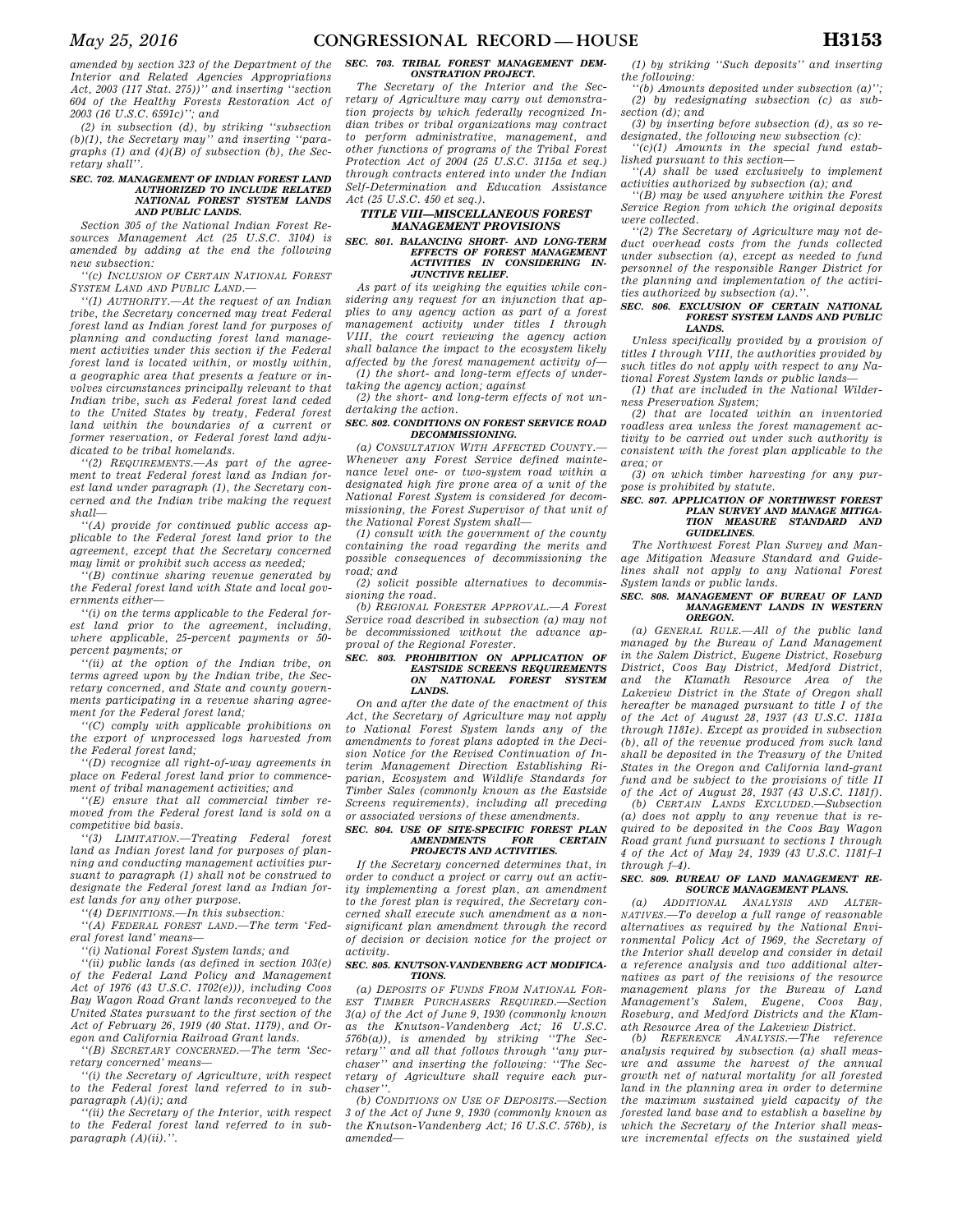*capacity and environmental impacts from management prescriptions in all other alternatives.* 

*(c) ADDITIONAL ALTERNATIVES.— (1) CARBON SEQUESTRATION ALTERNATIVE.— The Secretary of the Interior shall develop and consider an additional alternative with the goal of maximizing the total carbon benefits from forest storage and wood product storage. To the extent practicable, the analysis shall consider—* 

*(A) the future risks to forest carbon from wildfires, insects, and disease;* 

*(B) the amount of carbon stored in products or in landfills;* 

*(C) the life cycle benefits of harvested wood products compared to non-renewable products; and* 

*(D) the energy produced from wood residues. (2) SUSTAINED YIELD ALTERNATIVE.—The Secretary of the Interior shall develop and consider an additional alternative that produces the greater of 500 million board feet or the annual net growth on the acres classified as timberland, excluding any congressionally reserved areas. The projected harvest levels, as nearly as practicable, shall be distributed among the Districts referred to in subsection (a) in the same proportion as the maximum yield capacity of each such District bears to maximum yield capacity of the planning area as a whole.* 

*(d) ADDITIONAL ANALYSIS AND PUBLIC PAR-TICIPATION.—The Secretary of the Interior shall publish the reference analysis and additional alternatives and analyze their environmental and economic consequences in a supplemental draft environmental impact statement. The draft environmental impact statement and supplemental draft environmental impact statement shall be made available for public comment for a period of not less than 180 days. The Secretary shall respond to any comments received before making a final decision between all alternatives.* 

*(e) RULE OF CONSTRUCTION.—Nothing in this section shall affect the obligation of the Secretary of the Interior to manage the timberlands as required by the Act of August 28, 1937 (50 Stat. 874; 43 U.S.C. 1181a–1181j).* 

#### *SEC. 810. LANDSCAPE-SCALE FOREST RESTORA-TION PROJECT.*

*The Secretary of Agriculture shall develop and implement at least one landscape-scale forest restoration project that includes, as a defined purpose of the project, the generation of material that will be used to promote advanced wood products. The project shall be developed through a collaborative process.* 

## *TITLE IX—MAJOR DISASTER FOR WILDFIRE ON FEDERAL LAND*

*SEC. 901. WILDFIRE ON FEDERAL LANDS.* 

*Section 102(2) of the Robert T. Stafford Disaster Relief and Emergency Assistance Act (42 U.S.C. 5122(2)) is amended—* 

*(1) by striking ''(2)'' and all that follows through ''means'' and inserting the following: ''(2) MAJOR DISASTER.—* 

*''(A) MAJOR DISASTER.—The term 'major disaster' means''; and* 

*(2) by adding at the end the following:* 

*''(B) MAJOR DISASTER FOR WILDFIRE ON FED-ERAL LANDS.—The term 'major disaster for wildfire on Federal lands' means any wildfire or wildfires, which in the determination of the President under section 802 warrants assistance under section 803 to supplement the efforts and resources of the Department of the Interior or the Department of Agriculture— ''(i) on Federal lands; or* 

*''(ii) on non-Federal lands pursuant to a fire protection agreement or cooperative agreement.''.* 

## *SEC. 902. DECLARATION OF A MAJOR DISASTER*

*FOR WILDFIRE ON FEDERAL LANDS. The Robert T. Stafford Disaster Relief and Emergency Assistance Act (42 U.S.C. 5170 et seq.) is amended by adding at the end the following:* 

## *''TITLE VIII—MAJOR DISASTER FOR WILDFIRE ON FEDERAL LAND*

*''SEC. 801. DEFINITIONS. ''As used in this title—* 

*''(1) FEDERAL LAND.—The term 'Federal land' means— ''(A) any land under the jurisdiction of the* 

*Department of the Interior; and ''(B) any land under the jurisdiction of the* 

*United States Forest Service. ''(2) FEDERAL LAND MANAGEMENT AGENCIES.—* 

*The term 'Federal land management agencies' means—* 

*''(A) the Bureau of Land Management;* 

*''(B) the National Park Service;* 

*''(C) the Bureau of Indian Affairs; ''(D) the United States Fish and Wildlife Serv-*

*ice; and* 

*''(E) the United States Forest Service.* 

*''(3) WILDFIRE SUPPRESSION OPERATIONS.—The term 'wildfire suppression operations' means the emergency and unpredictable aspects of wildland firefighting, including support, response, emergency stabilization activities, and other emergency management activities of wildland firefighting on Federal lands (or on non-Federal lands pursuant to a fire protection agreement or cooperative agreement) by the Federal land management agencies covered by the wildfire suppression subactivity of the Wildland Fire Management account or the FLAME Wildfire Suppression Reserve Fund account of the Federal land management agencies.* 

## *''SEC. 802. PROCEDURE FOR DECLARATION OF A MAJOR DISASTER FOR WILDFIRE ON FEDERAL LANDS.*

*''(a) IN GENERAL.—The Secretary of the Interior or the Secretary of Agriculture may submit a request to the President consistent with the requirements of this title for a declaration by the President that a major disaster for wildfire on Federal lands exists.* 

*''(b) REQUIREMENTS.—A request for a declaration by the President that a major disaster for wildfire on Federal lands exists shall—* 

*''(1) be made in writing by the respective Secretary;* 

*''(2) certify that the amount appropriated in the current fiscal year for wildfire suppression operations of the Federal land management agencies under the jurisdiction of the respective Secretary, net of any concurrently enacted rescissions of wildfire suppression funds, increases the total unobligated balance of amounts available for wildfire suppression by an amount equal to or greater than the average total costs incurred by the Federal land management agencies per year for wildfire suppression operations, including the suppression costs in excess of appropriated amounts, over the previous ten fiscal years;* 

*''(3) certify that the amount available for wildfire suppression operations of the Federal land management agencies under the jurisdiction of the respective Secretary will be obligated not later than 30 days after such Secretary notifies the President that wildfire suppression funds will be exhausted to fund ongoing and anticipated wildfire suppression operations related to the wildfire on which the request for the declaration of a major disaster for wildfire on Federal lands pursuant to this title is based; and* 

*''(4) specify the amount required in the current fiscal year to fund wildfire suppression operations related to the wildfire on which the request for the declaration of a major disaster for wildfire on Federal lands pursuant to this title is based.* 

*''(c) DECLARATION.—Based on the request of the respective Secretary under this title, the President may declare that a major disaster for wildfire on Federal lands exists.* 

#### *''SEC. 803. WILDFIRE ON FEDERAL LANDS ASSIST-ANCE.*

*''(a) IN GENERAL.—In a major disaster for wildfire on Federal lands, the President may transfer funds, only from the account established pursuant to subsection (b), to the Secretary of the Interior or the Secretary of Agriculture to conduct wildfire suppression operations on Federal lands (and non-Federal lands*  *pursuant to a fire protection agreement or cooperative agreement).* 

*''(b) WILDFIRE SUPPRESSION OPERATIONS AC-COUNT.—The President shall establish a specific account for the assistance available pursuant to a declaration under section 802. Such account may only be used to fund assistance pursuant to this title.* 

*''(c) LIMITATION.—* 

*''(1) LIMITATION OF TRANSFER.—The assistance available pursuant to a declaration under section 802 is limited to the transfer of the amount requested pursuant to section 802(b)(4). The assistance available for transfer shall not exceed the amount contained in the wildfire suppression operations account established pursuant to subsection (b).* 

*''(2) TRANSFER OF FUNDS.—Funds under this section shall be transferred from the wildfire suppression operations account to the wildfire suppression subactivity of the Wildland Fire Management Account.* 

*''(d) PROHIBITION OF OTHER TRANSFERS.—Except as provided in this section, no funds may be transferred to or from the account established pursuant to subsection (b) to or from any other fund or account.* 

*''(e) REIMBURSEMENT FOR WILDFIRE SUPPRES-SION OPERATIONS ON NON-FEDERAL LAND.—If amounts transferred under subsection (c) are used to conduct wildfire suppression operations on non-Federal land, the respective Secretary shall—* 

*''(1) secure reimbursement for the cost of such wildfire suppression operations conducted on the non-Federal land; and* 

*''(2) transfer the amounts received as reimbursement to the wildfire suppression operations account established pursuant to subsection (b).* 

*''(f) ANNUAL ACCOUNTING AND REPORTING RE-QUIREMENTS.—Not later than 90 days after the end of each fiscal year for which assistance is received pursuant to this section, the respective Secretary shall submit to the Committees on Agriculture, Appropriations, the Budget, Natural Resources, and Transportation and Infrastructure of the House of Representatives and the Committees on Agriculture, Nutrition, and Forestry, Appropriations, the Budget, Energy and Natural Resources, Homeland Security and Governmental Affairs, and Indian Affairs of the Senate, and make available to the public, a report that includes the following:* 

*''(1) The risk-based factors that influenced management decisions regarding wildfire suppression operations of the Federal land management agencies under the jurisdiction of the Secretary concerned.* 

*''(2) Specific discussion of a statistically significant sample of large fires, in which each fire is analyzed for cost drivers, effectiveness of risk management techniques, resulting positive or negative impacts of fire on the landscape, impact of investments in preparedness, suggested corrective actions, and such other factors as the respective Secretary considers appropriate.* 

*''(3) Total expenditures for wildfire suppression operations of the Federal land management agencies under the jurisdiction of the respective Secretary, broken out by fire sizes, cost, regional location, and such other factors as the such Secretary considers appropriate.* 

*''(4) Lessons learned.* 

*''(5) Such other matters as the respective Secretary considers appropriate.* 

*''(g) SAVINGS PROVISION.—Nothing in this title shall limit the Secretary of the Interior, the Secretary of Agriculture, Indian tribe, or a State from receiving assistance through a declaration made by the President under this Act when the criteria for such declaration have been met.''.* 

## *SEC. 903. PROHIBITION ON TRANSFERS.*

*No funds may be transferred to or from the Federal land management agencies' wildfire suppression operations accounts referred to in section 801(3) of the Robert T. Stafford Disaster Relief and Emergency Assistance Act to or from*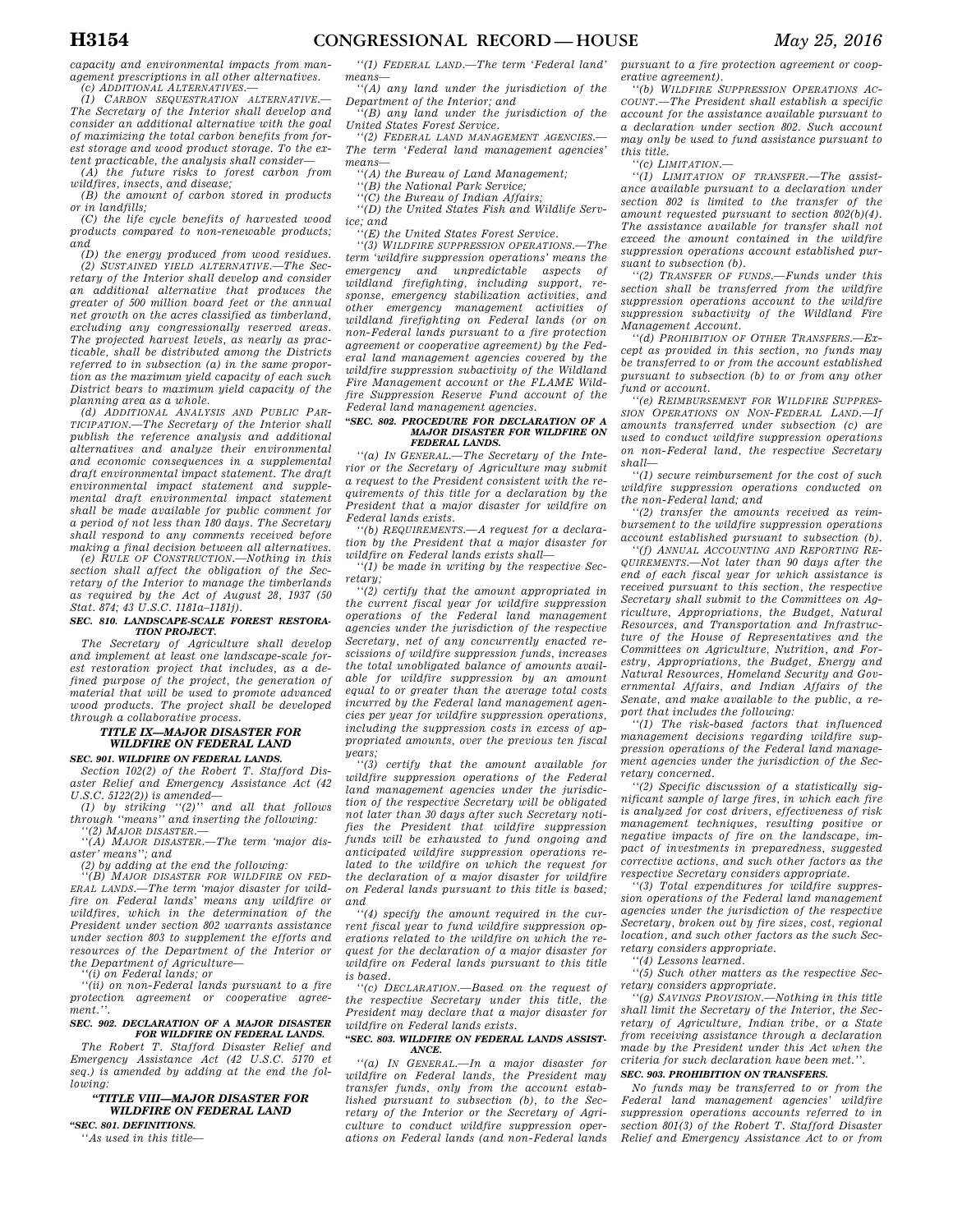*any account or subactivity of the Federal land management agencies, as defined in section 801(2) of such Act, that is not used to cover the cost of wildfire suppression operations.* 

## *DIVISION C—NATURAL RESOURCES TITLE I—WESTERN WATER AND AMERICAN FOOD SECURITY ACT*

*SEC. 1001. SHORT TITLE.* 

*This title may be cited as the ''Western Water and American Food Security Act of 2015''. SEC. 1002. FINDINGS.* 

*Congress finds as follows: (1) As established in the Proclamation of a State of Emergency issued by the Governor of the State on January 17, 2014, the State is experiencing record dry conditions.* 

*(2) Extremely dry conditions have persisted in the State since 2012, and the drought conditions are likely to persist into the future.* 

*(3) The water supplies of the State are at record-low levels, as indicated by the fact that all major Central Valley Project reservoir levels were at 20–35 percent of capacity as of September 25, 2014.* 

*(4) The lack of precipitation has been a significant contributing factor to the 6,091 fires experienced in the State as of September 15, 2014, and which covered nearly 400,000 acres.* 

*(5) According to a study released by the University of California, Davis in July 2014, the drought has led to the fallowing of 428,000 acres of farmland, loss of \$810 million in crop revenue, loss of \$203 million in dairy and other livestock value, and increased groundwater pumping costs by \$454 million. The statewide economic costs are estimated to be \$2.2 billion, with over 17,000 seasonal and part-time agricultural jobs lost.* 

*(6) CVPIA Level II water deliveries to refuges have also been reduced by 25 percent in the north of Delta region, and by 35 percent in the south of Delta region.* 

*(7) Only one-sixth of the usual acres of rice fields are being flooded this fall, which leads to a significant decline in habitat for migratory birds and an increased risk of disease at the remaining wetlands due to overcrowding of such birds.* 

*(8) The drought of 2013 through 2014 constitutes a serious emergency that poses immediate and severe risks to human life and safety and to the environment throughout the State.* 

*(9) The serious emergency described in paragraph (4) requires—* 

*(A) immediate and credible action that respects the complexity of the water system of the State and the importance of the water system to the entire State; and* 

*(B) policies that do not pit stakeholders against one another, which history shows only leads to costly litigation that benefits no one and prevents any real solutions.* 

*(10) Data on the difference between water demand and reliable water supplies for various regions of California south of the Delta, including the San Joaquin Valley, indicate there is a significant annual gap between reliable water supplies to meet agricultural, municipal and industrial, groundwater, and refuges water needs within the Delta Division, San Luis Unit and Friant Division of the Central Valley Project and the State Water Project south of the Sacramento-San Joaquin River Delta and the demands of those areas. This gap varies depending on the methodology of the analysis performed, but can be represented in the following ways:* 

*(A) For Central Valley Project South-of-Delta water service contractors, if it is assumed that a water supply deficit is the difference in the amount of water available for allocation versus the maximum contract quantity, then the water supply deficits that have developed from 1992 to 2014 as a result of legislative and regulatory changes besides natural variations in hydrology during this timeframe range between 720,000 and 1,100,000 acre-feet.* 

*(B) For Central Valley Project and State Water Project water service contractors south of* 

*the Delta and north of the Tehachapi mountain range, if it is assumed that a water supply deficit is the difference between reliable water supplies, including maximum water contract deliveries, safe yield of groundwater, safe yield of local and surface supplies and long-term contracted water transfers, and water demands, including water demands from agriculture, municipal and industrial and refuge contractors, then the water supply deficit ranges between approximately 2,500,000 to 2,700,000 acre-feet.* 

*(11) Data of pumping activities at the Central Valley Project and State Water Project delta pumps identifies that, on average from Water Year 2009 to Water Year 2014, take of Delta smelt is 80 percent less than allowable take levels under the biological opinion issued December 15, 2008.* 

*(12) Data of field sampling activities of the Interagency Ecological Program located in the Sacramento-San Joaquin Estuary identifies that, on average from 2005 to 2013, the program ''takes'' 3,500 delta smelt during annual surveys with an authorized ''take'' level of 33,480 delta smelt annually—according to the biological opinion issued December 9, 1997.* 

*(13) In 2015, better information exists than was known in 2008 concerning conditions and operations that may or may not lead to high salvage events that jeopardize the fish populations, and what alternative management actions can be taken to avoid jeopardy.* 

*(14) Alternative management strategies, removing non-native species, enhancing habitat, monitoring fish movement and location in realtime, and improving water quality in the Delta can contribute significantly to protecting and recovering these endangered fish species, and at potentially lower costs to water supplies.* 

*(15) Resolution of fundamental policy questions concerning the extent to which application of the Endangered Species Act of 1973 affects the operation of the Central Valley Project and State Water Project is the responsibility of Congress.* 

### *SEC. 1003. DEFINITIONS.*

*In this title:* 

*(1) DELTA.—The term ''Delta'' means the Sacramento-San Joaquin Delta and the Suisun Marsh, as defined in sections 12220 and 29101 of the California Public Resources Code.* 

*(2) EXPORT PUMPING RATES.—The term ''export pumping rates'' means the rates of pumping at the C.W. ''Bill'' Jones Pumping Plant and the Harvey O. Banks Pumping Plant, in the southern Delta.* 

*(3) LISTED FISH SPECIES.—The term ''listed fish species'' means listed salmonid species and the Delta smelt.* 

*(4) LISTED SALMONID SPECIES.—The term ''listed salmonid species'' means natural origin steelhead, natural origin genetic spring run Chinook, and genetic winter run Chinook salmon including hatchery steelhead or salmon populations within the evolutionary significant unit (ESU) or distinct population segment (DPS).* 

*(5) NEGATIVE IMPACT ON THE LONG-TERM SUR-VIVAL.—The term ''negative impact on the longterm survival'' means to reduce appreciably the likelihood of the survival of a listed species in the wild by reducing the reproduction, numbers, or distribution of that species.* 

*(6) OMR.—The term ''OMR'' means the Old and Middle River in the Delta.* 

 $(7)$  *OMR FLOW OF*  $-5,000$  *CUBIC FEET PER SEC-* $OND$ —The term "OMR flow of  $-5,000$  cubic feet *per second'' means Old and Middle River flow of negative 5,000 cubic feet per second as described*   $in$ 

*(A) the smelt biological opinion; and* 

*(B) the salmonid biological opinion.* 

*(8) SALMONID BIOLOGICAL OPINION.—The term ''salmonid biological opinion'' means the biological opinion issued by the National Marine Fisheries Service on June 4, 2009.* 

*(9) SMELT BIOLOGICAL OPINION.—The term ''smelt biological opinion'' means the biological* 

*opinion on the Long-Term Operational Criteria and Plan for coordination of the Central Valley Project and State Water Project issued by the United States Fish and Wildlife Service on December 15, 2008.* 

*(10) STATE.—The term ''State'' means the State of California.* 

## *Subtitle A—ADJUSTING DELTA SMELT MANAGEMENT BASED ON INCREASED REAL-TIME MONITORING AND UPDATED SCIENCE*

*SEC. 1011. DEFINITIONS.* 

*In this subtitle:* 

*(1) DIRECTOR.—The term ''Director'' means the Director of the United States Fish and Wildlife Service.* 

*(2) DELTA SMELT.—The term ''Delta smelt'' means the fish species with the scientific name Hypomesus transpacificus.* 

*(3) SECRETARY.—The term ''Secretary'' means the Secretary of the Interior.* 

*(4) COMMISSIONER.—The term ''Commissioner'' means the Commissioner of the Bureau of Reclamation.* 

#### *SEC. 1012. REVISE INCIDENTAL TAKE LEVEL CAL-CULATION FOR DELTA SMELT TO RE-FLECT NEW SCIENCE.*

*(a) REVIEW AND MODIFICATION.—Not later than October 1, 2016, and at least every five years thereafter, the Director, in cooperation with other Federal, State, and local agencies, shall use the best scientific and commercial data available to complete a review and, modify the method used to calculate the incidental take levels for adult and larval/juvenile Delta smelt in the smelt biological opinion that takes into account all life stages, among other considerations—* 

*(1) salvage information collected since at least 1993;* 

*(2) updated or more recently developed statistical models;* 

*(3) updated scientific and commercial data; and* 

*(4) the most recent information regarding the environmental factors affecting Delta smelt salvage.* 

*(b) MODIFIED INCIDENTAL TAKE LEVEL.—Unless the Director determines in writing that one or more of the requirements described in paragraphs (1) through (4) are not appropriate, the modified incidental take level described in subsection (a) shall—* 

*(1) be normalized for the abundance of prespawning adult Delta smelt using the Fall Midwater Trawl Index or other index;* 

*(2) be based on a simulation of the salvage that would have occurred from 1993 through 2012 if OMR flow has been consistent with the smelt biological opinions;* 

*(3) base the simulation on a correlation between annual salvage rates and historic water clarity and OMR flow during the adult salvage period; and* 

*(4) set the incidental take level as the 80 percent upper prediction interval derived from simulated salvage rates since at least 1993.* 

# *SEC. 1013. FACTORING INCREASED REAL-TIME MONITORING AND UPDATED SCIENCE INTO DELTA SMELT MAN-AGEMENT.*

*(a) IN GENERAL.—The Director shall use the best scientific and commercial data available to implement, continuously evaluate, and refine or amend, as appropriate, the reasonable and prudent alternative described in the smelt biological opinion, and any successor opinions or court order. The Secretary shall make all significant decisions under the smelt biological opinion, or any successor opinions that affect Central Valley Project and State Water Project operations, in writing, and shall document the significant facts upon which such decisions are made, consistent with section 706 of title 5, United States Code.* 

*(b) INCREASED MONITORING TO INFORM REAL-TIME OPERATIONS.—The Secretary shall conduct*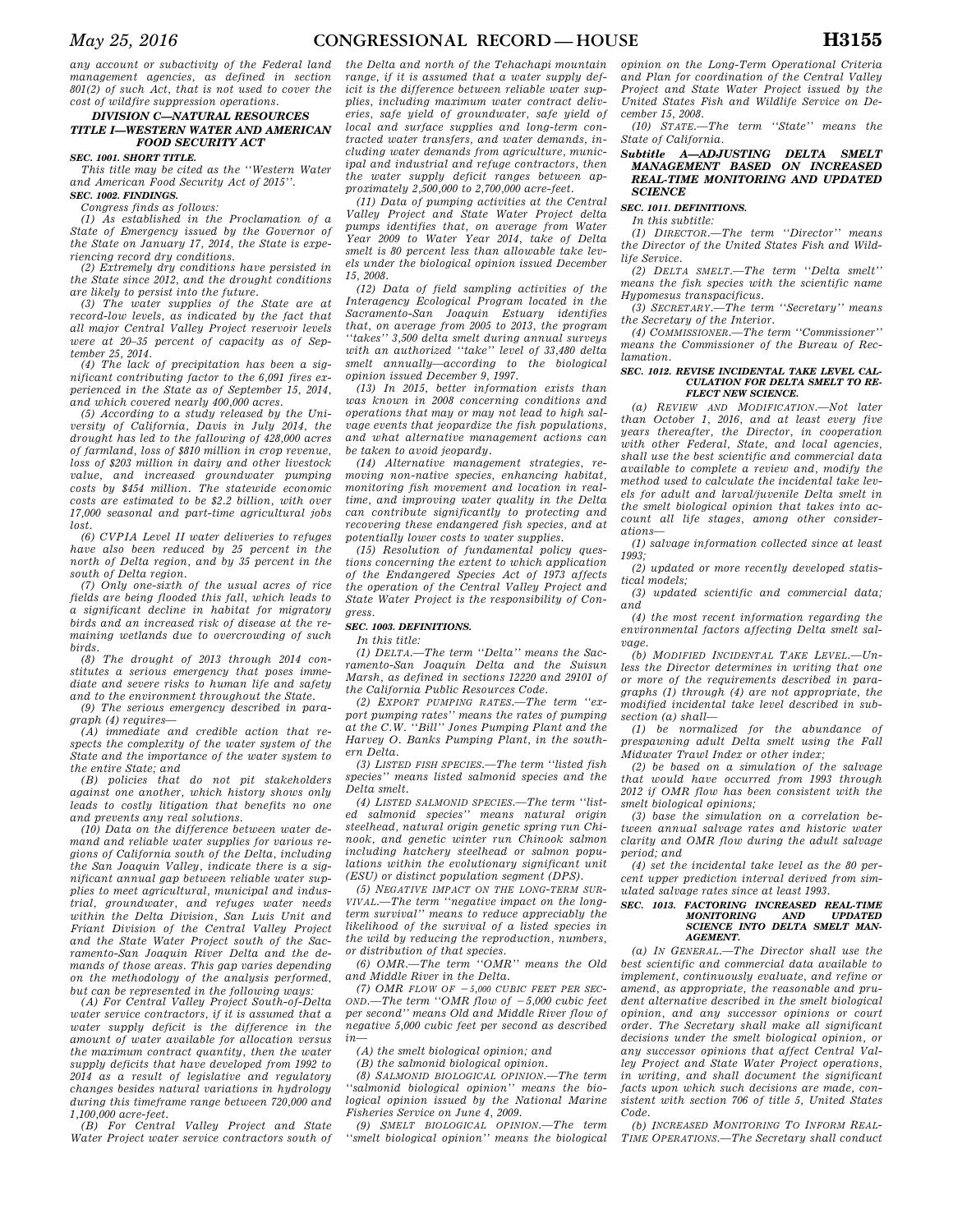*additional surveys, on an annual basis at the appropriate time of the year based on environmental conditions, in collaboration with other Delta science interests.* 

*(1) In implementing this section, the Secretary shall—* 

*(A) use the most accurate survey methods available for the detection of Delta smelt to determine the extent that adult Delta smelt are distributed in relation to certain levels of turbidity, or other environmental factors that may influence salvage rate; and* 

*(B) use results from appropriate survey methods for the detection of Delta smelt to determine how the Central Valley Project and State Water Project may be operated more efficiently to minimize salvage while maximizing export pumping rates without causing a significant negative impact on the long-term survival of the Delta smelt.* 

*(2) During the period beginning on December 1, 2015, and ending March 31, 2016, and in each successive December through March period, if suspended sediment loads enter the Delta from the Sacramento River and the suspended sediment loads appear likely to raise turbidity levels in the Old River north of the export pumps from values below 12 Nephelometric Turbidity Units (NTU) to values above 12 NTU, the Secretary shall—* 

*(A) conduct daily monitoring using appropriate survey methods at locations including, but not limited to, the vicinity of Station 902 to determine the extent that adult Delta smelt are moving with turbidity toward the export pumps; and* 

*(B) use results from the monitoring surveys referenced in paragraph (A) to determine how increased trawling can inform daily real-time Central Valley Project and State Water Project operations to minimize salvage while maximizing export pumping rates without causing a significant negative impact on the long-term survival of the Delta smelt.* 

*(c) PERIODIC REVIEW OF MONITORING.—Within 12 months of the date of enactment of this title, and at least once every 5 years thereafter, the Secretary shall—* 

*(1) evaluate whether the monitoring program under subsection (b), combined with other monitoring programs for the Delta, is providing sufficient data to inform Central Valley Project and State Water Project operations to minimize salvage while maximizing export pumping rates without causing a significant negative impact on the long-term survival of the Delta smelt; and* 

*(2) determine whether the monitoring efforts should be changed in the short or long term to provide more useful data.* 

*(d) DELTA SMELT DISTRIBUTION STUDY.—* 

*(1) IN GENERAL.—No later than January 1, 2016, and at least every five years thereafter, the Secretary, in collaboration with the California Department of Fish and Wildlife, the California Department of Water Resources, public water agencies, and other interested entities, shall implement new targeted sampling and monitoring specifically designed to understand Delta smelt abundance, distribution, and the types of habitat occupied by Delta smelt during all life stages.* 

*(2) SAMPLING.—The Delta smelt distribution study shall, at a minimum—* 

*(A) include recording water quality and tidal data;* 

*(B) be designed to understand Delta smelt abundance, distribution, habitat use, and movement throughout the Delta, Suisun Marsh, and other areas occupied by the Delta smelt during all seasons;* 

*(C) consider areas not routinely sampled by existing monitoring programs, including wetland channels, near-shore water, depths below 35 feet, and shallow water; and* 

*(D) use survey methods, including sampling gear, best suited to collect the most accurate data for the type of sampling or monitoring.* 

*(e) SCIENTIFICALLY SUPPORTED IMPLEMENTA-TION OF OMR FLOW REQUIREMENTS.—In implementing the provisions of the smelt biological opinion, or any successor biological opinion or court order, pertaining to management of reverse flow in the Old and Middle Rivers, the Secretary shall—* 

*(1) consider the relevant provisions of the biological opinion or any successor biological opinion;* 

*(2) to maximize Central Valley project and State Water Project water supplies, manage export pumping rates to achieve a reverse OMR flow rate of*  $-5,000$  *cubic feet per second unless information developed by the Secretary under paragraphs (3) and (4) leads the Secretary to reasonably conclude that a less negative OMR flow rate is necessary to avoid a negative impact on the long-term survival of the Delta smelt. If information available to the Secretary indicates that a reverse OMR flow rate more negative*   $than -5,000 \text{ cubic feet per second can be established.}$ *lished without an imminent negative impact on the long-term survival of the Delta smelt, the Secretary shall manage export pumping rates to achieve that more negative OMR flow rate;* 

*(3) document in writing any significant facts about real-time conditions relevant to the determinations of OMR reverse flow rates, including—* 

*(A) whether targeted real-time fish monitoring in the Old River pursuant to this section, including monitoring in the vicinity of Station 902, indicates that a significant negative impact on the long-term survival of the Delta smelt is imminent; and* 

*(B) whether near-term forecasts with available salvage models show under prevailing conditions that OMR flow of*  $-5,000$  *cubic feet per second or higher will cause a significant negative impact on the long-term survival of the Delta smelt;* 

*(4) show in writing that any determination to manage OMR reverse flow at rates less negative than* ¥*5,000 cubic feet per second is necessary to avoid a significant negative impact on the longterm survival of the Delta smelt, including an explanation of the data examined and the connection between those data and the choice made, after considering—* 

*(A) the distribution of Delta smelt throughout the Delta;* 

*(B) the potential effects of documented, quantified entrainment on subsequent Delta smelt abundance;* 

*(C) the water temperature;* 

*(D) other significant factors relevant to the determination; and* 

*(E) whether any alternative measures could have a substantially lesser water supply impact; and* 

*(5) for any subsequent biological opinion, make the showing required in paragraph (4) for any determination to manage OMR reverse flow at rates less negative than the most negative limit in the biological opinion if the most negative limit in the biological opinion is more negative than* ¥*5,000 cubic feet per second. (f) MEMORANDUM OF UNDERSTANDING.—No* 

*later than December 1, 2015, the Commissioner and the Director will execute a Memorandum of Understanding (MOU) to ensure that the smelt biological opinion is implemented in a manner that maximizes water supply while complying with applicable laws and regulations. If that MOU alters any procedures set out in the biological opinion, there will be no need to reinitiate consultation if those changes will not have a significant negative impact on the long-term survival on listed species and the implementation of the MOU would not be a major change to implementation of the biological opinion. Any change to procedures that does not create a significant negative impact on the long-term survival to listed species will not alter application of the take permitted by the incidental take statement in the biological opinion under section 7(o)(2) of the Endangered Species Act of 1973.* 

*(g) CALCULATION OF REVERSE FLOW IN OMR.—Within 90 days of the enactment of this title, the Secretary is directed, in consultation with the California Department of Water Resources to revise the method used to calculate reverse flow in Old and Middle Rivers for implementation of the reasonable and prudent alternatives in the smelt biological opinion and the salmonid biological opinion, and any succeeding biological opinions, for the purpose of increasing Central Valley Project and State Water Project water supplies. The method of calculating reverse flow in Old and Middle Rivers shall be reevaluated not less than every five years thereafter to achieve maximum export pumping rates within limits established by the smelt biological opinion, the salmonid biological opinion, and any succeeding biological opinions.* 

#### *Subtitle B—ENSURING SALMONID MAN-AGEMENT IS RESPONSIVE TO NEW SCIENCE*

## *SEC. 1021. DEFINITIONS.*

*In this subtitle:* 

*(1) ASSISTANT ADMINISTRATOR.—The term ''Assistant Administrator'' means the Assistant Administrator of the National Oceanic and Atmospheric Administration for Fisheries.* 

*(2) SECRETARY.—The term ''Secretary'' means the Secretary of Commerce.* 

*(3) OTHER AFFECTED INTERESTS.—The term ''other affected interests'' means the State of California, Indian tribes, subdivisions of the State of California, public water agencies and those who benefit directly and indirectly from the operations of the Central Valley Project and the State Water Project.* 

*(4) COMMISSIONER.—The term ''Commissioner'' means the Commissioner of the Bureau of Reclamation.* 

*(5) DIRECTOR.—The term ''Director'' means the Director of the United States Fish and Wildlife Service.* 

#### *SEC. 1022. PROCESS FOR ENSURING SALMONID MANAGEMENT IS RESPONSIVE TO NEW SCIENCE.*

*(a) GENERAL DIRECTIVE.—The reasonable and prudent alternative described in the salmonid biological opinion allows for and anticipates adjustments in Central Valley Project and State Water Project operation parameters to reflect the best scientific and commercial data currently available, and authorizes efforts to test and evaluate improvements in operations that will meet applicable regulatory requirements and maximize Central Valley Project and State Water Project water supplies and reliability. Implementation of the reasonable and prudent alternative described in the salmonid biological opinion shall be adjusted accordingly as new scientific and commercial data are developed. The Commissioner and the Assistant Administrator shall fully utilize these authorities as described below.* 

*(b) ANNUAL REVIEWS OF CERTAIN CENTRAL VALLEY PROJECT AND STATE WATER PROJECT OPERATIONS.—No later than December 31, 2016, and at least annually thereafter:* 

*(1) The Commissioner, with the assistance of the Assistant Administrator, shall examine and identify adjustments to the initiation of Action IV.2.3 as set forth in the Biological Opinion and Conference Opinion on the Long-Term Operations of the Central Valley Project and State Water Project, Endangered Species Act Section 7 Consultation, issued by the National Marine Fisheries Service on June 4, 2009, pertaining to negative OMR flows, subject to paragraph (5).* 

*(2) The Commissioner, with the assistance of the Assistant Administrator, shall examine and identify adjustments in the timing, triggers or other operational details relating to the implementation of pumping restrictions in Action IV.2.1 pertaining to the inflow to export ratio, subject to paragraph (5).* 

*(3) Pursuant to the consultation and assessments carried out under paragraphs (1) and (2)*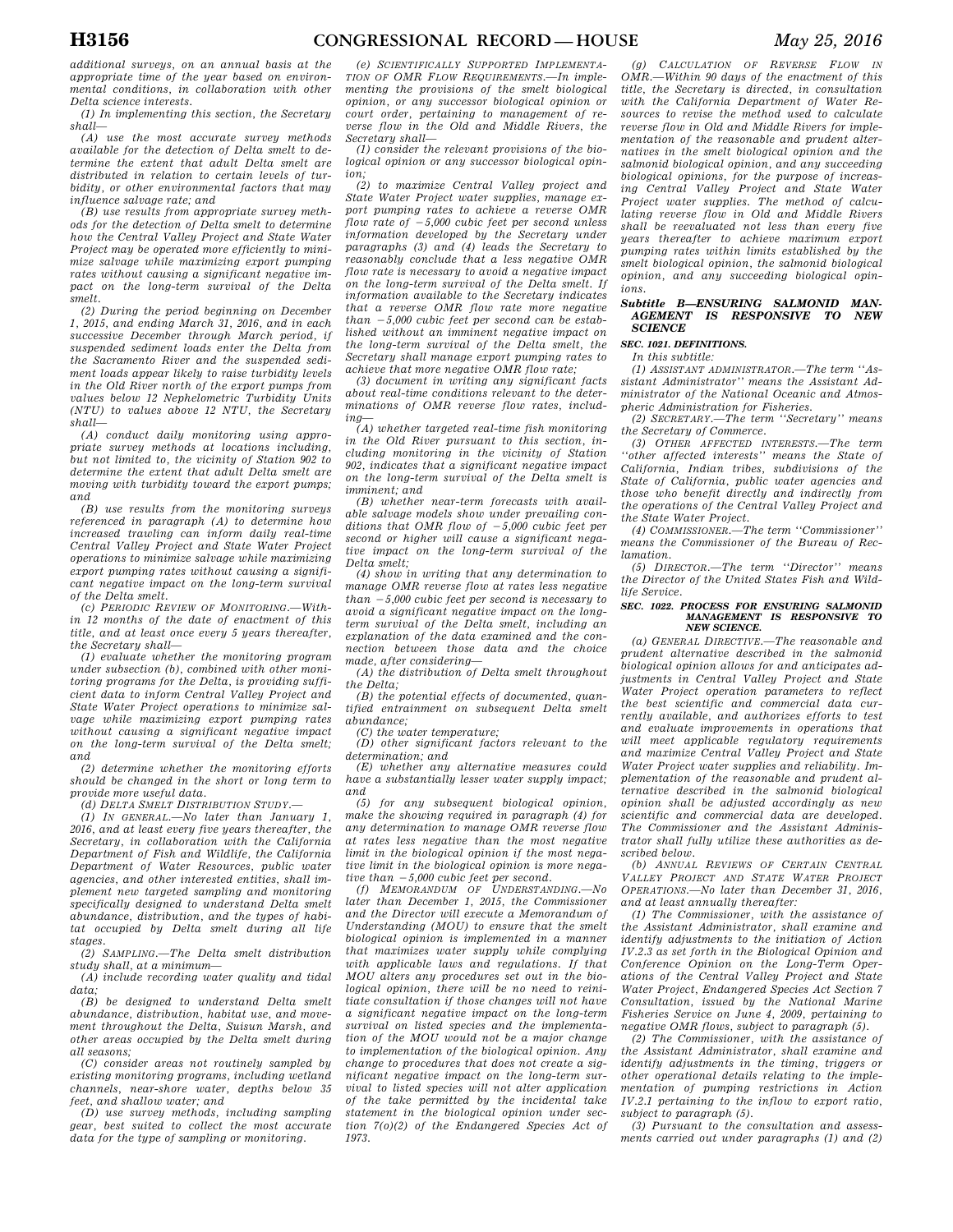*of this subsection, the Commissioner and the Assistant Administrator shall jointly make recommendations to the Secretary of the Interior and to the Secretary on adjustments to project operations that, in the exercise of the adaptive management provisions of the salmonid biological opinion, will reduce water supply impacts of the salmonid biological opinion on the Central Valley Project and the California State Water Project and are consistent with the requirements of applicable law and as further described in subsection (c).* 

*(4) The Secretary and the Secretary of the Interior shall direct the Commissioner and Assistant Administrator to implement recommended adjustments to Central Valley Project and State Water Project operations for which the conditions under subsection (c) are met.* 

*(5) The Assistant Administrator and the Commissioner shall review and identify adjustments to Central Valley Project and State Water Project operations with water supply restrictions in any successor biological opinion to the salmonid biological opinion, applying the provisions of this section to those water supply restrictions where there are references to Actions IV.2.1 and IV.2.3.* 

*(c) IMPLEMENTATION OF OPERATIONAL ADJUST-MENTS.—After reviewing the recommendations under subsection (b), the Secretary of the Interior and the Secretary shall direct the Commissioner and the Assistant Administrator to implement those operational adjustments, or any combination, for which, in aggregate—* 

*(1) the net effect on listed species is equivalent to those of the underlying project operational parameters in the salmonid biological opinion, taking into account both—* 

*(A) efforts to minimize the adverse effects of the adjustment to project operations; and* 

*(B) whatever additional actions or measures may be implemented in conjunction with the adjustments to operations to offset the adverse effects to listed species, consistent with (d), that are in excess of the adverse effects of the underlying operational parameters, if any; and* 

*(2) the effects of the adjustment can be reasonably expected to fall within the incidental take authorizations.* 

*(d) EVALUATION OF OFFSETTING MEASURES.— When examining and identifying opportunities to offset the potential adverse effect of adjustments to operations under subsection (c)(1)(B), the Commissioner and the Assistant Administrator shall take into account the potential species survival improvements that are likely to result from other measures which, if implemented in conjunction with such adjustments, would offset adverse effects, if any, of the adjustments. When evaluating offsetting measures, the Commissioner and the Assistant Administrator shall consider the type, timing and nature of the adverse effects, if any, to specific species and ensure that the measures likely provide equivalent overall benefits to the listed species in the aggregate, as long as the change will not cause a significant negative impact on the long-term survival of a listed salmonid species.* 

*(e) FRAMEWORK FOR EXAMINING OPPORTUNI-TIES TO MINIMIZE OR OFFSET THE POTENTIAL ADVERSE EFFECT OF ADJUSTMENTS TO OPER-ATIONS.—Not later than December 31, 2015, and every five years thereafter, the Assistant Administrator shall, in collaboration with the Director of the California Department of Fish and Wildlife, based on the best scientific and commercial data available and for each listed salmonid species, issue estimates of the increase in through-Delta survival the Secretary expects to be achieved—* 

*(1) through restrictions on export pumping rates as specified by Action IV.2.3 as compared to limiting OMR flow to a fixed rate of*  $-5,000$ *cubic feet per second within the time period Action IV.2.3 is applicable, based on a given rate of San Joaquin River inflow to the Delta and holding other relevant factors constant;* 

*(2) through San Joaquin River inflow to export restrictions on export pumping rates speci-*

*fied within Action IV.2.1 as compared to the restrictions in the April/May period imposed by the State Water Resources Control Board decision D–1641, based on a given rate of San Joaquin River inflow to the Delta and holding other relevant factors constant;* 

*(3) through physical habitat restoration improvements;* 

*(4) through predation control programs;* 

*(5) through the installation of temporary barriers, the management of Cross Channel Gates operations, and other projects affecting flow in the Delta;* 

*(6) through salvaging fish that have been entrained near the entrance to Clifton Court Forebay;* 

*(7) through any other management measures that may provide equivalent or better protections for listed species while maximizing export pumping rates without causing a significant negative impact on the long-term survival of a listed salmonid species; and* 

*(8) through development and implementation of conservation hatchery programs for salmon and steelhead to aid in the recovery of listed salmon and steelhead species.* 

*(f) SURVIVAL ESTIMATES.—* 

*(1) To the maximum extent practicable, the Assistant Administrator shall make quantitative estimates of survival such as a range of percentage increases in through-Delta survival that could result from the management measures, and if the scientific information is lacking for quantitative estimates, shall do so on qualitative terms based upon the best available science.* 

*(2) If the Assistant Administrator provides qualitative survival estimates for a species resulting from one or more management measures, the Secretary shall, to the maximum extent feasible, rank the management measures described in subsection (e) in terms of their most likely expected contribution to increased through-Delta survival relative to the other measures.* 

*(3) If at the time the Assistant Administrator conducts the reviews under subsection (b), the Secretary has not issued an estimate of increased through-Delta survival from different management measures pursuant to subsection (e), the Secretary shall compare the protections to the species from different management measures based on the best scientific and commercial data available at the time.* 

*(g) COMPARISON OF ADVERSE CONSEQUENCES FOR ALTERNATIVE MANAGEMENT MEASURES OF EQUIVALENT PROTECTION FOR A SPECIES.—* 

*(1) For the purposes of this subsection and subsection (c)—* 

*(A) the alternative management measure or combination of alternative management measures identified in paragraph (2) shall be known as the ''equivalent alternative measure'';* 

*(B) the existing measure or measures identified in subparagraphs (2) (A), (B), (C), or (D) shall be known as the ''equivalent existing measure''; and (C) an ''equivalent increase in through-Delta* 

*survival rates for listed salmonid species'' shall mean an increase in through-Delta survival rates that is equivalent when considering the change in through-Delta survival rates for the listed salmonid species in the aggregate, and not the same change for each individual species, as long as the change in survival rates will not cause a significant negative impact on the longterm survival of a listed salmonid species.* 

*(2) As part of the reviews of project operations pursuant to subsection (b), the Assistant Administrator shall determine whether any alternative management measures or combination of alternative management measures listed in subsection (e) (3) through (8) would provide an increase in through-Delta survival rates for listed salmonid species that is equivalent to the increase in through-Delta survival rates for listed salmonid species from the following:* 

*(A) Through restrictions on export pumping rates as specified by Action IV.2.3, as compared to limiting OMR flow to a fixed rate of*  $-5,000$ 

*cubic feet per second within the time period Action IV.2.3 is applicable.* 

*(B) Through restrictions on export pumping rates as specified by Action IV.2.3, as compared to a modification of Action IV.2.3 that would provide additional water supplies, other than that described in subparagraph (A).* 

*(C) Through San Joaquin River inflow to export restrictions on export pumping rates specified within Action IV.2.1, as compared to the restrictions in the April/May period imposed by the State Water Resources Control Board decision D–1641.* 

*(D) Through San Joaquin River inflow to export restrictions on export pumping rates specified within Action IV.2.1, as compared to a modification of Action IV.2.1 that would reduce water supply impacts of the salmonid biological opinion on the Central Valley Project and the California State Water Project, other than that described in subparagraph (C).* 

*(3) If the Assistant Administrator identifies an equivalent alternative measure pursuant to paragraph (2), the Assistant Administrator shall determine whether—* 

*(A) it is technically feasible and within Federal jurisdiction to implement the equivalent alternative measure;* 

*(B) the State of California, or subdivision thereof, or local agency with jurisdiction has certified in writing within 10 calendar days to the Assistant Administrator that it has the authority and capability to implement the pertinent equivalent alternative measure; or* 

*(C) the adverse consequences of doing so are less than the adverse consequences of the equivalent existing measure, including a concise evaluation of the adverse consequences to other affected interests.* 

*(4) If the Assistant Administrator makes the determinations in subparagraph (3)(A) or (3)(B), the Commissioner shall adjust project operations to implement the equivalent alternative measure in place of the equivalent existing measure in order to increase export rates of pumping to the greatest extent possible while maintaining a net combined effect of equivalent through-Delta survival rates for the listed salmonid species.* 

*(h) TRACKING ADVERSE EFFECTS BEYOND THE RANGE OF EFFECTS ACCOUNTED FOR IN THE SALMONID BIOLOGICAL OPINION AND COORDI-NATED OPERATION WITH THE DELTA SMELT BIO-LOGICAL OPINION.—* 

*(1) Among the adjustments to the project operations considered through the adaptive management process under this section, the Assistant Administrator and the Commissioner shall—* 

*(A) evaluate the effects on listed salmonid species and water supply of the potential adjustment to operational criteria described in subparagraph (B); and* 

*(B) consider requiring that before some or all of the provisions of Actions IV.2.1. or IV.2.3 are imposed in any specific instance, the Assistant Administrator show that the implementation of these provisions in that specific instance is necessary to avoid a significant negative impact on the long-term survival of a listed salmonid species.* 

*(2) The Assistant Administrator, the Director, and the Commissioner, in coordination with State officials as appropriate, shall establish operational criteria to coordinate management of OMR flows under the smelt and salmonid biological opinions, in order to take advantage of opportunities to provide additional water supplies from the coordinated implementation of the biological opinions.* 

*(3) The Assistant Administrator and the Commissioner shall document the effects of any adaptive management decisions related to the coordinated operation of the smelt and salmonid biological opinions that prioritizes the maintenance of one species at the expense of the other.* 

*(i) REAL-TIME MONITORING AND MANAGE-MENT.—Notwithstanding the calendar based triggers described in the salmonid biological opinion Reasonable and Prudent Alternative*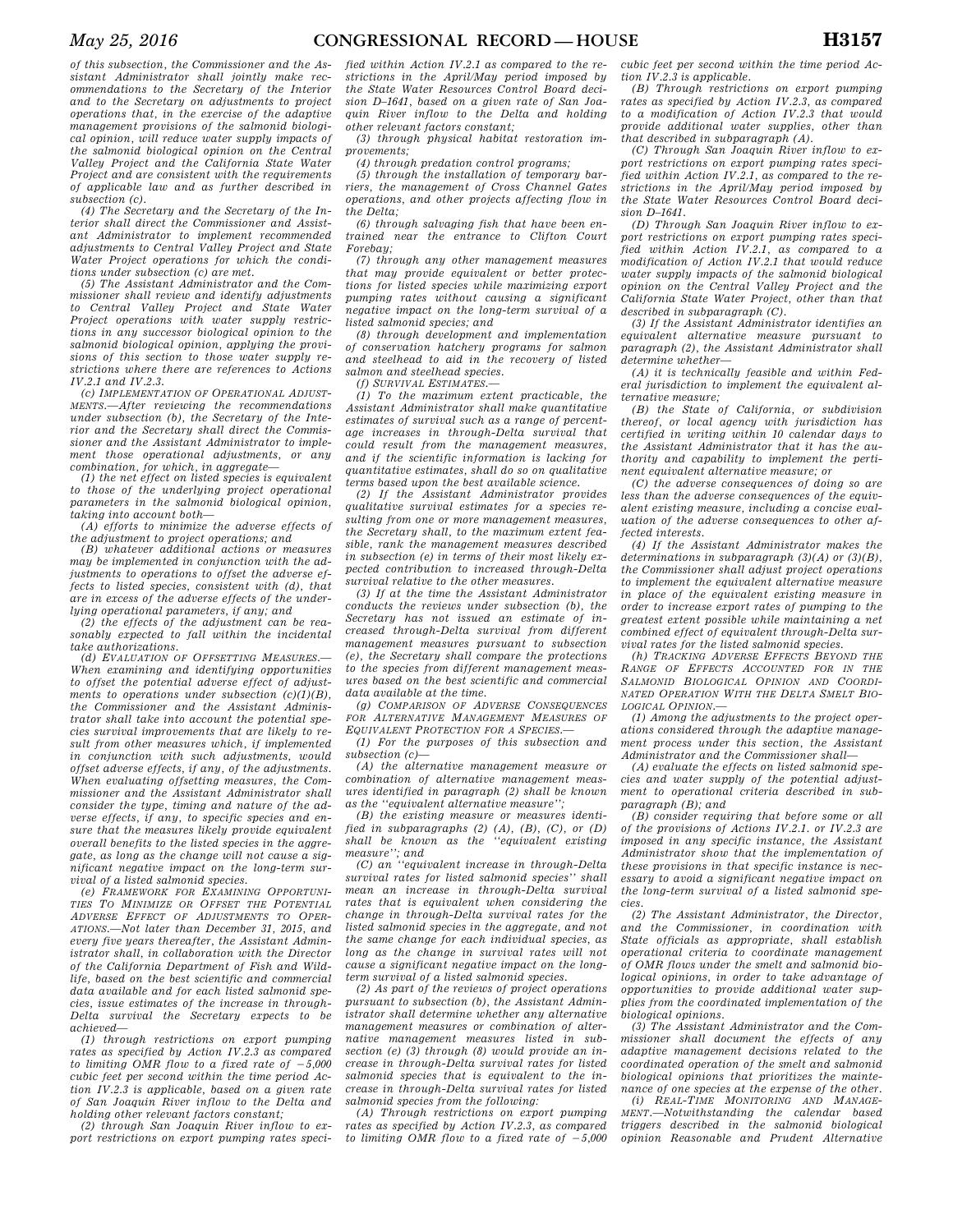*(RPA), the Assistant Administrator and the Commissioner shall not limit OMR reverse flow to* ¥*5,000 cubic feet per second unless current monitoring data indicate that this OMR flow limitation is reasonably required to avoid a significant negative impact on the long-term sur-*

*vival of a listed salmonid species. (j) EVALUATION AND IMPLEMENTATION OF MANAGEMENT MEASURES.—If the quantitative estimates of through-Delta survival established by the Secretary for the adjustments in subsection (b)(2) exceed the through-Delta survival established for the RPAs, the Secretary shall evaluate and implement the management measures in subsection (b)(2) as a prerequisite to implementing the RPAs contained in the Salmonid Biological Opinion.* 

*(k) ACCORDANCE WITH OTHER LAW.—Consistent with section 706 of title 5, United States Code, decisions of the Assistant Administrator and the Commissioner described in subsections (b) through (j) shall be made in writing, on the basis of best scientific and commercial data currently available, and shall include an explanation of the data examined at the connection between those data and the decisions made.* 

#### *SEC. 1023. NON-FEDERAL PROGRAM TO PROTECT NATIVE ANADROMOUS FISH IN THE STANISLAUS RIVER.*

*(a) ESTABLISHMENT OF NONNATIVE PREDATOR FISH REMOVAL PROGRAM.—The Secretary and the districts, in consultation with the Director, shall jointly develop and conduct a nonnative predator fish removal program to remove nonnative striped bass, smallmouth bass, largemouth bass, black bass, and other nonnative predator fish species from the Stanislaus River. The program shall—* 

*(1) be scientifically based;* 

*(2) include methods to quantify the number and size of predator fish removed each year, the impact of such removal on the overall abundance of predator fish, and the impact of such removal on the populations of juvenile anadromous fish found in the Stanislaus River by, among other things, evaluating the number of juvenile anadromous fish that migrate past the rotary screw trap located at Caswell;* 

*(3) among other methods, use wire fyke trapping, portable resistance board weirs, and boat electrofishing; and* 

*(4) be implemented as quickly as possible following the issuance of all necessary scientific research.* 

*(b) MANAGEMENT.—The management of the program shall be the joint responsibility of the Secretary and the districts. Such parties shall work collaboratively to ensure the performance of the program, and shall discuss and agree upon, among other things, changes in the structure, management, personnel, techniques, strategy, data collection, reporting, and conduct of the program.* 

*(c) CONDUCT.—* 

*(1) IN GENERAL.—By agreement between the Secretary and the districts, the program may be conducted by their own personnel, qualified private contractors hired by the districts, personnel of, on loan to, or otherwise assigned to the National Marine Fisheries Service, or a combination thereof.* 

*(2) PARTICIPATION BY THE NATIONAL MARINE FISHERIES SERVICE.—If the districts elect to conduct the program using their own personnel or qualified private contractors hired by them in accordance with paragraph (1), the Secretary may assign an employee of, on loan to, or otherwise assigned to the National Marine Fisheries Service, to be present for all activities performed in the field. Such presence shall ensure compliance with the agreed-upon elements specified in subsection (b). The districts shall pay the cost of such participation in accordance with subsection (d).* 

*(3) TIMING OF ELECTION.—The districts shall notify the Secretary of their election on or before October 15 of each calendar year of the program. Such an election shall apply to the work performed in the subsequent calendar year.* 

*(d) FUNDING.—* 

*(1) IN GENERAL.—The districts shall be responsible for 100 percent of the cost of the program.* 

*(2) CONTRIBUTED FUNDS.—The Secretary may accept and use contributions of funds from the districts to carry out activities under the program.* 

*(3) ESTIMATION OF COST.—On or before December 1 of each year of the program, the Secretary shall submit to the districts an estimate of the cost to be incurred by the National Marine Fisheries Service for the program in the following calendar year, if any, including the cost of any data collection and posting under subsection (e). If an amount equal to the estimate is not provided through contributions pursuant to paragraph (2) before December 31 of that year—* 

*(A) the Secretary shall have no obligation to conduct the program activities otherwise scheduled for such following calendar year until such amount is contributed by the districts; and* 

*(B) the districts may not conduct any aspect of the program until such amount is contributed by the districts.* 

*(4) ACCOUNTING.—On or before September 1 of each year, the Secretary shall provide to the districts an accounting of the costs incurred by the Secretary for the program in the preceding calendar year. If the amount contributed by the districts pursuant to paragraph (2) for that year was greater than the costs incurred by the Secretary, the Secretary shall—* 

*(A) apply the excess contributions to costs of activities to be performed by the Secretary under the program, if any, in the next calendar year; or* 

*(B) if no such activities are to be performed, repay the excess contribution to the districts.* 

*(e) POSTING AND EVALUATION.—On or before the 15th day of each month, the Secretary shall post on the Internet website of the National Marine Fisheries Service a tabular summary of the raw data collected under the program in the preceding month.* 

*(f) IMPLEMENTATION.—The program is hereby found to be consistent with the requirements of the Central Valley Project Improvement Act (Public Law 102–575). No provision, plan or definition established or required by the Central Valley Project Improvement Act (Public Law 102–575) shall be used to prohibit the imposition of the program, or to prevent the accomplishment of its goals.* 

*(g) TREATMENT OF STRIPED BASS.—For purposes of the application of the Central Valley Project Improvement Act (title XXXIV of Public Law 102–575) with respect to the program, striped bass shall not be treated as anadromous fish.* 

*(h) DEFINITION.—For the purposes of this section, the term ''districts'' means the Oakdale Irrigation District and the South San Joaquin Irrigation District, California.* 

#### *SEC. 1024. PILOT PROJECTS TO IMPLEMENT CALFED INVASIVE SPECIES PRO-GRAM.*

*(a) IN GENERAL.—Not later than January 1, 2017, the Secretary of the Interior, in collaboration with the Secretary of Commerce, the Director of the California Department of Fish and Wildlife, and other relevant agencies and interested parties, shall begin pilot projects to implement the invasive species control program authorized pursuant to section 103(d)(6)(A)(iv) of Public Law 108–361 (118 Stat. 1690).* 

*(b) REQUIREMENTS.—The pilot projects shall— (1) seek to reduce invasive aquatic vegetation, predators, and other competitors which contribute to the decline of native listed pelagic and anadromous species that occupy the Sacramento and San Joaquin Rivers and their tributaries and the Sacramento-San Joaquin Bay-Delta; and* 

*(2) remove, reduce, or control the effects of species, including Asiatic clams, silversides, gobies, Brazilian water weed, water hyacinth, largemouth bass, smallmouth bass, striped bass,* 

*crappie, bluegill, white and channel catfish, and brown bullheads.* 

*(c) SUNSET.—The authorities provided under this subsection shall expire seven years after the Secretaries commence implementation of the pilot projects pursuant to subsection (a).* 

*(d) EMERGENCY ENVIRONMENTAL REVIEWS.— To expedite the environmentally beneficial programs for the conservation of threatened and endangered species, the Secretaries shall consult with the Council on Environmental Quality in accordance with section 1506.11 of title 40, Code of Federal Regulations (or successor regulations), to develop alternative arrangements to comply with the National Environmental Policy Act of 1969 (42 U.S.C. 4321 et seq.) for the projects pursuant to subsection (a).* 

## *Subtitle C—OPERATIONAL FLEXIBILITY AND DROUGHT RELIEF*

*SEC. 1031. DEFINITIONS.* 

*In this subtitle: (1) CENTRAL VALLEY PROJECT.—The term ''Central Valley Project'' has the meaning given the term in section 3403 of the Central Valley* 

*Project Improvement Act (Public Law 102–575; 106 Stat. 4707). (2) RECLAMATION PROJECT.—The term ''Reclamation Project'' means a project constructed* 

*pursuant to the authorities of the reclamation laws and whose facilities are wholly or partially located in the State.* 

*(3) SECRETARIES.—The term ''Secretaries'' means—* 

*(A) the Secretary of Agriculture;* 

*(B) the Secretary of Commerce; and* 

*(C) the Secretary of the Interior.* 

*(4) STATE WATER PROJECT.—The term ''State Water Project'' means the water project described by California Water Code section 11550 et seq. and operated by the California Department of Water Resources.* 

*(5) STATE.—The term ''State'' means the State of California.* 

#### *SEC. 1032. OPERATIONAL FLEXIBILITY IN TIMES OF DROUGHT.*

*(a) WATER SUPPLIES.—For the period of time such that in any year that the Sacramento Valley Index is 6.5 or lower, or at the request of the State of California, and until two succeeding years following either of those events have been completed where the final Sacramento Valley Index is 7.8 or greater, the Secretaries shall provide the maximum quantity of water supplies practicable to all individuals or district who receive Central Valley Project water under water service or repayments contracts, water rights settlement contracts, exchange contracts, or refuge contracts or agreements entered into prior to or after the date of enactment of this title; State Water Project contractors, and any other tribe, locality, water agency, or municipality in the State, by approving, consistent with applicable laws (including regulations), projects and operations to provide additional water supplies as quickly as practicable based on available information to address the emergency conditions.* 

*(b) ADMINISTRATION.—In carrying out subsection (a), the Secretaries shall, consistent with applicable laws (including regulations)—* 

*(1) issue all necessary permit decisions under the authority of the Secretaries not later than 30 days after the date on which the Secretaries receive a completed application from the State to place and use temporary barriers or operable gates in Delta channels to improve water quantity and quality for the State Water Project and the Central Valley Project south of Delta water contractors and other water users, on the condition that the barriers or operable gates—* 

*(A) do not result in a significant negative impact on the long-term survival of listed species within the Delta and provide benefits or have a neutral impact on in-Delta water user water quality; and* 

*(B) are designed so that formal consultations under section 7 of the Endangered Species Act of 1973 (16 U.S.C. 1536) are not necessary;*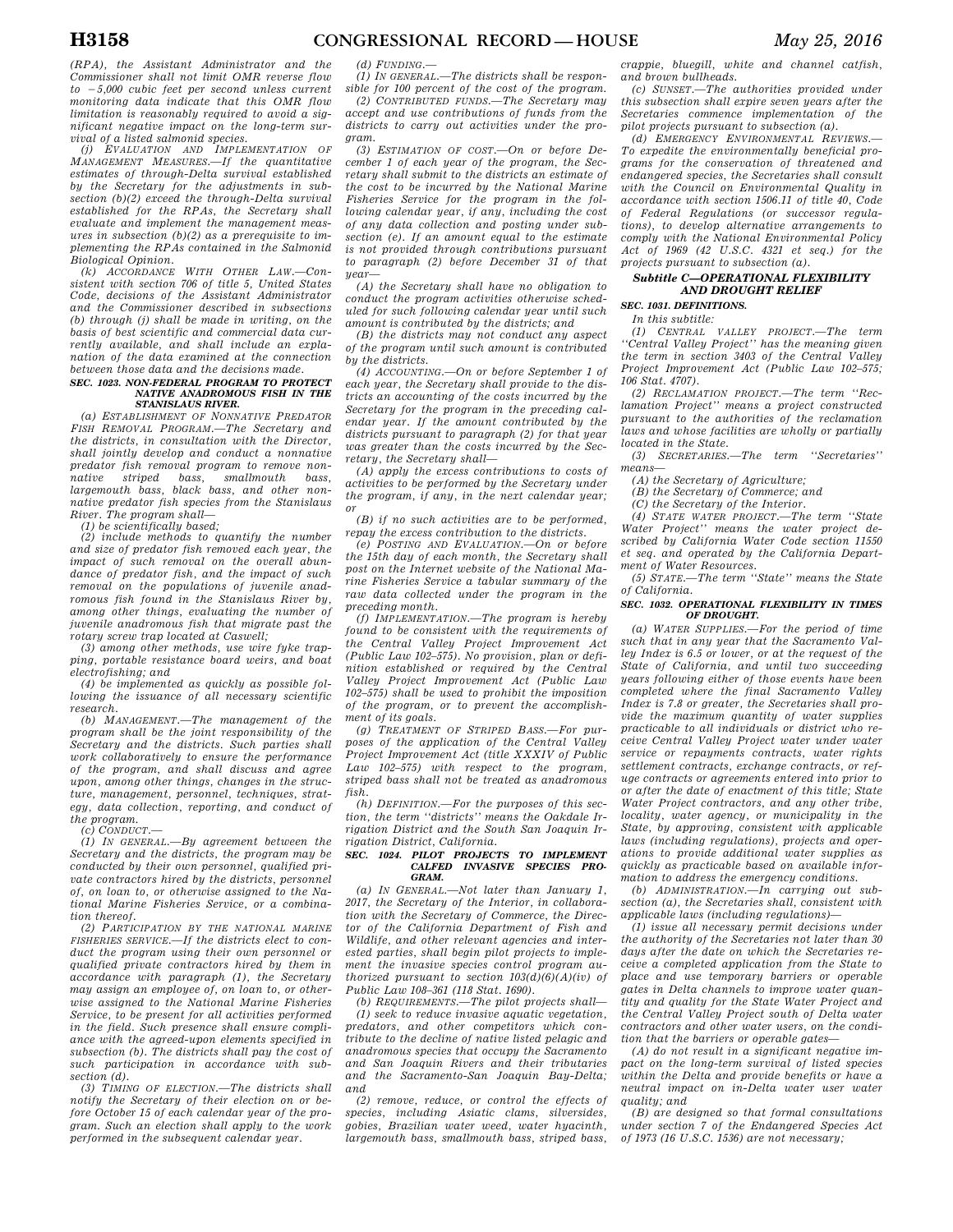*(2) require the Director of the United States Fish and Wildlife Service and the Commissioner of Reclamation—* 

*(A) to complete, not later than 30 days after the date on which the Director or the Commissioner receives a complete written request for water transfer, all requirements under the National Environmental Policy Act of 1969 (42 U.S.C. 4321 et seq.) and the Endangered Species Act of 1973 (16 U.S.C. 1531 et seq.) necessary to make final permit decisions on the request; and* 

*(B) to approve any water transfer request described in subparagraph (A) to maximize the quantity of water supplies available for nonhabitat uses, on the condition that actions associated with the water transfer comply with applicable Federal laws (including regulations);* 

*(3) adopt a 1:1 inflow to export ratio, as measured as a 3-day running average at Vernalis during the period beginning on April 1, and ending on May 31, absent a determination in writing that a more restrictive inflow to export ratio is required to avoid a significant negative impact on the long-term survival of a listed salmonid species under the Endangered Species Act of 1973 (16 U.S.C. 1531 et seq.); provided that the 1:1 inflow to export ratio shall apply for the increment of increased flow of the San Joaquin River resulting from the voluntary sale, transfers, or exchanges of water from agencies with rights to divert water from the San Joaquin River or its tributaries and provided that the movement of the acquired, transferred, or exchanged water through the Delta consistent with the Central Valley Project's and the State Water Project's permitted water rights and provided that movement of the Central Valley Project water is consistent with the requirements of section 3405(a)(1)(H) of the Central Valley Project Improvement Act; and* 

*(4) allow and facilitate, consistent with existing priorities, water transfers through the C.W. ''Bill'' Jones Pumping Plant or the Harvey O. Banks Pumping Plant from April 1 to November 30 provided water transfers comply with State law, including the California Environmental Quality Act.* 

*(c) ACCELERATED PROJECT DECISION AND ELE-VATION.—* 

*(1) IN GENERAL.—On request by the Governor of the State, the Secretaries shall use the expedited procedures under this subsection to make final decisions relating to a Federal project or operation, or to local or State projects or operations that require decisions by the Secretary of the Interior or the Secretary of Commerce to provide additional water supplies if the project's or operation's purpose is to provide relief for emergency drought conditions pursuant to subsections (a) and (b).* 

*(2) REQUEST FOR RESOLUTION.—* 

*(A) IN GENERAL.—On request by the Governor of the State, the Secretaries referenced in paragraph (1), or the head of another Federal agency responsible for carrying out a review of a project, as applicable, the Secretary of the Interior shall convene a final project decision meeting with the heads of all relevant Federal agencies to decide whether to approve a project to provide relief for emergency drought conditions.* 

*(B) MEETING.—The Secretary of the Interior shall convene a meeting requested under subparagraph (A) not later than 7 days after the date on which the meeting request is received.* 

*(3) NOTIFICATION.—On receipt of a request for a meeting under paragraph (2), the Secretary of the Interior shall notify the heads of all relevant Federal agencies of the request, including information on the project to be reviewed and the date of the meeting.* 

*(4) DECISION.—Not later than 10 days after the date on which a meeting is requested under paragraph (2), the head of the relevant Federal agency shall issue a final decision on the project, subject to subsection (e)(2).* 

*(5) MEETING CONVENED BY SECRETARY.—The Secretary of the Interior may convene a final project decision meeting under this subsection at* 

*any time, at the discretion of the Secretary, regardless of whether a meeting is requested under paragraph (2).* 

*(d) APPLICATION.—To the extent that a Federal agency, other than the agencies headed by the Secretaries, has a role in approving projects described in subsections (a) and (b), this section shall apply to those Federal agencies.* 

*(e) LIMITATION.—Nothing in this section authorizes the Secretaries to approve projects—* 

*(1) that would otherwise require congressional authorization; or* 

*(2) without following procedures required by applicable law.* 

*(f) DROUGHT PLAN.—For the period of time such that in any year that the Sacramento Valley index is 6.5 or lower, or at the request of the State of California, and until two succeeding years following either of those events have been completed where the final Sacramento Valley Index is 7.8 or greater, the Secretaries of Commerce and the Interior, in consultation with appropriate State officials, shall develop a drought operations plan that is consistent with the provisions of this Act including the provisions that are intended to provide additional water supplies that could be of assistance during the current drought.* 

## *SEC. 1033. OPERATION OF CROSS-CHANNEL GATES.*

*(a) IN GENERAL.—The Secretary of Commerce and the Secretary of the Interior shall jointly—* 

*(1) authorize and implement activities to ensure that the Delta Cross Channel Gates remain open to the maximum extent practicable using findings from the United States Geological Survey on diurnal behavior of juvenile salmonids, timed to maximize the peak flood tide period and provide water supply and water quality benefits for the duration of the drought emergency declaration of the State, and for the period of time such that in any year that the Sacramento Valley index is 6.5 or lower, or at the request of the State of California, and until two succeeding years following either of those events have been completed where the final Sacramento Valley Index is 7.8 or greater, consistent with operational criteria and monitoring criteria set forth into the Order Approving a Temporary Urgency Change in License and Permit Terms in Response to Drought Conditions of the California State Water Resources Control Board, effective January 31, 2014 (or a successor order) and other authorizations associated with it;* 

*(2) with respect to the operation of the Delta Cross Channel Gates described in paragraph (1), collect data on the impact of that operation on—* 

*(A) species listed as threatened or endangered under the Endangered Species Act of 1973 (16 U.S.C. 1531 et seq.);* 

*(B) water quality; and* 

*(C) water supply;* 

*(3) collaborate with the California Department of Water Resources to install a deflection barrier at Georgiana Slough in coordination with Delta Cross Channel Gate diurnal operations to protect migrating salmonids, consistent with knowledge gained from activities carried out during 2014 and 2015;* 

*(4) evaluate the combined salmonid survival in light of activities carried out pursuant to paragraphs (1) through (3) in deciding how to operate the Delta Cross Channel gates to enhance salmonid survival and water supply benefits; and* 

*(5) not later than May 15, 2016, submit to the appropriate committees of the House of Representatives and the Senate a notice and explanation on the extent to which the gates are able to remain open.* 

*(b) RECOMMENDATIONS.—After assessing the information collected under subsection (a), the Secretary of the Interior shall recommend revisions to the operation of the Delta Cross-Channel Gates, to the Central Valley Project, and to the State Water Project, including, if appropriate, any reasonable and prudent alternative* 

*contained in the biological opinion issued by the National Marine Fisheries Service on June 4, 2009, that are likely to produce water supply benefits without causing a significant negative impact on the long-term survival of the listed fish species within the Delta or on water quality.* 

#### *SEC. 1034. FLEXIBILITY FOR EXPORT/INFLOW RATIO.*

*For the period of time such that in any year that the Sacramento Valley index is 6.5 or lower, or at the request of the State of California, and until two succeeding years following either of those events have been completed where the final Sacramento Valley Index is 7.8 or greater, the Commissioner of the Bureau of Reclamation shall continue to vary the averaging period of the Delta Export/Inflow ratio pursuant to the California State Water Resources Control Board decision D1641—* 

*(1) to operate to a 35-percent Export/Inflow ratio with a 3-day averaging period on the rising limb of a Delta inflow hydrograph; and* 

*(2) to operate to a 14-day averaging period on the falling limb of the Delta inflow hydrograph. SEC. 1035. EMERGENCY ENVIRONMENTAL RE-VIEWS.* 

*(a) NEPA COMPLIANCE.—To minimize the time spent carrying out environmental reviews and to deliver water quickly that is needed to address emergency drought conditions in the State during the duration of an emergency drought declaration, the Secretaries shall, in carrying out this Act, consult with the Council on Environmental Quality in accordance with section 1506.11 of title 40, Code of Federal Regulations (including successor regulations), to develop alternative arrangements to comply with the National Environmental Policy Act of 1969 (42 U.S.C. 4321 et seq.) during the emergency.* 

*(b) DETERMINATIONS.—For the purposes of this section, a Secretary may deem a project to be in compliance with all necessary environmental regulations and reviews if the Secretary determines that the immediate implementation of the project is necessary to address—* 

*(1) human health and safety; or* 

*(2) a specific and imminent loss of agriculture production upon which an identifiable region depends for 25 percent or more of its tax revenue used to support public services including schools, fire or police services, city or county health facilities, unemployment services or other associated social services.* 

#### *SEC. 1036. INCREASED FLEXIBILITY FOR REG-ULAR PROJECT OPERATIONS.*

*The Secretaries shall, consistent with applicable laws (including regulations)—* 

*(1) in coordination with the California Department of Water Resources and the California Department of Fish and Wildlife, implement offsite upstream projects in the Delta and upstream of the Sacramento River and San Joaquin basins that offset the effects on species listed as threatened or endangered under the Endangered Species Act of 1973 (16 U.S.C. 1531 et seq.) due to activities carried out pursuant this Act, as determined by the Secretaries;* 

*(2) manage reverse flow in the Old and Middle Rivers at*  $-6,100$  *cubic feet per second if realtime monitoring indicates that flows of*  $-6,100$ *cubic feet per second or more negative can be established for specific periods without causing a significant negative impact on the long-term survival of the Delta smelt, or if real-time monitoring does not support flows of*  $-6,100$  *cubic feet per second than manage OMR flows at*  ¥*5,000 cubic feet per second subject to section 1013(e)(3) and (4); and* 

*(3) use all available scientific tools to identify any changes to real-time operations of the Bureau of Reclamation, State, and local water projects that could result in the availability of additional water supplies.* 

#### *SEC. 1037. TEMPORARY OPERATIONAL FLEXI-BILITY FOR FIRST FEW STORMS OF THE WATER YEAR.*

*(a) IN GENERAL.—Consistent with avoiding a significant negative impact on the long-term*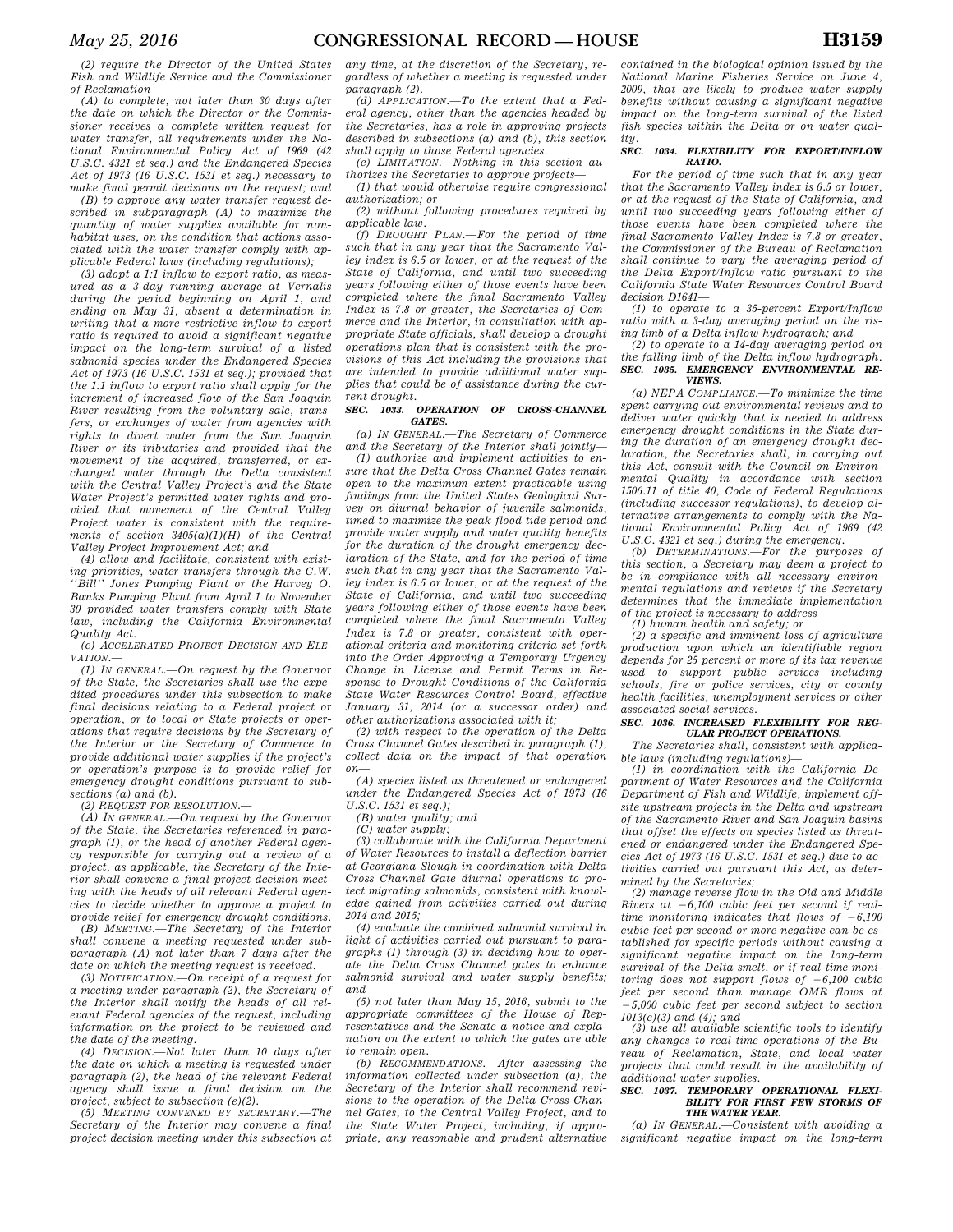*survival in the short term upon listed fish species beyond the range of those authorized under the Endangered Species Act of 1973 and other environmental protections under subsection (e), the Secretaries shall authorize the Central Valley Project and the State Water Project, combined, to operate at levels that result in negative OMR flows at -7,500 cubic feet per second (based on United States Geological Survey gauges on Old and Middle Rivers) daily average for 56 cumulative days after October 1 as described in subsection (c).* 

*(b) DAYS OF TEMPORARY OPERATIONAL FLEXI-BILITY.—The temporary operational flexibility described in subsection (a) shall be authorized on days that the California Department of Water Resources determines the daily average river flow of the Sacramento River is at, or above, 17,000 cubic feet per second as measured at the Sacramento River at Freeport gauge maintained by the United States Geologic Survey.* 

*(c) COMPLIANCE WITH ENDANGERED SPECIES ACT AUTHORIZATIONS.—In carrying out this section, the Secretaries may continue to impose any requirements under the smelt and salmonid biological opinions during any period of temporary operational flexibility as they determine are reasonably necessary to avoid an additional significant negative impacts on the long-term survival of a listed fish species beyond the range of those authorized under the Endangered Species Act of 1973, provided that the requirements imposed do not reduce water supplies available for the Central Valley Project and the State Water Project.* 

*(d) OTHER ENVIRONMENTAL PROTECTIONS.— (1) STATE LAW.—The Secretaries' actions under this section shall be consistent with applicable regulatory requirements under State law.* 

*(2) FIRST SEDIMENT FLUSH.—During the first flush of sediment out of the Delta in each water year, and provided that such determination is based upon objective evidence, OMR flow may be managed at rates less negative than*  $-5,000$ *cubic feet per second for a minimum duration to avoid movement of adult Delta (Hypomesus transpacificus) to areas in the southern Delta that would be likely to increase entrainment at Central Valley Project and State Water Project pumping plants.* 

*(3) APPLICABILITY OF OPINION.—This section shall not affect the application of the salmonid biological opinion from April 1 to May 31, unless the Secretary of Commerce finds that some or all of such applicable requirements may be adjusted during this time period to provide emergency water supply relief without resulting in additional adverse effects beyond those authorized under the Endangered Species Act of 1973. In addition to any other actions to benefit water supply, the Secretary of the Interior and the Secretary of Commerce shall consider allowing through-Delta water transfers to occur during this period if they can be accomplished consistent with section 3405(a)(1)(H) of the Central Valley Project Improvement Act. Water transfers solely or exclusively through the State Water Project are not required to be consistent with section 3405(a)(1)(H) of the Central Valley Project Improvement Act.* 

 $MONTORING. - During operations under$ *this section, the Commissioner of Reclamation, in coordination with the Fish and Wildlife Service, National Marine Fisheries Service, and California Department of Fish and Wildlife, shall undertake a monitoring program and other data gathering to ensure incidental take levels are not exceeded, and to identify potential negative impacts and actions, if any, necessary to mitigate impacts of the temporary operational flexibility to species listed under the Endangered Species Act of 1973 (16 U.S.C. 1531 et seq.).* 

*(e) TECHNICAL ADJUSTMENTS TO TARGET PE-RIOD.—If, before temporary operational flexibility has been implemented on 56 cumulative days, the Secretaries operate the Central Valley Project and the State Water Project combined at levels that result in OMR flows less negative*  *than* ¥*7,500 cubic feet per second during days of temporary operational flexibility as defined in subsection (c), the duration of such operation shall not be counted toward the 56 cumulative days specified in subsection (a).* 

*(f) EMERGENCY CONSULTATION; EFFECT ON RUNNING AVERAGES.—* 

*(1) If necessary to implement the provisions of this section, the Commissioner is authorized to take any action necessary to implement this section for up to 56 cumulative days. If during the 56 cumulative days the Commissioner determines that actions necessary to implement this section will exceed 56 days, the Commissioner shall use the emergency consultation procedures under the Endangered Species Act of 1973 and its implementing regulation at section 402.05 of title 50, Code of Federal Regulations, to temporarily adjust the operating criteria under the biological opinions—* 

*(A) solely for extending beyond the 56 cumulative days for additional days of temporary operational flexibility—* 

*(i) no more than necessary to achieve the purposes of this section consistent with the environmental protections in subsections (d) and (e); and* 

*(ii) including, as appropriate, adjustments to ensure that the actual flow rates during the periods of temporary operational flexibility do not count toward the 5-day and 14-day running averages of tidally filtered daily OMR flow requirements under the biological opinions, or* 

*(B) for other adjustments to operating criteria or to take other urgent actions to address water supply shortages for the least amount of time or volume of diversion necessary as determined by the Commissioner.* 

*(2) Following the conclusion of the 56 cumulative days of temporary operational flexibility, or the extended number of days covered by the emergency consultation procedures, the Commissioner shall not reinitiate consultation on these adjusted operations, and no mitigation shall be required, if the effects on listed fish species of these operations under this section remain within the range of those authorized under the Endangered Species Act of 1973 (16 U.S.C. 1531 et seq.). If the Commissioner reinitiates consultation, no mitigation measures shall be required.* 

*(g) LEVEL OF DETAIL REQUIRED FOR ANAL-YSIS.—In articulating the determinations required under this section, the Secretaries shall fully satisfy the requirements herein but shall not be expected to provide a greater level of supporting detail for the analysis than feasible to provide within the short timeframe permitted for timely decisionmaking in response to changing conditions in the Delta.* 

## *SEC. 1038. EXPEDITING WATER TRANSFERS.*

*(a) IN GENERAL.—Section 3405(a) of the Central Valley Project Improvement Act (Public Law 102–575; 106 Stat. 4709(a)) is amended—* 

*(1) by redesignating paragraphs (1) through (3) as paragraphs (4) through (6), respectively;* 

*(2) in the matter preceding paragraph (4) (as so designated)—* 

*(A) in the first sentence, by striking ''In order to'' and inserting the following: ''(1) IN GENERAL.—In order to''; and* 

*(B) in the second sentence, by striking ''Except as provided herein'' and inserting the following:* 

*''(3) TERMS.—Except as otherwise provided in this section'';* 

*(3) by inserting before paragraph (3) (as so designated) the following:* 

*''(2) EXPEDITED TRANSFER OF WATER.—The Secretary shall take all necessary actions to facilitate and expedite transfers of Central Valley Project water in accordance with—* 

*''(A) this Act;* 

*''(B) any other applicable provision of the reclamation laws; and* 

*''(C) the National Environmental Policy Act of 1969 (42 U.S.C. 4321 et seq.).'';* 

*(4) in paragraph (4) (as so designated)—* 

*(A) in subparagraph (A), by striking ''to combination'' and inserting ''or combination''; and (B) by striking ''3405(a)(2) of this title'' each* 

*place it appears and inserting ''(5)''; (5) in paragraph (5) (as so designated), by adding at the end the following:* 

*''(E) The contracting district from which the water is coming, the agency, or the Secretary shall determine if a written transfer proposal is complete within 45 days after the date of submission of the proposal. If the contracting district or agency or the Secretary determines that the proposal is incomplete, the district or agency or the Secretary shall state with specificity what must be added to or revised for the proposal to be complete.''; and* 

*(6) in paragraph (6) (as so designated), by striking ''3405(a)(1)(A)–(C), (E), (G), (H), (I), (L), and (M) of this title'' and inserting ''(A) through (C), (E), (G), (H), (I), (L), and (M) of*   $paramph (4)$ 

*(b) CONFORMING AMENDMENTS.—The Central Valley Project Improvement Act (Public Law 102–575) is amended—* 

*(1) in section 3407(c)(1) (106 Stat. 4726), by striking ''3405(a)(1)(C)'' and inserting ''3405(a)(4)(C)''; and* 

*(2) in section 3408(i)(1) (106 Stat. 4729), by striking ''3405(a)(1) (A) and (J) of this title'' and inserting ''subparagraphs (A) and (J) of section 3405(a)(4)''.* 

#### *SEC. 1039. ADDITIONAL EMERGENCY CONSULTA-TION.*

*For adjustments to operating criteria other than under section 1038 of this subtitle or to take urgent actions to address water supply shortages for the least amount of time or volume of diversion necessary as determined by the Commissioner of Reclamation, no mitigation measures shall be required during any year that the Sacramento Valley index is 6.5 or lower, or at the request of the State of California, and until two succeeding years following either of those events have been completed where the final Sacramento Valley Index is 7.8 or greater, and any mitigation measures imposed must be based on quantitative data and required only to the extent that such data demonstrates actual harm to species.* 

#### *SEC. 1040. ADDITIONAL STORAGE AT NEW MELONES.*

*The Commissioner of Reclamation is directed to work with local water and irrigation districts in the Stanislaus River Basin to ascertain the water storage made available by the Draft Plan of Operations in New Melones Reservoir (DRPO) for water conservation programs, conjunctive use projects, water transfers, rescheduled project water and other projects to maximize water storage and ensure the beneficial use of the water resources in the Stanislaus River Basin. All such programs and projects shall be implemented according to all applicable laws and regulations. The source of water for any such storage program at New Melones Reservoir shall be made available under a valid water right, consistent with the State of California water transfer guidelines and any other applicable State water law. The Commissioner shall inform the Congress within 18 months setting forth the amount of storage made available by the DRPO that has been put to use under this program, including proposals received by the Commissioner from interested parties for the purpose of this section.* 

#### *SEC. 1041. REGARDING THE OPERATION OF FOL-SOM RESERVOIR.*

*The Secretary of the Interior, in collaboration with the Sacramento Water Forum, shall expedite evaluation, completion and implementation of the Modified Lower American River Flow Management Standard developed by the Water Forum in 2015 to improve water supply reliability for Central Valley Project American River water contractors and resource protection in the lower American River during consecutive dry-years under current and future demand and climate change conditions.*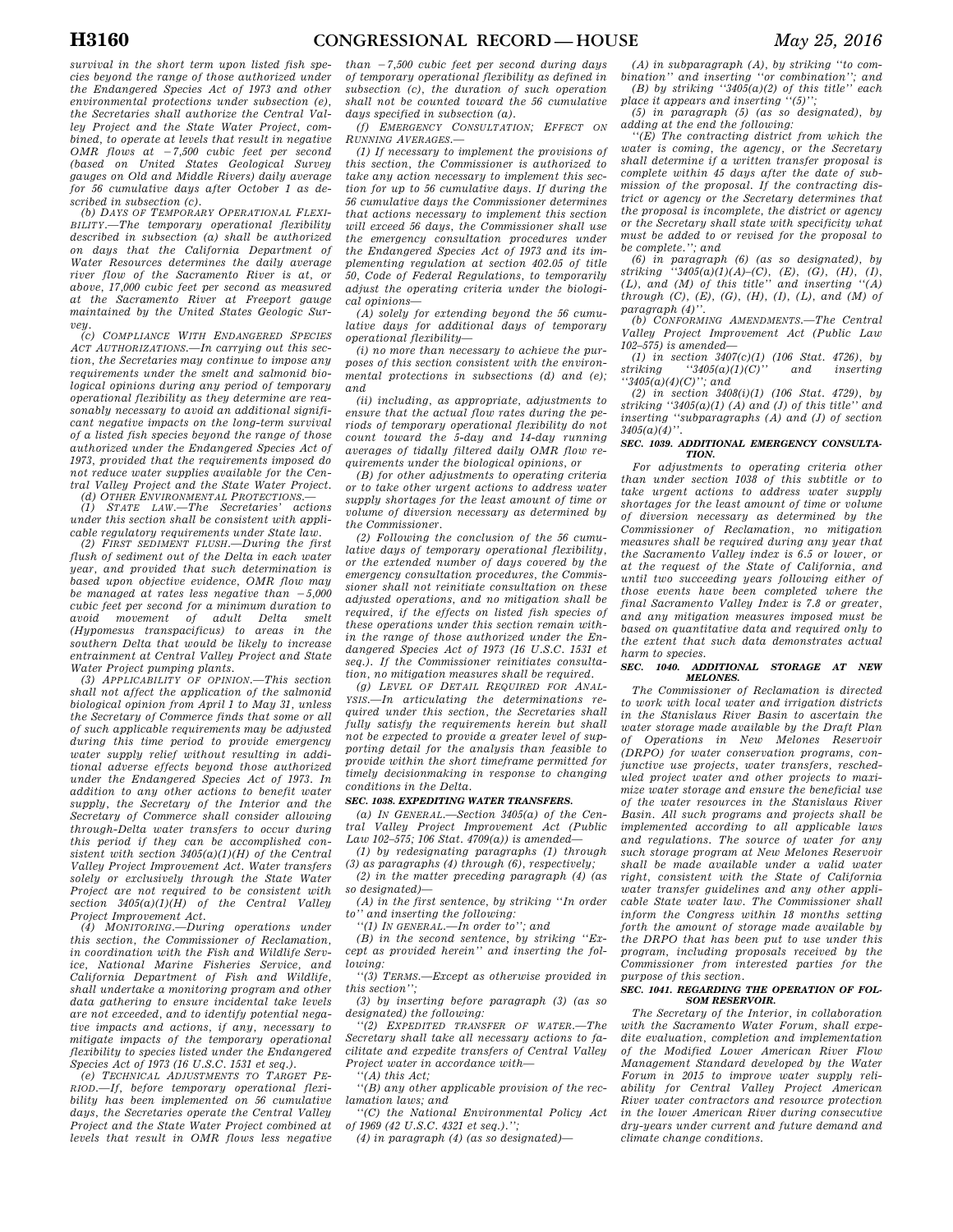## *SEC. 1042. APPLICANTS.*

*In the event that the Bureau of Reclamation or another Federal agency initiates or reinitiates consultation with the U.S. Fish and Wildlife Service or the National Marine Fisheries Service under section 7(a)(2) of the Endangered Species Act of 1973 (16 U.S.C. 1536(a)(2)), with respect to construction or operation of the Central Valley Project and State Water Project, or any part thereof, the State Water Project contractors and the Central Valley Project contractors will be accorded all the rights and responsibilities extended to applicants in the consultation process.* 

## *SEC. 1043. SAN JOAQUIN RIVER SETTLEMENT.*

*(a) CALIFORNIA STATE LAW SATISFIED BY WARM WATER FISHERY.—* 

*(1) IN GENERAL.—Sections 5930 through 5948 of the California Fish and Game Code, and all applicable Federal laws, including the San Joaquin River Restoration Settlement Act (Public Law 111–11) and the Stipulation of Settlement (Natural Resources Defense Council, et al. v. Kirk Rodgers, et al., Eastern District of California, No. Civ. S–88–1658–LKK/GGH), shall be satisfied by the existence of a warm water fishery in the San Joaquin River below Friant Dam, but upstream of Gravelly Ford.* 

*(2) DEFINITION OF WARM WATER FISHERY.—For the purposes of this section, the term ''warm water fishery'' means a water system that has an environment suitable for species of fish other than salmon (including all subspecies) and trout (including all subspecies).* 

*(b) REPEAL OF THE SAN JOAQUIN RIVER SET-TLEMENT.—As of the date of enactment of this section, the Secretary of the Interior shall cease any action to implement the San Joaquin River Restoration Settlement Act (subtitle A of title X of Public Law 111–11) and the Stipulation of Settlement (Natural Resources Defense Council, et al. v. Kirk Rodgers, et al., Eastern District of California, No. Civ. S–88–1658 LKK/GGH).* 

*SEC. 1044. PROGRAM FOR WATER RESCHEDULING.* 

*By December 31, 2015, the Secretary of the Interior shall develop and implement a program, including rescheduling guidelines for Shasta and Folsom Reservoirs, to allow existing Central Valley Project agricultural water service contractors within the Sacramento River Watershed, and refuge service and municipal and industrial water service contractors within the Sacramento River Watershed and the American River Watershed to reschedule water, provided for under their Central Valley Project contracts, from one year to the next; provided, that the program is consistent with existing rescheduling guidelines as utilized by the Bureau of Reclamation for rescheduling water for Central Valley Project water service contractors that are located South of the Delta.* 

## *Subtitle D—CALFED STORAGE FEASIBILITY STUDIES*

## *SEC. 1051. STUDIES.*

*The Secretary of the Interior, through the Commissioner of Reclamation, shall—* 

*(1) complete the feasibility studies described in clauses (i)(I) and (ii)(II) of section*  $103(d)(1)(A)$ *of Public Law 108–361 (118 Stat. 1684) and submit such studies to the appropriate committees of the House of Representatives and the Senate not later than December 31, 2015;* 

*(2) complete the feasibility study described in clause (i)(II) of section 103(d)(1)(A) of Public Law 108–361 and submit such study to the appropriate committees of the House of Representatives and the Senate not later than November 30, 2016;* 

*(3) complete a publicly available draft of the feasibility study described in clause (ii)(I) of section 103(d)(1)(A) of Public Law 108–361 and submit such study to the appropriate committees of the House of Representatives and the Senate not later than November 30, 2016;* 

*(4) complete the feasibility study described in clause (ii)(I) of section 103(d)(1)(A) of Public Law 108–361 and submit such study to the ap-* *propriate committees of the House of Representatives and the Senate not later than November 30, 2017;* 

*(5) complete the feasibility study described in section 103(f)(1)(A) of Public Law 108–361 (118 Stat. 1694) and submit such study to the appropriate Committees of the House of Representatives and the Senate not later than December 31, 2017;* 

*(6) provide a progress report on the status of the feasibility studies referred to in paragraphs (1) through (3) to the appropriate committees of the House of Representatives and the Senate not later than 90 days after the date of the enactment of this Act and each 180 days thereafter until December 31, 2017, as applicable. The report shall include timelines for study completion, draft environmental impact statements, final environmental impact statements, and Records of Decision;* 

*(7) in conducting any feasibility study under this Act, the reclamation laws, the Central Valley Project Improvement Act (title XXXIV of Public Law 102–575; 106 Stat. 4706), the Fish and Wildlife Coordination Act (16 U.S.C. 661 et seq.), the Endangered Species Act of 1973 (16 U.S.C. 1531 et seq.), and other applicable law, for the purposes of determining feasibility the Secretary shall document, delineate, and publish costs directly relating to the engineering and construction of a water storage project separately from the costs resulting from regulatory compliance or the construction of auxiliary facilities necessary to achieve regulatory compliance; and* 

*(8) communicate, coordinate and cooperate with public water agencies that contract with the United States for Central Valley Project water and that are expected to participate in the cost pools that will be created for the projects proposed in the feasibility studies under this section.* 

## *SEC. 1052. TEMPERANCE FLAT.*

*(a) DEFINITIONS.—For the purposes of this section:* 

*(1) PROJECT.—The term ''Project'' means the Temperance Flat Reservoir Project on the Upper San Joaquin River.* 

*(2) RMP.—The term ''RMP'' means the document titled ''Bakersfield Field Office, Record of Decision and Approved Resource Management Plan,'' dated December 2014.* 

*(3) SECRETARY.—The term ''Secretary'' means the Secretary of the Interior.* 

*(b) APPLICABILITY OF RMP.—The RMP and findings related thereto shall have no effect on or applicability to the Secretary's determination of feasibility of, or on any findings or environmental review documents related to—* 

*(1) the Project; or* 

*(2) actions taken by the Secretary pursuant to section 103(d)(1)(A)(ii)(II) of the Bay-Delta Authorization Act (title I of Public Law 108–361).* 

*(c) DUTIES OF SECRETARY UPON DETERMINA-TION OF FEASIBILITY.—If the Secretary finds the Project to be feasible, the Secretary shall manage the land recommended in the RMP for designation under the Wild and Scenic Rivers Act (16 U.S.C. 1271 et seq.) in a manner that does not impede any environmental reviews, preconstruction, construction, or other activities of the Project, regardless of whether or not the Secretary submits any official recommendation to Congress under the Wild and Scenic Rivers Act.* 

*(d) RESERVED WATER RIGHTS.—Effective December 22, 2014, there shall be no Federal reserved water rights to any segment of the San Joaquin River related to the Project as a result of any designation made under the Wild and Scenic Rivers Act (16 U.S.C. 1271 et seq.).* 

## *SEC. 1053. CALFED STORAGE ACCOUNTABILITY.*

*If the Secretary of the Interior fails to provide the feasibility studies described in section 1051 to the appropriate committees of the House of Representatives and the Senate by the times prescribed, the Secretary shall notify each committee chair individually in person on the status* 

*of each project once a month until the feasibility study for that project is provided to Congress.* 

#### *SEC. 1054. WATER STORAGE PROJECT CONSTRUC-TION.*

*(a) PARTNERSHIP AND AGREEMENTS.—The Secretary of the Interior, acting through the Commissioner of the Bureau of Reclamation, may partner or enter into an agreement on the water storage projects identified in section 103(d)(1) of the Water Supply Reliability and Environmental Improvement Act (Public Law 108–361) (and Acts supplemental and amendatory to the Act) with local joint powers authorities formed pursuant to State law by irrigation districts and other local water districts and local governments within the applicable hydrologic region, to advance those projects.* 

*(b) AUTHORIZATION FOR PROJECT.—If the Secretary determines a project described in section 1052(a)(1) and (2) is feasible, the Secretary is authorized to carry out the project in a manner that is substantially in accordance with the recommended plan, and subject to the conditions described in the feasibility study, provided that no Federal funding shall be used to construct the project.* 

## *Subtitle E—WATER RIGHTS PROTECTIONS SEC. 1061. OFFSET FOR STATE WATER PROJECT.*

*(a) IMPLEMENTATION IMPACTS.—The Secretary of the Interior shall confer with the California Department of Fish and Wildlife in connection with the implementation of this Act on potential impacts to any consistency determination for operations of the State Water Project issued pursuant to California Fish and Game Code section 2080.1.* 

*(b) ADDITIONAL YIELD.—If, as a result of the application of this Act, the California Department of Fish and Wildlife—* 

*(1) revokes the consistency determinations pursuant to California Fish and Game Code section 2080.1 that are applicable to the State Water Project;* 

*(2) amends or issues one or more new consistency determinations pursuant to California Fish and Game Code section 2080.1 in a manner that directly or indirectly results in reduced water supply to the State Water Project as compared with the water supply available under the smelt biological opinion and the salmonid biological opinion; or* 

*(3) requires take authorization under California Fish and Game Code section 2081 for operation of the State Water Project in a manner that directly or indirectly results in reduced water supply to the State Water Project as compared with the water supply available under the smelt biological opinion and the salmonid biological opinion, and as a consequence of the Department's action, Central Valley Project yield is greater than it would have been absent the Department's actions, then that additional yield shall be made available to the State Water Project for delivery to State Water Project contractors to offset losses resulting from the Department's action.* 

*(c) NOTIFICATION RELATED TO ENVIRON-MENTAL PROTECTIONS.—The Secretary of the Interior shall immediately notify the Director of the California Department of Fish and Wildlife in writing if the Secretary of the Interior determines that implementation of the smelt biological opinion and the salmonid biological opinion consistent with this Act reduces environmental protections for any species covered by the opinions.* 

## *SEC. 1062. AREA OF ORIGIN PROTECTIONS.*

*(a) IN GENERAL.—The Secretary of the Interior is directed, in the operation of the Central Valley Project, to adhere to California's water rights laws governing water rights priorities and to honor water rights senior to those held by the United States for operation of the Central Valley Project, regardless of the source of priority, including any appropriative water rights initiated prior to December 19, 1914, as well as water*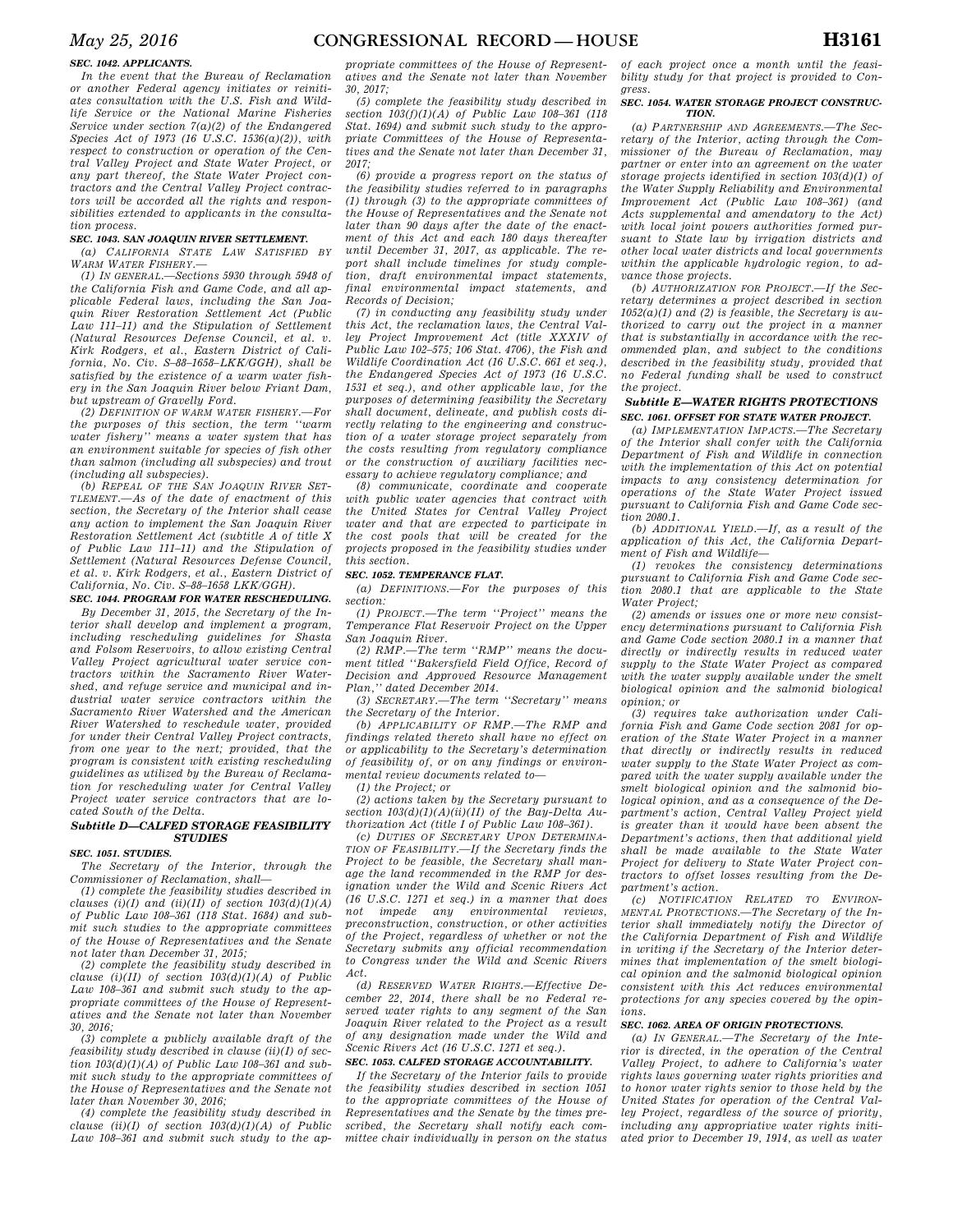*rights and other priorities perfected or to be perfected pursuant to California Water Code Part 2 of Division 2. Article 1.7 (commencing with section 1215 of chapter 1 of part 2 of division 2, sections 10505, 10505.5, 11128, 11460, 11461, 11462, and 11463, and sections 12200 to 12220, inclusive).* 

*(b) DIVERSIONS.—Any action undertaken by the Secretary of the Interior and the Secretary of Commerce pursuant to both this Act and section 7 of the Endangered Species Act of 1973 (16 U.S.C. 1531 et seq.) that requires that diversions from the Sacramento River or the San Joaquin River watersheds upstream of the Delta be bypassed shall not be undertaken in a manner that alters the water rights priorities established by California law.* 

*(c) ENDANGERED SPECIES ACT.—Nothing in this subtitle alters the existing authorities provided to and obligations placed upon the Federal Government under the Endangered Species Act of 1973 (16 U.S.C. 1531 et seq.), as amended.* 

*(d) CONTRACTS.—With respect to individuals and entities with water rights on the Sacramento River, the mandates of this section may be met, in whole or in part, through a contract with the Secretary of the Interior executed pursuant to section 14 of Public Law 76–260; 53 Stat. 1187 (43 U.S.C. 389) that is in conformance with the Sacramento River Settlement Contracts renewed by the Secretary of the Interior in 2005. SEC. 1063. NO REDIRECTED ADVERSE IMPACTS.* 

*(a) IN GENERAL.—The Secretary of the Interior shall ensure that, except as otherwise provided for in a water service or repayment contract, actions taken in compliance with legal obligations imposed pursuant to or as a result of this Act, including such actions under section 7 of the Endangered Species Act of 1973 (16 U.S.C. 1531 et seq.) and other applicable Federal and State laws, shall not directly or indirectly—* 

*(1) result in the involuntary reduction of water supply or fiscal impacts to individuals or districts who receive water from either the State Water Project or the United States under water rights settlement contracts, exchange contracts, water service contracts, repayment contracts, or water supply contracts; or* 

*(2) cause redirected adverse water supply or fiscal impacts to those within the Sacramento River watershed, the San Joaquin River watershed or the State Water Project service area.* 

*(b) COSTS.—To the extent that costs are incurred solely pursuant to or as a result of this Act and would not otherwise have been incurred by any entity or public or local agency or subdivision of the State of California, such costs shall not be borne by any such entity, agency, or subdivision of the State of California, unless such costs are incurred on a voluntary basis.* 

*(c) RIGHTS AND OBLIGATIONS NOT MODIFIED OR AMENDED.—Nothing in this Act shall modify or amend the rights and obligations of the parties to any existing—* 

*(1) water service, repayment, settlement, purchase, or exchange contract with the United States, including the obligation to satisfy exchange contracts and settlement contracts prior to the allocation of any other Central Valley Project water; or* 

*(2) State Water Project water supply or settlement contract with the State.* 

## *SEC. 1064. ALLOCATIONS FOR SACRAMENTO VAL-LEY CONTRACTORS.*

*(a) ALLOCATIONS.—* 

*(1) IN GENERAL.—Subject to paragraph (2) and subsection (b), the Secretary of the Interior is directed, in the operation of the Central Valley Project, to allocate water provided for irrigation purposes to existing Central Valley Project agricultural water service contractors within the Sacramento River Watershed in compliance with the following:* 

*(A) Not less than 100 percent of their contract quantities in a ''Wet'' year.* 

*(B) Not less than 100 percent of their contract quantities in an ''Above Normal'' year.* 

*(C) Not less than 100 percent of their contract quantities in a ''Below Normal'' year that is preceded by an ''Above Normal'' or a ''Wet'' year.* 

*(D) Not less than 50 percent of their contract quantities in a ''Dry'' year that is preceded by a ''Below Normal,'' an ''Above Normal,'' or a ''Wet'' year.* 

*(E) In all other years not identified herein, the allocation percentage for existing Central Valley Project agricultural water service contractors within the Sacramento River Watershed shall not be less than twice the allocation percentage to south-of-Delta Central Valley Project agricultural water service contractors, up to 100 percent; provided, that nothing herein shall preclude an allocation to existing Central Valley Project agricultural water service contractors within the Sacramento River Watershed that is greater than twice the allocation percentage to south-of-Delta Central Valley Project agricultural water service contractors.* 

*(2) CONDITIONS.—The Secretary's actions under paragraph (a) shall be subject to—* 

*(A) the priority of individuals or entities with Sacramento River water rights, including those with Sacramento River Settlement Contracts, that have priority to the diversion and use of Sacramento River water over water rights held by the United States for operations of the Central Valley Project;* 

*(B) the United States obligation to make a substitute supply of water available to the San Joaquin River Exchange Contractors; and* 

*(C) the Secretary's obligation to make water available to managed wetlands pursuant to section 3406(d) of the Central Valley Project Improvement Act (Public Law 102–575).* 

*(b) PROTECTION OF MUNICIPAL AND INDUS-TRIAL SUPPLIES.—Nothing in subsection (a) shall be deemed to—* 

*(1) modify any provision of a water service contract that addresses municipal and industrial water shortage policies of the Secretary;* 

*(2) affect or limit the authority of the Secretary to adopt or modify municipal and industrial water shortage policies;* 

*(3) affect or limit the authority of the Secretary to implement municipal and industrial water shortage policies; or* 

*(4) affect allocations to Central Valley Project municipal and industrial contractors pursuant to such policies.* 

*Neither subsection (a) nor the Secretary's implementation of subsection (a) shall constrain, govern or affect, directly, the operations of the Central Valley Project's American River Division or any deliveries from that Division, its units or facilities.* 

*(c) NO EFFECT ON ALLOCATIONS.—This section shall not—* 

*(1) affect the allocation of water to Friant Division contractors; or* 

*(2) result in the involuntary reduction in contract water allocations to individuals or entities with contracts to receive water from the Friant Division.* 

*(d) PROGRAM FOR WATER RESCHEDULING.— The Secretary of the Interior shall develop and implement a program, not later than 1 year after the date of the enactment of this Act, to provide for the opportunity for existing Central Valley Project agricultural water service contractors within the Sacramento River Watershed to reschedule water, provided for under their Central Valley Project water service contracts, from one year to the next.* 

*(e) DEFINITIONS.—In this section:* 

*(1) The term ''existing Central Valley Project agricultural water service contractors within the Sacramento River Watershed'' means water service contractors within the Shasta, Trinity, and Sacramento River Divisions of the Central Valley Project, that have a water service contract in effect, on the date of the enactment of this section, that provides water for irrigation.* 

*(2) The year type terms used in subsection (a) have the meaning given those year types in the*  *Sacramento Valley Water Year Type (40–30–30) Index.* 

# *SEC. 1065. EFFECT ON EXISTING OBLIGATIONS.*

*Nothing in this Act preempts or modifies any existing obligation of the United States under Federal reclamation law to operate the Central Valley Project in conformity with State law, including established water rights priorities.* 

## *Subtitle F—MISCELLANEOUS SEC. 1071. AUTHORIZED SERVICE AREA.*

*(a) IN GENERAL.—The authorized service area of the Central Valley Project authorized under the Central Valley Project Improvement Act (Public Law 102–575; 106 Stat. 4706) shall include the area within the boundaries of the Kettleman City Community Services District, California, as in existence on the date of enact-*

*ment of this Act. (b) LONG-TERM CONTRACT.—* 

*(1) IN GENERAL.—Notwithstanding the Central Valley Project Improvement Act (Public Law 102–575; 106 Stat. 4706) and subject to paragraph (2), the Secretary of the Interior, in accordance with the Federal reclamation laws, shall enter into a long-term contract with the Kettleman City Community Services District, California, under terms and conditions mutually agreeable to the parties, for the delivery of up to 900 acrefeet of Central Valley Project water for municipal and industrial use.* 

*(2) LIMITATION.—Central Valley Project water deliveries authorized under the contract entered into under paragraph (1) shall be limited to the minimal quantity necessary to meet the immediate needs of the Kettleman City Community Services District, California, in the event that local supplies or State Water Project allocations are insufficient to meet those needs.* 

*(c) PERMIT.—The Secretary shall apply for a permit with the State for a joint place of use for water deliveries authorized under the contract entered into under subsection (b) with respect to the expanded service area under subsection (a), consistent with State law.* 

*(d) ADDITIONAL COSTS.—If any additional infrastructure, water treatment, or related costs are needed to implement this section, those costs shall be the responsibility of the non-Federal entity.* 

#### *SEC. 1072. OVERSIGHT BOARD FOR RESTORATION FUND.*

*(a) PLAN; ADVISORY BOARD.—Section 3407 of the Central Valley Project Improvement Act (Public Law 102–575; 106 Stat. 4726) is amended by adding at the end the following:* 

*''(g) PLAN ON EXPENDITURE OF FUNDS.— ''(1) IN GENERAL.—For each fiscal year, the Secretary, in consultation with the Advisory Board, shall submit to Congress a plan for the expenditure of all of the funds deposited into the Restoration Fund during the preceding fiscal year.* 

*''(2) CONTENTS.—The plan shall include an analysis of the cost-effectiveness of each expenditure.* 

*''(h) ADVISORY BOARD.—* 

*''(1) ESTABLISHMENT.—There is established the Restoration Fund Advisory Board (referred to in this section as the 'Advisory Board'), which shall be composed of 11 members appointed by the Secretary.* 

*''(2) MEMBERSHIP.—* 

*''(A) IN GENERAL.—The Secretary shall appoint members to the Advisory Board that represent the various Central Valley Project stakeholders, of whom—* 

*''(i) 4 members shall be agricultural users of the Central Valley Project, including at least one agricultural user from north-of-the-Delta and one agricultural user from south-of-the-Delta;* 

*''(ii) 2 members shall be municipal and industrial users of the Central Valley Project, including one municipal and industrial user from north-of-the-Delta and one municipal and industrial user from south-of-the-Delta;* 

*''(iii) 2 members shall be power contractors of the Central Valley Project, including at least*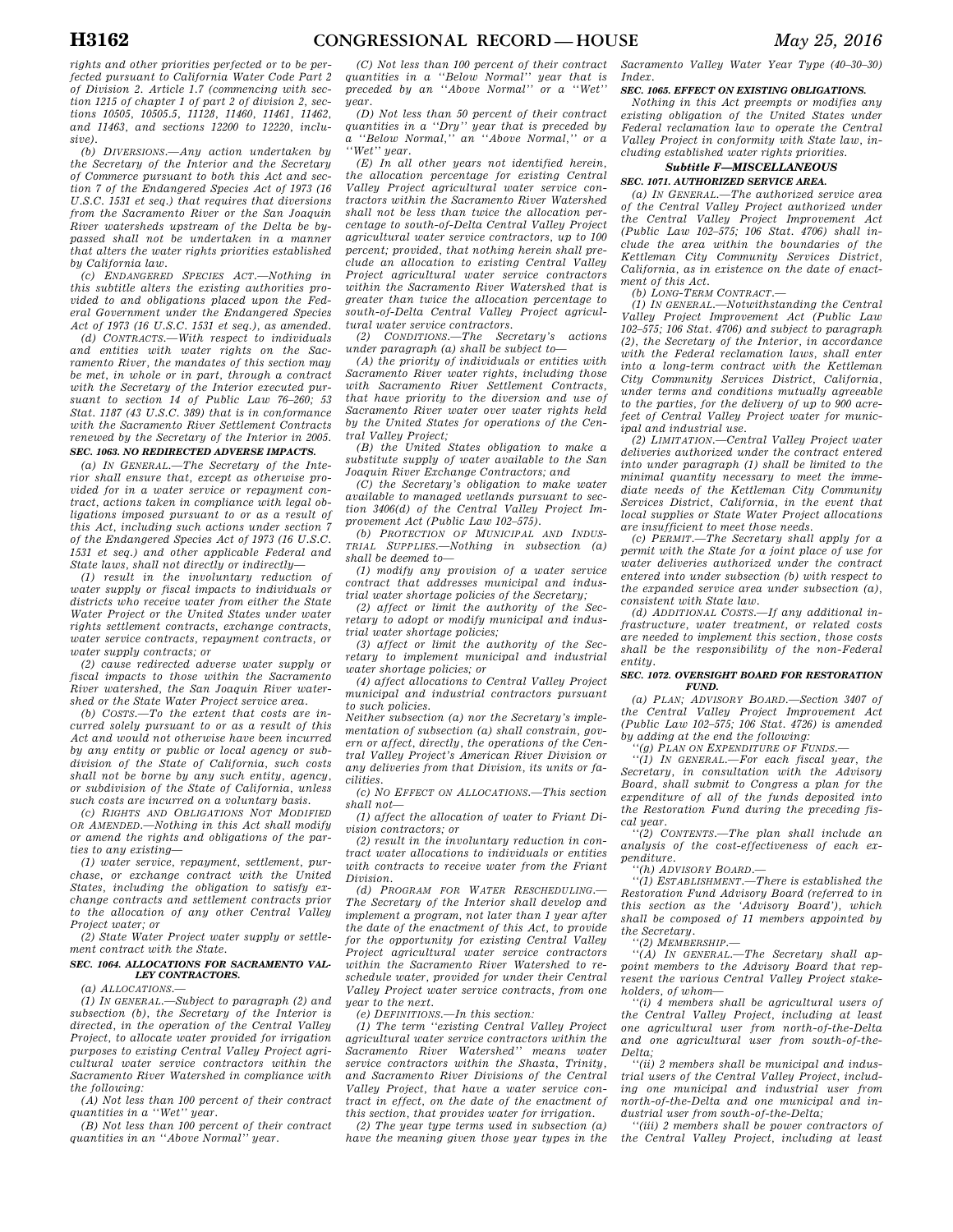*one power contractor from north-of-the-Delta and from south-of-the-Delta;* 

*''(iv) 1 member shall be a representative of a Federal national wildlife refuge that contracts for Central Valley Project water supplies with the Bureau of Reclamation;* 

*''(v) 1 member shall have expertise in the economic impacts of the changes to water operations; and* 

*''(vi) 1 member shall be a representative of a wildlife entity that primarily focuses on waterfowl.* 

*''(B) OBSERVER.—The Secretary and the Secretary of Commerce may each designate a representative to act as an observer of the Advisory Board.* 

*''(C) CHAIR.—The Secretary shall appoint 1 of the members described in subparagraph (A) to serve as Chair of the Advisory Board.* 

*''(3) TERMS.—The term of each member of the Advisory Board shall be 4 years.* 

*''(4) DATE OF APPOINTMENTS.—The appointment of a member of the Panel shall be made not later than—* 

*''(A) the date that is 120 days after the date of enactment of this Act; or* 

*''(B) in the case of a vacancy on the Panel described in subsection (c)(2), the date that is 120 days after the date on which the vacancy occurs.* 

*''(5) VACANCIES.—* 

*''(A) IN GENERAL.—A vacancy on the Panel shall be filled in the manner in which the original appointment was made and shall be subject to any conditions that applied with respect to the original appointment.* 

*''(B) FILLING UNEXPIRED TERM.—An individual chosen to fill a vacancy shall be appointed for the unexpired term of the member replaced.* 

*''(C) EXPIRATION OF TERMS.—The term of any member shall not expire before the date on which the successor of the member takes office.* 

*''(6) REMOVAL.—A member of the Panel may be removed from office by the Secretary of the Interior.* 

*''(7) FEDERAL ADVISORY COMMITTEE ACT.—The Panel shall not be subject to the requirements of the Federal Advisory Committee Act.* 

*''(8) DUTIES.—The duties of the Advisory Board are—* 

*''(A) to meet not less frequently than semiannually to develop and make recommendations to the Secretary regarding priorities and spending levels on projects and programs carried out under this title;* 

*''(B) to ensure that any advice given or recommendation made by the Advisory Board reflects the independent judgment of the Advisory Board;* 

*''(C) not later than December 31, 2015, and annually thereafter, to submit to the Secretary and Congress the recommendations under subparagraph (A); and* 

*''(D) not later than December 31, 2015, and biennially thereafter, to submit to Congress details of the progress made in achieving the actions required under section 3406.* 

*''(9) ADMINISTRATION.—With the consent of the appropriate agency head, the Advisory Board may use the facilities and services of any Federal agency.* 

*''(10) COOPERATION AND ASSISTANCE.—* 

*''(A) PROVISION OF INFORMATION.—Upon request of the Panel Chair for information or assistance to facilitate carrying out this section, the Secretary of the Interior shall promptly provide such information, unless otherwise prohibited by law.* 

*''(B) SPACE AND ASSISTANCE.—The Secretary of the Interior shall provide the Panel with appropriate and adequate office space, together with such equipment, office supplies, and communications facilities and services as may be necessary for the operation of the Panel, and shall provide necessary maintenance services for such offices and the equipment and facilities located therein.''.* 

## *SEC. 1073. WATER SUPPLY ACCOUNTING.*

*(a) IN GENERAL.—All Central Valley Project water, except Central Valley Project water released pursuant to U.S. Department of the Interior Record of Decision, Trinity River Mainstem Fishery Restoration Final Environmental Impact Statement/Environmental Impact Report dated December 2000 used to implement an action undertaken for a fishery beneficial purpose that was not imposed by terms and conditions existing in licenses, permits, and other agreements pertaining to the Central Valley Project under applicable State or Federal law existing on October 30, 1992, shall be credited to the quantity of Central Valley Project yield dedicated and managed under this section; provided, that nothing herein shall affect the Secretary of the Interior's duty to comply with any otherwise lawful requirement imposed on operations of the Central Valley Project under any provision of Federal or State law.* 

*(b) RECLAMATION POLICIES AND ALLOCA-TIONS.—Reclamation policies and allocations shall not be based upon any premise or assumption that Central Valley Project contract supplies are supplemental or secondary to any other contractor source of supply.* 

## *SEC. 1074. IMPLEMENTATION OF WATER RE-PLACEMENT PLAN.*

*(a) IN GENERAL.—Not later than October 1, 2016, the Secretary of the Interior shall update and implement the plan required by section 3408(j) of title XXXIV of Public Law 102–575. The Secretary shall notify the Congress annually describing the progress of implementing the plan required by section 3408(j) of title XXXIV of Public Law 102–575.* 

*(b) POTENTIAL AMENDMENT.—If the plan required in subsection (a) has not increased the Central Valley Project yield by 800,000 acre-feet within 5 years after the enactment of this Act, then section 3406 of the Central Valley Project Improvement Act (title XXXIV of Public Law 102–575) is amended as follows:* 

*(1) In subsection (b)—* 

*(A) by amending paragraph (2)(C) to read:* 

*''(C) If by March 15, 2021, and any year thereafter the quantity of Central Valley Project water forecasted to be made available to all water service or repayment contractors of the Central Valley Project is below 50 percent of the total quantity of water to be made available under said contracts, the quantity of Central Valley Project yield dedicated and managed for that year under this paragraph shall be reduced by 25 percent.''.* 

#### *SEC. 1075. NATURAL AND ARTIFICIALLY SPAWNED SPECIES.*

*After the date of the enactment of this title, and regardless of the date of listing, the Secretaries of the Interior and Commerce shall not distinguish between natural-spawned and hatchery-spawned or otherwise artificially propagated strains of a species in making any determination under the Endangered Species Act of 1973 (16 U.S.C. 1531 et seq.) that relates to any anadromous or pelagic fish species that resides for all or a portion of its life in the Sacramento-San Joaquin Delta or rivers tributary thereto.* 

# *SEC. 1076. TRANSFER THE NEW MELONES UNIT, CENTRAL VALLEY PROJECT TO IN-TERESTED PROVIDERS.*

*(a) DEFINITIONS.—For the purposes of this section, the following terms apply:* 

*(1) INTERESTED LOCAL WATER AND POWER PRO-VIDERS.—The term ''interested local water and power providers'' includes the Calaveras County Water District, Calaveras Public Power Agency, Central San Joaquin Water Conservation District, Oakdale Irrigation District, Stockton East Water District, South San Joaquin Irrigation District, Tuolumne Utilities District, Tuolumne Public Power Agency, and Union Public Utilities District.* 

*(2) NEW MELONES UNIT, CENTRAL VALLEY PROJECT.—The term ''New Melones Unit, Central Valley Project'' means all Federal reclama-*

*tion projects located within or diverting water from or to the watershed of the Stanislaus and San Joaquin rivers and their tributaries as authorized by the Act of August 26, 1937 (50 Stat. 850), and all Acts amendatory or supplemental thereto, including the Act of October 23, 1962 (76 Stat. 1173).* 

*(3) SECRETARY.—The term ''Secretary'' means the Secretary of the Interior.* 

*(b) NEGOTIATIONS.—Notwithstanding any other provision of law, not later than 180 days after the date of the enactment of this Act, the Secretary shall enter into negotiations with interested local water and power providers for the transfer ownership, control, and operation of the New Melones Unit, Central Valley Project to interested local water and power providers within the State of California.* 

*(c) TRANSFER.—The Secretary shall transfer the New Melones Unit, Central Valley Project in accordance with an agreement reached pursuant to negotiations conducted under subsection (b).* 

*(d) NOTIFICATION.—Not later than 360 days after the date of the enactment of this Act, and every 6 months thereafter, the Secretary shall notify the appropriate committees of the House of Representatives and the Senate—* 

*(1) if an agreement is reached pursuant to negotiations conducted under subsection (b), the terms of that agreement;* 

*(2) of the status of formal discussions with interested local water and power providers for the transfer of ownership, control, and operation of the New Melones Unit, Central Valley Project to interested local water and power providers;* 

*(3) of all unresolved issues that are preventing execution of an agreement for the transfer of ownership, control, and operation of the New Melones Unit, Central Valley Project to interested local water and power providers;* 

*(4) on analysis and review of studies, reports, discussions, hearing transcripts, negotiations, and other information about past and present formal discussions that—* 

*(A) have a serious impact on the progress of the formal discussions;* 

*(B) explain or provide information about the issues that prevent progress or finalization of formal discussions; or* 

*(C) are, in whole or in part, preventing execution of an agreement for the transfer; and* 

*(5) of any actions the Secretary recommends that the United States should take to finalize an agreement for that transfer.* 

# *SEC. 1077. BASIN STUDIES.*

*(a) AUTHORIZED STUDIES.—The Secretary of the Interior is authorized and directed to expand opportunities and expedite completion of assessments under section 9503(b) of the SE-CURE Water Act (42 U.S.C. 10363(b)), with non-Federal partners, of individual sub-basins and watersheds within major Reclamation river basins; and shall ensure timely decision and expedited implementation of adaptation and mitigation strategies developed through the special study process.* 

 $(b)$   $\bar{F}$ *UNDING*.

*(1) IN GENERAL.—The non-Federal partners shall be responsible for 100 percent of the cost of the special studies.* 

*(2) CONTRIBUTED FUNDS.—The Secretary may accept and use contributions of funds from the non-Federal partners to carry out activities under the special studies.* 

## *SEC. 1078. OPERATIONS OF THE TRINITY RIVER DIVISION.*

*The Secretary of the Interior, in the operation of the Trinity River Division of the Central Valley Project, shall not make releases from Lewiston Dam in excess of the volume for each wateryear type required by the U.S. Department of the Interior Record of Decision, Trinity River Mainstem Fishery Restoration Final Environmental Impact Statement/Environmental Impact Report dated December 2000.* 

*(1) A maximum of 369,000 acre-feet in a ''Critically Dry'' year.*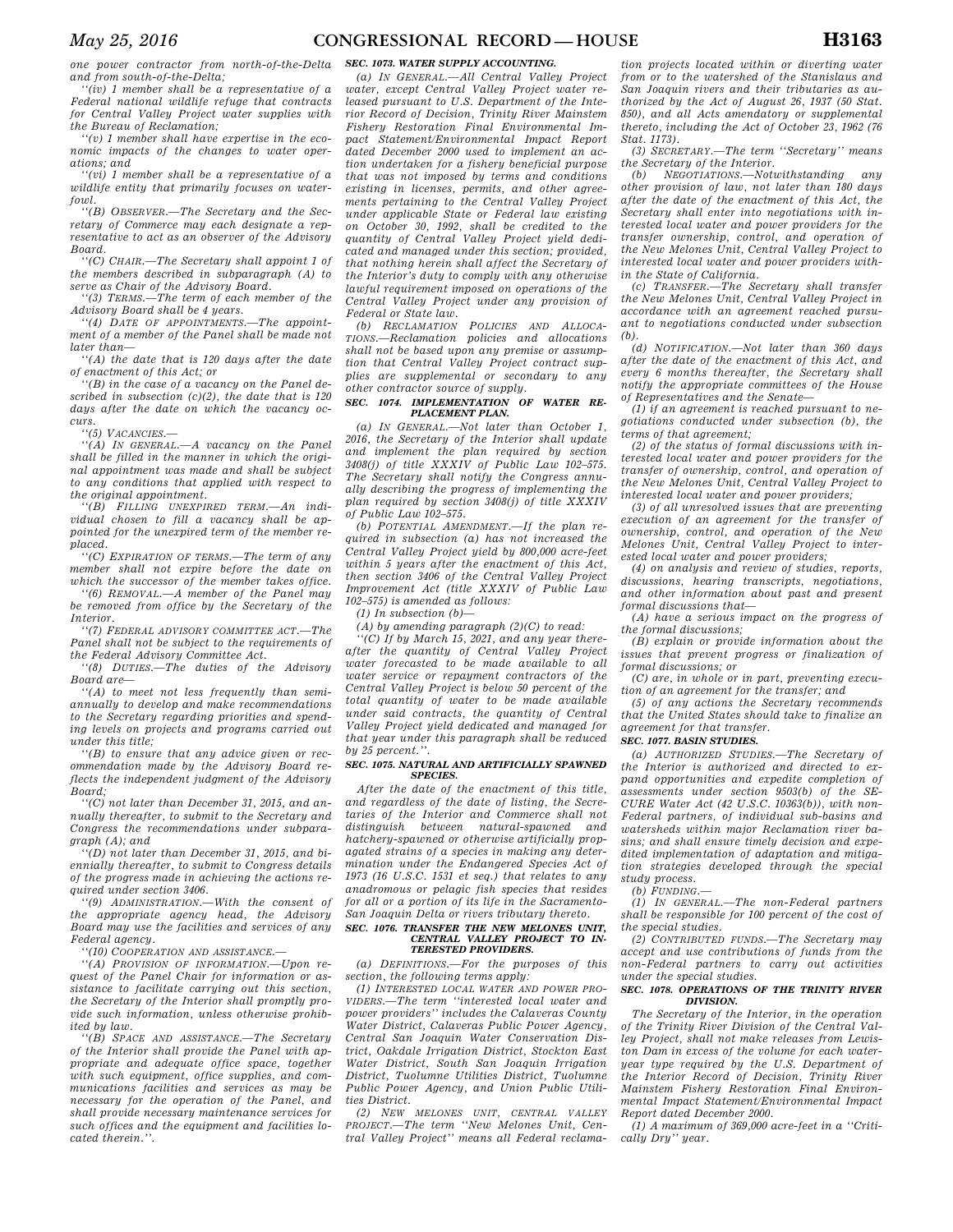*(2) A maximum of 453,000 acre-feet in a ''Dry'' year.* 

*(3) A maximum of 647,000 acre-feet in a ''Normal'' year.* 

*(4) A maximum of 701,000 acre-feet in a ''Wet'' year.* 

*(5) A maximum of 815,000 acre-feet in an ''Extremely Wet'' year.* 

## *SEC. 1079. AMENDMENT TO PURPOSES.*

*Section 3402 of the Central Valley Project Improvement Act (106 Stat. 4706) is amended— (1) in subsection (f), by striking the period at* 

*the end; and (2) by adding at the end the following:* 

*''(g) to ensure that water dedicated to fish and wildlife purposes by this title is replaced and provided to Central Valley Project water contractors by December 31, 2018, at the lowest cost reasonably achievable; and* 

*''(h) to facilitate and expedite water transfers in accordance with this Act.''.* 

## *SEC. 1080. AMENDMENT TO DEFINITION.*

*Section 3403 of the Central Valley Project Improvement Act (106 Stat. 4707) is amended—* 

*(1) by amending subsection (a) to read as follows:* 

*''(a) the term 'anadromous fish' means those native stocks of salmon (including steelhead) and sturgeon that, as of October 30, 1992, were present in the Sacramento and San Joaquin Rivers and their tributaries and ascend those rivers and their tributaries to reproduce after maturing in San Francisco Bay or the Pacific Ocean;'';* 

*(2) in subsection (l), by striking ''and,'';* 

*(3) in subsection (m), by striking the period and inserting ''; and''; and* 

*(4) by adding at the end the following:* 

*''(n) the term 'reasonable flow' means water flows capable of being maintained taking into account competing consumptive uses of water and economic, environmental, and social factors.''.* 

#### *SEC. 1081. REPORT ON RESULTS OF WATER USAGE.*

*The Secretary of the Interior, in consultation with the Secretary of Commerce and the Secretary of Natural Resources of the State of California, shall publish an annual report detailing instream flow releases from the Central Valley Project and California State Water Project, their explicit purpose and authority, and all measured environmental benefit as a result of the releases.* 

#### *SEC. 1082. KLAMATH PROJECT CONSULTATION APPLICANTS.*

*If the Bureau of Reclamation initiates or reinitiates consultation with the U.S. Fish and Wildlife Service or the National Marine Fisheries Service under section 7(a)(2) of the Endangered Species Act of 1973 (16 U.S.C. 1536(a)(2)), with respect to construction or operation of the Klamath Project (or any part thereof), Klamath Project contractors shall be accorded all the rights and responsibilities extended to applicants in the consultation process. Upon request of the Klamath Project contractors, they may be represented through an association or organization.* 

## *Subtitle G—Water Supply Permitting Act SEC. 1091. SHORT TITLE.*

*This subtitle may be cited as the ''Water Supply Permitting Coordination Act''.* 

## *SEC. 1092. DEFINITIONS.*

*In this subtitle:* 

*(1) SECRETARY.—The term ''Secretary'' means the Secretary of the Interior.* 

*(2) BUREAU.—The term ''Bureau'' means the Bureau of Reclamation.* 

*(3) QUALIFYING PROJECTS.—The term ''qualifying projects'' means new surface water storage projects in the States covered under the Act of June 17, 1902 (32 Stat. 388, chapter 1093), and Acts supplemental to and amendatory of that Act (43 U.S.C. 371 et seq.) constructed on lands administered by the Department of the Interior*  *or the Department of Agriculture, exclusive of any easement, right-of-way, lease, or any private holding.* 

*(4) COOPERATING AGENCIES.—The term ''cooperating agency'' means a Federal agency with jurisdiction over a review, analysis, opinion, statement, permit, license, or other approval or decision required for a qualifying project under applicable Federal laws and regulations, or a State agency subject to section 1093(c).* 

## *SEC. 1093. ESTABLISHMENT OF LEAD AGENCY AND COOPERATING AGENCIES.*

*(a) ESTABLISHMENT OF LEAD AGENCY.—The Bureau of Reclamation is established as the lead agency for purposes of coordinating all reviews, analyses, opinions, statements, permits, licenses, or other approvals or decisions required under Federal law to construct qualifying projects.* 

*(b) IDENTIFICATION AND ESTABLISHMENT OF COOPERATING AGENCIES.—The Commissioner of the Bureau shall—* 

*(1) identify, as early as practicable upon receipt of an application for a qualifying project, any Federal agency that may have jurisdiction over a review, analysis, opinion, statement, permit, license, approval, or decision required for a qualifying project under applicable Federal laws and regulations; and* 

*(2) notify any such agency, within a reasonable timeframe, that the agency has been designated as a cooperating agency in regards to the qualifying project unless that agency responds to the Bureau in writing, within a timeframe set forth by the Bureau, notifying the Bureau that the agency—* 

*(A) has no jurisdiction or authority with respect to the qualifying project;* 

*(B) has no expertise or information relevant to the qualifying project or any review, analysis, opinion, statement, permit, license, or other approval or decision associated therewith; or* 

*(C) does not intend to submit comments on the qualifying project or conduct any review of such a project or make any decision with respect to such project in a manner other than in cooperation with the Bureau.* 

*(c) STATE AUTHORITY.—A State in which a qualifying project is being considered may choose, consistent with State law—* 

*(1) to participate as a cooperating agency; and* 

*(2) to make subject to the processes of this subtitle all State agencies that—* 

*(A) have jurisdiction over the qualifying project;* 

*(B) are required to conduct or issue a review, analysis, or opinion for the qualifying project; or* 

*(C) are required to make a determination on issuing a permit, license, or approval for the qualifying project.* 

#### *SEC. 1094. BUREAU RESPONSIBILITIES.*

*(a) IN GENERAL.—The principal responsibilities of the Bureau under this subtitle are to— (1) serve as the point of contact for applicants, State agencies, Indian tribes, and others regarding proposed qualifying projects;* 

*(2) coordinate preparation of unified environmental documentation that will serve as the basis for all Federal decisions necessary to authorize the use of Federal lands for qualifying projects; and* 

*(3) coordinate all Federal agency reviews necessary for project development and construction of qualifying projects.* 

*(b) COORDINATION PROCESS.—The Bureau shall have the following coordination responsibilities:* 

*(1) PRE-APPLICATION COORDINATION.—Notify cooperating agencies of proposed qualifying projects not later than 30 days after receipt of a proposal and facilitate a preapplication meeting for prospective applicants, relevant Federal and State agencies, and Indian tribes to—* 

*(A) explain applicable processes, data requirements, and applicant submissions necessary to complete the required Federal agency reviews within the timeframe established; and* 

*(B) establish the schedule for the qualifying project.* 

*(2) CONSULTATION WITH COOPERATING AGEN-CIES.—Consult with the cooperating agencies throughout the Federal agency review process, identify and obtain relevant data in a timely manner, and set necessary deadlines for cooperating agencies.* 

*(3) SCHEDULE.—Work with the qualifying project applicant and cooperating agencies to establish a project schedule. In establishing the schedule, the Bureau shall consider, among other factors—* 

*(A) the responsibilities of cooperating agencies under applicable laws and regulations;* 

*(B) the resources available to the cooperating agencies and the non-Federal qualifying project sponsor, as applicable;* 

*(C) the overall size and complexity of the qualifying project;* 

*(D) the overall schedule for and cost of the qualifying project; and* 

*(E) the sensitivity of the natural and historic resources that may be affected by the qualifying project.* 

*(4) ENVIRONMENTAL COMPLIANCE.—Prepare a unified environmental review document for each qualifying project application, incorporating a single environmental record on which all cooperating agencies with authority to issue approvals for a given qualifying project shall base project approval decisions. Help ensure that cooperating agencies make necessary decisions, within their respective authorities, regarding Federal approvals in accordance with the following timelines:* 

*(A) Not later than one year after acceptance of a completed project application when an environmental assessment and finding of no significant impact is determined to be the appropriate level of review under the National Environmental Policy Act of 1969 (42 U.S.C. 4321 et seq.).* 

*(B) Not later than one year and 30 days after the close of the public comment period for a draft environmental impact statement under the National Environmental Policy Act of 1969 (42 U.S.C. 4321 et seq.), when an environmental impact statement is required under the same.* 

*(5) CONSOLIDATED ADMINISTRATIVE RECORD.— Maintain a consolidated administrative record of the information assembled and used by the cooperating agencies as the basis for agency decisions.* 

*(6) PROJECT DATA RECORDS.—To the extent practicable and consistent with Federal law, ensure that all project data is submitted and maintained in generally accessible electronic format, compile, and where authorized under existing law, make available such project data to cooperating agencies, the qualifying project applicant, and to the public.* 

*(7) PROJECT MANAGER.—Appoint a project manager for each qualifying project. The project manager shall have authority to oversee the project and to facilitate the issuance of the relevant final authorizing documents, and shall be responsible for ensuring fulfillment of all Bureau responsibilities set forth in this section and all cooperating agency responsibilities under section 1095.* 

#### *SEC. 1095. COOPERATING AGENCY RESPONSIBIL-ITIES.*

*(a) ADHERENCE TO BUREAU SCHEDULE.—Upon notification of an application for a qualifying project, all cooperating agencies shall submit to the Bureau a timeframe under which the cooperating agency reasonably considers it will be able to complete its authorizing responsibilities. The Bureau shall use the timeframe submitted under this subsection to establish the project schedule under section 1094, and the cooperating agencies shall adhere to the project schedule established by the Bureau.* 

*(b) ENVIRONMENTAL RECORD.—Cooperating agencies shall submit to the Bureau all environmental review material produced or compiled in the course of carrying out activities required*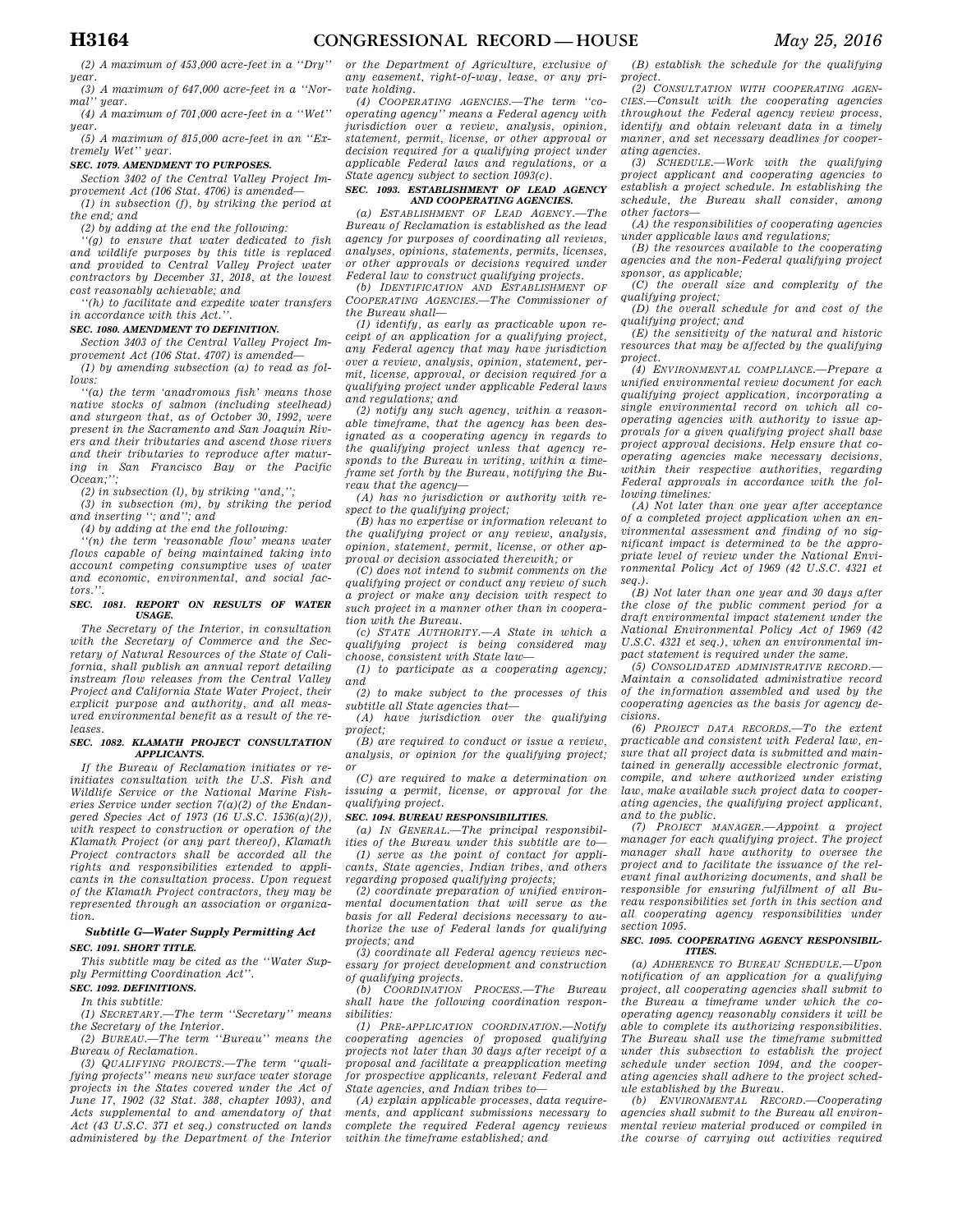*under Federal law consistent with the project schedule established by the Bureau.* 

*(c) DATA SUBMISSION.—To the extent practicable and consistent with Federal law, the cooperating agencies shall submit all relevant project data to the Bureau in a generally accessible electronic format subject to the project schedule set forth by the Bureau.* 

## *SEC. 1096. FUNDING TO PROCESS PERMITS.*

*(a) IN GENERAL.—The Secretary, after public notice in accordance with the Administrative Procedures Act (5 U.S.C. 553), may accept and expend funds contributed by a non-Federal public entity to expedite the evaluation of a permit of that entity related to a qualifying project.* 

*(b) EFFECT ON PERMITTING.—* 

*(1) IN GENERAL.—In carrying out this section, the Secretary shall ensure that the use of funds accepted under subsection (a) will not impact impartial decisionmaking with respect to permits, either substantively or procedurally.* 

*(2) EVALUATION OF PERMITS.—In carrying out this section, the Secretary shall ensure that the evaluation of permits carried out using funds accepted under this section shall—* 

*(A) be reviewed by the Regional Director of the Bureau, or the Regional Director's designee, of the region in which the qualifying project or activity is located; and* 

*(B) use the same procedures for decisions that would otherwise be required for the evaluation of permits for similar projects or activities not carried out using funds authorized under this section.* 

*(3) IMPARTIAL DECISIONMAKING.—In carrying out this section, the Secretary and the cooperating agencies receiving funds under this section for qualifying projects shall ensure that the use of the funds accepted under this section for such projects shall not—* 

*(A) impact impartial decisionmaking with respect to the issuance of permits, either substantively or procedurally; or* 

*(B) diminish, modify, or otherwise affect the statutory or regulatory authorities of such agencies.* 

*(c) LIMITATION ON USE OF FUNDS.—None of the funds accepted under this section shall be used to carry out a review of the evaluation of permits required under subsection (b)(2)(A).* 

*(d) PUBLIC AVAILABILITY.—The Secretary shall ensure that all final permit decisions carried out using funds authorized under this section are made available to the public, including on the Internet.* 

#### *Subtitle H—Bureau of Reclamation Project Streamlining*

*SEC. 1101. SHORT TITLE.* 

*This subtitle may be cited as the ''Bureau of Reclamation Project Streamlining Act''. SEC. 1102. DEFINITIONS.* 

*In this subtitle:* 

*(1) ENVIRONMENTAL IMPACT STATEMENT.—The term ''environmental impact statement'' means the detailed statement of environmental impacts of a project required to be prepared pursuant to the National Environmental Policy Act of 1969 (42 U.S.C. 4321 et seq.).* 

*(2) ENVIRONMENTAL REVIEW PROCESS.—* 

*(A) IN GENERAL.—The term ''environmental review process'' means the process of preparing an environmental impact statement, environmental assessment, categorical exclusion, or other document under the National Environmental Policy Act of 1969 (42 U.S.C. 4321 et seq.) for a project study.* 

*(B) INCLUSIONS.—The term ''environmental review process'' includes the process for and completion of any environmental permit, approval, review, or study required for a project study under any Federal law other than the National Environmental Policy Act of 1969 (42 U.S.C. 4321 et seq.).* 

*(3) FEDERAL JURISDICTIONAL AGENCY.—The term ''Federal jurisdictional agency'' means a Federal agency with jurisdiction delegated by law, regulation, order, or otherwise over a re-*

*view, analysis, opinion, statement, permit, license, or other approval or decision required for a project study under applicable Federal laws (including regulations).* 

*(4) FEDERAL LEAD AGENCY.—The term ''Federal lead agency'' means the Bureau of Reclamation.* 

*(5) PROJECT.—The term ''project'' means a surface water project, a project under the purview of title XVI of Public Law 102–575, or a rural water supply project investigated under Public Law 109–451 to be carried out, funded or operated in whole or in party by the Secretary pursuant to the Act of June 17, 1902 (32 Stat. 388, chapter 1093), and Acts supplemental to and amendatory of that Act (43 U.S.C. 371 et seq.).* 

*(6) PROJECT SPONSOR.—The term ''project sponsor'' means a State, regional, or local authority or instrumentality or other qualifying entity, such as a water conservation district, irrigation district, water conservancy district, joint powers authority, mutual water company, canal company, rural water district or association, or any other entity that has the capacity to contract with the United States under Federal reclamation law.* 

*(7) PROJECT STUDY.—The term ''project study'' means a feasibility study for a project carried out pursuant to the Act of June 17, 1902 (32 Stat. 388, chapter 1093), and Acts supplemental to and amendatory of that Act (43 U.S.C. 371 et seq.). (8) SECRETARY.—The term ''Secretary'' means* 

*the Secretary of the Interior.* 

*(9) SURFACE WATER STORAGE.—The term ''surface water storage'' means any surface water reservoir or impoundment that would be owned, funded or operated in whole or in part by the Bureau of Reclamation or that would be integrated into a larger system owned, operated or administered in whole or in part by the Bureau of Reclamation.* 

#### *SEC. 1103. ACCELERATION OF STUDIES.*

*(a) IN GENERAL.—To the extent practicable, a project study initiated by the Secretary, after the date of enactment of this Act, under the Reclamation Act of 1902 (32 Stat. 388), and all Acts amendatory thereof or supplementary thereto, shall—* 

*(1) result in the completion of a final feasibility report not later than 3 years after the date of initiation;* 

*(2) have a maximum Federal cost of \$3,000,000; and* 

*(3) ensure that personnel from the local project area, region, and headquarters levels of the Bureau of Reclamation concurrently conduct the review required under this section.* 

*(b) EXTENSION.—If the Secretary determines that a project study described in subsection (a) will not be conducted in accordance with subsection (a), the Secretary, not later than 30 days after the date of making the determination, shall—* 

*(1) prepare an updated project study schedule and cost estimate;* 

*(2) notify the non-Federal project cost-sharing partner that the project study has been delayed; and* 

*(3) provide written notice to the Committee on Natural Resources of the House of Representatives and the Committee on Energy and Natural Resources of the Senate as to the reasons the requirements of subsection (a) are not attainable. (c) EXCEPTION.—* 

*(1) IN GENERAL.—Notwithstanding the requirements of subsection (a), the Secretary may extend the timeline of a project study by a period not to exceed 3 years, if the Secretary determines that the project study is too complex to comply with the requirements of subsection (a).* 

*(2) FACTORS.—In making a determination that a study is too complex to comply with the requirements of subsection (a), the Secretary shall consider—* 

*(A) the type, size, location, scope, and overall cost of the project;* 

*(B) whether the project will use any innovative design or construction techniques;* 

*(C) whether the project will require significant action by other Federal, State, or local agencies; (D) whether there is significant public dispute* 

*as to the nature or effects of the project; and (E) whether there is significant public dispute* 

*as to the economic or environmental costs or benefits of the project. (3) NOTIFICATION.—Each time the Secretary* 

*makes a determination under this subsection, the Secretary shall provide written notice to the Committee on Natural Resources of the House of Representatives and the Committee on Energy and Natural Resources of the Senate as to the results of that determination, including an identification of the specific one or more factors used in making the determination that the project is complex.* 

*(4) LIMITATION.—The Secretary shall not extend the timeline for a project study for a period of more than 7 years, and any project study that is not completed before that date shall no longer be authorized.* 

*(d) REVIEWS.—Not later than 90 days after the date of the initiation of a project study described in subsection (a), the Secretary shall—* 

*(1) take all steps necessary to initiate the process for completing federally mandated reviews that the Secretary is required to complete as part of the study, including the environmental review process under section 1105;* 

*(2) convene a meeting of all Federal, tribal, and State agencies identified under section 1105(d) that may—* 

*(A) have jurisdiction over the project;* 

*(B) be required by law to conduct or issue a review, analysis, opinion, or statement for the project study; or* 

*(C) be required to make a determination on issuing a permit, license, or other approval or decision for the project study; and* 

*(3) take all steps necessary to provide information that will enable required reviews and analyses related to the project to be conducted by other agencies in a thorough and timely manner.* 

*(e) INTERIM REPORT.—Not later than 18 months after the date of enactment of this Act, the Secretary shall submit to the Committee on Natural Resources of the House of Representatives and the Committee on Energy and Natural Resources of the Senate and make publicly available a report that describes—* 

*(1) the status of the implementation of the planning process under this section, including the number of participating projects;* 

*(2) a review of project delivery schedules, including a description of any delays on those studies initiated prior to the date of the enactment of this Act; and* 

*(3) any recommendations for additional authority necessary to support efforts to expedite the project.* 

*(f) FINAL REPORT.—Not later than 4 years after the date of enactment of this Act, the Secretary shall submit to the Committee on Natural Resources of the House of Representatives and the Committee on Energy and Natural Resources of the Senate and make publicly available a report that describes—* 

*(1) the status of the implementation of this section, including a description of each project study subject to the requirements of this section; (2) the amount of time taken to complete each project study; and* 

*(3) any recommendations for additional authority necessary to support efforts to expedite the project study process, including an analysis of whether the limitation established by subsection (a)(2) needs to be adjusted to address the impacts of inflation.* 

## *SEC. 1104. EXPEDITED COMPLETION OF REPORTS. The Secretary shall—*

*(1) expedite the completion of any ongoing project study initiated before the date of enactment of this Act; and* 

*(2) if the Secretary determines that the project is justified in a completed report, proceed directly to preconstruction planning, engineering,*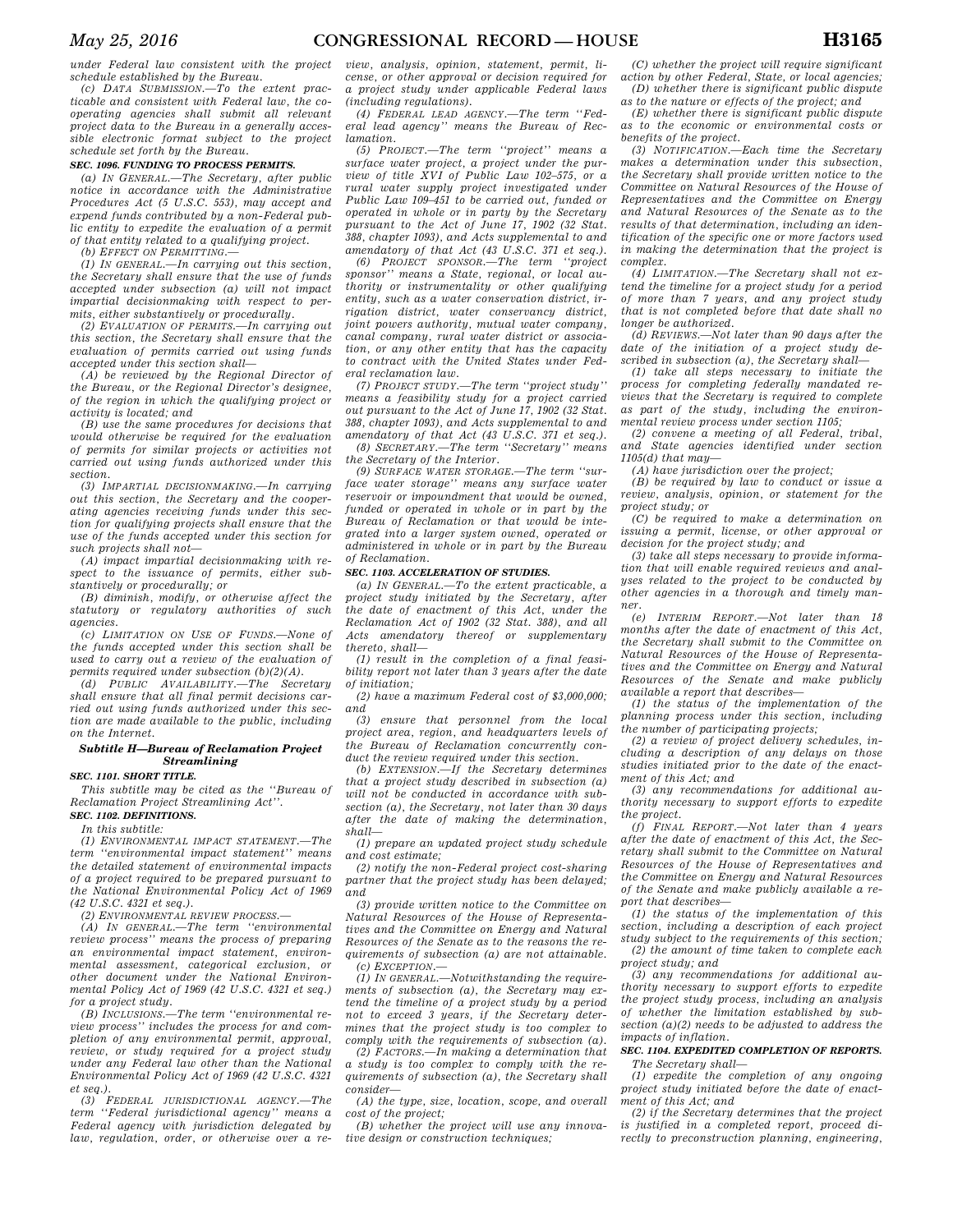*and design of the project in accordance with the Reclamation Act of 1902 (32 Stat. 388), and all Acts amendatory thereof or supplementary thereto.* 

## *SEC. 1105. PROJECT ACCELERATION.*

*(a) APPLICABILITY.—* 

*(1) IN GENERAL.—This section shall apply to— (A) each project study that is initiated after the date of enactment of this Act and for which an environmental impact statement is prepared under the National Environmental Policy Act of 1969 (42 U.S.C. 4321 et seq.);* 

*(B) the extent determined appropriate by the Secretary, to other project studies initiated before the date of enactment of this Act and for which an environmental review process document is prepared under the National Environmental Policy Act of 1969 (42 U.S.C. 4321 et seq.); and* 

*(C) any project study for the development of a non-federally owned and operated surface water storage project for which the Secretary determines there is a demonstrable Federal interest and the project—* 

*(i) is located in a river basin where other Bureau of Reclamation water projects are located; (ii) will create additional water supplies that support Bureau of Reclamation water projects; or* 

*(iii) will become integrated into the operation of Bureau of Reclamation water projects.* 

*(2) FLEXIBILITY.—Any authority granted under this section may be exercised, and any requirement established under this section may be satisfied, for the conduct of an environmental review process for a project study, a class of project studies, or a program of project studies. (3) LIST OF PROJECT STUDIES.—* 

*(A) IN GENERAL.—The Secretary shall annually prepare, and make publicly available, a list of all project studies that the Secretary has determined—* 

*(i) meets the standards described in paragraph (1); and* 

*(ii) does not have adequate funding to make substantial progress toward the completion of the project study.* 

*(B) INCLUSIONS.—The Secretary shall include for each project study on the list under subparagraph (A) a description of the estimated amounts necessary to make substantial progress on the project study.* 

*(b) PROJECT REVIEW PROCESS.—* 

*(1) IN GENERAL.—The Secretary shall develop and implement a coordinated environmental review process for the development of project studies.* 

*(2) COORDINATED REVIEW.—The coordinated environmental review process described in paragraph (1) shall require that any review, analysis, opinion, statement, permit, license, or other approval or decision issued or made by a Federal, State, or local governmental agency or an Indian tribe for a project study described in subsection (b) be conducted, to the maximum extent practicable, concurrently with any other applicable governmental agency or Indian tribe.* 

*(3) TIMING.—The coordinated environmental review process under this subsection shall be completed not later than the date on which the Secretary, in consultation and concurrence with the agencies identified under section 1105(d), establishes with respect to the project study.* 

*(c) LEAD AGENCIES.—* 

*(1) JOINT LEAD AGENCIES.—* 

*(A) IN GENERAL.—Subject to the requirements of the National Environmental Policy Act of 1969 (42 U.S.C. 4321 et seq.) and the requirements of section 1506.8 of title 40, Code of Federal Regulations (or successor regulations), including the concurrence of the proposed joint lead agency, a project sponsor may serve as the joint lead agency.* 

*(B) PROJECT SPONSOR AS JOINT LEAD AGEN-CY.—A project sponsor that is a State or local governmental entity may—* 

*(i) with the concurrence of the Secretary, serve as a joint lead agency with the Federal* 

*lead agency for purposes of preparing any environmental document under the National Environmental Policy Act of 1969 (42 U.S.C. 4321 et seq.); and* 

*(ii) prepare any environmental review process document under the National Environmental Policy Act of 1969 (42 U.S.C. 4321 et seq.) required in support of any action or approval by the Secretary if—* 

*(I) the Secretary provides guidance in the preparation process and independently evaluates that document;* 

*(II) the project sponsor complies with all requirements applicable to the Secretary under—* 

*(aa) the National Environmental Policy Act of 1969 (42 U.S.C. 4321 et seq.);* 

*(bb) any regulation implementing that Act; and* 

*(cc) any other applicable Federal law; and* 

*(III) the Secretary approves and adopts the document before the Secretary takes any subsequent action or makes any approval based on that document, regardless of whether the action or approval of the Secretary results in Federal funding.* 

*(2) DUTIES.—The Secretary shall ensure that—* 

*(A) the project sponsor complies with all design and mitigation commitments made jointly by the Secretary and the project sponsor in any environmental document prepared by the project sponsor in accordance with this subsection; and* 

*(B) any environmental document prepared by the project sponsor is appropriately supplemented to address any changes to the project the Secretary determines are necessary.* 

*(3) ADOPTION AND USE OF DOCUMENTS.—Any environmental document prepared in accordance with this subsection shall be adopted and used by any Federal agency making any determination related to the project study to the same extent that the Federal agency could adopt or use a document prepared by another Federal agency under—* 

*(A) the National Environmental Policy Act of 1969 (42 U.S.C. 4321 et seq.); and* 

*(B) parts 1500 through 1508 of title 40, Code of Federal Regulations (or successor regulations).* 

*(4) ROLES AND RESPONSIBILITY OF LEAD AGEN-CY.—With respect to the environmental review process for any project study, the Federal lead agency shall have authority and responsibility—* 

*(A) to take such actions as are necessary and proper and within the authority of the Federal lead agency to facilitate the expeditious resolution of the environmental review process for the project study; and* 

*(B) to prepare or ensure that any required environmental impact statement or other environmental review document for a project study required to be completed under the National Environmental Policy Act of 1969 (42 U.S.C. 4321 et seq.) is completed in accordance with this section and applicable Federal law.* 

*(d) PARTICIPATING AND COOPERATING AGEN-CIES.—* 

*(1) IDENTIFICATION OF JURISDICTIONAL AGEN-CIES.—With respect to carrying out the environmental review process for a project study, the Secretary shall identify, as early as practicable in the environmental review process, all Federal, State, and local government agencies and Indian tribes that may—* 

*(A) have jurisdiction over the project;* 

*(B) be required by law to conduct or issue a review, analysis, opinion, or statement for the project study; or* 

*(C) be required to make a determination on issuing a permit, license, or other approval or decision for the project study.* 

*(2) STATE AUTHORITY.—If the environmental review process is being implemented by the Secretary for a project study within the boundaries of a State, the State, consistent with State law, may choose to participate in the process and to make subject to the process all State agencies that—* 

*(A) have jurisdiction over the project; (B) are required to conduct or issue a review,* 

*analysis, opinion, or statement for the project study; or* 

*(C) are required to make a determination on issuing a permit, license, or other approval or decision for the project study.* 

*(3) INVITATION.—* 

*(A) IN GENERAL.—The Federal lead agency shall invite, as early as practicable in the environmental review process, any agency identified under paragraph (1) to become a participating or cooperating agency, as applicable, in the environmental review process for the project study.* 

*(B) DEADLINE.—An invitation to participate issued under subparagraph (A) shall set a deadline by which a response to the invitation shall be submitted, which may be extended by the Federal lead agency for good cause.* 

*(4) PROCEDURES.—Section 1501.6 of title 40, Code of Federal Regulations (as in effect on the date of enactment of the Bureau of Reclamation Project Streamlining Act) shall govern the identification and the participation of a cooperating agency.* 

*(5) FEDERAL COOPERATING AGENCIES.—Any Federal agency that is invited by the Federal lead agency to participate in the environmental review process for a project study shall be designated as a cooperating agency by the Federal lead agency unless the invited agency informs the Federal lead agency, in writing, by the deadline specified in the invitation that the invited agency—* 

*(A)(i) has no jurisdiction or authority with re-*

*spect to the project; (ii) has no expertise or information relevant to the project; or* 

*(iii) does not have adequate funds to participate in the project; and* 

*(B) does not intend to submit comments on the project.* 

*(6) ADMINISTRATION.—A participating or cooperating agency shall comply with this section and any schedule established under this section.* 

*(7) EFFECT OF DESIGNATION.—Designation as a participating or cooperating agency under this subsection shall not imply that the participating or cooperating agency—* 

*(A) supports a proposed project; or* 

*(B) has any jurisdiction over, or special expertise with respect to evaluation of, the project. (8) CONCURRENT REVIEWS.—Each participating* 

*or cooperating agency shall—* 

*(A) carry out the obligations of that agency under other applicable law concurrently and in conjunction with the required environmental review process, unless doing so would prevent the participating or cooperating agency from conducting needed analysis or otherwise carrying out those obligations; and* 

*(B) formulate and implement administrative, policy, and procedural mechanisms to enable the agency to ensure completion of the environmental review process in a timely, coordinated, and environmentally responsible manner.* 

*(e) NON-FEDERAL PROJECTS INTEGRATED INTO RECLAMATION SYSTEMS.—The Federal lead agency shall serve in that capacity for the entirety of all non-Federal projects that will be integrated into a larger system owned, operated or administered in whole or in part by the Bureau of Reclamation.* 

*(f) NON-FEDERAL PROJECT.—If the Secretary determines that a project can be expedited by a non-Federal sponsor and that there is a demonstrable Federal interest in expediting that project, the Secretary shall take such actions as are necessary to advance such a project as a non-Federal project, including, but not limited to, entering into agreements with the non-Federal sponsor of such project to support the planning, design and permitting of such project as a non-Federal project.* 

*(g) PROGRAMMATIC COMPLIANCE.—* 

*(1) IN GENERAL.—The Secretary shall issue guidance regarding the use of programmatic approaches to carry out the environmental review process that—*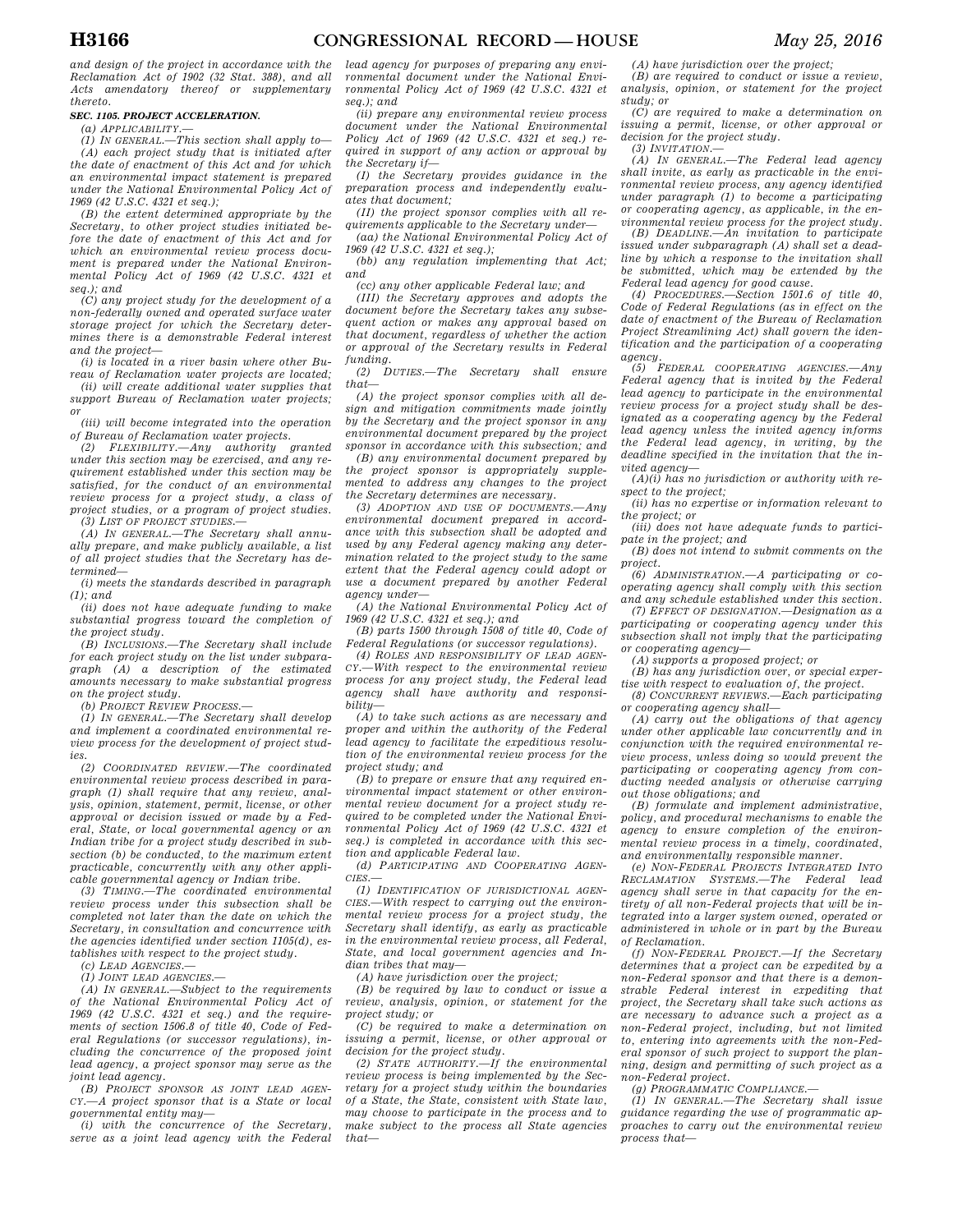*(A) eliminates repetitive discussions of the same issues;* 

*(B) focuses on the actual issues ripe for analyses at each level of review;* 

*(C) establishes a formal process for coordinating with participating and cooperating agencies, including the creation of a list of all data that are needed to carry out an environmental review process; and* 

*(D) complies with—* 

*(i) the National Environmental Policy Act of 1969 (42 U.S.C. 4321 et seq.); and* 

*(ii) all other applicable laws. (2) REQUIREMENTS.—In carrying out para-*

*graph (1), the Secretary shall— (A) as the first step in drafting guidance under that paragraph, consult with relevant Federal, State, and local governmental agencies, Indian tribes, and the public on the appropriate use and scope of the programmatic approaches;* 

*(B) emphasize the importance of collaboration among relevant Federal, State, and local governmental agencies, and Indian tribes in undertaking programmatic reviews, especially with respect to including reviews with a broad geographical scope;* 

*(C) ensure that the programmatic reviews—* 

*(i) promote transparency, including of the analyses and data used in the environmental review process, the treatment of any deferred issues raised by Federal, State, and local governmental agencies, Indian tribes, or the public, and the temporal and special scales to be used to analyze those issues;* 

*(ii) use accurate and timely information in the environmental review process, including—* 

*(I) criteria for determining the general duration of the usefulness of the review; and* 

*(II) the timeline for updating any out-of-date review;* 

*(iii) describe—* 

*(I) the relationship between programmatic analysis and future tiered analysis; and* 

*(II) the role of the public in the creation of future tiered analysis; and* 

*(iv) are available to other relevant Federal, State, and local governmental agencies, Indian tribes, and the public;* 

*(D) allow not fewer than 60 days of public notice and comment on any proposed guidance; and* 

*(E) address any comments received under subparagraph (D).* 

*(h) COORDINATED REVIEWS.—* 

*(1) COORDINATION PLAN.—* 

*(A) ESTABLISHMENT.—The Federal lead agency shall, after consultation with and with the concurrence of each participating and cooperating agency and the project sponsor or joint lead agency, as applicable, establish a plan for coordinating public and agency participation in, and comment on, the environmental review process for a project study or a category of project studies.* 

*(B) SCHEDULE.* 

*(i) IN GENERAL.—As soon as practicable but not later than 45 days after the close of the public comment period on a draft environmental impact statement, the Federal lead agency, after consultation with and the concurrence of each participating and cooperating agency and the project sponsor or joint lead agency, as applicable, shall establish, as part of the coordination plan established in subparagraph (A), a schedule for completion of the environmental review process for the project study.* 

*(ii) FACTORS FOR CONSIDERATION.—In establishing a schedule, the Secretary shall consider factors such as—* 

*(I) the responsibilities of participating and cooperating agencies under applicable laws;* 

*(II) the resources available to the project sponsor, joint lead agency, and other relevant Federal and State agencies, as applicable;* 

*(III) the overall size and complexity of the project;* 

*(IV) the overall schedule for and cost of the project; and* 

*(V) the sensitivity of the natural and historical resources that could be affected by the project.* 

*(iii) MODIFICATIONS.—The Secretary may— (I) lengthen a schedule established under clause (i) for good cause; and* 

*(II) shorten a schedule only with concurrence of the affected participating and cooperating agencies and the project sponsor or joint lead agency, as applicable.* 

*(iv) DISSEMINATION.—A copy of a schedule established under clause (i) shall be—* 

*(I) provided to each participating and cooperating agency and the project sponsor or joint lead agency, as applicable; and* 

*(II) made available to the public. (2) COMMENT DEADLINES.—The Federal lead agency shall establish the following deadlines for comment during the environmental review process for a project study:* 

*(A) DRAFT ENVIRONMENTAL IMPACT STATE-MENTS.—For comments by Federal and State agencies and the public on a draft environmental impact statement, a period of not more than 60 days after publication in the Federal Register of notice of the date of public availability of the draft environmental impact statement, unless—* 

*(i) a different deadline is established by agreement of the Federal lead agency, the project sponsor or joint lead agency, as applicable, and all participating and cooperating agencies; or* 

*(ii) the deadline is extended by the Federal lead agency for good cause.* 

*(B) OTHER ENVIRONMENTAL REVIEW PROC-ESSES.—For all other comment periods established by the Federal lead agency for agency or public comments in the environmental review process, a period of not more than 30 days after the date on which the materials on which comment is requested are made available, unless—* 

*(i) a different deadline is established by agreement of the Federal lead agency, the project sponsor, or joint lead agency, as applicable, and all participating and cooperating agencies; or* 

*(ii) the deadline is extended by the Federal lead agency for good cause.* 

*(3) DEADLINES FOR DECISIONS UNDER OTHER LAWS.—In any case in which a decision under any Federal law relating to a project study, including the issuance or denial of a permit or license, is required to be made by the date described in subsection (i)(5)(B), the Secretary shall submit to the Committee on Natural Resources of the House of Representatives and the Committee on Energy and Natural Resources of the Senate—* 

*(A) as soon as practicable after the 180-day period described in subsection (i)(5)(B), an initial notice of the failure of the Federal agency to make the decision; and* 

*(B) every 60 days thereafter until such date as all decisions of the Federal agency relating to the project study have been made by the Federal agency, an additional notice that describes the number of decisions of the Federal agency that remain outstanding as of the date of the additional notice.* 

*(4) INVOLVEMENT OF THE PUBLIC.—Nothing in this subsection reduces any time period provided for public comment in the environmental review process under applicable Federal law (including regulations).* 

*(5) TRANSPARENCY REPORTING.—* 

*(A) REPORTING REQUIREMENTS.—Not later than 1 year after the date of enactment of this Act, the Secretary shall establish and maintain an electronic database and, in coordination with other Federal and State agencies, issue reporting requirements to make publicly available the status and progress with respect to compliance with applicable requirements of the National Environmental Policy Act of 1969 (42 U.S.C. 4321 et seq.) and any other Federal, State, or local approval or action required for a project study for which this section is applicable.* 

*(B) PROJECT STUDY TRANSPARENCY.—Consistent with the requirements established under* 

*subparagraph (A), the Secretary shall make publicly available the status and progress of any Federal, State, or local decision, action, or approval required under applicable laws for each project study for which this section is applicable.* 

*(i) ISSUE IDENTIFICATION AND RESOLUTION.— (1) COOPERATION.—The Federal lead agency,* 

*the cooperating agencies, and any participating agencies shall work cooperatively in accordance with this section to identify and resolve issues that could delay completion of the environmental review process or result in the denial of any approval required for the project study under applicable laws.* 

*(2) FEDERAL LEAD AGENCY RESPONSIBILITIES.— (A) IN GENERAL.—The Federal lead agency shall make information available to the cooperating agencies and participating agencies as early as practicable in the environmental review process regarding the environmental and socioeconomic resources located within the project area and the general locations of the alternatives under consideration.* 

*(B) DATA SOURCES.—The information under subparagraph (A) may be based on existing data sources, including geographic information systems mapping.* 

*(3) COOPERATING AND PARTICIPATING AGENCY RESPONSIBILITIES.—Based on information received from the Federal lead agency, cooperating and participating agencies shall identify, as early as practicable, any issues of concern regarding the potential environmental or socioeconomic impacts of the project, including any issues that could substantially delay or prevent an agency from granting a permit or other approval that is needed for the project study.* 

*(4) ACCELERATED ISSUE RESOLUTION AND ELE-VATION.—* 

*(A) IN GENERAL.—On the request of a participating or cooperating agency or project sponsor, the Secretary shall convene an issue resolution meeting with the relevant participating and cooperating agencies and the project sponsor or joint lead agency, as applicable, to resolve issues that may—* 

*(i) delay completion of the environmental review process; or* 

*(ii) result in denial of any approval required for the project study under applicable laws.* 

*(B) MEETING DATE.—A meeting requested under this paragraph shall be held not later than 21 days after the date on which the Secretary receives the request for the meeting, unless the Secretary determines that there is good cause to extend that deadline.* 

*(C) NOTIFICATION.—On receipt of a request for a meeting under this paragraph, the Secretary shall notify all relevant participating and cooperating agencies of the request, including the issue to be resolved and the date for the meeting.* 

*(D) ELEVATION OF ISSUE RESOLUTION.—If a resolution cannot be achieved within the 30-day period beginning on the date of a meeting under this paragraph and a determination is made by the Secretary that all information necessary to resolve the issue has been obtained, the Secretary shall forward the dispute to the heads of the relevant agencies for resolution.* 

*(E) CONVENTION BY SECRETARY.—The Secretary may convene an issue resolution meeting under this paragraph at any time, at the discretion of the Secretary, regardless of whether a meeting is requested under subparagraph (A). (5) FINANCIAL PENALTY PROVISIONS.—* 

*(A) IN GENERAL.—A Federal jurisdictional agency shall complete any required approval or decision for the environmental review process on an expeditious basis using the shortest existing applicable process.* 

*(B) FAILURE TO DECIDE.—* 

*(i) IN GENERAL.—* 

*(I) TRANSFER OF FUNDS.—If a Federal jurisdictional agency fails to render a decision required under any Federal law relating to a project study that requires the preparation of an environmental impact statement or environmental*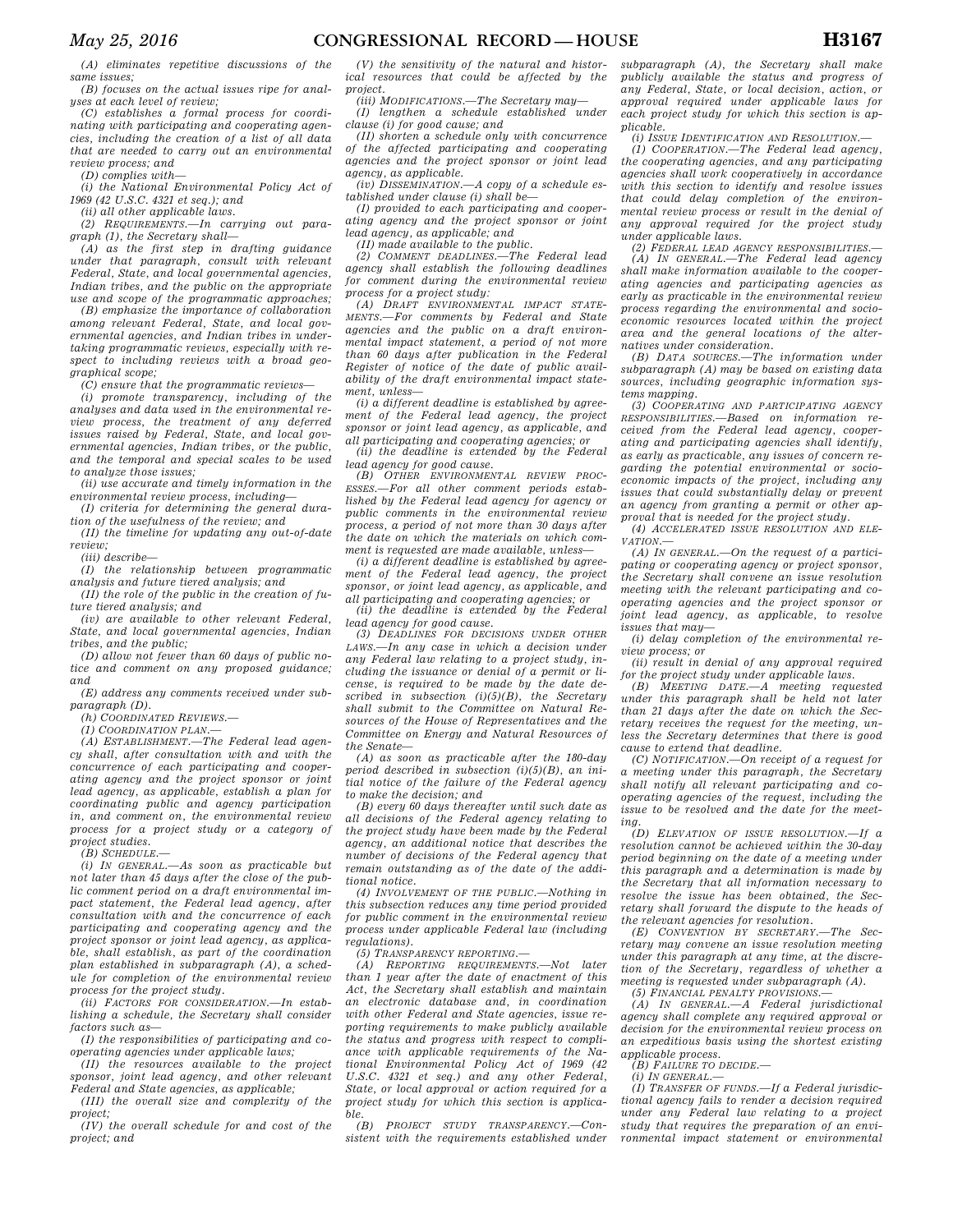*assessment, including the issuance or denial of a permit, license, statement, opinion, or other approval by the date described in clause (ii), the amount of funds made available to support the office of the head of the Federal jurisdictional agency shall be reduced by an amount of funding equal to the amount specified in item (aa) or (bb) of subclause (II), and those funds shall be made available to the division of the Federal jurisdictional agency charged with rendering the decision by not later than 1 day after the applicable date under clause (ii), and once each week thereafter until a final decision is rendered, subject to subparagraph (C).* 

*(II) AMOUNT TO BE TRANSFERRED.—The amount referred to in subclause (I) is—* 

*(aa) \$20,000 for any project study requiring the preparation of an environmental assessment or environmental impact statement; or* 

*(bb) \$10,000 for any project study requiring any type of review under the National Environmental Policy Act of 1969 (42 U.S.C. 4321 et seq.) other than an environmental assessment or environmental impact statement.* 

*(ii) DESCRIPTION OF DATE.—The date referred to in clause (i) is the later of—* 

*(I) the date that is 180 days after the date on which an application for the permit, license, or approval is complete; and* 

*(II) the date that is 180 days after the date on which the Federal lead agency issues a decision on the project under the National Environmental Policy Act of 1969 (42 U.S.C. 4321 et seq.).* 

*(C) LIMITATIONS.—* 

*(i) IN GENERAL.—No transfer of funds under subparagraph (B) relating to an individual project study shall exceed, in any fiscal year, an amount equal to 1 percent of the funds made available for the applicable agency office.* 

*(ii) FAILURE TO DECIDE.—The total amount transferred in a fiscal year as a result of a failure by an agency to make a decision by an applicable deadline shall not exceed an amount equal to 5 percent of the funds made available for the applicable agency office for that fiscal year.* 

*(iii) AGGREGATE.—Notwithstanding any other provision of law, for each fiscal year, the aggregate amount of financial penalties assessed against each applicable agency office under this Act and any other Federal law as a result of a failure of the agency to make a decision by an applicable deadline for environmental review, including the total amount transferred under this paragraph, shall not exceed an amount equal to 9.5 percent of the funds made available for the agency office for that fiscal year.* 

*(D) NOTIFICATION OF TRANSFERS.—Not later than 10 days after the last date in a fiscal year on which funds of the Federal jurisdictional agency may be transferred under subparagraph (B)(5) with respect to an individual decision, the agency shall submit to the appropriate committees of the House of Representatives and the Senate written notification that includes a description of—* 

*(i) the decision; (ii) the project study involved;* 

*(iii) the amount of each transfer under sub-*

*paragraph (B) in that fiscal year relating to the decision; (iv) the total amount of all transfers under* 

*subparagraph (B) in that fiscal year relating to the decision; and* 

*(v) the total amount of all transfers of the agency under subparagraph (B) in that fiscal year. (E) NO FAULT OF AGENCY.—* 

*(i) IN GENERAL.—A transfer of funds under this paragraph shall not be made if the applicable agency described in subparagraph (A) notifies, with a supporting explanation, the Federal lead agency, cooperating agencies, and project sponsor, as applicable, that—* 

*(I) the agency has not received necessary information or approvals from another entity in a manner that affects the ability of the agency to* 

*meet any requirements under Federal, State, or local law;* 

*(II) significant new information, including from public comments, or circumstances, including a major modification to an aspect of the project, requires additional analysis for the agency to make a decision on the project application; or* 

*(III) the agency lacks the financial resources to complete the review under the scheduled timeframe, including a description of the number of full-time employees required to complete the review, the amount of funding required to complete the review, and a justification as to why not enough funding is available to complete the review by the deadline.* 

*(ii) LACK OF FINANCIAL RESOURCES.—If the agency provides notice under clause (i)(III), the Inspector General of the agency shall—* 

*(I) conduct a financial audit to review the notice; and* 

*(II) not later than 90 days after the date on which the review described in subclause (I) is completed, submit to the Committee on Natural Resources of the House of Representatives and the Committee on Energy and Natural Resources of the Senate the results of the audit conducted under subclause (I).* 

*(F) LIMITATION.—The Federal agency from which funds are transferred pursuant to this paragraph shall not reprogram funds to the office of the head of the agency, or equivalent office, to reimburse that office for the loss of the funds.* 

*(G) EFFECT OF PARAGRAPH.—Nothing in this paragraph affects or limits the application of, or obligation to comply with, any Federal, State, local, or tribal law.* 

*(j) MEMORANDUM OF AGREEMENTS FOR EARLY COORDINATION.—* 

*(1) SENSE OF CONGRESS.—It is the sense of Congress that—* 

*(A) the Secretary and other Federal agencies with relevant jurisdiction in the environmental review process should cooperate with each other, State and local agencies, and Indian tribes on environmental review and Bureau of Reclamation project delivery activities at the earliest practicable time to avoid delays and duplication of effort later in the process, prevent potential conflicts, and ensure that planning and project development decisions reflect environmental values; and* 

*(B) the cooperation referred to in subparagraph (A) should include the development of policies and the designation of staff that advise planning agencies and project sponsors of studies or other information foreseeably required for later Federal action and early consultation with appropriate State and local agencies and Indian tribes.* 

*(2) TECHNICAL ASSISTANCE.—If requested at any time by a State or project sponsor, the Secretary and other Federal agencies with relevant jurisdiction in the environmental review process, shall, to the maximum extent practicable and appropriate, as determined by the agencies, provide technical assistance to the State or project sponsor in carrying out early coordination activities.* 

*(3) MEMORANDUM OF AGENCY AGREEMENT.—If requested at any time by a State or project sponsor, the Federal lead agency, in consultation with other Federal agencies with relevant jurisdiction in the environmental review process, may establish memoranda of agreement with the project sponsor, Indian tribes, State and local governments, and other appropriate entities to carry out the early coordination activities, including providing technical assistance in identifying potential impacts and mitigation issues in an integrated fashion.* 

*(k) LIMITATIONS.—Nothing in this section preempts or interferes with—* 

*(1) any obligation to comply with the provisions of any Federal law, including—* 

*(A) the National Environmental Policy Act of 1969 (42 U.S.C. 4321 et seq.); and* 

*(B) any other Federal environmental law; (2) the reviewability of any final Federal agency action in a court of the United States or in the court of any State;* 

*(3) any requirement for seeking, considering, or responding to public comment; or* 

*(4) any power, jurisdiction, responsibility, duty, or authority that a Federal, State, or local governmental agency, Indian tribe, or project sponsor has with respect to carrying out a project or any other provision of law applicable to projects.* 

*(l) TIMING OF CLAIMS.—* 

*(1) TIMING.—* 

*(A) IN GENERAL.—Notwithstanding any other provision of law, a claim arising under Federal law seeking judicial review of a permit, license, or other approval issued by a Federal agency for a project study shall be barred unless the claim is filed not later than 3 years after publication of a notice in the Federal Register announcing that the permit, license, or other approval is final pursuant to the law under which the agency action is taken, unless a shorter time is specified in the Federal law that allows judicial review.* 

*(B) APPLICABILITY.—Nothing in this subsection creates a right to judicial review or places any limit on filing a claim that a person has violated the terms of a permit, license, or other approval.* 

*(2) NEW INFORMATION.—* 

*(A) IN GENERAL.—The Secretary shall consider new information received after the close of a comment period if the information satisfies the requirements for a supplemental environmental impact statement under title 40, Code of Federal Regulations (including successor regulations).* 

*(B) SEPARATE ACTION.—The preparation of a supplemental environmental impact statement or other environmental document, if required under this section, shall be considered a separate final agency action and the deadline for filing a claim for judicial review of the action shall be 3 years after the date of publication of a notice in the Federal Register announcing the action relating to such supplemental environmental impact statement or other environmental document.* 

*(m) CATEGORICAL EXCLUSIONS.—* 

*(1) IN GENERAL.—Not later than 180 days after the date of enactment of this Act, the Secretary shall—* 

*(A) survey the use by the Bureau of Reclamation of categorical exclusions in projects since 2005;* 

*(B) publish a review of the survey that includes a description of—* 

*(i) the types of actions that were categorically excluded or could be the basis for developing a new categorical exclusion; and* 

*(ii) any requests previously received by the Secretary for new categorical exclusions; and* 

*(C) solicit requests from other Federal agencies and project sponsors for new categorical exclusions.* 

*(2) NEW CATEGORICAL EXCLUSIONS.—Not later than 1 year after the date of enactment of this Act, if the Secretary has identified a category of activities that merit establishing a categorical exclusion that did not exist on the day before the date of enactment this Act based on the review under paragraph (1), the Secretary shall publish a notice of proposed rulemaking to propose that new categorical exclusion, to the extent that the categorical exclusion meets the criteria for a categorical exclusion under section 1508.4 of title 40, Code of Federal Regulations (or successor regulation).* 

*(n) REVIEW OF PROJECT ACCELERATION RE-FORMS.—* 

*(1) IN GENERAL.—The Comptroller General of the United States shall—* 

*(A) assess the reforms carried out under this section; and* 

*(B) not later than 5 years and not later than 10 years after the date of enactment of this Act, submit to the Committee on Natural Resources*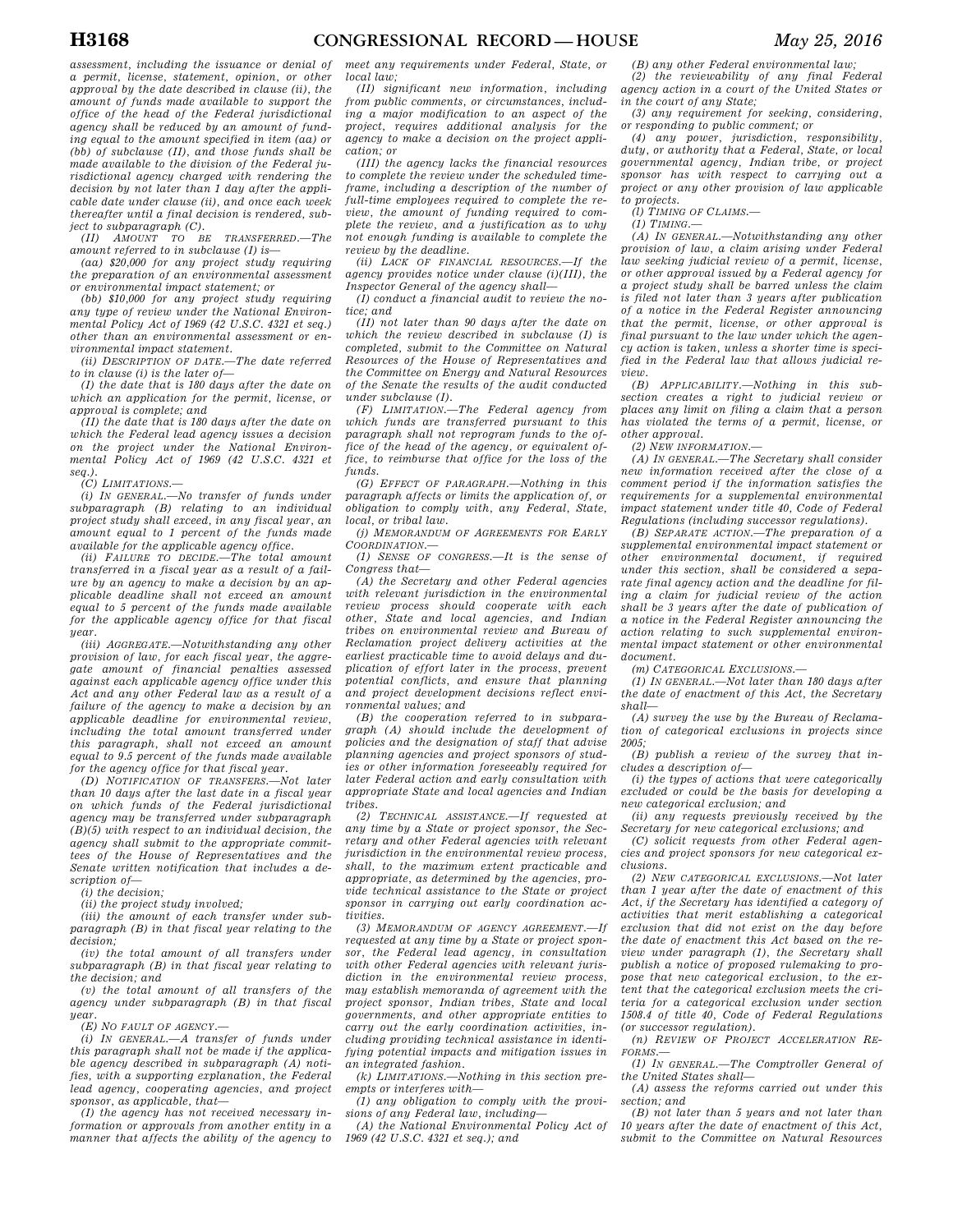*of the House of Representatives and the Committee on Energy and Natural Resources of the Senate a report that describes the results of the assessment.* 

*(2) CONTENTS.—The reports under paragraph (1) shall include an evaluation of impacts of the reforms carried out under this section on—* 

*(A) project delivery;* 

*(B) compliance with environmental laws; and* 

*(C) the environmental impact of projects. (o) PERFORMANCE MEASUREMENT.—The Sec-*

*retary shall establish a program to measure and report on progress made toward improving and expediting the planning and environmental review process.* 

*(p) CATEGORICAL EXCLUSIONS IN EMER-GENCIES.—For the repair, reconstruction, or rehabilitation of a Bureau of Reclamation surface water storage project that is in operation or under construction when damaged by an event or incident that results in a declaration by the President of a major disaster or emergency pursuant to the Robert T. Stafford Disaster Relief and Emergency Assistance Act (42 U.S.C. 5121 et seq.), the Secretary shall treat such repair, reconstruction, or rehabilitation activity as a class of action categorically excluded from the requirements relating to environmental assessments or environmental impact statements under section 1508.4 of title 40, Code of Federal Regulations (or successor regulations), if the repair or reconstruction activity is—* 

*(1) in the same location with the same capacity, dimensions, and design as the original Bureau of Reclamation surface water storage project as before the declaration described in this section; and* 

*(2) commenced within a 2-year period beginning on the date of a declaration described in this subsection.* 

#### *SEC. 1106. ANNUAL REPORT TO CONGRESS.*

*(a) IN GENERAL.—Not later than February 1 of each year, the Secretary shall develop and submit to the Committee on Natural Resources of the House of Representatives and the Committee on Energy and Natural Resources of the Senate an annual report, to be entitled ''Report to Congress on Future Water Project Development'',* 

*that identifies the following: (1) PROJECT REPORTS.—Each project report that meets the criteria established in subsection*   $(c)(1)(A)$ .

*(2) PROPOSED PROJECT STUDIES.—Any proposed project study submitted to the Secretary by a non-Federal interest pursuant to subsection (b) that meets the criteria established in subsection (c)(1)(A).* 

*(3) PROPOSED MODIFICATIONS.—Any proposed modification to an authorized water project or project study that meets the criteria established in subsection (c)(1)(A) that—* 

*(A) is submitted to the Secretary by a non-Federal interest pursuant to subsection (b); or (B) is identified by the Secretary for author-*

*ization.* 

*(4) EXPEDITED COMPLETION OF REPORT AND DETERMINATIONS.—Any project study that was expedited and any Secretarial determinations under section 1104.* 

*(b) REQUESTS FOR PROPOSALS.—* 

*(1) PUBLICATION.—Not later than May 1 of each year, the Secretary shall publish in the Federal Register a notice requesting proposals from non-Federal interests for proposed project studies and proposed modifications to authorized projects and project studies to be included in the annual report.* 

*(2) DEADLINE FOR REQUESTS.—The Secretary shall include in each notice required by this subsection a requirement that non-Federal interests submit to the Secretary any proposals described in paragraph (1) by not later than 120 days after the date of publication of the notice in the Federal Register in order for the proposals to be considered for inclusion in the annual report.* 

*(3) NOTIFICATION.—On the date of publication of each notice required by this subsection, the Secretary shall—* 

*(A) make the notice publicly available, including on the Internet; and* 

*(B) provide written notification of the publication to the Committee on Natural Resources of the House of Representatives and the Committee on Energy and Natural Resources of the Senate. (c) CONTENTS.—* 

*(1) PROJECT REPORTS, PROPOSED PROJECT STUDIES, AND PROPOSED MODIFICATIONS.—* 

*(A) CRITERIA FOR INCLUSION IN REPORT.—The Secretary shall include in the annual report only those project reports, proposed project studies, and proposed modifications to authorized projects and project studies that—* 

*(i) are related to the missions and authorities of the Bureau of Reclamation;* 

*(ii) require specific congressional authorization, including by an Act of Congress;* 

*(iii) have not been congressionally authorized; (iv) have not been included in any previous annual report; and* 

*(v) if authorized, could be carried out by the Bureau of Reclamation.* 

*(B) DESCRIPTION OF BENEFITS.—* 

*(i) DESCRIPTION.—The Secretary shall describe in the annual report, to the extent applicable and practicable, for each proposed project study and proposed modification to an authorized water resources development project or project study included in the annual report, the benefits, as described in clause (ii), of each such study or proposed modification.* 

*(ii) BENEFITS.—The benefits (or expected benefits, in the case of a proposed project study) described in this clause are benefits to—* 

*(I) the protection of human life and property; (II) improvement to domestic irrigated water and power supplies;* 

*(III) the national economy;* 

*(IV) the environment; or* 

*(V) the national security interests of the United States.* 

*(C) IDENTIFICATION OF OTHER FACTORS.—The Secretary shall identify in the annual report, to the extent practicable—* 

*(i) for each proposed project study included in the annual report, the non-Federal interest that submitted the proposed project study pursuant to subsection (b); and* 

*(ii) for each proposed project study and proposed modification to a project or project study included in the annual report, whether the non-Federal interest has demonstrated—* 

*(I) that local support exists for the proposed project study or proposed modification to an authorized project or project study (including the surface water storage development project that is the subject of the proposed feasibility study or the proposed modification to an authorized project study); and* 

*(II) the financial ability to provide the required non-Federal cost share.* 

*(2) TRANSPARENCY.—The Secretary shall include in the annual report, for each project report, proposed project study, and proposed modification to a project or project study included under paragraph (1)(A)—* 

*(A) the name of the associated non-Federal interest, including the name of any non-Federal interest that has contributed, or is expected to contribute, a non-Federal share of the cost of— (i) the project report;* 

*(ii) the proposed project study;* 

*(iii) the authorized project study for which the modification is proposed; or* 

*(iv) construction of—* 

*(I) the project that is the subject of— (aa) the water report;* 

*(bb) the proposed project study; or* 

*(cc) the authorized project study for which a* 

*modification is proposed; or (II) the proposed modification to a project;* 

*(B) a letter or statement of support for the water report, proposed project study, or proposed modification to a project or project study from each associated non-Federal interest;* 

*(C) the purpose of the feasibility report, proposed feasibility study, or proposed modification to a project or project study;* 

*(D) an estimate, to the extent practicable, of the Federal, non-Federal, and total costs of—* 

*(i) the proposed modification to an authorized project study; and (ii) construction of—* 

*(I) the project that is the subject of—* 

*(aa) the project report; or* 

*(bb) the authorized project study for which a modification is proposed, with respect to the change in costs resulting from such modifica-*

*tion; or (II) the proposed modification to an authorized project; and* 

*(E) an estimate, to the extent practicable, of the monetary and nonmonetary benefits of—* 

*(i) the project that is the subject of—* 

*(I) the project report; or* 

*(II) the authorized project study for which a modification is proposed, with respect to the benefits of such modification; or* 

*(ii) the proposed modification to an authorized project.* 

*(3) CERTIFICATION.—The Secretary shall include in the annual report a certification stating that each feasibility report, proposed feasibility study, and proposed modification to a project or project study included in the annual report meets the criteria established in paragraph (1)(A).* 

*(4) APPENDIX.—The Secretary shall include in the annual report an appendix listing the proposals submitted under subsection (b) that were not included in the annual report under paragraph (1)(A) and a description of why the Secretary determined that those proposals did not meet the criteria for inclusion under such paragraph.* 

*(d) SPECIAL RULE FOR INITIAL ANNUAL RE-PORT.—Notwithstanding any other deadlines required by this section, the Secretary shall—* 

*(1) not later than 60 days after the date of enactment of this Act, publish in the Federal Register a notice required by subsection (b)(1); and* 

*(2) include in such notice a requirement that non-Federal interests submit to the Secretary any proposals described in subsection (b)(1) by not later than 120 days after the date of publication of such notice in the Federal Register in order for such proposals to be considered for inclusion in the first annual report developed by the Secretary under this section.* 

*(e) PUBLICATION.—Upon submission of an annual report to Congress, the Secretary shall make the annual report publicly available, including through publication on the Internet.* 

*(f) DEFINITION.—In this section, the term ''project report'' means a final feasibility report developed under the Reclamation Act of 1902 (32 Stat. 388), and all Acts amendatory thereof or supplementary thereto.* 

## *Subtitle I—Accelerated Revenue, Repayment, and Surface Water Storage Enhancement*

*SEC. 1111. SHORT TITLE.* 

*This subtitle may be cited as the ''Accelerated Revenue, Repayment, and Surface Water Storage Enhancement Act''.* 

#### *SEC. 1112. PREPAYMENT OF CERTAIN REPAYMENT CONTRACTS BETWEEN THE UNITED STATES AND CONTRACTORS OF FED-ERALLY DEVELOPED WATER SUP-PLIES.*

*(a) CONVERSION AND PREPAYMENT OF CON-TRACTS.—* 

*(1) CONVERSION.—Upon request of the contractor, the Secretary of the Interior shall convert any water service contract in effect on the date of enactment of this Act and between the United States and a water users' association to allow for prepayment of the repayment contract pursuant to paragraph (2) under mutually agreeable terms and conditions. The manner of conversion under this paragraph shall be as follows:* 

*(A) Water service contracts that were entered into under section 9(e) of the Act of August 4, 1939 (53 Stat. 1196), to be converted under this section shall be converted to repayment contracts under section 9(d) of that Act (53 Stat. 1195).*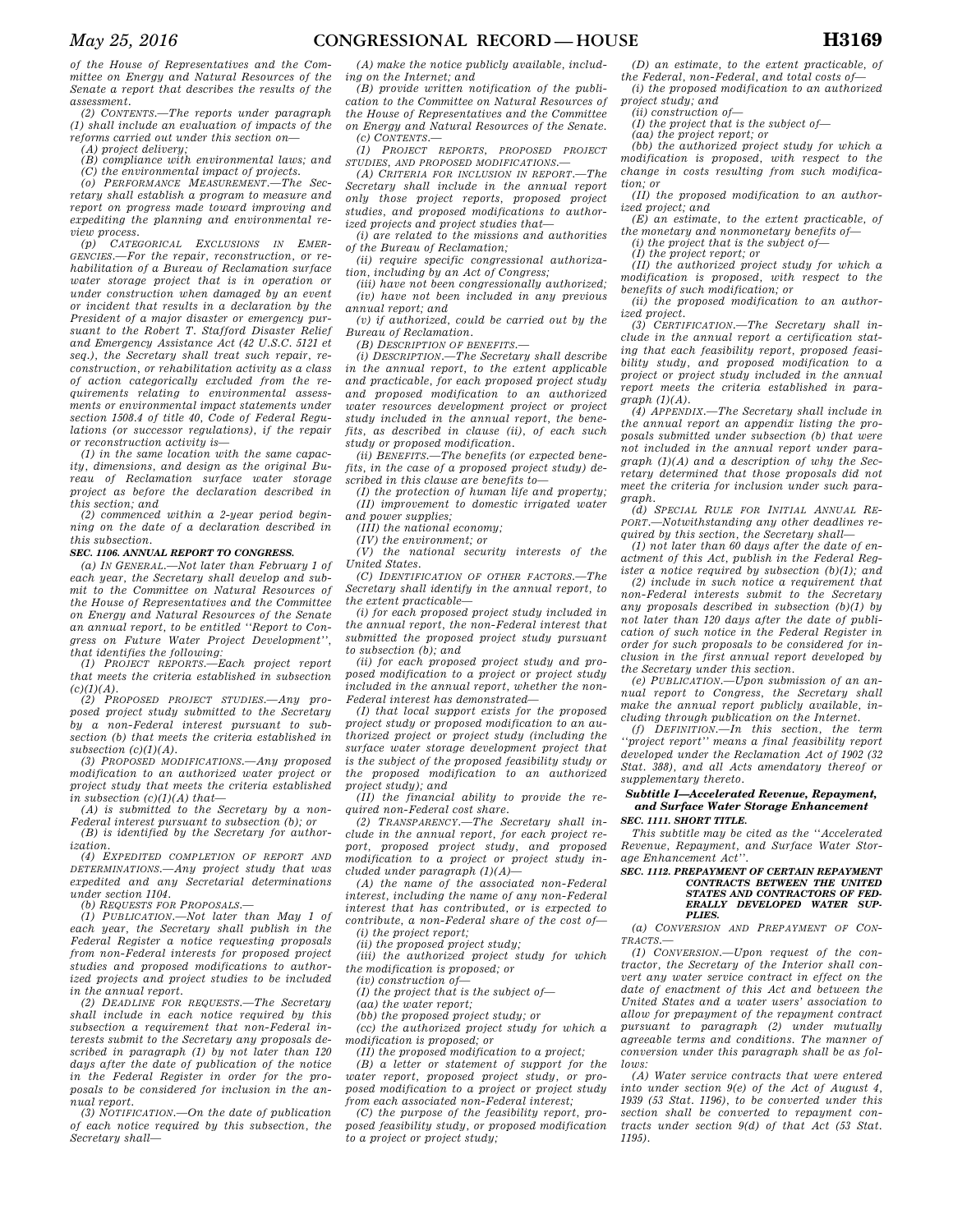*(B) Water service contracts that were entered under subsection (c)(2) of section 9 of the Act of August 4, 1939 (53 Stat. 1194), to be converted under this section shall be converted to a contract under subsection (c)(1) of section 9 of that Act (53 Stat. 1195).* 

*(2) PREPAYMENT.—Except for those repayment contracts under which the contractor has previously negotiated for prepayment, all repayment contracts under section 9(d) of that Act (53 Stat. 1195) in effect on the date of enactment of this Act at the request of the contractor, and all contracts converted pursuant to paragraph (1)(A) shall—* 

*(A) provide for the repayment, either in lump sum or by accelerated prepayment, of the remaining construction costs identified in water project specific irrigation rate repayment schedules, as adjusted to reflect payment not reflected in such schedule, and properly assignable for ultimate return by the contractor, or if made in approximately equal installments, no later than 3 years after the effective date of the repayment contract, such amount to be discounted by 1⁄2 the Treasury rate. An estimate of the remaining construction costs, as adjusted, shall be provided by the Secretary to the contractor no later than 90 days following receipt of request of the contractor;* 

*(B) require that construction costs or other capitalized costs incurred after the effective date of the contract or not reflected in the rate schedule referenced in subparagraph (A), and properly assignable to such contractor shall be repaid in not more than 5 years after notification of the allocation if such amount is a result of a collective annual allocation of capital costs to the contractors exercising contract conversation under this subsection of less than \$5,000,000. If such amount is \$5,000,000 or greater, such cost shall be repaid as provided by applicable reclamation law;* 

*(C) provide that power revenues will not be available to aid in repayment of construction costs allocated to irrigation under the contract; and* 

*(D) continue so long as the contractor pays applicable charges, consistent with section 9(d) of the Act of August 4, 1939 (53 Stat. 1195), and applicable law.* 

*(3) CONTRACT REQUIREMENTS.—Except for those repayment contracts under which the contractor has previously negotiated for prepayment, the following shall apply with regard to all repayment contracts under subsection (c)(1) of section 9 of that Act (53 Stat. 1195) in effect on the date of enactment of this Act at the request of the contractor, and all contracts converted pursuant to paragraph (1)(B):* 

*(A) Provide for the repayment in lump sum of the remaining construction costs identified in water project specific municipal and industrial rate repayment schedules, as adjusted to reflect payments not reflected in such schedule, and properly assignable for ultimate return by the contractor. An estimate of the remaining construction costs, as adjusted, shall be provided by the Secretary to the contractor no later than 90 days after receipt of request of contractor.* 

*(B) The contract shall require that construction costs or other capitalized costs incurred after the effective date of the contract or not reflected in the rate schedule referenced in subparagraph (A), and properly assignable to such contractor, shall be repaid in not more than 5 years after notification of the allocation if such amount is a result of a collective annual allocation of capital costs to the contractors exercising contract conversation under this subsection of less than \$5,000,000. If such amount is \$5,000,000 or greater, such cost shall be repaid as provided by applicable reclamation law.* 

*(C) Continue so long as the contractor pays applicable charges, consistent with section 9(c)(1) of the Act of August 4, 1939 (53 Stat. 1195), and applicable law.* 

*(4) CONDITIONS.—All contracts entered into pursuant to paragraphs (1), (2), and (3) shall—* 

*(A) not be adjusted on the basis of the type of prepayment financing used by the water users' association;* 

*(B) conform to any other agreements, such as applicable settlement agreements and new constructed appurtenant facilities; and* 

*(C) not modify other water service, repayment, exchange and transfer contractual rights between the water users' association, and the Bureau of Reclamation, or any rights, obligations, or relationships of the water users' association and their landowners as provided under State*   $law$ 

*(b) ACCOUNTING.—The amounts paid pursuant to subsection (a) shall be subject to adjustment following a final cost allocation by the Secretary of the Interior. In the event that the final cost allocation indicates that the costs properly assignable to the contractor are greater than what has been paid by the contractor, the contractor shall be obligated to pay the remaining allocated costs. The term of such additional repayment contract shall be not less than one year and not more than 10 years, however, mutually agreeable provisions regarding the rate of repayment of such amount may be developed by the parties. In the event that the final cost allocation indicates that the costs properly assignable to the contractor are less than what the contractor has paid, the Secretary shall credit such overpayment as an offset against any outstanding or future obligation of the contractor. (c) APPLICABILITY OF CERTAIN PROVISIONS.—* 

*(1) EFFECT OF EXISTING LAW.—Upon a contractor's compliance with and discharge of the obligation of repayment of the construction costs pursuant to a contract entered into pursuant to subsection (a)(2)(A), subsections (a) and (b) of section 213 of the Reclamation Reform Act of 1982 (96 Stat. 1269) shall apply to affected lands.* 

*(2) EFFECT OF OTHER OBLIGATIONS.—The obligation of a contractor to repay construction costs or other capitalized costs described in subsection (a)(2)(B), (a)(3)(B), or (b) shall not affect a contractor's status as having repaid all of the construction costs assignable to the contractor or the applicability of subsections (a) and (b) of section 213 of the Reclamation Reform Act of 1982 (96 Stat. 1269) once the amount required to be paid by the contractor under the repayment contract entered into pursuant to subsection (a)(2)(A) have been paid.* 

*(d) EFFECT ON EXISTING LAW NOT ALTERED.— Implementation of the provisions of this subtitle shall not alter—* 

*(1) the repayment obligation of any water service or repayment contractor receiving water from the same water project, or shift any costs that would otherwise have been properly assignable to the water users' association identified in subsections (a)(1), (a)(2), and (a)(3) absent this section, including operation and maintenance costs, construction costs, or other capitalized costs incurred after the date of the enactment of this Act, or to other contractors; and* 

*(2) specific requirements for the disposition of amounts received as repayments by the Secretary under the Act of June 17, 1902 (32 Stat. 388, chapter 1093), and Acts supplemental to and amendatory of that Act (43 U.S.C. 371 et seq.). (e) SURFACE WATER STORAGE ENHANCEMENT PROGRAM.—* 

*(1) IN GENERAL.—Except as provided in subsection (d)(2), three years following the date of enactment of this Act, 50 percent of receipts generated from prepayment of contracts under this section beyond amounts necessary to cover the amount of receipts forgone from scheduled payments under current law for the 10-year period following the date of enactment of this Act shall be directed to the Reclamation Surface Water Storage Account under paragraph (2).* 

*(2) SURFACE STORAGE ACCOUNT.—The Secretary shall allocate amounts collected under paragraph (1) into the ''Reclamation Surface Storage Account'' to fund the construction of surface water storage. The Secretary may also* 

*enter into cooperative agreements with water users' associations for the construction of surface water storage and amounts within the Surface Storage Account may be used to fund such construction. Surface water storage projects that are otherwise not federally authorized shall not be considered Federal facilities as a result of any amounts allocated from the Surface Storage Account for part or all of such facilities.* 

*(3) REPAYMENT.—Amounts used for surface water storage construction from the Account shall be fully reimbursed to the Account consistent with the requirements under Federal reclamation law (the law (the Act of June 17, 1902 (32 Stat. 388, chapter 1093))), and Acts supplemental to and amendatory of that Act (43 U.S.C. 371 et seq.) except that all funds reimbursed shall be deposited in the Account established under paragraph (2).* 

*(4) AVAILABILITY OF AMOUNTS.—Amounts deposited in the Account under this subsection shall—* 

*(A) be made available in accordance with this section, subject to appropriation; and* 

*(B) be in addition to amounts appropriated for such purposes under any other provision of law.* 

*(5) PURPOSES OF SURFACE WATER STORAGE.— Construction of surface water storage under this section shall be made for the following purposes:* 

*(A) Increased municipal and industrial water supply.* 

*(B) Agricultural floodwater, erosion, and sedimentation reduction.* 

*(C) Agricultural drainage improvements.* 

*(D) Agricultural irrigation.* 

*(E) Increased recreation opportunities.* 

*(F) Reduced adverse impacts to fish and wildlife from water storage or diversion projects within watersheds associated with water storage projects funded under this section.* 

*(G) Any other purposes consistent with reclamation laws or other Federal law.* 

*(f) DEFINITIONS.—For the purposes of this subtitle, the following definitions apply:* 

*(1) ACCOUNT.—The term ''Account'' means the Reclamation Surface Water Storage Account established under subsection (e)(2).* 

*(2) CONSTRUCTION.—The term ''construction'' means the designing, materials engineering and testing, surveying, and building of surface water storage including additions to existing surface water storage and construction of new surface water storage facilities, exclusive of any Federal statutory or regulatory obligations relating to any permit, review, approval, or other such requirement.* 

*(3) SURFACE WATER STORAGE.—The term ''surface water storage'' means any federally owned*  facility under the jurisdiction of the Bureau of *Reclamation or any non-Federal facility used for the surface storage and supply of water resources.* 

*(4) TREASURY RATE.—The term ''Treasury rate'' means the 20-year Constant Maturity Treasury (CMT) rate published by the United States Department of the Treasury existing on the effective date of the contract.* 

*(5) WATER USERS' ASSOCIATION.—The term ''water users' association'' means—* 

*(A) an entity organized and recognized under State laws that is eligible to enter into contracts with reclamation to receive contract water for delivery to and users of the water and to pay applicable charges; and* 

*(B) includes a variety of entities with different names and differing functions, such as associations, conservatory district, irrigation district, municipality, and water project contract unit.* 

## *Subtitle J—Safety of Dams*

#### *SEC. 1121. AUTHORIZATION OF ADDITIONAL PROJECT BENEFITS.*

*The Reclamation Safety of Dams Act of 1978 is amended—* 

*(1) in section 3, by striking ''Construction'' and inserting ''Except as provided in section 5B, construction''; and*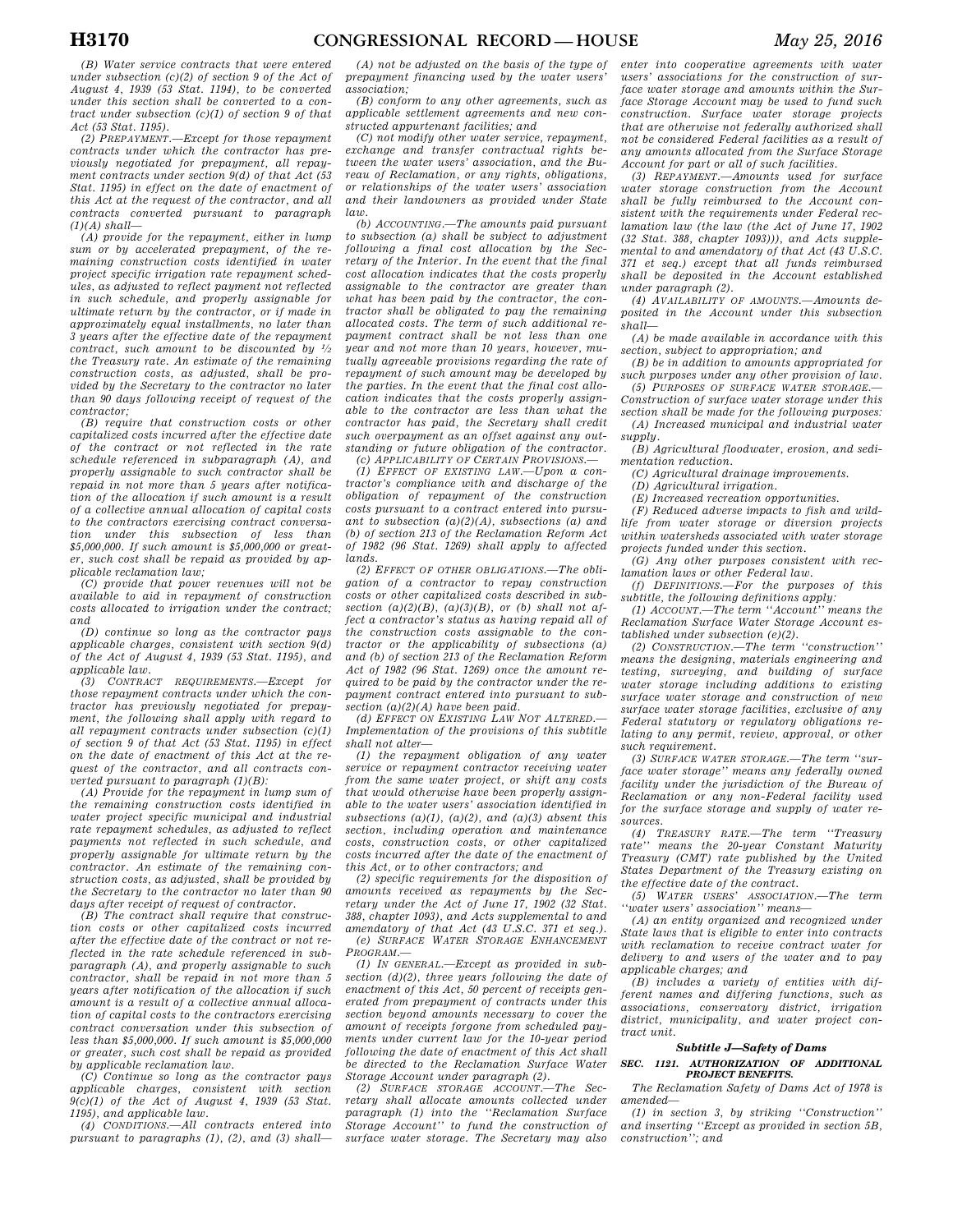*(2) by inserting after section 5A (43 U.S.C. 509) the following:* 

#### *''SEC. 5B. AUTHORIZATION OF ADDITIONAL PROJECT BENEFITS.*

*''Notwithstanding section 3, if the Secretary determines that additional project benefits, including but not limited to additional conservation storage capacity, are feasible and not inconsistent with the purposes of this Act, the Secretary is authorized to develop additional project benefits through the construction of new or supplementary works on a project in conjunction with the Secretary's activities under section 2 of this Act and subject to the conditions described in the feasibility study, provided—* 

*''(1) the Secretary determines that developing additional project benefits through the construction of new or supplementary works on a project will promote more efficient management of water and water-related facilities;* 

*''(2) the feasibility study pertaining to additional project benefits has been authorized pursuant to section 8 of the Federal Water Project Recreation Act of 1965 (16 U.S.C. 4601–18); and* 

*''(3) the costs associated with developing the additional project benefits are agreed to in writing between the Secretary and project proponents and shall be allocated to the authorized purposes of the structure and repaid consistent with all provisions of Federal Reclamation law (the Act of June 17, 1902, 43 U.S.C. 371 et seq.) and Acts supplemental to and amendatory of that Act.''.* 

## *Subtitle K—Water Rights Protection SEC. 1131. SHORT TITLE.*

*This subtitle may be cited as the ''Water Rights Protection Act''.* 

## *SEC. 1132. DEFINITION OF WATER RIGHT.*

*In this subtitle, the term ''water right'' means any surface or groundwater right filed, permitted, certified, confirmed, decreed, adjudicated, or otherwise recognized by a judicial proceeding or by the State in which the user acquires possession of the water or puts the water to beneficial use, including water rights for federally recognized Indian tribes.* 

#### *SEC. 1133. TREATMENT OF WATER RIGHTS.*

*The Secretary of the Interior and the Secretary of Agriculture shall not—* 

*(1) condition or withhold, in whole or in part, the issuance, renewal, amendment, or extension of any permit, approval, license, lease, allotment, easement, right-of-way, or other land use or occupancy agreement on—* 

*(A) limitation or encumbrance of any water right, or the transfer of any water right (including joint and sole ownership), directly or indirectly to the United States or any other designee; or* 

*(B) any other impairment of any water right, in whole or in part, granted or otherwise recognized under State law, by Federal or State adjudication, decree, or other judgment, or pursuant to any interstate water compact;* 

*(2) require any water user (including any federally recognized Indian tribe) to apply for or acquire a water right in the name of the United States under State law as a condition of the issuance, renewal, amendment, or extension of any permit, approval, license, lease, allotment, easement, right-of-way, or other land use or occupancy agreement;* 

*(3) assert jurisdiction over groundwater withdrawals or impacts on groundwater resources, unless jurisdiction is asserted, and any regulatory or policy actions taken pursuant to such assertion are, consistent with, and impose no greater restrictions or regulatory requirements than, applicable State laws (including regulations) and policies governing the protection and use of groundwater resources; or* 

*(4) infringe on the rights and obligations of a State in evaluating, allocating, and adjudicating the waters of the State originating on or under, or flowing from, land owned or managed by the Federal Government.* 

## *SEC. 1134. RECOGNITION OF STATE AUTHORITY.*

*(a) IN GENERAL.—In carrying out section 1133, the Secretary of the Interior and the Secretary of Agriculture shall—* 

*(1) recognize the longstanding authority of the States relating to evaluating, protecting, allocating, regulating, and adjudicating groundwater by any means, including a rulemaking, permitting, directive, water court adjudication, resource management planning, regional authority, or other policy; and* 

*(2) coordinate with the States in the adoption and implementation by the Secretary of the Interior or the Secretary of Agriculture of any rulemaking, policy, directive, management plan, or other similar Federal action so as to ensure that such actions are consistent with, and impose no greater restrictions or regulatory requirements than, State groundwater laws and programs.* 

*(b) EFFECT ON STATE WATER RIGHTS.—In carrying out this subtitle, the Secretary of the Interior and the Secretary of Agriculture shall not take any action that adversely affects—* 

*(1) any water rights granted by a State; (2) the authority of a State in adjudicating water rights;* 

*(3) definitions established by a State with respect to the term ''beneficial use'', ''priority of water rights'', or ''terms of use'';* 

*(4) terms and conditions of groundwater withdrawal, guidance and reporting procedures, and conservation and source protection measures established by a State;* 

*(5) the use of groundwater in accordance with State law; or* 

*(6) any other rights and obligations of a State established under State law.* 

#### *SEC. 1135. EFFECT OF TITLE.*

*(a) EFFECT ON EXISTING AUTHORITY.—Nothing in this subtitle limits or expands any existing legally recognized authority of the Secretary of the Interior or the Secretary of Agriculture to issue, grant, or condition any permit, approval, license, lease, allotment, easement, right-of-way, or other land use or occupancy agreement on Federal land subject to the jurisdiction of the Secretary of the Interior or the Secretary of Agriculture, respectively.* 

*(b) EFFECT ON RECLAMATION CONTRACTS.— Nothing in this subtitle interferes with Bureau of Reclamation contracts entered into pursuant to the reclamation laws.* 

*(c) EFFECT ON ENDANGERED SPECIES ACT.— Nothing in this subtitle affects the implementation of the Endangered Species Act of 1973 (16 U.S.C. 1531 et seq.).* 

*(d) EFFECT ON FEDERAL RESERVED WATER RIGHTS.—Nothing in this subtitle limits or expands any existing or claimed reserved water rights of the Federal Government on land administered by the Secretary of the Interior or the Secretary of Agriculture.* 

*(e) EFFECT ON FEDERAL POWER ACT.—Nothing in this subtitle limits or expands authorities under sections 4(e), 10(j), or 18 of the Federal Power Act (16 U.S.C. 797(e), 803(j), 811).* 

*(f) EFFECT ON INDIAN WATER RIGHTS.—Nothing in this subtitle limits or expands any water right or treaty right of any federally recognized Indian tribe.* 

# *TITLE II—SPORTSMEN'S HERITAGE AND RECREATIONAL ENHANCEMENT ACT*

*SEC. 2001. SHORT TITLE.* 

*This title may be cited as the ''Sportsmen's Heritage and Recreational Enhancement Act'' or the ''SHARE Act''.* 

## *SEC. 2002. REPORT ON ECONOMIC IMPACT.*

*Not later than 12 months after the date of the enactment of this Act, the Secretary of Interior shall submit a report to Congress that assesses expected economic impacts of the Act. Such report shall include—* 

*(1) a review of any expected increases in recreational hunting, fishing, shooting, and conservation activities;* 

*(2) an estimate of any jobs created in each industry expected to support such activities de-*

*scribed in paragraph (1), including in the supply, manufacturing, distribution, and retail sectors;* 

*(3) an estimate of wages related to jobs described in paragraph (2); and* 

*(4) an estimate of anticipated new local, State, and Federal revenue related to jobs described in paragraph (2).* 

## *Subtitle A—Hunting, Fishing and Recreational Shooting Protection Act SEC. 2011. SHORT TITLE.*

*This subtitle may be cited as the ''Hunting, Fishing, and Recreational Shooting Protection Act''.* 

## *SEC. 2012. MODIFICATION OF DEFINITION.*

*Section 3(2)(B) of the Toxic Substances Control Act (15 U.S.C. 2602(2)(B)) is amended—* 

*(1) in clause (v), by striking '', and'' and inserting '', or any component of any such article including, without limitation, shot, bullets and other projectiles, propellants, and primers,'';* 

*(2) in clause (vi) by striking the period at the end and inserting '', and''; and* 

*(3) by inserting after clause (vi) the following: ''(vii) any sport fishing equipment (as such term is defined in subsection (a) of section 4162 of the Internal Revenue Code of 1986) the sale of which is subject to the tax imposed by section 4161(a) of such Code (determined without regard to any exemptions from such tax as provided by section 4162 or 4221 or any other provision of such Code), and sport fishing equipment components.''.* 

#### *SEC. 2013. LIMITATION ON AUTHORITY TO REGU-LATE AMMUNITION AND FISHING TACKLE.*

*(a) LIMITATION.—Except as provided in section 20.21 of title 50, Code of Federal Regulations, as in effect on the date of the enactment of this Act, or any substantially similar successor regulation thereto, the Secretary of the Interior, the Secretary of Agriculture, and, except as provided by subsection (b), any bureau, service, or office of the Department of the Interior or the Department of Agriculture, may not regulate the use of ammunition cartridges, ammunition components, or fishing tackle based on the lead content thereof if such use is in compliance with the law of the State in which the use occurs.* 

*(b) EXCEPTION.—The limitation in subsection (a) shall not apply to the United States Fish and Wildlife Service or the National Park Service.* 

## *Subtitle B—Target Practice and Marksmanship Training Support Act*

## *SEC. 2021. SHORT TITLE.*

*This subtitle may be cited as the ''Target Practice and Marksmanship Training Support Act''.* 

## *SEC. 2022. FINDINGS; PURPOSE.*

*(a) FINDINGS.—Congress finds that—* 

*(1) the use of firearms and archery equipment for target practice and marksmanship training activities on Federal land is allowed, except to the extent specific portions of that land have been closed to those activities;* 

*(2) in recent years preceding the date of enactment of this Act, portions of Federal land have been closed to target practice and marksmanship training for many reasons;* 

*(3) the availability of public target ranges on non-Federal land has been declining for a variety of reasons, including continued population growth and development near former ranges;* 

*(4) providing opportunities for target practice and marksmanship training at public target ranges on Federal and non-Federal land can help—* 

*(A) to promote enjoyment of shooting, recreational, and hunting activities; and* 

*(B) to ensure safe and convenient locations for those activities;* 

*(5) Federal law in effect on the date of enactment of this Act, including the Pittman-Robertson Wildlife Restoration Act (16 U.S.C. 669 et*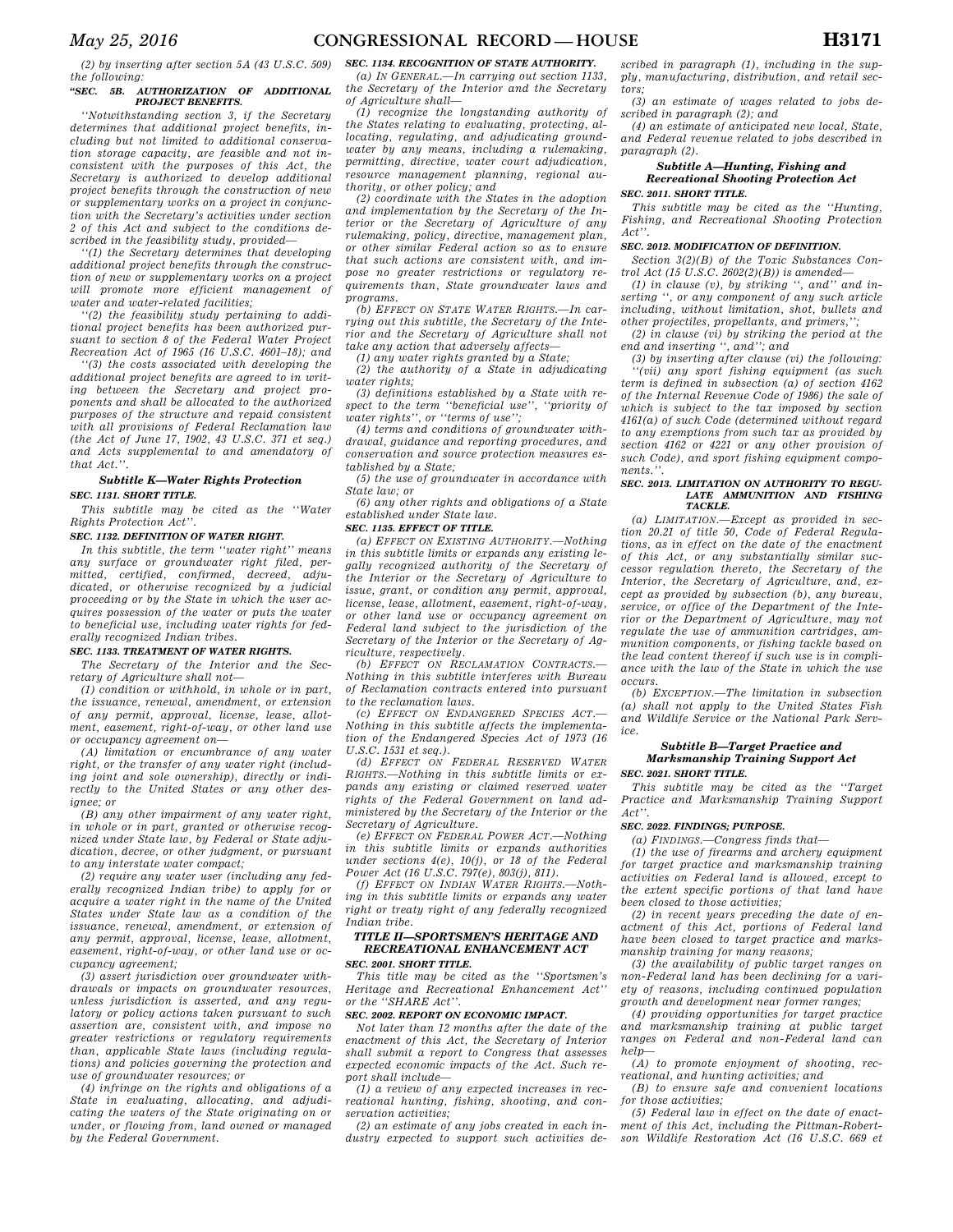*seq.), provides Federal support for construction and expansion of public target ranges by making available to States amounts that may be used for construction, operation, and maintenance of public target ranges; and* 

*(6) it is in the public interest to provide increased Federal support to facilitate the construction or expansion of public target ranges.* 

*(b) PURPOSE.—The purpose of this subtitle is to facilitate the construction and expansion of public target ranges, including ranges on Federal land managed by the Forest Service and the Bureau of Land Management.* 

#### *SEC. 2023. DEFINITION OF PUBLIC TARGET RANGE.*

*In this subtitle, the term ''public target range'' means a specific location that—* 

*(1) is identified by a governmental agency for recreational shooting;* 

*(2) is open to the public;* 

*(3) may be supervised; and* 

*(4) may accommodate archery or rifle, pistol, or shotgun shooting.* 

## *SEC. 2024. AMENDMENTS TO PITTMAN-ROBERT-SON WILDLIFE RESTORATION ACT.*

*(a) DEFINITIONS.—Section 2 of the Pittman-Robertson Wildlife Restoration Act (16 U.S.C. 669a) is amended—* 

*(1) by redesignating paragraphs (2) through (8) as paragraphs (3) through (9), respectively; and* 

*(2) by inserting after paragraph (1) the following:* 

*''(2) the term 'public target range' means a specific location that—* 

*''(A) is identified by a governmental agency for recreational shooting;* 

*''(B) is open to the public;* 

*''(C) may be supervised; and* 

*''(D) may accommodate archery or rifle, pistol, or shotgun shooting;''.* 

*(b) EXPENDITURES FOR MANAGEMENT OF WILD-LIFE AREAS AND RESOURCES.—Section 8(b) of the Pittman-Robertson Wildlife Restoration Act (16 U.S.C. 669g(b)) is amended—* 

*(1) by striking ''(b) Each State'' and inserting the following:* 

*''(b) EXPENDITURES FOR MANAGEMENT OF WILDLIFE AREAS AND RESOURCES.—* 

*''(1) IN GENERAL.—Except as provided in paragraph (2), each State'';* 

*(2) in paragraph (1) (as so designated), by striking ''construction, operation,'' and inserting ''operation'';* 

*(3) in the second sentence, by striking ''The non-Federal share'' and inserting the following:* 

*''(3) NON-FEDERAL SHARE.—The non-Federal share'';* 

*(4) in the third sentence, by striking ''The Secretary'' and inserting the following:* 

*''(4) REGULATIONS.—The Secretary''; and* 

*(5) by inserting after paragraph (1) (as designated by paragraph (1) of this subsection) the following:* 

*''(2) EXCEPTION.—Notwithstanding the limitation described in paragraph (1), a State may pay up to 90 percent of the cost of acquiring land for, expanding, or constructing a public target*   $range.$ 

*(c) FIREARM AND BOW HUNTER EDUCATION AND SAFETY PROGRAM GRANTS.—Section 10 of the Pittman-Robertson Wildlife Restoration Act (16 U.S.C. 669h–1) is amended—* 

*(1) in subsection (a), by adding at the end the following:* 

*''(3) ALLOCATION OF ADDITIONAL AMOUNTS.— Of the amount apportioned to a State for any fiscal year under section 4(b), the State may elect to allocate not more than 10 percent, to be combined with the amount apportioned to the State under paragraph (1) for that fiscal year, for acquiring land for, expanding, or constructing a public target range.'';* 

*(2) by striking subsection (b) and inserting the following:* 

*''(b) COST SHARING.—* 

*''(1) IN GENERAL.—Except as provided in paragraph (2), the Federal share of the cost of any* 

*activity carried out using a grant under this section shall not exceed 75 percent of the total cost of the activity.* 

*''(2) PUBLIC TARGET RANGE CONSTRUCTION OR EXPANSION.—The Federal share of the cost of acquiring land for, expanding, or constructing a public target range in a State on Federal or non-Federal land pursuant to this section or section 8(b) shall not exceed 90 percent of the cost of the activity.''; and* 

*(3) in subsection (c)(1)—* 

*(A) by striking ''Amounts made'' and inserting the following:* 

*''(A) IN GENERAL.—Except as provided in subparagraph (B), amounts made''; and* 

*(B) by adding at the end the following:* 

*''(B) EXCEPTION.—Amounts provided for acquiring land for, constructing, or expanding a public target range shall remain available for expenditure and obligation during the 5-fiscalyear period beginning on October 1 of the first fiscal year for which the amounts are made available.''.* 

## *SEC. 2025. LIMITS ON LIABILITY.*

*(a) DISCRETIONARY FUNCTION.—For purposes of chapter 171 of title 28, United States Code (commonly referred to as the ''Federal Tort Claims Act''), any action by an agent or employee of the United States to manage or allow the use of Federal land for purposes of target practice or marksmanship training by a member of the public shall be considered to be the exercise or performance of a discretionary function.* 

*(b) CIVIL ACTION OR CLAIMS.—Except to the extent provided in chapter 171 of title 28, United States Code, the United States shall not be subject to any civil action or claim for money damages for any injury to or loss of property, personal injury, or death caused by an activity occurring at a public target range that is—* 

*(1) funded in whole or in part by the Federal Government pursuant to the Pittman-Robertson Wildlife Restoration Act (16 U.S.C. 669 et seq.); or* 

*(2) located on Federal land.* 

#### *SEC. 2026. SENSE OF CONGRESS REGARDING CO-OPERATION.*

*It is the sense of Congress that, consistent with applicable laws and regulations, the Chief of the Forest Service and the Director of the Bureau of Land Management should cooperate with State and local authorities and other entities to carry out waste removal and other activities on any Federal land used as a public target range to encourage continued use of that land for target practice or marksmanship training.* 

## *Subtitle C—Polar Bear Conservation and Fairness Act*

*SEC. 2031. SHORT TITLE.* 

*This subtitle may be cited as the ''Polar Bear Conservation and Fairness Act''.* 

## *SEC. 2032. PERMITS FOR IMPORTATION OF POLAR BEAR TROPHIES TAKEN IN SPORT HUNTS IN CANADA.*

*Section 104(c)(5)(D) of the Marine Mammal Protection Act of 1972 (16 U.S.C. 1374(c)(5)(D)) is amended to read as follows:* 

*''(D)(i) The Secretary of the Interior shall, expeditiously after the expiration of the applicable 30-day period under subsection (d)(2), issue a permit for the importation of any polar bear part (other than an internal organ) from a polar bear taken in a sport hunt in Canada to any person—* 

*''(I) who submits, with the permit application, proof that the polar bear was legally harvested by the person before February 18, 1997; or* 

*''(II) who has submitted, in support of a permit application submitted before May 15, 2008, proof that the polar bear was legally harvested by the person before May 15, 2008, from a polar bear population from which a sport-hunted trophy could be imported before that date in accordance with section 18.30(i) of title 50, Code of Federal Regulations.* 

*''(ii) The Secretary shall issue permits under clause (i)(I) without regard to subparagraphs* 

*(A) and (C)(ii) of this paragraph, subsection (d)(3), and sections 101 and 102. Sections 101(a)(3)(B) and 102(b)(3) shall not apply to the importation of any polar bear part authorized by a permit issued under clause (i)(I). This clause shall not apply to polar bear parts that were imported before June 12, 1997.* 

*''(iii) The Secretary shall issue permits under clause (i)(II) without regard to subparagraph (C)(ii) of this paragraph or subsection (d)(3). Sections 101(a)(3)(B) and 102(b)(3) shall not apply to the importation of any polar bear part authorized by a permit issued under clause (i)(II). This clause shall not apply to polar bear parts that were imported before the date of enactment of the Polar Bear Conservation and Fairness Act.''.* 

#### *Subtitle D—Recreational Lands Self-Defense Act*

*SEC. 2041. SHORT TITLE.* 

*This subtitle may be cited as the ''Recreational Lands Self-Defense Act''.* 

## *SEC. 2042. PROTECTING AMERICANS FROM VIO-LENT CRIME.*

*(a) FINDINGS.—Congress finds the following: (1) The Second Amendment to the Constitution provides that ''the right of the people to keep and bear Arms, shall not be infringed''.* 

*(2) Section 327.13 of title 36, Code of Federal Regulations, provides that, except in special circumstances, ''possession of loaded firearms, ammunition, loaded projectile firing devices, bows and arrows, crossbows, or other weapons is prohibited'' at water resources development projects administered by the Secretary of the Army.* 

*(3) The regulations described in paragraph (2) prevent individuals complying with Federal and State laws from exercising the second amendment rights of the individuals while at such water resources development projects.* 

*(4) The Federal laws should make it clear that the second amendment rights of an individual at a water resources development project should not be infringed.* 

*(b) PROTECTING THE RIGHT OF INDIVIDUALS TO BEAR ARMS AT WATER RESOURCES DEVELOP-MENT PROJECTS.—The Secretary of the Army shall not promulgate or enforce any regulation that prohibits an individual from possessing a firearm, including an assembled or functional firearm, at a water resources development project covered under section 327.0 of title 36, Code of Federal Regulations (as in effect on the date of enactment of this Act), if—* 

*(1) the individual is not otherwise prohibited by law from possessing the firearm; and* 

*(2) the possession of the firearm is in compliance with the law of the State in which the water resources development project is located.* 

*Subtitle E—Wildlife and Hunting Heritage Conservation Council Advisory Committee* 

## *SEC. 2051. WILDLIFE AND HUNTING HERITAGE CONSERVATION COUNCIL ADVISORY COMMITTEE.*

*The Fish and Wildlife Coordination Act (16 U.S.C. 661 et seq.) is amended by adding at the end the following:* 

#### *''SEC. 10. WILDLIFE AND HUNTING HERITAGE CONSERVATION COUNCIL ADVISORY COMMITTEE.*

*''(a) ESTABLISHMENT.—There is hereby established the Wildlife and Hunting Heritage Conservation Council Advisory Committee (in this section referred to as the 'Advisory Committee') to advise the Secretaries of the Interior and Agriculture on wildlife and habitat conservation, hunting, and recreational shooting.* 

*''(b) CONTINUANCE AND ABOLISHMENT OF EX-ISTING WILDLIFE AND HUNTING HERITAGE CON-SERVATION COUNCIL.—The Wildlife and Hunting Heritage Conservation Council established pursuant to section 441 of the Revised Statutes (43 U.S.C. 1457), section 2 of the Fish and Wildlife Act of 1956 (16 U.S.C. 742a), and other Acts applicable to specific bureaus of the Department of the Interior—* 

*''(1) shall continue until the date of the first meeting of the Wildlife and Hunting Heritage*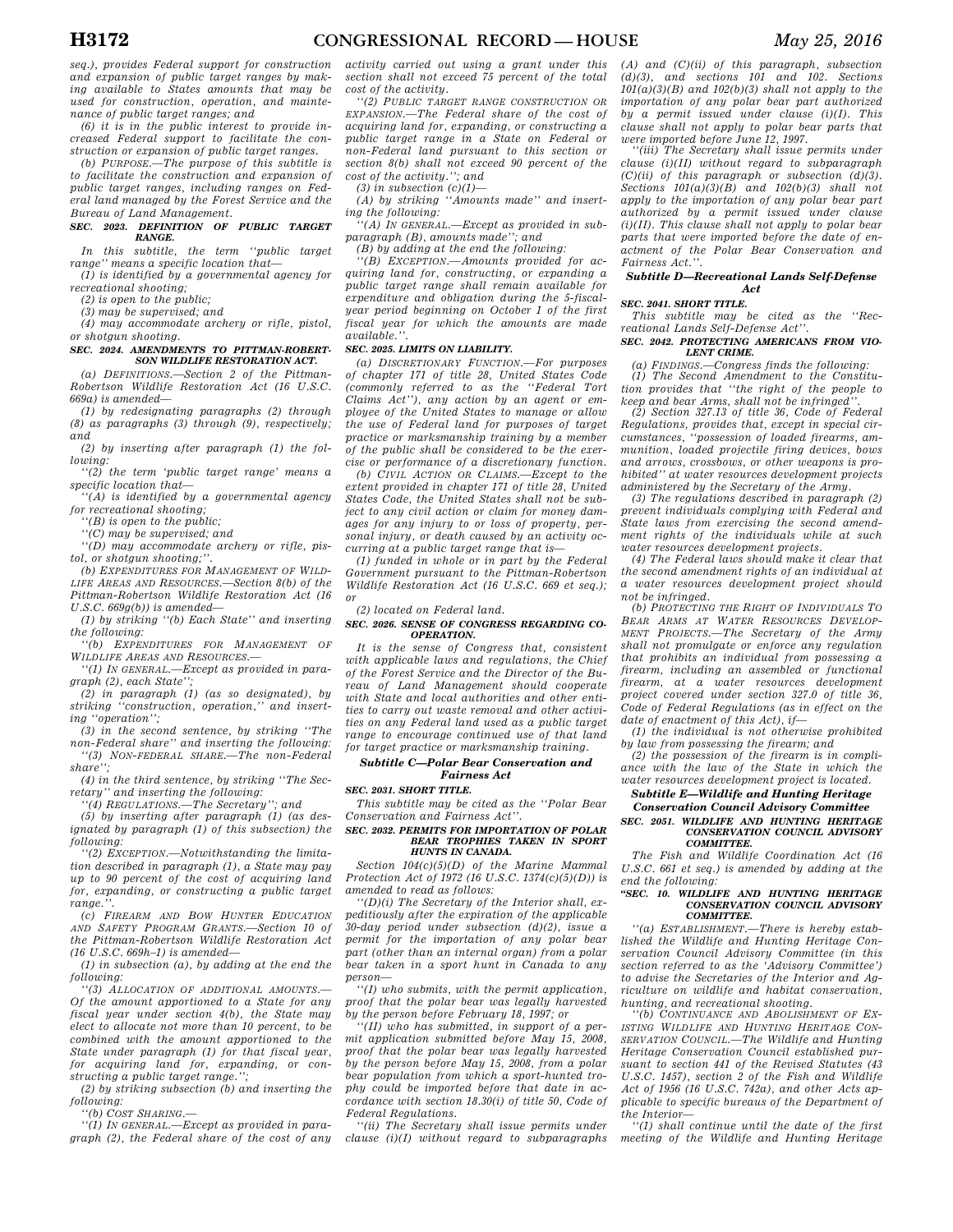*Conservation Council established by the amendment made by subsection (a); and* 

*''(2) is hereby abolished effective on that date. ''(c) DUTIES OF THE ADVISORY COMMITTEE.— The Advisory Committee shall advise the Secretaries with regard to—* 

*''(1) implementation of Executive Order No. 13443: Facilitation of Hunting Heritage and Wildlife Conservation, which directs Federal agencies 'to facilitate the expansion and enhancement of hunting opportunities and the management of game species and their habitat';* 

*''(2) policies or programs to conserve and restore wetlands, agricultural lands, grasslands, forest, and rangeland habitats;* 

*''(3) policies or programs to promote opportunities and access to hunting and shooting sports on Federal lands;* 

*''(4) policies or programs to recruit and retain new hunters and shooters;* 

*''(5) policies or programs that increase public awareness of the importance of wildlife conservation and the social and economic benefits of recreational hunting and shooting; and* 

*''(6) policies or programs that encourage coordination among the public, the hunting and shooting sports community, wildlife conservation groups, and States, tribes, and the Federal Government.* 

*''(d) MEMBERSHIP.—* 

*''(1) APPOINTMENT.—* 

*''(A) IN GENERAL.—The Advisory Committee shall consist of no more than 16 discretionary members and 8 ex officio members.* 

*''(B) EX OFFICIO MEMBERS.—The ex officio members are—* 

*''(i) the Director of the United States Fish and Wildlife Service or a designated representative of the Director;* 

*''(ii) the Director of the Bureau of Land Management or a designated representative of the Director;* 

*''(iii) the Director of the National Park Service or a designated representative of the Director; ''(iv) the Chief of the Forest Service or a des-*

*ignated representative of the Chief;* 

*''(v) the Chief of the Natural Resources Conservation Service or a designated representative of the Chief;* 

*''(vi) the Administrator of the Farm Service Agency or a designated representative of the Administrator;* 

*''(vii) the Executive Director of the Association of Fish and Wildlife Agencies; and* 

*''(viii) the Administrator of the Small Business Administration or designated representative.* 

*''(C) DISCRETIONARY MEMBERS.—The discretionary members shall be appointed jointly by the Secretaries from at least one of each of the following:* 

*''(i) State fish and wildlife agencies.* 

*''(ii) Game bird hunting organizations.* 

*''(iii) Wildlife conservation organizations.* 

*''(iv) Big game hunting organizations.* 

*''(v) Waterfowl hunting organizations. ''(vi) The tourism, outfitter, or guiding indus-*

*try. ''(vii) The firearms or ammunition manufac-*

*turing industry. ''(viii) The hunting or shooting equipment retail industry.* 

*''(ix) Tribal resource management organizations.* 

*''(x) The agriculture industry.* 

*''(xi) The ranching industry.* 

*''(xii) Women's hunting and fishing advocacy, outreach, or education organization.* 

*''(xiii) Minority hunting and fishing advocacy, outreach, or education organization.* 

*''(xiv) Veterans service organization.* 

*''(D) ELIGIBILITY.—Prior to the appointment of the discretionary members, the Secretaries shall determine that all individuals nominated for appointment to the Advisory Committee, and the organization each individual represents, actively support and promote sustainable-use hunting, wildlife conservation, and recreational shooting.* 

*''(2) TERMS.—* 

*''(A) IN GENERAL.—Except as provided in subparagraph (B), members of the Advisory Committee shall be appointed for a term of 4 years. Members shall not be appointed for more than 3 consecutive or nonconsecutive terms.* 

*''(B) TERMS OF INITIAL APPOINTEES.—As designated by the Secretary at the time of appointment, of the members first appointed—* 

*''(i) 6 members shall be appointed for a term of 4 years;* 

*''(ii) 5 members shall be appointed for a term of 3 years; and* 

*''(iii) 5 members shall be appointed for a term of 2 years.* 

*''(3) PRESERVATION OF PUBLIC ADVISORY STA-TUS.—No individual may be appointed as a discretionary member of the Advisory Committee while serving as an officer or employee of the Federal Government.* 

*''(4) VACANCY AND REMOVAL.—* 

*''(A) IN GENERAL.—Any vacancy on the Advisory Committee shall be filled in the manner in which the original appointment was made.* 

*''(B) REMOVAL.—Advisory Committee members shall serve at the discretion of the Secretaries and may be removed at any time for good cause.* 

*''(5) CONTINUATION OF SERVICE.—Each appointed member may continue to serve after the expiration of the term of office to which such member was appointed until a successor has been appointed.* 

*''(6) CHAIRPERSON.—The Chairperson of the Advisory Committee shall be appointed for a 3 year term by the Secretaries, jointly, from among the members of the Advisory Committee. An individual may not be appointed as Chairperson for more than 2 consecutive or nonconsecutive terms.* 

*''(7) PAY AND EXPENSES.—Members of the Advisory Committee shall serve without pay for such service, but each member of the Advisory Committee may be reimbursed for travel and lodging incurred through attending meetings of the Advisory Committee approved subgroup meetings in the same amounts and under the same conditions as Federal employees (in accordance with section 5703 of title 5, United States Code).* 

*''(8) MEETINGS.—* 

*''(A) IN GENERAL.—The Advisory Committee shall meet at the call of the Secretaries, the chairperson, or a majority of the members, but not less frequently than twice annually.* 

*''(B) OPEN MEETINGS.—Each meeting of the Advisory Committee shall be open to the public.* 

*''(C) PRIOR NOTICE OF MEETINGS.—Timely notice of each meeting of the Advisory Committee shall be published in the Federal Register and be submitted to trade publications and publications of general circulation.* 

*''(D) SUBGROUPS.—The Advisory Committee may establish such workgroups or subgroups as it deems necessary for the purpose of compiling information or conducting research. However, such workgroups may not conduct business without the direction of the Advisory Committee and must report in full to the Advisory Committee.* 

*''(9) QUORUM.—Nine members of the Advisory Committee shall constitute a quorum.* 

*''(e) EXPENSES.—The expenses of the Advisory Committee that the Secretaries determine to be reasonable and appropriate shall be paid by the Secretaries.* 

*''(f) ADMINISTRATIVE SUPPORT, TECHNICAL SERVICES, AND ADVICE.—A designated Federal Officer shall be jointly appointed by the Secretaries to provide to the Advisory Committee the administrative support, technical services, and advice that the Secretaries determine to be reasonable and appropriate.* 

*''(g) ANNUAL REPORT.—* 

*''(1) REQUIRED.—Not later than September 30 of each year, the Advisory Committee shall submit a report to the Secretaries, the Committee on Natural Resources and the Committee on Agriculture of the House of Representatives, and the* 

*Committee on Energy and Natural Resources and the Committee on Agriculture, Nutrition, and Forestry of the Senate. If circumstances arise in which the Advisory Committee cannot meet the September 30 deadline in any year, the Secretaries shall advise the Chairpersons of each such Committee of the reasons for such delay and the date on which the submission of the report is anticipated.* 

*''(2) CONTENTS.—The report required by paragraph (1) shall describe—* 

*''(A) the activities of the Advisory Committee during the preceding year;* 

*''(B) the reports and recommendations made by the Advisory Committee to the Secretaries during the preceding year; and* 

*''(C) an accounting of actions taken by the Secretaries as a result of the recommendations.* 

*''(h) FEDERAL ADVISORY COMMITTEE ACT.— The Advisory Committee shall be exempt from the Federal Advisory Committee Act (5 U.S.C. App.).''.* 

## *Subtitle F—Recreational Fishing and Hunting Heritage Opportunities Act*

## *SEC. 2061. SHORT TITLE.*

*This subtitle may be cited as the ''Recreational Fishing and Hunting Heritage and Opportunities Act''.* 

*SEC. 2062. FINDINGS.* 

*Congress finds that—* 

*(1) recreational fishing and hunting are important and traditional activities in which millions of Americans participate;* 

*(2) recreational anglers and hunters have been and continue to be among the foremost supporters of sound fish and wildlife management and conservation in the United States;* 

*(3) recreational fishing and hunting are environmentally acceptable and beneficial activities that occur and can be provided on Federal lands and waters without adverse effects on other uses or users;* 

*(4) recreational anglers, hunters, and sporting organizations provide direct assistance to fish and wildlife managers and enforcement officers of the Federal Government as well as State and local governments by investing volunteer time and effort to fish and wildlife conservation;* 

*(5) recreational anglers, hunters, and the associated industries have generated billions of dollars of critical funding for fish and wildlife conservation, research, and management by providing revenues from purchases of fishing and hunting licenses, permits, and stamps, as well as excise taxes on fishing, hunting, and recreational shooting equipment that have generated billions of dollars of critical funding for fish and wildlife conservation, research, and management;* 

*(6) recreational shooting is also an important and traditional activity in which millions of Americans participate;* 

*(7) safe recreational shooting is a valid use of Federal lands, including the establishment of safe and convenient recreational shooting ranges on such lands, and participation in recreational shooting helps recruit and retain hunters and contributes to wildlife conservation;* 

*(8) opportunities to recreationally fish, hunt, and shoot are declining, which depresses participation in these traditional activities, and depressed participation adversely impacts fish and wildlife conservation and funding for important conservation efforts; and* 

*(9) the public interest would be served, and our citizens' fish and wildlife resources benefitted, by action to ensure that opportunities are facilitated to engage in fishing and hunting on Federal land as recognized by Executive Order No. 12962, relating to recreational fisheries, and Executive Order No. 13443, relating to facilitation of hunting heritage and wildlife conservation.* 

## *SEC. 2063. FISHING, HUNTING, AND REC-REATIONAL SHOOTING.*

*(a) DEFINITIONS.—In this section:*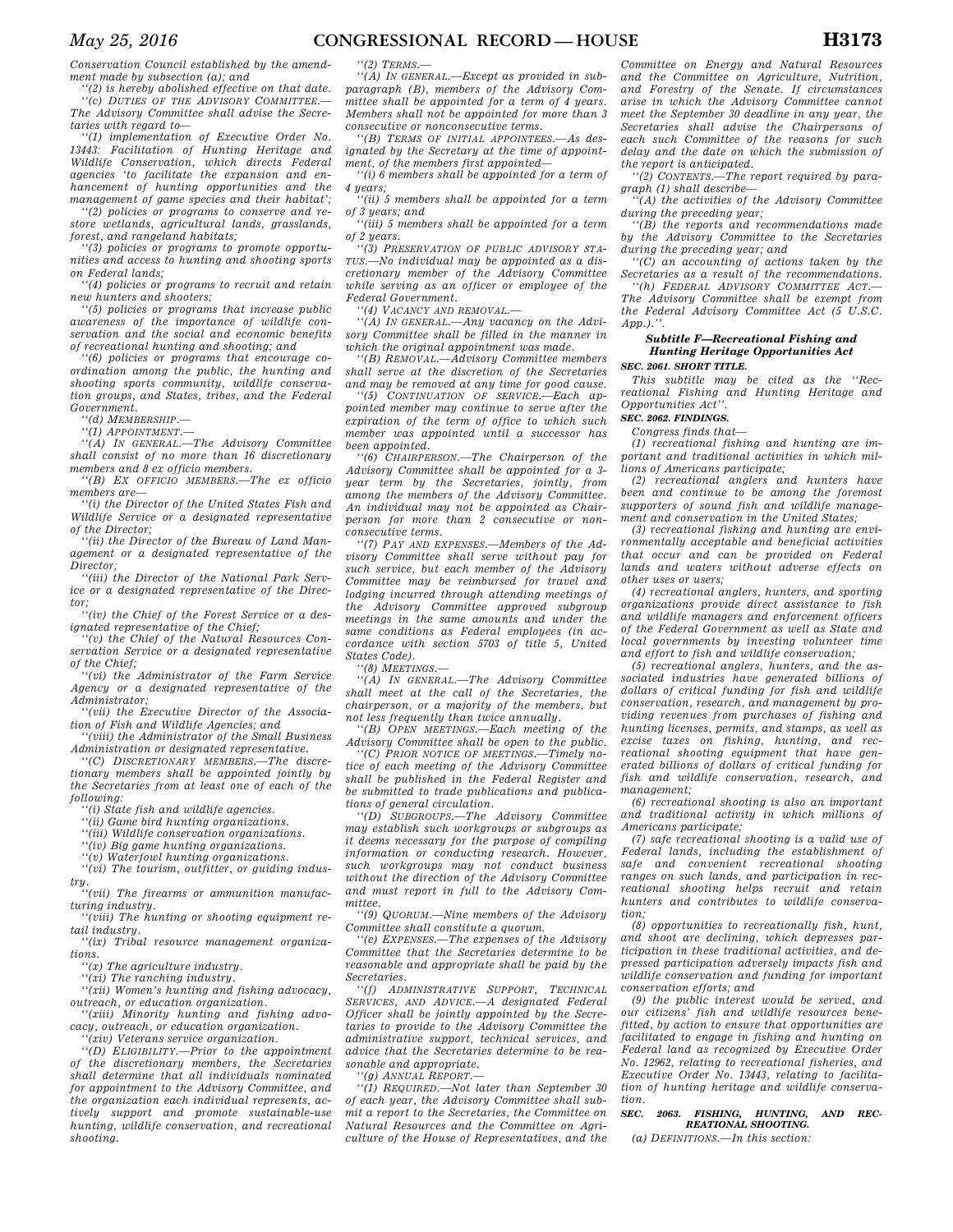*(1) FEDERAL LAND.—The term ''Federal land'' means any land or water that is owned by the United States and under the administrative jurisdiction of the Bureau of Land Management or the Forest Service.* 

*(2) FEDERAL LAND MANAGEMENT OFFICIALS.— The term ''Federal land management officials'' means—* 

*(A) the Secretary of the Interior and Director of the Bureau of Land Management regarding Bureau of Land Management lands and interests in lands under the administrative jurisdiction of the Bureau of Land Management; and* 

*(B) the Secretary of Agriculture and Chief of the Forest Service regarding National Forest System lands.* 

*(3) HUNTING.—* 

*(A) IN GENERAL.—Except as provided in subparagraph (B), the term ''hunting'' means use of a firearm, bow, or other authorized means in the lawful—* 

*(i) pursuit, shooting, capture, collection, trapping, or killing of wildlife;* 

*(ii) attempt to pursue, shoot, capture, collect, trap, or kill wildlife; or* 

*(iii) the training of hunting dogs, including field trials.* 

*(B) EXCLUSION.—The term ''hunting'' does not include the use of skilled volunteers to cull excess animals (as defined by other Federal*   $l$ aw).

*(4) RECREATIONAL FISHING.—The term ''recreational fishing'' means the lawful—* 

*(A) pursuit, capture, collection, or killing of fish; or* 

*(B) attempt to capture, collect, or kill fish.* 

*(5) RECREATIONAL SHOOTING.—The term ''recreational shooting'' means any form of sport, training, competition, or pastime, whether formal or informal, that involves the discharge of a rifle, handgun, or shotgun, or the use of a bow and arrow.* 

*(b) IN GENERAL.—Subject to valid existing rights and subsection (e), and cooperation with the respective State fish and wildlife agency, Federal land management officials shall exercise authority under existing law, including provisions regarding land use planning, to facilitate use of and access to Federal lands, including National Monuments, Wilderness Areas, Wilderness Study Areas, and lands administratively classified as wilderness eligible or suitable and primitive or semi-primitive areas, for fishing, hunting, and recreational shooting, except as limited by—* 

*(1) statutory authority that authorizes action or withholding action for reasons of national security, public safety, or resource conservation;* 

*(2) any other Federal statute that specifically precludes fishing, hunting, or recreational shooting on specific Federal lands, waters, or units thereof; and* 

*(3) discretionary limitations on fishing, hunting, and recreational shooting determined to be necessary and reasonable as supported by the best scientific evidence and advanced through a transparent public process.* 

*(c) MANAGEMENT.—Consistent with subsection (a), Federal land management officials shall exercise their land management discretion—* 

*(1) in a manner that supports and facilitates fishing, hunting, and recreational shooting opportunities;* 

*(2) to the extent authorized under applicable State law; and* 

*(3) in accordance with applicable Federal law. (d) PLANNING.—* 

*(1) EVALUATION OF EFFECTS ON OPPORTUNITIES TO ENGAGE IN FISHING, HUNTING, OR REC-REATIONAL SHOOTING.*—*Planning that apply to Federal lands, including land resources management plans, resource management plans, travel management plans, and general management plans shall include a specific evaluation of the effects of such plans on opportunities to engage in fishing, hunting, or recreational shooting.* 

*(2) STRATEGIC GROWTH POLICY FOR THE NA-TIONAL WILDLIFE REFUGE SYSTEM.—Section* 

*4(a)(3) of the National Wildlife Refuge System*   $Administration$  *Act of 668dd(a)(3)) is amended—* 

*(A) by redesignating subparagraphs (C) and (D) as subparagraphs (D) and (E), respectively; and* 

*(B) by inserting after subparagraph (B), the following:* 

*''(C) the Secretary shall integrate wildlife-dependent recreational uses in accordance with their status as priority general public uses into proposed or existing regulations, policies, criteria, plans, or other activities to alter or amend the manner in which individual refuges or the National Wildlife Refuge System (System) are managed, including, but not limited to, any activities which target or prioritize criteria for long and short term System acquisitions;''.* 

*(3) NO MAJOR FEDERAL ACTION.—No action taken under this subtitle, or under section 4 of the National Wildlife Refuge System Administration Act of 1966 (16 U.S.C. 668dd), either individually or cumulatively with other actions involving Federal lands or lands managed by the United States Fish and Wildlife Service, shall be considered to be a major Federal action significantly affecting the quality of the human environment, and no additional identification, analysis, or consideration of environmental effects, including cumulative effects, is necessary or required.* 

*(4) OTHER ACTIVITY NOT CONSIDERED.—Federal land management officials are not required to consider the existence or availability of fishing, hunting, or recreational shooting opportunities on adjacent or nearby public or private lands in the planning for or determination of which Federal lands are open for these activities or in the setting of levels of use for these activities on Federal lands, unless the combination or coordination of such opportunities would enhance the fishing, hunting, or recreational shooting opportunities available to the public.* 

*(e) FEDERAL LANDS.—* 

*(1) LANDS OPEN.—Lands under the jurisdiction of the Bureau of Land Management and the Forest Service, including Wilderness Areas, Wilderness Study Areas, lands designated as wilderness or administratively classified as wilderness eligible or suitable and primitive or semi-primitive areas and National Monuments, but excluding lands on the Outer Continental Shelf, shall be open to fishing, hunting, and recreational shooting unless the managing Federal agency acts to close lands to such activity. Lands may be subject to closures or restrictions if determined by the head of the agency to be necessary and reasonable and supported by facts and evidence, for purposes including resource conservation, public safety, energy or mineral production, energy generation or transmission infrastructure, water supply facilities, protection of other permittees, protection of private property rights or interest, national security, or compliance with other law.* 

*(2) RECREATIONAL SHOOTING RANGES.—* 

*(A) IN GENERAL.—The head of each Federal agency shall use his or her authorities in a manner consistent with this Act and other applicable law, to—* 

*(i) lease or permit use of lands under the jurisdiction of the agency for recreational shooting ranges; and* 

*(ii) designate specific lands under the jurisdiction of the agency for recreational shooting activities.* 

*(B) LIMITATION ON LIABILITY.—Any designation under subparagraph (A)(ii) shall not subject the United States to any civil action or claim for monetary damages for injury or loss of property or personal injury or death caused by any activity occurring at or on such designated lands.* 

*(f) NECESSITY IN WILDERNESS AREAS AND ''WITHIN AND SUPPLEMENTAL TO'' WILDERNESS PURPOSES.—* 

*(1) MINIMUM REQUIREMENTS FOR ADMINISTRA-TION.—The provision of opportunities for fish-*

*ing, hunting, and recreational shooting, and the conservation of fish and wildlife to provide sustainable use recreational opportunities on designated Federal wilderness areas shall constitute measures necessary to meet the minimum requirements for the administration of the wilderness area, provided that this determination shall not authorize or facilitate commodity development, use, or extraction, motorized recreational access or use that is not otherwise allowed under the Wilderness Act (16 U.S.C. 1131 et seq.), or permanent road construction or maintenance within designated wilderness areas.* 

*(2) APPLICATION OF WILDERNESS ACT.—Provisions of the Wilderness Act (16 U.S.C. 1131 et seq.), stipulating that wilderness purposes are ''within and supplemental to'' the purposes of the underlying Federal land unit are reaffirmed. When seeking to carry out fish and wildlife conservation programs and projects or provide fish and wildlife dependent recreation opportunities on designated wilderness areas, each Federal land management official shall implement these supplemental purposes so as to facilitate, enhance, or both, but not to impede the underlying Federal land purposes when seeking to carry out fish and wildlife conservation programs and projects or provide fish and wildlife dependent recreation opportunities in designated wilderness areas, provided that such implementation shall not authorize or facilitate commodity development, use or extraction, or permanent road construction or maintenance within designated wilderness areas.* 

*(g) NO PRIORITY.—Nothing in this section requires a Federal land management official to give preference to fishing, hunting, or recreational shooting over other uses of Federal land or over land or water management priorities established by Federal law.* 

*(h) CONSULTATION WITH COUNCILS.—In fulfilling the duties under this section, Federal land management officials shall consult with respective advisory councils as established in Executive Order Nos. 12962 and 13443.* 

*(i) AUTHORITY OF THE STATES.—Nothing in this section shall be construed as interfering with, diminishing, or conflicting with the authority, jurisdiction, or responsibility of any State to exercise primary management, control, or regulation of fish and wildlife under State law (including regulations) on land or water within the State, including on Federal land. (j) FEDERAL LICENSES.—Nothing in this sec-*

*tion shall be construed to authorize a Federal land management official to require a license, fee, or permit to fish, hunt, or trap on land or water in a State, including on Federal land in the States, except that this subsection shall not affect the Migratory Bird Stamp requirement set forth in the Migratory Bird Hunting and Conservation Stamp Act (16 U.S.C. 718 et seq.).* 

#### *SEC. 2064. VOLUNTEER HUNTERS; REPORTS; CLO-SURES AND RESTRICTIONS.*

*(a) DEFINITIONS.—For the purposes of this section:* 

*(1) PUBLIC LAND.—The term ''public land'' means—* 

*(A) units of the National Park System;* 

*(B) National Forest System lands; and* 

*(C) land and interests in land owned by the United States and under the administrative jurisdiction of—* 

*(i) the Fish and Wildlife Service; or* 

*(ii) the Bureau of Land Management.* 

 $(2)$  SECRETARY.—The *means—* 

*(A) the Secretary of the Interior and includes the Director of the National Park Service, with regard to units of the National Park System;* 

*(B) the Secretary of the Interior and includes the Director of the Fish and Wildlife Service, with regard to Fish and Wildlife Service lands and waters;* 

*(C) the Secretary of the Interior and includes the Director of the Bureau of Land Management, with regard to Bureau of Land Management lands and waters; and*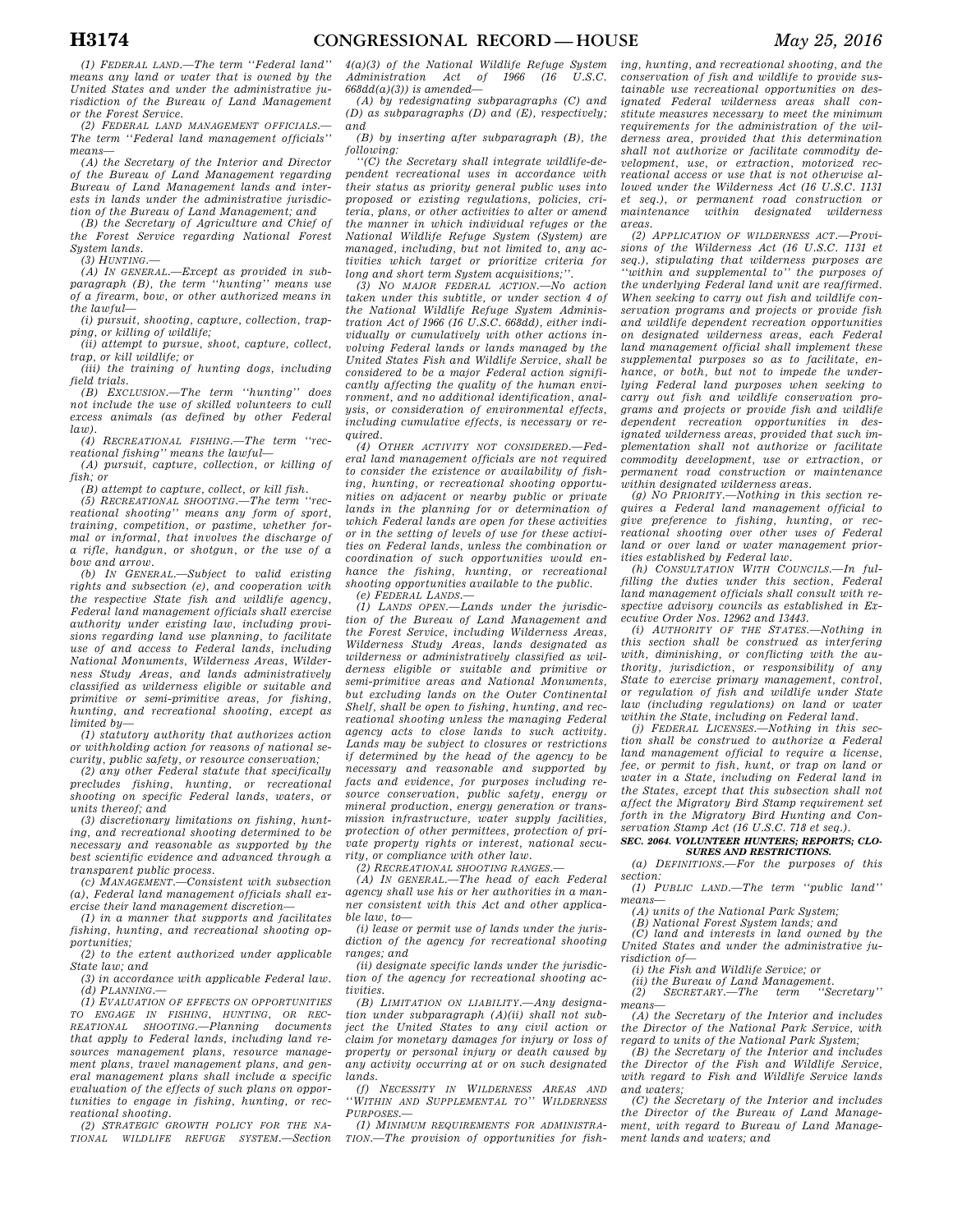*(D) the Secretary of Agriculture and includes the Chief of the Forest Service, with regard to* 

*National Forest System lands. (3) VOLUNTEER FROM THE HUNTING COMMU-NITY.—The term ''volunteer from the hunting community'' means a volunteer who holds a valid hunting license issued by a State.* 

*(b) VOLUNTEER HUNTERS.—When planning wildlife management involving reducing the size of a wildlife population on public land, the Secretary shall consider the use of and may use volunteers from the hunting community as agents to assist in carrying out wildlife management on public land. The Secretary shall not reject the use of volunteers from the hunting community as agents without the concurrence of the appropriate State wildlife management authorities.* 

*(c) REPORT.—Beginning on the second October 1 after the date of the enactment of this Act and biennially on October 1 thereafter, the Secretary shall submit to the Committee on Natural Resources of the House of Representatives and the Committee on Energy and Natural Resources* 

*of the Senate a report that describes— (1) any public land administered by the Secretary that was closed to fishing, hunting, and recreational shooting at any time during the preceding year; and* 

*(2) the reason for the closure.* 

*(d) CLOSURES OR SIGNIFICANT RESTRICTIONS.— (1) IN GENERAL.—Other than closures established or prescribed by land planning actions referred to in section 2064(e) or emergency closures described in paragraph (2), a permanent or temporary withdrawal, change of classification, or change of management status of public land that effectively closes or significantly restricts any acreage of public land to access or use for fishing, hunting, recreational shooting, or activities related to fishing, hunting, or recreational shooting, or a combination of those activities, shall take effect only if, before the date of withdrawal or change, the Secretary—* 

*(A) publishes appropriate notice of the withdrawal or change, respectively;* 

*(B) demonstrates that coordination has occurred with a State fish and wildlife agency; and* 

*(C) submits to the Committee on Natural Resources of the House of Representatives and the Committee on Energy and Natural Resources of the Senate written notice of the withdrawal or change, respectively.* 

*(2) EMERGENCY CLOSURES.—Nothing in this Act prohibits the Secretary from establishing or implementing emergency closures or restrictions of the smallest practicable area to provide for public safety, resource conservation, national security, or other purposes authorized by law. Such an emergency closure shall terminate after a reasonable period of time unless converted to a permanent closure consistent with this Act.* 

*Subtitle G—Farmer and Hunter Protection Act* 

## *SEC. 2071. SHORT TITLE.*

*This subtitle may be cited as the ''Hunter and Farmer Protection Act''.* 

*SEC. 2072. BAITING OF MIGRATORY GAME BIRDS.* 

*Section 3 of the Migratory Bird Treaty Act (16 U.S.C. 704) is amended by striking subsection (b) and inserting the following:* 

*''(b) PROHIBITION OF BAITING.—* 

*''(1) DEFINITIONS.—In this subsection:* 

*''(A) BAITED AREA.—* 

*''(i) IN GENERAL.—The term 'baited area' means—* 

*''(I) any area on which salt, grain, or other feed has been placed, exposed, deposited, distributed, or scattered, if the salt, grain, or feed could lure or attract migratory game birds; and* 

*''(II) in the case of waterfowl, cranes (family Gruidae), and coots (family Rallidae), a standing, unharvested crop that has been manipulated through activities such as mowing, discing, or rolling, unless the activities are normal agricultural practices.* 

*''(ii) EXCLUSIONS.—An area shall not be considered to be a 'baited area' if the area—* 

*''(I) has been treated with a normal agricultural practice;* 

*''(II) has standing crops that have not been manipulated; or* 

*''(III) has standing crops that have been or are flooded.* 

*''(B) BAITING.—The term 'baiting' means the direct or indirect placing, exposing, depositing, distributing, or scattering of salt, grain, or other feed that could lure or attract migratory game birds to, on, or over any areas on which a hunter is attempting to take migratory game birds.* 

*''(C) MIGRATORY GAME BIRD.—The term 'migratory game bird' means migratory bird species—* 

*''(i) that are within the taxonomic families of Anatidae, Columbidae, Gruidae, Rallidae, and Scolopacidae; and* 

*''(ii) for which open seasons are prescribed by the Secretary of the Interior.* 

*''(D) NORMAL AGRICULTURAL PRACTICE.—* 

*''(i) IN GENERAL.—The term 'normal agricultural practice' means any practice in 1 annual growing season that—* 

*''(I) is carried out in order to produce a marketable crop, including planting, harvest, postharvest, or soil conservation practices; and* 

*''(II) is recommended for the successful harvest of a given crop by the applicable State office of the Cooperative Extension System of the Department of Agriculture, in consultation with, and if requested, the concurrence of, the head of the applicable State department of fish and wildlife.* 

*''(ii) INCLUSIONS.—* 

*''(I) IN GENERAL.—Subject to subclause (II), the term 'normal agricultural practice' includes the destruction of a crop in accordance with practices required by the Federal Crop Insurance Corporation for agricultural producers to obtain crop insurance under the Federal Crop Insurance Act (7 U.S.C. 1501 et seq.) on land on which a crop during the current or immediately preceding crop year was not harvestable due to a natural disaster (including any hurricane, storm, tornado, flood, high water, wind-driven water, tidal wave, tsunami, earthquake, volcanic eruption, landslide, mudslide, drought, fire, snowstorm, or other catastrophe that is declared a major disaster by the President in accordance with section 401 of the Robert T. Stafford Disaster Relief and Emergency Assistance Act (42 U.S.C. 5170)).* 

*''(II) LIMITATIONS.—The term 'normal agricultural practice' only includes a crop described in subclause (I) that has been destroyed or manipulated through activities that include (but are not limited to) mowing, discing, or rolling if the Federal Crop Insurance Corporation certifies that flooding was not an acceptable method of destruction to obtain crop insurance under the Federal Crop Insurance Act (7 U.S.C. 1501 et seq.).* 

 $WATERFOWL$ —The term 'waterfowl *means native species of the family Anatidae.* 

*''(2) PROHIBITION.—It shall be unlawful for any person—* 

*''(A) to take any migratory game bird by baiting or on or over any baited area, if the person knows or reasonably should know that the area is a baited area; or* 

*''(B) to place or direct the placement of bait on or adjacent to an area for the purpose of causing, inducing, or allowing any person to take or attempt to take any migratory game bird by baiting or on or over the baited area.* 

*''(3) REGULATIONS.—The Secretary of the Interior may promulgate regulations to implement this subsection.* 

*''(4) REPORTS.—Annually, the Secretary of Agriculture shall submit to the Secretary of the Interior a report that describes any changes to normal agricultural practices across the range of crops grown by agricultural producers in each region of the United States in which the recommendations are provided to agricultural producers.''.* 

*Subtitle H—Transporting Bows Across National Park Service Lands* 

#### *SEC. 2081. SHORT TITLE.*

*This subtitle may be cited as the ''Hunter Access Corridors Act''.* 

*SEC. 2082. BOWHUNTING OPPORTUNITY AND WILDLIFE STEWARDSHIP.* 

*(a) IN GENERAL.—Subchapter II of chapter 1015 of title 54, United States Code, is amended by adding at the end the following:* 

## *''§ 101513. Hunter access corridors*

*''(a) DEFINITIONS.—In this section:* 

*''(1) NOT READY FOR IMMEDIATE USE.—The term 'not ready for immediate use' means—* 

*''(A) a bow or crossbow, the arrows of which are secured or stowed in a quiver or other arrow transport case; and* 

*''(B) with respect to a crossbow, uncocked.* 

*''(2) VALID HUNTING LICENSE.—The term 'valid hunting license' means a State-issued hunting license that authorizes an individual to hunt on private or public land adjacent to the System unit in which the individual is located while in possession of a bow or crossbow that is not ready for immediate use.* 

*''(b) TRANSPORTATION AUTHORIZED.—* 

*''(1) IN GENERAL.—The Director shall not require a permit for, or promulgate or enforce any regulation that prohibits an individual from transporting bows and crossbows that are not ready for immediate use across any System unit*   $if-$ 

*''(A) in the case of an individual traversing the System unit on foot—* 

*''(i) the individual is not otherwise prohibited by law from possessing the bows and crossbows;* 

*''(ii) the bows or crossbows are not ready for immediate use throughout the period during which the bows or crossbows are transported across the System unit;* 

*''(iii) the possession of the bows and crossbows is in compliance with the law of the State in which the System unit is located; and* 

*''(iv)(I) the individual possesses a valid hunting license;* 

*''(II) the individual is traversing the System unit en route to a hunting access corridor established under subsection (c)(1); or* 

*''(III) the individual is traversing the System unit in compliance with any other applicable regulations or policies; or* 

*''(B) the bows or crossbows are not ready for immediate use and remain inside a vehicle.* 

*''(2) ENFORCEMENT.—Nothing in this subsection limits the authority of the Director to enforce laws (including regulations) prohibiting hunting or the taking of wildlife in any System unit.* 

*''(c) ESTABLISHMENT OF HUNTER ACCESS COR-RIDORS.—* 

*''(1) IN GENERAL.—On a determination by the Director under paragraph (2), the Director may establish and publish (in accordance with section 1.5 of title 36, Code of Federal Regulations (or a successor regulation)), on a publicly available map, hunter access corridors across System units that are used to access public land that is—* 

*''(A) contiguous to a System unit; and* 

*''(B) open to hunting.* 

*''(2) DETERMINATION BY DIRECTOR.—The determination referred to in paragraph (1) is a determination that the hunter access corridor would provide wildlife management or visitor experience benefits within the boundary of the System unit in which the hunter access corridor is located.* 

*''(3) HUNTING SEASON.—The hunter access corridors shall be open for use during hunting seasons.* 

*''(4) EXCEPTION.—The Director may establish limited periods during which access through the hunter access corridors is closed for reasons of public safety, administration, or compliance with applicable law. Such closures shall be clearly marked with signs and dates of closures, and shall not include gates, chains, walls, or other barriers on the hunter access corridor.*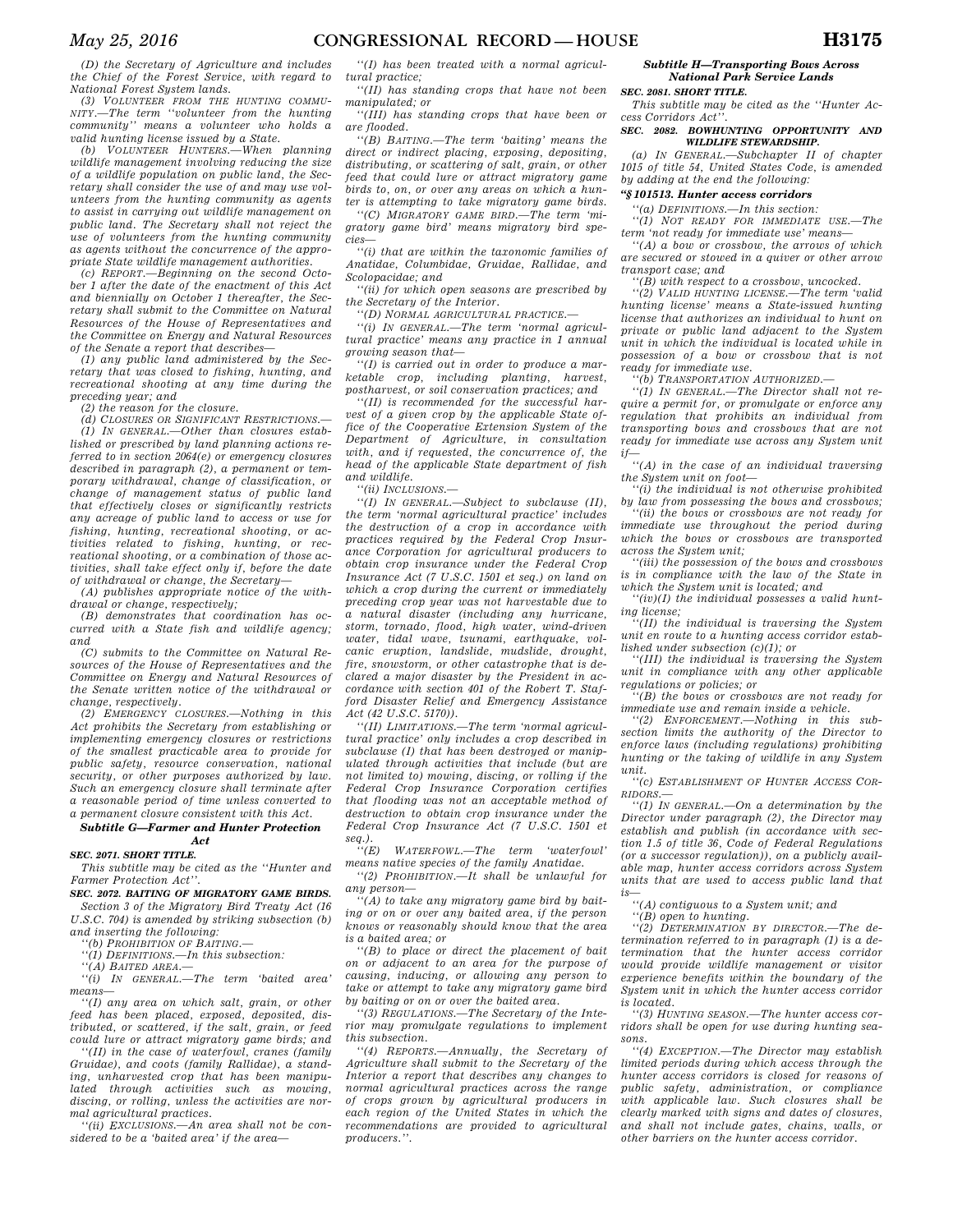*''(5) IDENTIFICATION OF CORRIDORS.—The Director shall—* 

*''(A) make information regarding hunter access corridors available on the individual website of the applicable System unit; and* 

*''(B) provide information regarding any processes established by the Director for transporting legally taken game through individual hunter access corridors.* 

*''(6) REGISTRATION; TRANSPORTATION OF GAME.—The Director may—* 

*''(A) provide registration boxes to be located at the trailhead of each hunter access corridor for self-registration;* 

*''(B) provide a process for online self-registration; and* 

*''(C) allow nonmotorized conveyances to transport legally taken game through a hunter access corridor established under this subsection, including game carts and sleds.* 

*''(7) CONSULTATION WITH STATES.—The Director shall consult with each applicable State wildlife agency to identify appropriate hunter access corridors.* 

*''(d) EFFECT.—Nothing in this section—* 

*''(1) diminishes, enlarges, or modifies any Federal or State authority with respect to recreational hunting, recreational shooting, or any other recreational activities within the boundaries of a System unit; or* 

*''(2) authorizes—* 

*''(A) the establishment of new trails in System units; or* 

*''(B) authorizes individuals to access areas in System units, on foot or otherwise, that are not open to such access.* 

*''(e) NO MAJOR FEDERAL ACTION.—* 

*''(1) IN GENERAL.—Any action taken under this section shall not be considered a major Federal action significantly affecting the quality of the human environment under the National Environmental Policy Act of 1969 (42 U.S.C. 4321 et seq.).* 

*''(2) NO ADDITIONAL ACTION REQUIRED.—No additional identification, analyses, or consideration of environmental effects (including cumulative environmental effects) is necessary or required with respect to an action taken under this section.''.* 

*(b) CLERICAL AMENDMENT.—The table of sections for title 54, United States Code, is amended by inserting after the item relating to section 101512 the following:* 

*''101513. Hunter access corridors.''.* 

## *Subtitle I—Federal Land Transaction Facilitation Act Reauthorization (FLTFA) SEC. 2091. SHORT TITLE.*

*This subtitle may be cited as the ''Federal Land Transaction Facilitation Act Reauthorization''.* 

#### *SEC. 2092. FEDERAL LAND TRANSACTION FACILI-TATION ACT.*

*The Federal Land Transaction Facilitation Act is amended—* 

*(1) in section 203(1) (43 U.S.C. 2302(1)), by striking ''cultural, or'' and inserting ''cultural, recreational access and use, or other'';* 

*(2) in section 203(2) in the matter preceding subparagraph (A), by striking ''on the date of enactment of this Act was'' and inserting ''is''; (3) in section 205 (43 U.S.C. 2304)—* 

*(A) in subsection (a), by striking ''section 206'' and all that follows through the period and inserting the following: ''section 206—* 

*''(1) to complete appraisals and satisfy other legal requirements for the sale or exchange of public land identified for disposal under approved land use plans under section 202 of the Federal Land Policy and Management Act of 1976 (43 U.S.C. 1712);* 

*''(2) not later than 180 days after the date of the enactment of the Federal Land Transaction Facilitation Act Reauthorization, to establish and make available to the public, on the website of the Department of the Interior, a database containing a comprehensive list of all the land referred to in paragraph (1); and* 

*''(3) to maintain the database referred to in paragraph (2).''; and* 

*(B) in subsection (d), by striking ''11'' and inserting ''22'';* 

*(4) by amending section 206(c)(1) (43 U.S.C. 2305(c)(1)) to read as follows:* 

*''(1) USE OF FUNDS.—* 

*''(A) IN GENERAL.—Funds in the Federal Land Disposal Account shall be expended, subject to appropriation, in accordance with this subsection.* 

*''(B) PURPOSES.—Except as authorized under paragraph (2), funds in the Federal Land Disposal Account shall be used for one or more of the following purposes:* 

*''(i) To purchase lands or interests therein that are otherwise authorized by law to be acquired and are one or more of the following: ''(I) Inholdings.* 

*''(II) Adjacent to federally designated areas and contain exceptional resources.* 

*''(III) Provide opportunities for hunting, recreational fishing, recreational shooting, and other recreational activities.* 

*''(IV) Likely to aid in the performance of deferred maintenance or the reduction of operation and maintenance costs or other deferred costs.* 

*''(ii) To perform deferred maintenance or other maintenance activities that enhance opportunities for recreational access.'';* 

*(5) in section 206(c)(2) (43 U.S.C. 2305(c)(2))— (A) by striking subparagraph (A);* 

*(B) by redesignating subparagraphs (B), (C), and (D) as subparagraphs (A), (B), and (C), respectively;* 

*(C) in subparagraph (C) (as so redesignated by this paragraph)—* 

*(i) by striking ''PURCHASES'' and inserting ''LAND PURCHASES AND PERFORMANCE OF DE-FERRED MAINTENANCE ACTIVITIES'';* 

*(ii) by striking ''subparagraph (C)'' and inserting ''subparagraph (B)''; and* 

*(iii) by inserting ''for the activities outlined in paragraph (2)'' after ''generated''; and* 

*(D) by adding at the end the following:* 

*''(D) Any funds made available under subparagraph (C) that are not obligated or expended by the end of the fourth full fiscal year after the date of the sale or exchange of land that generated the funds may be expended in any State.'';* 

*(6) in section 206(c)(3) (43 U.S.C. 2305(c)(3))— (A) by inserting after subparagraph (A) the following:* 

*''(B) the extent to which the acquisition of the land or interest therein will increase the public availability of resources for, and facilitate public access to, hunting, fishing, and other recreational activities;''; and* 

*(B) by redesignating subparagraphs (B) and (C) as subparagraphs (C) and (D);* 

*(7) in section 206(f) (43 U.S.C. 2305(f)), by amending paragraph (2) to read as follows:* 

*''(2) any remaining balance in the account shall be deposited in the Treasury and used for deficit reduction, except that in the case of a fiscal year for which there is no Federal budget deficit, such amounts shall be used to reduce the Federal debt (in such manner as the Secretary of the Treasury considers appropriate).''; and* 

*(8) in section 207(b) (43 U.S.C. 2306(b))—* 

*(A) in paragraph (1)—* 

*(i) by striking ''96–568'' and inserting ''96– 586''; and* 

*(ii) by striking ''; or'' and inserting a semicolon;* 

*(B) in paragraph (2)—* 

*(i) by inserting ''Public Law 105–263;'' before ''112 Stat.''; and* 

*(ii) by striking the period at the end and inserting a semicolon; and* 

*(C) by adding at the end the following:* 

*''(3) the White Pine County Conservation, Recreation, and Development Act of 2006 (Public Law 109–432; 120 Stat. 3028);* 

*''(4) the Lincoln County Conservation, Recreation, and Development Act of 2004 (Public Law 108–424; 118 Stat. 2403);* 

*''(5) subtitle F of title I of the Omnibus Public Land Management Act of 2009 (16 U.S.C. 1132 note; Public Law 111–11);* 

*''(6) subtitle O of title I of the Omnibus Public Land Management Act of 2009 (16 U.S.C. 460www note, 1132 note; Public Law 111–11);* 

*''(7) section 2601 of the Omnibus Public Land Management Act of 2009 (Public Law 111–11; 123 Stat. 1108); or* 

*''(8) section 2606 of the Omnibus Public Land Management Act of 2009 (Public Law 111–11; 123 Stat. 1121).''.* 

## *Subtitle J—African Elephant Conservation and Legal Ivory Possession Act*

*SEC. 2101. SHORT TITLE.* 

*This subtitle may be cited as the ''African Elephant Conservation and Legal Ivory Possession Act''.* 

#### *SEC. 2102. REFERENCES.*

*Except as otherwise specifically provided, whenever in this subtitle an amendment or repeal is expressed in terms of an amendment to, or repeal of, a provision, the reference shall be considered to be made to a provision of the African Elephant Conservation Act (16 U.S.C. 4201 et seq.).* 

#### *SEC. 2103. PLACEMENT OF UNITED STATES FISH AND WILDLIFE SERVICE LAW EN-FORCEMENT OFFICERS IN EACH AF-RICAN ELEPHANT RANGE COUNTRY.*

*Part I (16 U.S.C. 4211 et seq.) is amended by adding at the end the following:* 

#### *''SEC. 2105. PLACEMENT OF UNITED STATES FISH AND WILDLIFE SERVICE LAW EN-FORCEMENT OFFICERS IN EACH AF-RICAN ELEPHANT RANGE COUNTRY.*

*''The Secretary, in coordination with the Secretary of State, may station United States Fish and Wildlife Service law enforcement officers in the primary United States diplomatic or consular post in each African country that has a significant population of African elephants, who shall assist local wildlife rangers in the protection of African elephants and facilitate the apprehension of individuals who illegally kill, or assist the illegal killing of, African elephants.''.* 

#### *SEC. 2104. TREATMENT OF ELEPHANT IVORY.*

*Section 2203 (16 U.S.C. 4223) is further amended by adding at the end the following:* 

*''(c) TREATMENT OF ELEPHANT IVORY.—Nothing in this Act or the Endangered Species Act of 1973 (16 U.S.C. 1538) shall be construed—* 

*''(1) to prohibit, or to authorize prohibiting, the possession, sale, delivery, receipt, shipment, or transportation of African elephant ivory, or any product containing African elephant ivory, that is in the United States because it has been lawfully imported or crafted in the United States; or* 

*''(2) to authorize using any means of determining for purposes of this Act or the Endangered Species Act of 1973 whether African elephant ivory that is present in the United States has been lawfully imported, including any presumption or burden of proof applied in such determination, other than such means used by the Secretary as of February 24, 2014.''.* 

# *SEC. 2105. AFRICAN ELEPHANT CONSERVATION ACT FINANCIAL ASSISTANCE PRI-ORITY AND REAUTHORIZATION.*

*(a) FINANCIAL ASSISTANCE PRIORITY.—Section 2101 (16 U.S.C. 4211) is amended by redesignating subsections (e) and (f) as subsections (f) and (g), respectively, and by inserting after subsection (d) the following:* 

*''(e) PRIORITY.—In providing financial assistance under this section, the Secretary shall give priority to projects designed to facilitate the acquisition of equipment and training of wildlife officials in ivory producing countries to be used in anti-poaching efforts.''.* 

*(b) REAUTHORIZATION.—Section 2306(a) (16 U.S.C. 4245(a)) is amended by striking ''2007 through 2012'' and inserting ''2016 through 2020''.*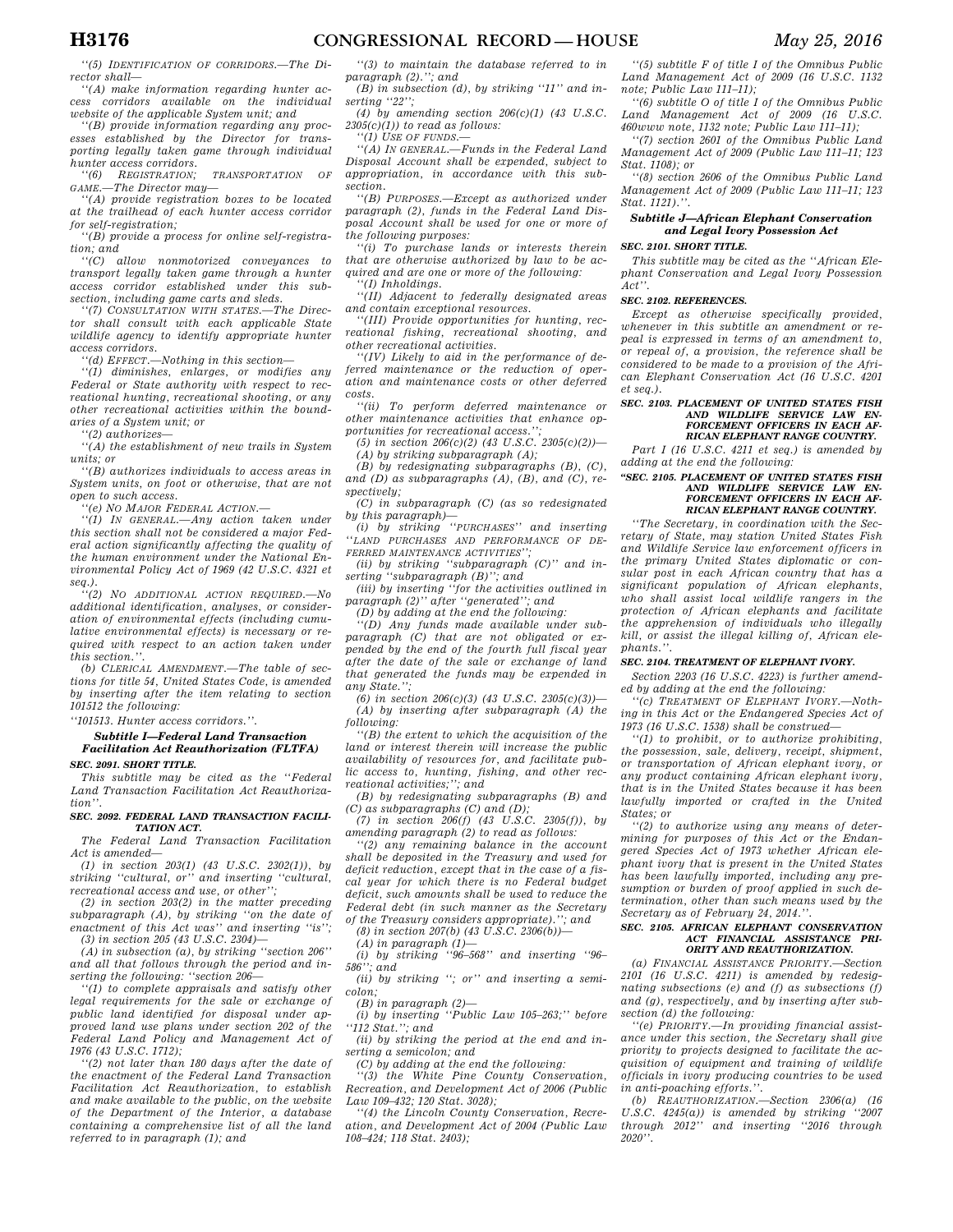#### *SEC. 2106. GOVERNMENT ACCOUNTABILITY OF-FICE STUDY.*

*Not later than 90 days after the date of the enactment of this Act, the Comptroller General of the United States shall conduct a study examining the effects of a ban of the trade in of fossilized ivory from mammoths and mastodons on the illegal importation and trade of African and Asian elephant ivory within the United States, with the exception of importation or trade thereof related to museum exhibitions or scientific research, and report to Congress the findings of such study.* 

## *Subtitle K—Respect for Treaties and Rights SEC. 2111. RESPECT FOR TREATIES AND RIGHTS.*

*Nothing in this Act or the amendments made by this Act shall be construed to affect or modify any treaty or other right of any federally recognized Indian tribe.* 

## *Subtitle L—State Approval of Fishing Restriction*

#### *SEC. 2131. STATE OR TERRITORIAL APPROVAL OF RESTRICTION OF RECREATIONAL OR COMMERCIAL FISHING ACCESS TO CERTAIN STATE OR TERRITORIAL WATERS.*

*(a) APPROVAL REQUIRED.—The Secretary of the Interior and the Secretary of Commerce shall not restrict recreational or commercial fishing access to any State or territorial marine waters or Great Lakes waters within the jurisdiction of the National Park Service or the Office of National Marine Sanctuaries, respectively, unless those restrictions are developed in coordination with, and approved by, the fish and wildlife management agency of the State or territory that has fisheries management authority over those waters.* 

*(b) DEFINITION.—In this section, the term ''marine waters'' includes coastal waters and estuaries.* 

## *Subtitle M—Hunting and Recreational Fishing Within Certain National Forests*

# *SEC. 2141. DEFINITIONS.*

*In this subtitle:* 

*(1) HUNTING.—The term ''hunting'' means use of a firearm, bow, or other authorized means in the lawful pursuit, shooting, capture, collection, trapping, or killing of wildlife; attempt to pursue, shoot, capture, collect, trap, or kill wildlife; or the training and use of hunting dogs, including field trials.* 

*(2) RECREATIONAL FISHING.—The term ''recreational fishing'' means the lawful pursuit, capture, collection, or killing of fish; or attempt to capture, collect, or kill fish.* 

*(3) FOREST PLAN.—The term ''forest plan'' means a land and resource management plan prepared by the Forest Service for a unit of the National Forest System pursuant to section 6 of the Forest and Rangeland Renewable Resources Planning Act of 1974 (16 U.S.C. 1604).* 

*(4) NATIONAL FOREST SYSTEM.—The term ''National Forest System'' has the meaning given that term in section 11(a) of the Forest and Rangeland Renewable Resources Planning Act of 1974 (16 U.S.C. 1609(a))* 

#### *SEC. 2142. HUNTING AND RECREATIONAL FISH-ING WITHIN THE NATIONAL FOREST SYSTEM.*

*(a) PROHIBITION OF RESTRICTIONS.—The Secretary of Agriculture or Chief of the Forest Service may not establish policies, directives, or regulations that restrict the type, season, or method of hunting or recreational fishing on lands within the National Forest System that are otherwise open to those activities and are consistent with the applicable forest plan.* 

*(b) PRIOR RESTRICTIONS VOID.—Any restrictions imposed by the Secretary of Agriculture or Chief of the Forest Service regarding the type, season, or method of hunting or recreational fishing on lands within the National Forest System that are otherwise open to those activities in force on the date of the enactment of this Act shall be void and have no force or effect.* 

*(c) APPLICABILITY.—This section shall apply only to the Kisatchie National Forest in the State of Louisiana, the De Soto National Forest in the State of Mississippi, the Mark Twain National Forest in the State of Missouri, and the Ozark National Forest, the St. Francis National Forest and the Ouachita National Forest in the States of Arkansas and Oklahoma.* 

*(d) STATE AUTHORITY.—Nothing in this section, section 1 of the Act of June 4, 1897 (16 U.S.C. 551), or section 32 of the Act of July 22, 1937 (7 U.S.C. 1011) shall affect the authority of States to manage hunting or recreational fishing on lands within the National Forest System.* 

## *SEC. 2143. PUBLICATION OF CLOSURE OF ROADS IN FORESTS.*

*The Chief of the Forest Service shall publish a notice in the Federal Register for the closure of any public road on Forest System lands, along with a justification for the closure.* 

## *Subtitle N—Grand Canyon Bison Management Act*

## *SEC. 2151. SHORT TITLE.*

*This subtitle may be cited as the ''Grand Canyon Bison Management Act''.* 

## *SEC. 2152. DEFINITIONS.*

*In this subtitle: (1) MANAGEMENT PLAN.—The term ''manage-*

*ment plan'' means the management plan published under section 2153(a).* 

*(2) PARK.—The term ''Park'' means the Grand Canyon National Park.* 

*(3) SECRETARY.—The term ''Secretary'' means the Secretary of the Interior.* 

*(4) SKILLED PUBLIC VOLUNTEER.—The term ''skilled public volunteer'' means an individual who possesses—* 

*(A) a valid hunting license issued by the State of Arizona; and* 

*(B) such other qualifications as the Secretary may require, after consultation with the Arizona Game and Fish Commission.* 

#### *SEC. 2153. BISON MANAGEMENT PLAN FOR GRAND CANYON NATIONAL PARK.*

*(a) PUBLICATION OF PLAN.—Not later than 180 days after the date of enactment of this Act, the Secretary shall publish a management plan to reduce, through humane lethal culling by skilled public volunteers and by other nonlethal means, the population of bison in the Park that the Secretary determines are detrimental to the use of the Park.* 

*(b) REMOVAL OF ANIMAL.—Notwithstanding any other provision of law, a skilled public volunteer may remove a full bison harvested from the Park.* 

*(c) COORDINATION.—The Secretary shall coordinate with the Arizona Game and Fish Commission regarding the development and implementation of the management plan.* 

*(d) NEPA COMPLIANCE.—In developing the management plan, the Secretary shall comply with all applicable Federal environmental laws (including regulations), including the National Environmental Policy Act of 1969 (42 U.S.C. 4321 et seq.).* 

*(e) LIMITATION.—Nothing in this subtitle applies to the taking of wildlife in the Park for any purpose other than the implementation of the management plan.* 

## *Subtitle O—Open Book on Equal Access to Justice*

## *SEC. 2161. SHORT TITLE.*

*This subtitle may be cited as the ''Open Book on Equal Access to Justice Act''.* 

#### *SEC. 2162. MODIFICATION OF EQUAL ACCESS TO JUSTICE PROVISIONS.*

*(a) AGENCY PROCEEDINGS.—Section 504 of title 5, United States Code, is amended—* 

*(1) in subsection (c)(1), by striking '', United States Code'';* 

*(2) by redesignating subsection (f) as subsection (i); and* 

*(3) by striking subsection (e) and inserting the following:* 

*''(e)(1) The Chairman of the Administrative Conference of the United States, after consulta-*

*tion with the Chief Counsel for Advocacy of the Small Business Administration, shall report to the Congress, not later than March 31 of each year through the 6th calendar year beginning after the initial report under this subsection is submitted, on the amount of fees and other expenses awarded during the preceding fiscal year pursuant to this section. The report shall describe the number, nature, and amount of the awards, the claims involved in the controversy, and any other relevant information that may aid the Congress in evaluating the scope and impact of such awards. The report shall be made* 

*available to the public online. ''(2)(A) The report required by paragraph (1) shall account for all payments of fees and other expenses awarded under this section that are made pursuant to a settlement agreement, regardless of whether the settlement agreement is sealed or otherwise subject to nondisclosure provisions.* 

*''(B) The disclosure of fees and other expenses required under subparagraph (A) does not affect any other information that is subject to nondisclosure provisions in the settlement agreement.* 

*''(f) The Chairman of the Administrative Conference shall create and maintain, during the period beginning on the date the initial report under subsection (e) is submitted and ending one year after the date on which the final report under that subsection is submitted, online a searchable database containing the following information with respect to each award of fees and other expenses under this section:* 

*''(1) The case name and number of the adversary adjudication, if available.* 

*''(2) The name of the agency involved in the adversary adjudication.* 

*''(3) A description of the claims in the adversary adjudication.* 

*''(4) The name of each party to whom the award was made, as such party is identified in the order or other agency document making the award.* 

*''(5) The amount of the award.* 

*''(6) The basis for the finding that the position of the agency concerned was not substantially justified.* 

*''(g) The online searchable database described in subsection (f) may not reveal any information the disclosure of which is prohibited by law or court order.* 

*''(h) The head of each agency shall provide to the Chairman of the Administrative Conference in a timely manner all information requested by the Chairman to comply with the requirements*   $of$  subsections  $(e)$ ,  $(f)$ , and  $(g)$ .

*(b) COURT CASES.—Section 2412(d) of title 28, United States Code, is amended by adding at the end the following:* 

*''(5)(A) The Chairman of the Administrative Conference of the United States shall submit to the Congress, not later than March 31 of each year through the 6th calendar year beginning after the initial report under this paragraph is submitted, a report on the amount of fees and other expenses awarded during the preceding fiscal year pursuant to this subsection. The report shall describe the number, nature, and amount of the awards, the claims involved in each controversy, and any other relevant information that may aid the Congress in evaluating the scope and impact of such awards. The report shall be made available to the public online.* 

*''(B)(i) The report required by subparagraph (A) shall account for all payments of fees and other expenses awarded under this subsection that are made pursuant to a settlement agreement, regardless of whether the settlement agreement is sealed or otherwise subject to nondisclosure provisions.* 

*''(ii) The disclosure of fees and other expenses required under clause (i) does not affect any other information that is subject to nondisclosure provisions in the settlement agreement.* 

*''(C) The Chairman of the Administrative Conference shall include and clearly identify in*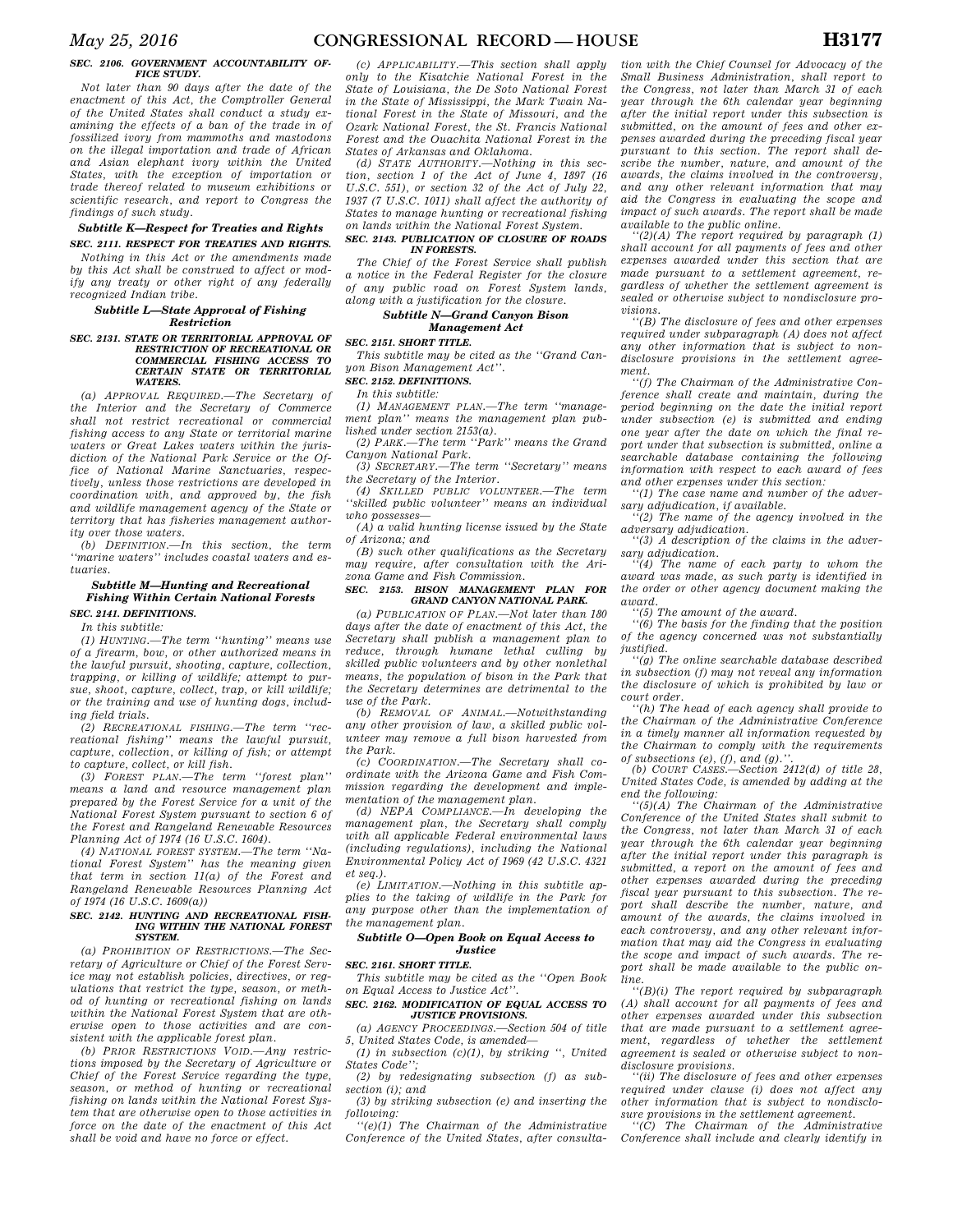*the annual report under subparagraph (A), for each case in which an award of fees and other expenses is included in the report—* 

*''(i) any amounts paid from section 1304 of title 31 for a judgment in the case;* 

*''(ii) the amount of the award of fees and other expenses; and* 

*''(iii) the statute under which the plaintiff filed suit.* 

*''(6) The Chairman of the Administrative Conference shall create and maintain, during the period beginning on the date the initial report under paragraph (5) is submitted and ending one year after the date on which the final report under that paragraph is submitted, online a searchable database containing the following information with respect to each award of fees and other expenses under this subsection:* 

*''(A) The case name and number.* 

*''(B) The name of the agency involved in the case.* 

*''(C) The name of each party to whom the award was made, as such party is identified in the order or other court document making the award.* 

*''(D) A description of the claims in the case.* 

*''(E) The amount of the award.* 

*''(F) The basis for the finding that the position of the agency concerned was not substantially justified.* 

*''(7) The online searchable database described in paragraph (6) may not reveal any information the disclosure of which is prohibited by law or court order.* 

*''(8) The head of each agency (including the Attorney General of the United States) shall provide to the Chairman of the Administrative Conference of the United States in a timely manner all information requested by the Chairman to comply with the requirements of paragraphs (5), (6), and (7).''.* 

*(c) CLERICAL AMENDMENTS.—Section 2412 of title 28, United States Code, is amended—* 

*(1) in subsection (d)(3), by striking ''United States Code,''; and* 

*(2) in subsection (e)—* 

*(A) by striking ''of section 2412 of title 28, United States Code,'' and inserting ''of this section''; and* 

*(B) by striking ''of such title'' and inserting ''of this title''.* 

*(d) EFFECTIVE DATE.—* 

*(1) IN GENERAL.—The amendments made by subsections (a) and (b) shall first apply with respect to awards of fees and other expenses that are made on or after the date of the enactment of this Act.* 

*(2) INITIAL REPORTS.—The first reports required by section 504(e) of title 5, United States Code, and section 2412(d)(5) of title 28, United States Code, shall be submitted not later than March 31 of the calendar year following the first calendar year in which a fiscal year begins after the date of the enactment of this Act.* 

*(3) ONLINE DATABASES.—The online databases required by section 504(f) of title 5, United States Code, and section 2412(d)(6) of title 28, United States Code, shall be established as soon as practicable after the date of the enactment of this Act, but in no case later than the date on which the first reports under section 504(e) of title 5, United States Code, and section 2412(d)(5) of title 28, United States Code, are required to be submitted under paragraph (2) of this subsection.* 

## *Subtitle P—Utility Terrain Vehicles SEC. 2171. UTILITY TERRAIN VEHICLES IN KISATCHIE NATIONAL FOREST.*

*(a) IN GENERAL.—The Forest Administrator shall amend the applicable travel plan to allow utility terrain vehicles access on all roads nominated by the Secretary of Louisiana Wildlife and Fisheries in the Kisatchie National Forest, except when such designation would pose an unacceptable safety risk, in which case the Forest Administrator shall publish a notice in the Federal Register with a justification for the closure.* 

*(b) UTILITY TERRAIN VEHICLES DEFINED.—For purposes of this section, the term ''utility terrain vehicle''—* 

*(1) means any recreational motor vehicle designed for and capable of travel over designated roads, traveling on four or more tires with a maximum tire width of 27 inches, a maximum wheel cleat or lug of 3⁄4 of an inch, a minimum width of 50 inches but not exceeding 74 inches, a minimum weight of at least 700 pounds but not exceeding 2,000 pounds, and a minimum wheelbase of 61 inches but not exceeding 110 inches;* 

*(2) includes vehicles not equipped with a certification label as required by part 567.4 of title 49, Code of Federal Regulations; and* 

*(3) does not include golf carts, vehicles specially designed to carry a disabled person, or vehicles otherwise registered under section 32.299 of the Louisiana State statutes.* 

#### *Subtitle Q—Good Samaritan Search and Recovery*

*SEC. 2181. SHORT TITLE.* 

*This subtitle may be cited as the ''Good Samaritan Search and Recovery Act''.* 

#### *SEC. 2182. EXPEDITED ACCESS TO CERTAIN FED-ERAL LAND.*

*(a) DEFINITIONS.—In this section:* 

*(1) ELIGIBLE.—The term ''eligible'', with respect to an organization or individual, means that the organization or individual, respectively, is—* 

*(A) acting in a not-for-profit capacity; and* 

*(B) composed entirely of members who, at the time of the good Samaritan search-and-recovery mission, have attained the age of majority under the law of the State where the mission takes place.* 

*(2) GOOD SAMARITAN SEARCH-AND-RECOVERY MISSION.—The term ''good Samaritan searchand-recovery mission'' means a search conducted by an eligible organization or individual for 1 or more missing individuals believed to be deceased at the time that the search is initiated.* 

*(3) SECRETARY.—The term ''Secretary'' means the Secretary of the Interior or the Secretary of Agriculture, as applicable. (b) PROCESS.—* 

*(1) IN GENERAL.—Each Secretary shall develop and implement a process to expedite access to Federal land under the administrative jurisdiction of the Secretary for eligible organizations and individuals to request access to Federal land to conduct good Samaritan search-and-recovery missions.* 

*(2) INCLUSIONS.—The process developed and implemented under this subsection shall include provisions to clarify that—* 

*(A) an eligible organization or individual granted access under this section—* 

*(i) shall be acting for private purposes; and* 

*(ii) shall not be considered to be a Federal volunteer;* 

*(B) an eligible organization or individual conducting a good Samaritan search-and-recovery mission under this section shall not be considered to be a volunteer under section 102301(c) of title 54, United States Code;* 

*(C) chapter 171 of title 28, United States Code (commonly known as the ''Federal Tort Claims Act''), shall not apply to an eligible organization or individual carrying out a privately requested good Samaritan search-and-recovery mission under this section; and* 

*(D) an eligible organization or entity who conducts a good Samaritan search-and-recovery mission under this section shall serve without pay from the Federal Government for such service.* 

*(c) RELEASE OF FEDERAL GOVERNMENT FROM LIABILITY.—The Secretary shall not require an eligible organization or individual to have liability insurance as a condition of accessing Federal land under this section, if the eligible organization or individual—* 

*(1) acknowledges and consents, in writing, to the provisions described in subparagraphs (A) through (D) of subsection (b)(2); and* 

*(2) signs a waiver releasing the Federal Government from all liability relating to the access granted under this section and agrees to indemnify and hold harmless the United States from any claims or lawsuits arising from any conduct by the eligible organization or individual on Federal land.* 

*(d) APPROVAL AND DENIAL OF REQUESTS.—* 

*(1) IN GENERAL.—The Secretary shall notify an eligible organization or individual of the approval or denial of a request by the eligible organization or individual to carry out a good Samaritan search-and-recovery mission under this section by not later than 48 hours after the request is made.* 

*(2) DENIALS.—If the Secretary denies a request from an eligible organization or individual to carry out a good Samaritan search-and-recovery mission under this section, the Secretary shall notify the eligible organization or individual of—* 

*(A) the reason for the denial of the request; and* 

*(B) any actions that the eligible organization or individual can take to meet the requirements for the request to be approved.* 

*(e) PARTNERSHIPS.—Each Secretary shall develop search-and-recovery-focused partnerships with search-and-recovery organizations—* 

*(1) to coordinate good Samaritan search-andrecovery missions on Federal land under the administrative jurisdiction of the Secretary; and* 

*(2) to expedite and accelerate good Samaritan search-and-recovery mission efforts for missing individuals on Federal land under the administrative jurisdiction of the Secretary.* 

*(f) REPORT.—Not later than 180 days after the date of enactment of this Act, the Secretaries shall submit to Congress a joint report describing—* 

*(1) plans to develop partnerships described in subsection (e)(1); and* 

*(2) efforts carried out to expedite and accelerate good Samaritan search-and-recovery mission efforts for missing individuals on Federal land under the administrative jurisdiction of each Secretary pursuant to subsection (e)(2).* 

## *Subtitle R—Interstate Transportation of Firearms or Ammunition*

## *SEC. 2191. INTERSTATE TRANSPORTATION OF FIREARMS OR AMMUNITION.*

*(a) IN GENERAL.—Section 926A of title 18, United States Code, is amended to read as follows:* 

## *''§ 926A. Interstate transportation of firearms or ammunition*

*''(a) Notwithstanding any provision of any law, rule, or regulation of a State or any political subdivision thereof:* 

*''(1) A person who is not prohibited by this chapter from possessing, transporting, shipping, or receiving a firearm or ammunition shall be entitled to transport a firearm for any lawful purpose from any place where the person may lawfully possess, carry, or transport the firearm to any other such place if, during the transportation, the firearm is unloaded, and—* 

*''(A) if the transportation is by motor vehicle, the firearm is not directly accessible from the passenger compartment of the vehicle, and, if the vehicle is without a compartment separate from the passenger compartment, the firearm is in a locked container other than the glove compartment or console, or is secured by a secure gun storage or safety device; or* 

*''(B) if the transportation is by other means, the firearm is in a locked container or secured by a secure gun storage or safety device.* 

*''(2) A person who is not prohibited by this chapter from possessing, transporting, shipping, or receiving a firearm or ammunition shall be entitled to transport ammunition for any lawful purpose from any place where the person may lawfully possess, carry, or transport the ammunition, to any other such place if, during the transportation, the ammunition is not loaded into a firearm, and—*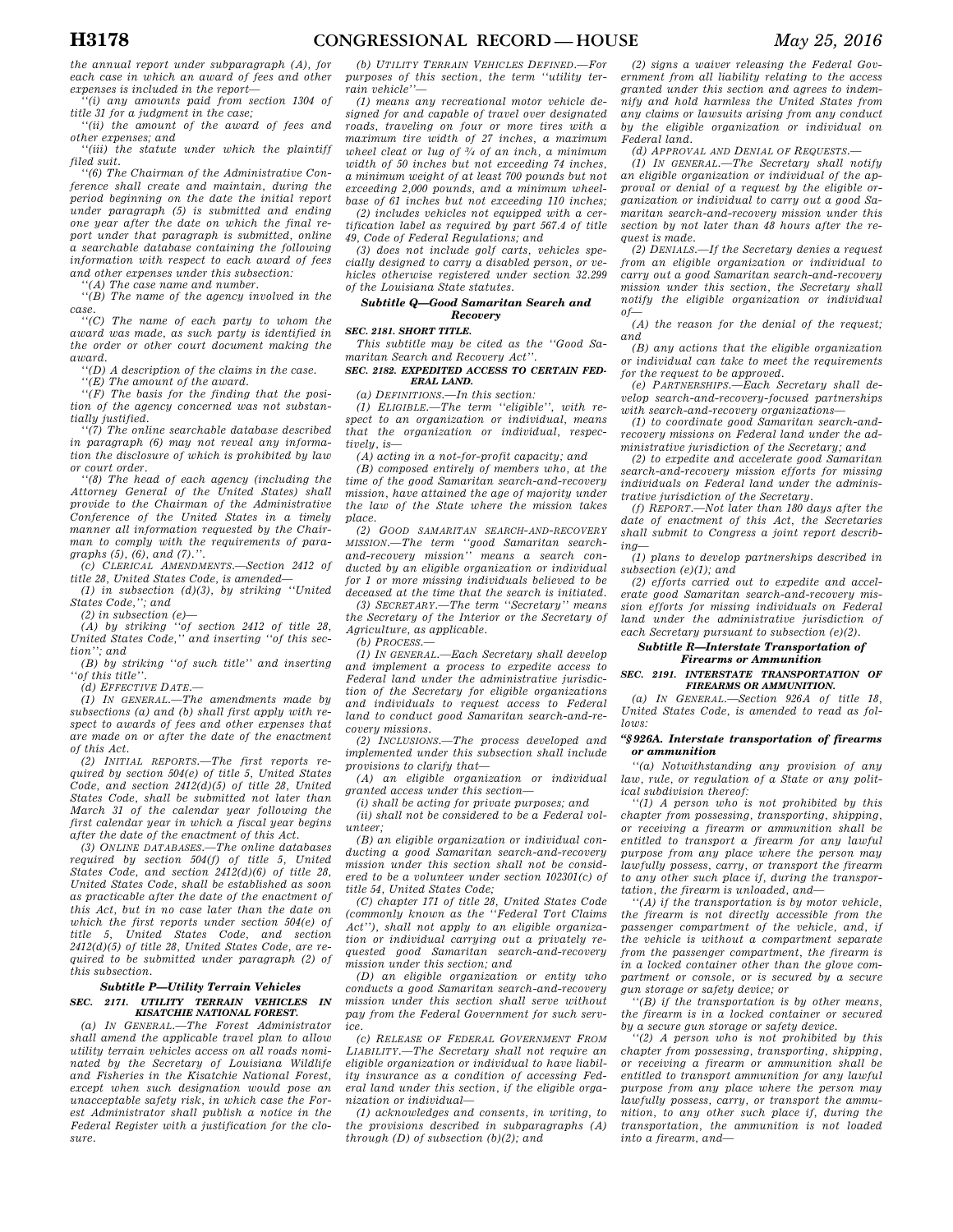*''(A) if the transportation is by motor vehicle, the ammunition is not directly accessible from the passenger compartment of the vehicle, and, if the vehicle is without a compartment separate from the passenger compartment, the ammunition is in a locked container other than the glove compartment or console; or* 

*''(B) if the transportation is by other means, the ammunition is in a locked container.* 

*''(b) In subsection (a), the term 'transport' includes staying in temporary lodging overnight, stopping for food, fuel, vehicle maintenance, an emergency, medical treatment, and any other activity incidental to the transport, but does not include transportation—* 

*''(1) with the intent to commit a crime punishable by imprisonment for a term exceeding one year that involves the use or threatened use of force against another; or* 

*''(2) with knowledge, or reasonable cause to believe, that such a crime is to be committed in the course of, or arising from, the transportation.* 

*''(c)(1) A person who is transporting a firearm or ammunition may not be arrested or otherwise detained for violation of any law or any rule or regulation of a State or any political subdivision thereof related to the possession, transportation, or carrying of firearms, unless there is probable cause to believe that the person is doing so in a manner not provided for in subsection (a).* 

*''(2) When a person asserts this section as a defense in a criminal proceeding, the prosecution shall bear the burden of proving, beyond a reasonable doubt, that the conduct of the person did not satisfy the conditions set forth in subsection (a).* 

*''(3) When a person successfully asserts this section as a defense in a criminal proceeding, the court shall award the prevailing defendant a reasonable attorney's fee.* 

*''(d)(1) A person who is deprived of any right, privilege, or immunity secured by this section, section 926B or 926C, under color of any statute, ordinance, regulation, custom, or usage of any State or any political subdivision thereof, may bring an action in any appropriate court against any other person, including a State or political subdivision thereof, who causes the person to be subject to the deprivation, for damages and other appropriate relief.* 

*''(2) The court shall award a plaintiff prevailing in an action brought under paragraph (1) damages and such other relief as the court deems appropriate, including a reasonable attor* $ney's fee.$ 

*(b) CLERICAL AMENDMENT.—The table of sections for such chapter is amended in the item relating to section 926A by striking ''firearms'' and inserting ''firearms or ammunition''.* 

#### *Subtitle S—Gray Wolves*

## *SEC. 2201. REISSUANCE OF FINAL RULE REGARD-ING GRAY WOLVES IN THE WESTERN GREAT LAKES.*

*Before the end of the 60-day period beginning on the date of enactment of this Act, the Secretary of the Interior shall reissue the final rule published on December 28, 2011 (76 Fed. Reg. 81666), without regard to any other provision of statute or regulation that applies to issuance of such rule. Such reissuance shall not be subject to judicial review.* 

## *SEC. 2202. REISSUANCE OF FINAL RULE REGARD-ING GRAY WOLVES IN WYOMING.*

*Before the end of the 60-day period beginning on the date of enactment of this Act, the Secretary of the Interior shall reissue the final rule published on September 10, 2012 (77 Fed. Reg. 55530), without regard to any other provision of statute or regulation that applies to issuance of such rule. Such reissuance shall not be subject to judicial review.* 

#### *Subtitle T—Miscellaneous Provisions SEC. 2211. PROHIBITION ON ISSUANCE OF FINAL RULE.*

*The Director of the United States Fish and Wildlife Service shall not issue a final rule that—* 

*(1) succeeds the proposed rule entitled ''Non-Subsistence Take of Wildlife, and Public Participation and Closure Procedures, on National Wildlife Refuges in Alaska'' (81 Fed. Reg. 887* 

*(January 8, 2016)); or (2) is substantially similar to that proposed rule.* 

#### *SEC. 2212. WITHDRAWAL OF EXISTING RULE RE-GARDING HUNTING AND TRAPPING IN ALASKA.*

*The Director of the National Park Service shall withdraw the final rule entitled ''Alaska; Hunting and Trapping in National Preserves'' (80 Fed. Reg. 64325 (October 23, 2015)) by not later than 30 days after the date of the enactment of this Act, and shall not issue a rule that is substantially similar to that rule.* 

## *TITLE III—NATIONAL STRATEGIC AND CRITICAL MINERALS PRODUCTION ACT SEC. 3001. SHORT TITLE.*

*This title may be cited as the ''National Strategic and Critical Minerals Production Act of 2015''.* 

## *SEC. 3002. FINDINGS.*

*Congress finds the following:* 

*(1) The industrialization of developing nations has driven demand for nonfuel minerals necessary for telecommunications, military technologies, healthcare technologies, and conventional and renewable energy technologies.* 

*(2) The availability of minerals and mineral materials are essential for economic growth, national security, technological innovation, and the manufacturing and agricultural supply* 

*chain. (3) The exploration, production, processing, use, and recycling of minerals contribute significantly to the economic well-being, security, and general welfare of the Nation.* 

*(4) The United States has vast mineral resources, but is becoming increasingly dependent upon foreign sources of these mineral materials, as demonstrated by the following:* 

*(A) Twenty-five years ago the United States was dependent on foreign sources for 45 nonfuel mineral materials, 8 of which the United States imported 100 percent of the Nation's requirements, and for another 19 commodities the United States imported more than 50 percent of the Nation's needs.* 

*(B) By 2014 the United States import dependence for nonfuel mineral materials increased from 45 to 65 commodities, 19 of which the United States imported for 100 percent of the Nation's requirements, and an additional 24 of which the United States imported for more than 50 percent of the Nation's needs.* 

*(C) The United States share of worldwide mineral exploration dollars was 7 percent in 2014, down from 19 percent in the early 1990s.* 

*(D) In the 2014 Ranking of Countries for Mining Investment (out of 25 major mining countries), found that 7- to 10-year permitting delays are the most significant risk to mining projects in the United States.* 

## *SEC. 3003. DEFINITIONS.*

*In this title:* 

*(1) STRATEGIC AND CRITICAL MINERALS.—The term ''strategic and critical minerals'' means minerals that are necessary—* 

*(A) for national defense and national security requirements;* 

*(B) for the Nation's energy infrastructure, including pipelines, refining capacity, electrical power generation and transmission, and renewable energy production;* 

*(C) to support domestic manufacturing, agriculture, housing, telecommunications, healthcare, and transportation infrastructure;* 

*or (D) for the Nation's economic security and balance of trade.* 

*(2) AGENCY.—The term ''agency'' means any agency, department, or other unit of Federal, State, local, or tribal government, or Alaska Native Corporation.* 

*(3) MINERAL EXPLORATION OR MINE PERMIT.— The term ''mineral exploration or mine permit'' includes—* 

*(A) Bureau of Land Management and Forest Service authorizations for pre-mining activities that require environmental analyses pursuant to the National Environmental Policy Act of 1969 (42 U.S.C. 4321 et seq.); and* 

*(B) plans of operation issued by the Bureau of Land Management and the Forest Service pursuant to 43 CFR 3809 and 36 CFR 228A or the authorities listed in 43 CFR 3503.13, respectively, as amended from time to time.* 

## *Subtitle A—Development of Domestic Sources of Strategic and Critical Minerals*

## *SEC. 3011. IMPROVING DEVELOPMENT OF STRA-TEGIC AND CRITICAL MINERALS.*

*Domestic mines that will provide strategic and critical minerals shall be considered an ''infrastructure project'' as described in Presidential order ''Improving Performance of Federal Permitting and Review of Infrastructure Projects'' dated March 22, 2012.* 

## *SEC. 3012. RESPONSIBILITIES OF THE LEAD AGENCY.*

*(a) IN GENERAL.—The lead agency with responsibility for issuing a mineral exploration or mine permit shall appoint a project lead within the lead agency who shall coordinate and consult with cooperating agencies and any other agency involved in the permitting process, project proponents and contractors to ensure that agencies minimize delays, set and adhere to timelines and schedules for completion of the permitting process, set clear permitting goals and track progress against those goals.* 

*(b) DETERMINATION UNDER NEPA.—* 

*(1) IN GENERAL.—To the extent that the National Environmental Policy Act of 1969 (42 U.S.C. 4321 et seq.) applies to the issuance of any mineral exploration or mine permit, the requirements of such Act shall be deemed to have been procedurally and substantively satisfied if the lead agency determines that any State and/ or Federal agency acting pursuant to State or Federal (or both) statutory or procedural authorities, has addressed or will address the following factors:* 

*(A) The environmental impact of the action to be conducted under the permit.* 

*(B) Possible adverse environmental effects of actions under the permit.* 

*(C) Possible alternatives to issuance of the permit.* 

*(D) The relationship between local long- and short-term uses of man's environment and the maintenance and enhancement of long-term productivity.* 

*(E) Any irreversible and irretrievable commitment of resources that would be involved in the proposed action.* 

*(F) That public participation will occur during the decisionmaking process for authorizing actions under the permit.* 

*(2) WRITTEN REQUIREMENT.—In reaching a determination under paragraph (1), the lead agency shall, by no later than 90 days after receipt of an application for the permit, in a written record of decision—* 

*(A) explain the rationale used in reaching its determination;* 

*(B) state the facts in the record that are the basis for the determination; and* 

*(C) show that the facts in the record could allow a reasonable person to reach the same determination as the lead agency did.* 

*(c) COORDINATION ON PERMITTING PROCESS.— The lead agency with responsibility for issuing a mineral exploration or mine permit shall enhance government coordination for the permitting process by avoiding duplicative reviews, minimizing paperwork, and engaging other agencies and stakeholders early in the process. For purposes of this subsection, the lead agency shall consider the following practices:* 

*(1) Deferring to and relying upon baseline data, analyses and reviews performed by State agencies with jurisdiction over the proposed project.*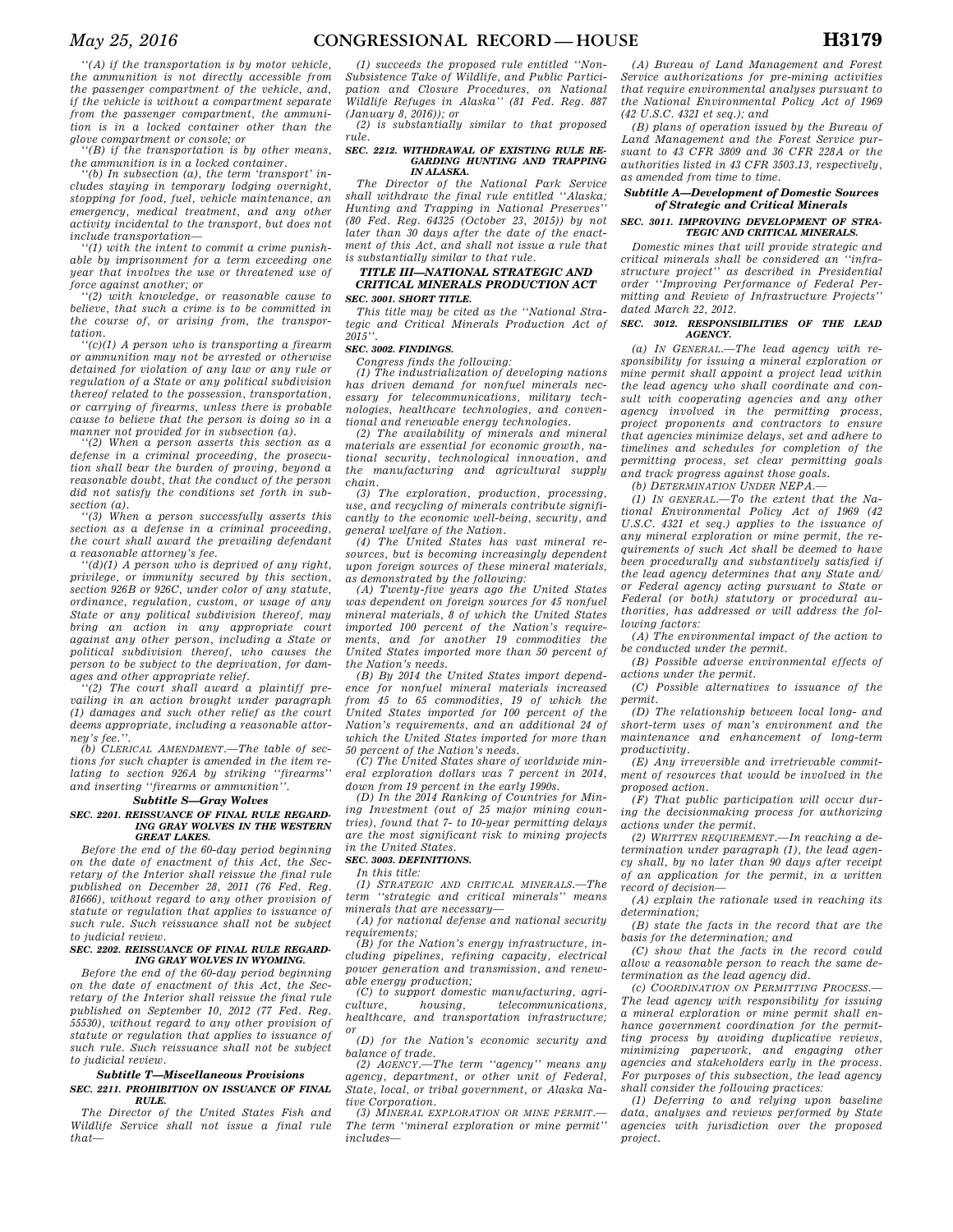*(2) Conducting any consultations or reviews concurrently rather than sequentially to the ex-*

*tent practicable and when such concurrent review will expedite rather than delay a decision. (d) MEMORANDUM OF AGENCY AGREEMENT.—If requested at any time by a State or local planning agency, the lead agency with responsibility for issuing a mineral exploration or mine permit, in consultation with other Federal agencies with relevant jurisdiction in the environmental review process, may establish memoranda of agreement with the project sponsor, State and local governments, and other appropriate entities to accomplish the early coordination activities described in subsection (c).* 

*(e) SCHEDULE FOR PERMITTING PROCESS.—For any project for which the lead agency cannot make the determination described in 102(b), at the request of a project proponent the lead agency, cooperating agencies, and any other agencies involved with the mineral exploration or mine permitting process shall enter into an agreement with the project proponent that sets time limits for each part of the permitting process, including for the following:* 

*(1) The decision on whether to prepare a document required under the National Environmental Policy Act of 1969 (42 U.S.C. 4321 et seq.).* 

*(2) A determination of the scope of any document required under the National Environmental Policy Act of 1969.* 

*(3) The scope of and schedule for the baseline studies required to prepare a document required under the National Environmental Policy Act of 1969.* 

*(4) Preparation of any draft document required under the National Environmental Policy Act of 1969.* 

*(5) Preparation of a final document required under the National Environmental Policy Act of 1969.* 

*(6) Consultations required under applicable laws.* 

*(7) Submission and review of any comments required under applicable law.* 

*(8) Publication of any public notices required under applicable law.* 

*(9) A final or any interim decisions.* 

*(f) TIME LIMIT FOR PERMITTING PROCESS.—In no case should the total review process described in subsection (d) exceed 30 months unless extended by the signatories of the agreement.* 

*(g) LIMITATION ON ADDRESSING PUBLIC COM-MENTS.—The lead agency is not required to address agency or public comments that were not submitted during any public comment periods or consultation periods provided during the permitting process or as otherwise required by law.* 

*(h) FINANCIAL ASSURANCE.—The lead agency will determine the amount of financial assurance for reclamation of a mineral exploration or mining site, which must cover the estimated cost if the lead agency were to contract with a third party to reclaim the operations according to the reclamation plan, including construction and maintenance costs for any treatment facilities necessary to meet Federal, State or tribal environmental standards.* 

*(i) APPLICATION TO EXISTING PERMIT APPLICA-TIONS.—This section shall apply with respect to a mineral exploration or mine permit for which an application was submitted before the date of the enactment of this Act if the applicant for the permit submits a written request to the lead agency for the permit. The lead agency shall begin implementing this section with respect to such application within 30 days after receiving such written request.* 

*(j) STRATEGIC AND CRITICAL MINERALS WITHIN NATIONAL FORESTS.—With respect to strategic and critical minerals within a federally administered unit of the National Forest System, the lead agency shall—* 

*(1) exempt all areas of identified mineral resources in Land Use Designations, other than Non-Development Land Use Designations, in existence as of the date of the enactment of this*  *Act from the procedures detailed at and all rules promulgated under part 294 of title 36, Code of Federal Regulations;* 

*(2) apply such exemption to all additional routes and areas that the lead agency finds necessary to facilitate the construction, operation, maintenance, and restoration of the areas of identified mineral resources described in paragraph (1); and* 

*(3) continue to apply such exemptions after approval of the Minerals Plan of Operations for the unit of the National Forest System.* 

## *SEC. 3013. CONSERVATION OF THE RESOURCE.*

*In evaluating and issuing any mineral exploration or mine permit, the priority of the lead agency shall be to maximize the development of the mineral resource, while mitigating environmental impacts, so that more of the mineral resource can be brought to the marketplace.* 

#### *SEC. 3014. FEDERAL REGISTER PROCESS FOR MINERAL EXPLORATION AND MIN-ING PROJECTS.*

*(a) PREPARATION OF FEDERAL NOTICES FOR MINERAL EXPLORATION AND MINE DEVELOPMENT PROJECTS.—The preparation of Federal Register notices required by law associated with the issuance of a mineral exploration or mine permit shall be delegated to the organization level within the agency responsible for issuing the mineral exploration or mine permit. All Federal Register notices regarding official document availability, announcements of meetings, or notices of intent to undertake an action shall be originated and transmitted to the Federal Register from the office where documents are held, meetings are held, or the activity is initiated.* 

*(b) DEPARTMENTAL REVIEW OF FEDERAL REG-ISTER NOTICES FOR MINERAL EXPLORATION AND MINING PROJECTS.—Absent any extraordinary circumstance or except as otherwise required by any Act of Congress, each Federal Register notice described in subsection (a) shall undergo any required reviews within the Department of the Interior or the Department of Agriculture and be published in its final form in the Federal Register no later than 30 days after its initial preparation.* 

## *Subtitle B—Judicial Review of Agency Actions Relating to Exploration and Mine Permits SEC. 3021. DEFINITIONS FOR TITLE.*

*In this subtitle the term ''covered civil action'' means a civil action against the Federal Government containing a claim under section 702 of title 5, United States Code, regarding agency action affecting a mineral exploration or mine permit.* 

## *SEC. 3022. TIMELY FILINGS.*

*A covered civil action is barred unless filed no later than the end of the 60-day period beginning on the date of the final Federal agency action to which it relates.* 

## *SEC. 3023. RIGHT TO INTERVENE.*

*The holder of any mineral exploration or mine permit may intervene as of right in any covered civil action by a person affecting rights or obligations of the permit holder under the permit.* 

## *SEC. 3024. EXPEDITION IN HEARING AND DETER-MINING THE ACTION.*

*The court shall endeavor to hear and determine any covered civil action as expeditiously as possible.* 

## *SEC. 3025. LIMITATION ON PROSPECTIVE RELIEF.*

*In a covered civil action, the court shall not grant or approve any prospective relief unless the court finds that such relief is narrowly drawn, extends no further than necessary to correct the violation of a legal requirement, and is the least intrusive means necessary to correct that violation.* 

## *SEC. 3026. LIMITATION ON ATTORNEYS' FEES.*

*Section 504 of title 5, United States Code, and section 2412 of title 28, United States Code (together commonly called the Equal Access to Justice Act) do not apply to a covered civil action, nor shall any party in such a covered civil action receive payment from the Federal Govern-* *ment for their attorneys' fees, expenses, and other court costs.* 

## *Subtitle C—Miscellaneous Provisions*

## *SEC. 3031. SECRETARIAL ORDER NOT AFFECTED.*

*This title shall not apply to any mineral described in Secretarial Order No. 3324, issued by the Secretary of the Interior on December 3, 2012, in any area to which the order applies.* 

## *TITLE IV—NATIVE AMERICAN ENERGY ACT SEC. 4001. SHORT TITLE.*

*This title may be cited as the ''Native American Energy Act''.* 

## *SEC. 4002. APPRAISALS.*

*(a) AMENDMENT.—Title XXVI of the Energy Policy Act of 1992 (25 U.S.C. 3501 et seq.) is amended by adding at the end the following: ''SEC. 2607. APPRAISAL REFORMS.* 

*''(a) OPTIONS TO INDIAN TRIBES.—With respect to a transaction involving Indian land or the trust assets of an Indian tribe that requires the approval of the Secretary, any appraisal relating to fair market value required to be conducted under applicable law, regulation, or policy may be completed by—* 

- *''(1) the Secretary;*
- *''(2) the affected Indian tribe; or*

*''(3) a certified, third-party appraiser pursuant to a contract with the Indian tribe.* 

*''(b) TIME LIMIT ON SECRETARIAL REVIEW AND ACTION.—Not later than 30 days after the date on which the Secretary receives an appraisal conducted by or for an Indian tribe pursuant to paragraphs (2) or (3) of subsection (a), the Secretary shall—* 

*''(1) review the appraisal; and* 

*''(2) provide to the Indian tribe a written notice of approval or disapproval of the appraisal.* 

*''(c) FAILURE OF SECRETARY TO APPROVE OR DISAPPROVE.—If, after 60 days, the Secretary has failed to approve or disapprove any appraisal received, the appraisal shall be deemed approved.* 

*''(d) OPTION TO INDIAN TRIBES TO WAIVE AP-PRAISAL.—* 

*''(1) An Indian tribe wishing to waive the requirements of subsection (a), may do so after it has satisfied the requirements of paragraphs (2) and (3).* 

*''(2) An Indian tribe wishing to forego the necessity of a waiver pursuant to this section must provide to the Secretary a written resolution, statement, or other unambiguous indication of tribal intent, duly approved by the governing body of the Indian tribe.* 

*''(3) The unambiguous indication of intent provided by the Indian tribe to the Secretary under paragraph (2) must include an express waiver by the Indian tribe of any claims for damages it might have against the United States as a result of the lack of an appraisal undertaken.* 

*''(e) DEFINITION.—For purposes of this subsection, the term 'appraisal' includes appraisals and other estimates of value.* 

*''(f) REGULATIONS.—The Secretary shall develop regulations for implementing this section, including standards the Secretary shall use for approving or disapproving an appraisal.''.* 

*(b) CONFORMING AMENDMENT.—The table of contents of the Energy Policy Act of 1992 (42 U.S.C. 13201 note) is amended by adding at the end of the items relating to title XXVI the following:* 

## *''Sec. 2607. Appraisal reforms.''.*

## *SEC. 4003. STANDARDIZATION.*

*As soon as practicable after the date of the enactment of this Act, the Secretary of the Interior shall implement procedures to ensure that each agency within the Department of the Interior that is involved in the review, approval, and oversight of oil and gas activities on Indian lands shall use a uniform system of reference numbers and tracking systems for oil and gas wells.*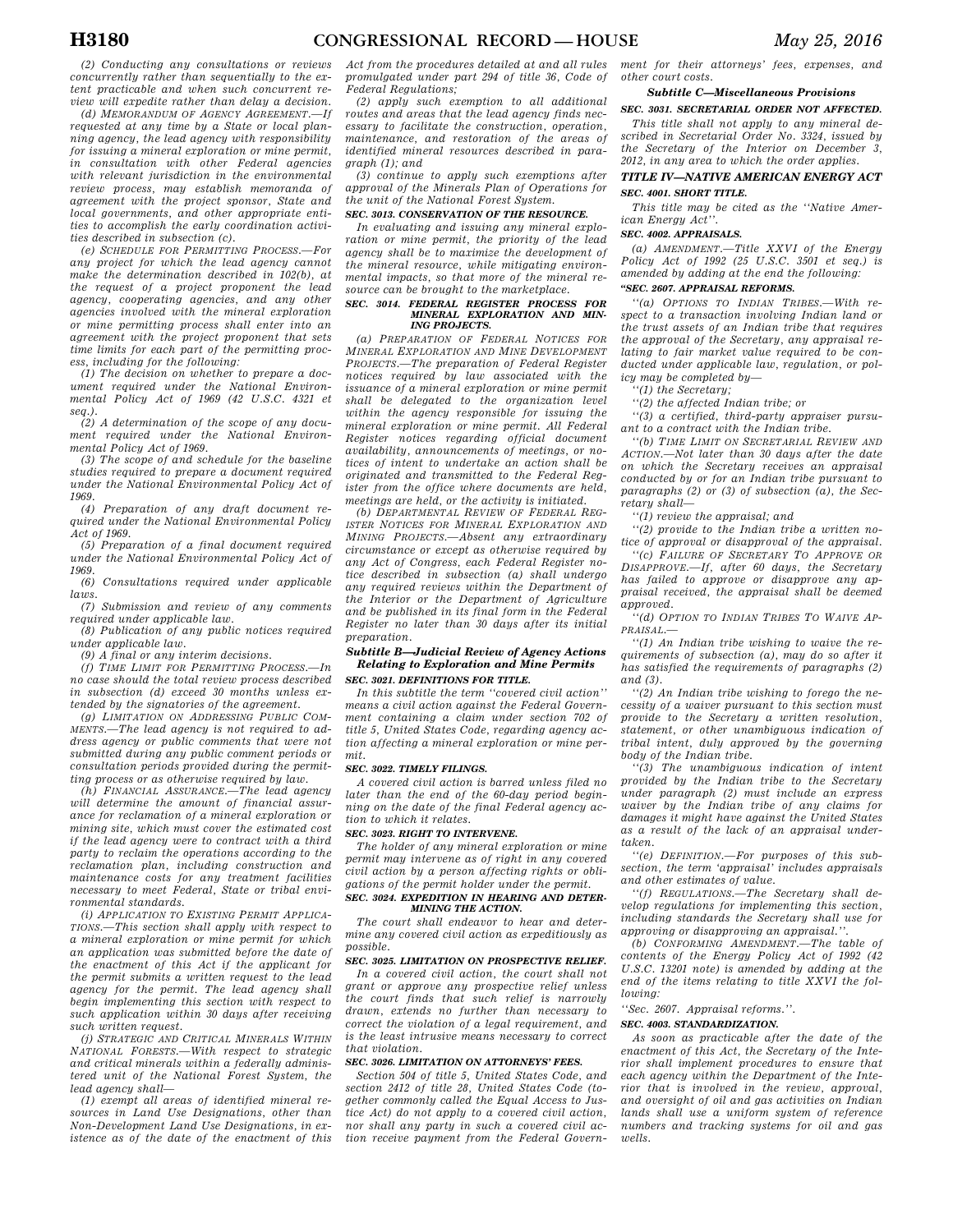## *SEC. 4004. ENVIRONMENTAL REVIEWS OF MAJOR ACTIONS ON INDIAN LANDS.*

*Section 102 of the National Environmental Policy Act of 1969 (42 U.S.C. 4332) is amended by inserting ''(a) IN GENERAL.—'' before the first sentence, and by adding at the end the following:* 

*''(b) REVIEW OF MAJOR FEDERAL ACTIONS ON INDIAN LANDS.—* 

*''(1) REVIEW AND COMMENT.—* 

*''(A) IN GENERAL.—Except as provided in subparagraph (B), the statement required under subsection (a)(2)(C) for a major Federal action regarding an activity on Indian lands of an Indian tribe shall only be available for review and comment by the members of the Indian tribe, other individuals residing within the affected area, and State, federally recognized tribal, and local governments within the affected area.* 

*''(B) EXCEPTION.—Subparagraph (A) shall not apply to a statement for a major Federal action regarding an activity on Indian lands of an Indian tribe related to gaming under the Indian Gaming Regulatory Act.* 

*''(2) REGULATIONS.—The Chairman of the Council on Environmental Quality shall develop regulations to implement this section, including descriptions of affected areas for specific major Federal actions, in consultation with Indian tribes.* 

*''(3) DEFINITIONS.—In this subsection, each of the terms 'Indian land' and 'Indian tribe' has the meaning given that term in section 2601 of the Energy Policy Act of 1992 (25 U.S.C. 3501). ''(4) CLARIFICATION OF AUTHORITY.—Nothing* 

*in the Native American Energy Act, except section 6 of that Act, shall give the Secretary any additional authority over energy projects on Alaska Native Claims Settlement Act lands.''.* 

#### *SEC. 4005. JUDICIAL REVIEW. (a) TIME FOR FILING COMPLAINT.—Any energy*

*related action must be filed not later than the end of the 60-day period beginning on the date of the final agency action. Any energy related action not filed within this time period shall be barred.* 

*(b) DISTRICT COURT VENUE AND DEADLINE.— All energy related actions—* 

*(1) shall be brought in the United States District Court for the District of Columbia; and* 

*(2) shall be resolved as expeditiously as possible, and in any event not more than 180 days after such cause of action is filed.* 

*(c) APPELLATE REVIEW.—An interlocutory order or final judgment, decree or order of the district court in an energy related action may be reviewed by the United States Court of Appeals for the District of Columbia Circuit. The District of Columbia Circuit Court of Appeals shall resolve such appeal as expeditiously as possible, and in any event not more than 180 days after such interlocutory order or final judgment, decree or order of the district court was issued.* 

*(d) LIMITATION ON CERTAIN PAYMENTS.—Notwithstanding section 1304 of title 31, United States Code, no award may be made under section 504 of title 5, United States Code, or under section 2412 of title 28, United States Code, and no amounts may be obligated or expended from the Claims and Judgment Fund of the United States Treasury to pay any fees or other expenses under such sections, to any person or party in an energy related action.* 

*(e) LEGAL FEES.—In any energy related action in which the plaintiff does not ultimately prevail, the court shall award to the defendant (including any intervenor-defendants), other than the United States, fees and other expenses incurred by that party in connection with the energy related action, unless the court finds that the position of the plaintiff was substantially justified or that special circumstances make an award unjust. Whether or not the position of the plaintiff was substantially justified shall be determined on the basis of the administrative record, as a whole, which is made in the energy related action for which fees and other expenses are sought.* 

*(f) DEFINITIONS.—For the purposes of this section, the following definitions apply: (1) AGENCY ACTION.—The term ''agency ac-*

*tion'' has the same meaning given such term in section 551 of title 5, United States Code.* 

*(2) INDIAN LAND.—The term ''Indian Land'' has the same meaning given such term in section 203(c)(3) of the Energy Policy Act of 2005 (Public Law 109–58; 25 U.S.C. 3501), including lands owned by Native Corporations under the Alaska Native Claims Settlement Act (Public Law 92– 203; 43 U.S.C. 1601).* 

*(3) ENERGY RELATED ACTION.—The term ''energy related action'' means a cause of action that—* 

*(A) is filed on or after the effective date of this Act; and (B) seeks judicial review of a final agency ac-*

*tion to issue a permit, license, or other form of agency permission allowing:* 

*(i) any person or entity to conduct activities on Indian Land, which activities involve the exploration, development, production or transportation of oil, gas, coal, shale gas, oil shale, geothermal resources, wind or solar resources, underground coal gasification, biomass, or the generation of electricity; or* 

*(ii) any Indian Tribe, or any organization of two or more entities, at least one of which is an Indian tribe, to conduct activities involving the exploration, development, production or transportation of oil, gas, coal, shale gas, oil shale, geothermal resources, wind or solar resources, underground coal gasification, biomass, or the generation of electricity, regardless of where such activities are undertaken.* 

*(4) ULTIMATELY PREVAIL.—The phrase ''ultimately prevail'' means, in a final enforceable judgment, the court rules in the party's favor on at least one cause of action which is an underlying rationale for the preliminary injunction, administrative stay, or other relief requested by the party, and does not include circumstances where the final agency action is modified or amended by the issuing agency unless such modification or amendment is required pursuant to a final enforceable judgment of the court or a court-ordered consent decree.* 

## *SEC. 4006. TRIBAL BIOMASS DEMONSTRATION PROJECT.*

*The Tribal Forest Protection Act of 2004 is amended by inserting after section 2 (25 U.S.C. 3115a) the following:* 

#### *''SEC. 3. TRIBAL BIOMASS DEMONSTRATION PROJECT.*

*''(a) IN GENERAL.—For each of fiscal years 2016 through 2020, the Secretary shall enter into stewardship contracts or other agreements, other than agreements that are exclusively direct service contracts, with Indian tribes to carry out demonstration projects to promote biomass energy production (including biofuel, heat, and electricity generation) on Indian forest land and in nearby communities by providing reliable supplies of woody biomass from Federal land.* 

*''(b) DEFINITIONS.—The definitions in section 2 shall apply to this section.* 

*''(c) DEMONSTRATION PROJECTS.—In each fiscal year for which projects are authorized, the Secretary shall enter into contracts or other agreements described in subsection (a) to carry out at least 4 new demonstration projects that meet the eligibility criteria described in subsection (d).* 

*''(d) ELIGIBILITY CRITERIA.—To be eligible to enter into a contract or other agreement under this subsection, an Indian tribe shall submit to the Secretary an application—* 

*''(1) containing such information as the Secretary may require; and* 

*''(2) that includes a description of—* 

*''(A) the Indian forest land or rangeland under the jurisdiction of the Indian tribe; and ''(B) the demonstration project proposed to be* 

*carried out by the Indian tribe.* 

*''(e) SELECTION.—In evaluating the applications submitted under subsection (c), the Secretary—* 

*''(1) shall take into consideration the factors set forth in paragraphs (1) and (2) of section 2(e) of Public Law 108–278; and whether a proposed demonstration project would—* 

*''(A) increase the availability or reliability of local or regional energy;* 

*''(B) enhance the economic development of the Indian tribe;* 

*''(C) improve the connection of electric power transmission facilities serving the Indian tribe with other electric transmission facilities;* 

*''(D) improve the forest health or watersheds of Federal land or Indian forest land or rangeland; or* 

*''(E) otherwise promote the use of woody biomass; and* 

*''(2) shall exclude from consideration any merchantable logs that have been identified by the Secretary for commercial sale.* 

*''(f) IMPLEMENTATION.—The Secretary shall— ''(1) ensure that the criteria described in sub-*

*section (c) are publicly available by not later than 120 days after the date of enactment of this section; and* 

*''(2) to the maximum extent practicable, consult with Indian tribes and appropriate intertribal organizations likely to be affected in developing the application and otherwise carrying out this section.* 

*''(g) REPORT.—Not later than one year subsequent to the date of enactment of this section, the Secretary shall submit to Congress a report that describes, with respect to the reporting period—* 

*''(1) each individual tribal application received under this section; and* 

*''(2) each contract and agreement entered into pursuant to this section.* 

*''(h) INCORPORATION OF MANAGEMENT PLANS.—In carrying out a contract or agreement under this section, on receipt of a request from an Indian tribe, the Secretary shall incorporate into the contract or agreement, to the extent practicable, management plans (including forest management and integrated resource management plans) in effect on the Indian forest land or rangeland of the respective Indian tribe.* 

*''(i) TERM.—A stewardship contract or other agreement entered into under this section—* 

*''(1) shall be for a term of not more than 20 years; and* 

*''(2) may be renewed in accordance with this section for not more than an additional 10 years.* 

#### *''SEC. 4. TRIBAL FOREST MANAGEMENT DEM-ONSTRATION PROJECT.*

*''The Secretary of the Interior and the Secretary of Agriculture may carry out demonstration projects by which federally recognized Indian tribes or tribal organizations may contract to perform administrative, management, and other functions of programs of the Tribal Forest Protection Act of 2004 (25 U.S.C. 3115a et seq.) through contracts entered into under the Indian Self-Determination and Education Assistance Act (25 U.S.C. 450 et seq.).''.* 

## *SEC. 4007. TRIBAL RESOURCE MANAGEMENT PLANS.*

*Unless otherwise explicitly exempted by Federal law enacted after the date of the enactment of this Act, any activity conducted or resources harvested or produced pursuant to a tribal resource management plan or an integrated resource management plan approved by the Secretary of the Interior under the National Indian Forest Resources Management Act (25 U.S.C. 3101 et seq.) or the American Indian Agricultural Resource Management Act (25 U.S.C. 3701 et seq.), shall be considered a sustainable management practice for purposes of any Federal standard, benefit, or requirement that requires a demonstration of such sustainability.* 

## *SEC. 4008. LEASES OF RESTRICTED LANDS FOR THE NAVAJO NATION.*

*Subsection (e)(1) of the first section of the Act of August 9, 1955 (25 U.S.C. 415(e)(1); commonly*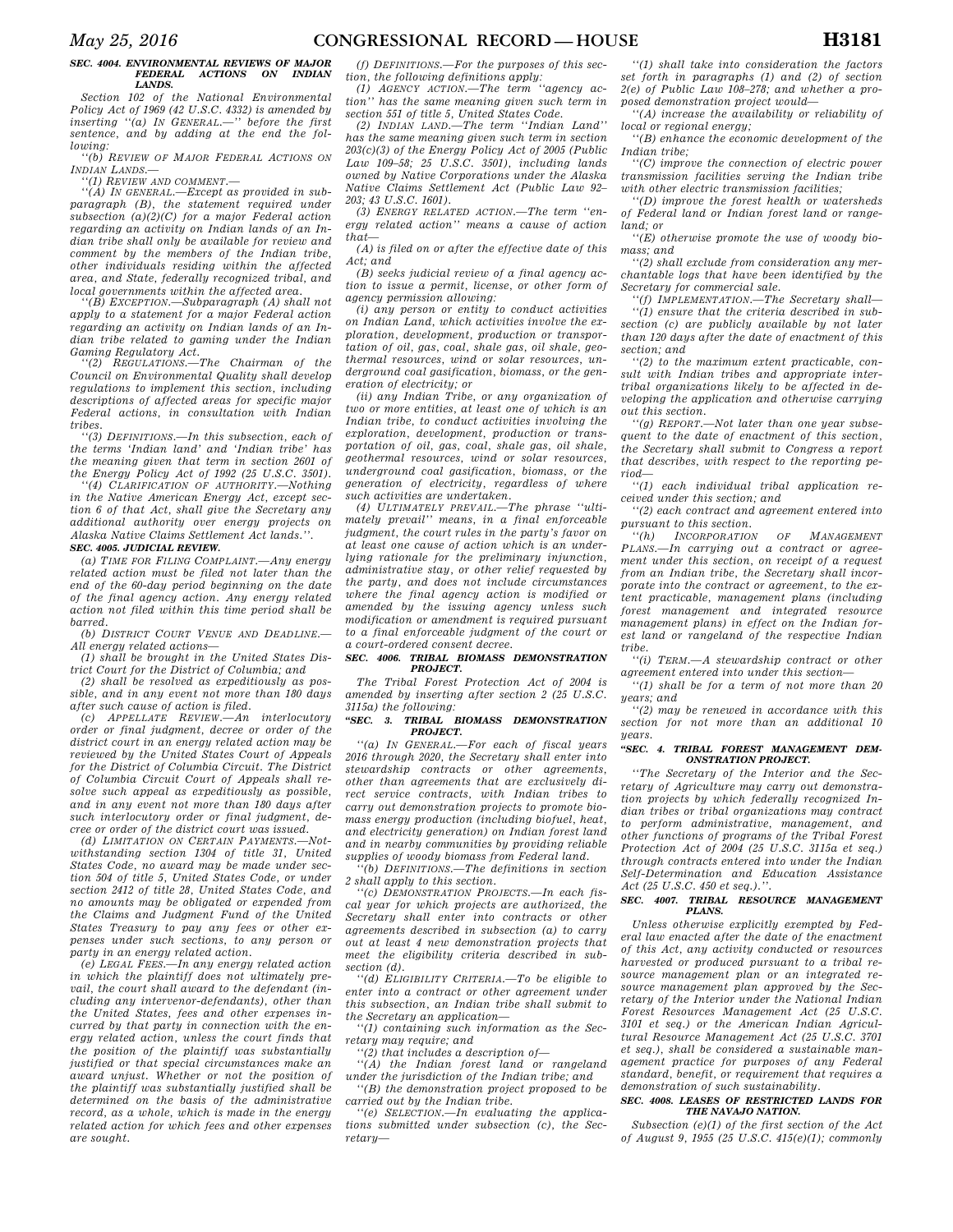*referred to as the ''Long-Term Leasing Act''), is amended—* 

*(1) by striking '', except a lease for'' and inserting '', including leases for''; (2) in subparagraph (A), by striking ''25'' the* 

*first place it appears and all that follows and inserting ''99 years;'';* 

*(3) in subparagraph (B), by striking the period and inserting ''; and''; and (4) by adding at the end the following:* 

*''(C) in the case of a lease for the exploration, development, or extraction of mineral resources, including geothermal resources, 25 years, except that any such lease may include an option to renew for one additional term not to exceed 25 years.''.* 

#### *SEC. 4009. NONAPPLICABILITY OF CERTAIN RULES.*

*No rule promulgated by the Department of the Interior regarding hydraulic fracturing used in the development or production of oil or gas resources shall have any effect on any land held in trust or restricted status for the benefit of Indians except with the express consent of the beneficiary on whose behalf such land is held in trust or restricted status.* 

## *TITLE V—NORTHPORT IRRIGATION EARLY REPAYMENT*

#### *SEC. 5001. EARLY REPAYMENT OF CONSTRUCTION COSTS.*

*(a) IN GENERAL.—Notwithstanding section 213 of the Reclamation Reform Act of 1982 (43 U.S.C. 390mm), any landowner within the Northport Irrigation District in the State of Nebraska (referred to in this section as the ''District'') may repay, at any time, the construction costs of project facilities allocated to the landowner's land within the District.* 

*(b) APPLICABILITY OF FULL-COST PRICING LIMITATIONS.—On discharge, in full, of the obligation for repayment of all construction costs described in subsection (a) that are allocated to all land the landowner owns in the District in question, the parcels of land shall not be subject to the ownership and full-cost pricing limitations under Federal reclamation law (the Act of June 17, 1902, 32 Stat. 388, chapter 1093), and Acts supplemental to and amendatory of that Act (43 U.S.C. 371 et seq.), including the Reclamation Reform Act of 1982 (13 U.S.C. 390aa et seq.).* 

*(c) CERTIFICATION.—On request of a landowner that has repaid, in full, the construction costs described in subsection (a), the Secretary of the Interior shall provide to the landowner a certificate described in section 213(b)(1) of the Reclamation Reform Act of 1982 (43 U.S.C. 390mm(b)(1)).* 

*(d) EFFECT.—Nothing in this section—* 

*(1) modifies any contractual rights under, or amends or reopens, the reclamation contract between the District and the United States; or* 

*(2) modifies any rights, obligations, or relationships between the District and landowners in the District under Nebraska State law.* 

## *TITLE VI—OCMULGEE MOUNDS NATIONAL HISTORICAL PARK BOUNDARY REVISION ACT*

#### *SEC. 6001. SHORT TITLE.*

*This title may be cited as the ''Ocmulgee Mounds National Historical Park Boundary Revision Act of 2016''.* 

## *SEC. 6002. DEFINITIONS.*

*In this Act: (1) MAP.—The term ''map'' means the map entitled ''Ocmulgee National Monument Proposed Boundary Adjustment, numbered 363/125996'', and dated January 2016.* 

*(2) HISTORICAL PARK.—The term ''Historical Park'' means the Ocmulgee Mounds National Historical Park in the State of Georgia, as redesignated in section 6003.* 

*(3) SECRETARY.—The term ''Secretary'' means the Secretary of the Interior.* 

## *SEC. 6003. OCMULGEE MOUNDS NATIONAL HIS-TORICAL PARK.*

*(a) REDESIGNATION.—Ocmulgee National Monument, established pursuant to the Act of*  *June 14, 1934 (48 Stat. 958), shall be known and designated as ''Ocmulgee Mounds National Historical Park''.* 

*(b) REFERENCES.—Any reference in a law, map, regulation, document, paper, or other record of the United States to ''Ocmulgee National Monument'', other than in this Act, shall be deemed to be a reference to ''Ocmulgee Mounds National Historical Park''.* 

## *SEC. 6004. BOUNDARY ADJUSTMENT.*

*(a) IN GENERAL.—The boundary of the Historical Park is revised to include approximately 2,100 acres, as generally depicted on the map.* 

*(b) AVAILABILITY OF MAP.—The map shall be on file and available for public inspection in the appropriate offices of the National Park Service, the Department of the Interior.* 

#### *SEC. 6005. LAND ACQUISITION; NO BUFFER ZONES.*

*(a) LAND ACQUISITION.—The Secretary is authorized to acquire land and interests in land within the boundaries of the Historical Park by donation or exchange only (and in the case of an exchange, no payment may be made by the Secretary to any landowner). The Secretary may not acquire by condemnation any land or interest in land within the boundaries of the Historical Park. No private property or non-Federal public property shall be included within the boundaries of the Historical Park without the written consent of the owner of such property.* 

*(b) NO BUFFER ZONES.—Nothing in this Act, the establishment of the Historical Park, or the management of the Historical Park shall be construed to create buffer zones outside of the Historical Park. That an activity or use can be seen or heard from within the Historical Park shall not preclude the conduct of that activity or use outside the Historical Park.* 

## *SEC. 6006. ADMINISTRATION.*

*The Secretary shall administer any land acquired under section 6005 as part of the Historical Park in accordance with applicable laws and regulations.* 

## *SEC. 6007. OCMULGEE RIVER CORRIDOR SPECIAL RESOURCE STUDY.*

*(a) IN GENERAL.—The Secretary shall conduct a special resource study of the Ocmulgee River corridor between the cities of Macon, Georgia, and Hawkinsville, Georgia, to determine—* 

*(1) the national significance of the study area; (2) the suitability and feasibility of adding lands in the study area to the National Park System; and* 

*(3) the methods and means for the protection and interpretation of the study area by the National Park Service, other Federal, State, local government entities, affiliated federally recognized Indian tribes, or private or nonprofit organizations.* 

*(b) CRITERIA.—The Secretary shall conduct the study authorized by this Act in accordance with section 100507 of title 54, United States Code.* 

*(c) RESULTS OF STUDY.—Not later than 3 years after the date on which funds are made available to carry out this section, the Secretary shall submit to the Committee on Natural Resources of the House of Representatives and the Committee on Energy and Natural Resources of the Senate—* 

*(1) the results of the study; and* 

*(2) any findings, conclusions, and recommendations of the Secretary.* 

#### *TITLE VII—MEDGAR EVERS HOUSE STUDY ACT*

## *SEC. 7001. SHORT TITLE.*

*This title may be cited as the ''Medgar Evers House Study Act''.* 

## *SEC. 7002. SPECIAL RESOURCE STUDY.*

*(a) STUDY.—The Secretary of the Interior shall conduct a special resource study of the home of the late civil rights activist Medgar Evers, located at 2332 Margaret Walker Alexander Drive in Jackson, Mississippi.* 

*(b) CONTENTS.—In conducting the study under subsection (a), the Secretary shall— (1) evaluate the national significance of the* 

*site; (2) determine the suitability and feasibility of designating the site as a unit of the National* 

*Park System; (3) consider other alternatives for preservation, protection, and interpretation of the site by Federal, State, or local governmental entities, or private and nonprofit organizations;* 

*(4) consult with interested Federal, State, or local governmental entities, private and nonprofit organizations or any other interested individuals;* 

*(5) determine the effect of the designation of the site as a unit of the National Park System on existing commercial and recreational uses, and the effect on State and local governments to manage those activities;* 

*(6) identify any authorities, including condemnation, that will compel or permit the Secretary to influence or participate in local land use decisions (such as zoning) or place restrictions on non-Federal land if the site is designated a unit of the National Park System; and* 

*(7) identify cost estimates for any Federal acquisition, development, interpretation, operation, and maintenance associated with the alternatives.* 

*(c) APPLICABLE LAW.—The study required under subsection (a) shall be conducted in accordance with section 100507 of title 54, United States Code.* 

*(d) STUDY RESULTS.—Not later than 3 years after the date on which funds are first made available for the study under subsection (a), the Secretary shall submit to the Committee on Natural Resources of the House of Representatives and the Committee on Energy and Natural Resources of the Senate the results of the study and any conclusions and recommendations of the Secretary.* 

## *TITLE VIII—SKY POINT MOUNTAIN DESIGNATION*

*SEC. 8001. FINDINGS.* 

*Congress finds the following:* 

*(1) Staff Sergeant Sky Mote, USMC, grew up in El Dorado, California.* 

*(2) Staff Sergeant Mote graduated from Union Mine High School.* 

*(3) Upon graduation, Staff Sergeant Mote promptly enlisted in the Marine Corps.* 

*(4) Staff Sergeant Mote spent 9 years serving his country in the United States Marine Corps, including a deployment to Iraq and two deployments to Afghanistan.* 

*(5) By his decisive actions, heroic initiative, and resolute dedication to duty, Staff Sergeant Mote gave his life to protect fellow Marines on August 10, 2012, by gallantly rushing into action during an attack by a rogue Afghan policeman inside the base perimeter in Helmand province.* 

*(6) Staff Sergeant Mote was awarded the Navy Cross, a Purple Heart, the Navy-Marine Corps Commendation Medal, a Navy-Marine Corps Achievement Medal, two Combat Action Ribbons, and three Good Conduct Medals.* 

*(7) The Congress of the United States, in acknowledgment of this debt that cannot be repaid, honors Staff Sergeant Mote for his ultimate sacrifice and recognizes his service to his country, faithfully executed to his last, full measure of devotion.* 

*(8) A presently unnamed peak in the center of Humphrey Basin holds special meaning to the friends and family of Sky Mote, as their annual hunting trips set up camp beneath this point; under the stars, the memories made beneath this rounded peak will be cherished forever.* 

# *SEC. 8002. SKY POINT.*

*(a) DESIGNATION.—The mountain in the John Muir Wilderness of the Sierra National Forest in California, located at 37*°*15*′*16.10091*″*N 118*°*43*′*39.54102*″*W, shall be known and designated as ''Sky Point''.* 

*(b) REFERENCES.—Any reference in a law, map, regulation, document, record, or other*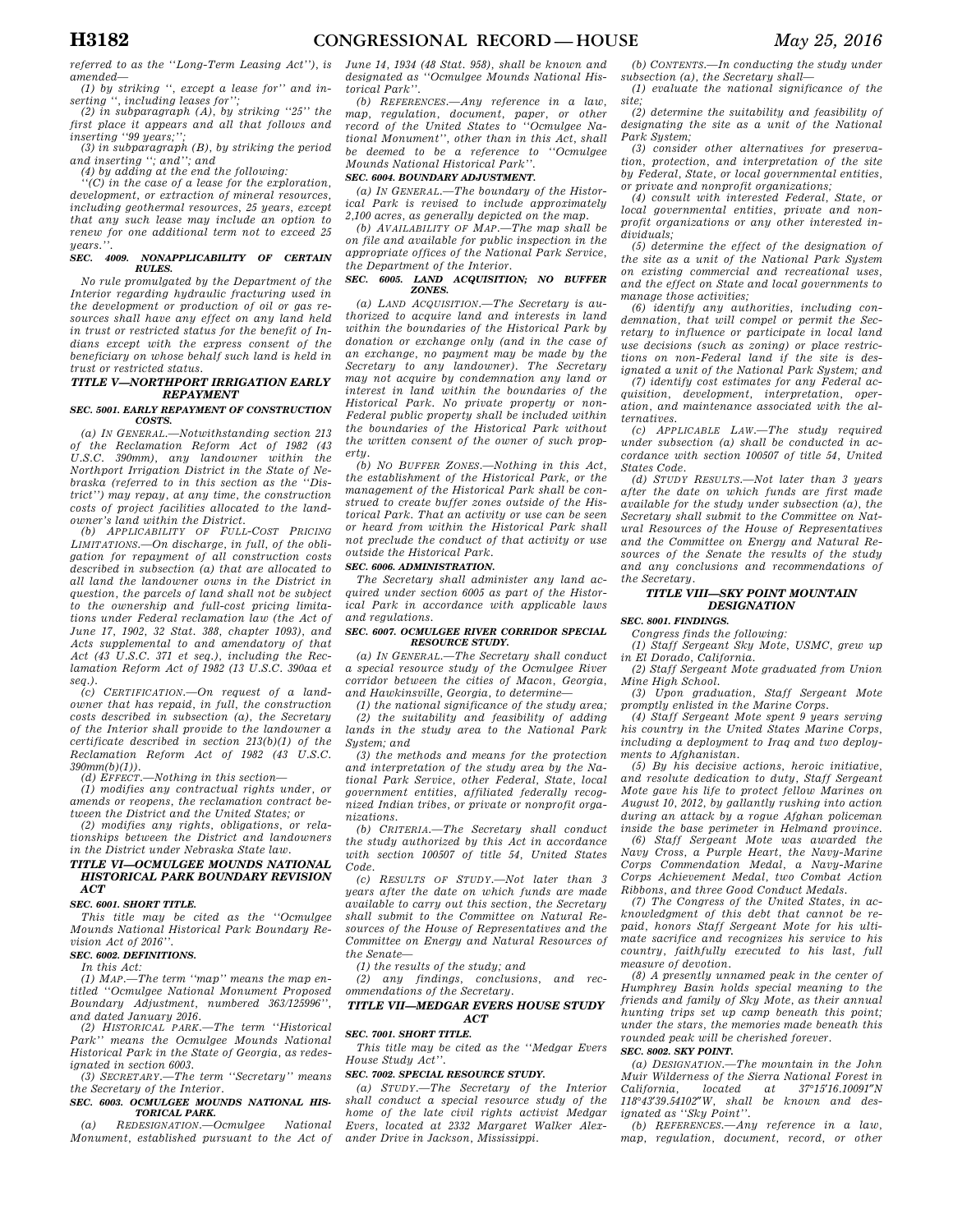*paper of the United States to the mountain described in subsection (a) shall be considered to be a reference to ''Sky Point''.* 

## *TITLE IX—CHIEF STANDING BEAR TRAIL STUDY*

#### *SEC. 9001. CHIEF STANDING BEAR NATIONAL HIS-TORIC TRAIL FEASIBILITY STUDY.*

*Section 5(c) of the National Trails System Act (16 U.S.C. 1244(c)) is amended by adding at the end the following:* 

*''(46) CHIEF STANDING BEAR NATIONAL HIS-TORIC TRAIL.—* 

*''(A) IN GENERAL.—The Chief Standing Bear Trail, extending approximately 550 miles from Niobrara, Nebraska, to Ponca City, Oklahoma, which follows the route taken by Chief Standing Bear and the Ponca people during Federal Indian removal, and approximately 550 miles from Ponca City, Oklahoma, through Omaha, Nebraska, to Niobrara, Nebraska, which follows the return route taken by Chief Standing Bear and the Ponca people, as generally depicted on the map entitled 'Chief Standing Bear National Historic Trail Feasibility Study', numbered 903/ 125,630, and dated November 2014.* 

*''(B) AVAILABILITY OF MAP.—The map described in subparagraph (A) shall be on file and available for public inspection in the appropriate offices of the Department of the Interior.* 

*''(C) COMPONENTS.—The feasibility study conducted under subparagraph (A) shall include a determination on whether the Chief Standing Bear Trail meets the criteria described in subsection (b) for designation as a national historic trail.* 

*''(D) CONSIDERATIONS.—In conducting the feasibility study under subparagraph (A), the Secretary of the Interior shall consider input from owners of private land within or adjacent to the study area.''.* 

# *TITLE X—JOHN MUIR NATIONAL HISTORIC SITE EXPANSION ACT*

*SEC. 10001. SHORT TITLE.* 

*This title may be cited as the ''John Muir National Historic Site Expansion Act''.* 

*SEC. 10002. JOHN MUIR NATIONAL HISTORIC SITE LAND ACQUISITION.* 

*(a) ACQUISITION.—The Secretary of the Interior may acquire by donation the approximately 44 acres of land, and interests in such land, that are identified on the map entitled ''John Muir National Historic Site Proposed Boundary Expansion'', numbered 426/127150, and dated November, 2014.* 

*(b) BOUNDARY.—Upon the acquisition of the land authorized by subsection (a), the Secretary of the Interior shall adjust the boundaries of the John Muir Historic Site in Martinez, California, to include the land identified on the map referred to in subsection (a).* 

*(c) ADMINISTRATION.—The land and interests in land acquired under subsection (a) shall be administered as part of the John Muir National Historic Site established by the Act of August 31, 1964 (Public Law 88–547; 78 Stat. 753; 16 U.S.C. 461 note).* 

# *TITLE XI—ARAPAHO NATIONAL FOREST BOUNDARY ADJUSTMENT ACT*

*SEC. 11001. SHORT TITLE.* 

*This title may be cited as the ''Arapaho National Forest Boundary Adjustment Act of 2015''.* 

#### *SEC. 11002. ARAPAHO NATIONAL FOREST BOUND-ARY ADJUSTMENT.*

*(a) IN GENERAL.—The boundary of the Arapaho National Forest in the State of Colorado is adjusted to incorporate the approximately 92.95 acres of land generally depicted as ''The Wedge'' on the map entitled ''Arapaho National Forest Boundary Adjustment'' and dated November 6, 2013, and described as lots three, four, eight, and nine of section 13, Township 4 North, Range 76 West, Sixth Principal Meridian, Colorado. A lot described in this subsection may be included in the boundary adjustment only after the Secretary of Agriculture obtains written per-* *mission for such action from the lot owner or owners.* 

*(b) BOWEN GULCH PROTECTION AREA.—The Secretary of Agriculture shall include all Federal land within the boundary described in subsection (a) in the Bowen Gulch Protection Area established under section 6 of the Colorado Wilderness Act of 1993 (16 U.S.C. 539j).* 

 $(C)$  LAND AND WATER CONSERVATION FUND. *For purposes of section 200306(a)(2)(B)(i) of title 54, United States Code, the boundaries of the Arapaho National Forest, as modified under subsection (a), shall be considered to be the boundaries of the Arapaho National Forest as in existence on January 1, 1965.* 

*(d) PUBLIC MOTORIZED USE.—Nothing in this Act opens privately owned lands within the boundary described in subsection (a) to public motorized use.* 

*(e) ACCESS TO NON-FEDERAL LANDS.—Notwithstanding the provisions of section 6(f) of the Colorado Wilderness Act of 1993 (16 U.S.C. 539j(f)) regarding motorized travel, the owners of any non-Federal lands within the boundary described in subsection (a) who historically have accessed their lands through lands now or hereafter owned by the United States within the boundary described in subsection (a) shall have the continued right of motorized access to their lands across the existing roadway.* 

## *TITLE XII—PRESERVATION RESEARCH AT INSTITUTIONS SERVING MINORITIES ACT SEC. 12001. SHORT TITLE.*

*This title may be cited as the ''Preservation Research at Institutions Serving Minorities Act'' or the ''PRISM Act''.* 

*SEC. 12002. ELIGIBILITY OF HISPANIC-SERVING INSTITUTIONS AND ASIAN AMER-ICAN AND NATIVE AMERICAN PA-CIFIC ISLANDER-SERVING INSTITU-TIONS FOR ASSISTANCE FOR PRES-ERVATION EDUCATION AND TRAIN-ING PROGRAMS.* 

*Section 303903(3) of title 54, United States Code, is amended by inserting ''to Hispanicserving institutions (as defined in section 502(a) of the Higher Education Act of 1965 (20 U.S.C. 1101a(a))) and Asian American and Native American Pacific Islander-serving institutions (as defined in section 320(b) of the Higher Education Act of 1965 (20 U.S.C. 1059g(b))),'' after ''universities,''.* 

#### *TITLE XIII—ELKHORN RANCH AND WHITE RIVER NATIONAL FOREST CONVEYANCE ACT*

#### *SEC. 13001. SHORT TITLE.*

*This title may be cited as the ''Elkhorn Ranch and White River National Forest Conveyance Act of 2015''.* 

#### *SEC. 13002. LAND CONVEYANCE, ELKHORN RANCH AND WHITE RIVER NATIONAL FOREST, COLORADO.*

*(a) LAND CONVEYANCE REQUIRED.—Consistent with the purpose of the Act of March 3, 1909 (43 U.S.C. 772), all right, title, and interest of the United States (subject to subsection (b)) in and to a parcel of land consisting of approximately 148 acres as generally depicted on the map entitled ''Elkhorn Ranch Land Parcel–White River National Forest'' and dated March 2015 shall be conveyed by patent to the Gordman-Leverich Partnership, a Colorado Limited Liability Partnership (in this section referred to as ''GLP'').* 

*(b) EXISTING RIGHTS.—The conveyance under subsection (a)—* 

*(1) is subject to the valid existing rights of the lessee of Federal oil and gas lease COC–75070 and any other valid existing rights; and* 

*(2) shall reserve to the United States the right to collect rent and royalty payments on the lease referred to in paragraph (1) for the duration of the lease.* 

*(c) EXISTING BOUNDARIES.—The conveyance under subsection (a) does not modify the exterior boundary of the White River National Forest or the boundaries of Sections 18 and 19 of Township 7 South, Range 93 West, Sixth Prin-* *cipal Meridian, Colorado, as such boundaries are in effect on the date of the enactment of this Act.* 

*(d) TIME FOR CONVEYANCE; PAYMENT OF COSTS.—The conveyance directed under subsection (a) shall be completed not later than 180 days after the date of the enactment of this Act. The conveyance shall be without consideration, except that all costs incurred by the Secretary of the Interior relating to any survey, platting, legal description, or other activities carried out to prepare and issue the patent shall be paid by GLP to the Secretary prior to the land conveyance.* 

# *TITLE XIV—NATIONAL LIBERTY MEMORIAL CLARIFICATION ACT*

*SEC. 14001. SHORT TITLE.* 

*This title may be cited as the ''National Liberty Memorial Clarification Act of 2015''.* 

#### *SEC. 14002. COMPLIANCE WITH CERTAIN STAND-ARDS FOR COMMEMORATIVE WORKS IN ESTABLISHMENT OF NATIONAL LIBERTY MEMORIAL.*

*Section 2860(c) of the Military Construction Authorization Act for Fiscal Year 2013 (division B of Public Law 112–239; 40 U.S.C. 8903 note) is amended by striking the period at the end and inserting the following: '', except that, under subsections (a)(2) and (b) of section 8905, the Secretary of Agriculture, rather than the Secretary of the Interior or the Administrator of General Services, shall be responsible for the consideration of site and design proposals and the submission of such proposals on behalf of the sponsor to the Commission of Fine Arts and National Capital Planning Commission.''.* 

## *TITLE XV—CRAGS, COLORADO LAND EXCHANGE ACT*

## *SEC. 15001. SHORT TITLE.*

*This title may be cited as the ''Crags, Colorado Land Exchange Act of 2015''.* 

*SEC. 15002. PURPOSES.* 

*The purposes of this title are—* 

*(1) to authorize, direct, expedite, and facilitate the land exchange set forth herein; and* 

*(2) to promote enhanced public outdoor recreational and natural resource conservation opportunities in the Pike National Forest near Pikes Peak, Colorado, via acquisition of the non-Federal land and trail easement.* 

# *SEC. 15003. DEFINITIONS.*

*In this Act:* 

*(1) BHI.—The term ''BHI'' means Broadmoor Hotel, Inc., a Colorado corporation.* 

*(2) FEDERAL LAND.—The term ''Federal land'' means all right, title, and interest of the United States in and to approximately 83 acres of land within the Pike National Forest, El Paso County, Colorado, together with a non-exclusive perpetual access easement to BHI to and from such land on Forest Service Road 371, as generally depicted on the map entitled ''Proposed Crags Land Exchange–Federal Parcel–Emerald Valley Ranch'', dated March 2015.* 

*(3) NON-FEDERAL LAND.—The term ''non-Federal land'' means the land and trail easement to be conveyed to the Secretary by BHI in the exchange and is—* 

*(A) approximately 320 acres of land within the Pike National Forest, Teller County, Colorado, as generally depicted on the map entitled ''Proposed Crags Land Exchange–Non-Federal Parcel–Crags Property'', dated March 2015; and* 

*(B) a permanent trail easement for the Barr Trail in El Paso County, Colorado, as generally depicted on the map entitled ''Proposed Crags Land Exchange–Barr Trail Easement to United States'', dated March 2015, and which shall be considered as a voluntary donation to the* 

*United States by BHI for all purposes of law. (4) SECRETARY.—The term ''Secretary'' means the Secretary of Agriculture, unless otherwise specified.* 

## *SEC. 15004. LAND EXCHANGE.*

*(a) IN GENERAL.—If BHI offers to convey to the Secretary all right, title, and interest of BHI*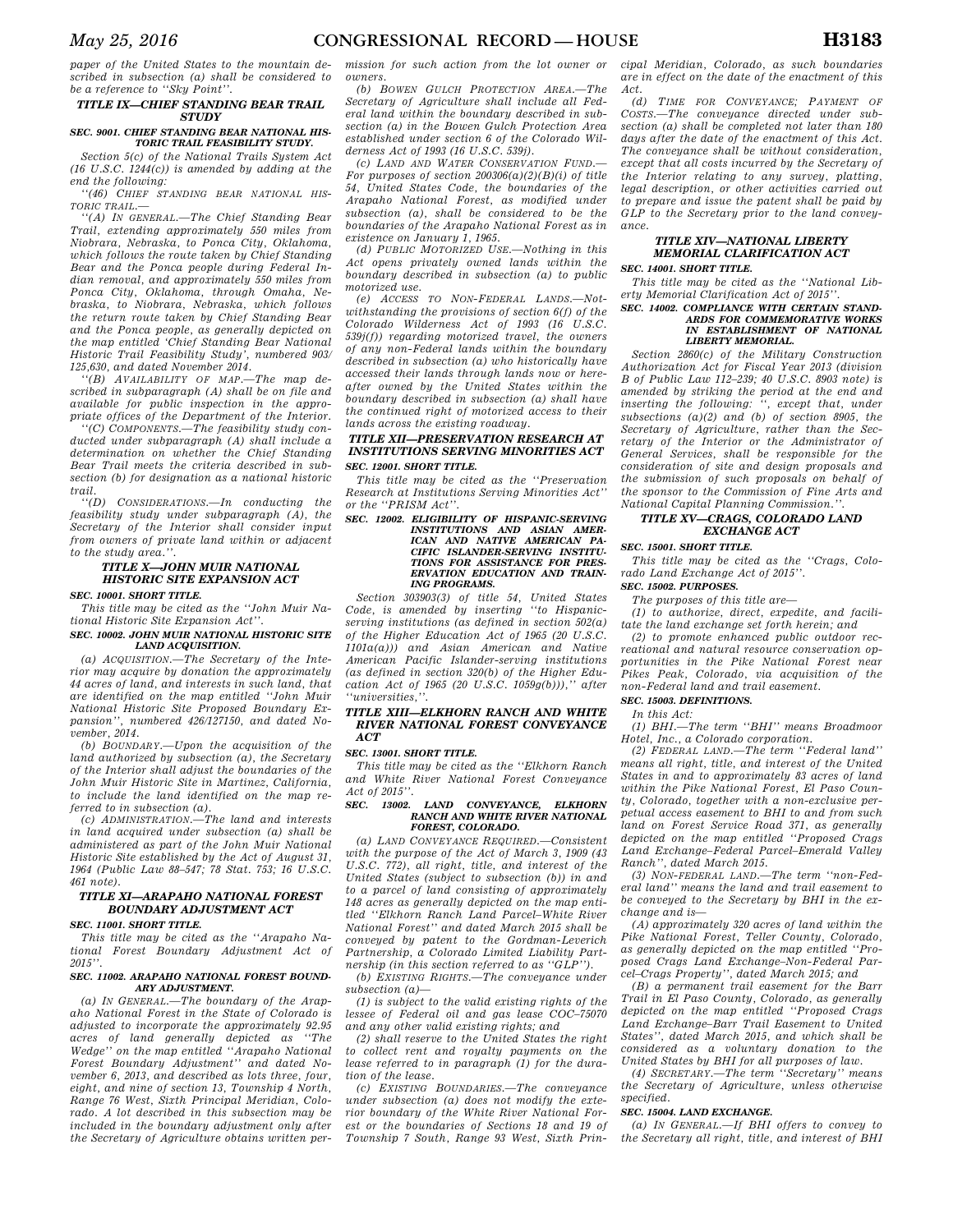*in and to the non-Federal land, the Secretary shall accept the offer and simultaneously convey to BHI the Federal land.* 

*(b) LAND TITLE.—Title to the non-Federal land conveyed and donated to the Secretary under this Act shall be acceptable to the Secretary and shall conform to the title approval standards of the Attorney General of the United States applicable to land acquisitions by the Federal Government.* 

*(c) PERPETUAL ACCESS EASEMENT TO BHI.— The nonexclusive perpetual access easement to be granted to BHI as shown on the map referred to in section 15003(2) shall allow—* 

*(1) BHI to fully maintain, at BHI's expense, and use Forest Service Road 371 from its junction with Forest Service Road 368 in accordance with historic use and maintenance patterns by BHI; and* 

*(2) full and continued public and administrative access and use of FSR 371 in accordance with the existing Forest Service travel management plan, or as such plan may be revised by the Secretary.* 

*(d) ROUTE AND CONDITION OF ROAD.—BHI and the Secretary may mutually agree to improve, relocate, reconstruct, or otherwise alter the route and condition of all or portions of such road as the Secretary, in close consultation with BHI, may determine advisable.* 

*(e) EXCHANGE COSTS.—BHI shall pay for all land survey, appraisal, and other costs to the Secretary as may be necessary to process and consummate the exchange directed by this Act, including reimbursement to the Secretary, if the Secretary so requests, for staff time spent in such processing and consummation.* 

#### *SEC. 15005. EQUAL VALUE EXCHANGE AND AP-PRAISALS.*

*(a) APPRAISALS.—The values of the lands to be exchanged under this Act shall be determined by the Secretary through appraisals performed in accordance with—* 

*(1) the Uniform Appraisal Standards for Federal Land Acquisitions;* 

*(2) the Uniform Standards of Professional Appraisal Practice;* 

*(3) appraisal instructions issued by the Secretary; and* 

*(4) shall be performed by an appraiser mutually agreed to by the Secretary and BHI.* 

*(b) EQUAL VALUE EXCHANGE.—The values of the Federal and non-Federal land parcels exchanged shall be equal, or if they are not equal, shall be equalized as follows:* 

*(1) SURPLUS OF FEDERAL LAND VALUE.—If the final appraised value of the Federal land exceeds the final appraised value of the non-Federal land parcel identified in section 15003(3)(A), BHI shall make a cash equalization payment to the United States as necessary to achieve equal value, including, if necessary, an amount in excess of that authorized pursuant to section 206(b) of the Federal Land Policy and Management Act of l976 (43 U.S.C. 1716(b)).* 

*(2) USE OF FUNDS.—Any cash equalization moneys received by the Secretary under paragraph (1) shall be—* 

*(A) deposited in the fund established under Public Law 90–171 (commonly known as the ''Sisk Act''; 16 U.S.C. 484a); and* 

*(B) made available to the Secretary for the acquisition of land or interests in land in Region 2 of the Forest Service.* 

*(3) SURPLUS OF NON-FEDERAL LAND VALUE.—If the final appraised value of the non-Federal land parcel identified in section 15003(3)(A) exceeds the final appraised value of the Federal land, the United States shall not make a cash equalization payment to BHI, and surplus value of the non-Federal land shall be considered a donation by BHI to the United States for all purposes of law.* 

*(c) APPRAISAL EXCLUSIONS.—* 

*(1) SPECIAL USE PERMIT.—The appraised value of the Federal land parcel shall not reflect any increase or diminution in value due to the special use permit existing on the date of the enact-*

*ment of this Act to BHI on the parcel and improvements thereunder.* 

*(2) BARR TRAIL EASEMENT.—The Barr Trail easement donation identified in section 15003(3)(B) shall not be appraised for purposes of this Act.* 

## *SEC. 15006. MISCELLANEOUS PROVISIONS.*

*(a) WITHDRAWAL PROVISIONS.—* 

*(1) WITHDRAWAL.—Lands acquired by the Secretary under this Act shall, without further action by the Secretary, be permanently withdrawn from all forms of appropriation and disposal under the public land laws (including the mining and mineral leasing laws) and the Geothermal Steam Act of 1930 (30 U.S.C. 1001 et seq.).* 

*(2) WITHDRAWAL REVOCATION.—Any public land order that withdraws the Federal land from appropriation or disposal under a public land law shall be revoked to the extent necessary to permit disposal of the Federal land parcel to BHI.* 

*(3) WITHDRAWAL OF FEDERAL LAND.—All Federal land authorized to be exchanged under this Act, if not already withdrawn or segregated from appropriation or disposal under the public lands laws upon enactment of this Act, is hereby so withdrawn, subject to valid existing rights, until the date of conveyance of the Federal land to BHI.* 

*(b) POSTEXCHANGE LAND MANAGEMENT.— Land acquired by the Secretary under this Act shall become part of the Pike-San Isabel National Forest and be managed in accordance with the laws, rules, and regulations applicable to the National Forest System.* 

*(c) EXCHANGE TIMETABLE.—It is the intent of Congress that the land exchange directed by this Act be consummated no later than 1 year after the date of the enactment of this Act.* 

*(d) MAPS, ESTIMATES, AND DESCRIPTIONS.—* 

*(1) MINOR ERRORS.—The Secretary and BHI may by mutual agreement make minor boundary adjustments to the Federal and non-Federal lands involved in the exchange, and may correct any minor errors in any map, acreage estimate, or description of any land to be exchanged.* 

*(2) CONFLICT.—If there is a conflict between a map, an acreage estimate, or a description of land under this Act, the map shall control unless the Secretary and BHI mutually agree otherwise.* 

*(3) AVAILABILITY.—Upon enactment of this Act, the Secretary shall file and make available for public inspection in the headquarters of the Pike-San Isabel National Forest a copy of all maps referred to in this Act.* 

## *TITLE XVI—REMOVE REVERSIONARY INTEREST IN ROCKINGHAM COUNTY LAND SEC. 16001. REMOVAL OF USE RESTRICTION.*

*Public Law 101–479 (104 Stat. 1158) is amend-*

*ed—* 

*(1) by striking section 2(d); and* 

*(2) by adding at the end the following: ''SEC. 4. REMOVAL OF USE RESTRICTION.* 

*''(a) The approximately 1-acre portion of the land referred to in section 3 that is used for purposes of a child care center, as authorized by this Act, shall not be subject to the use restriction imposed in the deed referred to in section 3.* 

*''(b) Upon enactment of this section, the Secretary of the Interior shall execute an instrument to carry out subsection (a).''.* 

## *TITLE XVII—COLTSVILLE NATIONAL HISTORICAL PARK*

## *SEC. 17001. AMENDMENT TO COLTSVILLE NA-TIONAL HISTORICAL PARK DONA-TION SITE.*

*Section 3032(b) of Public Law 113–291 (16 U.S.C. 410qqq) is amended—* 

*(1) in paragraph (2)(B), by striking ''East Armory'' and inserting ''Colt Armory Complex''; and* 

*(2) by adding at the end the following:* 

*''(4) ADDITIONAL ADMINISTRATIVE CONDI-TIONS.—No non-Federal property may be in-* *cluded in the park without the written consent of the owner. The establishment of the park or the management of the park shall not be construed to create buffer zones outside of the park. That activities or uses can be seen, heard or detected from areas within the park shall not preclude, limit, control, regulate, or determine the conduct or management of activities or uses outside of the park.''.* 

# *TITLE XVIII—MARTIN LUTHER KING, JR. NATIONAL HISTORICAL PARK ACT*

*SEC. 18001. SHORT TITLE.* 

*This title may be cited as the ''Martin Luther King, Jr. National Historical Park Act of 2016''. SEC. 18002. MARTIN LUTHER KING, JR. NATIONAL HISTORICAL PARK.* 

*The Act entitled ''An Act to establish the Martin Luther King, Junior, National Historic Site in the State of Georgia, and for other purposes'' (Public Law 96–428) is amended—* 

*(1) in subsection (a) of the first section, by striking ''the map entitled 'Martin Luther King, Junior, National Historic Site Boundary Map', number 489/80,013B, and dated September 1992'' and inserting ''the map entitled 'Martin Luther King, Jr. National Historical Park Proposed Boundary Revision', numbered 489/128,786 and dated June 2015'';* 

*(2) by striking ''Martin Luther King, Junior, National Historic Site'' each place it appears and inserting ''Martin Luther King, Jr. National Historical Park'';* 

*(3) by striking ''national historic site'' each place it appears and inserting ''national historical park'';* 

*(4) by striking ''historic site'' each place it appears and inserting ''historical park''; and (5) by striking ''historic sites'' in section 2(a)* 

*and inserting ''historical parks''.* 

*SEC. 18003. REFERENCES.* 

*Any reference in a law (other than this Act), map, regulation, document, paper, or other record of the United States to ''Martin Luther King, Junior, National Historic Site'' shall be deemed to be a reference to ''Martin Luther King, Jr. National Historical Park''.* 

*TITLE XIX—EXTENSION OF THE AUTHOR-IZATION FOR THE GULLAH/GEECHEE CULTURAL HERITAGE CORRIDOR COM-MISSION* 

#### *SEC. 19001. EXTENSION OF THE AUTHORIZATION FOR THE GULLAH/GEECHEE CUL-TURAL HERITAGE CORRIDOR COM-MISSION.*

*Section 295D(d) of the Gullah/Geechee Cultural Heritage Act (Public Law 109–338; 120 Stat. 1833; 16 U.S.C. 461 note) is amended by striking ''10 years'' and inserting ''15 years''.* 

## *TITLE XX—9/11 MEMORIAL ACT*

#### *SEC. 20001. SHORT TITLE.*

*This title may be cited as the ''9/11 Memorial Act''.* 

## *SEC. 20002. DEFINITIONS.*

*For purposes of this Act:* 

*(1) ELIGIBLE ENTITY.—The term ''eligible entity'' means a nonprofit organization as defined in section 501(c)(3) of the Internal Revenue Code of 1986 (26 U.S.C. 501(c)(3)) in existence on the* 

*date of enactment of this Act. (2) MAP.—The term ''map'' means the map titled ''National September 11 Memorial Proposed Boundary'', numbered 903/128928, and dated June 2015.* 

*(3) NATIONAL SEPTEMBER 11 MEMORIAL.—The term ''National September 11 Memorial'' means the area approximately bounded by Fulton, Greenwich, Liberty and West Streets as generally depicted on the map.* 

*(4) SECRETARY.—The term ''Secretary'' means the Secretary of the Interior.* 

#### *SEC. 20003. DESIGNATION OF MEMORIAL.*

*(a) DESIGNATION.—The National September 11 Memorial is hereby designated as a national memorial.* 

*(b) MAP.—The map shall be available for public inspection and kept on file at the appropriate office of the Secretary.*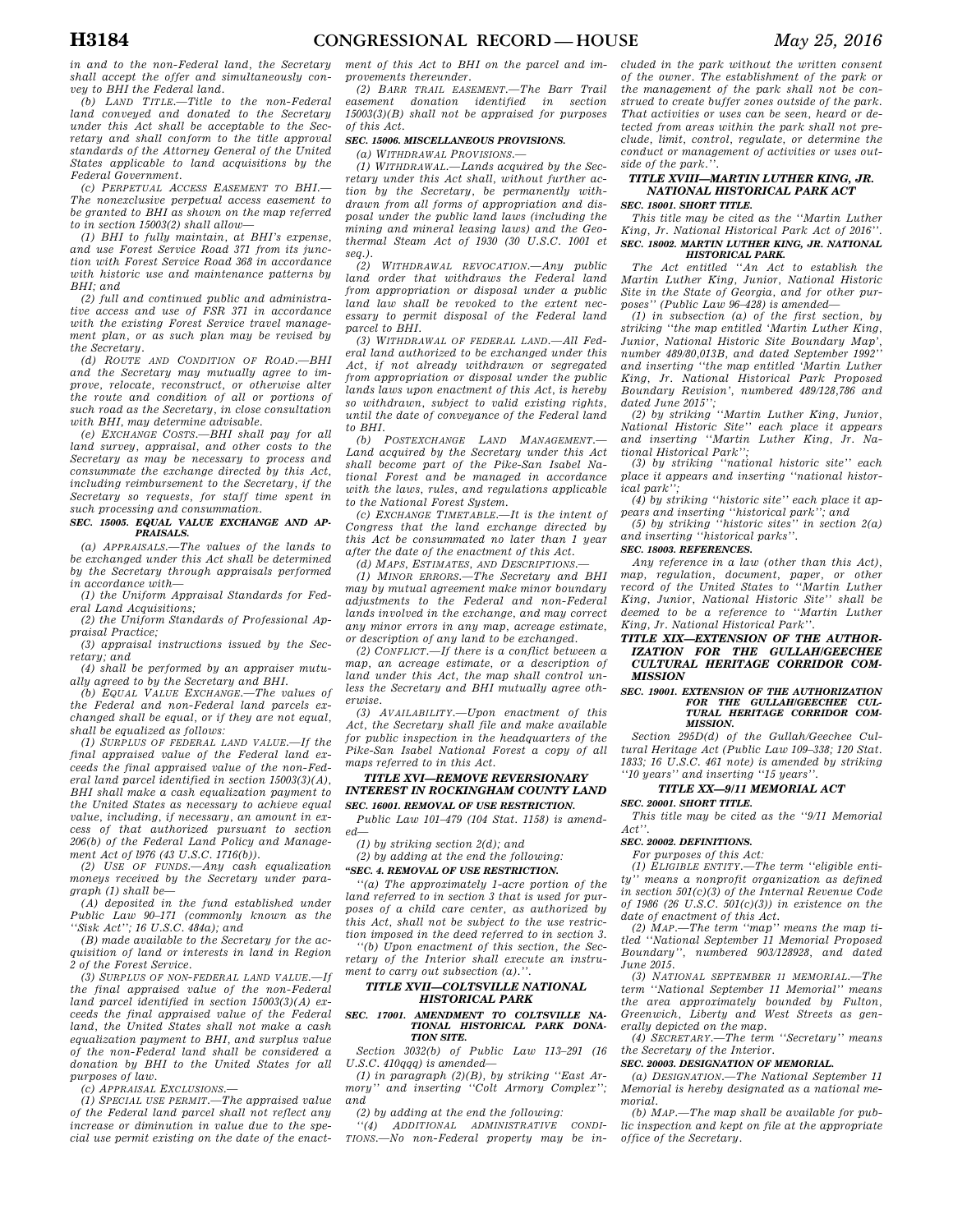*(c) EFFECT OF DESIGNATION.—The national memorial designated under this section shall not be a unit of the National Park System and the designation of the national memorial shall not be construed to require or authorize Federal funds to be expended for any purpose related to the national memorial except as provided under section 20004.* 

#### *SEC. 20004. COMPETITIVE GRANTS FOR CERTAIN MEMORIALS.*

*(a) COMPETITIVE GRANTS.—Subject to the availability of appropriations, the Secretary may award a single grant per year through a competitive process to an eligible entity for the operation and maintenance of any memorial located within the United States established to commemorate the events of and honor—* 

*(1) the victims of the terrorist attacks on the World Trade Center, the Pentagon, and United Airlines Flight 93 on September 11, 2001; and* 

*(2) the victims of the terrorist attack on the World Trade Center on February 26, 1993.* 

*(b) AVAILABILITY.—Funds made available under this section shall remain available until expended.* 

*(c) CRITERIA.—In awarding grants under this section, the Secretary shall give greatest weight in the selection of eligible entities using the following criteria:* 

*(1) Experience in managing a public memorial that will benefit the largest number of visitors each calendar year.* 

*(2) Experience in managing a memorial of significant size (4 acres or more).* 

*(3) Successful coordination and cooperation with Federal, State, and local governments in operating and managing the memorial.* 

*(4) Ability and commitment to use grant funds to enhance security at the memorial.* 

*(5) Ability to use grant funds to increase the numbers of economically disadvantaged visitors to the memorial and surrounding areas.* 

*(d) SUMMARIES.—Not later than 30 days after the end of each fiscal year in which an eligible entity obligates or expends any part of a grant under this section, the eligible entity shall prepare and submit to the Secretary and Congress a summary that—* 

*(1) specifies the amount of grant funds obligated or expended in the preceding fiscal year; (2) specifies the purpose for which the funds* 

*were obligated or expended; and (3) includes any other information the Sec-*

*retary may require to more effectively administer the grant program.* 

*(e) SUNSET.—The authority to award grants under this section shall expire on the date that is 7 years after the date of the enactment of this Act.* 

## *TITLE XXI—KENNESAW MOUNTAIN NA-TIONAL BATTLEFIELD PARK BOUNDARY ADJUSTMENT ACT*

## *SEC. 21001. SHORT TITLE.*

*This title may be cited as the ''Kennesaw Mountain National Battlefield Park Boundary Adjustment Act of 2015''.* 

## *SEC. 21002. FINDINGS.*

*The Congress finds the following:* 

*(1) Kennesaw Mountain National Battlefield Park was authorized as a unit of the National Park System on June 26, 1935. Prior to 1935, parts of the park had been acquired and protected by Civil War veterans and the War Department.* 

*(2) Kennesaw Mountain National Battlefield Park protects Kennesaw Mountain and Kolb's Farm, which are battle sites along the route of General Sherman's 1864 campaign to take Atlanta.* 

*(3) Most of the park protects Confederate positions and strategy. The Wallis House is one of the few original structures remaining from the Battle of Kennesaw Mountain associated with Union positions and strategy.* 

*(4) The Wallis House is strategically located next to a Union signal station at Harriston Hill.* 

## *SEC. 21003. BOUNDARY ADJUSTMENT; LAND AC-QUISITION; ADMINISTRATION.*

*(a) BOUNDARY ADJUSTMENT.—The boundary of the Kennesaw Mountain National Battlefield Park is modified to include the approximately 8 acres identified as ''Wallis House and Harriston Hill'', and generally depicted on the map titled ''Kennesaw Mountain National Battlefield Park, Proposed Boundary Adjustment'', numbered 325/80,020, and dated February 2010.* 

*(b) MAP.—The map referred to in subsection (a) shall be on file and available for inspection in the appropriate offices of the National Park Service.* 

*(c) LAND ACQUISITION.—The Secretary of the Interior is authorized to acquire, from willing owners only, land or interests in land described in subsection (a) by donation or exchange.* 

*(d) ADMINISTRATION OF ACQUIRED LANDS.— The Secretary of the Interior shall administer land and interests in land acquired under this section as part of the Kennesaw Mountain National Battlefield Park in accordance with applicable laws and regulations.* 

*(e) WRITTEN CONSENT OF OWNER.—No non-Federal property may be included in the Kennesaw Mountain National Battlefield Park without the written consent of the owner. This provision shall apply only to those portions of the Park added under subsection (a).* 

*(f) NO USE OF CONDEMNATION.—The Secretary of the Interior may not acquire by condemnation any land or interests in land under this Act or for the purposes of this Act.* 

*(g) NO BUFFER ZONE CREATED.—Nothing in this Act, the establishment of the Kennesaw Mountain National Battlefield Park, or the management plan for the Kennesaw Mountain National Battlefield Park shall be construed to create buffer zones outside of the Park. That activities or uses can be seen, heard, or detected from areas within the Kennesaw Mountain National Battlefield Park shall not preclude, limit, control, regulate or determine the conduct or management of activities or uses outside the Park.* 

## *TITLE XXII—VEHICLE ACCESS AT DELA-WARE WATER GAP NATIONAL RECRE-ATION AREA*

## *SEC. 22001. VEHICULAR ACCESS AND FEES.*

*Section 4 of the Delaware Water Gap National Recreation Area Improvement Act (Public Law 109–156) is amended to read as follows:* 

## *''SEC. 4. USE OF CERTAIN ROADS WITHIN THE RECREATION AREA.*

*''(a) IN GENERAL.—Except as otherwise provided in this section, Highway 209, a federally owned road within the boundaries of the Recreation Area, shall be closed to all commercial vehicles.* 

*''(b) EXCEPTION FOR LOCAL BUSINESS USE.— Until September 30, 2020, subsection (a) shall not apply with respect to the use of commercial vehicles that have four or fewer axles and are—* 

*''(1) owned and operated by a business physically located in—* 

*''(A) the Recreation Area; or* 

*''(B) one or more adjacent municipalities; or ''(2) necessary to provide services to businesses* 

*or persons located in—* 

*''(A) the Recreation Area; or* 

*''(B) one of more adjacent municipalities.* 

*''(c) FEE.—The Secretary shall establish a fee and permit program for the use by commercial vehicles of Highway 209 under subsection (b). The program shall include an annual fee not to exceed \$200 per vehicle. All fees received under the program shall be set aside in a special account and be available, without further appropriation, to the Secretary for the administration and enforcement of the program, including registering vehicles, issuing permits and vehicle identification stickers, and personnel costs.* 

*''(d) EXCEPTIONS.—The following vehicles may use Highway 209 and shall not be subject to a fee or permit requirement under subsection (c): ''(1) Local school buses.* 

*''(2) Fire, ambulance, and other safety and emergency vehicles.* 

*''(3) Commercial vehicles using Federal Road Route 209, from—* 

*''(A) Milford to the Delaware River Bridge leading to U.S. Route 206 in New Jersey; and* 

*''(B) mile 0 of Federal Road Route 209 to Pennsylvania State Route 2001.''.* 

# *SEC. 22002. DEFINITIONS.*

*Section 2 of the Delaware Water Gap National Recreation Area Improvement Act (Public Law 109–156) is amended—* 

*(1) by redesignating paragraphs (1) through (5) as paragraphs (2) through (6), respectively; and* 

*(2) by inserting before paragraph (2) (as so redesignated by paragraph (1) of this section) the following:* 

*''(1) ADJACENT MUNICIPALITIES.—The term 'adjacent municipalities' means Delaware Township, Dingman Township, Lehman Township, Matamoras Borough, Middle Smithfield Township, Milford Borough, Milford Township, Smithfield Township and Westfall Township, in Pennsylvania.''.* 

# *SEC. 22003. CONFORMING AMENDMENT.*

*Section 702 of the Omnibus Parks and Public Lands Management Act of 1996 (Public Law 104–333) is repealed.* 

## *TITLE XXIII—GULF ISLANDS NATIONAL SEASHORE LAND EXCHANGE ACT*

*SEC. 23001. SHORT TITLE.* 

*This title may be cited as the ''Gulf Islands National Seashore Land Exchange Act of 2016''. SEC. 23002. LAND EXCHANGE, GULF ISLANDS NA-TIONAL SEASHORE, JACKSON COUN-*

## *TY, MISSISSIPPI.*

*(a) LAND EXCHANGE AUTHORIZED.—The Secretary of the Interior, acting through the Director of the National Park Service (in this section referred to as the ''Secretary'') may convey to the Veterans of Foreign Wars Post 5699 (in this section referred to as the ''Post'') all right, title, and interest of the United States in and to a parcel of real property, consisting of approximately 1.542 acres and located within the Gulf Islands National Seashore in Jackson County, Mississippi, section 34, township 7 north, range 8 east.* 

*(b) LAND TO BE ACQUIRED.—In exchange for the property described in subsection (a), the Post shall convey to the Secretary all right, title, and interest of the Post in and to a parcel of real property, consisting of approximately 2.161 acres and located in Jackson County, Mississippi, section 34, township 7 north, range 8 east.* 

*(c) EQUAL VALUE EXCHANGE.—The values of the parcels of real property to be exchanged under this section are deemed to be equal.* 

*(d) PAYMENT OF COSTS OF CONVEYANCE.—* 

*(1) PAYMENT REQUIRED.—The Secretary shall require the Post to cover costs to be incurred by the Secretary, or to reimburse the Secretary for such costs incurred by the Secretary, to carry out the land exchange under this section, including survey costs, costs related to environmental documentation, and any other administrative costs related to the land exchange. If amounts are collected from the Secretary in advance of the Secretary incurring the actual costs and the amount collected exceeds the costs actually incurred by the Secretary to carry out the land exchange, the Secretary shall refund the excess amount to the Post.* 

*(2) TREATMENT OF AMOUNTS RECEIVED.— Amounts received as reimbursement under paragraph (1) shall be credited to the fund or account that was used to cover those costs incurred by the Secretary in carrying out the land exchange. Amounts so credited shall be merged with amounts in such fund or account and shall be available for the same purposes, and subject to the same conditions and limitations, as amounts in such fund or account.* 

*(e) DESCRIPTION OF PROPERTY.—The exact acreage and legal description of property to be*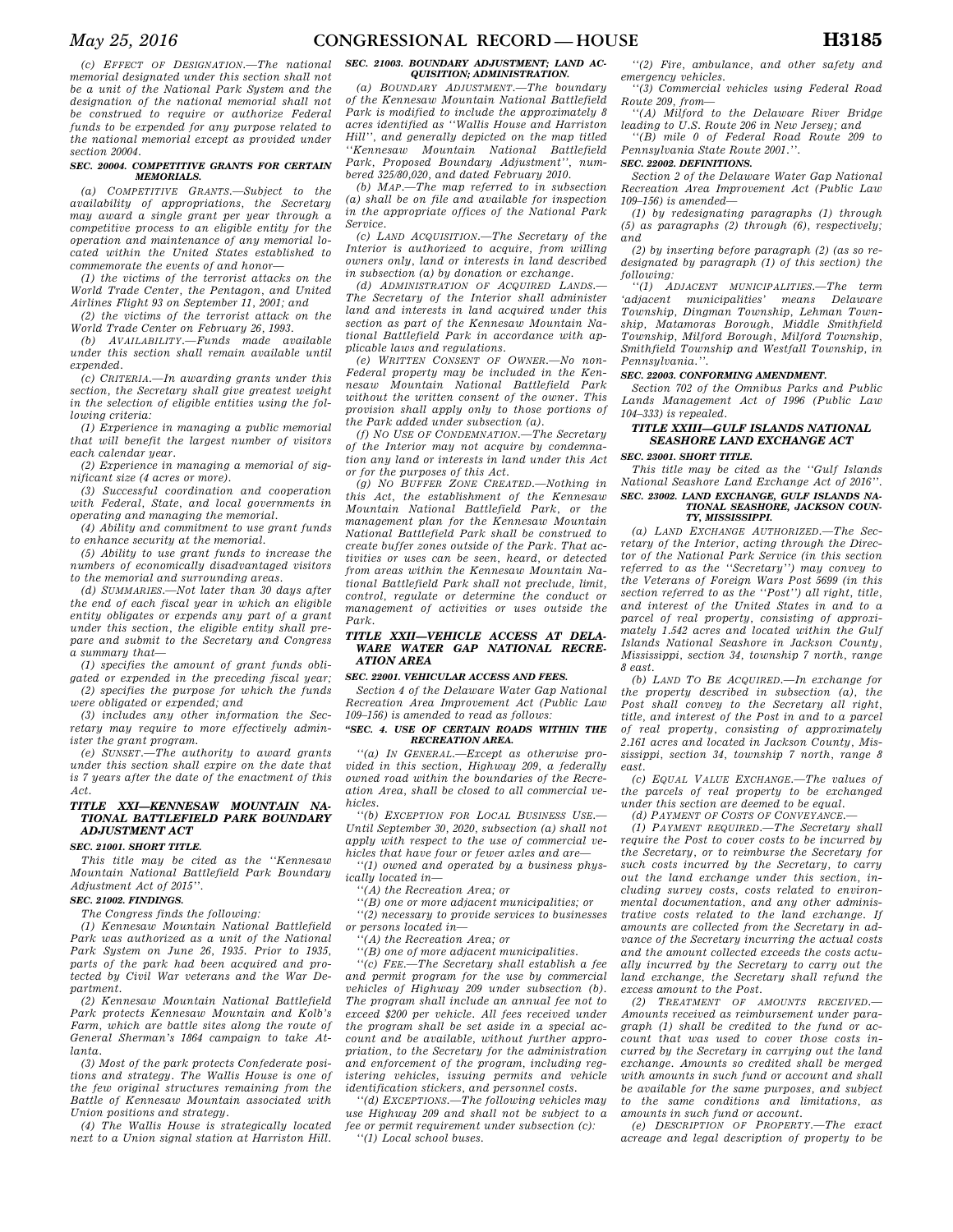*exchanged under this section shall be determined by surveys satisfactory to the Secretary and the Post.* 

*(f) CONVEYANCE AGREEMENT.—The exchange of real property under this section shall be accomplished using a quit claim deed or other legal instrument and upon terms and conditions mutually satisfactory to the Secretary and the Post, including such additional terms and conditions as the Secretary considers appropriate to protect the interests of the United States.* 

*(g) TREATMENT OF ACQUIRED LAND.—Land and interests in land acquired by the United States under subsection (b) shall be administered by the Secretary as part of the Gulf Islands National Seashore.* 

*(h) MODIFICATION OF BOUNDARY.—Upon completion of the land exchange under this section, the Secretary shall modify the boundary of the Gulf Islands National Seashore to reflect such land exchange.* 

## *TITLE XXIV—KOREAN WAR VETERANS MEMORIAL WALL OF REMEMBRANCE ACT SEC. 24001. SHORT TITLE.*

*This title may be cited as the ''Korean War Veterans Memorial Wall of Remembrance Act of 2016''.* 

#### *SEC. 24002. WALL OF REMEMBRANCE.*

*Section 1 of the Act titled ''An Act to authorize the erection of a memorial on Federal Land in the District of Columbia and its environs to honor members of the Armed Forces of the United States who served in the Korean War'', approved October 25, 1986 (Public Law 99–572), is amended by adding at the end the following: ''Such memorial shall include a Wall of Remembrance, which shall be constructed without the use of Federal funds. The American Battle Monuments Commission shall request and consider design recommendations from the Korean War Veterans Memorial Foundation, Inc. for the establishment of the Wall of Remembrance. The Wall of Remembrance shall include—* 

*''(1) a list by name of members of the Armed Forces of the United States who died in theatre in the Korean War;* 

*''(2) the number of members of the Armed Forces of the United States who, in regards to the Korean War—* 

*''(A) were wounded in action;* 

*''(B) are listed as missing in action; or* 

*''(C) were prisoners of war; and* 

*''(3) the number of members of the Korean Augmentation to the United States Army, the Republic of Korea Armed Forces, and the other nations of the United Nations Command who, in regards to the Korean War—* 

*''(A) were killed in action;* 

*''(B) were wounded in action;* 

*''(C) are listed as missing in action; or* 

*''(D) were prisoners of war.''.* 

## *TITLE XXV—NATIONAL FOREST SMALL TRACTS ACT AMENDMENTS ACT*

*SEC. 25001. SHORT TITLE.* 

*This title may be cited as the ''National Forest Small Tracts Act Amendments Act of 2015''.* 

# *SEC. 25002. ADDITIONAL AUTHORITY FOR SALE OR EXCHANGE OF SMALL PARCELS OF NATIONAL FOREST SYSTEM LAND.*

*(a) INCREASE IN MAXIMUM VALUE OF SMALL PARCELS.—Section 3 of Public Law 97–465 (commonly known as the Small Tracts Act; 16 U.S.C. 521e) is amended in the matter preceding paragraph (1) by striking ''\$150,000'' and inserting ''\$500,000''.* 

*(b) ADDITIONAL CONVEYANCE PURPOSES.—Section 3 of Public Law 97–465 (16 U.S.C. 521e) is further amended—* 

*(1) in the matter preceding paragraph (1), by striking ''which are—'' and inserting ''which involve any one of the following:'';* 

*(2) in paragraph (1)—* 

*(A) by striking ''parcels'' and inserting ''Parcels''; and* 

*(B) by striking the semicolon at the end and inserting a period;* 

*(3) in paragraph (2)—* 

*(A) by striking ''parcels'' the first place it appears and inserting ''Parcels''; and* 

*(B) by striking ''; or'' at the end and inserting a period;* 

*(4) in paragraph (3), by striking ''road'' and inserting ''Road''; and* 

*(5) by adding at the end the following new paragraphs:* 

*''(4) Parcels of 40 acres or less which are determined by the Secretary to be physically isolated, to be inaccessible, or to have lost their National Forest character.* 

*''(5) Parcels of 10 acres or less which are not eligible for conveyance under paragraph (2), but which are encroached upon by permanent habitable improvements for which there is no evidence that the encroachment was intentional or negligent.* 

*''(6) Parcels used as a cemetery, a landfill, or a sewage treatment plant under a special use authorization issued by the Secretary. In the case of a cemetery expected to reach capacity within 10 years, the sale, exchange, or interchange may include, in the sole discretion of the Secretary, up to 1 additional acre abutting the permit area to facilitate expansion of the cemetery.''.* 

*(c) DISPOSITION OF PROCEEDS.—Section 2 of Public Law 97–465 (16 U.S.C. 521d) is amended— (1) by striking ''The Secretary is authorized'' and inserting the following:* 

*''(a) CONVEYANCE AUTHORITY; CONSIDER-ATION.—The Secretary is authorized'';* 

*(2) by striking ''The Secretary shall insert'' and inserting the following:* 

*''(b) INCLUSION OF TERMS, COVENANTS, CONDI-TIONS, AND RESERVATIONS.—The Secretary shall insert'';* 

*(3) by striking ''convenants'' and inserting ''covenants''; and* 

*(4) by adding at the end the following new subsection:* 

*''(c) DISPOSITION OF PROCEEDS.—* 

*''(1) DEPOSIT IN SISK FUND.—The net proceeds derived from any sale or exchange conducted under the authority of paragraph (4), (5), or (6) of section 3 shall be deposited in the fund established by Public Law 90–171 (commonly known as the Sisk Act; 16 U.S.C. 484a).* 

*''(2) USE.—Amounts deposited under paragraph (1) shall be available to the Secretary until expended for—* 

*''(A) the acquisition of land or interests in land for administrative sites for the National Forest System in the State from which the amounts were derived;* 

*''(B) the acquisition of land or interests in land for inclusion in the National Forest System in that State, including land or interests in land which enhance opportunities for recreational access;* 

*''(C) the performance of deferred maintenance on administrative sites for the National Forest System in that State or other deferred maintenance activities in that State which enhance opportunities for recreational access; or* 

*''(D) the reimbursement of the Secretary for costs incurred in preparing a sale conducted under the authority of section 3 if the sale is a competitive sale.''.* 

## *TITLE XXVI—WESTERN OREGON TRIBAL FAIRNESS ACT*

*SEC. 26001. SHORT TITLE.* 

*This title may be cited as the ''Western Oregon Tribal Fairness Act''.* 

## *Subtitle A—Cow Creek Umpqua Land Conveyance*

*SEC. 26011. SHORT TITLE.* 

*This subtitle may be cited as the ''Cow Creek Umpqua Land Conveyance Act''.* 

#### *SEC. 26012. DEFINITIONS.*

*In this subtitle:* 

*(1) COUNCIL CREEK LAND.—The term ''Council Creek land'' means the approximately 17,519 acres of land, as generally depicted on the map* 

*entitled ''Canyon Mountain Land Conveyance'' and dated June 27, 2013.* 

*(2) TRIBE.—The term ''Tribe'' means the Cow Creek Band of Umpqua Tribe of Indians.* 

*(3) SECRETARY.—The term ''Secretary'' means the Secretary of the Interior.* 

## *SEC. 26013. CONVEYANCE.*

*(a) IN GENERAL.—Subject to valid existing rights, including rights-of-way, all right, title, and interest of the United States in and to the Council Creek land, including any improvements located on the land, appurtenances to the land, and minerals on or in the land, including oil and gas, shall be—* 

*(1) held in trust by the United States for the benefit of the Tribe; and* 

*(2) part of the reservation of the Tribe.* 

*(b) SURVEY.—Not later than 1 year after the date of enactment of this Act, the Secretary shall complete a survey of the boundary lines to establish the boundaries of the land taken into trust under subsection (a).* 

## *SEC. 26014. MAP AND LEGAL DESCRIPTION.*

*(a) IN GENERAL.—As soon as practicable after the date of enactment of this Act, the Secretary shall file a map and legal description of the Council Creek land with—* 

*(1) the Committee on Energy and Natural Resources of the Senate; and* 

*(2) the Committee on Natural Resources of the House of Representatives.* 

*(b) FORCE AND EFFECT.—The map and legal description filed under subsection (a) shall have the same force and effect as if included in this subtitle, except that the Secretary may correct any clerical or typographical errors in the map or legal description.* 

*(c) PUBLIC AVAILABILITY.—The map and legal description filed under subsection (a) shall be on file and available for public inspection in the Office of the Secretary.* 

## *SEC. 26015. ADMINISTRATION.*

*(a) IN GENERAL.—Unless expressly provided in this subtitle, nothing in this subtitle affects any right or claim of the Tribe existing on the date of enactment of this Act to any land or interest in land.* 

*(b) PROHIBITIONS.—* 

*(1) EXPORTS OF UNPROCESSED LOGS.—Federal law (including regulations) relating to the export of unprocessed logs harvested from Federal land shall apply to any unprocessed logs that are harvested from the Council Creek land.* 

*(2) NON-PERMISSIBLE USE OF LAND.—Any real property taken into trust under section 26013 shall not be eligible, or used, for any gaming activity carried out under Public Law 100–497 (25 U.S.C. 2701 et seq.).* 

*(c) FOREST MANAGEMENT.—Any forest management activity that is carried out on the Council Creek land shall be managed in accordance with all applicable Federal laws.* 

## *SEC. 26016. LAND RECLASSIFICATION.*

*(a) IDENTIFICATION OF OREGON AND CALI-FORNIA RAILROAD GRANT LAND.—Not later than 180 days after the date of enactment of this Act, the Secretary of Agriculture and the Secretary shall identify any Oregon and California Railroad grant land that is held in trust by the United States for the benefit of the Tribe under section 26013.* 

*(b) IDENTIFICATION OF PUBLIC DOMAIN LAND.—Not later than 18 months after the date of enactment of this Act, the Secretary shall identify public domain land in the State of Oregon that—* 

*(1) is approximately equal in acreage and condition as the Oregon and California Railroad grant land identified under subsection (a); and (2) is located in the vicinity of the Oregon and California Railroad grant land.* 

*(c) MAPS.—Not later than 2 years after the date of enactment of this Act, the Secretary shall submit to Congress and publish in the Federal Register one or more maps depicting the land identified in subsections (a) and (b).* 

*(d) RECLASSIFICATION.—*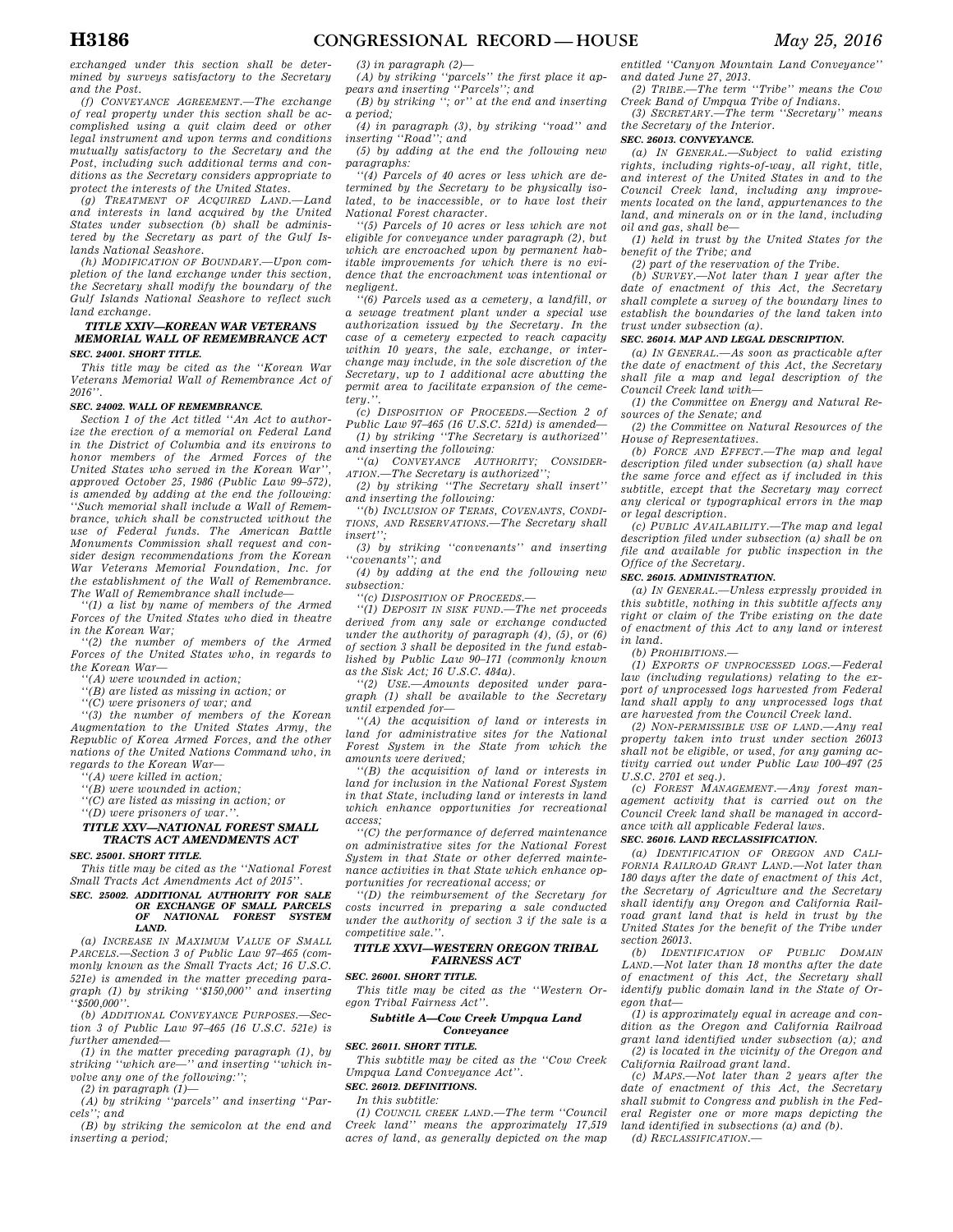*(1) IN GENERAL.—After providing an opportunity for public comment, the Secretary shall reclassify the land identified in subsection (b) as Oregon and California Railroad grant land.* 

*(2) APPLICABILITY.—The Act of August 28, 1937 (43 U.S.C. 1181a et seq.), shall apply to land reclassified as Oregon and California Railroad grant land under paragraph (1).* 

## *Subtitle B—Coquille Forest Fairness SEC. 26021. SHORT TITLE.*

*This subtitle may be cited as the ''Coquille Forest Fairness Act''.* 

#### *SEC. 26022. AMENDMENTS TO COQUILLE RES-TORATION ACT.*

*Section 5(d) of the Coquille Restoration Act (25 U.S.C. 715c(d)) is amended—* 

*(1) by striking paragraph (5) and inserting the following:* 

*''(5) MANAGEMENT.—* 

*''(A) IN GENERAL.—Subject to subparagraph (B), the Secretary, acting through the Assistant Secretary for Indian Affairs, shall manage the Coquille Forest in accordance with the laws pertaining to the management of Indian trust land. ''(B) ADMINISTRATION.—* 

*''(i) UNPROCESSED LOGS.—Unprocessed logs harvested from the Coquille Forest shall be subject to the same Federal statutory restrictions on export to foreign nations that apply to unprocessed logs harvested from Federal land.* 

*''(ii) SALES OF TIMBER.—Notwithstanding any other provision of law, all sales of timber from land subject to this subsection shall be advertised, offered, and awarded according to competitive bidding practices, with sales being awarded to the highest responsible bidder.'';* 

*(2) by striking paragraph (9); and (3) by redesignating paragraphs (10) through* 

*(12) as paragraphs (9) through (11), respectively.* 

# *Subtitle C—Oregon Coastal Lands*

*SEC. 26031. SHORT TITLE.* 

*This subtitle may be cited as the ''Oregon Coastal Lands Act''.* 

*SEC. 26032. DEFINITIONS.* 

*In this subtitle:* 

*(1) CONFEDERATED TRIBES.—The term ''Confederated Tribes'' means the Confederated Tribes of Coos, Lower Umpqua, and Siuslaw Indians.* 

*(2) OREGON COASTAL LAND.—The term ''Oregon Coastal land'' means the approximately 14,408 acres of land, as generally depicted on the map entitled ''Oregon Coastal Land Conveyance'' and dated March 27, 2013.* 

*(3) SECRETARY.—The term ''Secretary'' means the Secretary of the Interior.* 

#### *SEC. 26033. CONVEYANCE.*

*(a) IN GENERAL.—Subject to valid existing rights, including rights-of-way, all right, title, and interest of the United States in and to the Oregon Coastal land, including any improvements located on the land, appurtenances to the land, and minerals on or in the land, including oil and gas, shall be—* 

*(1) held in trust by the United States for the benefit of the Confederated Tribes; and* 

*(2) part of the reservation of the Confederated Tribes.* 

*(b) SURVEY.—Not later than 1 year after the date of enactment of this Act, the Secretary shall complete a survey of the boundary lines to establish the boundaries of the land taken into trust under subsection (a).* 

#### *SEC. 26034. MAP AND LEGAL DESCRIPTION.*

*(a) IN GENERAL.—As soon as practicable after the date of enactment of this Act, the Secretary shall file a map and legal description of the Oregon Coastal land with—* 

*(1) the Committee on Energy and Natural Resources of the Senate; and* 

*(2) the Committee on Natural Resources of the House of Representatives.* 

*(b) FORCE AND EFFECT.—The map and legal description filed under subsection (a) shall have the same force and effect as if included in this subtitle, except that the Secretary may correct* 

*any clerical or typographical errors in the map or legal description.* 

*(c) PUBLIC AVAILABILITY.—The map and legal description filed under subsection (a) shall be on file and available for public inspection in the Office of the Secretary.* 

## *SEC. 26035. ADMINISTRATION.*

*(a) IN GENERAL.—Unless expressly provided in this subtitle, nothing in this subtitle affects any right or claim of the Confederated Tribes existing on the date of enactment of this Act to any land or interest in land.* 

*(b) PROHIBITIONS.—* 

*(1) EXPORTS OF UNPROCESSED LOGS.—Federal law (including regulations) relating to the export of unprocessed logs harvested from Federal land shall apply to any unprocessed logs that are harvested from the Oregon Coastal land taken into trust under section 26033.* 

*(2) NON-PERMISSIBLE USE OF LAND.—Any real property taken into trust under section 26033 shall not be eligible, or used, for any gaming activity carried out under Public Law 100–497 (25 U.S.C. 2701 et seq.).* 

*(c) LAWS APPLICABLE TO COMMERCIAL FOR-ESTRY ACTIVITY.—Any commercial forestry activity that is carried out on the Oregon Coastal land taken into trust under section 26033 shall be managed in accordance with all applicable Federal laws.* 

*(d) AGREEMENTS.—The Confederated Tribes shall consult with the Secretary and other parties as necessary to develop agreements to provide for access to the Oregon Coastal land taken into trust under section 26033 that provide for—* 

*(1) honoring existing reciprocal right-of-way agreements;* 

*(2) administrative access by the Bureau of Land Management; and* 

*(3) management of the Oregon Coastal lands that are acquired or developed under chapter 2003 of title 54, United States Code (commonly known as the ''Land and Water Conservation Fund Act of 1965''), consistent with section 200305(f)(3) of that title.* 

*(e) LAND USE PLANNING REQUIREMENTS.—Except as provided in subsection (c), once the Oregon Coastal land is taken into trust under section 26033, the land shall not be subject to the land use planning requirements of the Federal Land Policy and Management Act of 1976 (43 U.S.C. 1701 et seq.) or the Act of August 28, 1937 (43 U.S.C. 1181a et seq.).* 

## *SEC. 26036. LAND RECLASSIFICATION.*

*(a) IDENTIFICATION OF OREGON AND CALI-FORNIA RAILROAD GRANT LAND.—Not later than 180 days after the date of enactment of this Act, the Secretary of Agriculture and the Secretary shall identify any Oregon and California Railroad grant land that is held in trust by the United States for the benefit of the Confederated Tribes under section 26033.* 

*(b) IDENTIFICATION OF PUBLIC DOMAIN LAND.—Not later than 18 months after the date of enactment of this Act, the Secretary shall identify public domain land in the State of Oregon that—* 

*(1) is approximately equal in acreage and condition as the Oregon and California Railroad grant land identified under subsection (a); and (2) is located in the vicinity of the Oregon and* 

*California Railroad grant land.* 

*(c) MAPS.—Not later than 2 years after the date of enactment of this Act, the Secretary shall submit to Congress and publish in the Federal Register one or more maps depicting the land identified in subsections (a) and (b).* 

*(d) RECLASSIFICATION.—* 

*(1) IN GENERAL.—After providing an opportunity for public comment, the Secretary shall reclassify the land identified in subsection (b) as Oregon and California Railroad grant land.* 

*(2) APPLICABILITY.—The Act of August 28, 1937 (43 U.S.C. 1181a et seq.), shall apply to land reclassified as Oregon and California Railroad grant land under paragraph (1).* 

## *DIVISION D—SCIENCE TITLE V—DEPARTMENT OF ENERGY SCIENCE*

## *SEC. 501. MISSION.*

*Section 209 of the Department of Energy Organization Act (42 U.S.C. 7139) is amended by adding at the end the following:* 

 $M$ *ISSION.*—The mission of the Office of *Science shall be the delivery of scientific discoveries, capabilities, and major scientific tools to transform the understanding of nature and to advance the energy, economic, and national security of the United States. In support of this mission, the Director shall carry out programs on basic energy sciences, advanced scientific computing research, high energy physics, biological and environmental research, fusion energy sciences, and nuclear physics, including as provided under subtitle A of title V of the America COMPETES Reauthorization Act of 2015, through activities focused on—* 

*''(1) fundamental scientific discoveries through the study of matter and energy;* 

*''(2) science in the national interest, includ-*

*ing— ''(A) advancing an agenda for American energy security through research on energy production, storage, transmission, efficiency, and use; and* 

*''(B) advancing our understanding of the Earth's climate through research in atmospheric and environmental sciences; and* 

*''(3) National Scientific User Facilities to deliver the 21st century tools of science, engineering, and technology and provide the Nation's researchers with the most advanced tools of modern science including accelerators, colliders, supercomputers, light sources and neutron sources, and facilities for studying materials science.* 

*''(d) COORDINATION WITH OTHER DEPARTMENT OF ENERGY PROGRAMS.—The Under Secretary for Science and Energy shall ensure the coordination of Office of Science activities and programs with other activities of the Department.''. SEC. 502. BASIC ENERGY SCIENCES.* 

*(a) PROGRAM.—The Director shall carry out a program in basic energy sciences, including materials sciences and engineering, chemical sciences, physical biosciences, and geosciences, for the purpose of providing the scientific foundations for new energy technologies.* 

*(b) MISSION.—The mission of the program described in subsection (a) shall be to support fundamental research to understand, predict, and ultimately control matter and energy at the electronic, atomic, and molecular levels in order to provide the foundations for new energy technologies and to support Department missions in energy, environment, and national security.* 

*(c) BASIC ENERGY SCIENCES USER FACILI-TIES.—The Director shall carry out a subprogram for the development, construction, operation, and maintenance of national user facilities to support the program under this section. As practicable, these facilities shall serve the needs of the Department, industry, the academic community, and other relevant entities to create and examine new materials and chemical processes for the purposes of advancing new energy technologies and improving the competitiveness of the United States. These facilities shall include—* 

*(1) x-ray light sources;* 

*(2) neutron sources;* 

*(3) nanoscale science research centers; and* 

*(4) other facilities the Director considers appropriate, consistent with section 209 of the Department of Energy Organization Act (42 U.S.C. 7139).* 

*(d) LIGHT SOURCE LEADERSHIP INITIATIVE.—* 

*(1) ESTABLISHMENT.—In support of the subprogram authorized in subsection (c), the Director shall establish an initiative to sustain and advance global leadership of light source user facilities.* 

*(2) LEADERSHIP STRATEGY.—Not later than 9 months after the date of enactment of this Act,*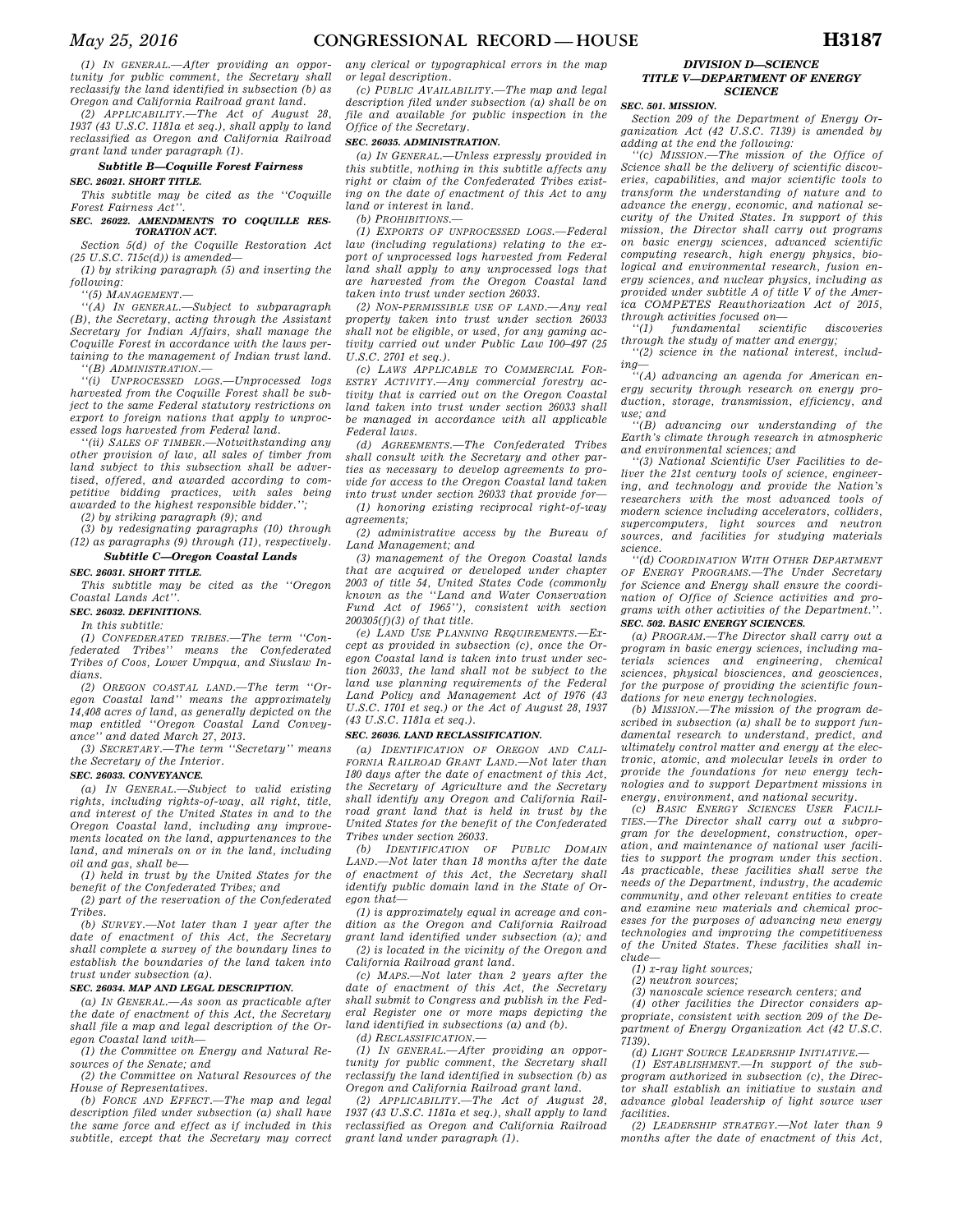*and biennially thereafter, the Director shall prepare, in consultation with relevant stakeholders, and submit to the Committee on Science, Space, and Technology of the House of Representatives and the Committee on Energy and Natural Resources of the Senate a light source leadership strategy that—* 

*(A) identifies, prioritizes, and describes plans for the development, construction, and operation of light sources over the next decade;* 

*(B) describes plans for optimizing management and use of existing light source facilities; and* 

*(C) assesses the international outlook for light source user facilities and describes plans for United States cooperation in such projects.* 

*(3) ADVISORY COMMITTEE FEEDBACK AND REC-OMMENDATIONS.—Not later than 45 days after submission of the strategy described in paragraph (2), the Basic Energy Sciences Advisory Committee shall provide the Director, the Committee on Science, Space, and Technology of the House of Representatives, and the Committee on Energy and Natural Resources of the Senate a report of the Advisory Committee's analyses, findings, and recommendations for improving the strategy, including a review of the most recent budget request for the initiative.* 

*(4) PROPOSED BUDGET.—The Director shall transmit annually to Congress a proposed budget corresponding to the activities identified in the strategy.* 

*(e) ACCELERATOR RESEARCH AND DEVELOP-MENT.—The Director shall carry out research and development on advanced accelerator and storage ring technologies relevant to the development of Basic Energy Sciences user facilities, in consultation with the Office of Science's High Energy Physics and Nuclear Physics programs.* 

*(f) ENERGY FRONTIER RESEARCH CENTERS.—* 

*(1) IN GENERAL.—The Director shall carry out a program to provide awards, on a competitive, merit-reviewed basis, to multi-institutional collaborations or other appropriate entities to conduct fundamental and use-inspired energy research to accelerate scientific breakthroughs.* 

*(2) COLLABORATIONS.—A collaboration receiving an award under this subsection may include multiple types of institutions and private sector entities.* 

*(3) SELECTION AND DURATION.—* 

*(A) IN GENERAL.—A collaboration under this subsection shall be selected for a period of 5 years. An Energy Frontier Research Center already in existence and supported by the Director on the date of enactment of this Act may continue to receive support for a period of 5 years beginning on the date of establishment of that center.* 

*(B) REAPPLICATION.—After the end of the period described in subparagraph (A), an awardee may reapply for selection for a second period of 5 years on a competitive, merit-reviewed basis.* 

*(C) TERMINATION.—Consistent with the existing authorities of the Department, the Director may terminate an underperforming center for cause during the performance period.* 

*(4) NO FUNDING FOR CONSTRUCTION.—No funding provided pursuant to this subsection may be used for the construction of new buildings or facilities.* 

#### *SEC. 503. ADVANCED SCIENTIFIC COMPUTING RE-SEARCH.*

*(a) PROGRAM.—The Director shall carry out a research, development, and demonstration program to advance computational and networking capabilities to analyze, model, simulate, and predict complex phenomena relevant to the development of new energy technologies and the competitiveness of the United States.* 

*(b) FACILITIES.—The Director, as part of the program described in subsection (a), shall develop and maintain world-class computing and network facilities for science and deliver critical research in applied mathematics, computer science, and advanced networking to support the Department's missions.* 

*(c) DEFINITIONS.—Section 2 of the Department of Energy High-End Computing Revitalization*  *Act of 2004 (15 U.S.C. 5541) is amended by striking paragraphs (1) through (5) and inserting the following:* 

*''(1) CO-DESIGN.—The term 'co-design' means the joint development of application algorithms, models, and codes with computer technology architectures and operating systems to maximize effective use of high-end computing systems.* 

*''(2) DEPARTMENT.—The term 'Department' means the Department of Energy.* 

*''(3) EXASCALE.—The term 'exascale' means computing system performance at or near 10 to the 18th power floating point operations per second.* 

*''(4) HIGH-END COMPUTING SYSTEM.—The term 'high-end computing system' means a computing system with performance that substantially exceeds that of systems that are commonly available for advanced scientific and engineering applications.* 

*''(5) INSTITUTION OF HIGHER EDUCATION.—The term 'institution of higher education' has the meaning given the term in section 2 of the Energy Policy Act of 2005 (42 U.S.C. 15801).* 

*''(6) LEADERSHIP SYSTEM.—The term 'leadership system' means a high-end computing system that is among the most advanced in the world in terms of performance in solving scientific and engineering problems.* 

*''(7) NATIONAL LABORATORY.—The term 'National Laboratory' means any one of the seventeen laboratories owned by the Department.* 

*''(8) SECRETARY.—The term 'Secretary' means the Secretary of Energy.* 

*''(9) SOFTWARE TECHNOLOGY.—The term 'software technology' includes optimal algorithms, programming environments, tools, languages, and operating systems for high-end computing systems.''.* 

*(d) DEPARTMENT OF ENERGY HIGH-END COM-PUTING RESEARCH AND DEVELOPMENT PRO-GRAM.—Section 3 of the Department of Energy High-End Computing Revitalization Act of 2004 (15 U.S.C. 5542) is amended—* 

*(1) in subsection (a)—* 

*(A) in paragraph (1), by striking ''program'' and inserting ''coordinated program across the Department'';* 

*(B) by striking ''and'' at the end of paragraph (1);* 

*(C) by striking the period at the end of paragraph (2) and inserting ''; and''; and* 

*(D) by adding at the end the following new paragraph:* 

*''(3) partner with universities, National Laboratories, and industry to ensure the broadest possible application of the technology developed in this program to other challenges in science, engineering, medicine, and industry.'';* 

*(2) in subsection (b)(2), by striking ''vector'' and all that follows through ''architectures'' and inserting ''computer technologies that show promise of substantial reductions in power requirements and substantial gains in parallelism of multicore processors, concurrency, memory and storage, bandwidth, and reliability''; and* 

*(3) by striking subsection (d) and inserting the following:* 

*''(d) EXASCALE COMPUTING PROGRAM.—* 

*''(1) IN GENERAL.—The Secretary shall conduct a coordinated research program to develop exascale computing systems to advance the missions of the Department.* 

 $EXECTION.$ —The Secretary shall, *through competitive merit review, establish two or more National Laboratory-industry-university partnerships to conduct integrated research, development, and engineering of multiple exascale architectures, and—* 

*''(A) conduct mission-related co-design activities in developing such exascale platforms;* 

*''(B) develop those advancements in hardware and software technology required to fully realize the potential of an exascale production system in addressing Department target applications and solving scientific problems involving predictive modeling and simulation and largescale data analytics and management; and* 

*''(C) explore the use of exascale computing technologies to advance a broad range of science and engineering.* 

*''(3) ADMINISTRATION.—In carrying out this program, the Secretary shall—* 

*''(A) provide, on a competitive, merit-reviewed basis, access for researchers in United States industry, institutions of higher education, National Laboratories, and other Federal agencies to these exascale systems, as appropriate; and* 

*''(B) conduct outreach programs to increase the readiness for the use of such platforms by domestic industries, including manufacturers. ''(4) REPORTS.—* 

*''(A) INTEGRATED STRATEGY AND PROGRAM MANAGEMENT PLAN.—The Secretary shall submit to Congress, not later than 90 days after the date of enactment of the America COMPETES Reauthorization Act of 2015, a report outlining an integrated strategy and program management plan, including target dates for prototypical and production exascale platforms, interim milestones to reaching these targets, functional requirements, roles and responsibilities of National Laboratories and industry, acquisition strategy, and estimated resources required, to achieve this exascale system capability. The report shall include the Secretary's plan for Departmental organization to manage and execute the Exascale Computing Program, including definition of the roles and responsibilities within the Department to ensure an integrated program across the Department. The report shall also include a plan for ensuring balance and prioritizing across ASCR subprograms* 

*in a flat or slow-growth budget environment. ''(B) STATUS REPORTS.—At the time of the budget submission of the Department for each fiscal year, the Secretary shall submit a report* 

*to Congress that describes the status of milestones and costs in achieving the objectives of the exascale computing program.* 

*''(C) EXASCALE MERIT REPORT.—At least 18 months prior to the initiation of construction or installation of any exascale-class computing facility, the Secretary shall transmit a plan to the Congress detailing—* 

*''(i) the proposed facility's cost projections and capabilities to significantly accelerate the development of new energy technologies;* 

*''(ii) technical risks and challenges that must be overcome to achieve successful completion and operation of the facility; and* 

*''(iii) an independent assessment of the scientific and technological advances expected from such a facility relative to those expected from a comparable investment in expanded research and applications at terascale-class and petascale-class computing facilities, including an evaluation of where investments should be made in the system software and algorithms to enable these advances.''.* 

# *SEC. 504. HIGH ENERGY PHYSICS.*

*(a) PROGRAM.—The Director shall carry out a research program on the fundamental constituents of matter and energy and the nature of space and time.* 

*(b) SENSE OF CONGRESS.—It is the sense of the Congress that—* 

*(1) the Director should incorporate the findings and recommendations of the Particle Physics Project Prioritization Panel's report entitled ''Building for Discovery: Strategic Plan for U.S. Particle Physics in the Global Context'', into the Department's planning process as part of the program described in subsection (a);* 

*(2) the Director should prioritize domestically hosted research projects that will maintain the United States position as a global leader in particle physics and attract the world's most talented physicists and foreign investment for international collaboration; and* 

*(3) the nations that lead in particle physics by hosting international teams dedicated to a common scientific goal attract the world's best talent and inspire future generations of physicists and technologists.*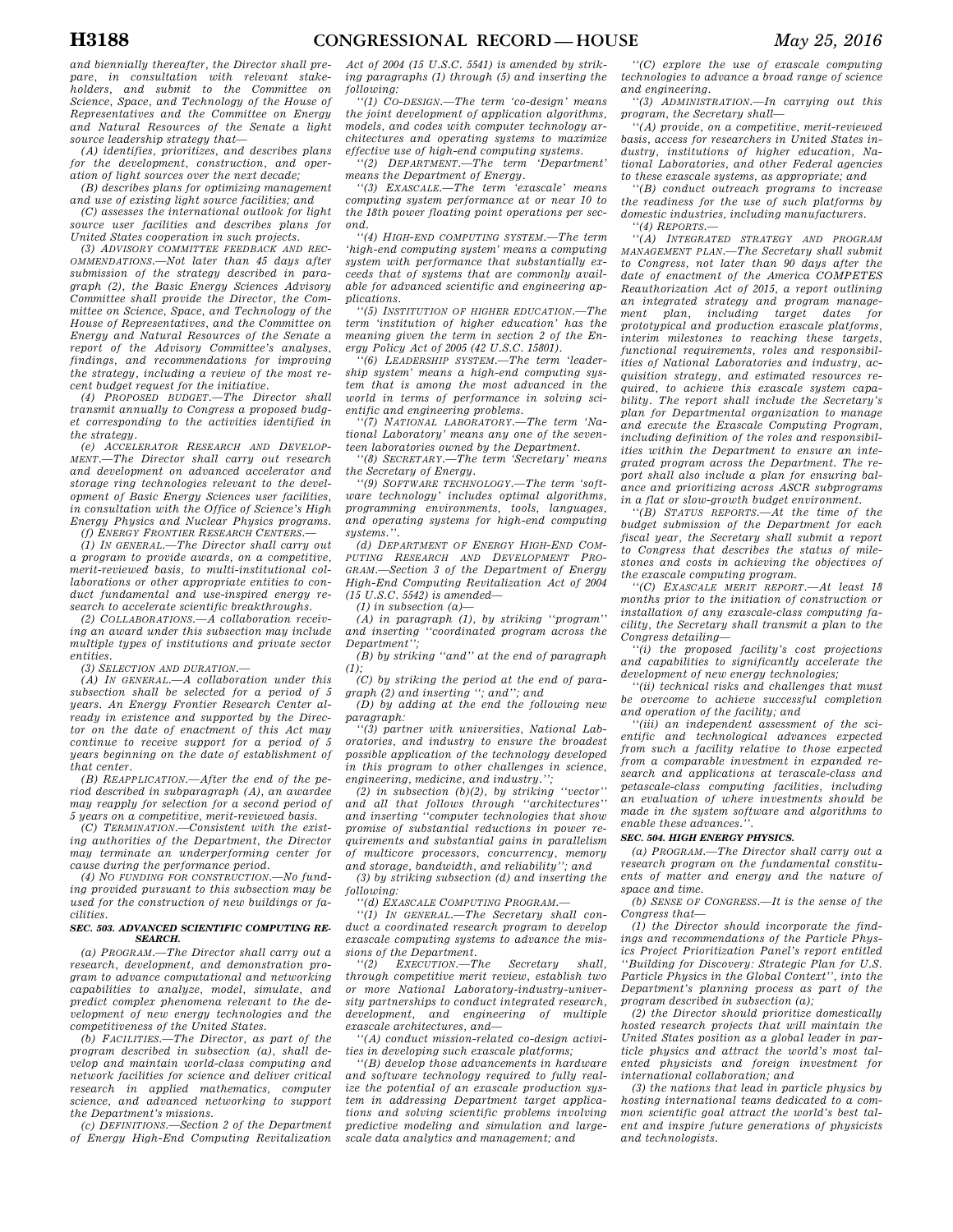*(c) NEUTRINO RESEARCH.—As part of the program described in subsection (a), the Director shall carry out research activities on rare decay processes and the nature of the neutrino, which may include collaborations with the National Science Foundation or international collaborations.* 

*(d) DARK ENERGY AND DARK MATTER RE-SEARCH.—As part of the program described in subsection (a), the Director shall carry out research activities on the nature of dark energy and dark matter, which may include collaborations with the National Aeronautics and Space Administration or the National Science Foundation, or international collaborations.* 

*(e) ACCELERATOR RESEARCH AND DEVELOP-MENT.—The Director shall carry out research and development in advanced accelerator concepts and technologies, including laser technologies, to reduce the necessary scope and cost for the next generation of particle accelerators. The Director shall ensure access to national laboratory accelerator facilities, infrastructure, and technology for users and developers of accelerators that advance applications in energy and the environment, medicine, industry, national security, and discovery science.* 

*(f) INTERNATIONAL COLLABORATION.—The Director, as practicable and in coordination with other appropriate Federal agencies as necessary, shall ensure the access of United States researchers to the most advanced accelerator facilities and research capabilities in the world, including the Large Hadron Collider.* 

#### *SEC. 505. BIOLOGICAL AND ENVIRONMENTAL RE-SEARCH.*

*(a) PROGRAM.—The Director shall carry out a program of research, development, and demonstration in the areas of biological systems science and climate and environmental science to support the energy and environmental missions of the Department.* 

*(b) PRIORITY RESEARCH.—In carrying out this section, the Director shall prioritize fundamental research on biological systems and genomics science with the greatest potential to enable scientific discovery.* 

*(c) ASSESSMENT.—Not later than 12 months after the date of enactment of this Act, the Comptroller General shall submit a report to Congress identifying climate science-related initiatives under this section that overlap or duplicate initiatives of other Federal agencies and the extent of such overlap or duplication.* 

*(d) LIMITATION.—The Director shall not approve new climate science-related initiatives to be carried out through the Office of Science without making a determination that such work is unique and not duplicative of work by other Federal agencies. Not later than 3 months after receiving the assessment required under subsection (c), the Director shall cease those climate science-related initiatives identified in the assessment as overlapping or duplicative, unless the Director justifies that such work is critical to achieving American energy security.* 

*(e) LOW DOSE RADIATION RESEARCH PRO-GRAM.—* 

*(1) IN GENERAL.—The Director of the Department of Energy Office of Science shall carry out a research program on low dose radiation. The purpose of the program is to enhance the scientific understanding of and reduce uncertainties associated with the effects of exposure to low dose radiation in order to inform improved risk management methods.* 

*(2) STUDY.—Not later than 60 days after the date of enactment of this Act, the Director shall enter into an agreement with the National Academies to conduct a study assessing the current status and development of a long-term strategy for low dose radiation research. Such study shall be completed not later than 18 months after the date of enactment of this Act. The study shall be conducted in coordination with Federal agencies that perform ionizing radiation effects research and shall leverage the most current studies in this field. Such study shall—* 

*(A) identify current scientific challenges for understanding the long-term effects of ionizing radiation;* 

*(B) assess the status of current low dose radiation research in the United States and internationally;* 

*(C) formulate overall scientific goals for the future of low-dose radiation research in the United States;* 

*(D) recommend a long-term strategic and prioritized research agenda to address scientific research goals for overcoming the identified scientific challenges in coordination with other research efforts;* 

*(E) define the essential components of a research program that would address this research agenda within the universities and the National Laboratories; and* 

*(F) assess the cost-benefit effectiveness of such a program.* 

*(3) RESEARCH PLAN.—Not later than 90 days after the completion of the study performed under paragraph (2) the Secretary of Energy shall deliver to the Committee on Science, Space, and Technology of the House of Representatives and the Committee on Energy and Natural Resources of the Senate a 5-year research plan that responds to the study's findings and recommendations and identifies and prioritizes research needs.* 

*(4) DEFINITION.—In this subsection, the term ''low dose radiation'' means a radiation dose of less than 100 millisieverts.* 

*(5) RULE OF CONSTRUCTION.—Nothing in this subsection shall be construed to subject any research carried out by the Director under the research program under this subsection to any limitations described in section 977(e) of the Energy Policy Act of 2005 (42 U.S.C. 16317(e)).* 

# *SEC. 506. FUSION ENERGY.*

*(a) PROGRAM.—The Director shall carry out a fusion energy sciences research program to expand the fundamental understanding of plasmas and matter at very high temperatures and densities and to build the scientific foundation necessary to enable fusion power.* 

*(b) FUSION MATERIALS RESEARCH AND DEVEL-OPMENT.—As part of the activities authorized in section 978 of the Energy Policy Act of 2005 (42 U.S.C. 16318)—* 

*(1) the Director, in coordination with the Assistant Secretary for Nuclear Energy of the Department, shall carry out research and development activities to identify, characterize, and demonstrate materials that can endure the neutron, plasma, and heat fluxes expected in a fusion power system; and* 

*(2) the Secretary shall—* 

*(A) provide an assessment of the need for a facility or facilities that can examine and test potential fusion and next generation fission materials and other enabling technologies relevant to the development of fusion power; and* 

*(B) provide an assessment of whether a single new facility that substantially addresses magnetic fusion and next generation fission materials research needs is feasible, in conjunction with the expected capabilities of facilities operational as of the date of enactment of this Act.* 

*(c) TOKAMAK RESEARCH AND DEVELOPMENT.— (1) IN GENERAL.—As part of the program described in subsection (a), the Director shall support research and development activities and facility operations to optimize the tokamak approach to fusion energy.* 

*(2) ITER.—* 

*(A) REPORT.—Not later than 1 year after the date of enactment of this Act, the Secretary shall submit to Congress a report providing an assessment of—* 

*(i) the most recent schedule for ITER that has been approved by the ITER Council; and* 

*(ii) progress of the ITER Council and the ITER Director General toward implementation of the recommendations of the Third Biennial International Organization Management Assessment Report.* 

*(B) FAIRNESS IN COMPETITION FOR SOLICITA-TIONS FOR INTERNATIONAL PROJECT ACTIVITIES.— Section 33 of the Atomic Energy Act of 1954 (42 U.S.C. 2053) is amended by adding at the end the following: ''For purposes of this section, with respect to international research projects, the term 'private facilities or laboratories' shall refer to facilities or laboratories located in the United States.''.* 

*(C) SENSE OF CONGRESS.—It is the sense of Congress that the United States should support a robust, diverse fusion program. It is further the sense of Congress that developing the scientific basis for fusion, providing research results key to the success of ITER, and training the next generation of fusion scientists are of critical importance to the United States and should in no way be diminished by participation of the United States in the ITER project.* 

*(d) INERTIAL FUSION ENERGY RESEARCH AND DEVELOPMENT PROGRAM.—The Secretary shall carry out a program of research and technology development in inertial fusion for energy applications, including ion beam, laser, and pulsed power fusion systems.* 

*(e) ALTERNATIVE AND ENABLING CONCEPTS.—* 

*(1) IN GENERAL.—As part of the program described in subsection (a), the Director shall support research and development activities and facility operations at United States universities, national laboratories, and private facilities for a portfolio of alternative and enabling fusion energy concepts that may provide solutions to significant challenges to the establishment of a commercial magnetic fusion power plant, prioritized based on the ability of the United States to play a leadership role in the international fusion research community. Fusion energy concepts and activities explored under this paragraph may include—* 

*(A) high magnetic field approaches facilitated by high temperature superconductors;* 

*(B) advanced stellarator concepts;* 

*(C) non-tokamak confinement configurations operating at low magnetic fields;* 

*(D) magnetized target fusion energy concepts; (E) liquid metals to address issues associated with fusion plasma interactions with the inner wall of the encasing device;* 

*(F) immersion blankets for heat management and fuel breeding;* 

*(G) advanced scientific computing activities; and* 

*(H) other promising fusion energy concepts identified by the Director.* 

*(2) COORDINATION WITH ARPA–E.—The Under Secretary and the Director shall coordinate with the Director of the Advanced Research Projects Agency–Energy (in this paragraph referred to as ''ARPA–E'') to—* 

*(A) assess the potential for any fusion energy project supported by ARPA–E to represent a promising approach to a commercially viable fusion power plant;* 

*(B) determine whether the results of any fusion energy project supported by ARPA–E merit the support of follow-on research activities carried out by the Office of Science; and* 

*(C) avoid unintentional duplication of activities.* 

*(f) GENERAL PLASMA SCIENCE AND APPLICA-TIONS.—Not later than 2 years after the date of enactment of this Act, the Secretary shall provide to Congress an assessment of opportunities in which the United States can provide worldleading contributions to advancing plasma science and non-fusion energy applications, and identify opportunities for partnering with other Federal agencies both within and outside of the Department of Energy.* 

*(g) IDENTIFICATION OF PRIORITIES.—* 

*(1) REPORT.—Not later than 2 years after the date of enactment of this Act, the Secretary shall transmit to Congress a report on the Department's proposed fusion energy research and development activities over the following 10 years under at least 3 realistic budget scenarios, including a scenario based on 3 percent annual*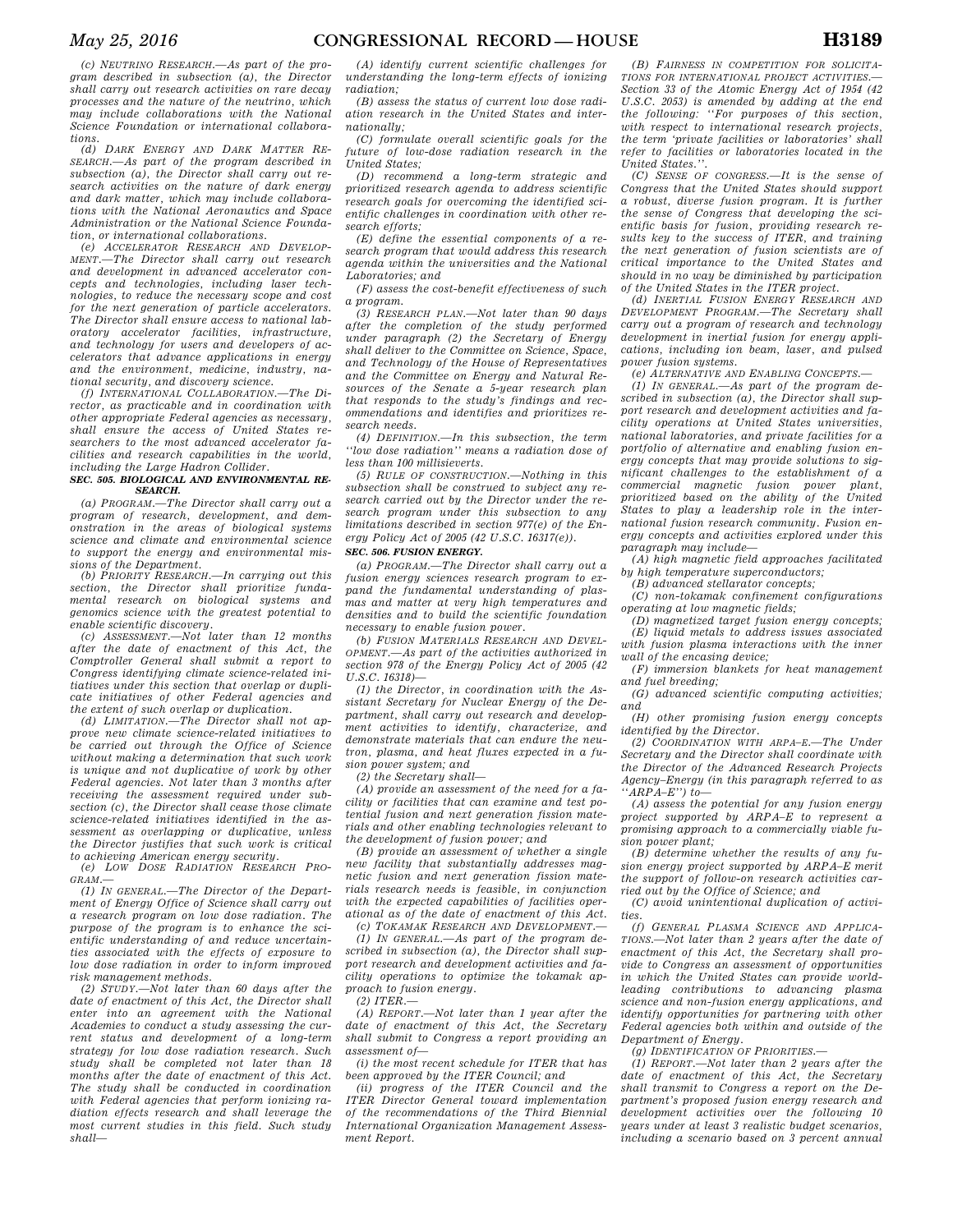*growth in the non-ITER portion of the budget for fusion energy research and development activities. The report shall—* 

*(A) identify specific areas of fusion energy research and enabling technology development in which the United States can and should establish or solidify a lead in the global fusion energy development effort;* 

*(B) identify priorities for initiation of facility construction and facility decommissioning under each of those scenarios; and* 

*(C) assess the ability of the United States fusion workforce to carry out the activities identified in subparagraphs (A) and (B), including the adequacy of college and university programs to train the leaders and workers of the next generation of fusion energy researchers.* 

*(2) PROCESS.—In order to develop the report required under paragraph (1), the Secretary shall leverage best practices and lessons learned from the process used to develop the most recent report of the Particle Physics Project Prioritization Panel of the High Energy Physics Advisory Panel. No member of the Fusion Energy Sciences Advisory Committee shall be excluded from participating in developing or voting on final approval of the report required under paragraph (1).* 

#### *SEC. 507. NUCLEAR PHYSICS.*

*(a) PROGRAM.—The Director shall carry out a program of experimental and theoretical research, and support associated facilities, to discover, explore, and understand all forms of nuclear matter.* 

*(b) ISOTOPE DEVELOPMENT AND PRODUCTION FOR RESEARCH APPLICATIONS.—The Director shall carry out a program for the production of isotopes, including the development of techniques to produce isotopes, that the Secretary determines are needed for research, medical, industrial, or other purposes. In making this determination, the Secretary shall—* 

*(1) ensure that, as has been the policy of the United States since the publication in 1965 of Federal Register notice 30 Fed. Reg. 3247, isotope production activities do not compete with private industry unless critical national interests necessitate the Federal Government's involvement;* 

*(2) ensure that activities undertaken pursuant to this section, to the extent practicable, promote the growth of a robust domestic isotope production industry; and* 

*(3) consider any relevant recommendations made by Federal advisory committees, the National Academies, and interagency working groups in which the Department participates.* 

#### *SEC. 508. SCIENCE LABORATORIES INFRASTRUC-TURE PROGRAM.*

*(a) PROGRAM.—The Director shall carry out a program to improve the safety, efficiency, and mission readiness of infrastructure at Office of Science laboratories. The program shall include projects to—* 

*(1) renovate or replace space that does not meet research needs;* 

*(2) replace facilities that are no longer cost effective to renovate or operate;* 

*(3) modernize utility systems to prevent failures and ensure efficiency;* 

*(4) remove excess facilities to allow safe and efficient operations; and* 

*(5) construct modern facilities to conduct advanced research in controlled environmental conditions.* 

*(b) APPROACH.—In carrying out this section, the Director shall utilize all available approaches and mechanisms, including capital line items, minor construction projects, energy savings performance contracts, utility energy service contracts, alternative financing, and expense funding, as appropriate.* 

#### *SEC. 509. DOMESTIC MANUFACTURING.*

*Not later than 1 year after the date of enactment of this Act, the Secretary shall transmit to the Committee on Science, Space, and Technology of the House of Representatives and the* 

*Committee on Energy and Natural Resources of the Senate a report on the current ability of domestic manufacturers to meet the procurement requirements for major ongoing projects funded by the Office of Science of the Department, including a calculation of the percentage of equipment acquired from domestic manufacturers for this purpose.* 

### *SEC. 510. AUTHORIZATION OF APPROPRIATIONS.*

*(a) FISCAL YEAR 2016.—There are authorized to be appropriated to the Secretary for the Office of Science for fiscal year 2016 \$5,339,800,000, of which—* 

*(1) \$1,850,000,000 shall be for Basic Energy Science;* 

*(2) \$788,000,000 shall be for High Energy Physics;* 

*(3) \$550,000,000 shall be for Biological and Environmental Research;* 

*(4) \$624,700,000 shall be for Nuclear Physics; (5) \$621,000,000 shall be for Advanced Scientific Computing Research;* 

*(6) \$488,000,000 shall be for Fusion Energy Sciences;* 

*(7) \$113,600,000 shall be for Science Laboratories Infrastructure;* 

*(8) \$181,000,000 shall be for Science Program Direction;* 

*(9) \$103,000,000 shall be for Safeguards and Security; and* 

*(10) \$20,500,000 shall be for Workforce Development for Teachers and Scientists.* 

*(b) FISCAL YEAR 2017.—There are authorized to be appropriated to the Secretary for the Office of Science for fiscal year 2017 \$5,339,800,000, of which—* 

*(1) \$1,850,000,000 shall be for Basic Energy Science;* 

*(2) \$788,000,000 shall be for High Energy Physics;* 

*(3) \$550,000,000 shall be for Biological and Environmental Research;* 

*(4) \$624,700,000 shall be for Nuclear Physics; (5) \$621,000,000 shall be for Advanced Sci-*

*entific Computing Research;* 

*(6) \$488,000,000 shall be for Fusion Energy Sciences;* 

*(7) \$113,600,000 shall be for Science Laboratories Infrastructure;* 

*(8) \$181,000,000 shall be for Science Program Direction;* 

*(9) \$103,000,000 shall be for Safeguards and Security; and* 

*(10) \$20,500,000 shall be for Workforce Development for Teachers and Scientists.* 

### *SEC. 511. DEFINITIONS.*

*In this title—* 

*(1) the term ''Department'' means the Department of Energy;* 

*(2) the term ''Director'' means the Director of the Office of Science of the Department; and* 

*(3) the term ''Secretary'' means the Secretary of Energy.* 

### *TITLE VI—DEPARTMENT OF ENERGY APPLIED RESEARCH AND DEVELOPMENT*

### *Subtitle A—Crosscutting Research and Development*

### *SEC. 601. CROSSCUTTING RESEARCH AND DEVEL-OPMENT.*

*(a) CROSSCUTTING RESEARCH AND DEVELOP-MENT.—The Secretary shall, through the Under Secretary for Science and Energy, utilize the capabilities of the Department to identify strategic opportunities for collaborative research, development, demonstration, and commercial application of innovative science and technologies for—* 

*(1) advancing the understanding of the energy-water-land use nexus;* 

*(2) modernizing the electric grid by improving energy transmission and distribution systems security and resiliency;* 

*(3) utilizing supercritical carbon dioxide in electric power generation;* 

*(4) subsurface technology and engineering; (5) high performance computing;* 

*(6) cybersecurity; and* 

*(7) critical challenges identified through comprehensive energy studies, evaluations, and reviews.* 

*(b) CROSSCUTTING APPROACHES.—To the maximum extent practicable, the Secretary shall seek to leverage existing programs, and consolidate and coordinate activities, throughout the Department to promote collaboration and cross-*

*cutting approaches within programs. (c) ADDITIONAL ACTIONS.—The Secretary shall—* 

*(1) prioritize activities that promote the utilization of all affordable domestic resources;* 

*(2) develop a rigorous and realistic planning, evaluation, and technical assessment framework for setting objective, long-term strategic goals and evaluating progress that ensures the integrity and independence to insulate planning from political influence and the flexibility to adapt to market dynamics;* 

*(3) ensure that activities shall be undertaken in a manner that does not duplicate other activities within the Department or other Federal Government activities; and* 

*(4) identify programs that may be more effectively left to the States, industry, nongovernmental organizations, institutions of higher education, or other stakeholders.* 

#### *SEC. 602. STRATEGIC RESEARCH PORTFOLIO ANALYSIS AND COORDINATION PLAN.*

*Section 994 of Energy Policy Act of 2005 (42 U.S.C. 16358) is amended to read as follows:* 

#### *''SEC. 994. STRATEGIC RESEARCH PORTFOLIO ANALYSIS AND COORDINATION PLAN.*

*''(a) IN GENERAL.—The Secretary shall periodically review all of the science and technology activities of the Department in a strategic framework that takes into account the frontiers of science to which the Department can contribute, the national needs relevant to the Department's statutory missions, and global energy dynamics.* 

*''(b) COORDINATION ANALYSIS AND PLAN.—As part of the review under subsection (a), the Secretary shall develop a plan to improve coordination and collaboration in research, development, demonstration, and commercial application activities across Department organizational boundaries.* 

*''(c) PLAN CONTENTS.—The plan shall describe—* 

*''(1) crosscutting scientific and technical issues and research questions that span more than one program or major office of the Department;* 

*''(2) how the applied technology programs of the Department are coordinating their activities, and addressing those questions;* 

*''(3) ways in which the technical interchange within the Department, particularly between the Office of Science and the applied technology programs, can be enhanced, including limited ways in which the research agendas of the Office of Science and the applied programs can better interact and assist each other;* 

*''(4) a description of how the Secretary will ensure that the Department's overall research agenda include, in addition to fundamental, curiosity-driven research, fundamental research related to topics of concern to the applied programs, and applications in Departmental technology programs of research results generated by fundamental, curiosity-driven research;* 

*''(5) critical assessments of any ongoing programs that have experienced sub-par performance or cost over-runs of 10 percent or more over 1 or more years;* 

*''(6) activities that may be more effectively left to the States, industry, nongovernmental organizations, institutions of higher education, or other stakeholders; and* 

*''(7) detailed proposals for innovation hubs, institutes, and research centers prior to establishment or renewal by the Department, includ-*

*ing— ''(A) certification that all hubs, institutes, and research centers will advance the mission of*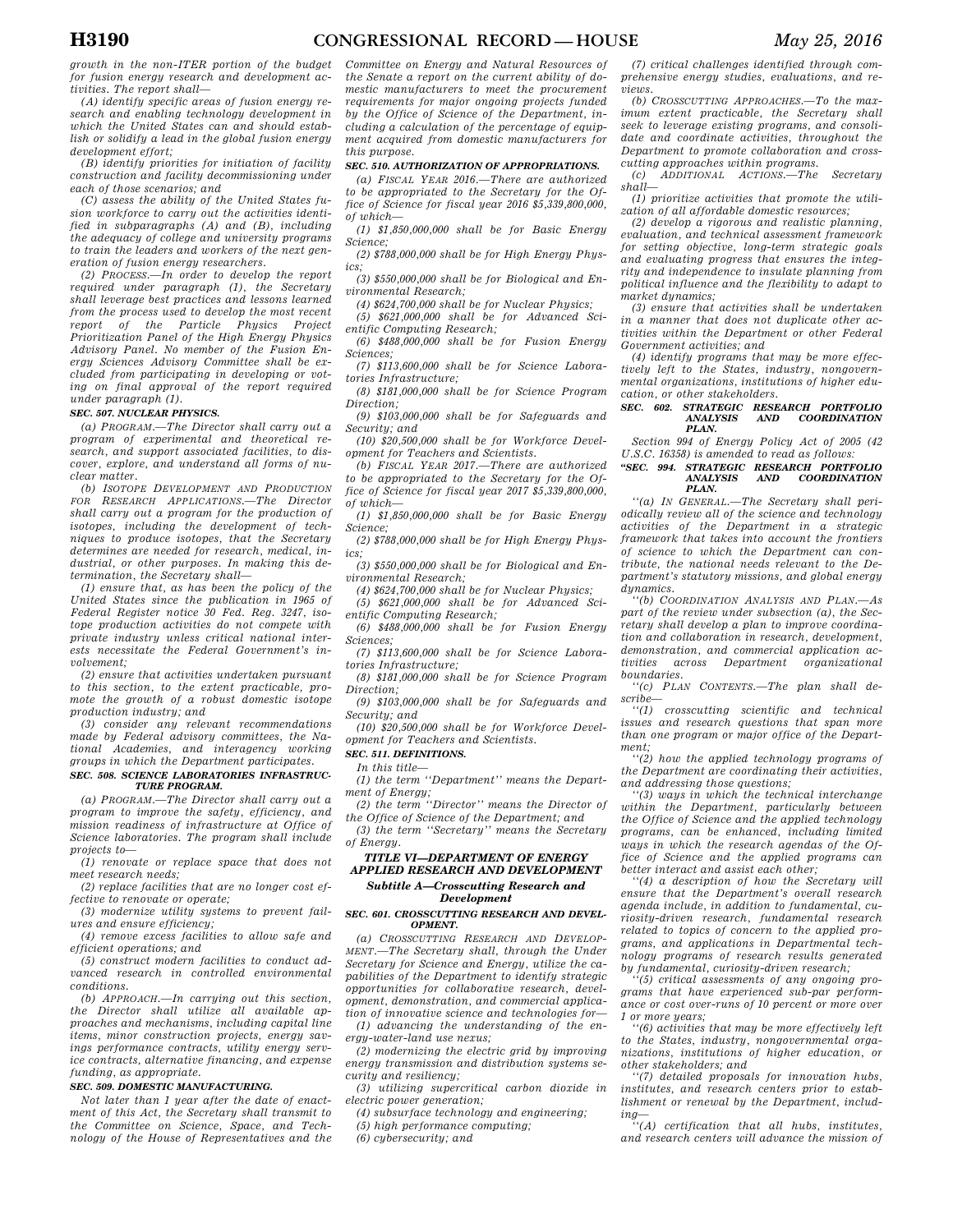*the Department, and prioritize research, development, and demonstration;* 

*''(B) certification that the establishment or renewal of hubs, institutes, or research centers will not diminish funds available for basic research and development within the Office of Science; and* 

*''(C) certification that all hubs, institutes, and research centers established or renewed within the Office of Science are consistent with the mission of the Office of Science as described in section 209(c) of the Department of Energy Organization Act (42 U.S.C. 7139(c)).* 

*''(d) PLAN TRANSMITTAL.—Not later than 1 year after the date of enactment of the America COMPETES Reauthorization Act of 2015, and every 4 years thereafter, the Secretary shall transmit to the Committee on Science, Space, and Technology of the House of Representatives and the Committee on Energy and Natural Resources of the Senate the results of the review under subsection (a) and the coordination plan under subsection (b).''.* 

### *SEC. 603. STRATEGY FOR FACILITIES AND INFRA-STRUCTURE.*

*(a) AMENDMENTS.—Section 993 of the Energy Policy Act of 2005 (42 U.S.C. 16357) is amended— (1) by amending the section heading to read* 

*as follows: ''STRATEGY FOR FACILITIES AND INFRASTRUCTURE''; and* 

*(2) in subsection (b)(1), by striking ''2008'' and inserting ''2018''.* 

*(b) TABLE OF CONTENTS AMENDMENT.—The item relating to section 993 in the table of contents of the Energy Policy Act of 2005 is amended to read as follows:* 

*''Sec. 993. Strategy for facilities and infrastruc* $ture$ <sup>'</sup>

### *SEC. 604. ENERGY INNOVATION HUBS.*

*(a) AUTHORIZATION OF PROGRAM.—* 

*(1) IN GENERAL.—The Secretary of Energy shall carry out a program to enhance the Nation's economic, environmental, and energy security by making awards to consortia for establishing and operating Energy Innovation Hubs to conduct and support, whenever practicable at one centralized location, multidisciplinary, collaborative research, development, and demonstration of advanced energy technologies.* 

*(2) TECHNOLOGY DEVELOPMENT FOCUS.—The Secretary shall designate for each Hub a unique advanced energy technology focus.* 

*(3) COORDINATION.—The Secretary shall ensure the coordination of, and avoid unnecessary duplication of, the activities of Hubs with those of other Department of Energy research entities, including the National Laboratories, the Advanced Research Projects Agency-Energy, Energy Frontier Research Centers, and within industry.* 

*(b) CONSORTIA.—* 

*(1) ELIGIBILITY.—To be eligible to receive an award under this section for the establishment and operation of a Hub, a consortium shall—* 

*(A) be composed of no fewer than two qualifying entities; and* 

*(B) operate subject to an agreement entered into by its members that documents—* 

*(i) the proposed partnership agreement, including the governance and management structure of the Hub;* 

*(ii) measures to enable cost-effective implementation of the program under this section;* 

*(iii) a proposed budget, including financial contributions from non-Federal sources;* 

*(iv) a plan for managing intellectual property rights; and* 

*(v) an accounting structure that enables the Secretary to ensure that the consortium has complied with the requirements of this section.* 

*(2) APPLICATION.—A consortium seeking to establish and operate a Hub under this section, acting through a prime applicant, shall transmit to the Secretary an application at such time, in such form, and accompanied by such information as the Secretary shall require, including a detailed description of the elements of the con-* *sortium agreement required under paragraph (1)(B). If the consortium members will not be located at one centralized location, such application shall include a communications plan that ensures close coordination and integration of the Hub's activities.* 

*(c) SELECTION AND SCHEDULE.—The Secretary shall select consortia for awards for the establishment and operation of Hubs through competitive selection processes. In selecting consortia, the Secretary shall consider the information a consortium must disclose according to subsection (b), as well as any existing facilities a consortium will provide for Hub activities. Awards made to a Hub shall be for a period not to exceed 5 years, subject to the availability of appropriations, after which the award may be renewed, subject to a rigorous merit review. A Hub already in existence on the date of enactment of this Act may continue to receive support for a period of 5 years, subject to the availability of appropriations, beginning on the date of establishment of that Hub.* 

*(d) HUB OPERATIONS.—* 

*(1) IN GENERAL.—Each Hub shall conduct or provide for multidisciplinary, collaborative research, development, and demonstration of advanced energy technologies within the technology development focus designated under subsection (a)(2). Each Hub shall—* 

*(A) encourage collaboration and communication among the member qualifying entities of the consortium and awardees by conducting activities whenever practicable at one centralized location;* 

*(B) develop and publish on the Department of Energy's website proposed plans and programs;* 

*(C) submit an annual report to the Secretary summarizing the Hub's activities, including detailing organizational expenditures, and describing each project undertaken by the Hub; and* 

*(D) monitor project implementation and coordination.* 

*(2) CONFLICTS OF INTEREST.—* 

*(A) PROCEDURES.—Hubs shall maintain conflict of interest procedures, consistent with those of the Department of Energy, to ensure that employees and consortia designees for Hub activities who are in decisionmaking capacities disclose all material conflicts of interest, and avoid such conflicts.* 

*(B) DISQUALIFICATION AND REVOCATION.—The Secretary may disqualify an application or revoke funds distributed to a Hub if the Secretary discovers a failure to comply with conflict of interest procedures established under subparagraph (A).* 

*(3) PROHIBITION ON CONSTRUCTION.—* 

*(A) IN GENERAL.—No funds provided pursuant to this section may be used for construction of new buildings or facilities for Hubs. Construction of new buildings or facilities shall not be considered as part of the non-Federal share of a Hub cost-sharing agreement.* 

*(B) TEST BED AND RENOVATION EXCEPTION.— Nothing in this subsection shall prohibit the use of funds provided pursuant to this section, or non-Federal cost share funds, for research or for the construction of a test bed or renovations to existing buildings or facilities for the purposes of research if the Secretary determines that the test bed or renovations are limited to a scope and scale necessary for the research to be conducted.* 

*(e) TERMINATION.—Consistent with the existing authorities of the Department, the Secretary may terminate an underperforming Hub for cause during the performance period.* 

*(f) DEFINITIONS.—For purposes of this section: (1) ADVANCED ENERGY TECHNOLOGY.—The term ''advanced energy technology'' means—* 

*(A) an innovative technology— (i) that produces energy from solar, wind, geothermal, biomass, tidal, wave, ocean, or other* 

*renewable energy resources;* 

*(ii) that produces nuclear energy; (iii) for carbon capture and sequestration;* 

*(iv) that enables advanced vehicles, vehicle components, and related technologies that result in significant energy savings;* 

*(v) that generates, transmits, distributes, utilizes, or stores energy more efficiently than conventional technologies, including through Smart Grid technologies; or* 

*(vi) that enhances the energy independence and security of the United States by enabling improved or expanded supply and production of domestic energy resources, including coal, oil, and natural gas;* 

*(B) research, development, and demonstration activities necessary to ensure the long-term, secure, and sustainable supply of energy critical elements; or* 

*(C) another innovative energy technology area identified by the Secretary.* 

*(2) HUB.—The term ''Hub'' means an Energy Innovation Hub established or operating in accordance with this section, including any Energy Innovation Hub existing as of the date of enactment of this Act.* 

*(3) QUALIFYING ENTITY.—The term ''qualifying entity'' means—* 

*(A) an institution of higher education; (B) an appropriate State or Federal entity, including the Department of Energy Federally Funded Research and Development Centers;* 

*(C) a nongovernmental organization with expertise in advanced energy technology research, development, demonstration, or commercial application; or* 

*(D) any other relevant entity the Secretary considers appropriate.* 

### *Subtitle B—Electricity Delivery and Energy Reliability Research and Development*

#### *SEC. 611. DISTRIBUTED ENERGY AND ELECTRIC ENERGY SYSTEMS.*

*Section 921 of the Energy Policy Act of 2005 (42 U.S.C. 16211) is amended to read as follows: ''SEC. 921. DISTRIBUTED ENERGY AND ELECTRIC ENERGY SYSTEMS.* 

*''(a) IN GENERAL.—The Secretary shall carry out programs of research, development, demonstration, and commercial application on distributed energy resources and systems reliability and efficiency, to improve the reliability and efficiency of distributed energy resources and systems, integrating advanced energy technologies with grid connectivity, including activities described in this subtitle. The programs shall address advanced energy technologies and systems and advanced grid security, resiliency, and reliability technologies.* 

*''(b) OBJECTIVES.—To the maximum extent practicable, the Secretary shall seek to—* 

*''(1) leverage existing programs;* 

*''(2) consolidate and coordinate activities throughout the Department to promote collaboration and crosscutting approaches;* 

*''(3) ensure activities are undertaken in a manner that does not duplicate other activities within the Department or other Federal Government activities; and* 

*''(4) identify programs that may be more effectively left to the States, industry, nongovernmental organizations, institutions of higher education, or other stakeholders.''.* 

#### *SEC. 612. ELECTRIC TRANSMISSION AND DIS-TRIBUTION RESEARCH AND DEVEL-OPMENT.*

*(a) AMENDMENTS.—Section 925 of the Energy Policy Act of 2005 (42 U.S.C. 16215) is amended— (1) by amending the section heading to read* 

*as follows: ''ELECTRIC TRANSMISSION AND DISTRIBUTION RESEARCH AND DEVELOP-MENT'';* 

*(2) by amending subsection (a) to read as follows:* 

*''(a) PROGRAM.—The Secretary shall establish a comprehensive research, development, and demonstration program to ensure the reliability, efficiency, and environmental integrity of electrical transmission and distribution systems, which shall include innovations for—* 

*''(1) advanced energy delivery technologies, energy storage technologies, materials, and systems;*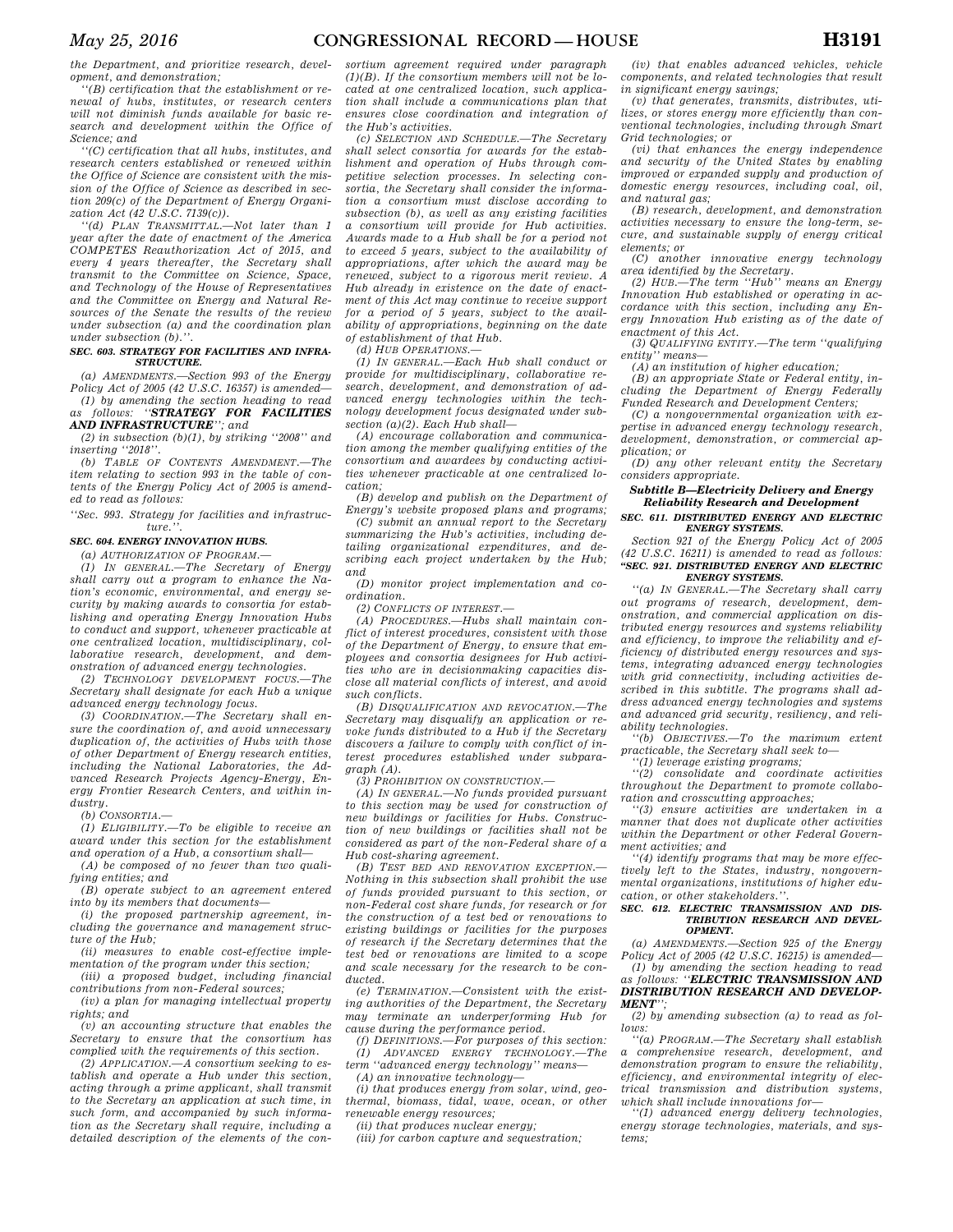*''(2) advanced grid reliability and efficiency technology development;* 

*''(3) technologies contributing to significant load reductions;* 

*''(4) advanced metering, load management, and control technologies;* 

*''(5) technologies to enhance existing grid components;* 

*''(6) the development and use of high-temperature superconductors to—* 

*''(A) enhance the reliability, operational flexibility, or power-carrying capability of electric transmission or distribution systems; or* 

*''(B) increase the efficiency of electric energy generation, transmission, distribution, or storage systems;* 

*''(7) integration of power systems, including systems to deliver high-quality electric power, electric power reliability, and combined heat and power;* 

*''(8) supply of electricity to the power grid by small scale, distributed, and residential-based power generators;* 

*''(9) the development and use of advanced grid design, operation, and planning tools;* 

*''(10) technologies to enhance security for electrical transmission and distributions systems; and* 

*''(11) any other infrastructure technologies, as appropriate.''; and* 

*(3) by amending subsection (c) to read as follows:* 

*''(c) IMPLEMENTATION.—* 

*''(1) CONSORTIUM.—The Secretary shall consider implementing the program under this section using a consortium of participants from industry, institutions of higher education, and National Laboratories.* 

*''(2) OBJECTIVES.—To the maximum extent practicable the Secretary shall seek to—* 

*''(A) leverage existing programs;* 

*''(B) consolidate and coordinate activities, throughout the Department to promote collaboration and crosscutting approaches;* 

*''(C) ensure activities are undertaken in a manner that does not duplicate other activities within the Department or other Federal Government activities; and* 

*''(D) identify programs that may be more effectively left to the States, industry, nongovernmental organizations, institutions of higher education, or other stakeholders.''.* 

*(b) TABLE OF CONTENTS AMENDMENT.—The item relating to section 925 in the table of contents of the Energy Policy Act of 2005 is amended to read as follows:* 

*''Sec. 925. Electric transmission and distribution research and development.''.* 

### *Subtitle C—Nuclear Energy Research and Development*

#### *SEC. 621. OBJECTIVES.*

*Section 951 of the Energy Policy Act of 2005 (42 U.S.C. 16271) is amended—* 

*(1) by amending subsection (a) to read as follows:* 

*''(a) IN GENERAL.—The Secretary shall conduct programs of civilian nuclear energy research, development, demonstration, and commercial application, including activities described in this subtitle. Such programs shall take into consideration the following objectives: ''(1) Enhancing nuclear power's viability as* 

*part of the United States energy portfolio. ''(2) Reducing used nuclear fuel and nuclear waste products generated by civilian nuclear en-*

*ergy. ''(3) Supporting technological advances in areas that industry by itself is not likely to un-*

*dertake because of technical and financial uncertainty. ''(4) Providing the technical means to reduce* 

*the likelihood of nuclear proliferation.* 

*''(5) Maintaining a cadre of nuclear scientists and engineers.* 

*''(6) Maintaining National Laboratory and university nuclear programs, including their infrastructure.* 

*''(7) Supporting both individual researchers and multidisciplinary teams of researchers to pioneer new approaches in nuclear energy, science, and technology.* 

*''(8) Developing, planning, constructing, acquiring, and operating special equipment and facilities for the use of researchers.* 

*''(9) Supporting technology transfer and other appropriate activities to assist the nuclear energy industry, and other users of nuclear science and engineering, including activities addressing reliability, availability, productivity, component aging, safety, and security of nuclear power plants.* 

*''(10) Reducing the environmental impact of nuclear energy-related activities.* 

*''(11) Researching and developing technologies and processes to meet Federal and State requirements and standards for nuclear power systems.'';* 

*(2) by striking subsections (b) through (d); and* 

*(3) by redesignating subsection (e) as subsection (b).* 

#### *SEC. 622. PROGRAM OBJECTIVES STUDY.*

*Section 951 of the Energy Policy Act of 2005 (42 U.S.C. 16271) is further amended by adding at the end the following new subsection:* 

*''(c) PROGRAM OBJECTIVES STUDY.—In furtherance of the program objectives listed in subsection (a) of this section, the Government Accountability Office shall, within 1 year after the date of enactment of this subsection, transmit to the Congress a report on the results of a study on the scientific and technical merit of major Federal and State requirements and standards, including moratoria, that delay or impede the further development and commercialization of nuclear power, and how the Department can assist in overcoming such delays or impediments.''. SEC. 623. NUCLEAR ENERGY RESEARCH AND DE-*

# *VELOPMENT PROGRAMS.*

*Section 952 of the Energy Policy Act of 2005 (42 U.S.C. 16272) is amended by striking subsections (c) through (e) and inserting the following:* 

*''(c) REACTOR CONCEPTS.—* 

*''(1) IN GENERAL.—The Secretary shall carry out a program of research, development, demonstration, and commercial application to advance nuclear power systems as well as technologies to sustain currently deployed systems.* 

*''(2) DESIGNS AND TECHNOLOGIES.—In conducting the program under this subsection, the Secretary shall examine advanced reactor designs and nuclear technologies, including those that—* 

*''(A) have higher efficiency, lower cost, and improved safety compared to reactors in operation as of the date of enactment of the America COMPETES Reauthorization Act of 2015;* 

*''(B) utilize passive safety features;* 

*''(C) minimize proliferation risks;* 

*''(D) substantially reduce production of highlevel waste per unit of output;* 

*''(E) increase the life and sustainability of reactor systems currently deployed;* 

*''(F) use improved instrumentation;* 

*''(G) are capable of producing large-scale quantities of hydrogen or process heat;* 

*''(H) minimize water usage or use alternatives to water as a cooling mechanism; or* 

*''(I) use nuclear energy as part of an integrated energy system.* 

*''(3) INTERNATIONAL COOPERATION.—In carrying out the program under this subsection, the Secretary shall seek opportunities to enhance the progress of the program through international cooperation through such organizations as the Generation IV International Forum or any other international collaboration the Secretary considers appropriate.* 

*''(4) EXCEPTIONS.—No funds authorized to be appropriated to carry out the activities described in this subsection shall be used to fund the activities authorized under sections 641 through 645.''.* 

### *SEC. 624. SMALL MODULAR REACTOR PROGRAM.*

*Section 952 of the Energy Policy Act of 2005 (42 U.S.C. 16272) is further amended by adding at the end the following new subsection:* 

*''(d) SMALL MODULAR REACTOR PROGRAM.—* 

*''(1) IN GENERAL.—The Secretary shall carry out a small modular reactor program to promote research, development, demonstration, and commercial application of small modular reactors, including through cost-shared projects for commercial application of reactor systems designs.* 

*''(2) CONSULTATION.—The Secretary shall consult with and utilize the expertise of the Secretary of the Navy in establishing and carrying out such program.* 

*''(3) ADDITIONAL ACTIVITIES.—Activities may also include development of advanced computer modeling and simulation tools, by Federal and non-Federal entities, which demonstrate and validate new design capabilities of innovative small modular reactor designs.* 

*''(4) DEFINITION.—For the purposes of this subsection, the term 'small modular reactor' means a nuclear reactor meeting generally accepted industry standards—* 

*''(A) with a rated capacity of less than 300 electrical megawatts;* 

*''(B) with respect to which most parts can be factory assembled and shipped as modules to a* 

*reactor plant site for assembly; and ''(C) that can be constructed and operated in combination with similar reactors at a single site.''.* 

#### *SEC. 625. FUEL CYCLE RESEARCH AND DEVELOP-MENT.*

*(a) AMENDMENTS.—Section 953 of the Energy Policy Act of 2005 (42 U.S.C. 16273) is amended—* 

*(1) in the section heading by striking ''AD-VANCED FUEL CYCLE INITIATIVE'' and inserting ''FUEL CYCLE RESEARCH AND DE-VELOPMENT'';* 

*(2) by striking subsection (a); (3) by redesignating subsections (b) through (d) as subsections (d) through (f), respectively; and* 

*(4) by inserting before subsection (d), as so redesignated by paragraph (3) of this subsection, the following new subsections:* 

*''(a) IN GENERAL.—The Secretary shall conduct a fuel cycle research, development, demonstration, and commercial application program (referred to in this section as the 'program') on fuel cycle options that improve uranium resource utilization, maximize energy generation, minimize nuclear waste creation, improve safety, mitigate risk of proliferation, and improve waste management in support of a national strategy for spent nuclear fuel and the reactor concepts research, development, demonstration, and commercial application program under section 952(c).* 

*''(b) FUEL CYCLE OPTIONS.—Under this section the Secretary may consider implementing the following initiatives:* 

*''(1) OPEN CYCLE.—Developing fuels, including the use of nonuranium materials and alternate claddings, for use in reactors that increase energy generation, improve safety performance and margins, and minimize the amount of nuclear waste produced in an open fuel cycle.* 

*''(2) RECYCLE.—Developing advanced recycling technologies, including advanced reactor concepts to improve resource utilization, reduce proliferation risks, and minimize radiotoxicity, decay heat, and mass and volume of nuclear waste to the greatest extent possible.* 

*''(3) ADVANCED STORAGE METHODS.—Developing advanced storage technologies for both onsite and long-term storage that substantially prolong the effective life of current storage devices or that substantially improve upon existing nuclear waste storage technologies and methods, including repositories.* 

*''(4) FAST TEST REACTOR.—Investigating the potential research benefits of a fast test reactor user facility to conduct experiments on fuels and materials related to fuel forms and fuel cycles that will increase fuel utilization, reduce proliferation risks, and reduce nuclear waste products.*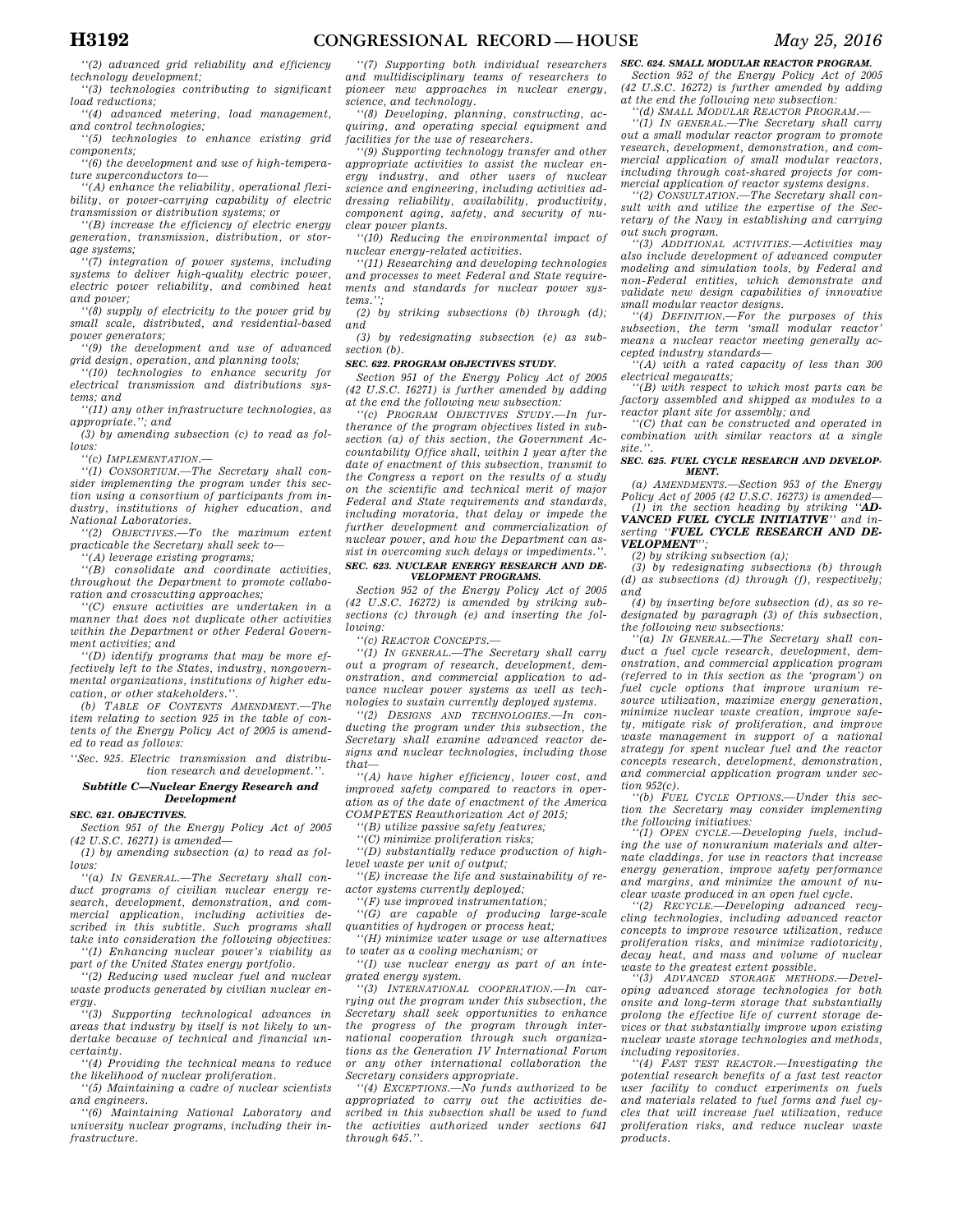*''(5) ADVANCED REACTOR INNOVATION.—Developing an advanced reactor innovation testbed where national laboratories, universities, and industry can address advanced reactor design challenges to enable construction and operation of privately funded reactor prototypes to resolve technical uncertainty for United States-based designs for future domestic and international markets.* 

*''(6) OTHER TECHNOLOGIES.—Developing any other technology or initiative that the Secretary determines is likely to advance the objectives of the program.* 

*''(c) ADDITIONAL ADVANCED RECYCLING AND CROSSCUTTING ACTIVITIES.—In addition to and in support of the specific initiatives described in paragraphs (1) through (5) of subsection (b), the Secretary may support the following activities:* 

*''(1) Development and testing of integrated process flow sheets for advanced nuclear fuel recycling processes.* 

*''(2) Research to characterize the byproducts and waste streams resulting from fuel recycling processes.* 

*''(3) Research and development on reactor concepts or transmutation technologies that improve resource utilization or reduce the radiotoxicity of waste streams.* 

*''(4) Research and development on waste treatment processes and separations technologies, advanced waste forms, and quantification of proliferation risks.* 

*''(5) Identification and evaluation of test and experimental facilities necessary to successfully implement the advanced fuel cycle initiative.* 

*''(6) Advancement of fuel cycle-related modeling and simulation capabilities.* 

*''(7) Research to understand the behavior of high-burnup fuels.''.* 

*(b) CONFORMING AMENDMENT.—The item relating to section 953 in the table of contents of the Energy Policy Act of 2005 is amended to read as follows:* 

*''Sec. 953. Fuel cycle research and development.''.* 

#### *SEC. 626. NUCLEAR ENERGY ENABLING TECH-NOLOGIES PROGRAM.*

*(a) AMENDMENT.—Subtitle E of title IX of the Energy Policy Act of 2005 (42 U.S.C. 16271 et seq.) is amended by adding at the end the following new section:* 

#### *''SEC. 958. NUCLEAR ENERGY ENABLING TECH-NOLOGIES.*

*''(a) IN GENERAL.—The Secretary shall conduct a program to support the integration of activities undertaken through the reactor concepts research, development, demonstration, and commercial application program under section 952(c) and the fuel cycle research and development program under section 953, and support crosscutting nuclear energy concepts. Activities commenced under this section shall be concentrated on broadly applicable research and development focus areas.* 

*''(b) ACTIVITIES.—Activities conducted under this section may include research involving—* 

*''(1) advanced reactor materials;* 

*''(2) advanced radiation mitigation methods; ''(3) advanced proliferation and security risk* 

*assessment methods;* 

*''(4) advanced sensors and instrumentation;* 

*''(5) high performance computation modeling, including multiphysics, multidimensional modeling simulation for nuclear energy systems, and continued development of advanced modeling simulation capabilities through national laboratory, industry, and university partnerships for operations and safety performance improvements of light water reactors for currently deployed and near-term reactors and advanced reactors and for the development of small modular reactors; and* 

*''(6) any crosscutting technology or transformative concept aimed at establishing substantial and revolutionary enhancements in the performance of future nuclear energy systems that the Secretary considers relevant and appropriate to the purpose of this section.* 

*''(c) REPORT.—The Secretary shall submit, as part of the annual budget submission of the Department, a report on the activities of the program conducted under this section, which shall include a brief evaluation of each activity's progress.''.* 

*(b) CONFORMING AMENDMENT.—The table of contents of the Energy Policy Act of 2005 is amended by adding at the end of the items for subtitle E of title IX the following new item:* 

*''Sec. 958. Nuclear energy enabling technologies.''.* 

#### *SEC. 627. TECHNICAL STANDARDS COLLABORA-TION.*

*(a) IN GENERAL.—The Director of the National Institute of Standards and Technology shall establish a nuclear energy standards committee (in this section referred to as the ''technical standards committee'') to facilitate and support, consistent with the National Technology Transfer and Advancement Act of 1995, the development or revision of technical standards for new and existing nuclear power plants and advanced nuclear technologies.* 

*(b) MEMBERSHIP.—* 

*(1) IN GENERAL.—The technical standards committee shall include representatives from appropriate Federal agencies and the private sector, and be open to materially affected organizations involved in the development or application of nuclear energy-related standards.* 

*(2) CO-CHAIRS.—The technical standards committee shall be co-chaired by a representative from the National Institute of Standards and Technology and a representative from a private sector standards organization.* 

*(c) DUTIES.—The technical standards committee shall, in cooperation with appropriate Federal agencies—* 

*(1) perform a needs assessment to identify and evaluate the technical standards that are needed to support nuclear energy, including those needed to support new and existing nuclear power plants and advanced nuclear technologies, including developing the technical basis for regulatory frameworks for advanced reactors;* 

*(2) formulate, coordinate, and recommend priorities for the development of new technical standards and the revision of existing technical standards to address the needs identified under paragraph (1);* 

*(3) facilitate and support collaboration and cooperation among standards developers to address the needs and priorities identified under paragraphs (1) and (2);* 

*(4) as appropriate, coordinate with other national, regional, or international efforts on nuclear energy-related technical standards in order to avoid conflict and duplication and to ensure global compatibility; and* 

*(5) promote the establishment and maintenance of a database of nuclear energy-related technical standards.* 

*(d) AUTHORIZATION OF APPROPRIATIONS.—To the extent provided for in advance by appropriations Acts, the Secretary may transfer to the Director of the National Institute of Standards and Technology not to exceed \$1,000,000 for fiscal year 2016 for the Secretary of Commerce to carry out this section from amounts appropriated for nuclear energy research and development within the Nuclear Energy Enabling Technologies account for the Department.* 

### *SEC. 628. AVAILABLE FACILITIES DATABASE.*

*The Secretary shall prepare a database of non-Federal user facilities receiving Federal funds that may be used for unclassified nuclear energy research. The Secretary shall make this database accessible on the Department's website.* 

### *Subtitle D—Energy Efficiency and Renewable Energy Research and Development SEC. 641. ENERGY EFFICIENCY.*

*Section 911 of the Energy Policy Act of 2005 (42 U.S.C. 16191) is amended to read as follows:* 

### *''SEC. 911. ENERGY EFFICIENCY.*

*''(a) OBJECTIVES.—The Secretary shall conduct programs of energy efficiency research, development, demonstration, and commercial application, including activities described in this subtitle. Such programs shall prioritize activities that industry by itself is not likely to undertake because of technical challenges or regulatory uncertainty, and take into consideration the fol-*

*lowing objectives: ''(1) Increasing energy efficiency.* 

*''(2) Reducing the cost of energy. ''(3) Reducing the environmental impact of energy-related activities.* 

*''(b) PROGRAMS.—Programs under this subtitle shall include research, development, demonstration, and commercial application of—* 

*''(1) innovative, affordable technologies to improve the energy efficiency and environmental performance of vehicles, including weight and drag reduction technologies, technologies, modeling, and simulation for increasing vehicle connectivity and automation, and whole-vehicle design optimization;* 

*''(2) cost-effective technologies, for new construction and retrofit, to improve the energy efficiency and environmental performance of buildings, using a whole-buildings approach;* 

*''(3) advanced technologies to improve the energy efficiency, environmental performance, and process efficiency of energy-intensive and waste-intensive industries;* 

*''(4) technologies to improve the energy efficiency of appliances and mechanical systems for buildings in extreme climates, including cogeneration, trigeneration, and polygeneration units;* 

*''(5) advanced battery technologies; and* 

*''(6) fuel cell and hydrogen technologies.''. SEC. 642. NEXT GENERATION LIGHTING INITIA-TIVE.* 

*Section 912 of the Energy Policy Act of 2005 (42 U.S.C. 16192) and the item relating thereto in the table of contents of that Act are repealed. SEC. 643. BUILDING STANDARDS.* 

*Section 914 of the Energy Policy Act of 2005 (42 U.S.C. 16194) is amended by striking sub-*

#### *section (c). SEC. 644. SECONDARY ELECTRIC VEHICLE BAT-TERY USE PROGRAM.*

*Section 915 of the Energy Policy Act of 2005 (42 U.S.C. 16195) and the item relating thereto in the table of contents of that Act are repealed. SEC. 645. NETWORK FOR MANUFACTURING INNO-*

### *VATION PROGRAM.*

*To the extent provided for in advance by appropriations Acts, the Secretary may transfer to the National Institute of Standards and Technology up to \$150,000,000 for the period encompassing fiscal years 2015 through 2017 from amounts appropriated for advanced manufacturing research and development under this subtitle (and the amendments made by this subtitle) for the Secretary of Commerce to carry out the Network for Manufacturing Innovation Program authorized under section 34 of the National Institute of Standards and Technology Act (15 U.S.C. 278s).* 

### *SEC. 646. ADVANCED ENERGY TECHNOLOGY TRANSFER CENTERS.*

*Section 917 of the Energy Policy Act of 2005 (42 U.S.C. 16197) is amended—* 

*(1) in subsection (a)—* 

*(A) by inserting ''and'' at the end of paragraph (2)(B);* 

*(B) by striking ''; and'' at the end of paragraph (3) and inserting a period; and* 

*(C) by striking paragraph (4);* 

*(2) in subsection (b)—* 

*(A) by striking paragraph (1);* 

*(B) by redesignating paragraphs (2) through (5) as paragraphs (1) through (4), respectively; and* 

*(C) by striking paragraph (6); (3) by amending subsection (g) to read as follows:* 

*''(g) PROHIBITION.—None of the funds awarded under this section may be used for the construction of facilities or the deployment of commercially available technologies.''; and*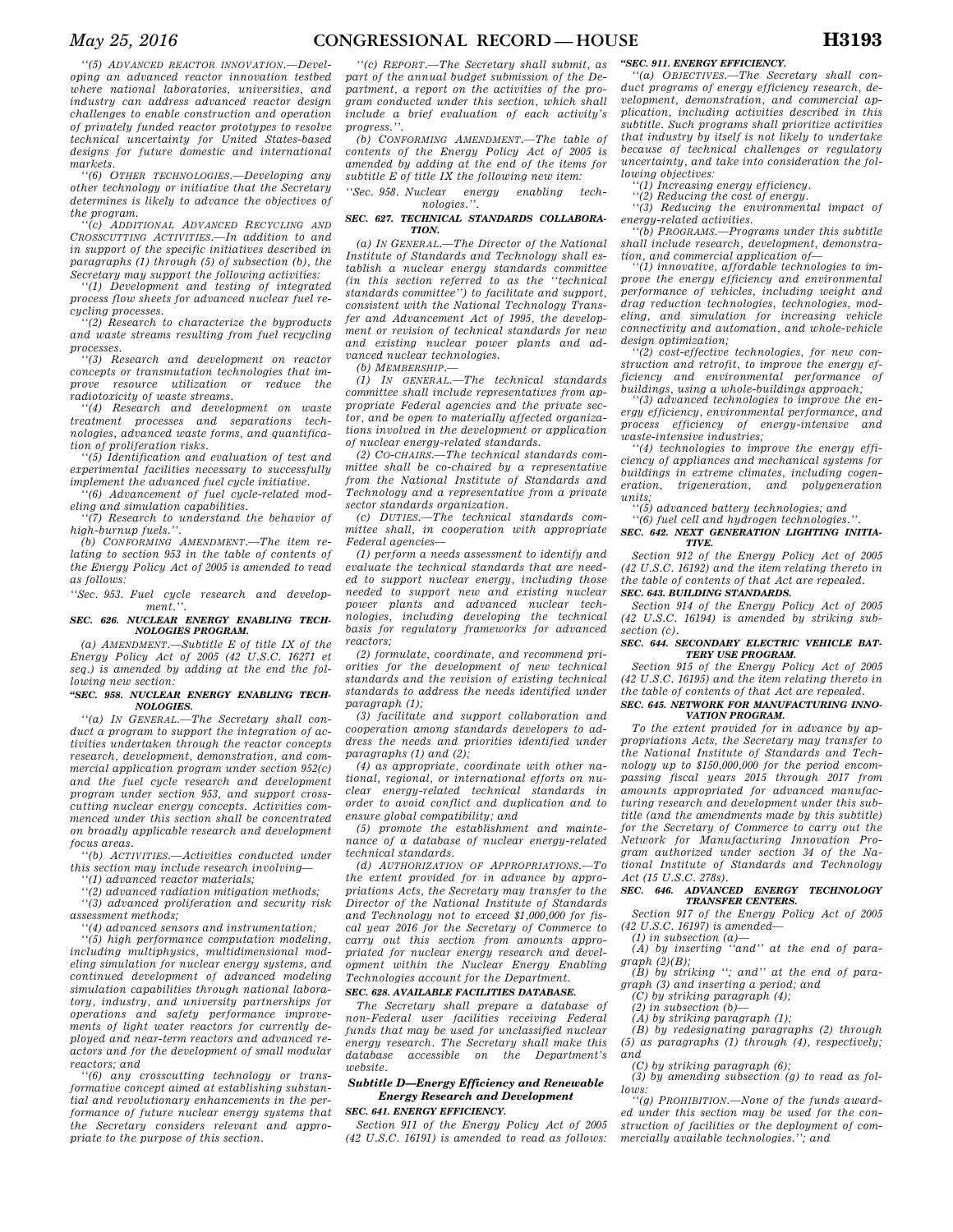*(4) by striking subsection (i). SEC. 647. RENEWABLE ENERGY.* 

*Section 931 of the Energy Policy Act of 2005 (42 U.S.C. 16231) is amended to read as follows:* 

*''SEC. 931. RENEWABLE ENERGY.* 

*''(a) IN GENERAL.—* 

*''(1) OBJECTIVES.—The Secretary shall conduct programs of renewable energy research, development, demonstration, and commercial application, including activities described in this subtitle. Such programs shall prioritize discovery research and development and take into consideration the following objectives:* 

*''(A) Increasing the conversion efficiency of all forms of renewable energy through improved technologies.* 

*''(B) Decreasing the cost of renewable energy generation and delivery.* 

*''(C) Promoting the diversity of the energy supply.* 

*''(D) Decreasing the dependence of the United States on foreign mineral resources.* 

*''(E) Decreasing the environmental impact of renewable energy-related activities.* 

*''(F) Increasing the export of renewable generation technologies from the United States.* 

*''(2) PROGRAMS.—* 

*''(A) SOLAR ENERGY.—The Secretary shall conduct a program of research, development, demonstration, and commercial application for solar energy, including innovations in—* 

*''(i) photovoltaics;* 

*''(ii) solar heating;* 

*''(iii) concentrating solar power;* 

*''(iv) lighting systems that integrate sunlight and electrical lighting in complement to each other; and* 

*''(v) development of technologies that can be easily integrated into new and existing buildings.* 

*''(B) WIND ENERGY.—The Secretary shall conduct a program of research, development, demonstration, and commercial application for wind energy, including innovations in—* 

*''(i) low speed wind energy;* 

*''(ii) testing and verification technologies;* 

*''(iii) distributed wind energy generation; and ''(iv) transformational technologies for harnessing wind energy.* 

*''(C) GEOTHERMAL.—The Secretary shall conduct a program of research, development, demonstration, and commercial application for geothermal energy, including technologies for—* 

*''(i) improving detection of geothermal resources;* 

*''(ii) decreasing drilling costs;* 

*''(iii) decreasing maintenance costs through improved materials;* 

*''(iv) increasing the potential for other revenue sources, such as mineral production; and ''(v) increasing the understanding of reservoir* 

*life cycle and management. ''(D) HYDROPOWER.—The Secretary shall con-*

*duct a program of research, development, demonstration, and commercial application for technologies that enable the development of new and incremental hydropower capacity, including:* 

*''(i) Advanced technologies to enhance environmental performance and yield greater energy efficiencies.* 

*''(ii) Ocean energy, including wave energy.* 

*''(E) MISCELLANEOUS PROJECTS.—The Secretary shall conduct research, development, demonstration, and commercial application programs for—* 

*''(i) the combined use of renewable energy technologies with one another and with other energy technologies, including the combined use of renewable power and fossil technologies;* 

*''(ii) renewable energy technologies for cogeneration of hydrogen and electricity; and* 

*''(iii) kinetic hydro turbines.* 

*''(b) RURAL DEMONSTRATION PROJECTS.—In carrying out this section, the Secretary, in consultation with the Secretary of Agriculture, shall give priority to demonstrations that assist*  *in delivering electricity to rural and remote locations including—* 

*''(1) advanced renewable power technology, including combined use with fossil technologies; ''(2) biomass; and* 

*''(3) geothermal energy systems.* 

*''(c) ANALYSIS AND EVALUATION.—* 

*''(1) IN GENERAL.—The Secretary shall conduct analysis and evaluation in support of the renewable energy programs under this subtitle. These activities shall be used to guide budget and program decisions, and shall include—* 

*''(A) economic and technical analysis of renewable energy potential, including resource assessment;* 

*''(B) analysis of past program performance, both in terms of technical advances and in market introduction of renewable energy;* 

*''(C) assessment of domestic and international market drivers, including the impacts of any Federal, State, or local grants, loans, loan guarantees, tax incentives, statutory or regulatory requirements, or other government initiatives; and* 

*''(D) any other analysis or evaluation that the Secretary considers appropriate.* 

*''(2) FUNDING.—The Secretary may designate up to 1 percent of the funds appropriated for carrying out this subtitle for analysis and evaluation activities under this subsection.* 

*''(3) SUBMITTAL TO CONGRESS.—This analysis and evaluation shall be submitted to the Committee on Science, Space, and Technology of the House of Representatives and the Committee on Energy and Natural Resources of the Senate at least 30 days before each annual budget request is submitted to Congress.''.* 

### *SEC. 648. BIOENERGY PROGRAM.*

*Section 932 of the Energy Policy Act of 2005 (42 U.S.C. 16232) is amended to read as follows: ''SEC. 932. BIOENERGY PROGRAM.* 

*''(a) PROGRAM.—The Secretary shall conduct a program of research, development, demonstration, and commercial application for bioenergy, including innovations in—* 

*''(1) biopower energy systems;* 

*''(2) biofuels;* 

*''(3) bioproducts;* 

*''(4) integrated biorefineries that may produce biopower, biofuels, and bioproducts; and* 

*''(5) crosscutting research and development in feedstocks.* 

*''(b) BIOFUELS AND BIOPRODUCTS.—The goals of the biofuels and bioproducts programs shall be to develop, in partnership with industry and institutions of higher education—* 

*''(1) advanced biochemical and thermochemical conversion technologies capable of making fuels from lignocellulosic feedstocks that are price-competitive with fossil-based fuels and fully compatible with either internal combustion engines or fuel cell-powered vehicles;* 

*''(2) advanced conversion of biomass to biofuels and bioproducts as part of integrated biorefineries based on either biochemical processes, thermochemical processes, or hybrids of these processes; and* 

*''(3) other advanced processes that will enable the development of cost-effective bioproducts, including biofuels.* 

*''(c) RETROFIT TECHNOLOGIES FOR THE DEVEL-OPMENT OF ETHANOL FROM CELLULOSIC MATE-RIALS.—The Secretary shall establish a program of research, development, demonstration, and commercial application for technologies and processes to enable biorefineries that exclusively use corn grain or corn starch as a feedstock to produce ethanol to be retrofitted to accept a range of biomass, including lignocellulosic feedstocks.* 

*''(d) LIMITATIONS.—None of the funds authorized for carrying out this section may be used to fund commercial biofuels production for defense purposes.* 

*''(e) DEFINITIONS.—In this section:* 

*''(1) BIOMASS.—The term 'biomass' means— ''(A) any organic material grown for the purpose of being converted to energy;* 

*''(B) any organic byproduct of agriculture (including wastes from food production and processing) that can be converted into energy; or* 

*''(C) any waste material that can be converted to energy, is segregated from other waste materials, and is derived from—* 

*''(i) any of the following forest-related resources: mill residues, precommercial thinnings, slash, brush, or otherwise nonmerchantable material;* 

*''(ii) wood waste materials, including waste pallets, crates, dunnage, manufacturing and construction wood wastes (other than pressuretreated, chemically treated, or painted wood wastes), and landscape or right-of-way tree trimmings, but not including municipal solid waste, gas derived from the biodegradation of municipal solid waste, or paper that is commonly recycled; or* 

*''(iii) solids derived from waste water treatment processes.* 

*''(2) LIGNOCELLULOSIC FEEDSTOCK.—The term 'lignocellulosic feedstock' means any portion of a plant or coproduct from conversion, including crops, trees, forest residues, grasses, and agricultural residues not specifically grown for food, including from barley grain, grapeseed, rice bran, rice hulls, rice straw, soybean matter, cornstover, and sugarcane bagasse.''.* 

#### *SEC. 649. CONCENTRATING SOLAR POWER RE-SEARCH PROGRAM.*

*Section 934 of the Energy Policy Act of 2005 (42 U.S.C. 16234) and the item relating thereto in the table of contents of that Act are repealed. SEC. 650. RENEWABLE ENERGY IN PUBLIC BUILD-*

*INGS.* 

*Section 935 of the Energy Policy Act of 2005 (42 U.S.C. 16235) and the item relating thereto in the table of contents of that Act are repealed.* 

# *Subtitle E—Fossil Energy Research and*

*Development* 

*SEC. 661. FOSSIL ENERGY.* 

*Section 961 of Energy Policy Act of 2005 (42 U.S.C. 16291) is amended to read as follows: ''SEC. 961. FOSSIL ENERGY.* 

*''(a) IN GENERAL.—The Secretary shall carry out research, development, demonstration, and commercial application programs in fossil energy, including activities under this subtitle, with the goal of improving the efficiency, effectiveness, and environmental performance of fossil energy production, upgrading, conversion, and consumption. Such programs shall take into consideration the following objectives:* 

*''(1) Increasing the energy conversion efficiency of all forms of fossil energy through improved technologies.* 

*''(2) Decreasing the cost of all fossil energy production, generation, and delivery.* 

*''(3) Promoting diversity of energy supply.* 

*''(4) Decreasing the dependence of the United States on foreign energy supplies.* 

*''(5) Decreasing the environmental impact of energy-related activities.* 

*''(6) Increasing the export of fossil energy-related equipment, technology, and services from the United States.* 

*''(b) OBJECTIVES.—To the maximum extent practicable, the Secretary shall seek to—* 

*''(1) leverage existing programs;* 

*''(2) consolidate and coordinate activities throughout the Department to promote collaboration and crosscutting approaches;* 

*''(3) ensure activities are undertaken in a manner that does not duplicate other activities within the Department or other Federal Government activities; and* 

*''(4) identify programs that may be more effectively left to the States, industry, nongovernmental organizations, institutions of higher education, or other stakeholders.* 

*''(c) LIMITATIONS.—* 

*''(1) USES.—None of the funds authorized for carrying out this section may be used for Fossil Energy Environmental Restoration.* 

*''(2) INSTITUTIONS OF HIGHER EDUCATION.—Not less than 20 percent of the funds appropriated*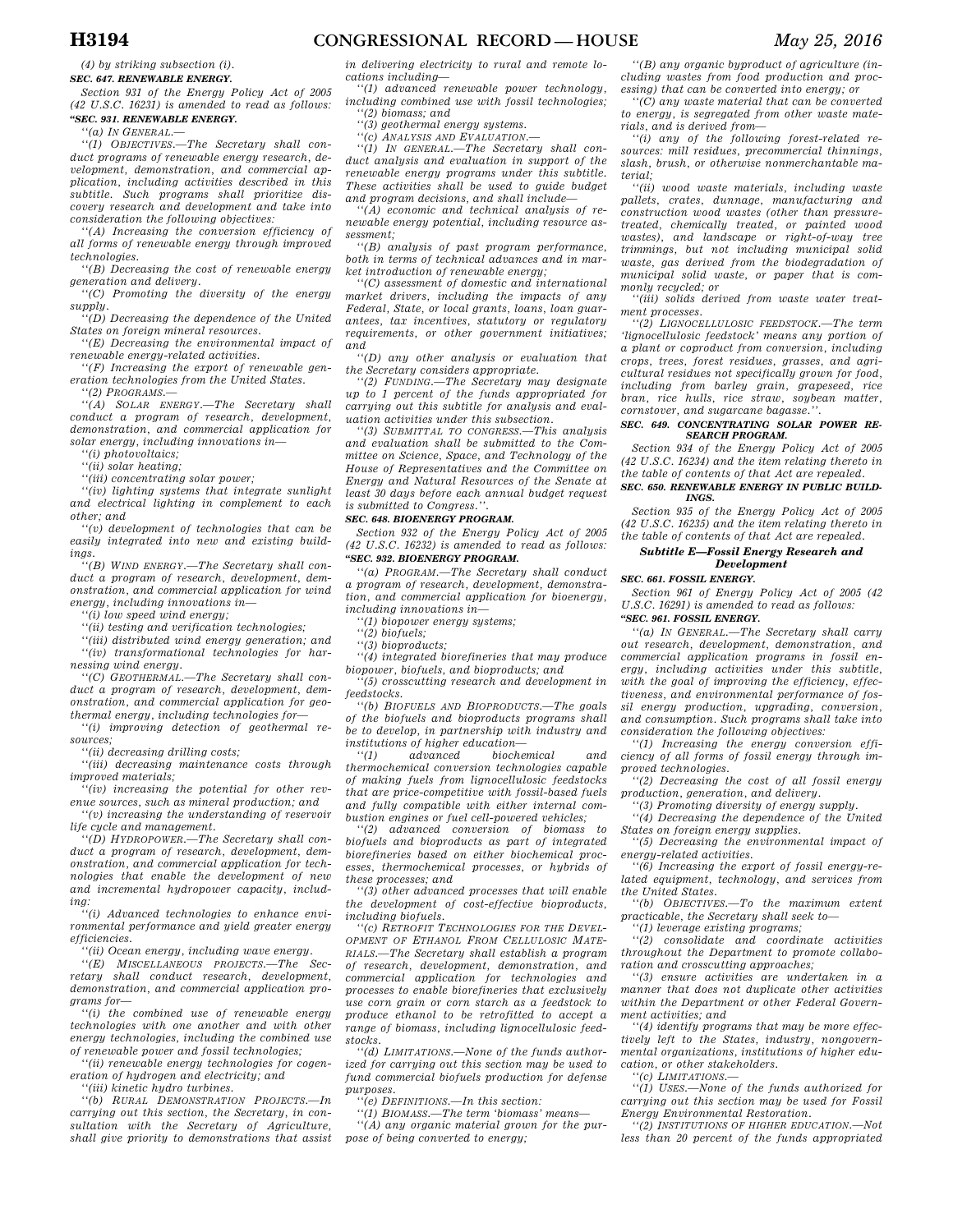*for carrying out section 964 of this Act for each fiscal year shall be dedicated to research and development carried out at institutions of higher education.* 

*''(3) USE FOR REGULATORY ASSESSMENTS OR DETERMINATIONS.—The results of any research, development, demonstration, or commercial application projects or activities of the Department authorized under this subtitle may not be used for regulatory assessments or determinations by Federal regulatory authorities.* 

*''(d) ASSESSMENTS.—* 

*''(1) CONSTRAINTS AGAINST BRINGING RE-SOURCES TO MARKET.—Not later than 1 year after the date of enactment of the America COMPETES Reauthorization Act of 2015, the Secretary shall transmit to Congress an assessment of the technical, institutional, policy, and regulatory constraints to bringing new domestic fossil resources to market.* 

*''(2) TECHNOLOGY CAPABILITIES.—Not later than 2 years after the date of enactment of the America COMPETES Reauthorization Act of 2015, the Secretary shall transmit to Congress a long-term assessment of existing and projected technological capabilities for expanded production from domestic unconventional oil, gas, and methane reserves.''.* 

#### SEC. 662. COAL RESEARCH, DEVELOPMENT, DEM. *ONSTRATION, AND COMMERCIAL AP-PLICATION PROGRAMS.*

*(a) IN GENERAL.—Section 962 of the Energy Policy Act of 2005 (42 U.S.C. 16292) is amended— (1) in subsection (a)—* 

*(A) in paragraph (10), by striking ''and'' at the end;* 

*(B) in paragraph (11), by striking the period at the end and inserting a semicolon; and* 

*(C) by adding at the end the following: ''(12) specific additional programs to address water use and reuse;* 

*''(13) the testing, including the construction of testing facilities, of high temperature materials for use in advanced systems for combustion or use of coal; and* 

*''(14) innovations to application of existing coal conversion systems designed to increase efficiency of conversion, flexibility of operation, and other modifications to address existing usage requirements.'';* 

*(2) by redesignating subsections (b) through (d) as subsections (c) through (e), respectively;* 

*(3) by inserting after subsection (a) the following:* 

*''(b) TRANSFORMATIONAL COAL TECHNOLOGY PROGRAM.—* 

*''(1) IN GENERAL.—As part of the program established under subsection (a), the Secretary may carry out a program designed to undertake research, development, demonstration, and commercial application of technologies, including the accelerated development of—* 

*''(A) chemical looping technology;* 

*''(B) supercritical carbon dioxide power generation cycles;* 

*''(C) pressurized oxycombustion, including new and retrofit technologies; and* 

*''(D) other technologies that are characterized by the use of—* 

*''(i) alternative energy cycles;* 

*''(ii) thermionic devices using waste heat;* 

*''(iii) fuel cells;* 

*''(iv) replacement of chemical processes with biotechnology;* 

*''(v) nanotechnology;* 

*''(vi) new materials in applications (other than extending cycles to higher temperature and pressure), such as membranes or ceramics;* 

*''(vii) carbon utilization, such as in construction materials, using low quality energy to reconvert back to a fuel, or manufactured food;* 

*''(viii) advanced gas separation concepts; and ''(ix) other technologies, including—* 

*''(I) modular, manufactured components; and* 

*''(II) innovative production or research techniques, such as using 3–D printer systems, for the production of early research and development prototypes.* 

*''(2) COST SHARE.—In carrying out the program described in paragraph (1), the Secretary shall enter into partnerships with private entities to share the costs of carrying out the program. The Secretary may reduce the non-Federal cost share requirement if the Secretary determines that the reduction is necessary and appropriate considering the technological risks in-volved in the project.''; and (4) in subsection (c) (as so redesignated) by* 

*striking paragraph (1) and inserting the fol-*

*lowing: ''(1) IN GENERAL.—In carrying out programs authorized by this section, the Secretary shall identify cost and performance goals for coalbased technologies that would permit the continued cost-competitive use of coal for the production of electricity, chemical feedstocks, transportation fuels, and other marketable products.''.* 

*(b) ADVISORY COMMITTEE; AUTHORIZATION OF APPROPRIATIONS.—Section 963 of the Energy Policy Act of 2005 (42 U.S.C. 16293) is amended— (1) by amending paragraph (6) of subsection* 

*(c) to read as follows: ''(6) ADVISORY COMMITTEE.—* 

*''(A) IN GENERAL.—Subject to subparagraph (B), the Secretary shall establish an advisory committee to undertake, not less frequently than once every 3 years, a review and prepare a report on the progress being made by the Department of Energy to achieve the goals described in subsections (a) and (b) of section 962 and subsection (b) of this section.* 

*''(B) MEMBERSHIP REQUIREMENTS.—Members of the advisory committee established under subparagraph (A) shall be appointed by the Secretary, except that three members shall be appointed by the Speaker of the House of Representatives and two members shall be appointed by the Majority Leader of the Senate. The total number of members of the advisory committee shall be 15.''; and* 

*(2) by amending subsection (d) to read as follows:* 

*''(d) STUDY OF CARBON DIOXIDE PIPELINES.— Not later than 1 year after the date of enactment of the America COMPETES Reauthorization Act of 2015, the Secretary shall transmit to Congress the results of a study to assess the cost and feasibility of engineering, permitting, building, maintaining, regulating, and insuring a national system of carbon dioxide pipelines.''.* 

### *SEC. 663. HIGH EFFICIENCY GAS TURBINES RE-SEARCH AND DEVELOPMENT.*

*(a) IN GENERAL.—The Secretary, through the Office of Fossil Energy, shall carry out a multiyear, multiphase program of research, development, demonstration, and commercial application to innovate technologies to maximize the efficiency of gas turbines used in power generation systems.* 

*(b) PROGRAM ELEMENTS.—The program under this section shall—* 

*(1) support innovative engineering and detailed gas turbine design for megawatt-scale and utility-scale electric power generation, including—* 

*(A) high temperature materials, including superalloys, coatings, and ceramics;* 

*(B) improved heat transfer capability;* 

*(C) manufacturing technology required to construct complex three-dimensional geometry parts with improved aerodynamic capability;* 

*(D) combustion technology to produce higher firing temperature while lowering nitrogen oxide and carbon monoxide emissions per unit of output;* 

*(E) advanced controls and systems integration;* 

*(F) advanced high performance compressor technology; and* 

*(G) validation facilities for the testing of components and subsystems;* 

*(2) include technology demonstration through component testing, subscale testing, and full scale testing in existing fleets;* 

*(3) include field demonstrations of the developed technology elements so as to demonstrate technical and economic feasibility; and* 

*(4) assess overall combined cycle and simple cycle system performance.* 

*(c) PROGRAM GOALS.—The goals of the multiphase program established under subsection (a) shall be—* 

*(1) in phase I—* 

*(A) to develop the conceptual design of advanced high efficiency gas turbines that can achieve at least 62 percent combined cycle efficiency or 47 percent simple cycle efficiency on a lower heating value basis; and* 

*(B) to develop and demonstrate the technology required for advanced high efficiency gas turbines that can achieve at least 62 percent combined cycle efficiency or 47 percent simple cycle efficiency on a lower heating value basis; and* 

*(2) in phase II, to develop the conceptual design for advanced high efficiency gas turbines that can achieve at least 65 percent combined cycle efficiency or 50 percent simple cycle efficiency on a lower heating value basis.* 

*(d) PROPOSALS.—Within 180 days after the date of enactment of this Act, the Secretary shall solicit grant and contract proposals from industry, small businesses, universities, and other appropriate parties for conducting activities under this section. In selecting proposals, the Secretary shall emphasize—* 

*(1) the extent to which the proposal will stimulate the creation or increased retention of jobs in the United States; and* 

*(2) the extent to which the proposal will promote and enhance United States technology leadership.* 

*(e) COMPETITIVE AWARDS.—The provision of funding under this section shall be on a competitive basis with an emphasis on technical merit.* 

*(f) COST SHARING.—Section 988 of the Energy Policy Act of 2005 (42 U.S.C. 16352) shall apply to an award of financial assistance made under this section.* 

### *Subtitle F—Advanced Research Projects Agency–Energy*

### *SEC. 671. ARPA–E AMENDMENTS.*

*Section 5012 of the America COMPETES Act (42 U.S.C. 16538) is amended—* 

*(1) by amending paragraph (1) of subsection (c) to read as follows:* 

*''(1) IN GENERAL.—The goals of ARPA–E shall be to enhance the economic and energy security of the United States and to ensure that the United States maintains a technological lead through the development of advanced energy*   $technologies.$ <sup>\*</sup>

*(2) in subsection (i)(1), by inserting ''ARPA–E shall not provide funding for a project unless the prospective grantee demonstrates sufficient attempts to secure private financing or indicates that the project is not independently commercially viable.'' after ''relevant research agen* $cies.$ 

*(3) in subsection (l)(1), by inserting ''and once every 6 years thereafter,'' after ''operation for 6 years,''; and* 

*(4) by redesignating subsection (n) as subsection (o) and inserting after subsection (m) the following new subsection:* 

*''(n) PROTECTION OF PROPRIETARY INFORMA-TION.—* 

*''(1) IN GENERAL.—The following categories of information collected by the Advanced Research Projects Agency–Energy from recipients of financial assistance awards shall be considered privileged and confidential and not subject to disclosure pursuant to section 552 of title 5, United States Code:* 

*''(A) Plans for commercialization of technologies developed under the award, including business plans, technology to market plans, market studies, and cost and performance models.* 

*''(B) Investments provided to an awardee from third parties, such as venture capital, hedge fund, or private equity firms, including amounts and percentage of ownership of the awardee provided in return for such investments.*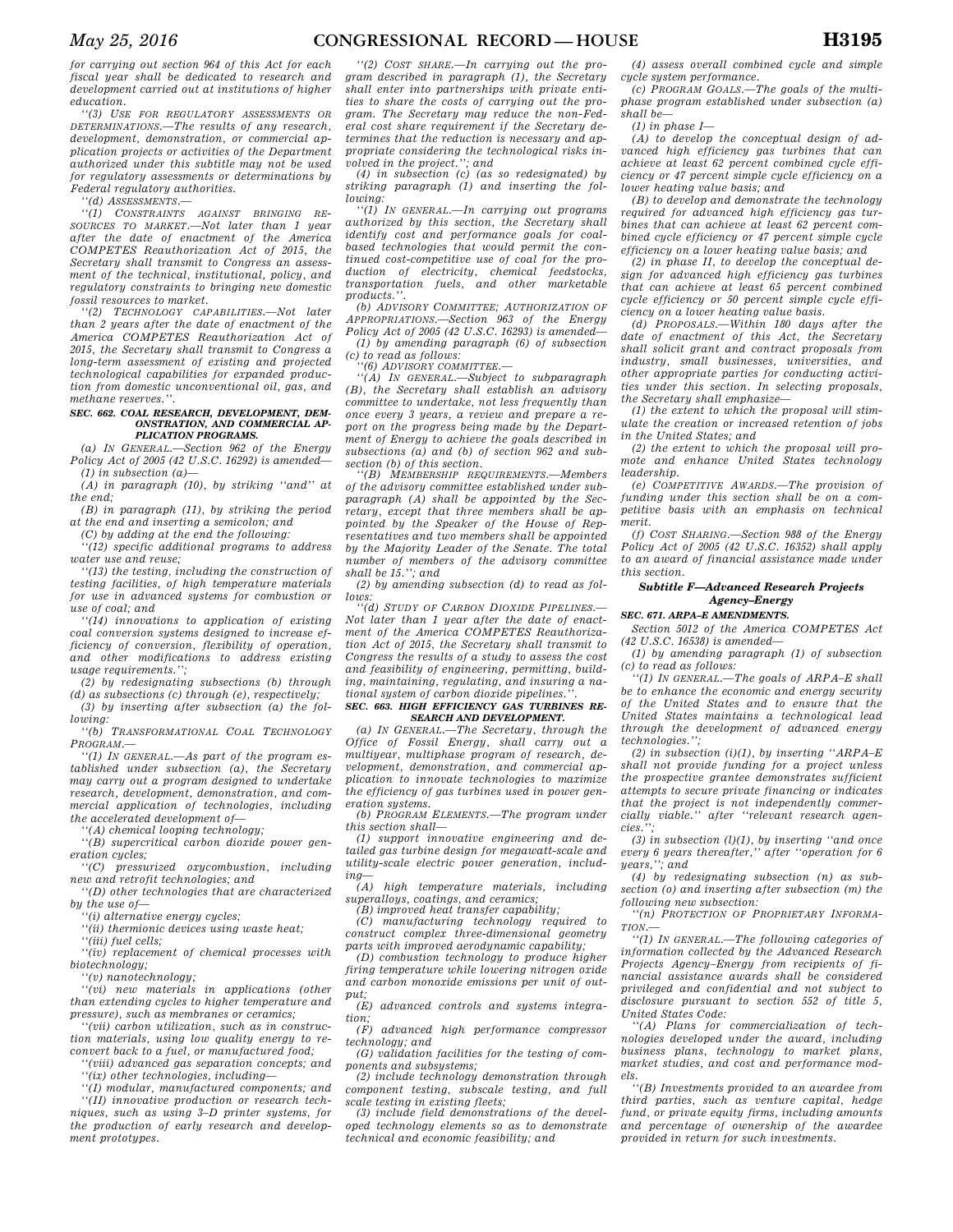*''(C) Additional financial support that the awardee plans to invest or has invested into the technology developed under the award, or that the awardee is seeking from third parties.* 

*''(D) Revenue from the licensing or sale of new products or services resulting from the research conducted under the award.* 

*''(2) EFFECT OF SUBSECTION.—Nothing in this subsection affects—* 

*''(A) the authority of the Secretary to use information without publicly disclosing such information; or* 

*''(B) the responsibility of the Secretary to transmit information to Congress as required by law.''.* 

### *Subtitle G—Authorization of Appropriations SEC. 681. AUTHORIZATION OF APPROPRIATIONS.*

*(a) ELECTRICITY DELIVERY AND ENERGY RELI-ABILITY RESEARCH AND DEVELOPMENT.—There are authorized to be appropriated to the Secretary for research, development, demonstration, and commercial application for electrical delivery and energy reliability technology activities within the Office of Electricity \$113,000,000 for each of fiscal years 2016 and 2017.* 

*(b) NUCLEAR ENERGY.—* 

*(1) IN GENERAL.—There are authorized to be appropriated to the Secretary for research, development, demonstration, and commercial application for nuclear energy technology activities within the Office of Nuclear Energy \$504,600,000 for each of fiscal years 2016 and 2017.* 

*(2) LIMITATION.—Any amounts made available pursuant to the authorization of appropriations under paragraph (1) shall not be derived from the Nuclear Waste Fund established under section 302(c) of the Nuclear Waste Policy Act of 1982 (42 U.S.C. 10222(c)).* 

*(c) ENERGY EFFICIENCY AND RENEWABLE EN-ERGY.—There are authorized to be appropriated to the Secretary for research, development, demonstration, and commercial application for energy efficiency and renewable energy technology activities within the Office of Energy Efficiency and Renewable Energy \$1,193,500,000 for each of fiscal years 2016 and 2017.* 

*(d) FOSSIL ENERGY.—There are authorized to be appropriated to the Secretary for research, development, demonstration, and commercial application for fossil energy technology activities within the Office of Fossil Energy \$605,000,000 for each of fiscal years 2016 and 2017.* 

*(e) ARPA–E.—There are authorized to be appropriated to the Secretary for the Advanced Research Projects Agency–Energy \$140,000,000 for each of fiscal years 2016 and 2017.* 

# *Subtitle H—Definitions*

### *SEC. 691. DEFINITIONS.*

*In this title—* 

*(1) the term ''Department'' means the Depart-*

*ment of Energy; and (2) the term ''Secretary'' means the Secretary of Energy.* 

# *TITLE VII—DEPARTMENT OF ENERGY TECHNOLOGY TRANSFER*

# *Subtitle A—In General*

*SEC. 701. DEFINITIONS.* 

*In this title: (1) DEPARTMENT.—The term ''Department''* 

*means the Department of Energy. (2) NATIONAL LABORATORY.—The term ''Na-*

*tional Laboratory'' means a Department of Energy nonmilitary national laboratory, including—* 

- *(A) Ames Laboratory;*
- *(B) Argonne National Laboratory;*
- *(C) Brookhaven National Laboratory;*

*(D) Fermi National Accelerator Laboratory;* 

- *(E) Idaho National Laboratory;*
- *(F) Lawrence Berkeley National Laboratory;*
- *(G) National Energy Technology Laboratory;*
- *(H) National Renewable Energy Laboratory;*
- *(I) Oak Ridge National Laboratory;*
- *(J) Pacific Northwest National Laboratory;*
- *(K) Princeton Plasma Physics Laboratory;*
- *(L) Savannah River National Laboratory;*
- *(M) Stanford Linear Accelerator Center;*

*(N) Thomas Jefferson National Accelerator Facility; and* 

*(O) any laboratory operated by the National Nuclear Security Administration, but only with respect to the civilian energy activities thereof.* 

*(3) SECRETARY.—The term ''Secretary'' means the Secretary of Energy.* 

## *SEC. 702. SAVINGS CLAUSE.*

*Nothing in this title or an amendment made by this title abrogates or otherwise affects the primary responsibilities of any National Laboratory to the Department.* 

### *Subtitle B—Innovation Management at Department of Energy*

### *SEC. 712. TECHNOLOGY TRANSFER AND TRANSI-TIONS ASSESSMENT.*

*Not later than 1 year after the date of enactment of this Act, and annually thereafter, the Secretary shall transmit to the Committee on Science, Space, and Technology of the House of Representatives and the Committee on Energy and Natural Resources of the Senate a report which shall include—* 

*(1) an assessment of the Department's current ability to carry out the goals of section 1001 of the Energy Policy Act of 2005 (42 U.S.C. 16391), including an assessment of the role and effectiveness of the Director of the Office of Technology Transitions; and* 

*(2) recommended departmental policy changes and legislative changes to section 1001 of the Energy Policy Act of 2005 (42 U.S.C. 16391) to improve the Department's ability to successfully transfer new energy technologies to the private sector.* 

#### *SEC. 713. SENSE OF CONGRESS.*

*It is the sense of the Congress that the Secretary should encourage the National Laboratories and federally funded research and development centers to inform small businesses of the opportunities and resources that exist pursuant to this title.* 

### *SEC. 714. NUCLEAR ENERGY INNOVATION.*

*Not later than 180 days after the date of enactment of this Act, the Secretary, in consultation with the National Laboratories, relevant Federal agencies, and other stakeholders, shall transmit to the Committee on Science, Space, and Technology of the House of Representatives and the Committee on Energy and Natural Resources of the Senate a report assessing the Department's capabilities to authorize, host, and oversee privately funded fusion and non-light water reactor prototypes and related demonstration facilities at Department-owned sites. For purposes of this report, the Secretary shall consider the Department's capabilities to facilitate privately-funded prototypes up to 20 megawatts thermal output. The report shall address the following:* 

*(1) The Department's safety review and oversight capabilities.* 

*(2) Potential sites capable of hosting research, development, and demonstration of prototype reactors and related facilities for the purpose of reducing technical risk.* 

*(3) The Department's and National Laboratories' existing physical and technical capabilities relevant to research, development, and oversight.* 

*(4) The efficacy of the Department's available contractual mechanisms, including cooperative research and development agreements, work for others agreements, and agreements for commercializing technology.* 

*(5) Potential cost structures related to physical security, decommissioning, liability, and other long-term project costs.* 

*(6) Other challenges or considerations identified by the Secretary, including issues related to potential cases of demonstration reactors up to 2 gigawatts of thermal output.* 

### *Subtitle C—Cross-Sector Partnerships and Grant Competitiveness*

#### *SEC. 721. AGREEMENTS FOR COMMERCIALIZING TECHNOLOGY PILOT PROGRAM.*

*(a) IN GENERAL.—The Secretary shall carry out the Agreements for Commercializing Technology pilot program of the Department, as announced by the Secretary on December 8, 2011, in accordance with this section.* 

*(b) TERMS.—Each agreement entered into pursuant to the pilot program referred to in subsection (a) shall provide to the contractor of the applicable National Laboratory, to the maximum extent determined to be appropriate by the Secretary, increased authority to negotiate contract terms, such as intellectual property rights, payment structures, performance guarantees, and multiparty collaborations.* 

*(c) ELIGIBILITY.—* 

*(1) IN GENERAL.—Any director of a National Laboratory may enter into an agreement pursuant to the pilot program referred to in subsection (a).* 

*(2) AGREEMENTS WITH NON-FEDERAL ENTI-TIES.—To carry out paragraph (1) and subject to paragraph (3), the Secretary shall permit the directors of the National Laboratories to execute agreements with a non-Federal entity, including a non-Federal entity already receiving Federal funding that will be used to support activities under agreements executed pursuant to paragraph (1), provided that such funding is solely used to carry out the purposes of the Federal award.* 

*(3) RESTRICTION.—The requirements of chapter 18 of title 35, United States Code (commonly known as the ''Bayh-Dole Act'') shall apply if—* 

*(A) the agreement is a funding agreement (as that term is defined in section 201 of that title); and* 

*(B) at least one of the parties to the funding agreement is eligible to receive rights under that chapter.* 

*(d) SUBMISSION TO SECRETARY.—Each affected director of a National Laboratory shall submit to the Secretary, with respect to each agreement entered into under this section—* 

*(1) a summary of information relating to the relevant project;* 

*(2) the total estimated costs of the project; (3) estimated commencement and completion* 

*dates of the project; and (4) other documentation determined to be ap-*

*propriate by the Secretary.* 

*(e) CERTIFICATION.—The Secretary shall require the contractor of the affected National Laboratory to certify that each activity carried out under a project for which an agreement is entered into under this section—* 

*(1) is not in direct competition with the private sector; and* 

*(2) does not present, or minimizes, any apparent conflict of interest, and avoids or neutralizes any actual conflict of interest, as a result of the agreement under this section.* 

*(f) EXTENSION.—The pilot program referred to in subsection (a) shall be extended until October 31, 2017.* 

*(g) REPORTS.—* 

*(1) OVERALL ASSESSMENT.—Not later than 60 days after the date described in subsection (f), the Secretary, in coordination with directors of the National Laboratories, shall submit to the Committee on Science, Space, and Technology of the House of Representatives and the Committee on Energy and Natural Resources of the Senate a report that—* 

*(A) assesses the overall effectiveness of the pilot program referred to in subsection (a);* 

*(B) identifies opportunities to improve the effectiveness of the pilot program;* 

*(C) assesses the potential for program activities to interfere with the responsibilities of the National Laboratories to the Department; and (D) provides a recommendation regarding the* 

*future of the pilot program. (2) TRANSPARENCY.—The Secretary, in coordination with directors of the National Laboratories, shall submit to the Committee on Science,*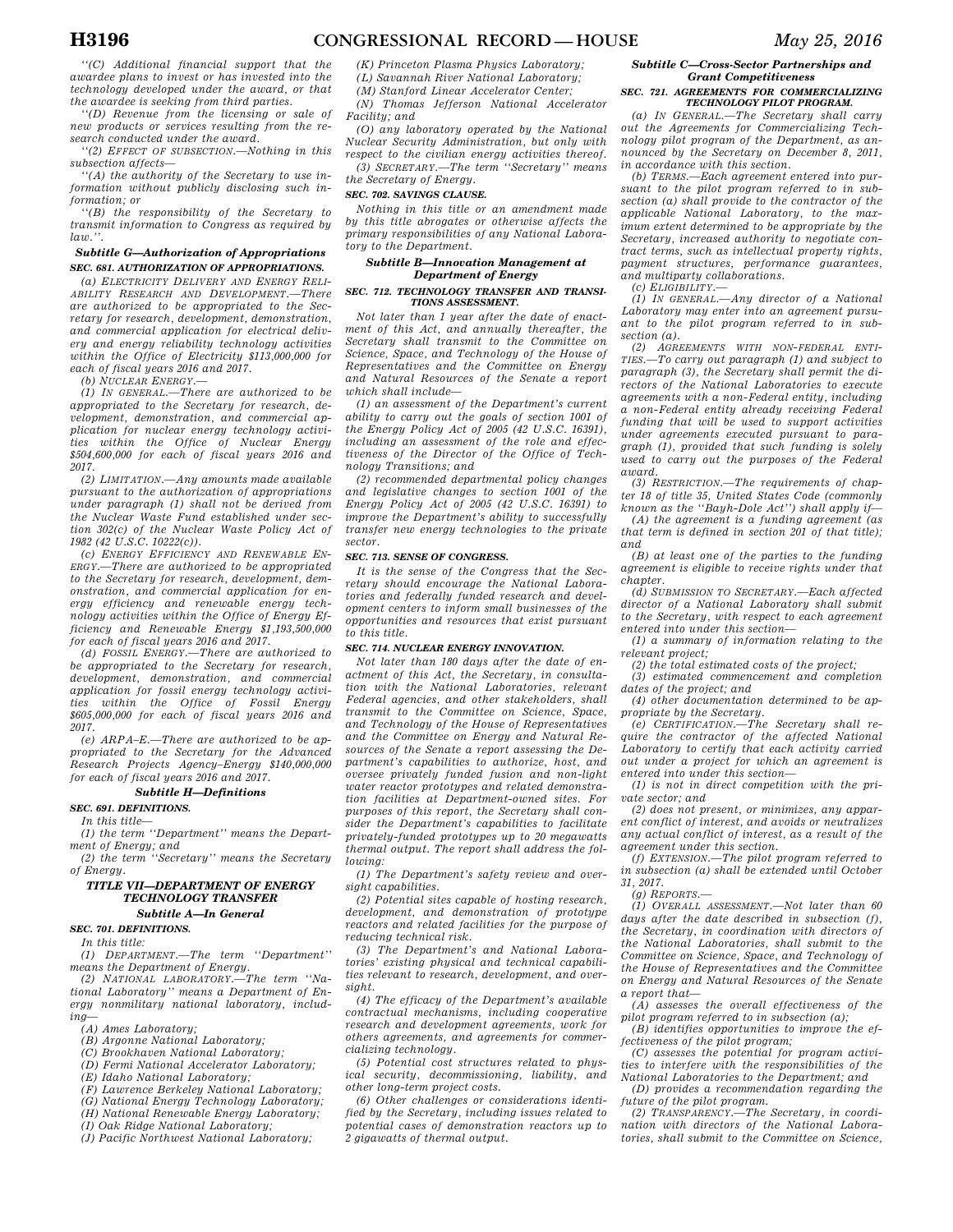*Space, and Technology of the House of Representatives and the Committee on Energy and Natural Resources of the Senate an annual report that accounts for all incidences of, and provides a justification for, non-Federal entities using funds derived from a Federal contract or award to carry out agreements pursuant to this section.* 

#### *SEC. 722. PUBLIC-PRIVATE PARTNERSHIPS FOR COMMERCIALIZATION.*

*(a) IN GENERAL.—Subject to subsections (b) and (c), the Secretary shall delegate to directors of the National Laboratories signature authority with respect to any agreement described in subsection (b) the total cost of which (including the National Laboratory contributions and project recipient cost share) is less than \$1 million.* 

*(b) AGREEMENTS.—Subsection (a) applies to— (1) a cooperative research and development agreement;* 

*(2) a non-Federal work-for-others agreement; and* 

*(3) any other agreement determined to be appropriate by the Secretary, in collaboration with the directors of the National Laboratories.* 

*(c) ADMINISTRATION.—* 

*(1) ACCOUNTABILITY.—The director of the affected National Laboratory and the affected contractor shall carry out an agreement under this section in accordance with applicable policies of the Department, including by ensuring that the agreement does not compromise any national security, economic, or environmental interest of the United States.* 

*(2) CERTIFICATION.—The director of the affected National Laboratory and the affected contractor shall certify that each activity carried out under a project for which an agreement is entered into under this section does not present, or minimizes, any apparent conflict of interest, and avoids or neutralizes any actual conflict of interest, as a result of the agreement under this section.* 

*(3) AVAILABILITY OF RECORDS.—On entering an agreement under this section, the director of a National Laboratory shall submit to the Secretary for monitoring and review all records of the National Laboratory relating to the agreement.* 

*(4) RATES.—The director of a National Laboratory may charge higher rates for services performed under a partnership agreement entered into pursuant to this section, regardless of the full cost of recovery, if such funds are used exclusively to support further research and development activities at the respective National Laboratory.* 

*(d) EXCEPTION.—This section does not apply to any agreement with a majority foreign-owned company.* 

*(e) CONFORMING AMENDMENT.—Section 12 of the Stevenson-Wydler Technology Innovation Act of 1980 (15 U.S.C. 3710a) is amended—* 

*(1) in subsection (a)—* 

*(A) by redesignating paragraphs (1) and (2) as subparagraphs (A) and (B), respectively, and indenting the subparagraphs appropriately;* 

*(B) by striking ''Each Federal agency'' and inserting the following:* 

*''(1) IN GENERAL.—Except as provided in paragraph (2), each Federal agency''; and* 

*(C) by adding at the end the following:* 

*''(2) EXCEPTION.—Notwithstanding paragraph (1), in accordance with section 722(a) of the America COMPETES Reauthorization Act of 2015, approval by the Secretary of Energy shall not be required for any technology transfer agreement proposed to be entered into by a National Laboratory of the Department of Energy, the total cost of which (including the National Laboratory contributions and project recipient cost share) is less than \$1 million.''; and* 

*(2) in subsection (b), by striking ''subsection (a)(1)'' each place it appears and inserting ''subsection (a)(1)(A)''.* 

#### *SEC. 723. INCLUSION OF EARLY-STAGE TECH-NOLOGY DEMONSTRATION IN AU-THORIZED TECHNOLOGY TRANSFER ACTIVITIES.*

*Section 1001 of the Energy Policy Act of 2005 (42 U.S.C. 16391) is amended by— (1) redesignating subsection (g) as subsection* 

 $(h)$ *; and (2) inserting after subsection (f) the following:* 

*''(g) EARLY-STAGE TECHNOLOGY DEMONSTRA-TION.—The Secretary shall permit the directors of the National Laboratories to use funds authorized to support technology transfer within the Department to carry out early-stage and pre-commercial technology demonstration activities to remove technology barriers that limit private sector interest and demonstrate potential commercial applications of any research and technologies arising from National Laboratory activities.''.* 

#### *SEC. 724. FUNDING COMPETITIVENESS FOR IN-STITUTIONS OF HIGHER EDUCATION AND OTHER NONPROFIT INSTITU-TIONS.*

*Section 988(b) of the Energy Policy Act of 2005 (42 U.S.C. 16352(b)) is amended—* 

*(1) in paragraph (1), by striking ''Except as provided in paragraphs (2) and (3)'' and inserting ''Except as provided in paragraphs (2), (3), and (4)''; and* 

*(2) by adding at the end the following:* 

*''(4) EXEMPTION FOR INSTITUTIONS OF HIGHER EDUCATION AND OTHER NONPROFIT INSTITU-TIONS.—* 

*''(A) IN GENERAL.—Paragraph (1) shall not apply to a research or development activity performed by an institution of higher education or nonprofit institution (as defined in section 4 of the Stevenson-Wydler Technology Innovation Act of 1980 (15 U.S.C. 3703)).* 

*''(B) TERMINATION DATE.—The exemption under subparagraph (A) shall apply during the 6-year period beginning on the date of enactment of this paragraph.''.* 

#### *SEC. 725. PARTICIPATION IN THE INNOVATION CORPS PROGRAM.*

*The Secretary may enter into an agreement with the Director of the National Science Foundation to enable researchers funded by the Department to participate in the National Science Foundation Innovation Corps program.* 

#### *Subtitle D—Assessment of Impact*

*SEC. 731. REPORT BY GOVERNMENT ACCOUNT-ABILITY OFFICE.* 

*Not later than 3 years after the date of enactment of this Act, the Comptroller General of the United States shall submit to Congress a report—* 

*(1) describing the results of the projects developed under sections 721, 722, and 723, including information regarding—* 

*(A) partnerships initiated as a result of those projects and the potential linkages presented by those partnerships with respect to national priorities and other taxpayer-funded research; and (B) whether the activities carried out under* 

*those projects result in— (i) fiscal savings;* 

*(ii) expansion of National Laboratory capabilities;* 

*(iii) increased efficiency of technology transfers; or* 

*(iv) an increase in general efficiency of the National Laboratory system; and* 

*(2) assess the scale, scope, efficacy, and impact of the Department's efforts to promote technology transfer and private sector engagement at the National Laboratories, and make recommendations on how the Department can improve these activities.* 

### *TITLE XXXIII—NUCLEAR ENERGY INNOVATION CAPABILITIES SEC. 3301. SHORT TITLE.*

*This title may be cited as the ''Nuclear Energy Innovation Capabilities Act''.* 

### *SEC. 3302. NUCLEAR ENERGY.*

*Section 951 of the Energy Policy Act of 2005 (42 U.S.C. 16271) is amended to read as follows:* 

#### *''SEC. 951. NUCLEAR ENERGY.*

*''(a) MISSION.—The Secretary shall conduct programs of civilian nuclear research, development, demonstration, and commercial application, including activities in this subtitle. Such programs shall take into consideration the following objectives:* 

*''(1) Providing research infrastructure to promote scientific progress and enable users from academia, the National Laboratories, and the private sector to make scientific discoveries relevant for nuclear, chemical, and materials science engineering.* 

*''(2) Maintaining National Laboratory and university nuclear energy research and development programs, including their infrastructure.* 

*''(3) Providing the technical means to reduce the likelihood of nuclear weapons proliferation and increasing confidence margins for public safety of nuclear energy systems.* 

*''(4) Reducing the environmental impact of nuclear energy related activities.* 

*''(5) Supporting technology transfer from the National Laboratories to the private sector.* 

*''(6) Enabling the private sector to partner with the National Laboratories to demonstrate novel reactor concepts for the purpose of resolving technical uncertainty associated with the aforementioned objectives in this subsection.* 

*''(b) DEFINITIONS.—In this subtitle:* 

*''(1) ADVANCED NUCLEAR REACTOR.—The term 'advanced nuclear reactor' means—* 

*''(A) a nuclear fission reactor with significant improvements over the most recent generation of nuclear fission reactors, which may include inherent safety features, lower waste yields, greater fuel utilization, superior reliability, resistance to proliferation, and increased thermal efficiency; or* 

*''(B) a nuclear fusion reactor.* 

*''(2) FAST NEUTRON.—The term 'fast neutron' means a neutron with kinetic energy above 100 kiloelectron volts.* 

*''(3) NATIONAL LABORATORY.—The term 'National Laboratory' has the meaning given that term in paragraph (3) of section 2, except that with respect to subparagraphs (G), (H), and (N) of such paragraph, for purposes of this subtitle the term includes only the civilian activities thereof.* 

*''(4) NEUTRON FLUX.—The term 'neutron flux' means the intensity of neutron radiation measured as a rate of flow of neutrons applied over an area.* 

*''(5) NEUTRON SOURCE.—The term 'neutron source' means a research machine that provides neutron irradiation services for research on materials sciences and nuclear physics as well as testing of advanced materials, nuclear fuels, and other related components for reactor systems.''.* 

#### *SEC. 3303. NUCLEAR ENERGY RESEARCH PRO-GRAMS.*

*Section 952 of the Energy Policy Act of 2005 (42 U.S.C. 16272) is amended—* 

*(1) by striking subsection (c); and* 

*(2) by redesignating subsections (d) and (e) as subsections (c) and (d), respectively.* 

### *SEC. 3304. ADVANCED FUEL CYCLE INITIATIVE.*

*Section 953(a) of the Energy Policy Act of 2005*   $(42 \, U.S.C. \, 16273(a))$  is amended by striking *acting through the Director of the Office of Nuclear Energy, Science and Technology,''.* 

#### *SEC. 3305. UNIVERSITY NUCLEAR SCIENCE AND ENGINEERING SUPPORT.*

*Section 954(d)(4) of the Energy Policy Act of 2005 (42 U.S.C. 16274(d)(4)) is amended by striking ''as part of a taking into consideration effort that emphasizes'' and inserting ''that emphasize''.* 

#### *SEC. 3306. DEPARTMENT OF ENERGY CIVILIAN NUCLEAR INFRASTRUCTURE AND FACILITIES.*

*Section 955 of the Energy Policy Act of 2005 (42 U.S.C. 16275) is amended—* 

*(1) by striking subsections (c) and (d); and (2) by adding at the end the following:*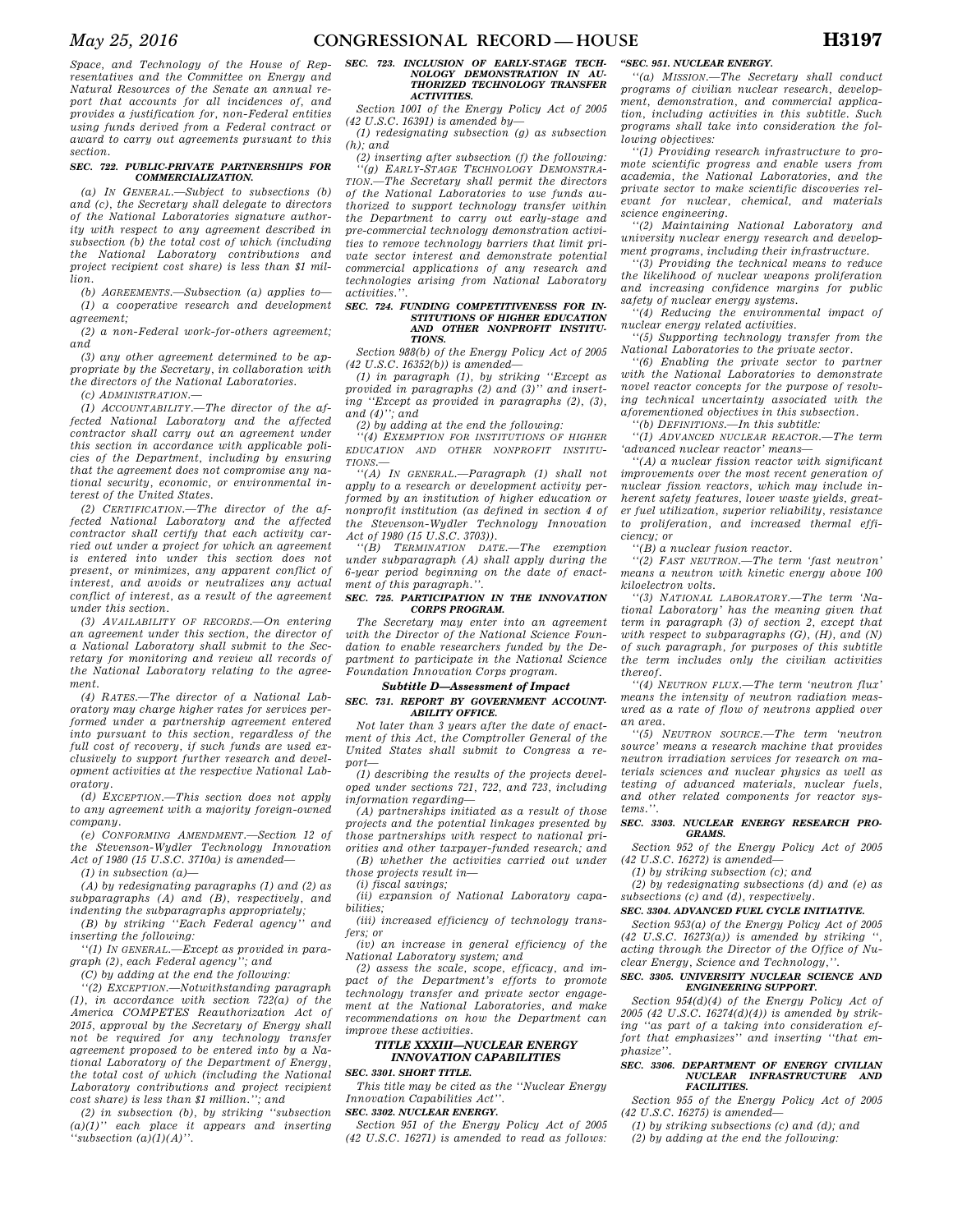*''(c) VERSATILE NEUTRON SOURCE.—* 

*''(1) MISSION NEED.—Not later than December 31, 2016, the Secretary shall determine the mission need for a versatile reactor-based fast neutron source, which shall operate as a national user facility. During this process, the Secretary shall consult with the private sector, universities, National Laboratories, and relevant Federal agencies to ensure that this user facility will meet the research needs of the largest possible majority of prospective users.* 

*''(2) ESTABLISHMENT.—Upon the determination of mission need made under paragraph (1), the Secretary shall, as expeditiously as possible, provide to the Committee on Science, Space, and Technology of the House of Representatives and the Committee on Energy and Natural Resources of the Senate a detailed plan for the establishment of the user facility. ''(3) FACILITY REQUIREMENTS.—* 

*''(A) CAPABILITIES.—The Secretary shall ensure that this user facility will provide, at a minimum, the following capabilities:* 

*''(i) Fast neutron spectrum irradiation capability.* 

*''(ii) Capacity for upgrades to accommodate new or expanded research needs.* 

*''(B) CONSIDERATIONS.—In carrying out the plan provided under paragraph (2), the Secretary shall consider the following:* 

*''(i) Capabilities that support experimental high-temperature testing.* 

*''(ii) Providing a source of fast neutrons at a neutron flux, higher than that at which current research facilities operate, sufficient to enable research for an optimal base of prospective users.* 

*''(iii) Maximizing irradiation flexibility and irradiation volume to accommodate as many concurrent users as possible.* 

*''(iv) Capabilities for irradiation with neutrons of a lower energy spectrum.* 

*''(v) Multiple loops for fuels and materials testing in different coolants.* 

*''(vi) Additional pre-irradiation and post-irradiation examination capabilities.* 

*''(vii) Lifetime operating costs and lifecycle costs.* 

*''(4) REPORTING PROGRESS.—The Department shall, in its annual budget requests, provide an explanation for any delay in its progress and otherwise make every effort to complete construction and approve the start of operations for this facility by December 31, 2025.* 

*''(5) COORDINATION.—The Secretary shall leverage the best practices for management, construction, and operation of national user facilities from the Office of Science.''.* 

### *SEC. 3307. SECURITY OF NUCLEAR FACILITIES.*

*Section 956 of the Energy Policy Act of 2005 (42 U.S.C. 16276) is amended by striking '', acting through the Director of the Office of Nuclear Energy, Science and Technology,''.* 

### *SEC. 3308. HIGH-PERFORMANCE COMPUTATION AND SUPPORTIVE RESEARCH.*

*Section 957 of the Energy Policy Act of 2005 (42 U.S.C. 16277) is amended to read as follows: ''SEC. 957. HIGH-PERFORMANCE COMPUTATION AND SUPPORTIVE RESEARCH.* 

*''(a) MODELING AND SIMULATION.—The Secretary shall carry out a program to enhance the Nation's capabilities to develop new reactor technologies through high-performance computation modeling and simulation techniques. This program shall coordinate with relevant Federal agencies through the National Strategic Computing Initiative created under Executive Order No. 13702 (July 29, 2015) while taking into account the following objectives:* 

*''(1) Utilizing expertise from the private sector, universities, and National Laboratories to develop computational software and capabilities that prospective users may access to accelerate research and development of advanced nuclear reactor systems, and reactor systems for space exploration.* 

*''(2) Developing computational tools to simulate and predict nuclear phenomena that may be validated through physical experimentation.* 

*''(3) Increasing the utility of the Department's research infrastructure by coordinating with the Advanced Scientific Computing Research program within the Office of Science.* 

*''(4) Leveraging experience from the Energy Innovation Hub for Modeling and Simulation. ''(5) Ensuring that new experimental and* 

*computational tools are accessible to relevant research communities.* 

*''(b) SUPPORTIVE RESEARCH ACTIVITIES.—The Secretary shall consider support for additional research activities to maximize the utility of its research facilities, including physical processes to simulate degradation of materials and behavior of fuel forms and for validation of computational tools.''.* 

#### *SEC. 3309. ENABLING NUCLEAR ENERGY INNOVA-TION.*

*Subtitle E of title IX of the Energy Policy Act of 2005 (42 U.S.C. 16271 et seq.) is amended by adding at the end the following:* 

#### *''SEC. 958. ENABLING NUCLEAR ENERGY INNOVA-TION.*

*''(a) NATIONAL REACTOR INNOVATION CEN-TER.—The Secretary shall carry out a program to enable the testing and demonstration of reactor concepts to be proposed and funded by the private sector. The Secretary shall leverage the technical expertise of relevant Federal agencies and National Laboratories in order to minimize the time required to enable construction and operation of privately funded experimental reactors at National Laboratories or other Department-owned sites. Such reactors shall operate to meet the following objectives:* 

*''(1) Enabling physical validation of novel reactor concepts.* 

*''(2) Resolving technical uncertainty and increasing practical knowledge relevant to safety, resilience, security, and functionality of first-ofa-kind reactor concepts.* 

*''(3) General research and development to improve nascent technologies.* 

*''(b) REPORTING REQUIREMENT.—Not later than 180 days after the date of enactment of the Nuclear Energy Innovation Capabilities Act, the Secretary, in consultation with the National Laboratories, relevant Federal agencies, and other stakeholders, shall transmit to the Committee on Science, Space, and Technology of the House of Representatives and the Committee on Energy and Natural Resources of the Senate a report assessing the Department's capabilities to authorize, host, and oversee privately funded experimental advanced nuclear reactors as described under subsection (a). The report shall address the following:* 

*''(1) The Department's oversight capabilities, including options to leverage expertise from the Nuclear Regulatory Commission and National Laboratories.* 

*''(2) Potential sites capable of hosting activities described under subsection (a).* 

*''(3) The efficacy of the Department's available contractual mechanisms to partner with the private sector and Federal agencies, including cooperative research and development agreements, strategic partnership projects, and agreements for commercializing technology.* 

*''(4) Potential cost structures related to longterm projects, including physical security, distribution of liability, and other related costs.* 

*''(5) Other challenges or considerations identified by the Secretary.''.* 

#### *SEC. 3310. BUDGET PLAN.*

*(a) IN GENERAL.—Subtitle E of title IX of the Energy Policy Act of 2005 (42 U.S.C. 16271 et seq.) is further amended by adding at the end the following:* 

### *''SEC. 959. BUDGET PLAN.*

*''Not later than 12 months after the date of enactment of the Nuclear Energy Innovation Capabilities Act, the Department shall transmit to the Committee on Science, Space, and Technology of the House of Representatives and the Committee on Energy and Natural Resources of the Senate 2 alternative 10-year budget plans for* 

*civilian nuclear energy research and development by the Department. The first shall assume constant annual funding for 10 years at the appropriated level for the Department's civilian nuclear energy research and development for fiscal year 2016. The second shall be an unconstrained budget. The two plans shall include—* 

*''(1) a prioritized list of the Department's programs, projects, and activities to best support the development of advanced nuclear reactor technologies;* 

*''(2) realistic budget requirements for the Department to implement sections 955(c), 957, and 958 of this Act; and* 

*''(3) the Department's justification for continuing or terminating existing civilian nuclear energy research and development programs.''.* 

*(b) REPORT ON FUSION INNOVATION.—Not later than 6 months after the date of enactment of this title, the Secretary of the Department of Energy shall transmit to the Committee on Science, Space, and Technology of the House of Representatives and the Committee on Energy and Natural Resources of the Senate a report that will identify engineering designs for innovative fusion energy systems that have the potential to demonstrate net energy production not later than 15 years after the start of construction. In this report, the Secretary will identify budgetary requirements that would be necessary for the Department to carry out a fusion innovation initiative to accelerate research and development of these designs.* 

#### *SEC. 3311. CONFORMING AMENDMENTS.*

*The table of contents for the Energy Policy Act of 2005 is amended by striking the item relating to section 957 and inserting the following:* 

*''957. High-performance computation and supportive research.* 

*''958. Enabling nuclear energy innovation. ''959. Budget plan.''.* 

The SPEAKER pro tempore. The bill shall be debatable for 1 hour, equally divided among and controlled by the chair and ranking minority member of the Committee on Energy and Commerce and the chair and ranking minority member of the Committee on Natural Resources.

The gentleman from Kentucky (Mr. WHITFIELD), the gentleman from Illinois (Mr. RUSH), the gentleman from Arkansas (Mr. WESTERMAN), and the gentleman from California (Mr. HUFFMAN) each will control 15 minutes.

The Chair recognizes the gentleman from Kentucky.

### GENERAL LEAVE

Mr. WHITFIELD. Mr. Speaker, I ask unanimous consent that all Members may have 5 legislative days in which to revise and extend their remarks and insert extraneous material on S. 2012.

The SPEAKER pro tempore. Is there objection to the request of the gentleman from Kentucky?

There was no objection.

Mr. WHITFIELD. Mr. Speaker, I yield myself such time as I may consume.

Mr. Speaker, today I rise in support of the House amendment to S. 2012, the Energy Policy Modernization Act of 2016.

In December of last year, the House passed H.R. 8, the North American Energy Security and Infrastructure Act of 2015, which is a large portion of the language we are considering today. This legislation, together with provisions from the Committee on Natural Resources and the Committee on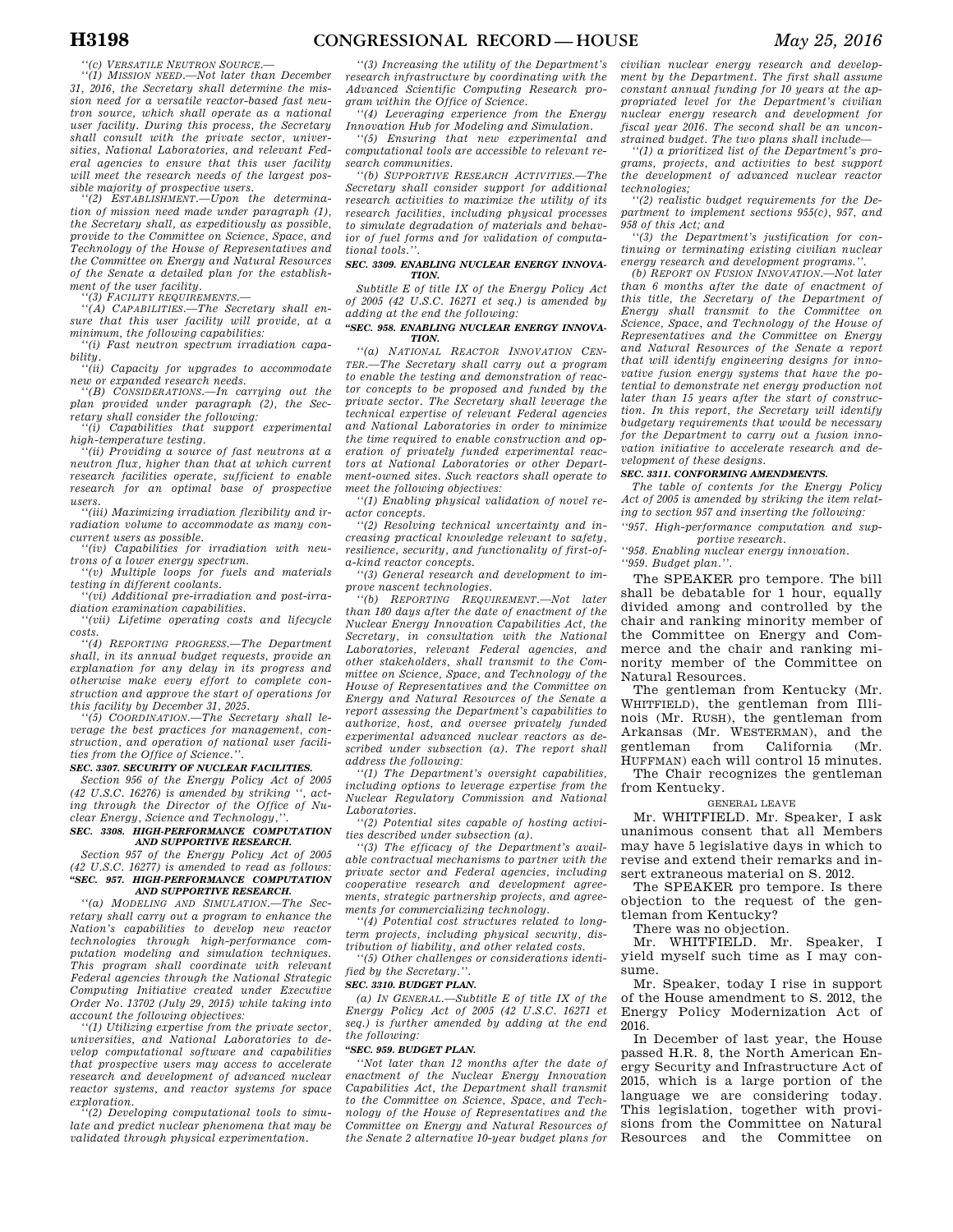Science, Space, and Technology, would be the first major piece of energy legislation in 8 years, and it addresses many outdated aspects of our Federal energy policy.

Mr. Speaker, I yield 3 minutes to the gentleman from Michigan (Mr. UPTON), the chairman of the Committee on Energy and Commerce.

Mr. UPTON. Mr. Speaker, I would like to wish the chairman a happy birthday.

It has been nearly a decade since we last considered an energy package like this. In that time, a lot has changed. Continued innovation and discovery across the energy sector have brought about a new landscape of abundant supply and tremendous potential for economic growth. This has been a multiyear, multi-Congress effort, and a lot of work has gone in to make sure that the bill that we put forward to support the future of American energy is truly comprehensive. Together with our colleagues, I am proud to be moving this legislation one step closer to becoming the new reality for energy producers and consumers across the country.

This bill is about jobs. It is about keeping energy affordable. It is about boosting our energy security here and across the globe. H.R. 8 is the embodiment of an all-of-the-above energy strategy. One of the most important provisions is, in fact, modernizing and protecting critical energy infrastructure, including the electric grid, from new threats, including severe weather from climate, cyber threats, and physical attacks as well.

It helps to foster and promote new 21st century energy jobs by ensuring that the Department of Energy and our labs and universities work together to train the energy workforce and entrepreneurs of tomorrow. It makes energy efficiency, including Federal Government energy efficiency, a priority, and focuses less on creating new mandates and subsidies to incentivize behavior and more on market changes and using the government as an example.

Finally, it helps update existing laws that bring some added certainty to permitting processes and helps to promote using our abundant resources to aid in diplomacy. For example, by streamlining the approval process for projects such as the interstate natural gas pipelines and LNG export facilities, the legislation will allow businesses at the cutting edge of research to keep putting the full scope of energy abundance to work for consumers both here and abroad. This allows us to provide an energy lifeline to our allies across the globe.

Provisions within H.R. 8 and others that have been included in the amendment under consideration today also seek to capitalize on energy sources that the administration has rejected. H.R. 8 brings much-needed reforms to the hydropower licensing process as well, a clean energy source that, together with nuclear, provides some 25 percent of the United States' electricity, with no greenhouse gas emissions. It is imperative that hydropower remains a vital part of any future.

The all-of-the-above energy strategy also means that the future of American energy does not need to be a series of choices between the environment and the economy. By introducing 21st century regulatory reforms that reflect our energy abundance, and with the DOE's Quadrennial Energy Review as a guide, this bill will help bring about needed reforms and continued innovation across the energy sector.

The legislation before us today is the product of a thorough assessment of the gap that we face between our stale energy regulations and our budding energy supply. H.R. 8 closes the gap. I urge my colleagues to support it.

Mr. RUSH. Mr. Speaker, I yield myself such time as I may consume.

Mr. Speaker, when members of the Committee on Energy and Commerce first began to address a comprehensive bipartisan energy bill in the beginning of 2015, there was a sense of hopefulness, a sense of optimism that the committee would once again set the standard for working together to get things done on behalf of the American people in a spirit of bipartisan cooperation.

At that time, Mr. Speaker, many of us on the minority side had enormous expectations that we would draft a bill that would move our energy policy forward in a manner befitting the challenges facing our Nation in this, the 21st century.

Specifically, Mr. Speaker, from my perspective, a comprehensive energy bill would need to modernize the Nation's aging energy infrastructure, train a 21st century workforce, and address the critically important issue of manmade climate change. Unfortunately, Mr. Speaker, none of these issues are addressed in the bill that we are voting on here today.

This 800-page hodgepodge of Republican and corporate priorities is nothing more than a majority wish list of strictly ideological bills, many of which the minority party opposes and the Obama administration and the American people do not support.

Outside of just a few minor crumbs thrown in to represent the priorities of the minority party, including my workforce development legislation, the bill almost contains nothing that the American people could support or rally behind. Specifically, Mr. Speaker, the underlying bill, H.R. 8, does little more than take us backwards in terms of energy policy, while also providing loopholes to help industry avoid accountability and to avoid further regulation.

H.R. 8 contains efficiency provisions that will actually increase energy use and energy costs to consumers, putting industry interests above the public interest.

The bill's hydropower title weakens longstanding environmental review procedures and curtails State, local, and tribal authority over projects in their respective lands.

Mr. Speaker, the bill flagrantly binds the U.S. to an outdated dependency on fossil fuels while failing to offer any constructive, forward-looking policies to incentivize the development and the deployment of clean energy.

As you know, Mr. Speaker, many of the bills contained in the House amendment include controversial provisions that the minority party has repeatedly opposed at both the committee level as well as here on the House floor. Additionally, Mr. Speaker, many of these same poison pill amendments in the bill have already received veto threats from the Obama administration.

So, Mr. Speaker, with a bill that fails to modernize our energy infrastructure, that fails to invest in job-creating clean energy technologies, and that fails to cut carbon pollution, it is safe, Mr. Speaker, to proclaim to this body that we still have a long, hard, and cumbersome road ahead if we are ever to reach a point of finding consensus, bipartisan consensus.

Unfortunately, Mr. Speaker, I cannot support this bill before us. I urge my colleagues to oppose it as well.

Mr. Speaker, I reserve the balance of my time.

Mr. WHITFIELD. Mr. Speaker, I yield 3 minutes to the distinguished gentleman from Oregon (Mr. WALDEN), who is a member of the Committee on Energy and Commerce and is quite familiar with energy issues.

Mr. WALDEN. I thank my colleague from Kentucky for his great work on this legislation and his thoughtful leadership on these issues over many years.

Mr. Speaker, for all your work on this legislation to make much-needed reforms to modernize energy policy into something that better promotes affordability, reliability, and ensures we have the energy we need to continue growing jobs in our communities, I say thank you.

Among the many strong provisions in this bill, several are particularly important to the West and our rural communities across central, eastern, and southern Oregon.

For farmers and ranchers in the Klamath Basin, this bill ensures that they will actually get a formal seat at the table when there is consultation with Federal agencies on decisions under the ESA. Irrigators in this area have long been impacted by these decisions, and it is only fair they should have an equal seat at the table with other entities during these discussions.

Perhaps one of the timeliest provisions, Mr. Speaker, as we head into forest fire season in the West, are the provisions that provide for streamlined planning and would reduce frivolous lawsuits and speed up the pace of forest management across our public lands.

This House, 4 years in a row now, after we pass this, has considered much-needed legislation to fix the management of our Federal forests. Now the Senate will have an opportunity to join us in this effort, as we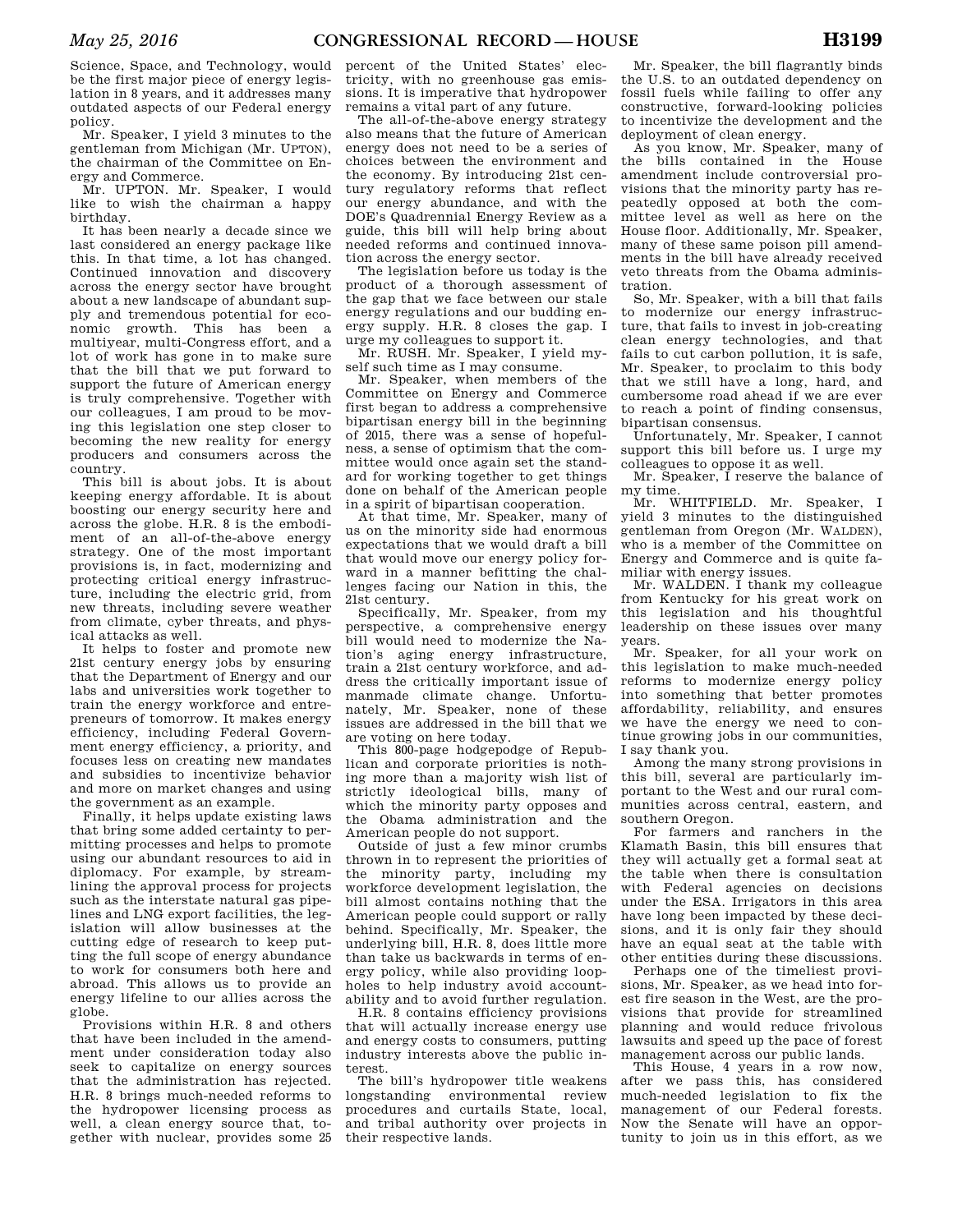amend this legislation and send it on over to the Senate. Our forested, rural communities, Mr. Speaker, have waited long enough. They have choked on smoke summer after summer long enough. They have seen their watersheds get destroyed by catastrophic fire. It is time to fix the problem.

Now, a couple other specifics, Mr. Speaker, on national forests across eastern Oregon.

Forest managers' hands are tied by a one-size-fits-all rule prohibiting the harvest of trees over 21 inches in diameter. This measure was implemented temporarily in 1997 but still has not been lifted 20 years later, just about. It represents really poor science. It only serves as a source of frequent appeals and litigation. Repealing this will give our forest managers the flexibility they need to use modern science to actually manage the forests for healthier conditions.

### $\Box$  1430

Last month the Bureau of Land Management released their proposed resource management plan for Oregon's unique O&C lands in southern and western Oregon. Frankly, it is a terrible plan.

Despite a clear statutory requirement that they manage these lands for sustainable timber production and revenue to the counties—dare I say, jobs in the community—the BLM's plan goes the other way. It locks up 75 percent of the lands and harvests less than half the minimum level directed by the O&C Act. This is a job killer.

This bill includes bipartisan legislation that I wrote, working with my colleagues from Oregon, Representatives DEFAZIO and SCHRADER, to cut costs, increase timber harvest and revenue to local counties, and direct BLM to revise their flawed management plan to actually reflect the underlying act.

Mr. Speaker, this is good energy legislation. This is good natural resource legislation. This is sound environmental legislation. I urge its passage.

Mr. RUSH. Mr. Speaker, I yield 4 minutes to the gentleman from New Jersey (Mr. PALLONE), the outstanding ranking member of the full committee.

Mr. PALLONE. Mr. Speaker, I want to thank Mr. RUSH for managing the opposition to the bill so successfully.

Mr. Speaker, today we are considering the House amendment to S. 2012, the mistitled North American Energy Security Act of 2016. This legislation once again shows us the vastly different paths taken by the two Chambers of Congress.

On the one hand is the Senate energy bill that the House intends to go to conference on. It passed by a vote of 85– 15 because it is balanced and because it contains a number of nonenergy provisions that the public supports overwhelmingly, such as permanent funding for the Land and Water Conservation Fund. On the other hand, the House energy bill was the result of a highly partisan process that the President threatened to veto.

As we prepare to head to conference, we have a second chance to do things right and to produce a new, bipartisan energy bill. Unfortunately, that is not what we are doing today. The Republican majority has decided to replace the consensus Senate bill with a new pro-polluter package that dwarfs the original H.R. 8.

When crafting the House amendment before us today, the Republican caucus decided to tack on over 30 extraneous bills to an already bad piece of energy legislation that the President promised to veto. While a number of these new additions are noncontroversial bills, many of these provisions are divisive, dangerous, and have drawn veto threats of their own.

The House amendment to S. 2012 weakens protections for public health and the environment, undermines existing laws designed to promote efficiency, and does nothing to help realize the clean and renewable energy policies of the future.

And, of course, this so-called energy infrastructure bill provides absolutely no money to modernize the grid or our pipeline infrastructure.

The House amendment is a backward-looking piece of energy legislation at a time when we need to move forward.

Let me highlight some of the most harmful provisions solely from the jurisdiction of the Energy and Commerce Committee.

This bill eliminates the current Presidential permitting process for energy projects that cross the U.S. border. Such action would create a new, weaker process that effectively rubberstamps permit applications and allows the Keystone pipeline to rise from the grave.

It makes dangerous and unnecessary changes to the FERC natural gas pipeline siting process at the expense of private landowners, the environment, and our national parks.

It harms electricity consumers at all levels by interfering with competitive markets to subsidize uneconomic generating facilities. These facilities would otherwise be rejected by the market in favor of lower cost natural gas and renewable options.

It strikes language in current law that requires Federal buildings to be designed to reduce consumption of fossil fuels.

It creates loopholes that would permit hydropower operators to dodge compliance with environmental laws, including the Clean Water Act, and gives preferential treatment to electric utilities at the expense of States, tribes, farmers, and sportsmen.

It contains an energy efficiency title that, if enacted, would result in a net increase in consumption and greenhouse gas emissions compared to current law.

Frankly, Mr. Speaker, this is not a legitimate exercise in legislating, and it speaks volumes about the total lack of seriousness with which House Re-

publicans are approaching this conference. We should be trying to narrow the differences and move closer to the bipartisan Senate product.

Instead, we are going in the opposite direction, voting on an 800-page monstrosity energy package that the Republican leadership has stitched together from pieces of pro-polluter bills that passed the Senate only to die in the Senate or on the President's desk.

Voting once on these fundamentally flawed ideas was more than enough. We shouldn't make a mockery of the conference process and be using the House floor to try to raise the dead.

The House amendment to S. 2012 has one central theme binding its energy provisions: an unerring devotion to the energy of the past. It is the Republican Party's 19th century vision for the future of U.S. energy policy in the 21st century.

I strongly oppose the House amendment, obviously, and I urge my colleagues to do the same.

Mr. WHITFIELD. Mr. Speaker, I yield 5 minutes to the gentleman from Texas (Mr. SMITH), who is a real expert on energy issues.

Mr. SMITH of Texas. Mr. Speaker, first of all, I want to thank the gentleman from Kentucky, Chairman WHITFIELD, for yielding me time.

I am pleased to support the House amendment to the Senate Energy Policy Modernization Act.

Division D of this legislation includes the three energy titles from the Science Committee's House-passed legislation, H.R. 1806, the America Competes Reauthorization Act of 2015, and H.R. 4084, the Nuclear Energy Innovation Capabilities Act. Division D is both pro-science and fiscally responsible and sets America on a path to remain the world's leader in innovation.

America's economic and productivity growth relies on government support of basic research to enable the scientific breakthroughs that fuel technological innovation, new industries, enhanced international competitiveness, and job creation.

Title V reauthorizes the Department of Energy Office of Science for 2 years. It prioritizes the National Laboratories' basic research that enables researchers in all 50 States to have access to world-class user facilities, including supercomputers and high-intensity light sources.

The bill prevents duplication and requires DOE to certify that its climate science work is unique and not replicated by other Federal agencies.

Title VI likewise reauthorizes DOE's applied research and developmental programs and activities for fiscal year 2016 and fiscal year 2017. It restrains the unjustified growth in spending on late-stage commercialization efforts and focuses instead on basic and applied research efforts.

Division D also requires DOE to provide a regular strategic analysis of science and technology activities within the Department, identifying key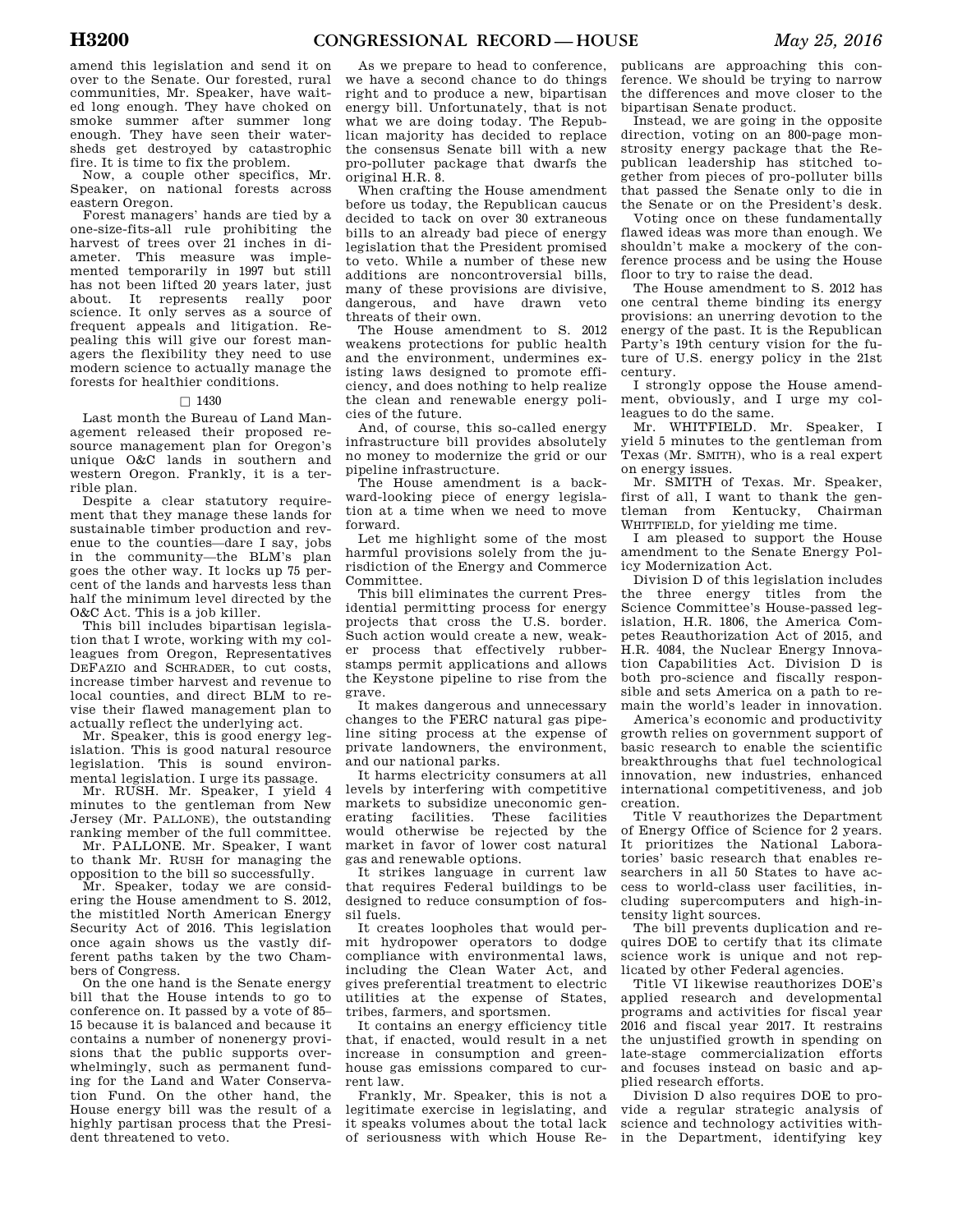areas for collaboration across science and applied research programs.

This will reduce waste and duplication and identify activities that could be better undertaken by States, institutions of higher education or the private sector, and areas of subpar performance that should be eliminated.

Title VII proposes to cut red tape and bureaucracy in the DOE technology transfer process. It allows contractor operators of DOE National Laboratories to work with the private sector more efficiently by delegating signature authority to the directors of the National Labs themselves rather than DOE contracting officers for cooperative agreements valued at less than \$1 million.

Also included is H.R. 4084, Energy Subcommittee Chairman RANDY WEBER's House-passed Nuclear Energy Innovation Capabilities Act. It provides a clear timeline for DOE to complete a research reactor user facility within 10 years. This research reactor will enable proprietary and academic research to develop supercomputing models and design next generation nuclear energy technology.

H.R. 4084 creates a reliable mechanism for the private sector to partner with DOE labs to build fission and fusion prototype reactors at DOE sites.

Overall, Division D sets the right priorities for Federal civilian research, which enhances U.S. competitiveness while reducing spending and the Federal deficit by over \$550 million.

I encourage my colleagues to support this bill.

Mr. RUSH. Mr. Speaker, I yield 2 minutes to the gentlewoman from Florida (Ms. CASTOR), an outstanding and hardworking member of the Energy and Power Subcommittee and the Energy and Commerce full committee.

Ms. CASTOR of Florida. I thank the gentleman, Ranking Member RUSH, for his leadership on energy solutions for America.

Mr. Speaker, I rise in opposition to the Republican amendment because it is a giveaway to special interests and it is a missed opportunity to craft a bipartisan package of energy policies that meet the challenges of the 21st century and boost America's clean energy economy.

The GOP-led Congress is out of sync with the American public and out of touch with what is happening in electricity generation across America.

The future is about energy efficiency and geothermal, renewables like solar, wind power, and biomass. In fact, the U.S. Energy Information Administration says renewable energy is the world's fastest growing energy source.

That means innovative, cost-saving energy investments for our neighbors and businesses back home. That means we are going to create jobs through the clean energy economy and, at the same time, reduce carbon pollution.

Instead, in this amendment, the GOP doubles down on dirty fuel sources. It logrolls 36 bills into a single package that, in many cases, eliminates environmental reviews, and the experts say the bill will actually accelerate climate change.

So if the Republican energy package was a car, it wouldn't just be stuck in neutral, it would be stuck in reverse because it harkens back to the energy policies of decades ago rather than America's growing clean energy economy of the future.

Let's not go backwards. Let's move Americans forward and put money back into the pockets of our hardworking neighbors.

I urge the House to reject the GOP amendment.

Mr. WHITFIELD. Mr. Speaker, I would like to inquire how much time is remaining on both sides.

The SPEAKER pro tempore. The gentleman from Kentucky has 43⁄4 minutes remaining. The gentleman from Illinois has 4 minutes remaining.

Mr. WHITFIELD. Mr. Speaker, I yield 1 minute to the gentleman from California (Mr. VALADAO).

Mr. VALADAO. Mr. Speaker, I want to thank my colleagues on both committees of jurisdiction here, Energy and Commerce and Natural Resources. The language that they allowed to be put into this energy bill from my water bill is something that truly makes a difference for the constituents of the Central Valley.

We have been suffering over these last few years, and what it has done is devastated our communities. We have unemployment numbers reaching as high as 30 and 40 percent. We see numbers even in some smaller communities as high as 50 percent. To see these things happen in our communities is a total tragedy, and it doesn't have to happen. All we need is some commonsense legislation.

We have tried reaching out. We have passed legislation out of the House a few different times. We have negotiated and tried to get somewhere, but we weren't able to do it.

So finding another way to get this onto our Senators' desks so that they can actually take some action and get it to the President's desk is of the utmost importance.

I appreciate all the leadership and all the help from both committees to help this move forward.

Mr. RUSH. Mr. Speaker, I yield 2 minutes to the gentleman from California (Mr. MCNERNEY).

Mr. MCNERNEY. Mr. Speaker, I thank Ranking Member RUSH. I also want to thank my colleagues on the Energy and Commerce Committee, including the chairman of the subcommittee, for their hard work.

I am pleased to have several bipartisan measures included in the legislation, including reforming hydropower licensing, addressing efficiency in Federal buildings, enhancing the energywater nexus, verification of cyber-resilient products for the grid, authorization of water programs, an update of our national policy on the future of the

grid, and smart grid-capable labels on products to enhance consumer choice.

These are items I believe should remain in any final energy package. Unfortunately, the Republicans have loaded the bill with nonconstructive language.

One such provision is language from H.R. 2898 that would harm California's delta and the economies of the families, farmers, and communities I represent. There is no way this language should be part of an energy package. It is just an add-on. It just shows how desperate the Republicans are to push through this bad policy.

Because of this, I regretfully oppose this legislation.

Mr. Speaker, our Nation's energy and electricity systems need upgrades and modernization. Climate change needs to be addressed. The Senate companion bill does not address these issues.

So, again, unfortunately, I have to oppose this legislation.

### $\Box$  1445

Mr. WHITFIELD. Mr. Speaker, I reserve the balance of my time.

Mr. RUSH. Mr. Speaker, I yield 1 minute to the gentleman from California (Mr. GARAMENDI).

Mr. GARAMENDI. Mr. Speaker, I want to say we have been here before. Last night we argued about undertaking the water wars of California. Once again, here we are. This time, as last night, legislation dumped into this energy bill that will gut the environmental protections of the delta and San Francisco Bay, destroy the fisheries, destroy the economy of the delta and water for millions of people.

Why would we want to do this?

Well, presumably, to take care of the water interests of the San Joaquin Valley, not southern California, but the San Joaquin Valley alone. It makes no sense whatsoever. It is the wrong policy.

We have to let science govern the delta. We have to operate the delta based upon the very best possible science available, do the pumping, do the exports, consistent with the protection of the ecology and the environment of the delta; that is fish, that is the land, that is the water systems.

The ESA, the Clean Water Act, and the biological opinions, cannot be overrun. Yet, this legislation does exactly that.

We ought to vote ''no'' on this bill. These particular sections should be removed.

Mr. WHITFIELD. Mr. Speaker, I reserve the balance of my time.

Mr. RUSH. Mr. Speaker, may I inquire how much time I have remaining?

The SPEAKER pro tempore. The gentleman from Illinois has  $1\frac{1}{2}$  minutes remaining.

Mr. RUSH. Mr. Speaker, I yield myself the balance of my time.

Mr. Speaker, I just want to reemphasize that, for the minority side to support this bill and its going forward,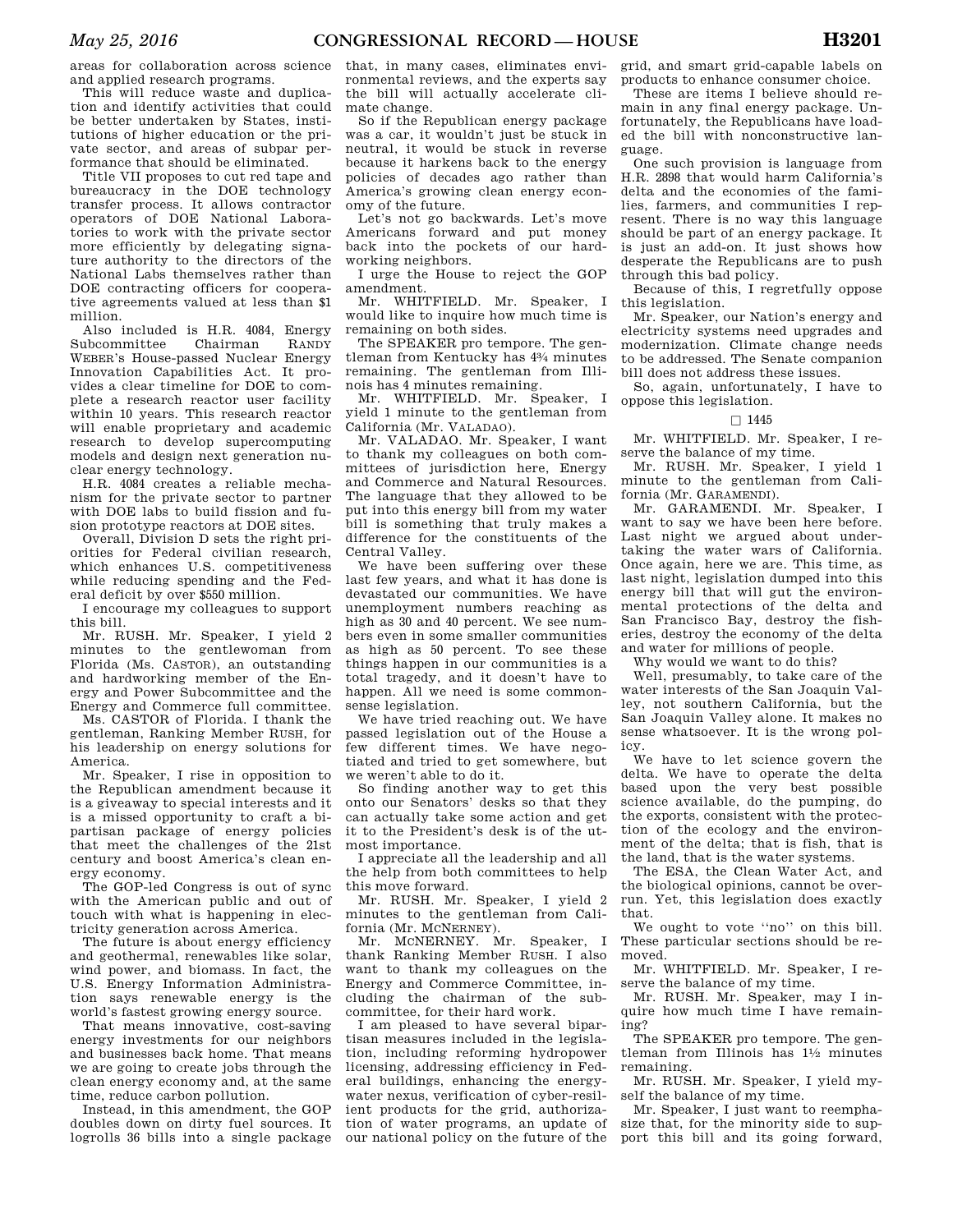there must be provisions included in the bill that will address the deeply felt concern that our Members have continually expressed.

Specifically, Mr. Speaker, our Members would like to see funding to modernize the Nation's energy infrastructure. Our Members want to see investment in clean energy technology. Our Members want to see resources to train a 21st century workforce. Our Members want to see policies to transition our economy away from the energy sources of the past and towards the sustainable energy sources of the future.

Mr. Speaker, without these provisions, this bill won't go very far.

Mr. Speaker, I encourage all Members of this House to vote ''no'' on this so-called energy bill. It is a relic. It is backwards-looking. It puts the Nation on a reverse course.

Mr. Speaker, I yield back the balance of my time.

Mr. WHITFIELD. Mr. Speaker, I yield myself such time as I may consume.

To our friends on the other side of the aisle, I want to thank them for working with us on this legislation. I know it is difficult to please everyone.

Any time you talk about energy today, of course, people raise the issue of climate change. And I might say that America does not have to take a back seat to any country in the world on climate change. We have 64 different government programs addressing climate change, so I think America is doing more on that issue than anyone else.

But we have other problems that we have to deal with as well. For example, the U.S. Energy Information Administration estimates that power outages in America cost Americans at least \$150 billion annually. One of the reasons we have a lot of power outages is because of our infrastructure needs, but also because of regulations coming out of this administration.

One of the provisions in this bill requires FERC to analyze the impact on electric reliability of new Federal regulations that have many experts concerned. So we want an analysis of all these regulations and its impact on reliability.

We have heard a lot of discussion about the need for work-training programs for people to work in energy, in the renewable sector, and all sectors. And we had a serious discussion with our friends on the other side of the aisle as we were marking up this legislation. We had basically agreed on a provision to provide training for African Americans, for Hispanics, for women, and for other minorities, to get them involved in the energy field, which we all wanted to do. We even provided some money for that training program.

But we had said, if we do this, we want to change a couple of provisions in the 2005 Energy Policy Act. For example, in that act, there was a prohibition against the Federal government in

Federal buildings using any fossil fuels after the year 2030.

We think that is pretty draconian. So we said we are not going to mandate the use of fossil fuels, but in keeping even with the President's statements about an all-of-the-above energy policy, we wanted a provision in there that would repeal that so if there was a time in the future when we needed fossil fuels because fossil fuels are still providing about 50 to 60 percent of all the electricity in America—even more than that—coal and natural gas.

So this provision simply says we are going to allow it. We are not mandating it, but the government has the option, after 2030, of using fossil fuel in government buildings. We think that is a sensible approach, but our friends on the other side of the aisle had dug in the sand so much, they refused that: We will not support it if that is in there.

So some of these provisions that we all wanted, we don't have in here, but we are trying to do the best that we can do.

I think this is a major step forward for the American people, and I would urge everyone to support S. 2012, the Energy Policy Modernization Act of 2016, and the House amendment to it.

Mr. Speaker, I yield back the balance of my time.

Mr. WESTERMAN. Mr. Speaker, I yield myself such time as I may consume.

I rise in strong support for the inclusion of H.R. 2647, the Resilient Federal Forests Act, in the House amendment to S. 2012.

The House passed H.R. 2647 with 262 bipartisan votes last July, and it has been waiting for Senate action since then.

When we passed the bill nearly a year ago, we knew we were facing a severe wildfire season. We were correct. More than 10.1 million acres of forest land burned across the country, the largest number of acres ever recorded. Over 4,500 homes and other structures were destroyed.

Mr. Speaker, these fires destroyed valuable resources, and emitted in the order of magnitude of 100 million tons of carbon into the atmosphere while burning up the equivalent renewable energy stored in our forests of 20 to 30 billion gallons of gasoline. Tragically, these fires also claimed the lives of seven firefighters who worked courageously to stop the spread of these wildfires into communities.

When the House passed H.R. 2647 last summer, we hoped that the passage would spur action from the Senate. Unfortunately, that has not been the case. We have waited patiently for the Senate to offer its own legislation so we could sit down and negotiate a compromise. However, that has not been the case, so we should again ask the Senate to act on forestry reform.

H.R. 2647 is premised on a simple idea: that the Forest Service and the BLM need to do more work to restore

the health and resilience of our Nation's forests.

We understand the problem clearly. Our forests are overgrown due to years of neglect. This problem cannot be solved immediately, but we have an obligation to our rural communities to do everything we can to help mitigate the problem.

In drafting this bill, we included provisions which would allow our Federal land management agencies to be able to shorten lengthy environmental review periods when they already understand the environmental impacts of a proposed management action. This bill also encourages and rewards collaboration between diverse stakeholder groups.

The Natural Resources Committee recognizes the chilling effect of unnecessary litigation and how that can prevent needed restoration work from occurring in our Nation's forests. The committee heard testimony from a variety of experts who testified about how restoration work is not being proposed by the Forest Service for fear that it will be litigated.

My bill takes the simple step of requiring anyone who litigates a forest management project to post a bond if they are challenging a project put forth by a collaborative effort. It is not unreasonable to ask a litigant who threatens an urgently needed project that is put forth by a diverse group of stakeholders to have some skin in the game.

This bill also recognizes the reality that we must rethink the manner in which we fund the fighting of catastrophic wildfires. The Forest Service is burdened with having to transfer funds from other accounts in order to cover the cost of wildfire suppression. Just last year, the Forest Service was forced to transfer \$243 million from other agency accounts during 1 week in August in order to pay for firefighting costs. These transfers disrupt the very work that reduces the risk of wildfires in the first place.

H.R. 2647 addresses this issue by allowing catastrophic wildfires to be treated like any other natural disaster. The Department of Agriculture and the Department of the Interior would be able to access FEMA's Disaster Relief Fund to help fight wildfires when all appropriated accounts are exhausted. This provision was drafted in a fiscally responsible manner to ensure that fighting these fires does not become a drain on our budget.

Mr. Speaker, this bill will not make a difference in the health of our Nation's Federal forests overnight, but it provides urgently needed tools to help our land management agencies to reduce the threat of catastrophic wildfires in our communities and to be good stewards of a treasured national resource.

I urge my colleagues to support the House amendment to S. 2012 so that we can go to conference and work out a solution to the many problems facing our Nation's Federal forests.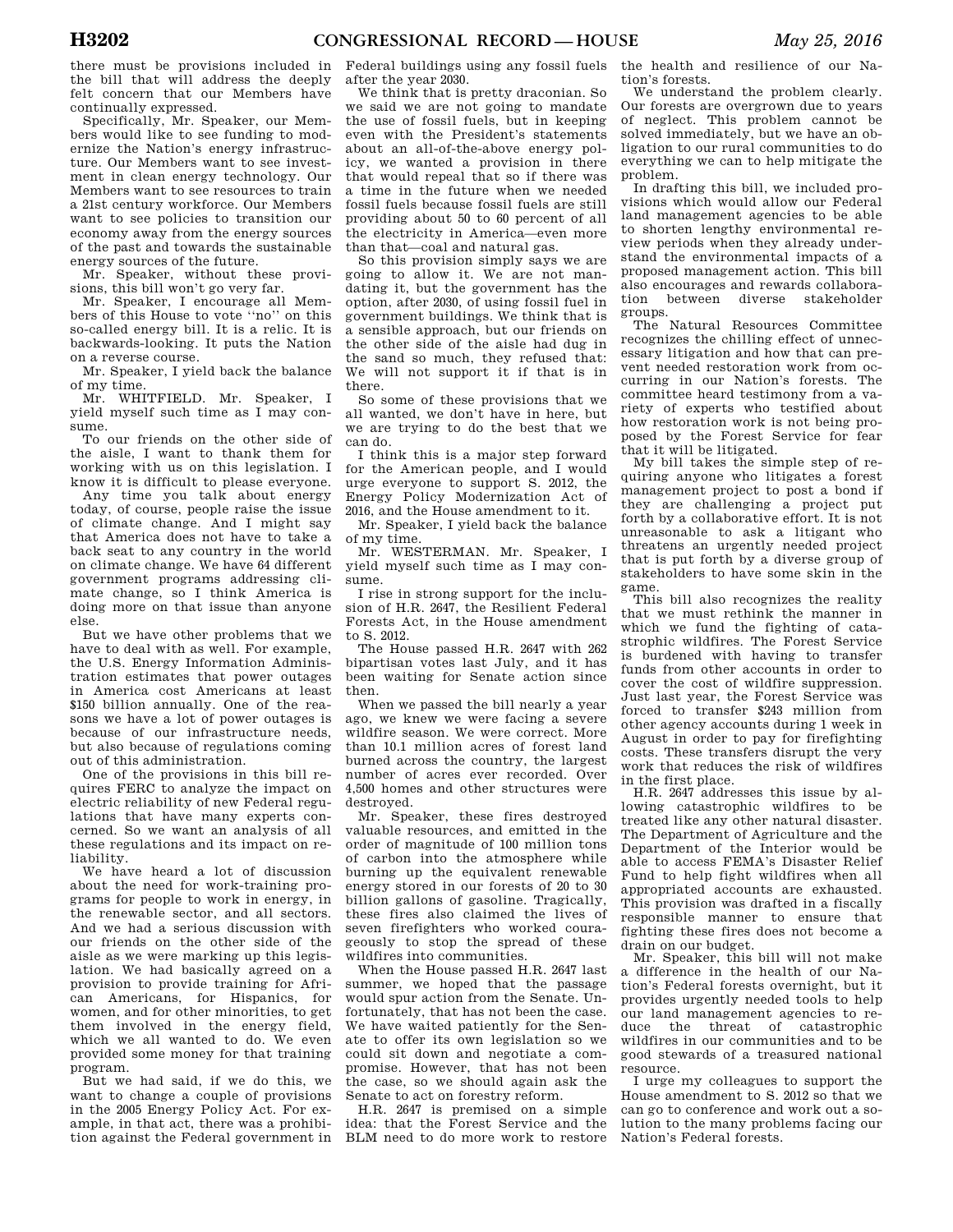Mr. Speaker, I reserve the balance of my time.

Mr. HUFFMAN. Mr. Speaker, I yield myself such time as I may consume.

Today I rise in opposition to the litany of bad, environmentally harmful bills that the House Republican leadership is offering in place of the bipartisan Senate energy bill.

Now, the Senate bill, S. 2012, was sound policy and represented real progress on many important issues, but the package we are considering today is a dangerous threat. Not only is this package bad for drought-stricken States like California, but it includes a wish list of giveaways for the fossil fuel and mining industries, it undermines vital Endangered Species Act protections, and it undermines public review.

# $\Box$  1500

This is not a promising start to conference negotiations. Why are we wasting our time on a package of partisan bills that we have considered before and which we all know will never be signed into law?

Even worse than the substance, Republicans shot down the request to consider this bill under an open amendment process. Now, I, for one, would have recommended many changes if we were allowed to consider this very controversial omnibus bill under regular order. Just to name a few:

The House amendment we are considering today continues the unending threats that Congress poses under current management to the health of the bay delta and the vital salmon runs that are so important to California and to my district, not to mention specific threats to the San Joaquin River and to the Klamath and Trinity River systems, their salmon fisheries, and the people that depend upon them;

The House amendment we are considering today would bring back from the dead the undeniably harmful Keystone XL pipeline;

The House amendment we are considering today would roll back building codes;

It would be harmful to forest management policy and wildfire mitigation because it uses a short-sighted model for funding instead of bringing forward the actual fix to the fire borrowing problem, the bipartisan legislation by Representatives SIMPSON and SCHRA-DER that I have supported each of the last several years but we never seem to be able to actually bring to a vote in this House.

I urge my colleagues today to vote for the Senate energy bill in its current form, in its original form, which is the result of true, bipartisan compromise, so we can actually get that legislation and all of its useful provisions over the finish line.

Mr. Speaker, I reserve the balance of my time.

Mr. WESTERMAN. Mr. Speaker, I yield 2 minutes to the gentlewoman from Wyoming (Mrs. LUMMIS).

Mrs. LUMMIS. Mr. Speaker, I am pleased this amendment will improve the stewardship of public lands, water, and natural resources throughout the West.

I am pleased to see Western priorities included in this bill, from the droughtstricken California to the responsible production of strategic and critical minerals on Federal lands. They are critical to national defense and make modern amenities like smartphones and tablets.

On tribal lands, the House amendment will empower tribes with more authority over their own land. The best forestry bill we have seen in years came from Mr. WESTERMAN, and he just talked about it.

Finally, the sportsmen's title will restore much-needed attorney fee transparency under the Equal Access to Justice Act. This law was created to help small businesses, veterans, and Social Security beneficiaries when they have to take the Federal Government to court. But it is being used on endless public lands litigation with consequences for sportsmen's access and other multiple use of public lands.

Finally, this would reinstate the Fish and Wildlife Service's own rulemaking regarding gray wolves in Wyoming and Western States.

Mr. Speaker, I urge my colleagues' support.

Mr. HUFFMAN. Mr. Speaker, I yield 2 minutes to the gentleman from Stockton, California (Mr. MCNERNEY), who continuously fights for his district's water interests and the interests of California as they pertain to our most important estuary, the bay-delta system.

Mr. MCNERNEY. Mr. Speaker, I thank the gentleman for yielding.

Mr. Speaker, we had a debate last night about a familiar issue—California's drought. It is something that impacts all of us, including Oregon and Washington State, not just people south of the delta.

Unfortunately, H.R. 2898 was included in the Energy and Water Development appropriations bill, and it is alarming that the House Republicans have tacked the same language onto the energy bill. This shows the desperation of the House Republicans to force this bad legislation through.

As I said last night, these provisions would further drain freshwater from the California delta. These provisions would damage the delta's ecosystem and harm the communities I represent. It harms some people to benefit others just because one side has the power to do it.

I represent the seventh largest agricultural county in the Nation, so I understand the needs of farmers and ranchers and the impact that water has on the ability to produce the Nation's fruits, nuts, and vegetables.

Unfortunately, H.R. 2898 would weaken the Endangered Species Act and set a precedent of undermining environmental protections. It also exacerbates a water war in the West just at a time when we are working to bridge those

divides. In fact, the State and Federal agencies have been working effectively over the past few years to maximize water deliveries to the delta to communities down south.

Federal and State agencies have maximized what little water exists in the State. A lack of water is our biggest threat, not operational flexibility. Last night we heard about wasted water. What hasn't been said is that water that flows to the ocean pushes the saltwater out away from our farms and allows a path for salmon to the ocean.

The majority hasn't reauthorized WaterSmart. They haven't supported investments in recycling. They have cut funding for the Department of the Interior's efforts to boost water assistance. They haven't voted on water infrastructure improvements. How do we prepare for the future either in wet or dry years? This House isn't willing to make those kinds of investments.

Our Nation loses approximately 2 trillion gallons of water because of aging infrastructure. That is about 6 billion gallons of water wasted every day.

The SPEAKER pro tempore. The time of the gentleman has expired.

Mr. HUFFMAN. Mr. Speaker, I yield the gentleman from California an additional 30 seconds.

Mr. MCNERNEY. There are investments that can be made to recycle water and find wasteful leakage. For example, the State of Israel recycles 90 percent of its water. California recycles only 15 percent. Instead, the Republicans have pushed language that results in diminished fish populations and worsens saltwater intrusion, which affects the water being exported that permanently damages some of our most productive farmland in the world.

Mr. Speaker, this is not a solution. It is a step backward. I am disappointed with this bill, and I urge my colleagues to oppose it.

Mr. WESTERMAN. Mr. Speaker, I yield 3 minutes to the gentleman from Virginia (Mr. WITTMAN).

Mr. WITTMAN. Mr. Speaker, I rise to support the House amendment to S. 2012, the Energy Policy Modernization Act of 2016.

The House amendment includes the Sportsmen's Heritage and Recreational Enhancement Act of 2016, better known as the SHARE Act, which passed with bipartisan support in February in the House.

The SHARE Act is part of a group of commonsense bills that will eliminate unneeded regulatory impediments, safeguard against new regulations that impede outdoor sporting activities, and protect Second Amendment rights. These packages were similarly introduced and passed in the 112th and 113th Congresses.

Outdoor sporting activities, including hunting, fishing, and recreational shooting are deeply engrained in the fabric of the United States' culture and heritage. Values instilled by partaking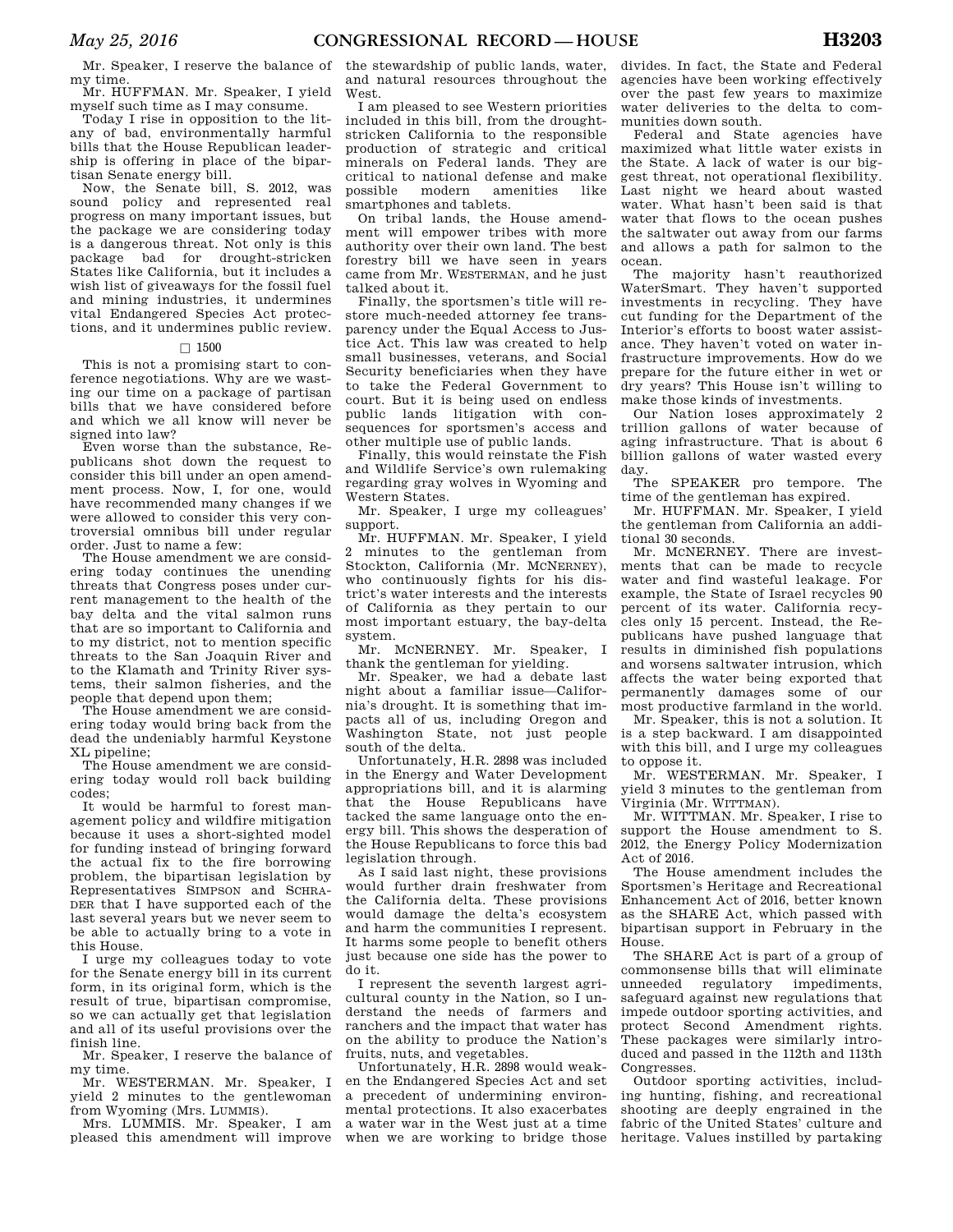in these activities are passed down from generation to generation and play a significant part in the lives of millions of Americans.

Much of America's outdoor sporting activity occurs on our Nation's Federal lands. Unfortunately, Federal agencies like the U.S. Forest Service and the Bureau of Land Management often prevent or impede access to Federal land for outdoor sporting activities. Because lack of access is one of the key reasons sportsmen and -women stop participating in outdoor sporting activities, ensuring the public has reliable access to our Nation's Federal lands must remain a top priority. The SHARE Act does just that.

One of the key provisions of this bill, the Recreational Fishing and Hunting Heritage Opportunities Act, will increase and sustain access for hunting, fishing, and recreational shooting on Federal lands for generations to come. Specifically, it protects sportsmen and -women from arbitrary efforts by the Federal Government to block Federal lands from hunting and fishing activities by implementing an open-untilclosed management policy.

It also, in the package, provides tools to jointly create and maintain recreational shooting ranges on Federal lands and allows the Department of the Interior to designate hunter access corridors through National Park units so that sportsmen and -women can hunt and fish on adjacent Federal lands.

The package also protects Second Amendment rights and the use of traditional ammunition and fishing tackle. It defends law-abiding individuals' constitutional rights to keep and bear arms on lands managed by the Corps of Engineers and ensures that hunters are not burdened by outdated laws preventing bows and crossbows from being transported across national parks.

This important legislation will sustain America's rich hunting and fishing traditions, improve access to our Federal lands for responsible outdoor sporting activities, and help ensure that current and future generations of sportsmen and -women are able to enjoy the sporting activities this country holds dear.

Mr. Speaker, I strongly encourage my colleagues to vote ''yes'' on this important achievement.

Mr. HUFFMAN. Mr. Speaker, I yield 1 minute to the distinguished gentleman from Fresno, California (Mr. COSTA).

Mr. COSTA. Mr. Speaker, I thank Mr. HUFFMAN for yielding me the time.

Mr. Speaker, I rise to support the amendment in the Energy Policy Modernization Act that was reflected in Congressman VALADAO's legislation, H.R. 2898, of which I am a cosponsor. It is an important effort to try to fix California's broken water system.

We cannot continue to kick this can down the road as we have for the last several years. Unfortunately, that is what has continued to happen. Farms, farm communities, and farmworkers

are desperate to have Washington recognize that we cannot continue the status quo.

Our Nation's food supply is an issue of national security, and we are dependent upon it. We don't think about it that way, but it is a fact. The drought impacts in California and the West are not going to get better. With climate change, they are going to continue to get worse. Passing this bill is part of a continuing effort to try to get something done. The Federal Government cannot continue to ignore the drought and the devastating impacts not only in the San Joaquin Valley, but statewide and Western States-wide.

Parts of the valley are parched and without water, and we must continue to raise this issue every way we can. That is why we are doing this. Getting this legislation passed is part of an effort to fix California's broken water system.

There was talk about issuing an allocation, and we were hoping for an El Nino. Guess what. It didn't happen. We got a 5 percent water allocation on the West side. Last year it was zero. The year before it was zero. Zero is zero. It means no water.

So let's try to work together. Let's put aside our talking points and the political posturing for not only California farmers, farmworkers, and farm communities, but American families who count on having nutritious, healthy, and affordable food on their dinner table every night.

Mr. WESTERMAN. Mr. Speaker, I yield 2 minutes to the gentleman from California (Mr. LAMALFA).

Mr. LAMALFA. Mr. Speaker, I thank the gentleman from Arkansas for his help and for all his good work and for his vast knowledge of trees and forestry. I appreciate it.

Mr. Speaker, today the House has an opportunity to advance real reforms and modernize the outdated policies that are preventing responsible management of California's water resources.

Title I of division C of this measure includes language developed through exhaustive bipartisan, bicameral negotiations passed repeatedly by the House with bipartisan support. While the House has taken action on this issue, including this language today ensures that California's Senators can no longer ignore the crisis facing our State.

This Chamber has heard quite a bit about California's water woes over the last few years, including some claims that don't meet the threshold of fact, and it is time we set the record straight.

falsely claim this bill prioritizes one area over another. As the sole Representative of the source of the vast majority of California's usable water, I can state this measure includes the strongest possible protections for northern California area of origin and senior water rights. It safeguards the most fundamental water

right of all: that those who live where water originates have access to it. That is why northern California water districts and farmers in my area strongly support this bill.

The measure accelerates surface water storage infrastructure projects that over two-thirds of Californians voted to fund, updating the system last expanded four decades ago. One of these projects, Sites Reservoir, would have saved 1 million acre-feet of water this winter alone, enough to supply 8 million Californians for a year. We simply can't expect 40 million people to survive on infrastructure designed for half that, yet that is exactly what members of the minority party argue for.

We have heard wild claims about how this measure could harm endangered species, but in reality it lives within the ESA and the biological opinions. Rather than alter the ESA—and believe me, I would like to—this measure improves population monitoring techniques and technology. Wildlife agencies currently base orders to cut off water on hunches, not data. This bill would provide actual facts to end the arbitrary decisions we have seen in recent years.

Finally, this bill sensibly allows more water to be stored and used during winter storms when river flows are highest and there is no impact to fish populations. Even as delta outflows surpassed 100,000 acre-feet per second this year, as we see in this graphic here, during 2016, the water saved was even less by a percent than during lowflow years.

The SPEAKER pro tempore. The time of the gentleman has expired.

Mr. WESTERMAN. Mr. Speaker, I yield the gentleman an additional 30 seconds.

Mr. LAMALFA. As a result, the lost opportunity of filling one of our largest reservoirs. San Luis Reservoir is barely half full. This bill ensures that, when we have more water, it is saved for later use, which helps all Californians. Why wouldn't we want to do this?

Mr. Speaker, we can't wait any longer. It is time that we end the rhetoric, end the obstruction, and address the crisis that threatens our State's strong economic livelihood.

If Marin County and San Francisco can get all the water they need, how is it fair that districts in the Central Valley get only 5 percent of their allocation when water is aplenty?

### $\square$  1515

Mr. HUFFMAN. Mr. Speaker, I yield myself such time as I may consume.

Calling the Valadao water bill bipartisan does not make it genuinely so.

Let me just share with my colleagues what Senator DIANNE FEINSTEIN has said about this bill. She said it contains ''provisions that would violate environmental law,'' which she cannot support.

California Senator BARBARA BOXER said the bill is ''the same-old, same-old and will only reignite the water wars.''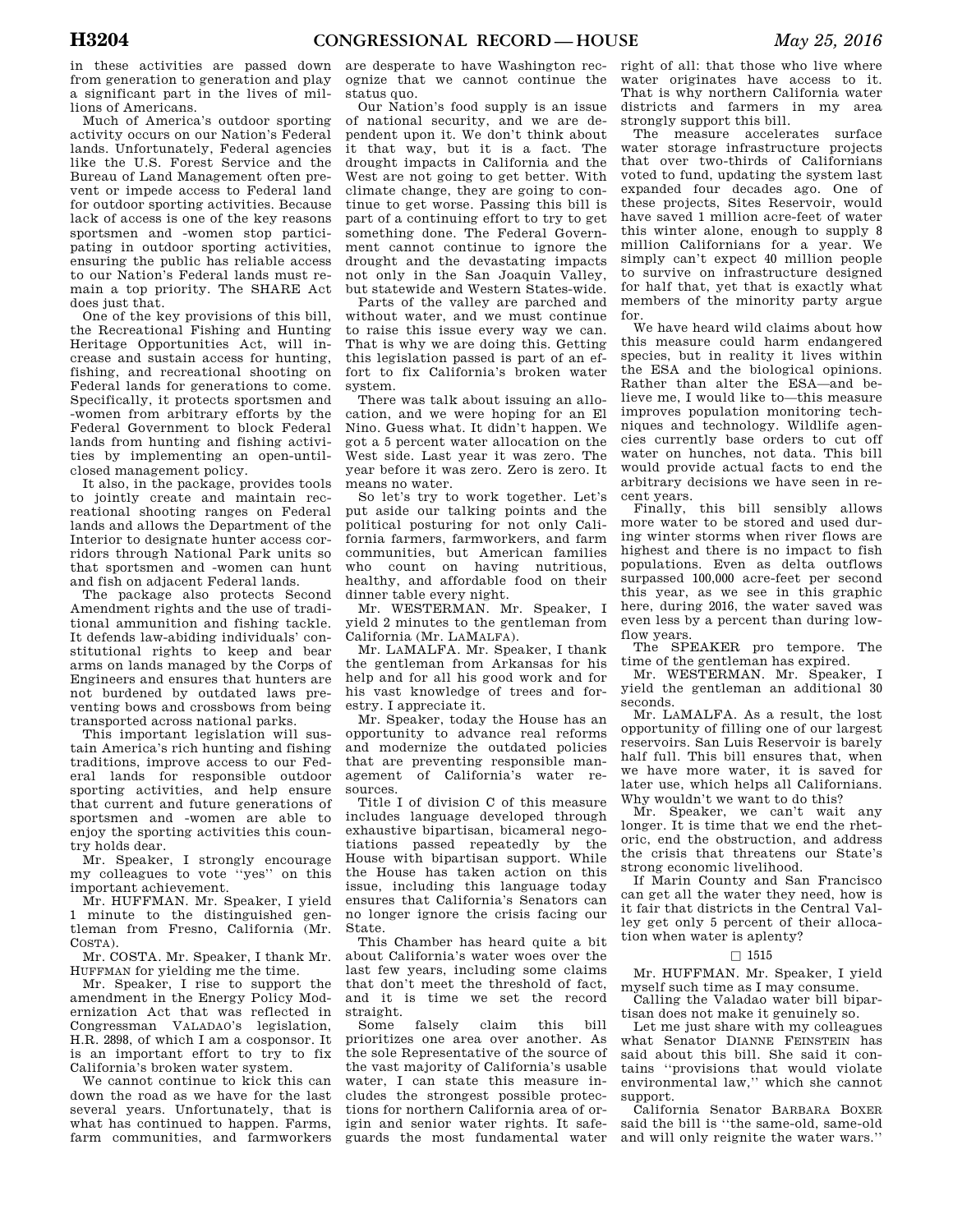The Obama administration opposes this bill. The State of California not only opposes these provisions, but has opposed all previous incarnations of this bill, which has been bouncing around for some time, long before the current drought gave it a new droughtrelated title.

I will just close with what the Fresno Bee has said about this bill.

The Fresno Bee says about this bill: ''In some cases, it's an unabashed GOP wish list'' that has ''little, if anything, in common with a 140-page draft water bill floated by Democrats.''

Mr. Speaker, I yield 3 minutes to the gentlewoman from California (Ms. MATSUI), who has long fought to protect the delta and the interests of her region.

Ms. MATSUI. Mr. Speaker, I rise in strong opposition to the House amendment to S. 2012, the Energy Policy Modernization Act.

Although this bill contains some important provisions overall, it raises barriers to our clean energy future by reversing important progress we have made to curb emissions and combat climate change. House Republicans have made a bad bill worse by attaching harmful provisions that will have a negative impact on consumers, public health, and our environment.

Mr. Speaker, I am particularly concerned that this energy package is being used to advance irresponsible, short-term policies in response to California's drought. The provisions included in this bill will pit one region of our great State against another instead of providing a balanced, longterm solution.

We need to be taking an all-of-theabove approach to our drought by advancing wastewater recycling projects, investing in groundwater storage, and encouraging new technologies that allow us to responsibly manage our water usage.

I actually grew up on a Central Valley farm. My grandparents farmed in Reedley, California, and I grew up in Dinuba. So I understand that the debate over water is complicated and personal to so many, but I believe that we can balance the needs of our farmers and urban centers while protecting our drinking water supply and our ecosystems. Our American families deserve an energy package that brings us forward, not backwards.

I urge my colleagues to vote ''no'' on the Energy Policy Modernization Act of 2015.

Mr. WESTERMAN. Mr. Speaker, I yield 1 minute to the gentleman from California (Mr. MCCARTHY), our distinguished, hardworking, and, above all, compassionate and fair majority leader.

Mr. MCCARTHY. Mr. Speaker, I thank the gentleman for yielding.

Mr. Speaker, there are places in this world that hold people's imagination— Washington, D.C., New York City, and Paris, the great rolling plains crossed by American pioneers, and the Hima-

layan mountains touching into the heavens.

I was blessed, blessed more than I knew, to grow up in such a place, a place called California. It is so distinctive and impressive, it is unreal. Warm, sun-drenched beaches, snowcapped mountains, great cities, forests, deserts, farmland growing fruits, nuts, and vegetables stretching as far as the eye can see. It is a place that is always filled with promise and potential. In many ways, California's history mirrors the history of America. It started as nothing much, but people came and they built it. We grew and prospered. We became the envy of the world.

Like America, today, California faces great uncertainty. Some problems are the same, shared by the entire Nation, but California and almost the entire Western United States are enduring something much worse—the drought. The drought has lingered for years. El Nino helped alleviate some of the problem, but the drought continues. Communities have less water, farmland that once fed the world now sits dry. People are losing their livelihoods and their hope. There is no way to end the drought, but it doesn't have to be as bad as it is.

Now, water that can be stored is being lost. Bureaucrats release freshwater out to the sea. Our most valuable resource is being wasted.

This matters today because we are considering a bill from our colleagues in the Senate—the Energy Policy Modernization Act. Before the Senate passed this bill, they added several provisions, including language to address water issues in Washington State.

I have to say, Mr. Speaker, that I am very happy that the Senate brought this up. After all, if we are going to address the water issue in Washington State, we should address the water issue across the West. So we included in our amendment to the legislation Representative VALADAO's Western Water and American Food Security Act. We passed this last year in the House so we could build more water storage and increase our reservoirs while still allowing water to flow through the Sacramento delta.

Water is so necessary for our constituents that we aren't stopping with this bill. We have already began consideration of the Energy and Water Appropriations bill, which includes even more provisions to deal with the drought.

So there is a simple message for our Democrat colleagues in the Senate. House Republicans won't stop. We will keep passing bills until our people get the water they need. Because once we get water, so much of the uncertainty facing California and the entire West will be brushed aside.

You see, California and America as a whole face a crisis of bad governance. Many look around and see life isn't getting any better. They wonder if our Nation is in decline.

But that is not who we are, not as Americans and not as Californians. Our

best days are not behind us. We will not quietly manage our decline. I reject the idea that we have reached the heights of our shining city on a hill, and that it is time to come back down to a world of limits and uncertainty. The choice is ours to make because as Americans we write our own future. That is what this vote means for me and for every Californian. The laws governing water are broken. The bureaucracy is working against the people. The system is holding us back, but this is not how it has to be.

California has long been a reflection of America's promise. We also helped America to realize its promise. We led the way in media, technology, agriculture, and even space. Bring the water back and I know we will lead America once again, and help to restore hope in our future.

Mr. HUFFMAN. Mr. Speaker, I yield myself such time as I may consume.

I share the majority leader's view that California is a unique and iconic and majestic place. I would only add that part of what makes it so includes the great rivers and iconic salmon runs in California from the Central Valley to the North Coast, where I represent, and the incredibly important bay-delta estuary, the most ecologically important estuary on the West Coast of the Americas, which despite all of the damage we have done to it over the past 100-plus years, still teams with waterfowl and wildlife and still supports salmon that are the staple of the commercial salmon fishing industry, not just in California, but in Washington and Oregon.

That is why groups who advocate for these fisheries, folks who make their living by depending on these fish, are uniformly against the Republican water bill that has been added in by way of this amendment. Fishing jobs matter, too. It is part of what makes California great. There is no one that understands that better than my colleague, MIKE THOMPSON.

Mr. Speaker, I yield 3 minutes to the gentleman from California (Mr. THOMP- $SON$ ).

Mr. THOMPSON of California. Mr. Speaker, I thank my friend for yielding time.

Mr. Speaker, I rise in opposition to the amendment to the Senate bill that is before us.

California is in a true state of emergency when it comes to water. We are in a multiyear drought. And even after this winter's El Nino, only one of our State's reservoirs are filled to capacity.

The drought is having a serious impact on families, on farms, on farmers, on fishers, and on businesses across California. We need science-based, long-term solutions to our State's water challenges, and this bill is not the solution.

It won't help our State to improve water efficiency and make the most of the water that we have. It is based on the misguided assumption that our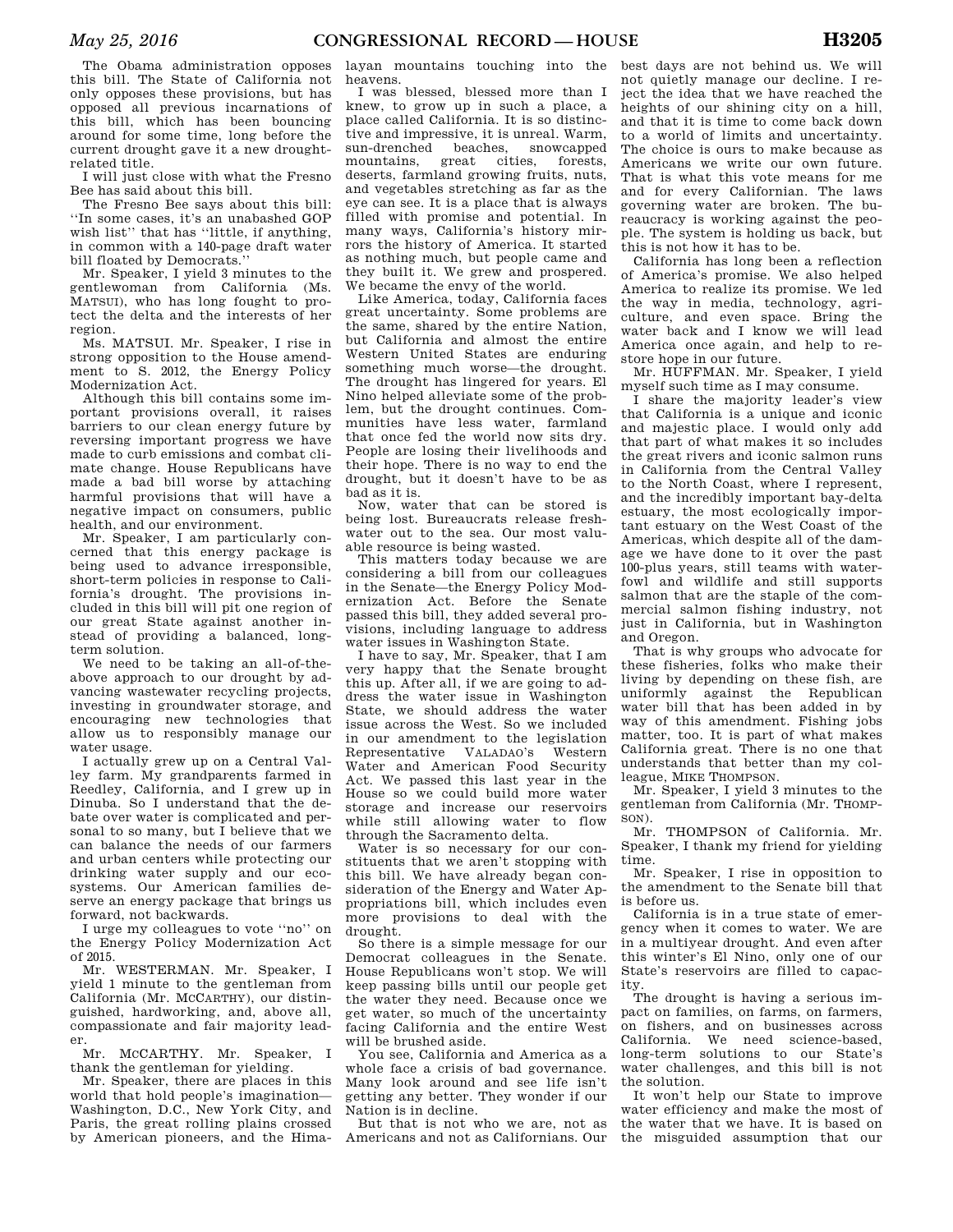water crisis can be remedied by pumping more water south. The truth is we haven't pumped more water south because there simply isn't enough water. We are in a drought.

The provisions we are debating today redefine the standard by which the Endangered Species Act is applied. This will weaken the law, increase the risk of species extinction, and lead to costly litigation.

You will hear the other side talk about how this is necessary because we are letting millions of gallons of water wash out to sea in order to protect fish when that water could have been pumped to farmers in California's Central Valley.

The reality is that water needs to keep moving through the delta so that saltwater doesn't wash in, jeopardizing water quality for farms and for communities, including cities in my district that rely on the delta for their freshwater supply.

It is important to note that this bill sets a dangerous precedent for every other State in our country. California has a system of water management rules that have endured for a long time, but this bill overrides water regulations developed by Californians themselves, and tells local resource managers and water districts how to administer their water supplies.

If we pass this bill, we are telling every State in America that we are okay with the Federal Government undermining local experts and State laws from coast to coast.

We need real solutions that are based on science and that work for everyone. If you can set the science aside in California, you can do it anywhere. You have no protection for your resources.

This isn't about farmers versus fish. It is about saving salmon, saving cities in the delta, delta farmers, north of delta farmers, and resources across our country.

I am not insensitive to the supply and demand reality of California's water. I understand the concerns of Central Valley farmers. Remember, I am one. Ag is big in my district, too. But if your well runs dry, the solution isn't to steal water from your neighbors.

This bill isn't the solution. It is bad for the millions who depend on the delta for their livelihoods, it is bad for California, and it is bad for States across our country.

I urge all of my colleagues to vote ''no'' on this measure.

Mr. WESTERMAN. Mr. Speaker, I yield 2 minutes to the gentleman from California (Mr. VALADAO).

Mr. VALADAO. Mr. Speaker, I always enjoy listening to my friends on the other side of the aisle say that this is theft, that we are stealing water.

This graph has been used a few times. This is the amount of water going through the delta in 2015, and this is when it was exported; in 2016, the amount of water going out into the ocean. This is not stealing from one

person's well in their community to another community. This is water that is going out into the ocean that they are advocating that we go and spend more taxpayer money and desalinate so that we can bring it right back.

When it comes to protecting the delta, which we all want to do, I would actually recommend that the communities around the delta stop dumping their sewage in it. With over 300 million gallons of sewage being dumped in the delta on a daily basis, you would think that would have a bigger impact on the delta species and everything else that is going on there than a little bit of water being pumped.

There were periods this past winter alone where there was 150,000 cubic feet of water per second going through that delta. We are asking for 5,000, and at those high periods maybe 7,500. Think about that. 150,000 cubic feet per second, and we are asking for 7,500, as if we are going to pump a delta dry and have a huge impact. I would still argue that dumping your sewage in the delta would have a bigger impact on those species than anything else.

# $\Box$ 1530

If you are truly concerned with protecting those species, you would think you would take some of the legislation that we have in there that has to do with the invasive species, the predator species, the striped bass that is actually consuming baby salmon and is also consuming the delta smelt.

We know that it is happening. I have seen studies that point to as much as 98 percent of delta smelt being consumed by this striped bass.

Why don't we take a look at the legislation that is in this bill now and actually adopt it and have a real impact and save these species for our future generations. It is time top stop playing games and hurting other communities.

We are looking to capture a little bit of water that goes to the delta. Obviously, a lot was wasted this year. We are not trying to steal from anybody else. It is a fair and very equitable ask. It has little impact on the delta.

If there are those who really want to protect the delta, let's look at every part of it, including the sewage, including the invasive species. I think there is a lot of room to compromise, and I would appreciate the opportunity.

Mr. HUFFMAN. Mr. Speaker, I yield myself such time as I may consume.

When I hear my colleagues across the aisle continually describe outflow through the delta estuary as water that is somehow wasted and available to be taken for any purpose, it requires us often to remind them that this delta water system without that outflow would not be available to millions of Californians for drinking water and it would not be available to the Central Valley for agricultural irrigation because that outflow maintains salinity control and water quality in this very complex water system.

It is also incorrect—and, yet, we continue to hear it regularly—that huge amounts of water in the last few years have been wasted for environmental purposes.

The State Water Resources Control Board in California estimates that, in 2014, only 4 percent of all runoff in the bay-delta watershed flowed into the San Francisco Bay solely for environmental protection, again, because there are other values, other benefits, to this outflow that sustains water quality and other values in the system.

In 2015, the State estimates that it was only 2 percent of the runoff in the watershed that made it through the system for environmental purposes only. It is important that we bear those facts in mind.

The SPEAKER pro tempore. The gentleman from California has 45 seconds remaining.

Mr. HUFFMAN. Mr. Speaker, I yield the balance of my time to the gen-<br>tleman from California (Mr. tleman from California (Mr. DESAULNIER) from Contra Costa County.

Mr. DESAULNIER. I thank my colleague. I will try to be brief.

Mr. Speaker, this debate reminds me of the old expression by Mark Twain that, in California, whiskey is for drinking and water is for fighting.

So for those of you who are listening, as somebody who has represented the delta in local and State government and now at the Federal level for 25 years, I think we are doing well in California.

In a recent op-ed by Charles Fishman, who is an expert on water resources of the United States, the title of it is ''How California is Winning the Drought.''

He writes in this article that it has been the driest 4-year period in California history and the hottest, too. Yet, by almost every measure, except perception, California is doing fine not just fine—California is doing fabulously. It has grown 27 percent more than the rest of the country, and the agricultural industry has also grown.

He goes on to write that more than half of the fruits and vegetables that are grown in the United States come from California farms and that last year, 2014, in the third growing season of the drought, both farm employment and farm revenue increased slightly.

I ask my colleagues to oppose the bill because it jeopardizes not just the delta, but California's economy.

Mr. HUFFMAN. I yield back the balance of my time.

Mr. WESTERMAN. Mr. Speaker, I yield myself the balance of my time.

Perfect policy is rare or even impossible. Good policy requires hard work, sound science, good data and data analytics, common sense, and a little bit of give-and-take. Mr. Speaker, this is good policy, fair policy. Most importantly, it will provide for a better way of life for Americans.

I urge support for S. 2012, as amended.

Mr. Speaker, I yield back the balance of my time.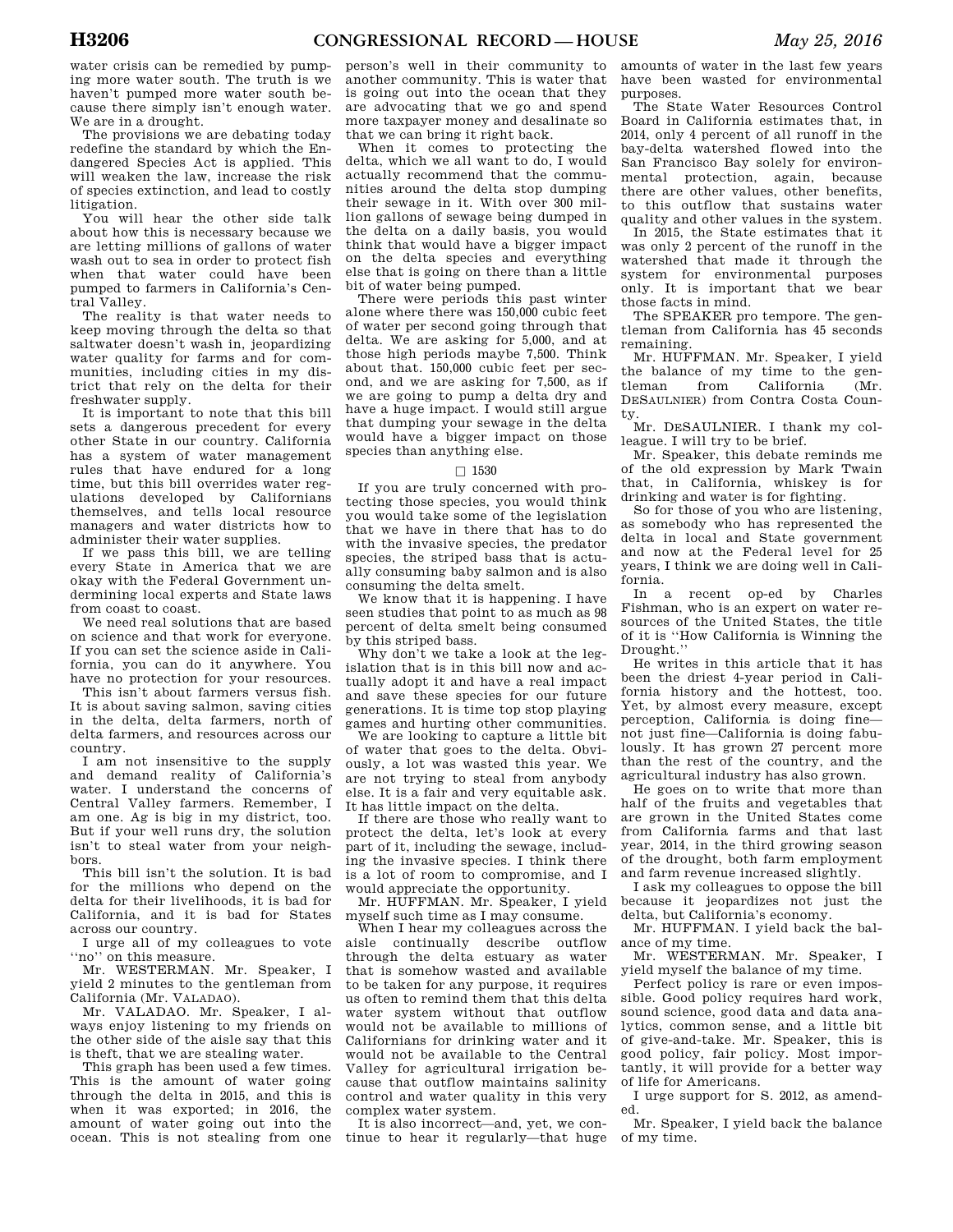Ms. LORETTA SANCHEZ of California. Mr. Speaker, I rise today to express my concerns with the Energy Policy Modernization Act of 2016. This bill passed the Senate with overwhelming bipartisan support; however this bill contains unnecessarily controversial language which will jeopardize its passage here in the House. Many of the bills included in today's House amendment have passed largely along party lines and have received veto threats from the White House.

For example, the House Amendment contains The Western Water and American Food Security Act, a bill which aims to address California's record drought. As we all know, California has been in a severe drought which has devastated its water supply. Although this bill includes language to address California's current water crisis, I do not believe that it takes into account the concerns of all major stakeholders. Yes, we need to increase storage sites, reexamine infrastructure to move water to the south, and take immediate steps to provide water to the farmers who put food on our tables. We also cannot afford to ignore the environment as our kids and their kids will have to live in it.

I believe we must put everything on the table. All community stakeholders should be involved as we address California's short-term and long-term water future—and this must be done immediately. Last week during National Infrastructure Week, I spoke about the importance of investing in California's water infrastructure. We should utilize our resources to capture, reuse, and recycle our precious water for future generations.

The House amendment also contains harmful language from the National Strategic and Critical Minerals Production Act of 2015. This legislation would allow mining companies to set their own rules regarding environmental reviews. It would also cripple the permitting authority under the National Environmental Policy Act, or NEPA. Another bill added into this package, the North American Energy and Infrastructure Act, increases our reliance on fossil fuels and cripples the Department of Energy's ability to enforce energy efficiency standards.

Further provisions in this bill would curtail NEPA even further, threaten wildlife protections, and ban the results of Department of Energy-supported research from being used to create assessments. Mr. Speaker, this legislation hurts our environment, our wildlife, our public health, and our energy independence.

The SPEAKER pro tempore. All time for debate has expired.

Pursuant to House Resolution 744, the previous question is ordered on the bill, as amended.

The question is on the third reading of the bill.

The bill was ordered to be read a third time, and was read the third time.

MOTION TO COMMIT

Mr. PETERS. Mr. Speaker, I have a motion to commit at the desk.

The SPEAKER pro tempore. Is the gentleman opposed to the bill?

Mr. PETERS. I am opposed in its current form.

The SPEAKER pro tempore. The Clerk will report the motion to commit.

The Clerk read as follows:

Mr. Peters moves to commit the bill S. 2012, as amended, to the Committee on Energy and Commerce, with instructions to report the same back to the House forthwith, with the following amendment: Add at the end the following:

## **TITLE XI—CONSIDERATION OF IMPACTS SEC. 11001. CONSIDERATION OF IMPACTS.**

Because the scientific consensus is unequivocal that climate change is real, nothing in this Act shall prevent a Federal agency from considering potential climate impacts during any permitting, siting, or approval process undertaken pursuant to this Act.

Mr. PETERS (during the reading). Mr. Speaker, I ask unanimous consent that the reading be dispensed with.

The SPEAKER pro tempore. Is there objection to the request of the gentleman from California?

There was no objection.

Mr. WHITFIELD. Mr. Speaker, I reserve a point of order.

The SPEAKER pro tempore. A point of order is reserved.

Pursuant to the rule, the gentleman from California is recognized for 5 minutes in support of his motion.

Mr. PETERS. Mr. Speaker, my amendment simply expresses something scientists know to be true and something that is recognized everywhere in the world but in these halls of the United States Congress, that climate change is real and influenced by human activity. We need Congress to get on board with a response, not to stand in the way. That is important for at least three reasons.

First, if we are to lower the rate and impact of greenhouse gas emissions, we need Federal action.

The largest source of greenhouse gas emissions in the United States is from burning fossil fuels, which raises atmospheric levels of  $CO<sub>2</sub>$ .

Super pollutants like methane and HFCs are many times more potent than  $CO<sub>2</sub>$  and are the most significant drivers of climate change. Greenhouse gas emissions can affect coastal regions, energy, defense, food supplies, wildfire preparedness, and our quality of life.

That is why just last month the United States signed the historic Paris climate agreement so as to reduce emissions by at least 26 percent by 2025. As a country that contributes 17 percent of the world's greenhouse gas emissions, we pledge to do our part.

This follows President Obama's executive order on climate change, which<br>established national sustainability national sustainability goals for the Federal Government. We need Congress to support these efforts, not to get in the way.

Second, all new national plans and projects should consider these effects of climate change as we make decisions about what and where to build infrastructure and to permit projects.

Extreme weather conditions are at an all-time high. One of my first votes as a Member of Congress was to fund a response to Superstorm Sandy with an appropriation of \$60 billion off budget.

That is just going to keep happening, folks. Regions around the world are experiencing intense droughts, longer wildfire seasons, and water shortages and flooding, and sea levels are rising at twice the rate they were 20 years ago, threatening to cause destructive erosion, powerful storms, the contamination of agriculture, and lost habitat for wildlife.

We have to make sure that Federal permitting and construction learns the lessons from these trends and these events and that we account for the effect of rising seas, increased winds, and drought on the buildings and infrastructure that we approve and build.

We have to build resiliency into Federal decisionmaking, not dodge the question. A bipartisan Bloomberg report estimated that, if we do not address climate change, between \$66 billion and \$106 billion worth of coastal property in the United States will be below sea level by 2050.

Third, we need to bring our Federal practices into line with what is already happening outside of the United States Congress, the only entity in the world with its collective head in the sand on the reality of climate change.

There are 175 countries that are on board. That is how many signed the historic Paris Agreement on the first day it was open for signature. There are 154 companies that are on board with Paris, and businesses across the country have committed to putting forward climate targets by reducing carbon emissions and becoming more energy efficient.

PepsiCo, Apple, Qualcomm, Nestle, Kellogg's, and Starbucks are among the private businesses that have included sustainability and alternative energy as smart business practice, and the Department of Defense, our own military, is on board, acting now to address the impacts of climate change.

In January, the Pentagon released a directive stating:

The Department of Defense must be able to adapt current and future operations to address the impacts of climate change in order to maintain an effective and efficient United States military.

Mr. Speaker, let's take a cue from the rest of the world, the American private sector, and the Pentagon and consider climate change in permitting and siting.

For some of my colleagues on the other side, the politics of simple facts may be frightening, but U.S. leadership to curb climate change is not about politics or ideology.

It is about security, ensuring the health of our citizens and of our families, and seizing the unprecedented economic opportunity of the clean energy revolution. The stakes of climate change have never been higher. The time to act is now.

I yield back the balance of my time. Mr. WHITFIELD. Mr. Speaker, I withdraw my reservation of a point of order.

The SPEAKER pro tempore. The reservation of a point of order is withdrawn.